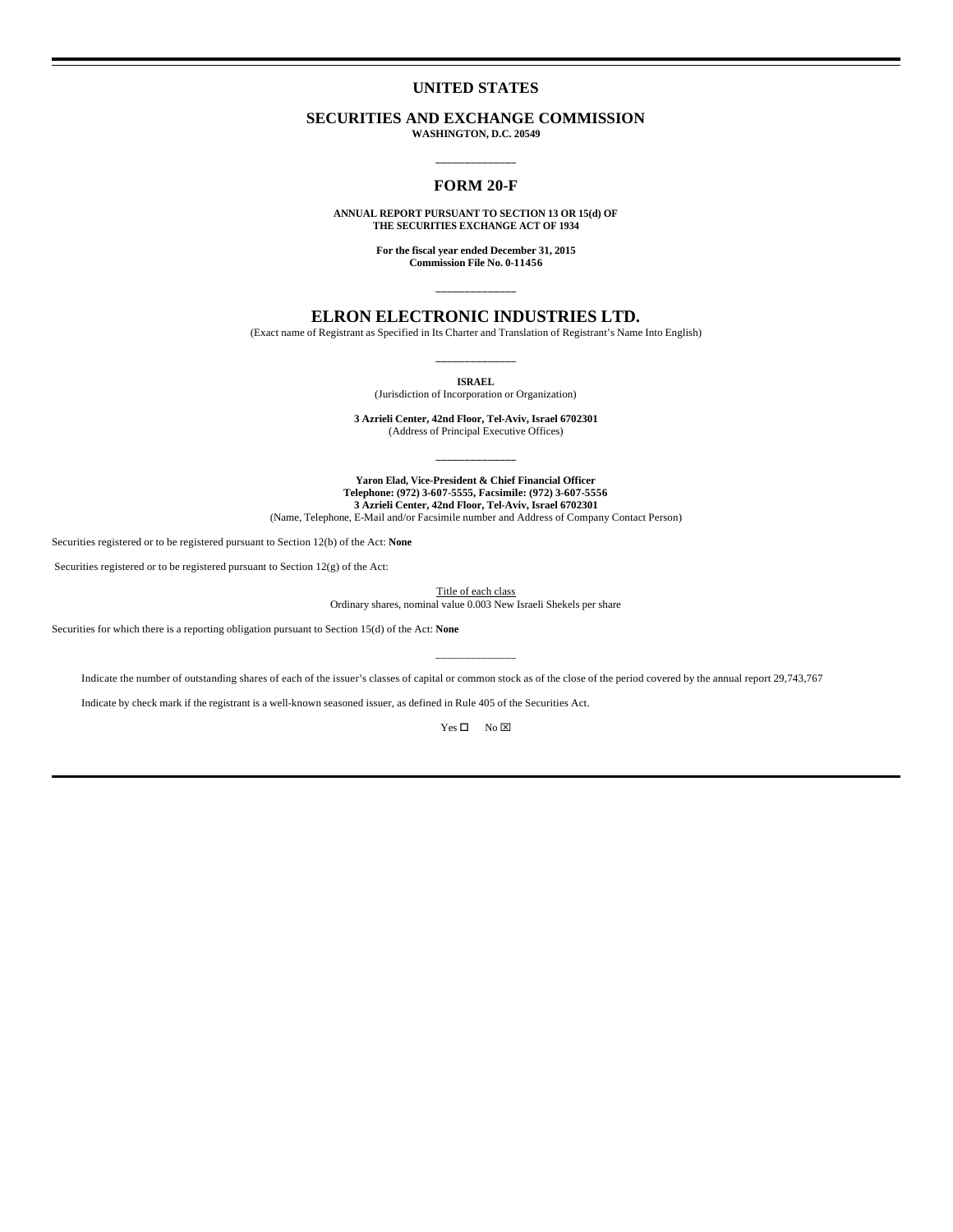If this report is an annual or transition report, indicate by check mark if the registrant is not required to file reports pursuant to Section 13 or 15(d) of the Securities Exchange Act of 1934.

 $Yes \Box$  No  $\boxtimes$ 

Indicate by check mark whether the registrant (1) has filed all reports required to be filed by Section 13 or 15(d) of the Securities Exchange Act of 1934 during the preceding 12 months (or for such shorter period that the registrant was required to file such reports), and (2) has been subject to such filing requirements for the past 90 days.

Yes  $\boxtimes$  No  $\square$ 

Indicate by check mark whether the registrant has submitted electronically and posted on its corporate Web site, if any, every Interactive Data File required to be submitted and posted pursuant to Rule 405 of Regulation S-T (§232.405 of this chapter) during the preceding 12 months (or for such shorter period that the registrant was required to submit and post such files).

 $Yes \Box$  No  $\Box$ 

Indicate by check mark whether the registrant is a large accelerated filer, an accelerated filer, or a non-accelerated filer. See definition of "accelerated filer and large accelerated filer" in Rule 12b-2 of the Exchange Act. (Check one):

Large accelerated filer  $\square$  Accelerated filer  $\square$  Non-accelerated filer  $\square$ 

Indicate by check mark which basis of accounting the registrant has used to prepare the financial statements included in this filing:

US GAAP  $\Box$ 

International Financial Reporting Standards as issued by the International Accounting Standards Board ⌧

Other  $\Box$ 

If "Other" has been checked in response to the previous question, indicate by check mark which financial statement item the registrant has elected to follow.

Item 17  $\square$  Item 18  $\square$ 

If this is an annual report, indicate by check mark whether the registrant is a shell company (as defined in Rule 12b-2 of the Exchange Act).

 $Yes \Box$  No  $\boxtimes$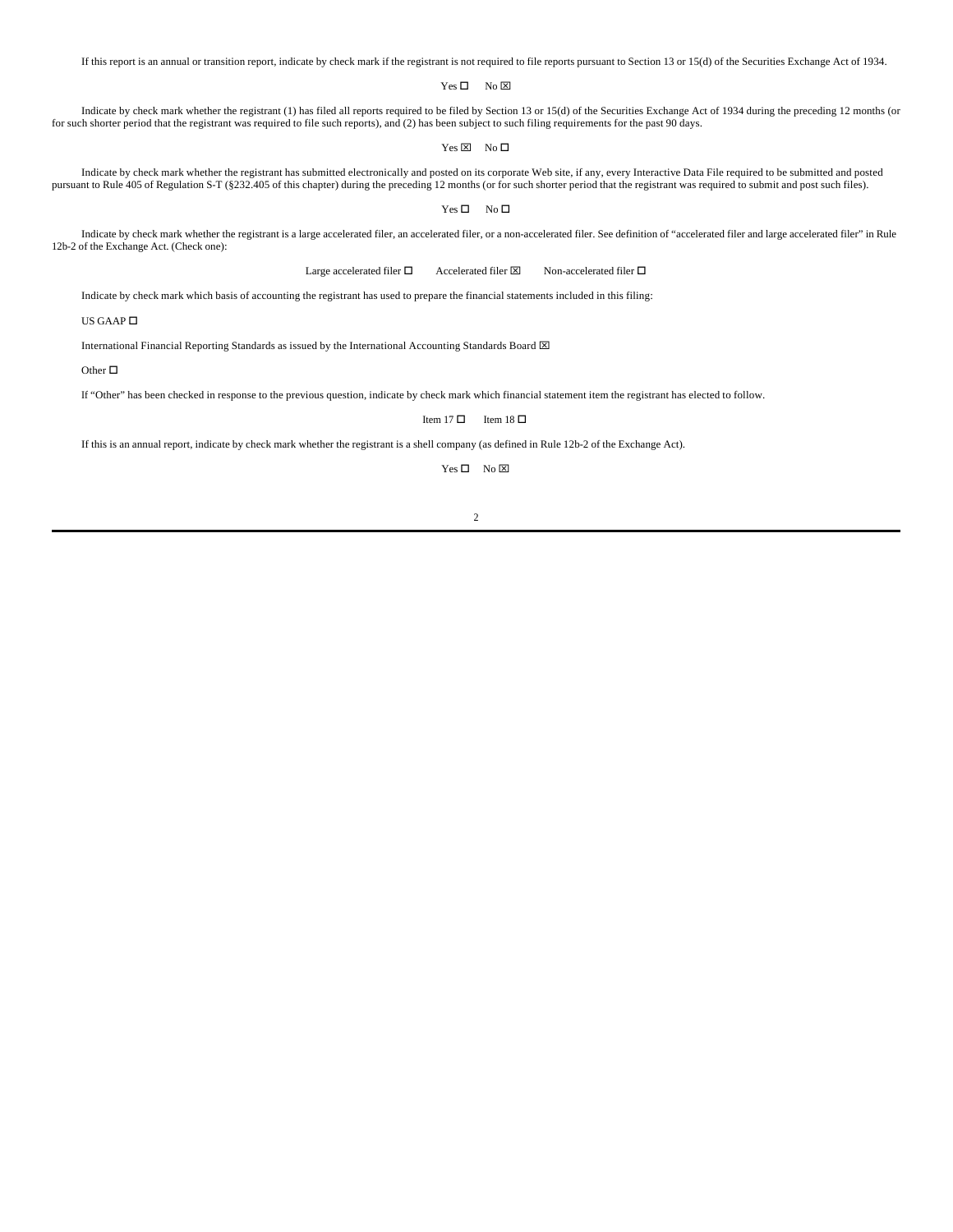# **TABLE OF CONTENTS Page No.**

| $Item 1$ .      | <b>Identity of Directors, Senior Management and Advisers</b>                 | 6   |
|-----------------|------------------------------------------------------------------------------|-----|
| Item 2.         | <b>Offer Statistics and Expected Timetable</b>                               | 6   |
| Item $3$ .      | <b>Key Information</b>                                                       | 6   |
| Item 4.         | Information on the Company                                                   | 28  |
| Item 4A.        | <b>Unresolved Staff Comments</b>                                             | 51  |
| <u>Item 5.</u>  | <b>Operating and Financial Review and Prospects</b>                          | 51  |
| Item 6.         | Directors, Senior Management and Employees                                   | 81  |
| Item 7.         | Major Shareholders and Related Party Transactions                            | 101 |
| Item 8.         | <b>Financial Information</b>                                                 | 105 |
| Item 9.         | The Offer and Listing                                                        | 108 |
| <u>Item 10.</u> | <b>Additional Information</b>                                                | 109 |
| Item 11.        | Quantitative and Qualitative Disclosures About Market Risk                   | 135 |
| <b>Item 12.</b> | Description of Securities Other than Equity Securities                       | 135 |
| <b>PART II</b>  |                                                                              |     |
| <b>Item 13.</b> | Defaults, Dividend Arrearages and Delinquencies                              | 135 |
| Item 14.        | Material Modifications to the Rights of Security Holders and Use of Proceeds | 135 |
| <u>Item 15.</u> | <b>Controls and Procedures</b>                                               | 135 |
| <b>Item 16.</b> | [Reserved]                                                                   | 136 |
| Item 16A.       | <b>Audit Committee Financial Expert</b>                                      | 136 |
| Item 16B.       | <b>Code of Ethics</b>                                                        | 137 |
| Item 16C.       | <b>Principal Accountant Fees and Services</b>                                | 137 |
| Item 16D.       | <b>Exemptions from the Listing Standards for Audit Committees</b>            | 137 |
| Item 16E.       | Purchases of Equity Securities by the Issuer and Associate Purchasers        | 138 |
| Item 16F.       | <b>Change in Registrant's Certifying Accountant</b>                          | 138 |
| Item 16G.       | <b>Corporate Governance</b>                                                  | 138 |
| Item 16H        | <b>Mine Safety Disclosure</b>                                                | 138 |
| <b>PART III</b> |                                                                              |     |
| Item 17.        | <b>Financial Statements</b>                                                  | 138 |
| <b>Item 18.</b> | <b>Financial Statements</b>                                                  | 138 |
| <u>Item 19.</u> | <b>Exhibits</b>                                                              | 138 |
|                 |                                                                              |     |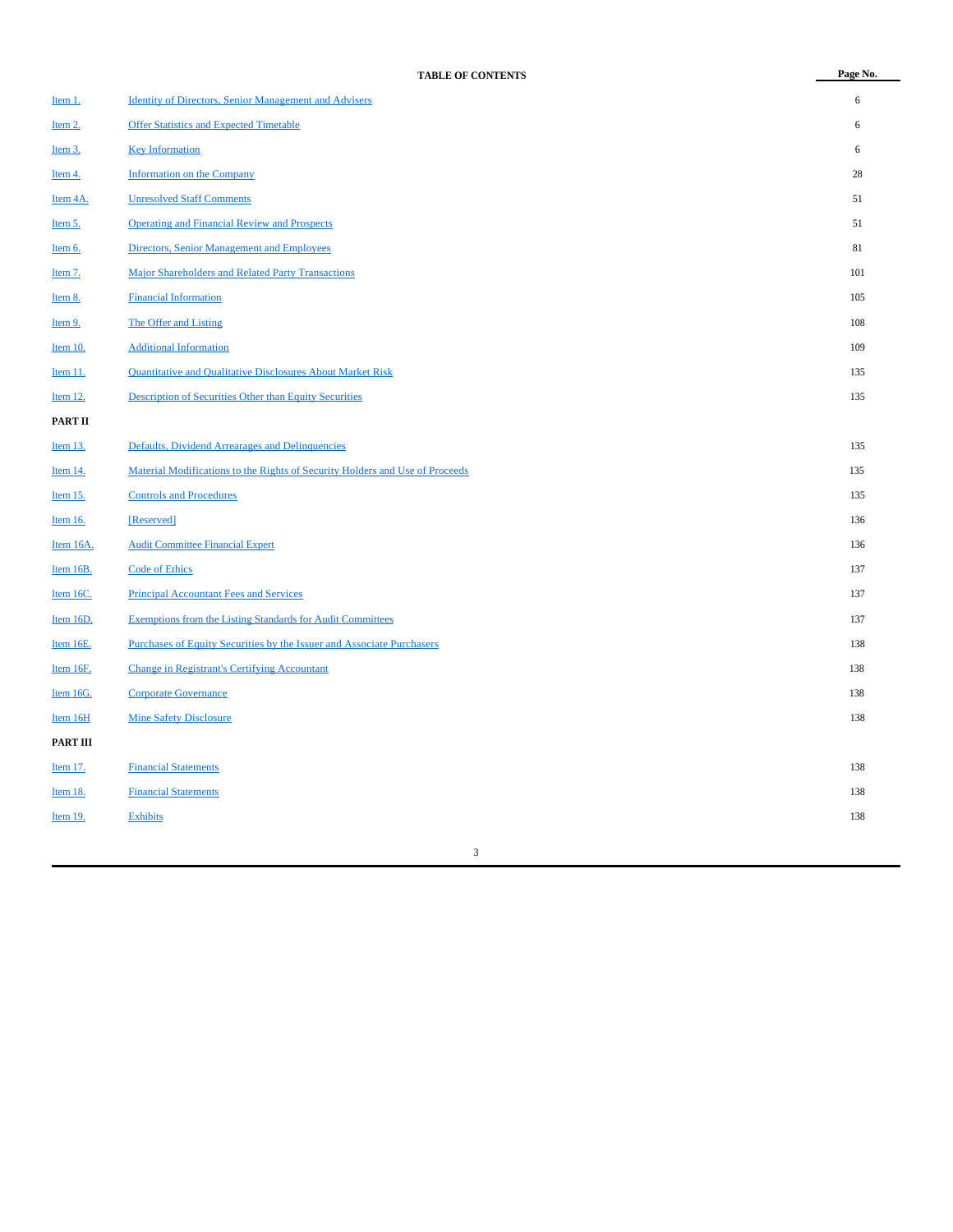### **Introduction**

As used in this annual report on Form 20-F (this "Annual Report"), the terms "we," "us," "our," the "Company" and "Elron" refer to Elron Electronic Industries Ltd. unless otherwise indicated.

For the purpose of this Annual Report, the terms "group companies" and "companies in our group" collectively refer to subsidiaries, associates and other companies in which we have direct or indirect holdings through our wholly-owned subsidiaries, Elbit Ltd., or Elbit, and DEP Technology Holdings Ltd., or DEP, including DEP's 50.1% subsidiary, RDC Rafael Development Corporation Ltd., or RDC, and RDC's wholly owned subsidiary, R.D. Seed Ltd., or RDSeed. Our ownership interests in our group companies reflected in this Annual Report represent our beneficial ownership interests in the outstanding shares of these companies as of December 31, 2015 unless otherwise expressly indicated. Our outstanding beneficial ownership interests in the preferred shares of these companies are represented on an as-converted-basis, unless otherwise indicated. Except where expressly otherwise stated herein, our beneficial ownership interests do not take into account dilution due to the exercise of options or other convertible instruments and accordingly are subject to change as a result of the exercise of such options. Furthermore our fully diluted holdings do not take into account options or convertible loans when the amount of shares to be received upon their exercise or conversion, as applicable, is not known in advance. We have also indicated our direct holding and our share in the holding of RDC and RDSeed in a group company where applicable. The references in this Annual Report to the Statement of Financial Position items are as of December 31, 2015 unless otherwise indicated.

Please be advised that in order to make our disclosure more consistent with the information disclosed in our previous Annual Report and with our annual report in Hebrew prepared in accordance with Israeli securities laws and regulations, being filed simultaneously with this Annual Report (see also "Item 4.A – History and Development of the Company"), certain information not required by this Annual Report on Form 20-F has been included.

#### **Cautionary Note Regarding Forward-Looking Statements**

This Annual Report includes certain "forward-looking" statements within the meaning of Section 21E of the Securities Exchange Act of 1934, as amended (the "Exchange Act") and within the meaning of Section 32A of the Israeli Securities Law, 1968. The use of the words "projects," "expects," "may," "plans" or "intends," or words of similar import, identify a statement as "forward-looking." There can be no assurance, however, that actual results will not differ materially from our expectations or projections. Factors that could cause actual results to differ from our expectations or projections include the risks and uncertainties described in this Annual Report under "Item 3 – Key Information – Risk Factors," as well as those discussed elsewhere in this Annual Report and in our other filings with the United States Securities and Exchange Commission (the "SEC").

Any forward-looking statements contained in this Annual Report speak only as of the date of this Annual Report, and we caution investors and potential investors not to place undue reliance on these statements. We undertake no obligation to update or revise any forward-looking statements. All subsequent written or oral forward-looking statements attributable to us or persons acting on our behalf are expressly qualified in their entirety by the risk factors in "Item 3 – Key Information – Risk Factors" of this Annual Report.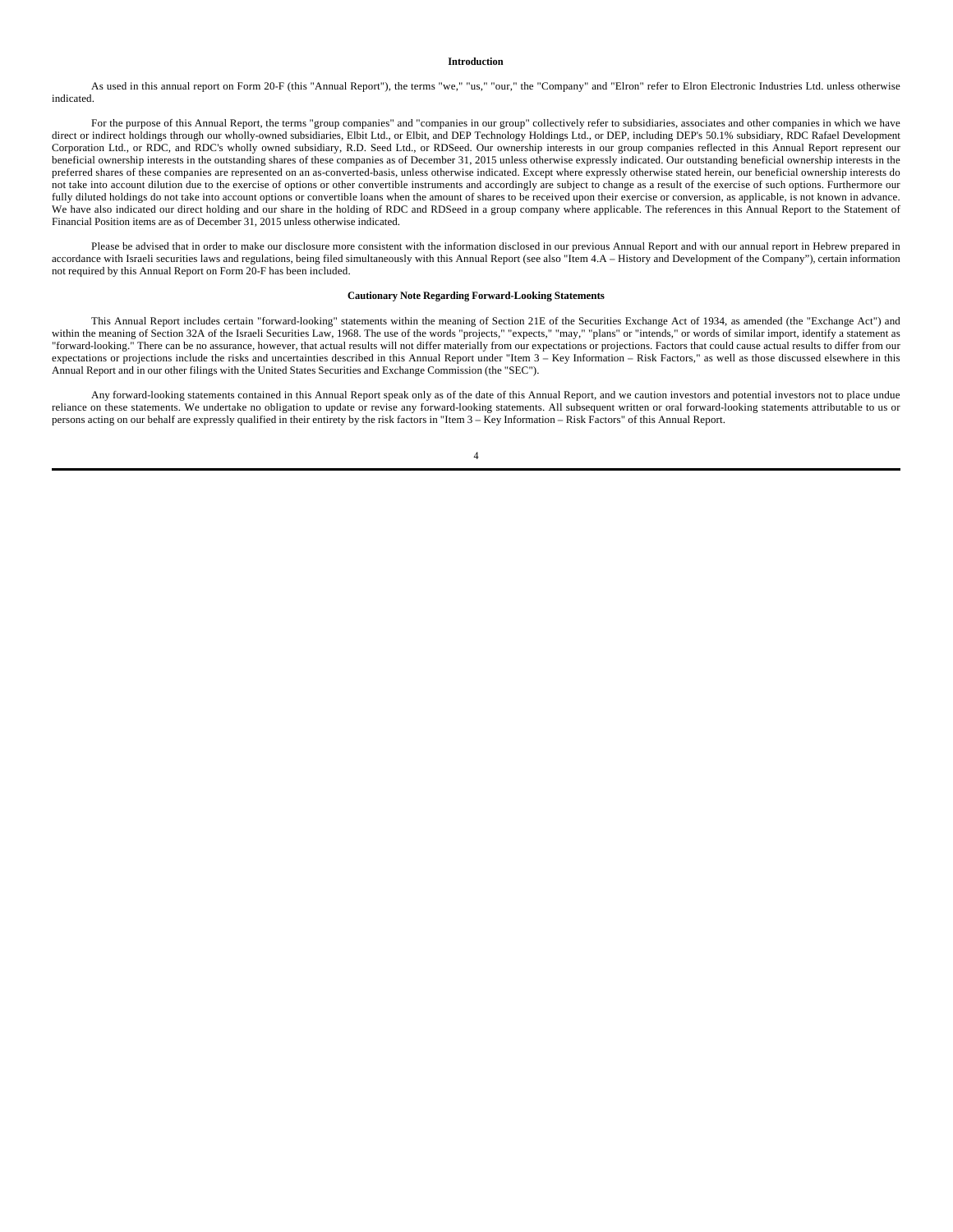# **Group Companies Holdings Diagram**

The following is a diagram of our holdings in our group companies as of December 31, 2015, including the group operating companies held through our subsidiaries, DEP, RDC and<br>RDSeed directly indicating our percentage inter (reflecting our holdings in ordinary shares and preferred shares on an as converted basis and not on a fully diluted basis):



- (1) In January 2016, we and other shareholders of Pocared invested in Pocared an amount of \$5 million (our share was approximately \$4.5 million). As a result, our holding in Pocared's outstanding shares increased to 58%.
- (2) With the completion of the second installment of our investment in Coramaze, our holding in Coramaze is expected to increase to approximately 28%.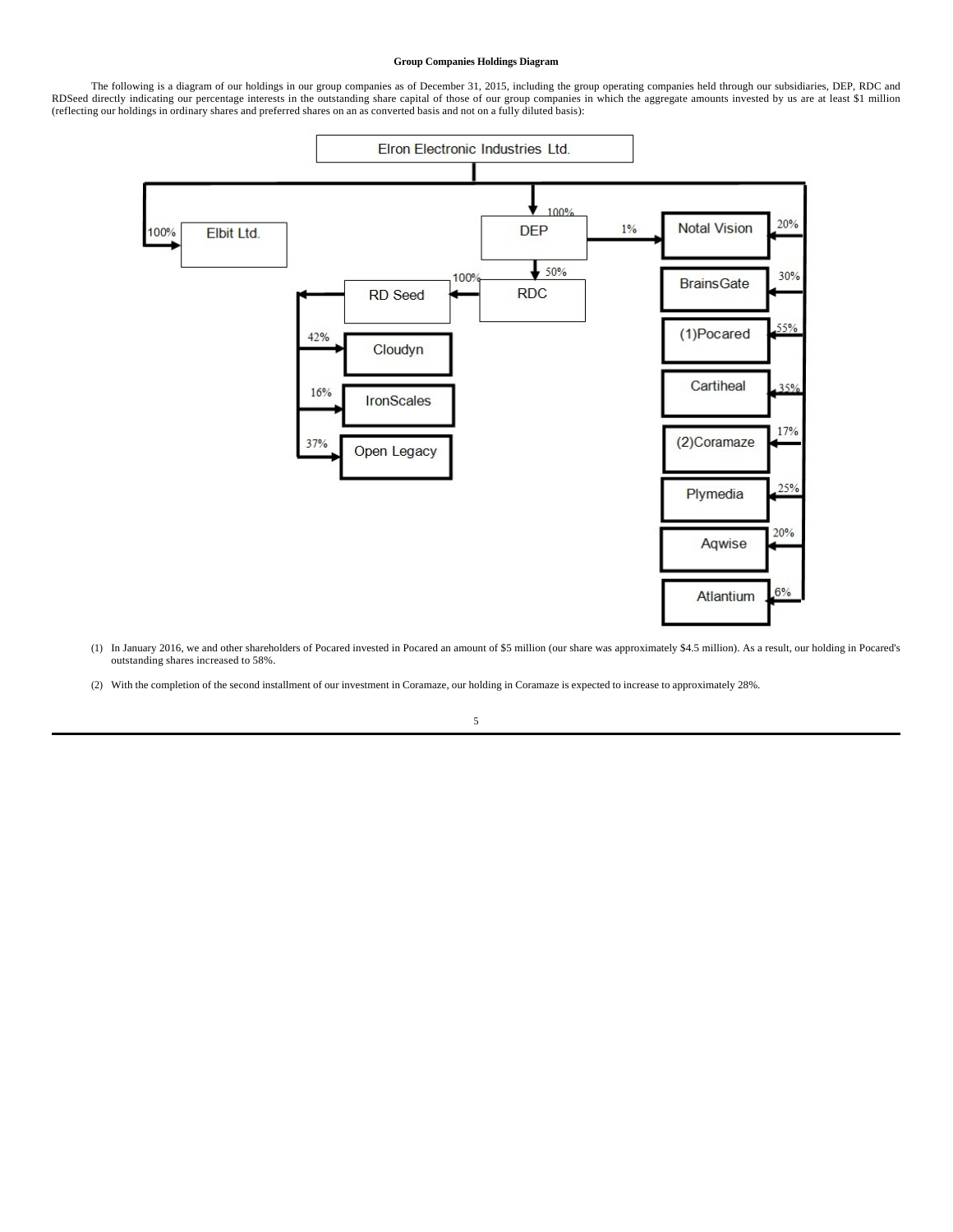### **PART I**

# **Item 1. Identity of Directors, Senior Management and Advisers**

Not applicable.

# **Item 2. Offer Statistics and Expected Timetable**

Not applicable.

# **Item 3. Key Information**

# **A. Selected Financial Data**

The following selected financial data for the years ended and as of December 31, 2011, 2012, 2013, 2014 and 2015 are derived from our audited consolidated financial statements, of which the Consolidated Statements of Financial Position as of December 31, 2011, 2012, 2013, 2014 and 2015, and the Consolidated Statements of Income, for each of the years ended December 31, 2013, 2014 and 2015 appear later in this Annual Report and have been prepared in accordance with International Financial Reporting Standards as issued by the International Accounting Standards<br>Board, or IFRS. You should read the Information" of this Annual Report and our consolidated financial statements together with the notes thereto included elsewhere in this Annual Report. Please see Note 18 to our consolidated financial statements with respect to the computation of basic and diluted net earnings (loss) per ordinary share.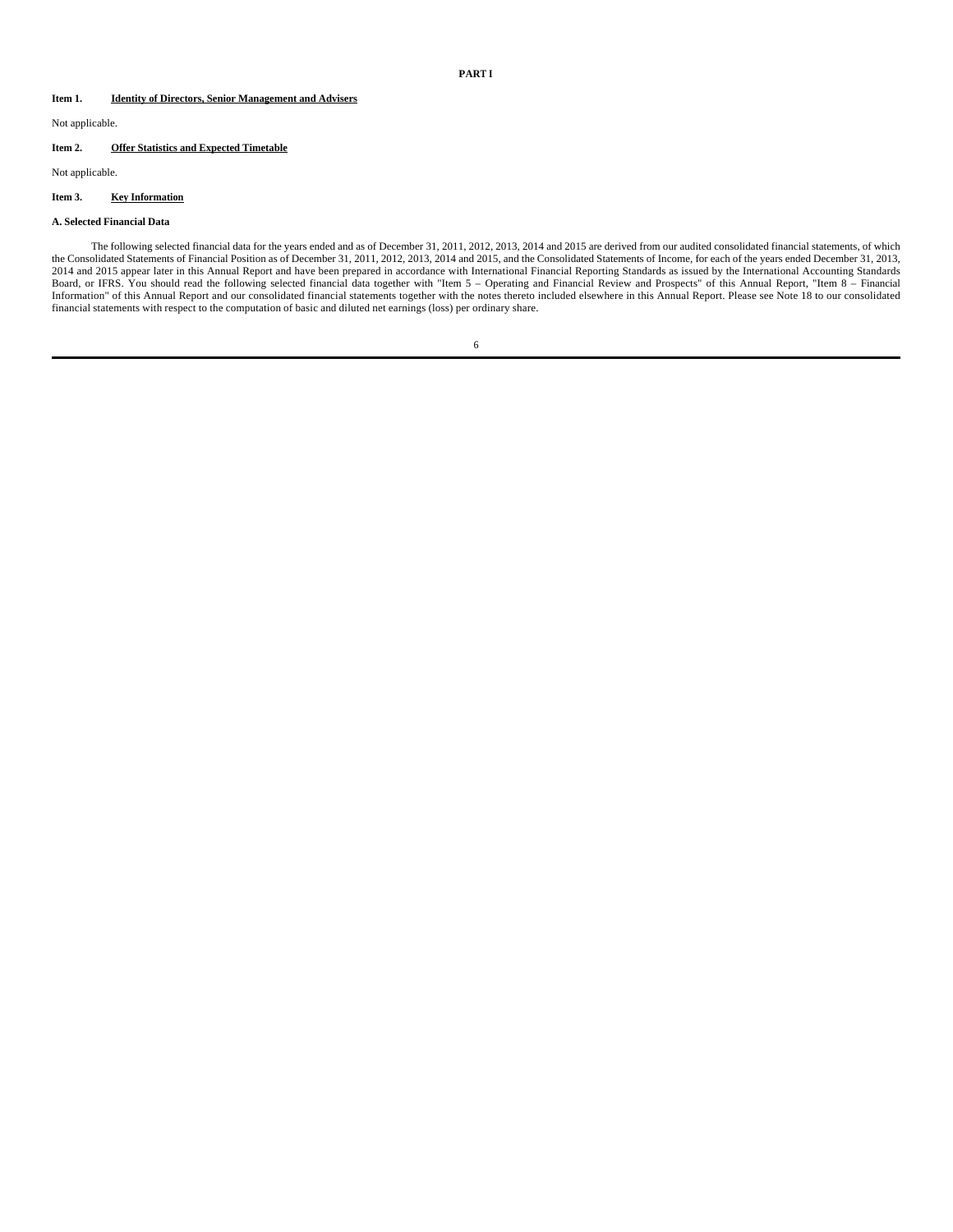# **Item 3. Key Information (Cont.)**

# **Consolidated statements of income**

(in thousands of U.S. Dollars ("U.S. Dollars", "U.S. \$" or "\$"), except share and per share data)

|                                                                      | 2011      | 2012   | 2013      | 2014    | 2015    |
|----------------------------------------------------------------------|-----------|--------|-----------|---------|---------|
| Income                                                               |           |        |           |         |         |
| Income from sales                                                    | 14,103    |        | 97        | 374     | 889     |
| Gain from disposal and revaluation of investee companies and changes |           |        |           |         |         |
| in holdings, net                                                     | 34, 605   | 39,426 | 8,416     | 176,095 | 40,590  |
| Financial income                                                     | 1,758     | 1,241  | 684       | 887     | 1,112   |
|                                                                      | 50,466    | 40,667 | 9,197     | 177,356 | 42,591  |
| Cost and Expenses:                                                   |           |        |           |         |         |
| Cost of sales                                                        | 5.823     |        | 59        | 124     | 267     |
| Research and development, net expenses, net                          | 18,184    | 6.869  | 3,929     | 2.113   | 13,129  |
| Selling and marketing expenses                                       | 5,672     | 905    | 545       | 1,324   | 2,008   |
| General and administrative expenses                                  | 10.474    | 7,190  | 7.193     | 7.057   | 7,556   |
| Equity in losses of associates, net                                  | 10,374    | 8,357  | 11,868    | 15,840  | 8,566   |
| Amortization of intangible assets                                    | 313       |        |           |         |         |
| Financial expenses                                                   | 4,173     | 2,052  | 561       | 3,393   | 650     |
| Other expenses (income), net                                         | 9,560     | (282)  | (3,487)   | 793     | 22      |
|                                                                      | 64,573    | 25,091 | 20,668    | 30.644  | 32,198  |
| Income (loss) before taxes on income                                 | (14, 107) | 15,576 | (11, 471) | 146.712 | 10,393  |
| Taxes on income (tax benefit)                                        | 602       | (262)  | (28, 401) | 45,326  | (3,348) |
| Net income (loss)                                                    | (14,709)  | 15,838 | 16,930    | 101,386 | 7,045   |
| Net income (loss) attributable to Elron's shareholders               | (8, 417)  | 4,357  | 17,935    | 85,494  | 2,451   |
| Net income (loss) attributable to non-controlling interest           | (6,292)   | 11,481 | (1,005)   | 15,892  | 4,594   |
| Net income (loss)                                                    | (14,709)  | 15,838 | 16,930    | 101,386 | 7,045   |
| Net income (loss) per share attributable to shareholders:            |           |        |           |         |         |
| Basic gain (loss) per share                                          | (0.34)    | 0.09   | 0.54      | 2.87    | 0.08    |
| Weighted average number of ordinary shares used in computing basic   |           |        |           |         |         |
| gain (loss) per share (in thousands)                                 | 29,660    | 29,664 | 29, 743   | 29,744  | 29,744  |
| Diluted gain (loss) per share                                        | (0.34)    | 0.09   | 0.54      | 2.87    | 0.08    |
| Weighted average number of ordinary shares used in computing diluted |           |        |           |         |         |
| gain (loss) per share (in thousands)                                 | 29,660    | 29,664 | 29,744    | 29,744  | 29,744  |
|                                                                      | 7         |        |           |         |         |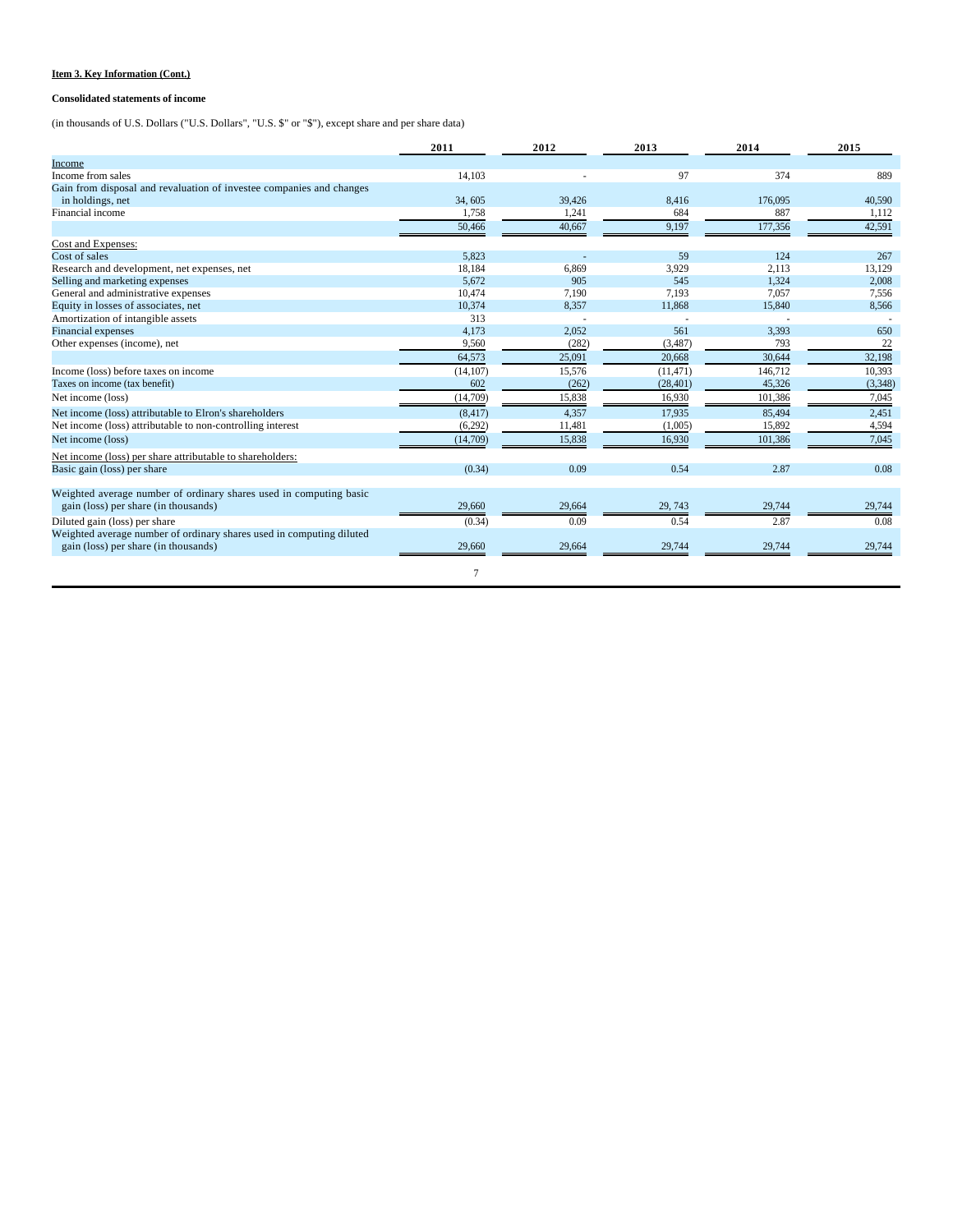# **Item 3. Key Information (Cont.) Consolidated Statement of Financial Position**

(in thousands of U.S. Dollars ("U.S. Dollars", "U.S. \$" or "\$"), except share and per share data)

|                                                                         | 2011    | 2012    | 2013                     | 2014    | 2015    |
|-------------------------------------------------------------------------|---------|---------|--------------------------|---------|---------|
| Cash, cash equivalents and short-term and long term investments         | 40.078  | 47.541  | 32.291                   | 159.914 | 150.184 |
| Assets held for sale                                                    | 3,155   |         | 108,735                  |         |         |
| Investments in associate companies and in other companies and long term |         |         |                          |         |         |
| receivables                                                             | 134.237 | 140.624 | 34,870                   | 33,858  | 34.924  |
| Total assets                                                            | 208,329 | 197.082 | 212.902                  | 197.728 | 214,869 |
| Total current liabilities                                               | 4.994   | 42,842  | 7.701                    | 4.951   | 6,363   |
| Long term loans from banks and others                                   | 3,288   | 4.000   | $\overline{\phantom{a}}$ |         |         |
| Total equity                                                            | 194,083 | 184,919 | 199.815                  | 192,777 | 206,402 |
| Equity attributable to Elron's shareholders                             | 173,609 | 162,040 | 180.783                  | 155,879 | 158,207 |
| Capital stock                                                           | 191.481 | 190.414 | 194,160                  | 202.392 | 203,411 |

# **B. Capitalization and Indebtedness**

Not applicable.

# **C. Reasons for the Offer and Use of Proceeds**

Not applicable.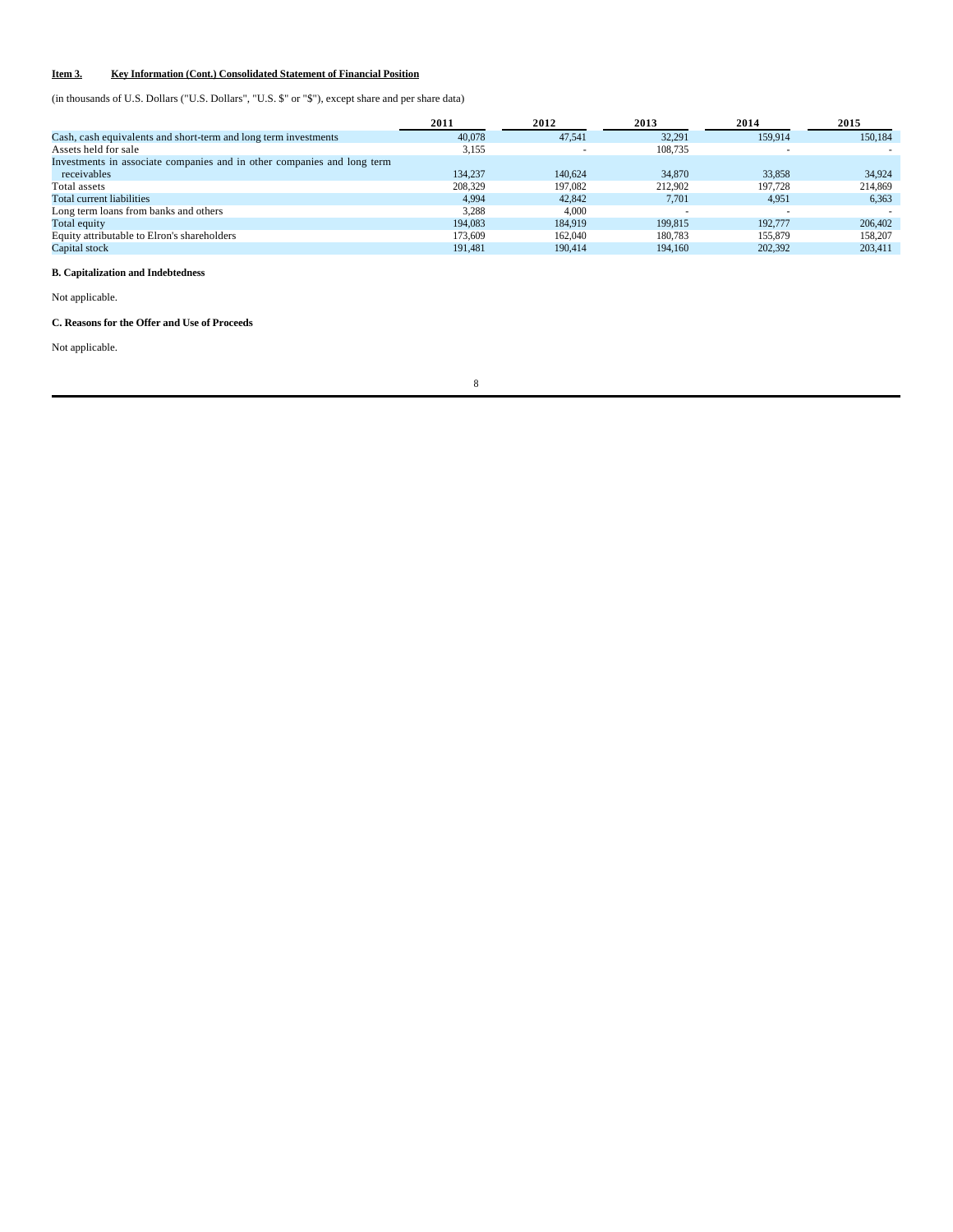### **Specific Risks Affecting Elron**

*Our financial results and our cash reserves are directly impacted by our ability to conclude "exit" transactions at significant values*. Our ability to conclude "exit" transactions for companies in our group at significant values is impacted, *inter alia*, by economic conditions, market conditions in the high technology and/or medical device industries, the status of the venture capital industry and capital markets and various regulatory and contractual limitations. Furthermore, the possibility of concluding "exit" transactions at significant values is dependent on the circumstances and characteristics of the group company whose sale is being considered (the demand for its solutions, uniqueness, size of the problem it is trying to solve, etc.) as well as the ability of our management and the management of companies in our group to lead successful exit transaction processes. To the extent that we are not able to conclude these types of transactions, our results of operations and cash resources will be adversely affected.

*If our cash resources are insufficient to finance our operations, we may be unable to obtain alternative sources of financing and consequently may be unable to invest in existing*  and new companies. Our financial resources are dependent upon the proceeds of realization of our holdings in our group companies. In the absence of sufficient amounts of such financial resources, there is no assurance that we will be successful in raising additional capital for our activities and continued support of and investment in our existing and new companies.

We may be deemed to be an investment company under the U.S. Investment Company Act of 1940. Generally, a company must register under the Investment Company Act of 1940 as amended, or the 1940 Act, and comply with significant restrictions on operations and transactions with affiliates if it is engaged in the business of investing, owning, holding or trading securities and owns investment securities (as defined in the 1940 Act) exceeding 40% of the company's total assets, or if it holds itself out as being engaged primarily in the business of investing in, reinvesting or trading securities. The 1940 Act provides for various exemptions from the obligation to register thereunder, and in 1980 we received an order from the SEC, declaring that we are not an investment company under the 1940 Act. If certain of our investments were to adversely affect our status under the 1940 Act or if we were to cease to comply with the conditions of the order, we might need to dispose of or acquire other investments to avoid the requirement to register as an investment company on terms that may not be favorable to us. In addition, if we were deemed to be an investment company and therefore required to register as such under the 1940 Act, we would be unable to continue operating as we currently do, as a result of which our market value could be severely harmed.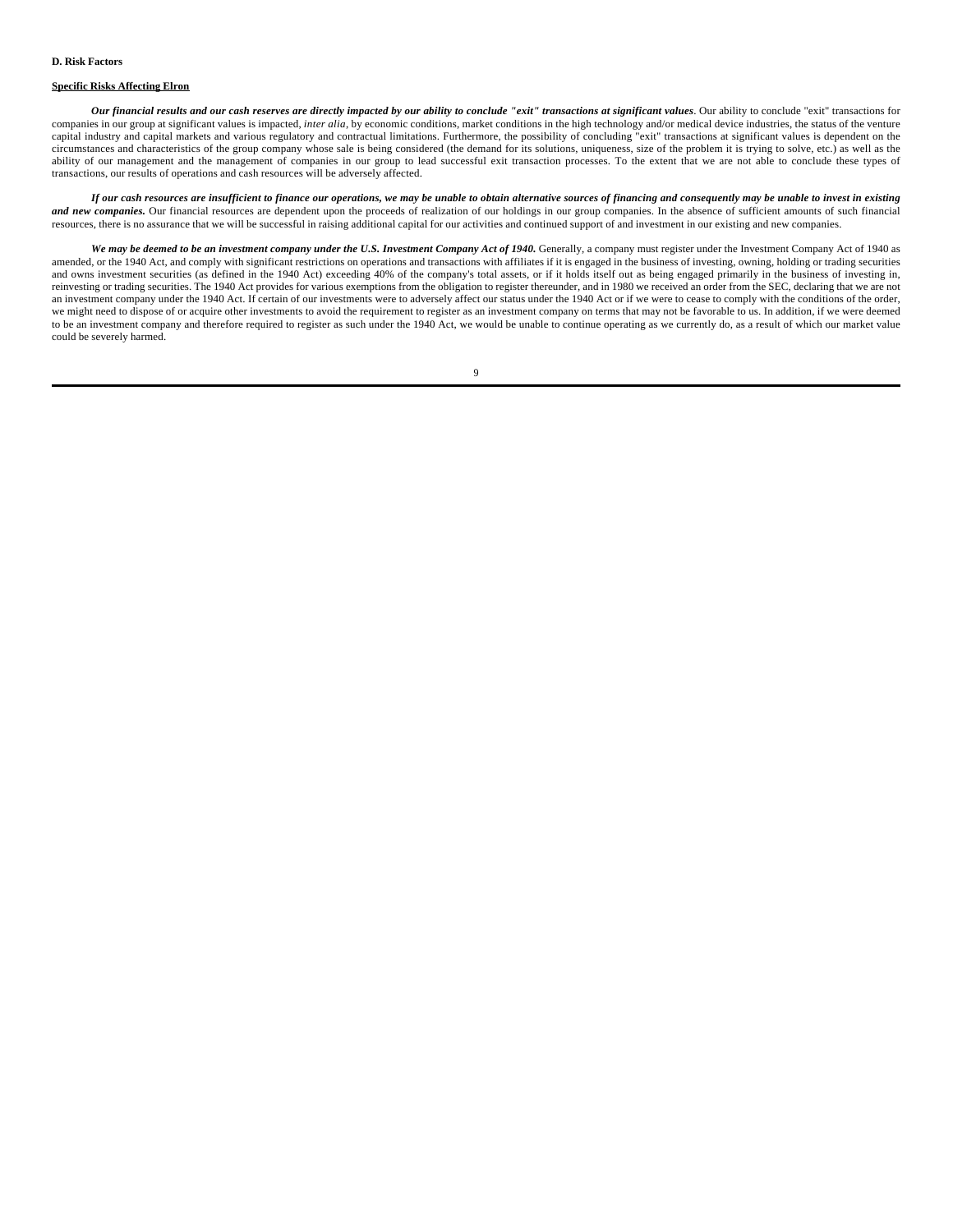### *We believe that we were characterized as a passive foreign investment company for U.S. federal income tax purposes in 2014 and 2015, and, as a result, our U.S. shareholders may suffer adverse tax consequences.*

Generally, if for any taxable year, after applying certain look-through rules (i) 75% or more of our gross income is passive income, or (ii) at least 50% of our assets (averaged quarterly over our taxable year) are held for the production of, or produce, passive income, then we would be characterized as a passive foreign investment company, or PFIC, for U.S. federal income tax purposes.

U.S. shareholders of a foreign corporation that is a PFIC may suffer adverse tax consequences, including having gains realized on the sale of ordinary shares taxed at ordinary income rates, rather than capital gain rates. Similar rules apply to distributions that are classified as "excess distributions". In addition, both gains upon disposition and amounts received as excess distributions could be subject to an additional interest charge by the United States Internal Revenue Service, or IRS. If a foreign corporation is a PFIC, the price and marketability of such distributions could be subject corporation's shares could also n be adversely affected

We believe that we were a PFIC in 2015. As a result, we also believe that we were a PFIC in 2014. While we believe that we did not satisfy the income and asset tests in 2014, we would not have been treated as a PFIC in 2014 if we qualified for a change in business exception. In order to qualify for the change of business exception to PFIC status in 2014, we generally had to satisfy the following requirements: (1) we were never classified as a PFIC prior to 2014, (2) substantially all of our passive income for 2014 was attributable to proceeds from the disposition of one or more active trades or businesses and (3) we are not classified as a PFIC in 2015 and 2016. We believe that it was likely that we satisfied requirements (1) and (2) above with respect to 2014. However, as we believe that we were a PFIC in 2015, we cannot satisfy requirement (3). Thus, if we were a PFIC in 2015, we were also a PFIC in 2014.

Since we believe we were a PFIC in 2015 and therefore also in 2014, our U.S. shareholders may suffer adverse tax consequences, including having gains realized on the sale of our ordinary shares taxed at ordinary income rates, rather than capital gain rates. Similar rules apply to distributions that are classified as "excess distributions". In addition, both gains upon disposition and amounts received as excess distributions could be subject to an additional interest charge by the United States Internal Revenue Service, or IRS. The determination that we are a PFIC could also have an adverse effect on the price and marketability of our ordinary share.

U.S. holders that own our ordinary shares may be able to avoid (or minimize) the adverse tax consequences described above if they can, and do, elect to apply one of two alternative taxing regimes – the "qualified electing fund" ("QEF") and "mark-to-market" regimes, which are described below in Item 10 – Additional Information – Taxation – U.S. Federal Income Tax Considerations – Tax Consequences If We Are a Passive Foreign Investment Company. In general, a U.S. holder may make a QEF election so long as we provide U.S. holders with a PFIC Annual Information Statement (described below in Item 10 – Additional Information – Taxation – U.S. Federal Income Tax Considerations – Tax Consequences If We Are a Passive Foreign Investment Company), which contains information as to (or enables a U.S. holder to compute), inter alia, the U.S. holder's pro rata share of our ordinary earnings and net capital gain under U.S. tax principles. We prepare our financial statements and data in accordance with IFRS and do not separately compute income and loss in accordance with U.S. federal income tax principles and accordingly, we do not intend to provide U.S. holders with a PFIC Annual Information Statement. As a result, U.S. holders may not be able to make a QEF election. In general, a U.S. holder may make a mark-to-market election if our ordinary shares are considered "marketable stock." A class of stock is "marketable stock" if it is "regularly traded" on a "qualified exchange or other market" (within the meaning of Treasury Regulation Section 1.1296-2(c)). Our ordinary shares are currently traded on the OTC Pink in the United States and on the Tel Aviv Stock Exchange in Israel. We do not believe that the OTC Pink would be considered a "qualified exchange or other market" for this purpose. While it is not entirely clear, we believe that the Tel Aviv Stock Exchange should be considered such a "qualified exchange or other market."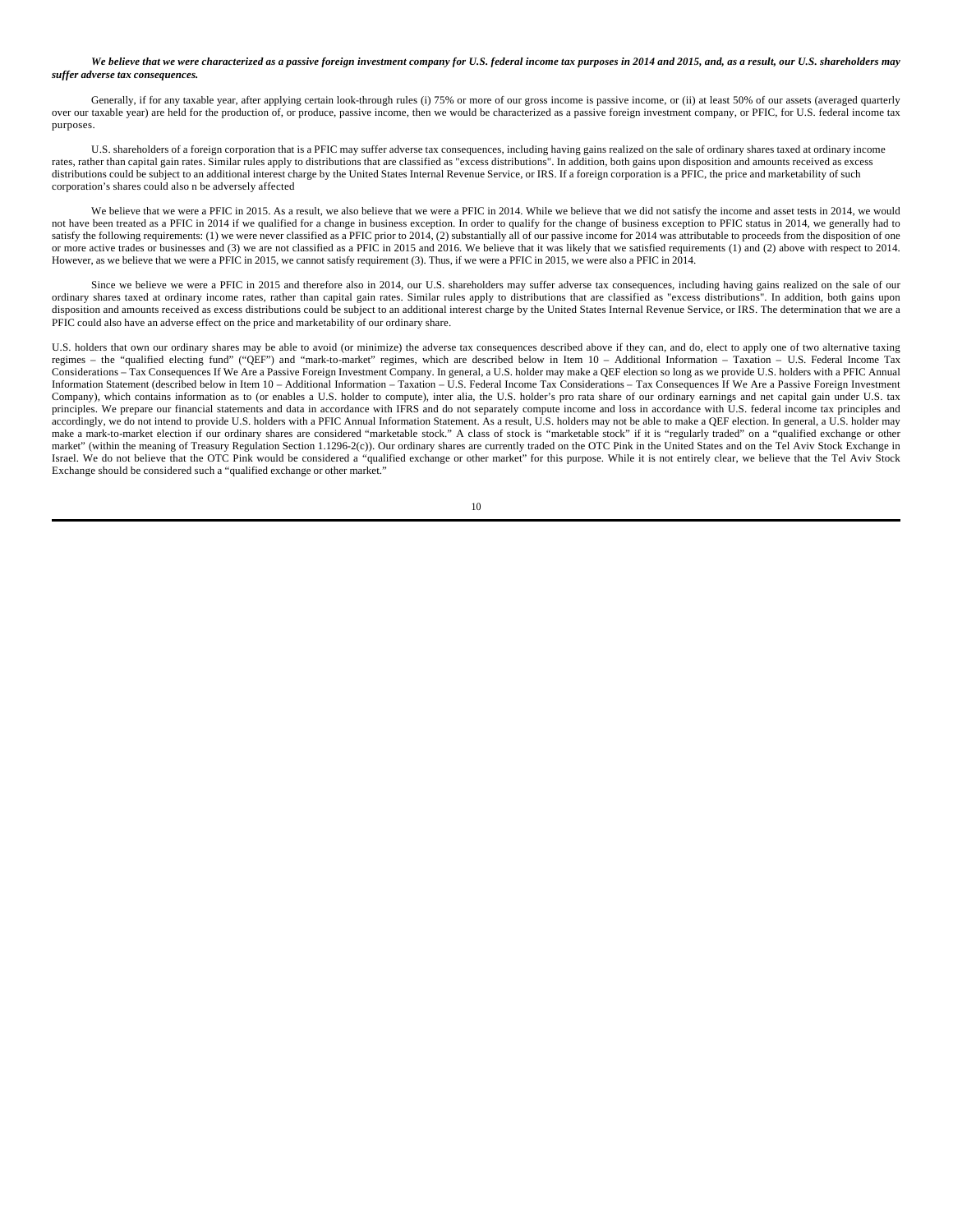Even if U.S. holders are able to make a QEF election or mark-to-market election, U.S. holders that owned our ordinary shares in 2014 may have additional negative consequences from making either a QEF election or mark-to-market election with respect to 2015.

Unless a QEF election or mark-to-market election is made with respect to our ordinary shares, the determination that we are a PFIC in a taxable year generally will cause such PFIC status to apply with respect to a U.S. holder who held our shares in such year to all future taxable years in which such holder continues to own our shares, notwithstanding that we may not be a PFIC in such other taxable years.

U.S. holders of our shares are urged to review "Item 10 – Additional Information – Taxation – U.S. Federal Income Tax Considerations – Tax Consequences If We Are a Passive Foreign Investment Company" and consult with their tax advisors regarding the potential application and effects of the PFIC rules to their acquisition, ownership and disposition of our ordinary shares.

It may be difficult to serve process or to enforce a U.S. judgment against us, our directors and our officers. Since all of our directors and officers reside outside the United States, it may be difficult to effect service of process on us, our directors or officers within the United States. Furthermore, because most of our assets are located outside the United States, it may not be possible to enforce any judgment obtained in the United States against us or the aforementioned individuals in the United States. There is doubt as to the enforceability of civil liabilities under the U.S. Securities Act of 1933 and the Exchange Act in original actions instituted in Israel.

*Our principal shareholder, Discount Investment Corporation Ltd. (TASE:DISI), or DIC, has the ability to direct our business and affairs*. As of December 31, 2015, DIC beneficially owned an aggregate of approximately 50.32% of our ordinary shares and is our controlling shareholder. As of the date of publication of this Annual Report, DIC has the power to elect a majority of the members of our board of directors and accordingly, DIC has the ability to direct our business and affairs subject to the provisions of the Promotion of Competition and Reduction of Centralization Law, 5774-2013 ("Concentration Law") requiring that a majority of the board of directors be independent. Furthermore, we entered into a Services Agreement with DIC pursuant to which we receive substantially all of our managerial and administrative services through a staff employed by DIC. Also, a vice president of DIC serves as our Chief Executive Officer. For more information see "Item 7 – Major Shareholders and Related Party Transactions – Major Shareholders". In addition, DIC's control over us may impose various regulatory restrictions on our activities. See risk factors below regarding anti-trust regulations, Bank of Israel regulations on borrowing from Israeli banks, and regulatory and contractual restrictions. Due to the Israeli Law for Increasing Competitiveness and Reducing Market Concentration, DIC will be permitted to continue to control us until December 2019. For more information see "Risks Affecting Us and the Companies in Our Group".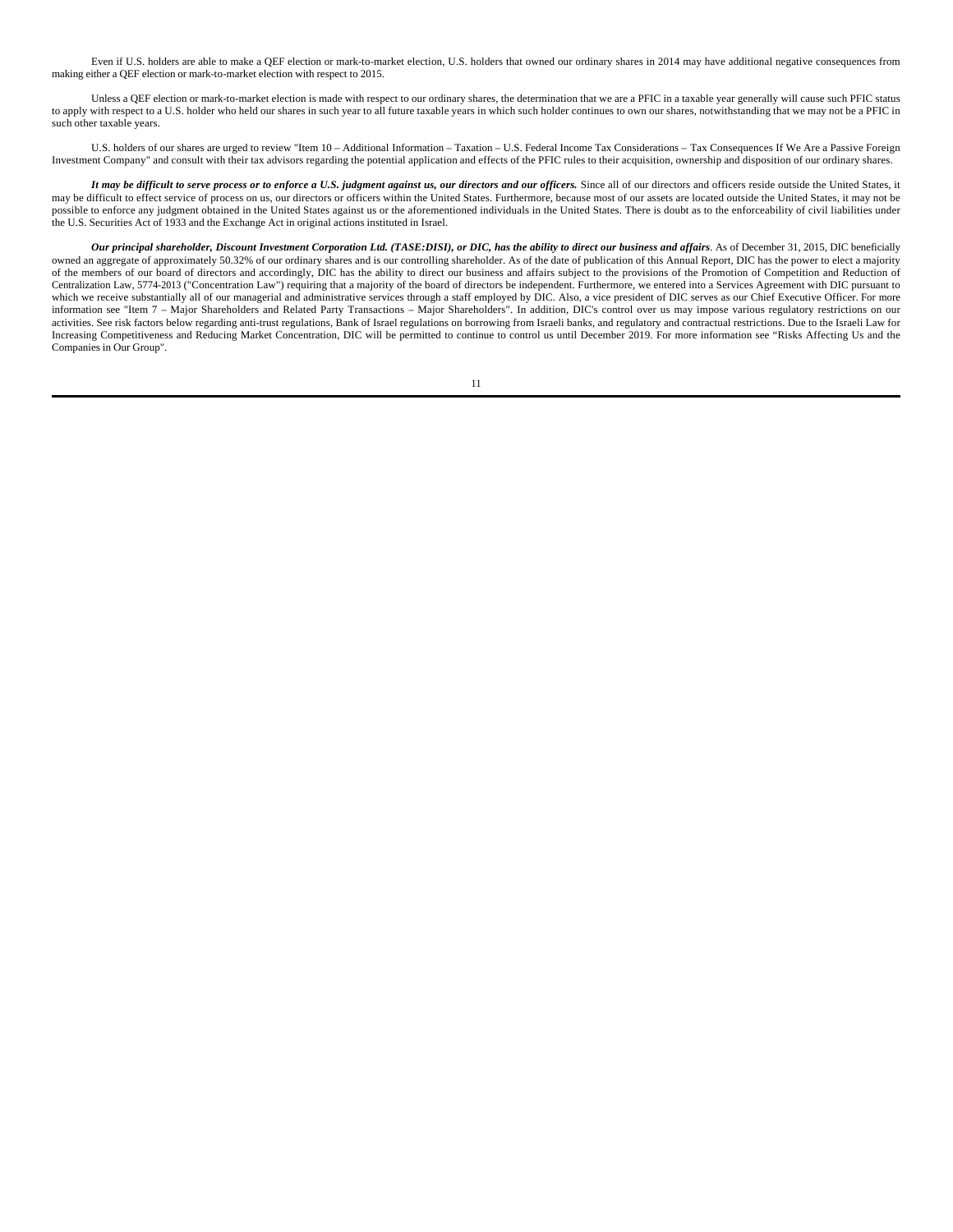*We voluntarily delisted from the Nasdaq Global Select Market and may in the future seek to terminate our Exchange Act registration*. In view of the significant costs associated with maintaining a U.S. listing, our relatively limited number of U.S. holders of record and the fact that a substantial majority of the trading of our shares then occurred on the Tel Aviv Stock Exchange, or TASE, we voluntarily delisted our shares from the Nasdaq Global Select Market, or Nasdaq, on January 6, 2010. As a result of our delisting, we are required to comply with reporting requirements in accordance with both Israeli and applicable U.S. securities laws. To the extent that we comply with one of the deregistration conditions required under the applicable U.S. securities laws, it will be possible for us to effect a deregistration. The foregoing actions may have an adverse impact on the market price for our ordinary shares. If we are successful in terminating our Exchange Act registration, we will no longer be obligated to file reports with or furnish reports to the SEC, including annual reports on Form 20-F and reports on Form 6-K. After deregistration under the Exchange Act, we will continue to be governed by disclosure requirements under applicable Israeli law and regulations. Since the time we voluntarily delisted and until today, the conditions for deregistering have not been met. For more information see "Item 4.A – History and Development of the Company".

## **Risks Affecting Us and the Companies in Our Group**

*We compete with other entities for acquisition and investment opportunities*. As part of our overall strategy, we pursue opportunities for acquisitions of, and investments in, Israeli companies and Israel-related technology companies. The success of a number of Israeli companies has prompted potential investors to seek investment opportunities in Israel, which has allowed many Israeli high-technology companies to gain direct access to Israeli and foreign public securities markets and financial and strategic acquisition potentials. We compete for acquisition and investment opportunities with other established and well-capitalized entities such as strategic investors (large technology companies which invest in their field of activity or tangential fields), venture capital funds, private equity funds and other investors. There can be no assurance that we will be able to identify acquisition or investment opportunities upon favorable terms. Our failure to effect further acquisitions or investments in the future may hinder our ability to grow and could harm our business, financial condition and results of operations

*Global and local economic conditions may adversely affect our and our group companies' results and financial condition and could lead to impairment charges*. Developments in the global markets and particularly in the Euro zone and in the United States, which include securities' prices and currencies' exchange rate fluctuations, as well as domestic developments, in the past have affected and in the future may affect our and our group companies' results of operations, liquidity, value of equity, value and exit potential of assets, business (including the demand for our group companies' products), financial covenants, ability to distribute dividends, ability to raise financing as required for day-to-day, long-term and R&D operations, allocation of resources, and availability and terms of financing from financial institutions and banks.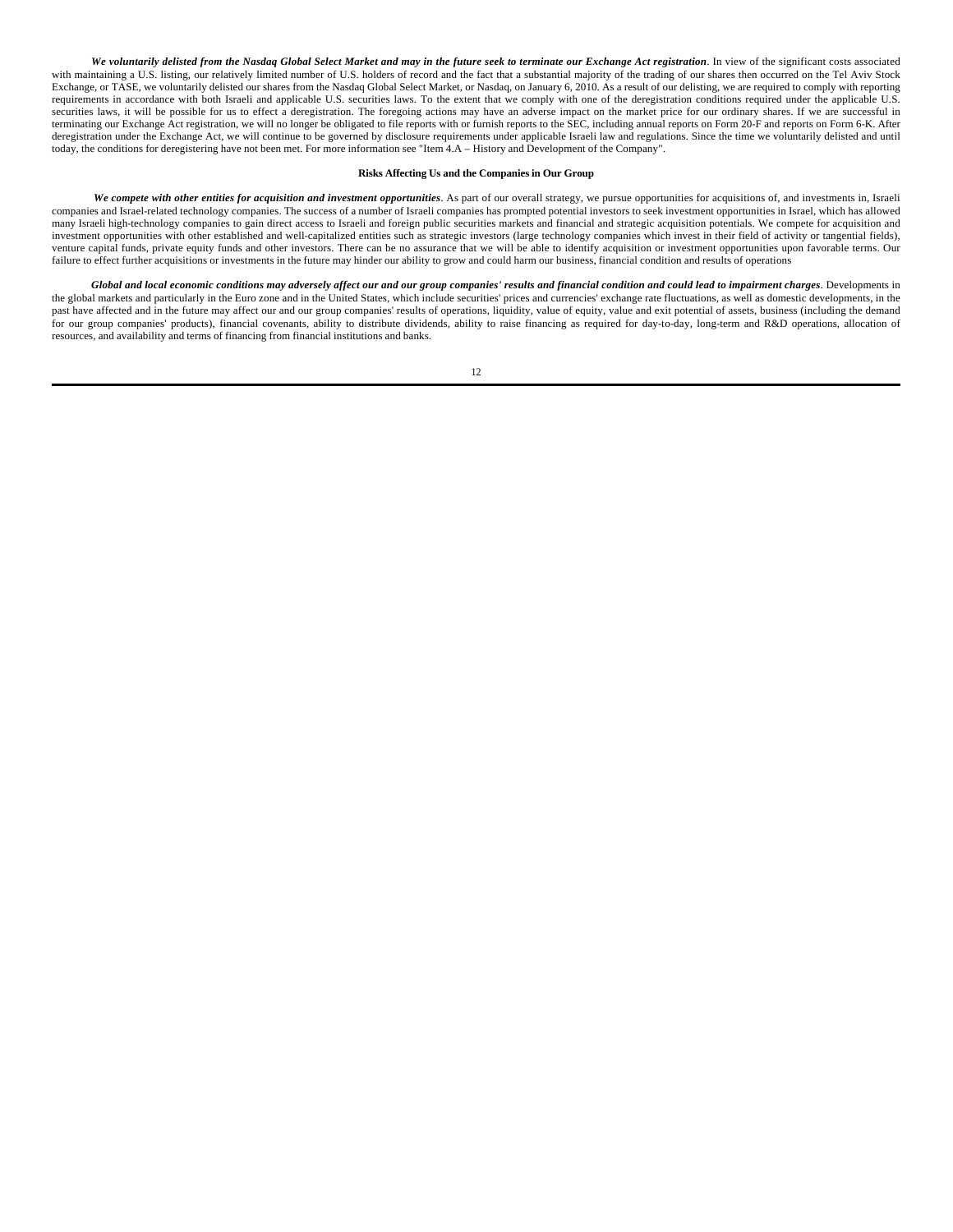*Our financial results and financial condition are principally impacted by the results of operation of, and the value of our holdings in, our group companies*. We are exposed to the volatility of the value of our holdings in these companies. If our group companies experience difficulties in the future, or if there are adverse changes in their fair value, we may need to writedown or write-off the carrying value of our holdings and our business and financial results and/or the value of our assets will be adversely affected. In addition, changes in the value of our holdings in our group companies may have an adverse effect on our market value. We regard the changes described herein as being in the ordinary course of our business.

*Our financial results significantly depend on the results of operations of our group companies, which continue to invest heavily in their development and of which most have generated losses.* Our results of operations are directly impacted by the results of operations of our group companies which are consolidated in our financial statements or are accounted for on an equity or fair value basis. To the extent any of these companies have poor financial results or encounter difficulties in their operations, our financial results will be negatively impacted. Many of these companies are in the development stage and have not yet generated significant revenues, if at all, have incurred losses, and have invested heavily in research and development and marketing of their products. We anticipate that the majority of these companies will continue to record losses in the future.

We may face difficulties in our ability to dispose of our shares in companies in our group. We are subject to regulatory limitations, including lock up periods according to applicable securities laws, anti-trust laws, as well as contractual limitations, all of which may limit the possibilities for disposing of our holdings in our group companies. Rights of first refusal, tag-along, bring along, veto rights and similar rights which may restrict transfer of shares may limit our ability to dispose of our shares in our privately held group companies. Furthermore, due to the limitations of U.S. and Israeli securities laws, material non-public information in relation to publicly traded companies to which we may become exposed because of service of our members of personnel on the boards of directors of companies in our group, and contractual and legal limits on the tradability of the shares we own or control, may create difficulties in our ability to dispose of our shares in these companies in our group at a time and in a manner we deem suitable.

*Our ability to invest in companies or conclude exit transactions may be adversely affected and/or prevented by anti-trust regulations both in Israel and abroad.* The Israeli and international anti-trust laws may adversely affect and even prevent our or our group companies' ability to invest in companies or to effect exit transactions. Certain of these transactions may be subject to the approval of the General Director of the Israeli Anti-Trust Authority, or the General Director, which approval may be denied or given with certain conditions. Due to the fact that IDB Development Corporation (TASE: IDBD), or IDBD, holds, indirectly through DIC, more than 50% of our shares, any enquiry as to whether an investment transaction needs to be reported to or to receive the consent of the General Director is extensive in its scope, taking into account other companies within the IDBD group of companies. In addition, since our group companies may become involved in or be the subject of cross border transactions, foreign anti-trust approvals in countries in which the parties to the transaction operate, such as the United States and Europe, may also be required, which may in turn delay or prevent such transactions from taking place.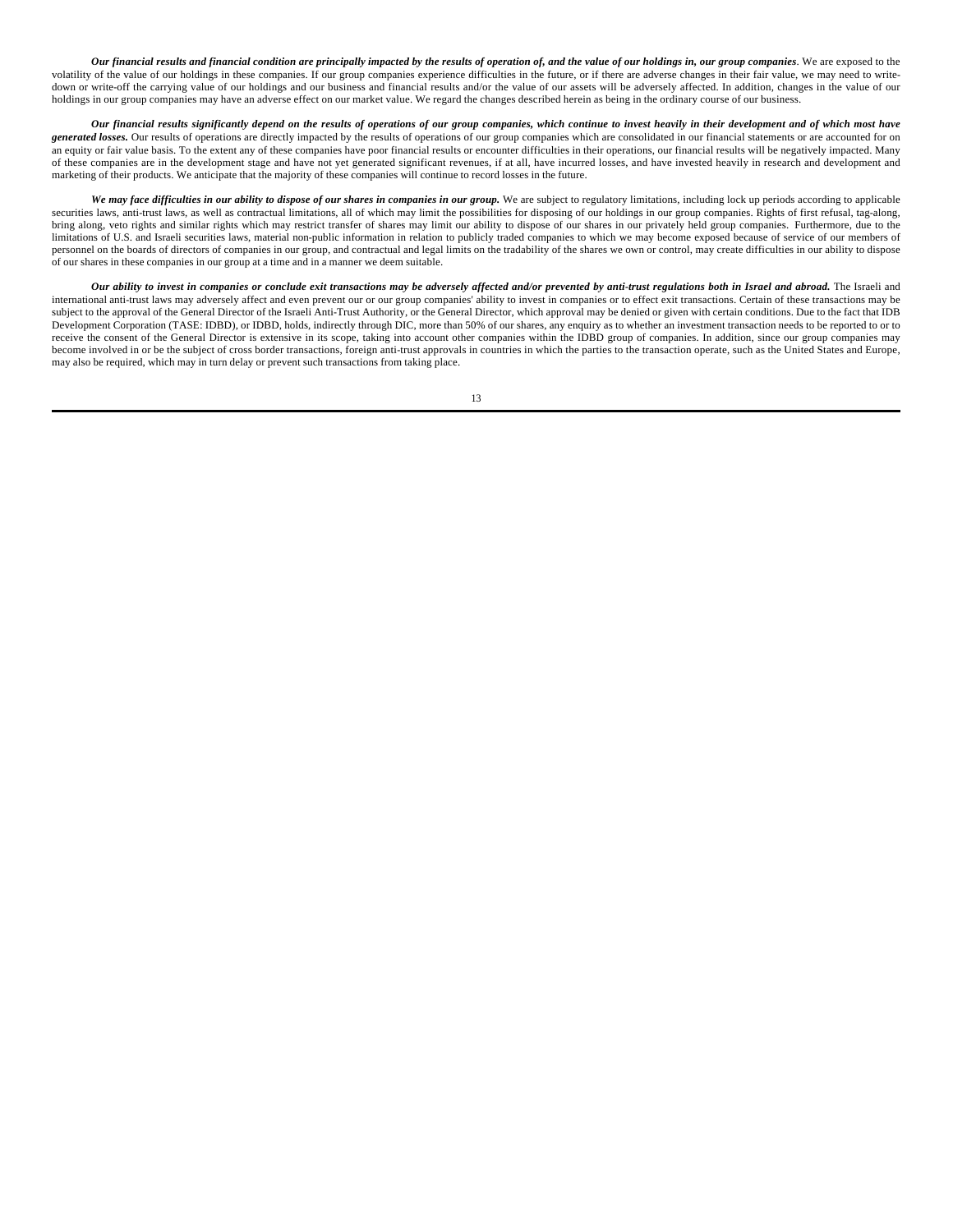*The Concentration Law may adversely affect our business.* In December 2013, the Concentration Law was published and some of the provisions apply to us, namely in the following respects:

- a. According to the Concentration Law's provisions, "reporting corporations" (generally speaking, corporations whose securities are held by the public) structured as pyramids are restricted to two tiers of reporting corporations (while a company lacking a controlling shareholder will not count as a first-tier company). This means that as of the date of publication of this Annual Report, we are considered a third-tier company and a significant "real entity" as such term is defined under the Concentration Law. So long as we are considered a third-tier company according to the Concentration Law, we are entitled to continue controlling reporting companies that are under our control as of the Concentration Law's publication, for up to four years after the publication of the Concentration Law. As of the date of publication of this Annual Report, there are no reporting companies under our control. Our controlling shareholder, DIC, is considered as of the publication of this Annual Report a second-tier company that is entitled to continue controlling us for up to six years after the Law's publication.
- b. As long as we are considered at least a third-tier company according to the Concentration Law, our board of directors will be required to consist of a majority of independent directors, and the number of our external directors will be required to constitute at least half of our board members, less one (rounded up) and will include no less than two external directors. As of the date of publication of this Annual Report, our board of directors meets these requirements.

The above may materially adversely impact us, taking into account, among others, the restrictions on our holding structure, our ability to acquire control in public companies traded in Israel, the value of such holdings, and our ability to take public in Israel companies which we control. In addition, this law may impact on our control structure.

*We and our group companies are subject to regulatory requirements and restrictions in Israel and various other countries*. Our and our group companies' operations are subject to regulation in Israel and additional countries in which we and our group companies operate or wish to operate. These regulatory requirements may impact, inter alia, on our reporting obligations and as a result, may affect our business and our ability to invest in new companies. In addition, the regulatory requirements and restrictions in Israel to which we and our group companies are subject may be different and even in conflict with the regulatory requirements and restrictions applicable to us and our group companies in other countries. If this occurs, it will adversely affect our business.

*We have indemnification obligations which survive exit transactions and may not receive the entire proceeds due to us from exit transactions of our group companies*. During the execution of exit transactions, we, as shareholders of our group companies, and/or our group companies are often called upon to make representations and warranties to the acquirer about the relevant group company and to, under certain circumstances, indemnify the acquirer for damages should such representations or warranties prove to be inaccurate. In addition, a portion of the sale proceeds is often held in escrow as security for the indemnification obligations, which may expose us to the risk of ultimately not receiving all or part of such portion of the proceeds should the representations and warranties prove to be inaccurate. Also, certain proceeds may be contingent upon future performance of such companies following the exit transaction and over which we have no control and accordingly, there is no assurance that such proceeds will be ultimately paid to us in full or at all. Should we not receive the entire proceeds due to us from exit transactions of our group companies in the circumstances described above, it may affect our results of operations and financial condition. Regarding representations and deposit of moneys in escrow in connection with the sale transactions of Medingo Ltd. ("Medingo"), Wavion, Sync-Rx, Kyma and Jordan Valley see "Item 4.A – History and Development of the Company" below. In addition, representations were given by our group companies in the past and by us in the framework of the sale of other companies previously sold by us.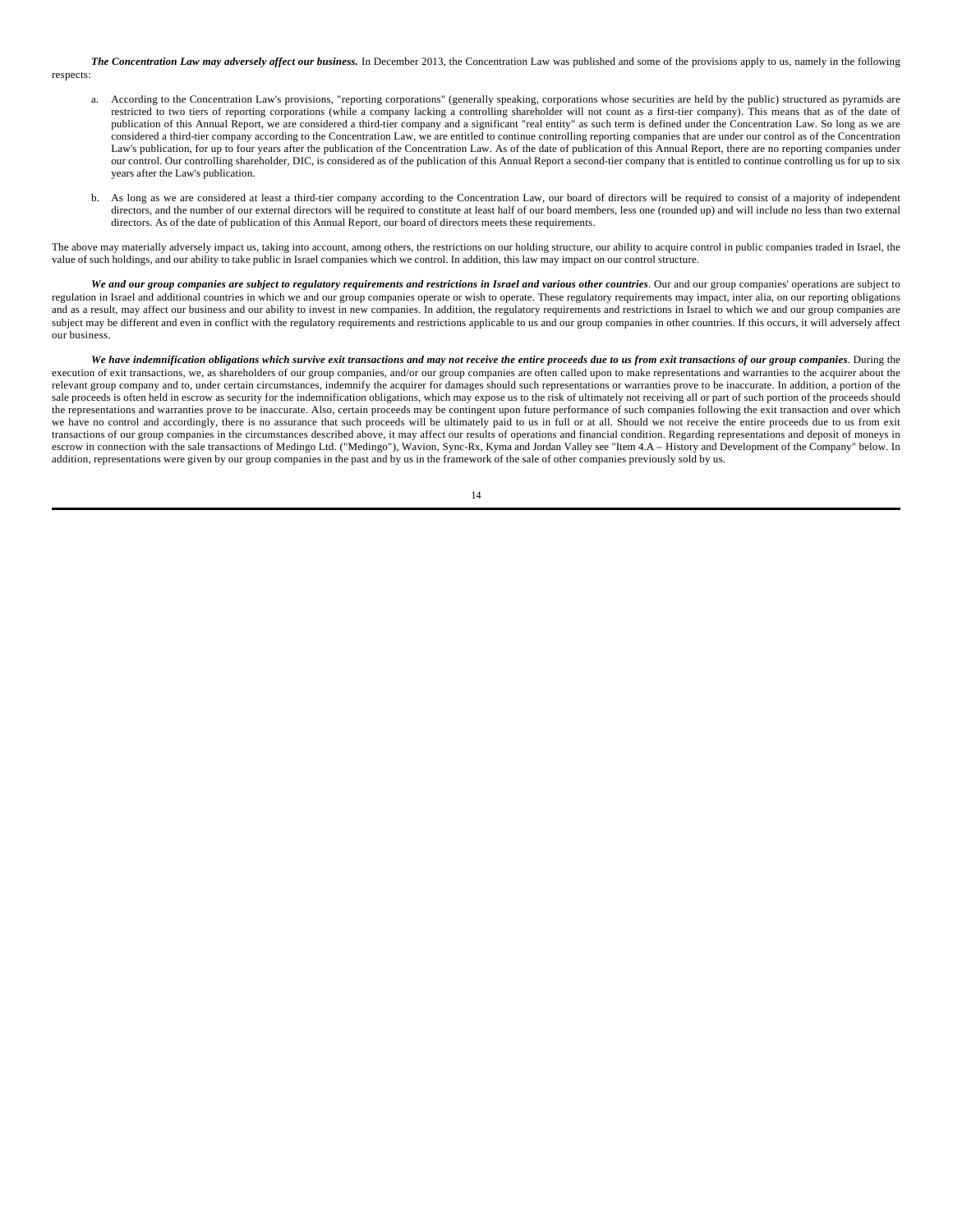The market price of our ordinary shares is subject to fluctuations. The market price of our ordinary shares has fluctuated significantly over time. The following factors, among others, may significantly impact the market price of our ordinary shares:

- any slowdown of the global economic condition:
- low trading volume of our ordinary shares, which decreased following our delisting from Nasdaq and may further decrease;
- announcements by our group companies (or by us regarding our group companies), their competitors or other third parties of technological innovations, new products, regulatory developments, new clinical data regarding current or future products or earnings or losses;
- delays or failures in the development of products of our group companies;
- periodic variations in results of operations of our group companies;
- factors that generally affect the market for stocks of medical device and other companies;
- political, economic or other developments affecting Israel and its region; and
- quarter-to-quarter fluctuations in our financial results.

Many of our group companies may face difficulties in obtaining future financing on favorable terms or at all. Many of our group companies are in the development stage and have extensive research and development and marketing costs and limited revenues, if any. In order to succeed, these companies may require additional capital to fund these costs. Their ability to obtain financing is impacted by general economic conditions, the condition of the capital markets and the condition of the venture capital industry. If these companies have difficulties obtaining financing from their current shareholders or from external financing sources, their continued operations may be at risk and such difficulties may materially adversely affect their results of operations and financial performance. This would also adversely affect our financial performance and results of operations.

Bank of Israel regulations limit our and our group companies' ability to borrow from Israeli banks. Bank of Israel regulations limit the ability of Israeli banks to extend credit in excess of certain levels to companies and individuals considered to be in an associate group, which effectively limit the amount available to companies within such group for borrowing from such banks. We and our group companies are part of the IDBD group of affiliated companies, which is one of the largest groups of affiliated companies in Israel. The IDBD group includes many Israeli companies that may require, or that hold ownership interests in companies that may require, extensive credit facilities from Israeli banks for the operation of their businesses. These regulations may result in difficulties for us and our group companies in obtaining or increasing bank financing, if required, from Israeli banks, and may affect our and their ability to make investments for which bank credit is required or to invest in companies that received large credit facilities from certain Israeli banks as well as their ability to conduct certain business activities in cooperation with parties who received such credit facilities.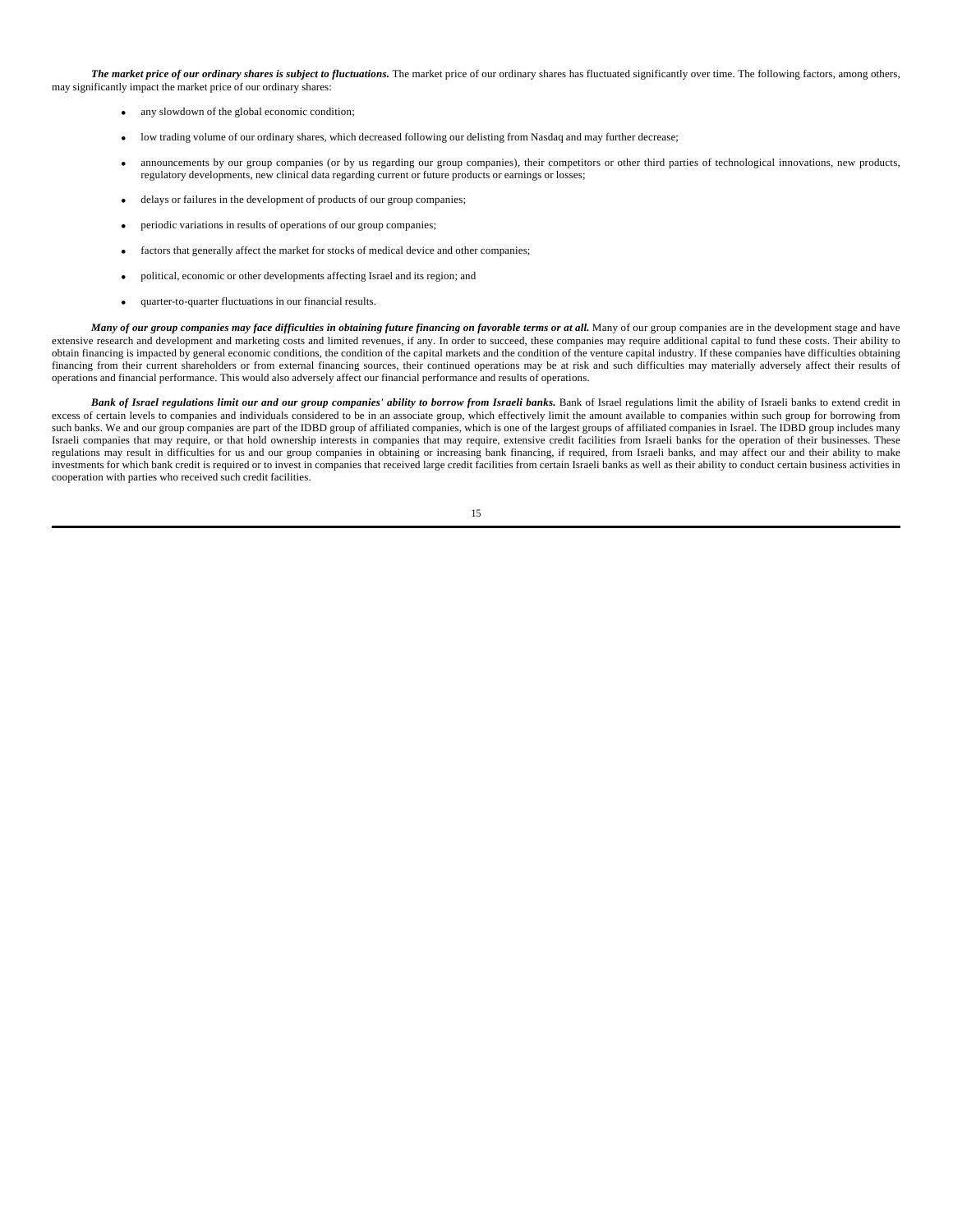*Our results, and the value of our investments, are affected by volatility in the securities markets.* Securities markets in general are volatile, even more so with negative economic developments, and are particularly volatile for publicly traded high-technology companies, including companies that have a significant presence in Israel. Although the volatility of these companies' securities is not necessarily related to their operating performance, such volatility may result in these companies experiencing difficulties in raising additional financing required to effectively operate and grow their businesses as well as difficulties in executing exit transactions in these companies. These difficulties and the volatility of the securities markets in general, and specifically during economic slowdowns, have affected and may continue to affect our and our group companies' ability to realize our investments or to raise financing, which in turn may result in us having to record impairment charges.

*There is no assurance that our subsidiary, RDC, will be able to continue to develop technologies and/or new companies.* Our wholly-owned subsidiary, DEP, holds 50.1% of the outstanding shares and voting rights of RDC, which was established by DEP together with the predecessor of Rafael Advanced Defense Systems Ltd., or Rafael, pursuant to an agreement entered into in 1993. RDC has first rights to commercialize certain technologies of Rafael for the development of products for use in non-military markets. For more information, see "Item 10C – Additional Information – Material Contracts." Our ability to continue to grow and develop and to build new companies within RDC could be harmed, and our business, financial condition and Additional Information – Material C results of operations could be adversely affected, if we are unable to realize the full potential value of RDC's agreement with Rafael as a result of any of the following:

- Rafael does not cooperate with RDC in the realization of RDC's rights under the agreement;
- Rafael or RDC does not identify existing technology, or Rafael does not develop new technology, that is identified suitable for being commercialized in non-military markets;
- RDC does not reach agreement with Rafael on the terms of the use of technology for commercial purposes;
- RDC is unable to obtain continued financing from its shareholders or otherwise, if and when required.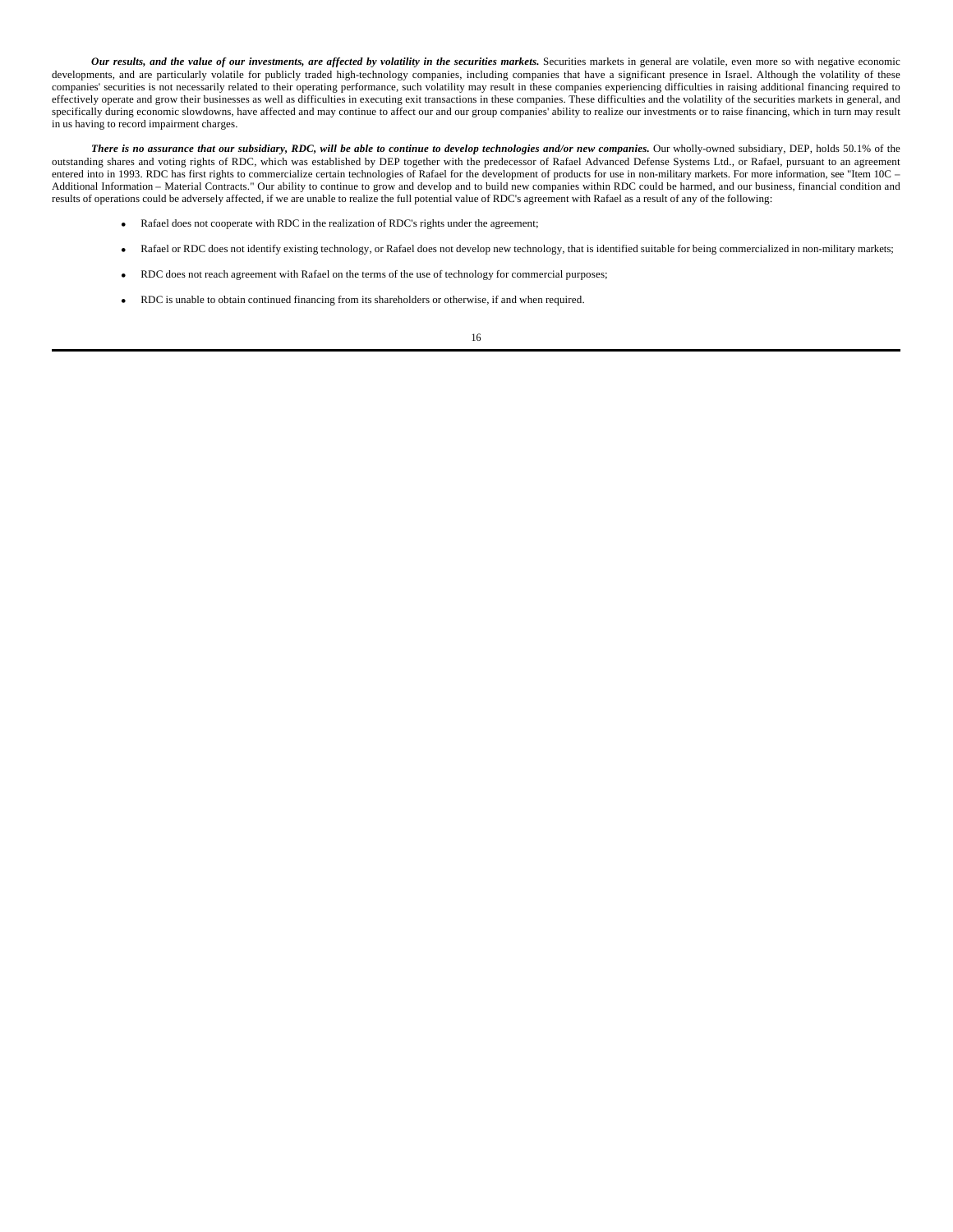*Most of our group companies are dependent upon proprietary technology, which may be infringed by, or may infringe upon, the proprietary technology of others*. Most of our group companies depend significantly on their proprietary technology for their success. Like many other technology companies, most of these companies rely on a combination of protection laws within the field of patents, copyrights and trademarks together with non-disclosure agreements, confidentiality clauses in their agreements, including employment agreements, and technical measures to establish and protect proprietary rights in their products. However, these legal means may not adequately protect our group companies' rights or permit them to acquire or maintain any competitive advantage. The process of issuing a patent may sometimes be lengthy and may not always result in patents issued in a form that will be advantageous to our group companies, or at all, and patents and applications for patents may be challenged, invalidated or circumvented by third parties. The life time of a patent is usually fixed for 20 years from the date of the filing of the application for registration of the patent. During the protection period, the patent holder is required, in certain countries, to pay periodic fees to maintain the rights in the patent. In some countries, there are spe extension of the patent period for an additional period of time over and above the original patent period. An extension application usually entails payment of fees and additional costs. There is<br>no certainty that in the co applications for the registration of a patent that shall have been filed by our group companies shall result in the registration of a patent and/or that there will be no attempts by third parties to challenge those patents registered by the companies, and even sue for the revocation thereof. In addition, the mere fact of a patent being registered does not prevent competitors of our group companies from manufacturing products which are identical to products of our group companies, but rather entitles patent holders to sue such infringing competitors for infringement of their registered patents.

Our group companies may not be able to enforce their proprietary rights under the laws of certain jurisdictions. Our group companies may not be able to successfully protect their technology because of, among other reasons:

- Some foreign countries may not protect their proprietary rights as fully as do the laws of the United States;
- Competitors of our group companies may be issued patents that will prevent our group companies from using technologies, designs or methods that our group companies would like to integrate into their products;
- Enforcing their rights may be time consuming and costly, thereby diverting management's attention and company resources;
- Measures such as entering into non-disclosure agreements afford us and our group companies only limited protection;
- Unauthorized parties may attempt to copy aspects of our group companies' products and develop similar products or to obtain and use information that they regard as proprietary; and

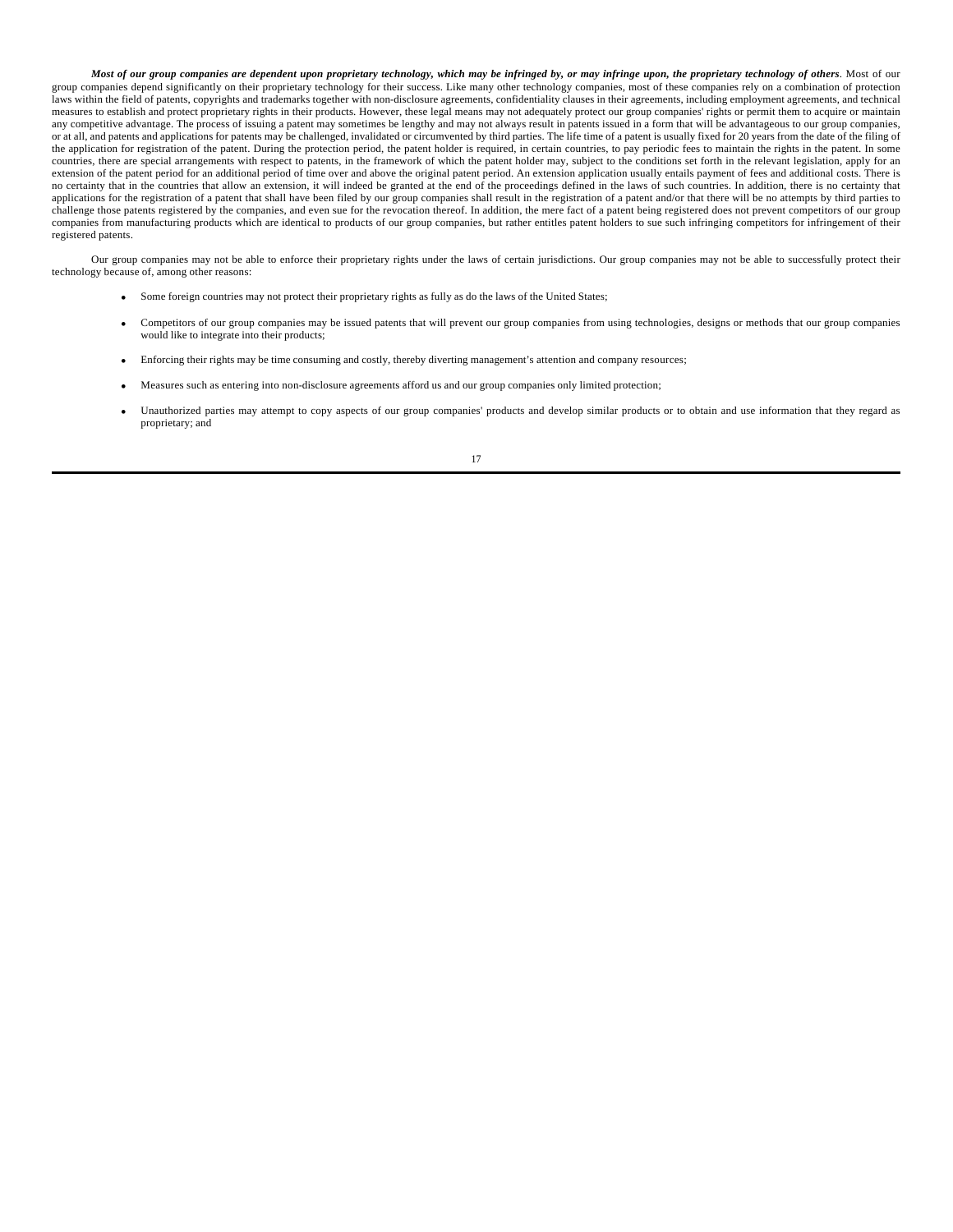• Competitors may independently develop products that are substantially equivalent or superior to our group companies' products or that circumvent their intellectual property rights.

In addition, others may assert infringement claims against our group companies, which could have a material adverse impact on the group companies. In addition, the cost of responding to infringement claims could be significant, regardless of whether the claims are valid.

If our group companies do not adequately protect their intellectual property, their competitors or other parties could make similar products and compete more efficiently with our group companies.

 If our group companies do not adequately protect their intellectual property as described above, it could materially adversely affect their business, their financial condition and their results of operations and as a result, this could materially adversely affect our financial position and results of operations.

*The technological fields within which our group companies operate involve a high level of risk and uncertainty*. Penetration into the technological fields within which our group companies operate involves a high level of risk and uncertainty and requires the investment of considerable sums of money and time. Our group companies may fail in either the development of their products including additional products or new applications based on developed platforms, expansion of the pipeline of products, manufacturing of the products, or obtaining the necessary approvals for commercializing the products and selling their products in significant quantities directly or through strategic partnerships or license agreements and maintaining a competitive advantage over time. The research and development of each product in its respective technological field within which our group companies operate, particularly companies in the medical device field, takes many years and requires the employment of high quality development personnel. Every product development project entails many scientific and engineering complexities and extensive technological know-how is required for the development of the product. The absence of technological and business know-how and suitable technological infrastructure may lead to a delay or failure in the product development. In addition, there is also the risk that after completion of the development and approval processes, a competitor may have developed superior technology, which gives it a competitive advantage. Furthermore it is difficult to transition from development stage to marketing and manufacturing stage operations, including establishing commercial manufacturing capabilities and establishing sales and marketing infrastructure. The ability to penetrate markets in circumstances where there is no competing product is also dependent on the ability of our group companies to educate their potential customers of the possibilities for the use of the product and its advantages. Delays, difficulties or failures associated with developing, manufacturing, or marketing products, or associated with new product introductions or product enhancements, could materially adversely affect the financial condition and results of operations of these companies and, as a result, our financial condition and results of operation.

*Many of our group companies experience intense competition*. Many of our group companies experience competition from companies with significantly greater financial, technical, marketing and public relations resources, who have easier market access, better operational infrastructure, longer operating histories, larger installed client bases, greater name recognition, more established relationships and alliances in their industries and offer a broader range of products and services. As a result, these competitors may be able to respond more quickly to new or emerging technologies or changes in clients' requirements, benefit from greater purchasing economies, offer more aggressive products and services pricing or devote greater resources to the promotion of their products and services. If our group companies are unable to successfully compete, their businesses, financial condition and results of operations could be seriously harmed, and as a result could also negatively affect our financial condition and results of operations.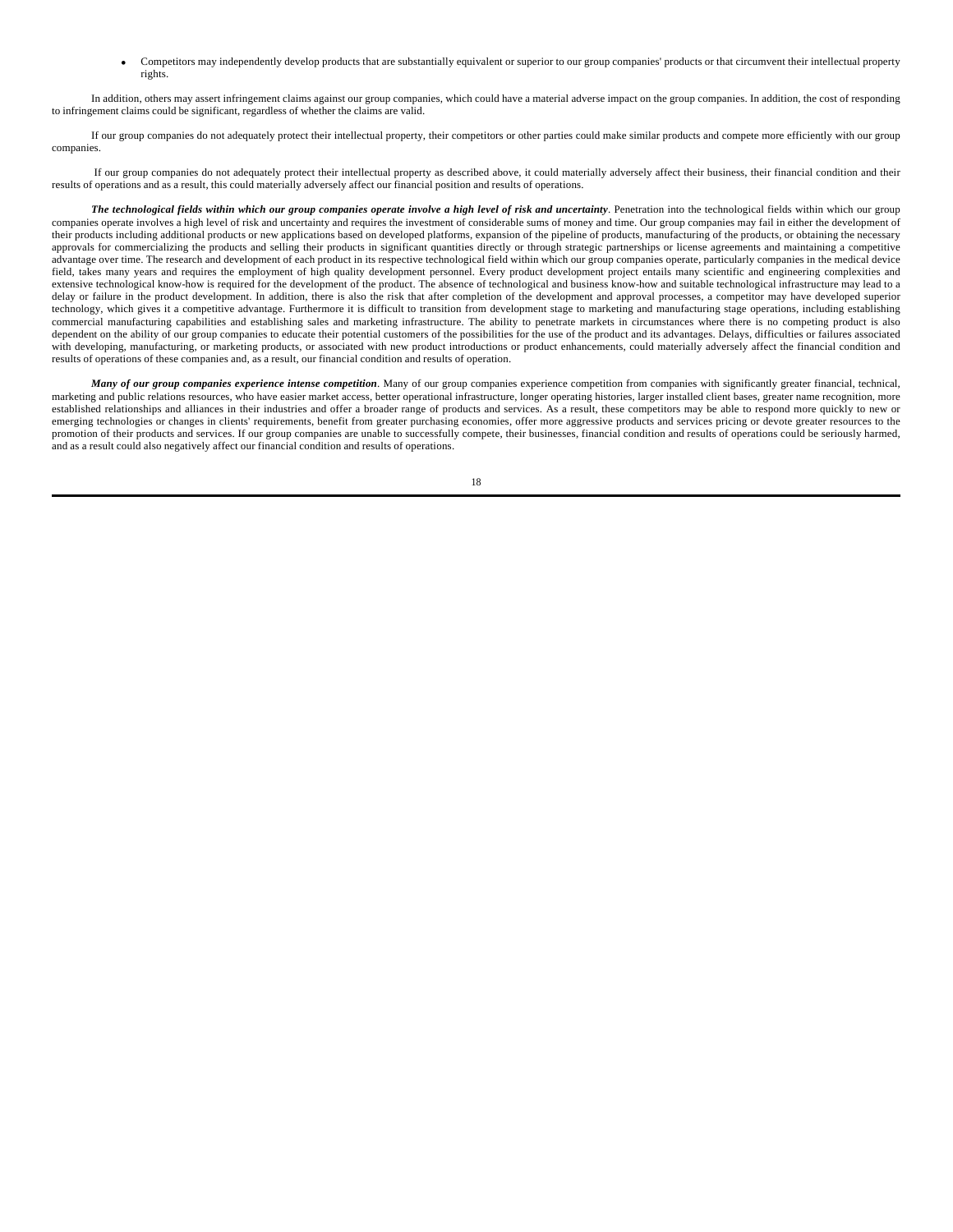*Israeli government programs in which certain of our group companies participate may be terminated or reduced in the future and may be restrictive in their terms.* Certain of our group companies participate in programs of the Office of the Israeli Chief Scientist, or, the OCS, and the Israel Investment Center, from which they receive grants of between 20% and 50% of the research and development expenses and other benefits for the financing of a portion of their research and development expenditures in Israel. In consideration for receiving a grant from the OCS, the company receiving the grant, or, the Recipient Company, is obligated to pay the OCS royalties from the revenues generated from the sale of products (and related services) or services developed (in all or in part) according to, or as a result of, a research and development program funded by the OCS (at rates which are determined under the Israeli Encouragement of Industrial Research and Development Law, 5744-1984 and related regulations, or the R&D Law), up to the aggregate amount of the total grants received by the OCS, plus annual interest (as determined in the R&D Law). Following the full payment of such royalties and interest, there is generally no further liability for royalty payment. Nonetheless, the restrictions under the R&D Law (as generally described below) will continue to apply even after the Recipient Company has repaid the full amount of royalty payable pursuant to the grants. Any intellectual property developed using the<br>OCS grants and any right derived

The terms of such OCS programs may restrict the ability of our group companies which received funds from the OCS to manufacture products and/or transfer know-how or technologies outside of Israel (as further detailed below). The benefits available under these programs depend on our group companies meeting specified conditions. There is no assurance as to availability or the level of the OCS grants in the future.

The Recipient Company is subject to certain obligations under the R&D Law. The pertinent obligations are as follows:

• Local Manufacturing Obligation: Products developed as a result of OCS funded R&D must, as a general matter, be manufactured in Israel. The transfer of manufacturing capacity outside of Israel, in whole or in part, is subject to the OCS's prior written approval (except for the transfer of less than 10% of the manufacturing capacity in the aggregate which requires merely a notice) and the payment of royalties at an increased rate (usually 1% in addition to the standard rate and increased royalties CAP (between 120% and 300% of the amount of the grant (depending on the manufacturing volume that is performed outside of Israel). A company also has the option of declaring in its OCS grant application an intention to exercise a portion of the manufacturing capacity abroad, thus avoiding the need to obtain additional approval and pay the increased royalties CAP.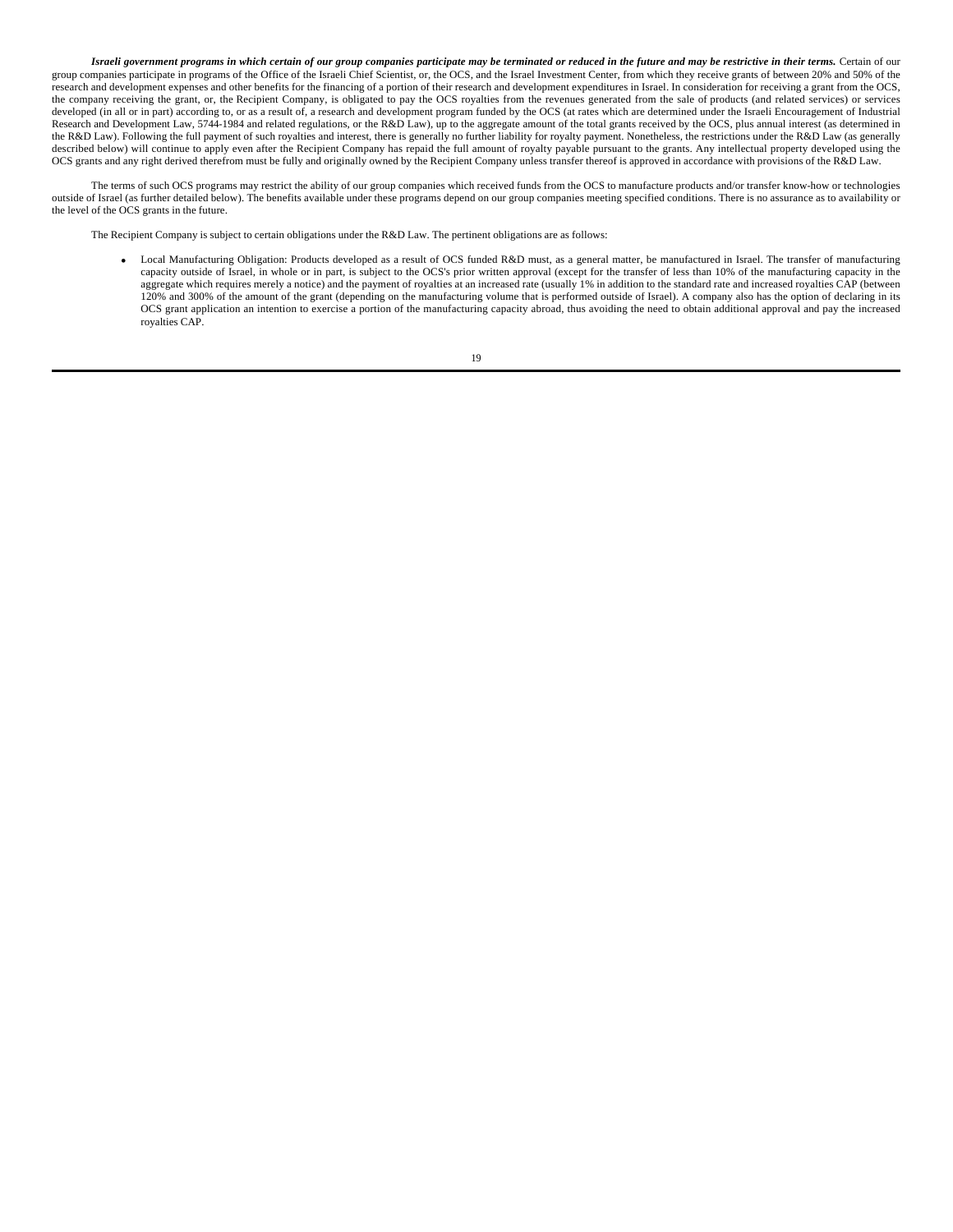• Know-How transfer limitation: Approval of the transfer of OCS funded Know-How to another Israeli company may be granted only if the recipient abides by all the provisions of the R&D Law and related regulations, including the restrictions on the transfer of know-how and manufacturing capacity outside of Israel. In addition, the R&D Law restricts the ability to transfer know-how funded by the OCS outside of Israel. Transfer of OCS funded know-how outside of Israel requires prior OCS approval and is subject to certain payment to the OCS calculated according to formulae provided under the R&D Law. The OCS approval to transfer know-how created, in whole or in part, in connection with an OCS-funded project to a third party outside Israel where the transferring company remains an operating Israeli entity is subject to payment of a redemption fee to the OCS calculated according to a formula provided under the R&D Law that is based, in general, on the ratio between the aggregate OCS grants to the company's aggregate investments in the project that was funded by these OCS grants, multiplied by the transaction consideration considering amortization mechanism and less royalties already paid to the OCS. The transfer of such know-how to a party outside Israel where the transferring company ceases to exist as an Israeli entity is subject to a redemption fee formula that is based, in general, on the ratio between aggregate OCS grants received by the company and the company's aggregate R&D expenses, multiplied by the transaction consideration. The R&D Law establishes a maximum payment of the redemption fee paid to the OCS under the above mentioned formulas and differentiates between two situations: (i) in the event that the company sells its OCS funded know-how, in whole or in part, or sells it as part of an M&A transaction, and subsequently significantly reduces its R&D activity in Israel, the maximum redemption fee under the above mentioned formulas shall be no more than 6 times the amount received (plus annual interest) for the applicable know-how being transferred, or the entire amount received from the OCS as applicable; (ii) in the event that following the transactions described above (i.e. asset sale of OCS funded know-how or transfer as part of an M&A transaction) the company continues to conduct its R&D activity in Israel (for at least three years following such transfer and keeps on staff at least 75% of the R&D employees it retained for the six months before the know-how was transferred), then the company is eligible for a reduced cap of the redemption fee of no more than 3 times the amounts received (plus annual interest) for the applicable knowhow being transferred, or the entire amount received from the OCS, as applicable.

It should be noted that there is no assurance that our group companies will receive the required approvals from the OCS for any proposed transfer outside of Israel of technology and/or know-how developed with OCS funding, if such will be required.

In the event that the applicable company from our group companies which received grants from the OCS, will request to manufacture OCS funded products outside Israel or to transfer their OCS funded know-how or a part thereof to a non-Israeli entity, including within the framework of the sale of that company or its assets, then the approval of the OCS will be required and this will involve additional payments to the State of Israel.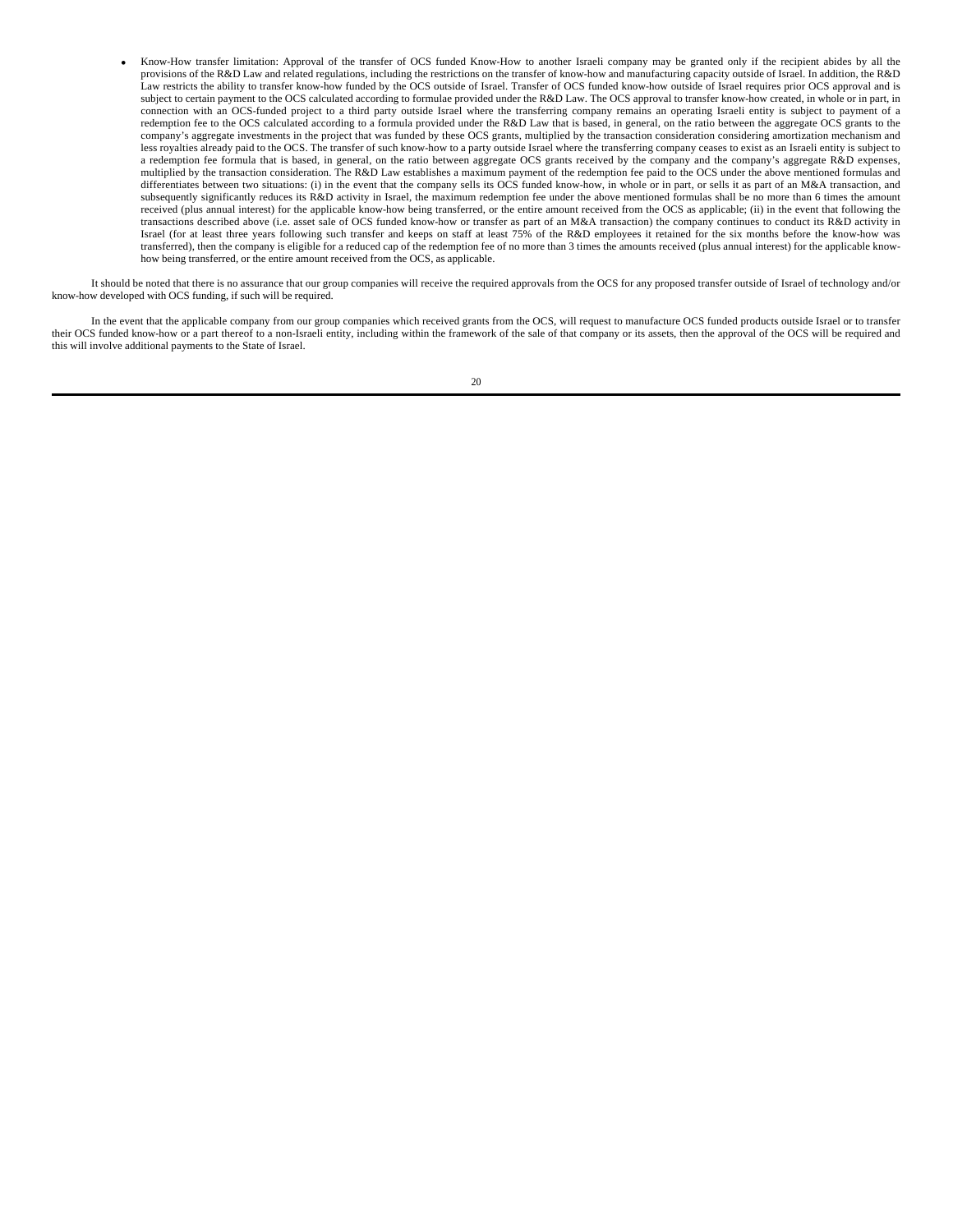The restrictions, among others, may limit the ability of our group companies that receive grants to conclude transactions with international companies, including "exit" transactions. In addition, if our group companies fail to comply with the conditions imposed by the OCS, they may be required to refund the grants received immediately together with interest and penalties, and if they violate the provisions of the R&D Law, they may also be subject to criminal charges. In addition, the Government of Israel may from time to time audit sales of products which it claims incorporate technology funded through OCS programs and this may lead to additional royalties being payable on additional products. This may materially adversely affect the financial condition and results of operations of our group companies and as a result, our financial condition and results of operations may be materially adversely affected.

In addition, the OCS is in the process of exploring the possibility of promulgating regulations, including the consideration due to the State of Israel for the granting of licenses to use know-how developed as a result of research financed by the OCS. Such regulations may have an effect on us and our group companies receiving OCS grants, in respect of the amount of their payments to the OCS for the grant of sub-licenses to third parties. As of the date of publication of this Annual Report, we are unable to assess the effect, if any, of the promulgation of such regulations on our group companies.

On July 29, 2015, the R&D Law was amended ("Amendment number 7"). Pursuant to Amendment number 7, the National Authority for Technological Innovation ("NATI"), a statutory corporation, will be established and will replace the OCS. Pursuant to Amendment number 7, the current restrictions under the R&D Law will be replaced by new arrangements in connection with ownership obligations of know-how (including with respect to restrictions on transfer of know-how and manufacturing activities outside of Isreal) as well as royalties obligations associated with approved programs, which will be promulgated by NATI. The commencement date for Amendment number 7 was January 1, 2016. However, in the interim, until new arrangements are adopted by NATI, the R&D law as it existed prior to the amendment continues to be in effect. NATI should be constituted no later than July 28, 2018, and new arrangements should be adopted no later than one year thereafter. As of the date of filing of this Annual Report, we are unable to assess the effect, if any, of the promulgation of such arrangements on us and our group companies.

We and our group companies may have difficulty retaining key employees. Our success and the success of our group companies depends, in large part, on a limited number of key personnel in the management, scientific, technological and technical fields. In addition, future success will depend, in part, on attracting and retaining highly qualified personnel and with respect to us, personnel who can also serve effectively as directors of our group companies. There can be no assurance that our group companies will be able either to retain present personnel or to acquire additional qualified personnel as and when needed. The loss of the services of key personnel of our group companies and the failure to attract highly qualified personnel may materially<br>adversely affect our group co

We also depend, inter alia, on attracting and retaining highly qualified personnel. There can be no assurance that we will be able to retain or attract optimally qualified personnel to provide such services to us, which could have a negative impact on our financial conditions and results of operation.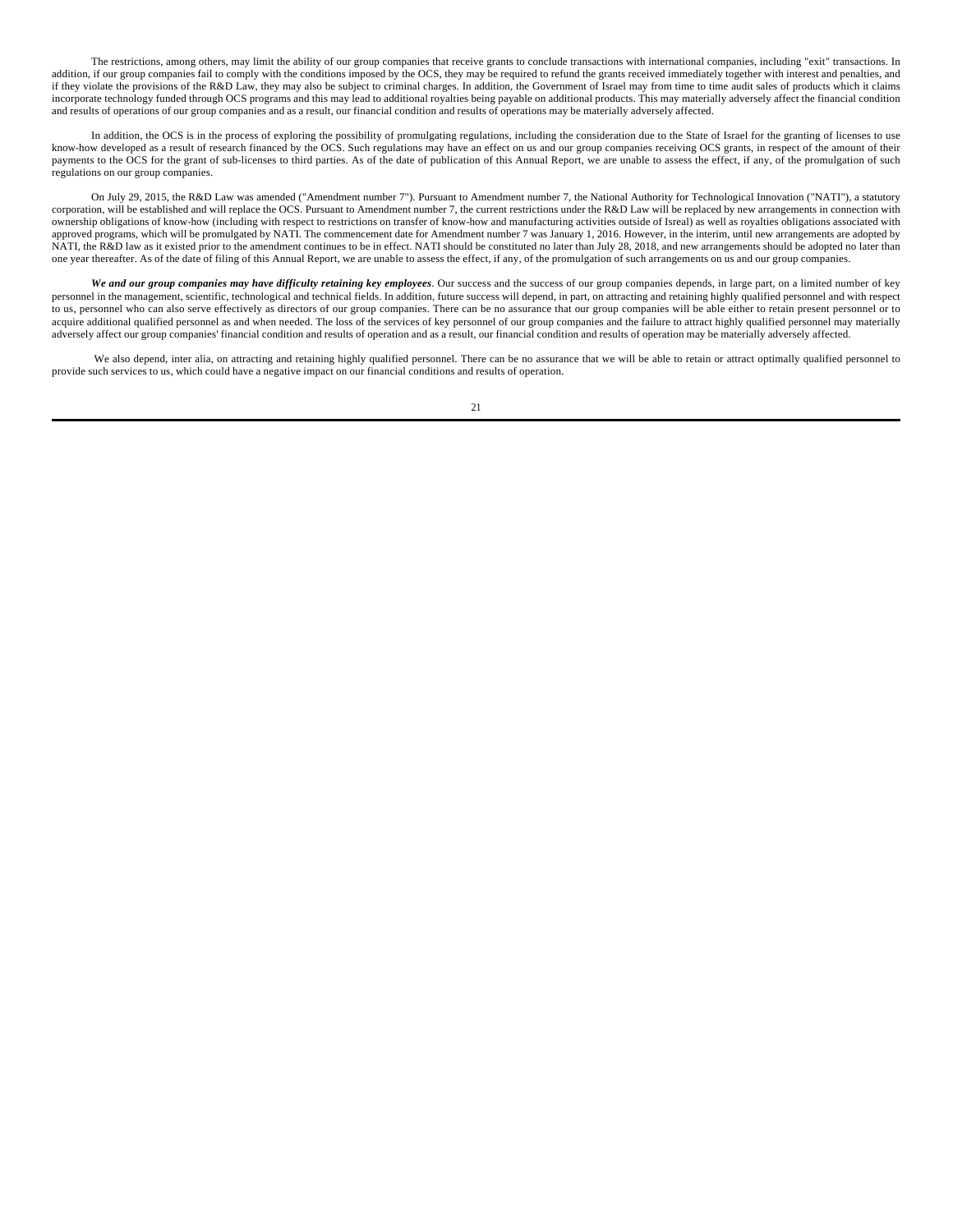*Certain of our group companies depend on international operations.* The products of most of our group companies are designated for sale to customers outside of Israel. As a result, negative changes in international, political, economic or geographic events could result in significant shortfalls in orders or revenues. These shortfalls could cause the business, financial condition and results of operations of these companies to be harmed and as a result negatively impact on our financial condition and results of operations. Some of the risks of doing business internationally include:

- unexpected changes in regulatory requirements;
- international geographical events;
- fluctuation of the New Israeli Shekel / U.S. Dollar representative rate of exchange;
- inability of our group companies and their subcontractors to obtain export licenses;
- imposition of tariffs and other barriers and restrictions;
- burdens of complying with a variety of foreign laws;
- political and economic instability;
- changes in diplomatic and trade relationships; and
- acts of terror.

Some of these factors, such as the ability to obtain export licenses and changes in diplomatic relations, may be affected by Israel's overall political situation. See "Conditions in Israel may affect our operations and the operations of our group companies." In addition, the economic and political stability in the countries where our group companies' major customers and suppliers are located may also impact our group companies' business.

Conditions in Israel may affect our operations and the operations of our group companies. We and most of our group companies conduct principal operations in Israel, and therefore are directly affected by the political, economic, and military conditions affecting Israel and the Middle East. In particular, we could be adversely affected by:

- any major hostilities involving Israel;
- increasing tension with Iran;
- a full or partial mobilization of the reserve forces of the Israeli army;
- the interruption or curtailment of trade between Israel and its present trading partners;
- a significant downturn in the economic or financial condition of Israel;
- a significant downgrading of Israel's international credit rating;
- labor disputes and strike actions; and
- political instability.

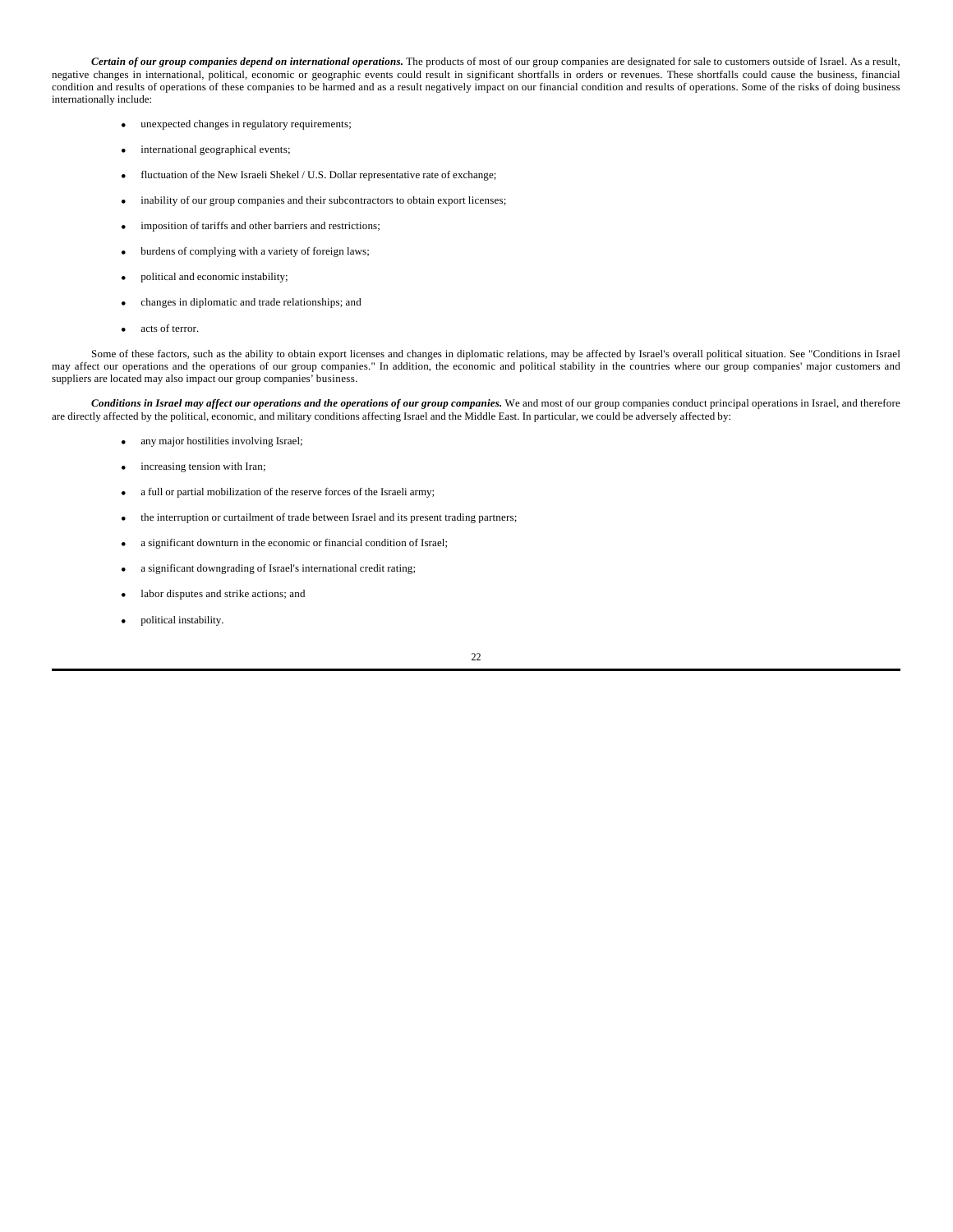Since the establishment of the State of Israel in 1948, a number of armed conflicts have taken place between Israel and its Arab neighbors, and a state of hostility, varying in degree and intensity, has led to security and economic problems for Israel, including among others, periodic disruption of day-to-day civilian activity in different parts of Israel. Armed conflicts in recent years with both Hezbollah, a Lebanese Islamist Shiite militia group, and Hamas, a Palestinian Islamic Resistance Movement, have further strained relations between Israel and the Palestinians. .<br>Any further escalation in these hostilities or any future armed conflict, political instability or violence in the region could have a negative effect on our and our group companies' business and financial condition, harm our and our group companies' results of operations and adversely affect our share price. No predictions can be made as to whether or when a final resolution of the region's problems will be achieved or the nature thereof and to what extent the situation will impact Israel's economic development.

*Our and our group companies' operations could be disrupted as a result of the obligation of personnel in Israel to perform military service.* All non-exempt male adult permanent residents of Israel under a specified age, as a general rule, are obligated to perform military reserve duty and may be called to active duty under emergency circumstances. Our operations and those of our group companies could be disrupted by the absence for a significant period of one or more of our or our group companies' personnel. While we and our group companies have operated effectively despite these conditions in the past, we cannot assess what impact these conditions may have in the future, particularly if emergency circumstances arise.

*The results of operations of our group companies may be harmed by foreign currency exchange rate fluctuations.* To the extent that our group companies are based in Israel and have international operations, or operate only in Israel but conduct their business in different currencies, their revenues, expenses, assets and liabilities, are not necessarily in the same currency, and therefore they are exposed to foreign exchange rate fluctuations. In particular, our functional currency, as well as that of most of our group companies, is the U.S. dollar. However salaries and related expenses of our expenses as well as expenses related to the DIC Service Agreement (See "Item  $7 -$  Related Party Transactions – Major Shareholders") and other operating expenses are denominated in NIS. If the NIS strengthens against the U.S. dollar, it will harm our and our group companies' results of operations and cash resources. We hold a significant portion of our cash balances in dollars; however, in the future, changes may take place from time to time in the amounts of these balances, in how we maintain our cash, and the portion of cash we hold in each currency, based on business developments and future decisions.

Product liability claims could adversely affect the business results of our group companies, especially those operating in the medical device industry. Product liability is an inherent risk for our group companies operating in the medical device industry. A product liability claim, regardless of its merit or eventual outcome, could result in substantial costs to a group company and a substantial diversion of management attention. A product liability claim or any product recalls could also harm a group company's reputation and result in a decline in revenues. Substantial damages awards have been made in some jurisdictions against medical device companies based upon claims for injuries allegedly caused by the use of their products. There can be no assurance that a future product liability claim or series of claims brought against our group companies would not have a material adverse effect on their financial condition or the results of operations, or that coverage limits of product liability insurance would be adequate. This in turn could have a material adverse effect on our financial condition and results of operations.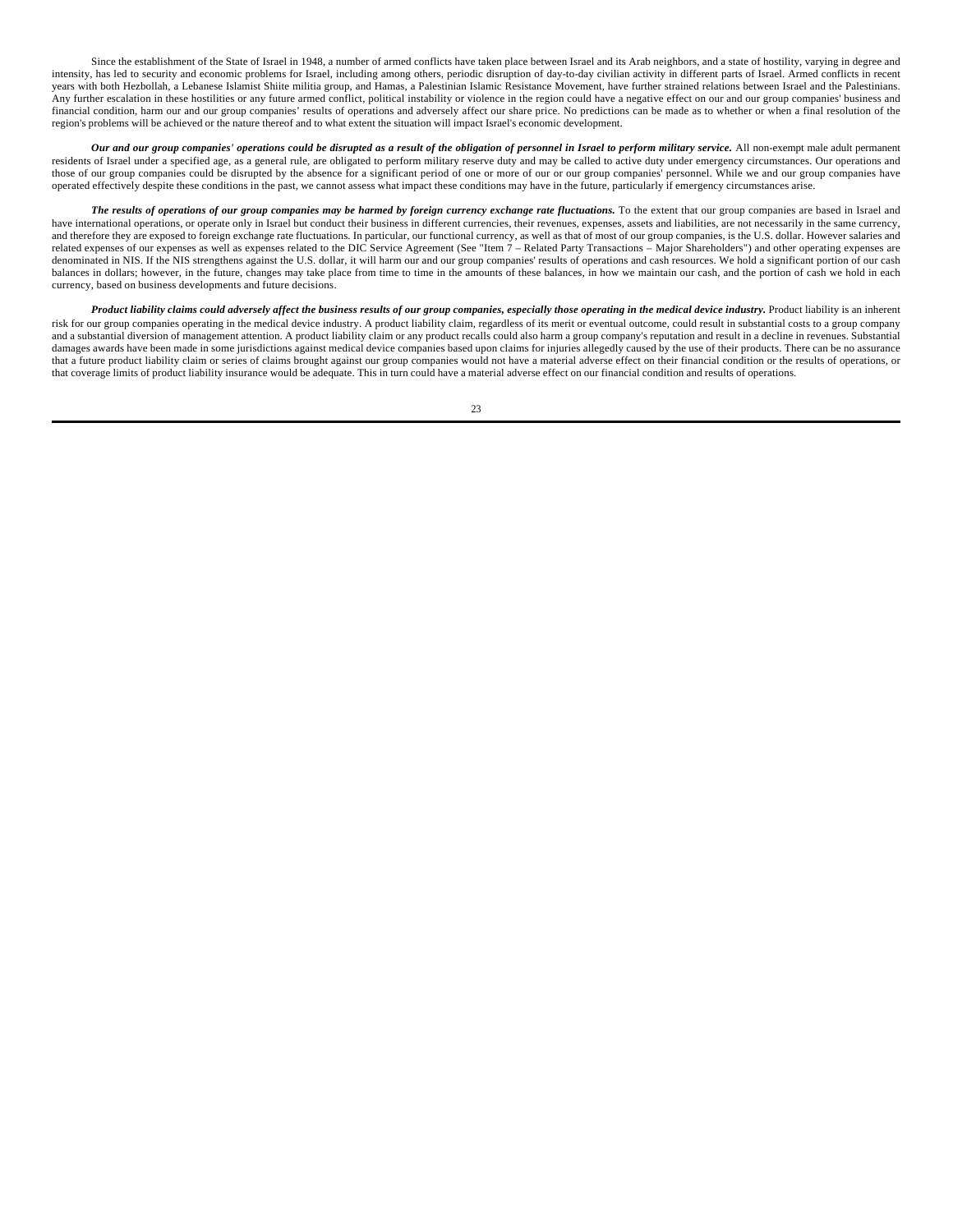*Product regulation may adversely affect the ability of our medical device group companies to bring new products to market or to continue to supply existing products to the market.* Our medical device group companies are subject to strict government controls on the development, manufacture, labeling, distribution and marketing of products, including with regard to financial arrangements and kickbacks to financial institutions and healthcare officials and with regard to obtaining and maintaining regulatory approval for their products from regulatory agencies before products may be sold in a particular jurisdiction. Each regulatory authority may impose its own requirements and delay or refuse to grant approval, even though a product has<br>been approved in another country of competitors and related patent disputes and claims about adverse side effects are only a few of the factors that could adversely affect the realization of product registration. Compliance with regulatory requirements involves significant time and money resources. In addition, noncompliance with applicable regulatory requirements can require the investment of more time and resources in the development of products, stop product development and result in enforcement action which may include recalling products, ceasing product marketing, paying significant fines and penalties, and similar regulatory actions which could limit product sales, delay or halt product shipments and/or delay new product clearances or approvals, any of which may thereby materially adversely affect such group companies' businesses. This in turn could have a material adverse effect on our financial condition and results of operations.

*Because the medical device industry is litigious, our medical device group companies are susceptible to intellectual property suits that could cause our medical device group companies to incur substantial costs or pay substantial damages or prohibit them from selling their products***.** There is a substantial amount of litigation over patent and other intellectual property rights in the medical device industry. Whether or not a product infringes a patent involves complex legal and factual issues, the determination of which is often uncertain. Infringement and other intellectual property claims, with or without merit, can be expensive and time-consuming to litigate and can divert management's attention from the concerned company's core business as well as result in the payment of damages or even prevent the concerned company from selling its products and accordingly could materially adversely affect our group companies' financial condition and results of operation and as a result this could also materially adversely affect our financial condition and results of operations.

*If our medical device group companies are unable to obtain reimbursement coverage from third-party healthcare payors for procedures using their products, or if reimbursement*  is insufficient to cover the costs of purchasing their products, demand for their products may be adversely affected. If physicians, hospitals and other healthcare providers are unable to obtain sufficient coverage and reimbursement from third-party payors for products produced by our medical device group companies, or if reimbursement is insufficient to cover the costs of purchasing our medical device group companies' products or does not adequately compensate physicians and health care providers as compared with alternative procedures, our medical device group companies may be unable to generate sufficient sales to support their businesses. In addition, our medical device group companies could be adversely affected by changes in reimbursement policies of governmental or private healthcare payors to the extent any such changes affect reimbursement amounts or availability for procedures in which their products are used. Accordingly, this could materially adversely affect our group companies' financial condition and results of operations and as a result could also materially adversely affect our financial condition and results of operations.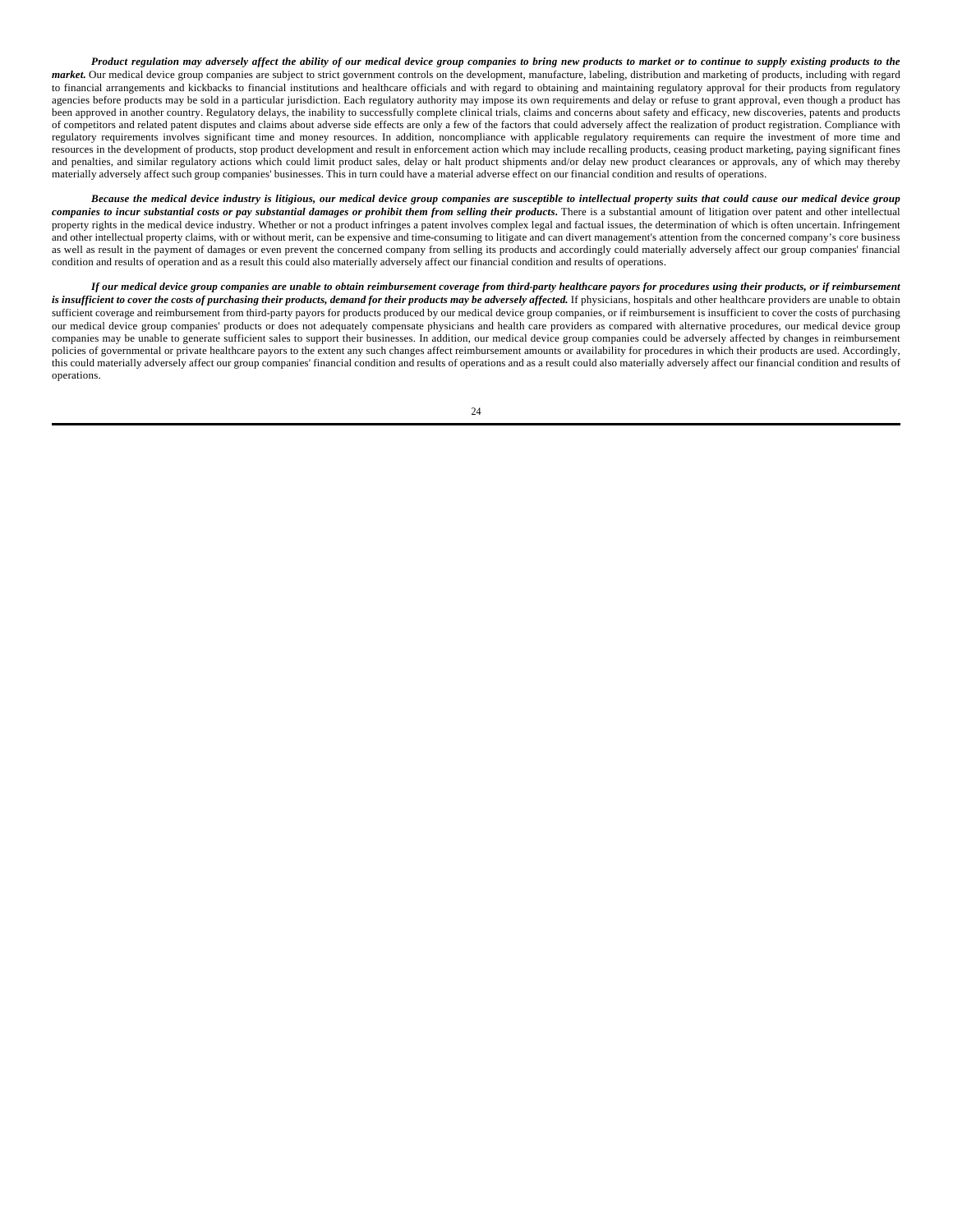*The development of products by our group companies in the medical device field is dependent upon the success of clinical trials.* The continued development of many of the products being developed by our group companies engaged in the medical device field is dependent upon the performance of clinical trials and subject to, and contingent upon, the success of such trials at each one of the regulatory stages. The performance of clinical trials is dependent upon a variety of factors, including the ability to recruit appropriate candidates for such trials. A slower than expected pace of recruiting and/or a delay in recruiting candidates for the trials may derive from various factors, such as low incidence of patients meeting the trial's criteria, competition between companies over the participation of trial candidates, a change in candidates' readiness to volunteer for the trial and lack of funds. Furthermore, the need for the consent of various clinical research bodies for the performance of the trials, receipt of the regulatory approvals for performance of the trials, and the structure of the trials (trial protocol, manner of analysis of results etc.), regulatory changes, as well as the possibility of unexpected side effects of the group companies' products may all constitute obstacles in the path to successful completion of the clinical trials, and may delay or even stop the continued performance of the clinical trials and lead to postponement of receipt of the approvals and permits as aforesaid. Therefore, it is impossible<br>to know when clinical also materially adversely affect our financial condition and results of operations.

Our medical device companies experience significant uncertainty at the research and development stage. Most of our medical device companies are in the research and development stage. In light of the uncertainty that they will succeed in developing their various products, in demonstrating their products efficiency, safety, and cost-benefit, and/or in penetrating relevant markets, in the event of the failure in the technological development of products of our group companies and/or the failure to obtain the required approvals from the authorized regulatory authorities in order to market their products and/or successfully penetrate into the relevant market, our investment in these companies may ultimately be lost and as a result could materially adversely affect our financial condition and results of operations.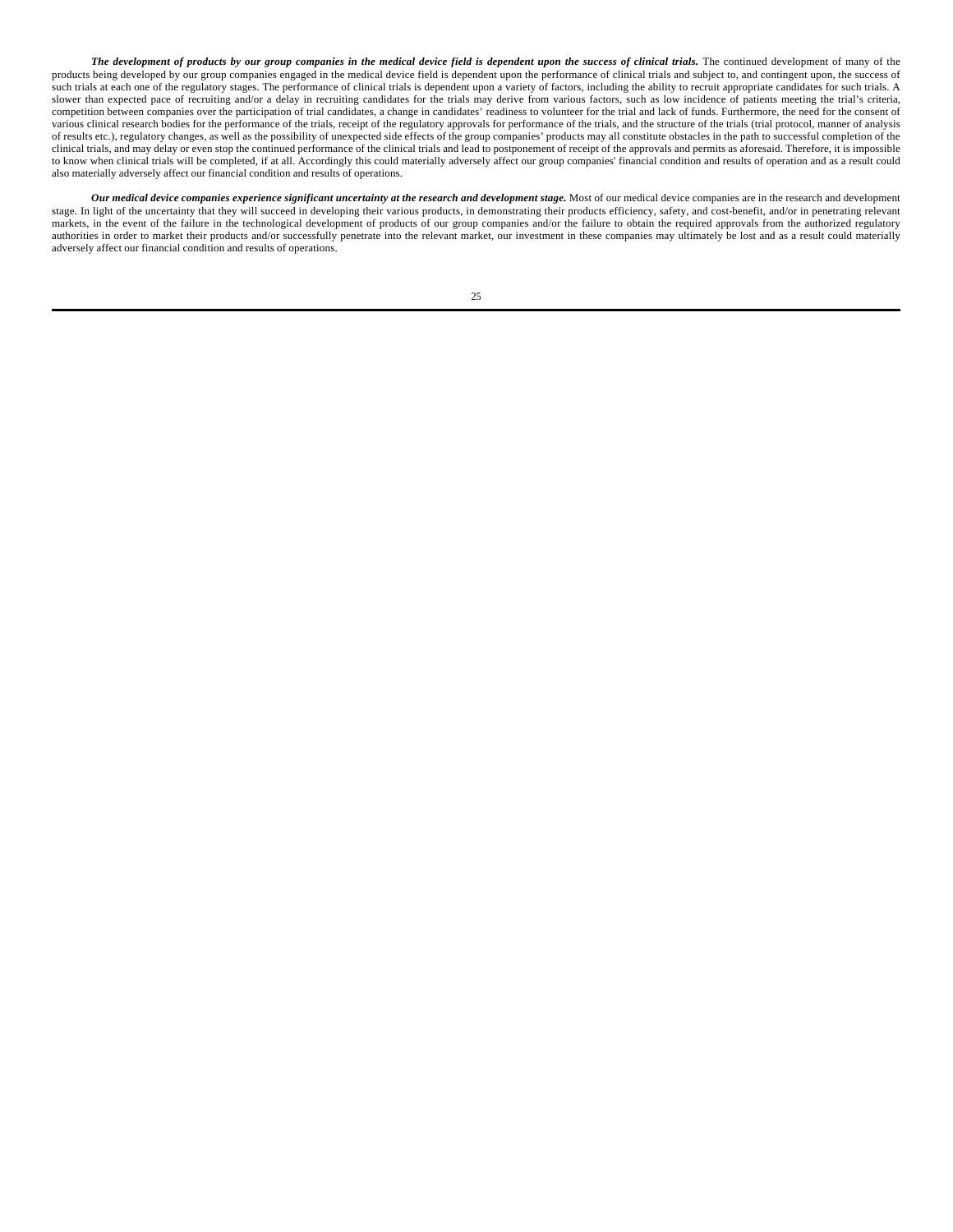Below is a table grading the influence of the above described risk factors on the Company:

|                                                                                                                                                                                                          | <b>Risk Factor Influence on the</b><br>Company |                            |                                  |
|----------------------------------------------------------------------------------------------------------------------------------------------------------------------------------------------------------|------------------------------------------------|----------------------------|----------------------------------|
|                                                                                                                                                                                                          | <b>Major</b><br><b>Influence</b>               | Medium<br><b>Influence</b> | <b>Minor</b><br><b>Influence</b> |
| <b>Specific Risks Affecting Us</b>                                                                                                                                                                       |                                                |                            |                                  |
| Our financial results and our cash reserves are directly impacted by our ability to conclude "exit" transactions at significant values                                                                   | ✓                                              |                            |                                  |
| If our cash resources are insufficient to finance our operations, we may be unable to obtain alternative sources of financing and<br>consequently may be unable to invest in existing and new companies. |                                                |                            |                                  |
| We may be deemed to be an investment company under the U.S. Investment Company Act of 1940.                                                                                                              |                                                |                            |                                  |
| If we are characterized as a passive foreign investment company for U.S. federal income tax purposes, our U.S. shareholders may suffer<br>adverse tax consequences.                                      |                                                | ✓                          |                                  |
| It may be difficult to serve process or to enforce a U.S. judgment against us, our directors and our officers.                                                                                           |                                                |                            |                                  |
| Our principal shareholder, Discount Investment Corporation Ltd. or DIC, has the ability to direct our business and affairs.                                                                              |                                                |                            |                                  |
| We voluntarily delisted from the Nasdaq Global Select Market and may in the future seek to terminate our Exchange Act registration.                                                                      |                                                |                            |                                  |
| <b>Risks Affecting Us and the Companies in Our Group</b>                                                                                                                                                 |                                                |                            |                                  |
| We compete with other entities for acquisition and investment opportunities.                                                                                                                             | ✓                                              |                            |                                  |
| Global and local economic conditions has adversely affected and may continue to adversely affect our and our group companies'<br>results and financial condition and could lead to impairment charges    |                                                |                            |                                  |
| Our financial results and financial condition are principally impacted by the results of operation of, and the value of our holdings in,<br>our group companies.                                         | ✓                                              |                            |                                  |
| Our financial results significantly depend on the results of operations of our group companies, which continue to invest heavily in their<br>development and have generated losses.                      |                                                |                            |                                  |
| We may face difficulties in our ability to dispose of our shares in companies in our group.                                                                                                              | ✓                                              |                            |                                  |
| Our ability to invest in companies or conclude exit transactions may be adversely affected and/or prevented by anti-trust regulations<br>both in Israel and abroad.                                      |                                                |                            |                                  |
| The Israeli Promotion of Competition and the Reducing of Concentration Law may adversely affect our business                                                                                             |                                                |                            |                                  |
| We and our group companies are subject to regulatory requirements and restrictions in Israel and various other countries                                                                                 |                                                | ✓                          |                                  |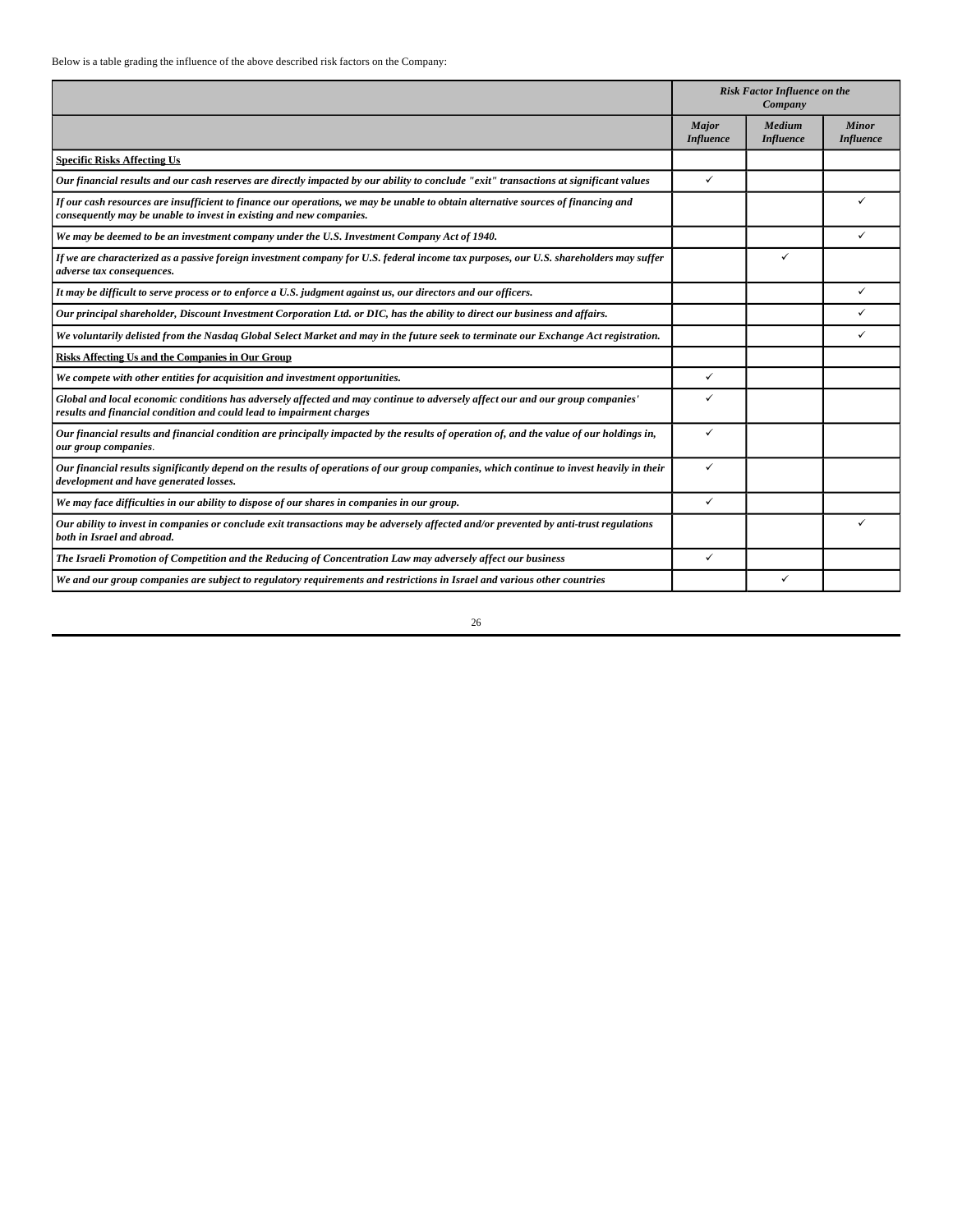|                                                                                                                                                                                        | <b>Risk Factor Influence on the</b><br>Company |                            |                                  |
|----------------------------------------------------------------------------------------------------------------------------------------------------------------------------------------|------------------------------------------------|----------------------------|----------------------------------|
|                                                                                                                                                                                        | <b>Major</b><br><b>Influence</b>               | Medium<br><b>Influence</b> | <b>Minor</b><br><b>Influence</b> |
| We have indemnification obligations which survive exit transactions and may not receive the entire proceeds due to us from exit<br>transactions of our group companies.                |                                                |                            |                                  |
| The market price of our ordinary shares is subject to fluctuations.                                                                                                                    |                                                | $\checkmark$               |                                  |
| Many of our group companies may face difficulties in obtaining future financing on favorable terms or at all.                                                                          | ✓                                              |                            |                                  |
| Bank of Israel regulations limit our and our group companies' ability to borrow from Israeli banks.                                                                                    |                                                |                            | ✓                                |
| Our results, and the value of our investments, are affected by volatility in the securities markets.                                                                                   |                                                |                            |                                  |
| There is no assurance that our subsidiary, RDC, will be able to continue to develop technologies and/or new companies.                                                                 |                                                |                            | ✓                                |
| Most of our group companies are dependent upon proprietary technology, which may be infringed by, or may infringe upon, the<br>proprietary technology of others.                       | ✓                                              |                            |                                  |
| The technological fields within which our group companies operate involve a high level of risk and uncertainty.                                                                        | ✓                                              |                            |                                  |
| Many of our group companies experience intense competition.                                                                                                                            |                                                | $\checkmark$               |                                  |
| Israeli government programs in which certain of our group companies participate may be terminated or reduced in the future and may<br>be restrictive in their terms.                   |                                                |                            |                                  |
| We and our group companies may have difficulty retaining key employees.                                                                                                                | ✓                                              |                            |                                  |
| Certain of our group companies depend on international operations.                                                                                                                     |                                                |                            | ✓                                |
| Conditions in Israel may affect our operations and the operations of our group companies.                                                                                              |                                                |                            | ✓                                |
| Our and our group companies' operations could be disrupted as a result of the obligation of personnel in Israel to perform military<br>service.                                        |                                                |                            |                                  |
| The results of operations of our group companies may be harmed by foreign currency exchange rate fluctuations.                                                                         |                                                |                            |                                  |
| Product liability claims could adversely affect the business results of our group companies, especially those operating in the medical<br>device industry.                             |                                                |                            |                                  |
| Product regulation may adversely affect the ability of our medical device group companies to bring new products to market or to<br>continue to supply existing products to the market. | ✓                                              |                            |                                  |

|        | ï |
|--------|---|
| I<br>٦ |   |
|        | ۰ |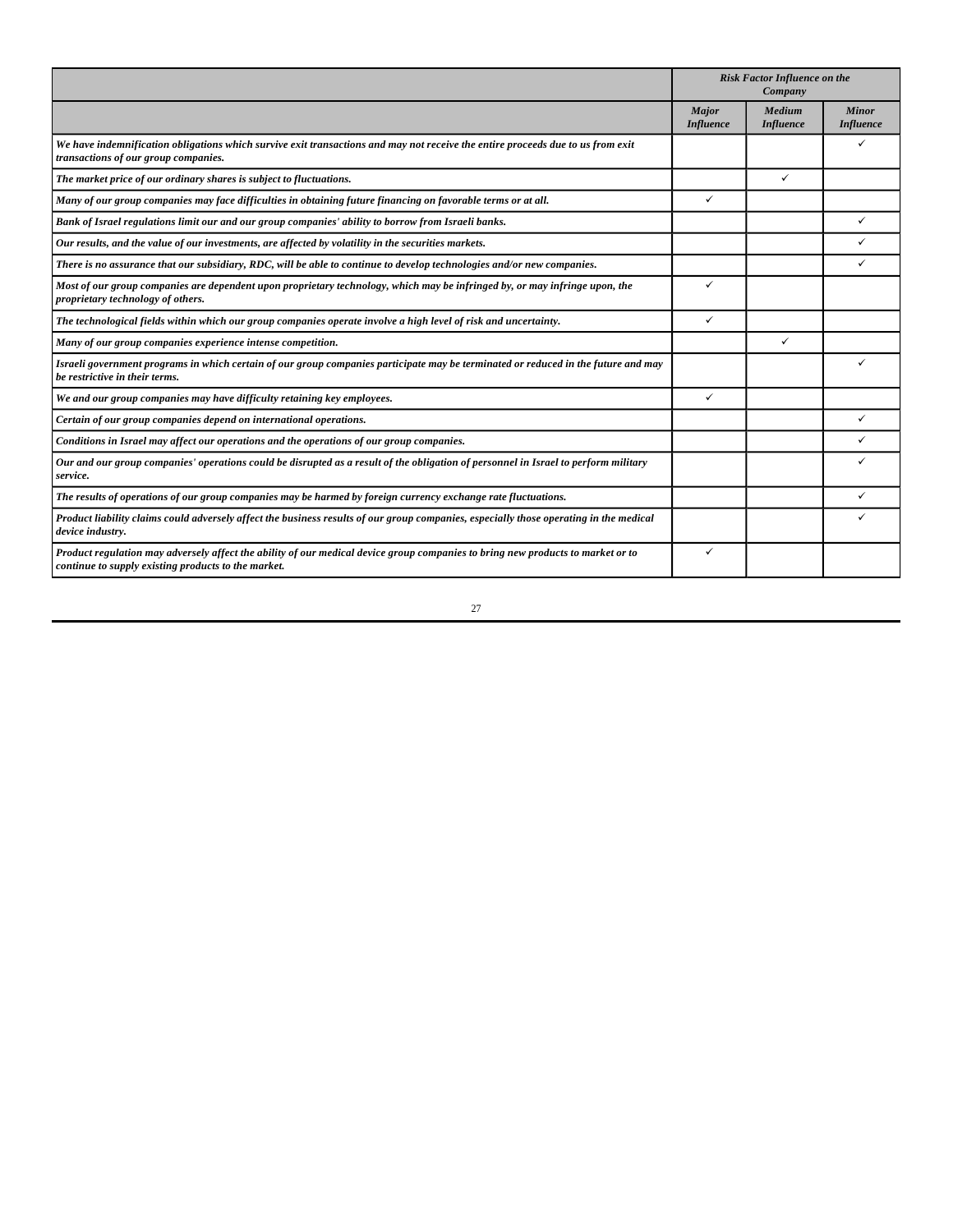|                                                                                                                                                                                                                                                                                                           | <b>Risk Factor Influence on the</b><br>Company |                            |                                  |
|-----------------------------------------------------------------------------------------------------------------------------------------------------------------------------------------------------------------------------------------------------------------------------------------------------------|------------------------------------------------|----------------------------|----------------------------------|
|                                                                                                                                                                                                                                                                                                           | <b>Major</b><br><b>Influence</b>               | Medium<br><b>Influence</b> | <b>Minor</b><br><b>Influence</b> |
| Because the medical device industry is litigious, our medical device group companies are susceptible to intellectual property suits that<br>could cause our medical device group companies to incur substantial costs or pay substantial damages or prohibit them from selling<br>their products.         |                                                |                            |                                  |
| If our medical device group companies are unable to obtain reimbursement coverage from third-party healthcare payors for procedures<br>using their products, or if reimbursement is insufficient to cover the costs of purchasing their products, demand for their products may<br>be adversely affected. |                                                |                            |                                  |
| The development of products by our group companies in the medical device field is dependent upon the success of clinical trials.                                                                                                                                                                          |                                                |                            |                                  |
| Our medical device companies experience significant uncertainty during the research and development stage                                                                                                                                                                                                 |                                                |                            |                                  |

# **Item 4. Information on the Company**

# **A. History and Development of the Company**

We are an operational holding company that focuses on building and enhancing technology companies, mainly in the field of medical devices. Our current group companies include companies at different stages of development and business maturation, operating in various technology fields such as medical device and other fields.

Our primary goal is to create value for our shareholders by enhancing and realizing our holdings, whether through exit transactions or public offerings, while seeking new investment opportunities, such as medical device companies with significant exit potential. For this purpose, we strive for significant holdings in companies and act towards enhancing their value through involvement in their management and direction. We are involved in the management of our group companies by means of active membership on their boards of directors and board committees and providing active assistance to management. We are directly involved in matters of policy guidance, strategic planning, marketing, selecting and manning senior management positions,<br>determining the business plan, approv our group companies' performance.

Within our business strategy framework, and with the intent to continue investing in new companies, we examine a broad range of proposals for investment and strategic cooperation in a broad range of technology fields, including through RDC, which has first rights to commercialize military technologies developed by Rafael in civilian markets. We hold 50.1% of the issued and outstanding shares and voting rights of RDC and Rafael holds the remaining 49.9%. RDC seeks to identify technological projects and invest in companies in diverse fields that will either commercialize Rafael's military technologies or which will be benefited by Rafael's technology and know-how. For details about the agreement with Rafael, see Item "Item 10C – Additional commercialize Rafael's military tech Information – Material Contracts" below, and for more information about RDC, see "Item 4.B – Business Overview" below.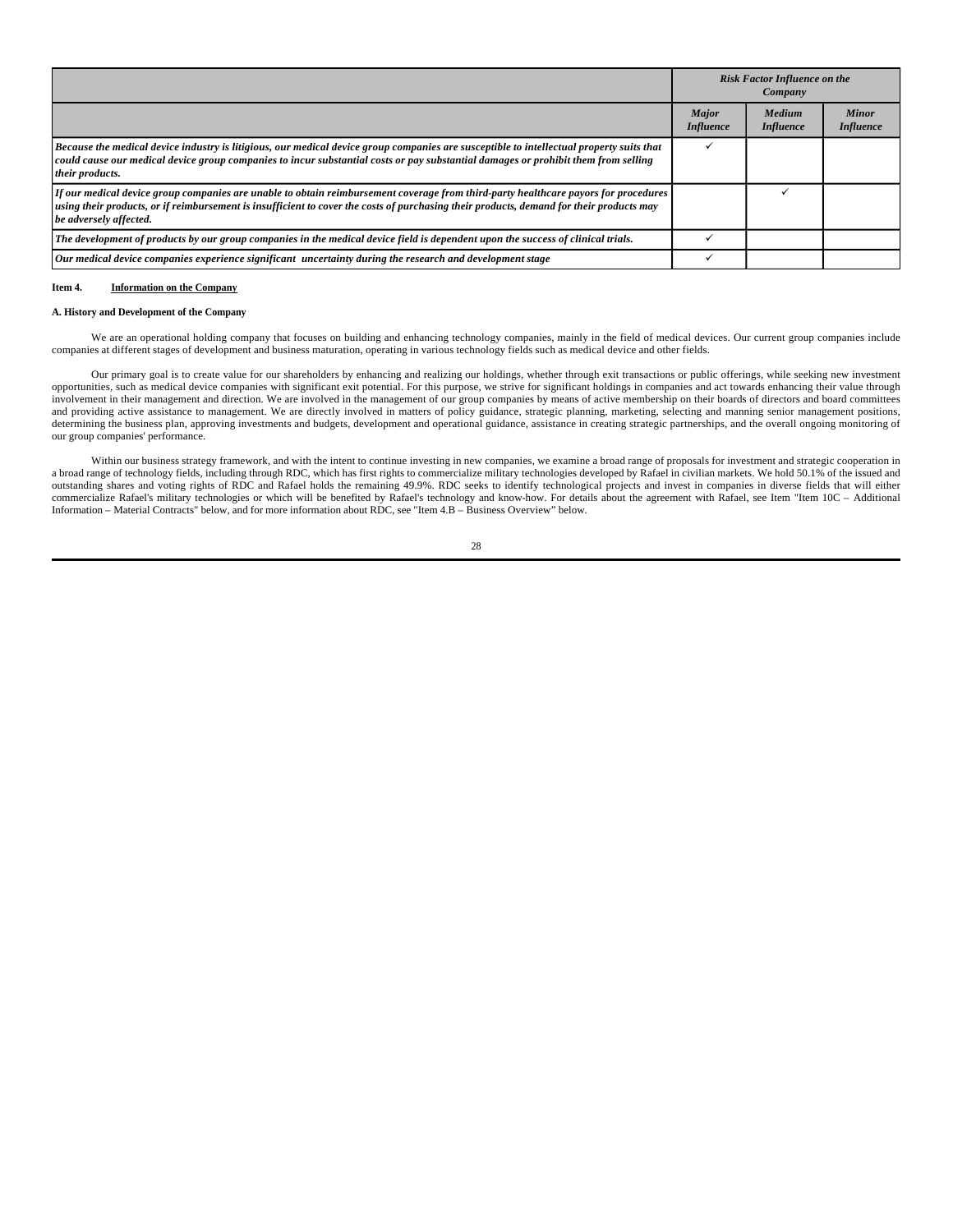Both our legal name and our commercial name is Elron Electronic Industries Ltd. We were incorporated in Israel in 1962. The principal legislation under which we operate is the Israeli Companies Law, 1999, the Companies Law. Our shares are publicly traded under the symbol "ELRN" on the TASE and in the over-the-counter market in the United States under the symbol "ELRNF". Our corporate headquarters and registered office is located at 3 Azrieli Center, 42nd Floor, Tel-Aviv 6702301, Israel, Tel. 972-3-607-5555, Fax. 972-3-607-5556, e-mail: info@elron.com. Our web site address is www.elron.com. Information contained on our website is not part of this Annual Report.

The following are significant transactions and events, together with follow-on investments, which we and our group companies have completed or which took place in 2013, 2014, 2015 and through the date this Annual report, by company in reverse chronological order.

### **Sale of Jordan Valley**

 • In October 2015, Bruker Scientific Israel Ltd, a wholly-owned indirect subsidiary of Bruker Corporation, signed a definitive agreement with Jordan Valley Semiconductors Ltd. or Jordan Valley and its shareholders for the acquisition of the entire outstanding share capital of Jordan Valley for up to approximately \$53 million, which includes purchase price in the amount of \$30 million plus the cash balance of Jordan Valley (the "Immediate Consideration") and additional payments of up to \$15 million which are contingent upon Jordan Valley achieving certain revenue milestones and gross margin threshold in each of the 2016 and 2017 calendar years (the "Contingent Consideration"). The acquirer is entitled to certain indemnities in connection with the transaction, as is customary in transactions of this type, from the selling shareholders. Out of the Immediate Consideration, we received an amount of approximately \$12 million of which an amount of approximately \$1.3 million was deposited in escrow for a period of 18 to 30 months, mainly in order to secure certain indemnification obligations of the selling shareholders to the acquirer. We may receive an additional amount of up to approximately \$2.2 million out of the Contingent Consideration. As a result of the transaction, we recorded in the third quarter of 2015 a gain in the amount of approximately \$4 million in respect with the increase in the fair value of the investment in Jordan Valley.

|        | ۰.<br>m |
|--------|---------|
| I<br>٦ |         |
|        | ï<br>I  |
|        | ٧       |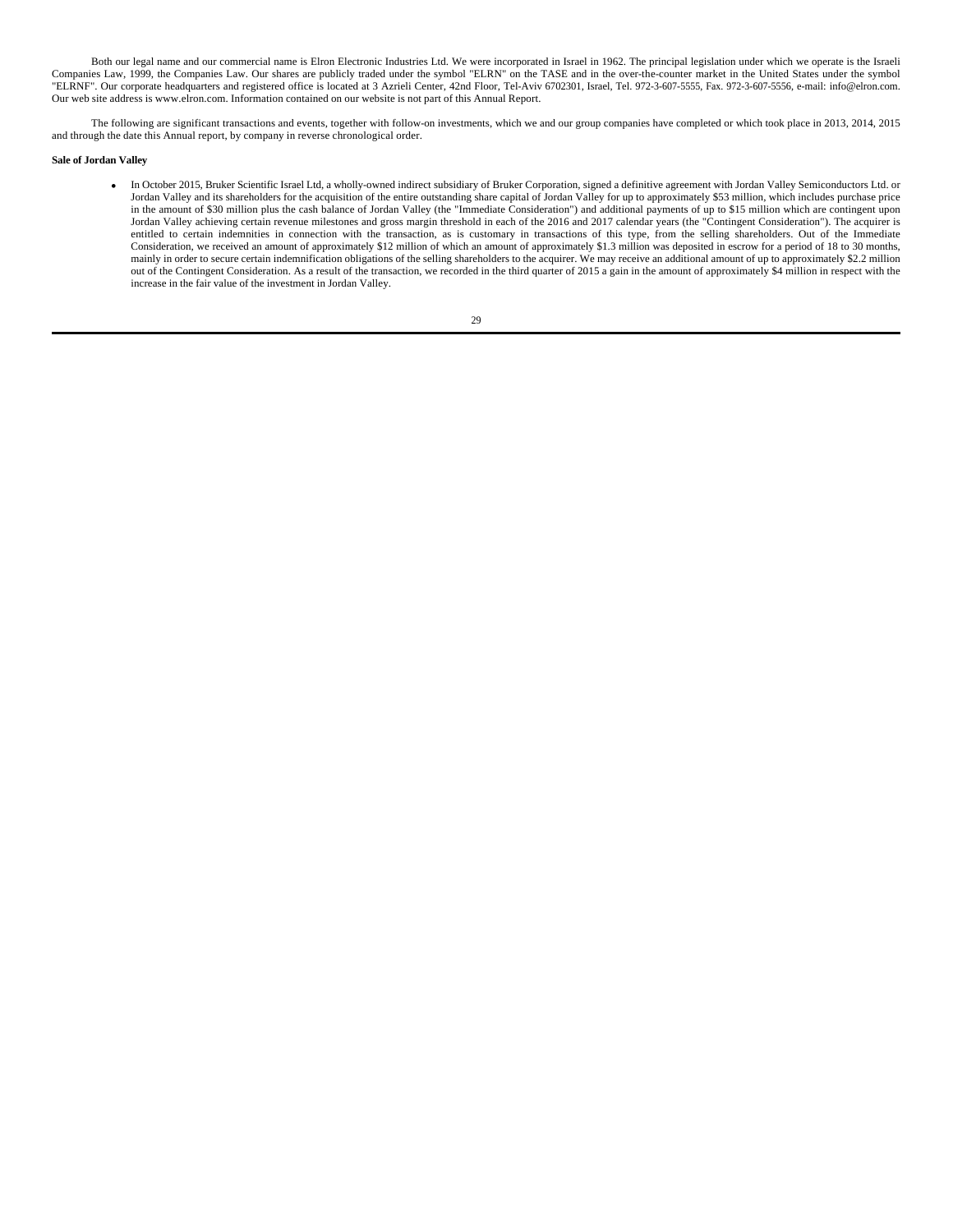### **Investment in and Sale of Kyma**

- In September 2015, ZOLL LifeVest Europe Holdings B.V., a fully owned subsidiary of ZOLL® Medical Corporation, or ZOLL Medical, an Asahi Kasei Group company and a manufacturer of medical devices and related software solutions signed a definitive agreement with Kyma Medical Technologies Ltd., or Kyma, and its shareholders, including RDC, and simultaneously completed the acquisition of Kyma's entire outstanding share capital in consideration for an immediate payment of approximately \$35 million (the "Immediate Consideration") and additional contingent cash consideration in the form of inter alia (a) earn-out payments calculated as a multiple of year-on-year revenue growth from the sale of certain products of Kyma for a period of 4.5 years, and (b) future payments per unit deployed of certain products developed by the acquirer incorporating Kyma's technology, for a period of 5.5 years (together the "Contingent Consideration"), provided however that the Contingent Consideration will be payable if and for such amounts exceeding \$10 million. The acquirer is entitled to certain indemnities from the sellers in connection with the transaction, as customary in transactions of this type. Out of the Immediate Consideration, RDC received an amount of approximately \$18.8 million of which an amount of approximately \$2.2 million was deposited in escrow for a period of 24 months in order to secure certain indemnification obligations to the acquirer. In addition, RDC recognized an asset in respect of the Contingent Consideration valued as of the date of the transaction at the amount of approximately \$5.2 million, the fair value of which was determined with the assistance of an independent appraiser. As a result of the transaction, we recognized a net gain attributable to our shareholders in the amount of approximately \$8.9 million in the third quarter of 2015 (a consolidated net gain in the amount of approximately \$17.8 million).
- In February 2015, Kyma entered into an agreement to extend the 2013 Preferred C shares round with certain of its existing shareholders, raising approximately \$6.2 million in two installments. The first installment of approximately \$4.6 million (including conversion of a loan of \$0.5 million) of which RDC's share was approximately \$1.9 million was invested immediately, following which RDC's holding in Kyma's outstanding shares decreased to approximately 53%. The second installment of approximately \$1.6 million (of which RDC's share was approximately \$0.63 million) was invested immediately prior to the sale of Kyma to ZOLL Medical.

In October 2013, Kyma, RDC and a new investor completed the Preferred C investment agreement in the amount of \$6 million, which was invested in two installments in consideration for Preferred C shares of which RDC's share was approximately \$2 million. In addition, the new investor also received warrants for Preferred C shares, affording the new investor the option to invest in Kyma an additional amount of \$4 million. The first installment of \$3 million (of which RDC invested \$1 million) was invested in October 2013 following which RDC's holding in Kyma's outstanding shares decreased to approximately 64%, and the second installment of \$3 million (of which RDC invested \$1 million) was invested in January 2014 following which RDC's holding in Kyma's outstanding shares decreased to approximately 57.7%. After the first installment, which also brought about a change in Kyma's board of directors, RDC lost control over Kyma and commencing from the fourth quarter of 2013, the investment in Kyma began to be accounted for under the equity method of accounting. As a result, and in accordance with IFRS provisions, we recorded, in the fourth quarter of 2013, a net gain of approximately \$1.7 million attributable to our shareholders (a consolidated net gain in the amount of approximately \$2.8 million).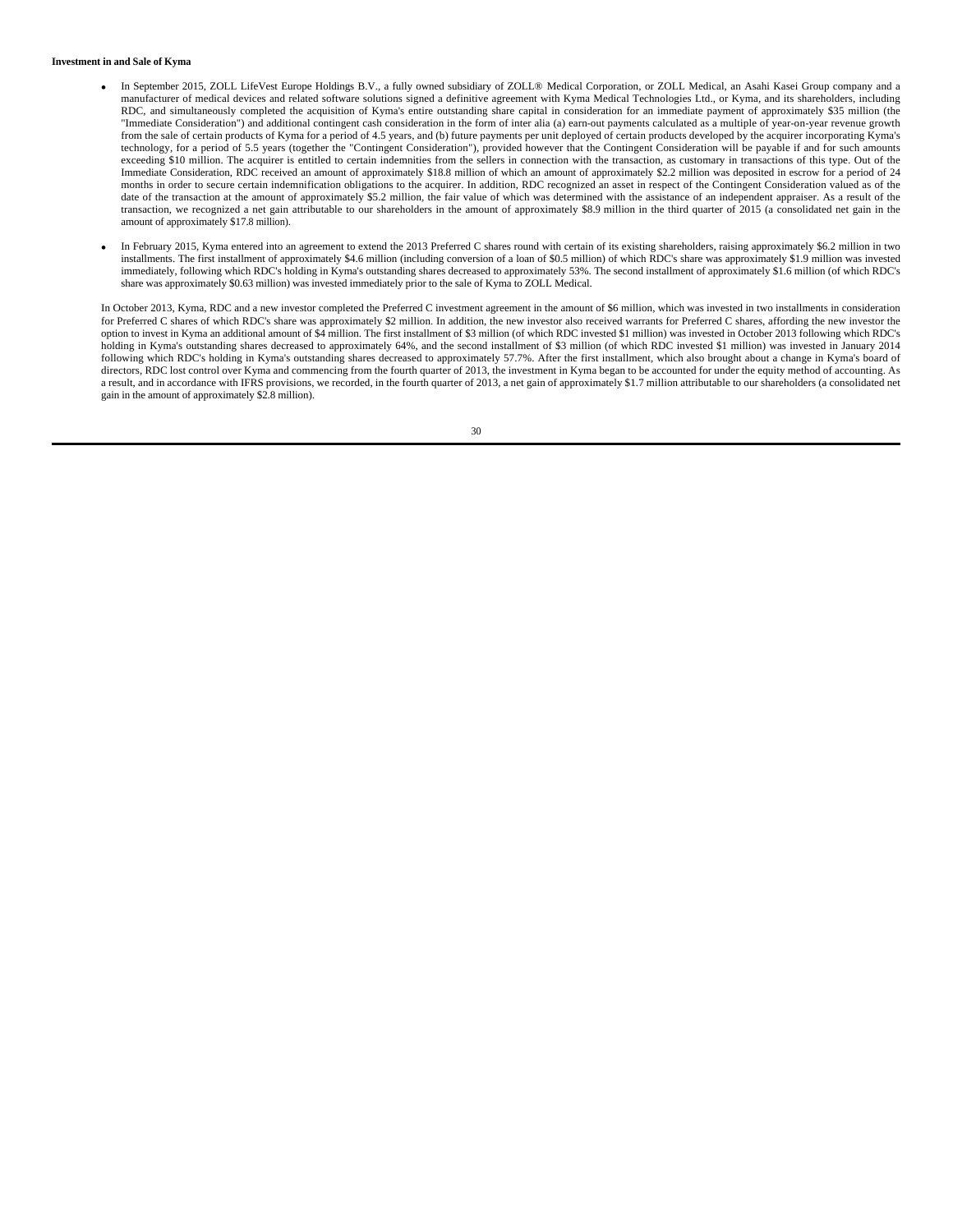#### **Investment in Pocared**

- In September 2015, Pocared Diagnostics Ltd., or Pocared, signed an investment agreement with us and other of its shareholders to invest \$10 million in Pocared (which included a reorganization of Pocared's share capital) in consideration for Preferred B1 shares and warrants to purchase additional Preferred B1 shares. Our share in the total investment amount was approximately \$9 million. The first installment, in the amount of \$5 million, of which we invested approximately \$4.5 million, was invested immediately. In January 2016, the second installment of \$5 million, of which we invested approximately \$4.5 million, was invested. As a result of the second installment, our holdings in Pocared's outstanding shares increased to approximately 58%.
- In July 2015, some of Pocared's shareholders, including us, granted Pocared a loan in the amount of \$3 million of which our share was approximately \$2.7 million.
- In February 2015, Pocared signed an investment agreement with us and other of its shareholders pursuant to which \$5 million was invested in Pocared in consideration for Preferred G shares and warrants to purchase additional Preferred G shares. Our share in the investment was approximately \$4.5 million. Following the completion of this investment, our shareholding in Pocared increased from approximately 50% to approximately 53% on an outstanding basis and from approximately 44% to approximately 50% on a fully diluted basis. Following this investment, we were granted the right to appoint a majority of the directors serving on the Board of Directors of Pocared. As a result, and beginning February 2015, Pocared became a consolidated group company and accordingly, we recorded a gain in the first quarter of 2015 of \$10.1 million with respect to the remeasurement of the fair value of our shareholdings in Pocared prior to the consolidation (i.e. the fair value of our shareholding in Pocared of \$10.8 million less the value of our previous shareholding as recorded in our books of account in Pocared in the amount of \$0.7 million).

In March 2014, Pocared signed an investment agreement with some of its shareholders, including us, whereby a total amount of \$9.5 million was invested in two installments in consideration for Preferred G shares and of which our share was approximately \$8.5 million. In addition, according to the investment agreement, loans in the amount of approximately \$4.1 million (principal and accrued interest) were converted into Preferred F shares.

In February 2014, Pocared's shareholders, including us, granted Pocared a loan in the amount of \$2 million of which our share was approximately \$1.5 million. In October 2013, Pocared's major shareholders, including us granted Pocared a loan in the amount of \$2 million of which our share was approximately \$0.9 million.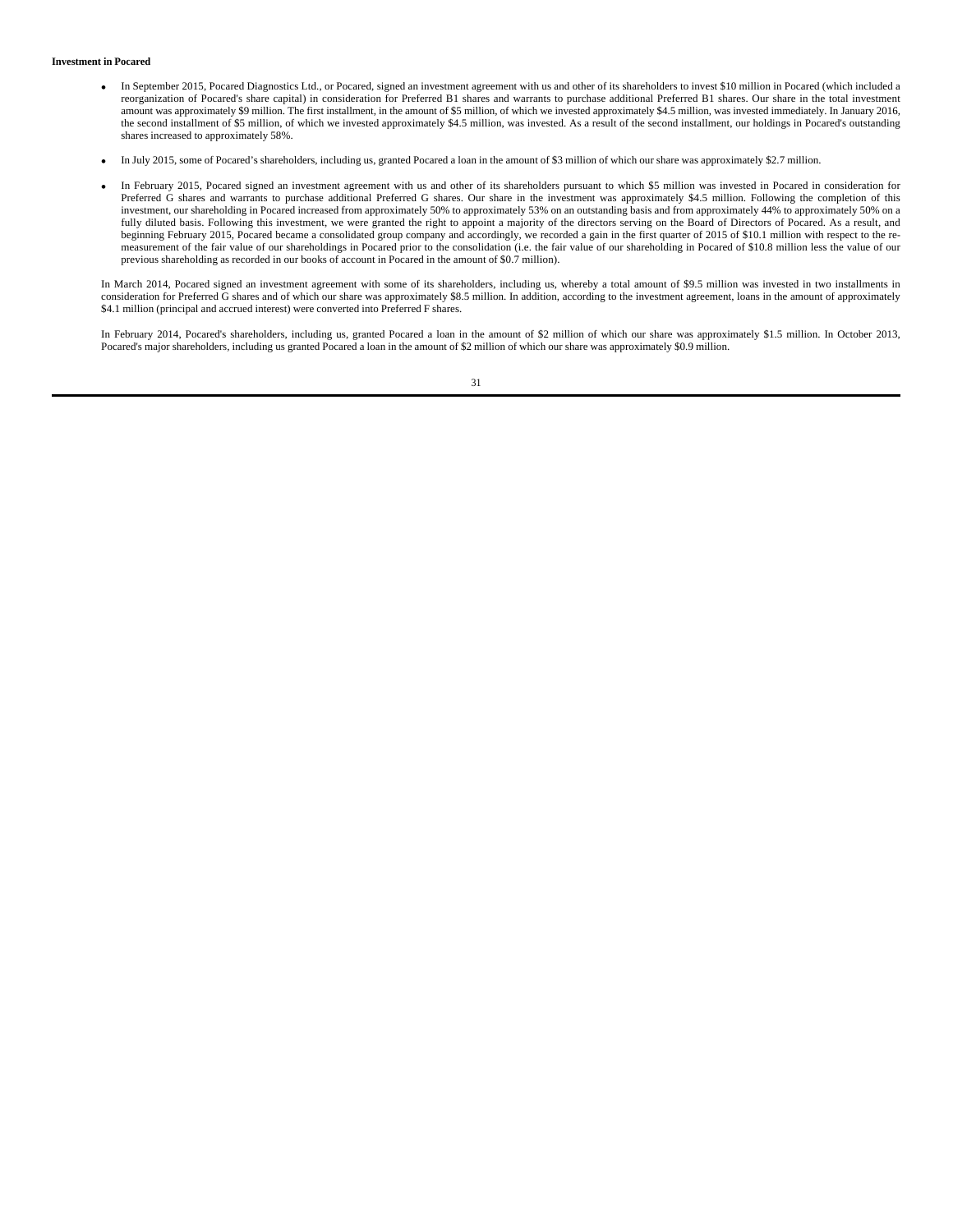In May 2013, Pocared signed an investment agreement with its major shareholders, including us, whereby a total amount of up to \$3 million was invested (of which our share was \$1.4 million) in consideration for additional Preferred F shares. Our holding in Pocared did not change significantly as a result from this investment agreement.

### **Investment in Cartiheal**

- In December 2015, Cartiheal (2009) Ltd., or Cartiheal, completed a \$14.8 million financing round led by Johnson & Johnson Innovation JJDC Inc., and with the participation of additional Cartiheal shareholders, including us, of which \$11.8 million was invested in Preferred E Shares and \$3 million was invested in Preferred D Shares pursuant to the exercise of Preferred D warrants. Our share in the financing round was approximately \$5.4 million of which \$4.1 million was invested in Preferred E Shares and approximately \$1.3 million was invested in Preferred D Shares pursuant to the exercise of Preferred D warrants. Following this investment, Elron's holding in Cartiheal's outstanding share capital rose from approximately 34% to approximately 35% (from approximately 28.5% to 28.2% on a fully diluted basis).
- In February 2015, Cartiheal entered into an agreement extending the 2012 round with its principal shareholders, including us, raising approximately \$3 million for preferred D shares and warrants to purchase additional preferred D shares. The investment, of which we invested approximately \$1.3 million, was made immediately upon signing, following which our holding in Cartiheal's outstanding shares increased from 32% to approximately 34%. In September 2013, we, together with the other investors, exercised warrants to purchase additional preferred D shares of Cartiheal in the amount of \$5 million, of which we invested \$2.5 million.

### **Investment in BrainsGate**

 • In January 2015 we completed an agreement to invest in BrainsGate Ltd., or BrainsGate, together with Medtronic and additional shareholders of BrainsGate. According to the terms of the investment agreement, approximately \$26 million will be invested in BrainsGate in two installments at a pre-money valuation of approximately \$70 million. Our share of the aggregate investment is expected to amount to approximately \$7.8 million. The first installment of \$11 million was invested immediately, of which our share amounted to approximately \$3.3 million. The second installment in the amount of \$15 million is contingent upon the results of an interim analysis to be conducted by the Data and Safety Monitoring Board after follow up data of 600 patients participating in BrainsGate's clinical trial will be received, and subject to the decision by a majority of BrainsGate's investors. Our share in the second tranche is expected to amount to approximately \$4.5 million. The investment round did not affect our percentage holding in BrainsGate.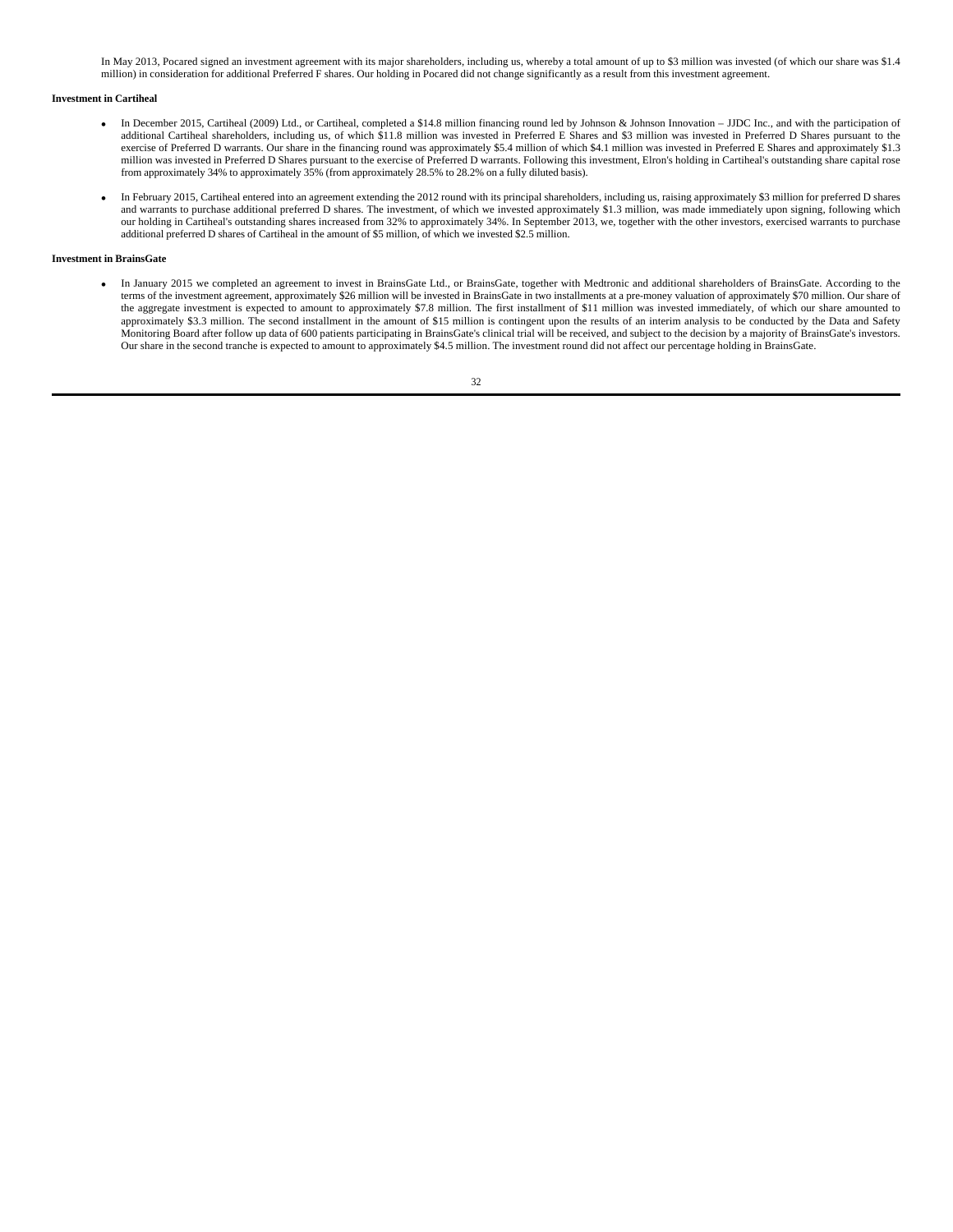#### **Investment in Coramaze**

 • In August 2015, we entered into our first investment agreement with coramaze technologies GmbH, or Coramaze, and its existing shareholders, in the amount of €4.5 million of which our share is €3.5 million. Coramaze is a German company developing a minimally invasive device to treat functional mitral valve regurgitation. The investment is in two installments in consideration for Preferred A shares. The first installment in the amount of €2.25 million (approximately \$2.5 million), of which our share was €1.75 million (approximately \$2 million), was invested immediately. Following the investment, we hold 17% of Coramaze's outstanding shares. The second installment is due in May 2016. Subsequent to the completion of the second installment, we expect to hold approximately 28% of Coramaze's outstanding shares.

# **Investment in Cloudyn**

 • In December 2015, Cloudyn Software Ltd., or Cloudyn, completed an investment agreement in the amount of approximately \$9 million for Series B1 Preferred Shares and warrants for Series B2 Preferred Shares which included a \$6.5 million investment by a new investor and \$2.5 million from current shareholders, including \$1.25 million from RDSeed. Following the completion of the investment, RDSeed's holding in Cloudyn's outstanding share capital decreased from approximately 55% to 42% (and from approximately 52% to 35% on a fully diluted basis including warrants).

Following this investment which resulted in a change in Cloudyn's board of directors, RDSeed ceased to control over Cloudyn and commencing from the fourth quarter of 2015, the investment in Cloudyn is no longer consolidated in our financial statements and is accounted for under the equity method of accounting. As a result, we recognized in the fourth quarter of 2015 a net gain attributable to our shareholders in the amount of approximately \$2.4 million (net of non-controlling interests) (a consolidated net gain in the amount of approximately \$4.7 million), resulting mainly from the revaluation to fair value of RDSeed's investment in Cloudyn, under line item gain from disposal and revaluation of investee companies and changes in holdings, net, in the statement of income.

- In July 2015, RDSeed, an additional investor and Cloudyn signed an Addendum to its Series B Preferred Share Purchase Agreement pursuant to which the Investors invested an aggregate amount of \$1.5 million, in consideration for additional Preferred B shares, under the terms and conditions of the original Series B share purchase agreement. RDSeed's share in this investment was \$0.75 million. Following this investment RDSeed's holding in Cloudyn's outstanding shares decreased to approximately 55%.
- In August 2014, Cloudyn completed an investment agreement in the amount of approximately \$3.5 million which included a \$2 million investment by a new investor and also a conversion of loans in the amount of approximately \$1.5 million granted by RDSeed to Cloudyn in consideration for Series B Preferred Shares. Following the completion of the investment, RDSeed's holding in Cloudyn's outstanding share capital decreased from approximately 61% to 55% (and from approximately 59% to 53% on a fully diluted basis).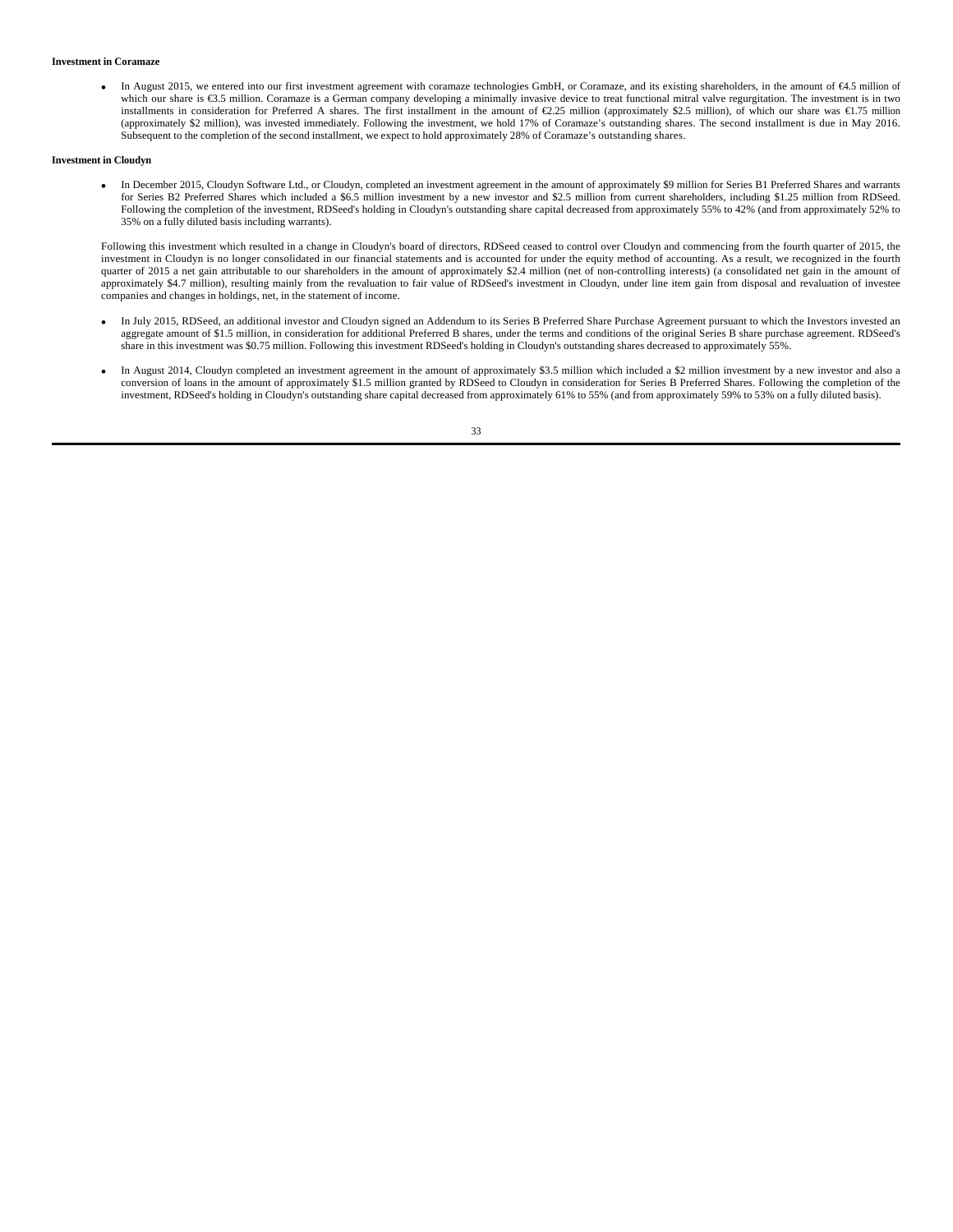# **Sale of Sync-Rx**

 • In May2014, RDC received the full amount from the sale of Sync-Rx Ltd., or Sync-Rx, which was deposited in escrow, as described below. In November 2012, the sale of all the shares of Sync-Rx, a company approximately 87% held by RDC, to Volcano Corporation was completed for an aggregate consideration of approximately \$17.25 million. RDC's share in the consideration amounted to approximately \$15.8 million (of which an amount of approximately \$3.1 million was deposited in escrow for a period of 18 months and already received). As a result, we recorded a net gain (net of non-controlling interest) in the fourth quarter of 2012 of approximately \$8.6 million.

### **Investment in Notal Vision**

- In January 2016, Notal Vision, Inc., or Notal Vision, signed an investment agreement with its major shareholders, including us, in the amount of \$5 million, of which our share was approximately \$1 million, in consideration for additional Preferred C shares and warrants for Preferred C shares. The entire investment amount was invested immediately. This investment agreement did not significantly change our holding in Notal Vision.
- In June 2015, Notal Vision signed an investment agreement with its major shareholders, including us, in the amount of \$3 million, of which our share was approximately \$0.6 million, in consideration for additional Preferred C shares and warrants for Preferred C shares. The entire investment amount was invested immediately. This investment agreement did not significantly change our holding in Notal Vision.
- In June 2014, Notal Vision's major shareholders, including us, exercised the option to participate in the additional installment of its financing round (see below) in the amount of \$5 million, in consideration for Preferred C shares and warrants for Preferred C shares of which our share was approximately \$1 million.
- In July 2013, Notal Vision signed an investment agreement with its major shareholders, including us, in the amount of \$10 million to be invested in two installments out of which our share was approximately \$1.94 million and an option to participate in an additional installment in the amount of \$5 million, in consideration for Preferred C shares and warrants for Preferred C shares. This agreement is an additional extension of the investment agreement signed in October 2010. The first two installments were invested during 2013. Our holding in Notal Vision did not change significantly following the extension of the investment agreement.

# **Investment in Open Legacy**

• In January 2016, RDSeed provided a convertible loan to Open Legacy Technologies Ltd., or Open Legacy, in the amount of \$0.7 million.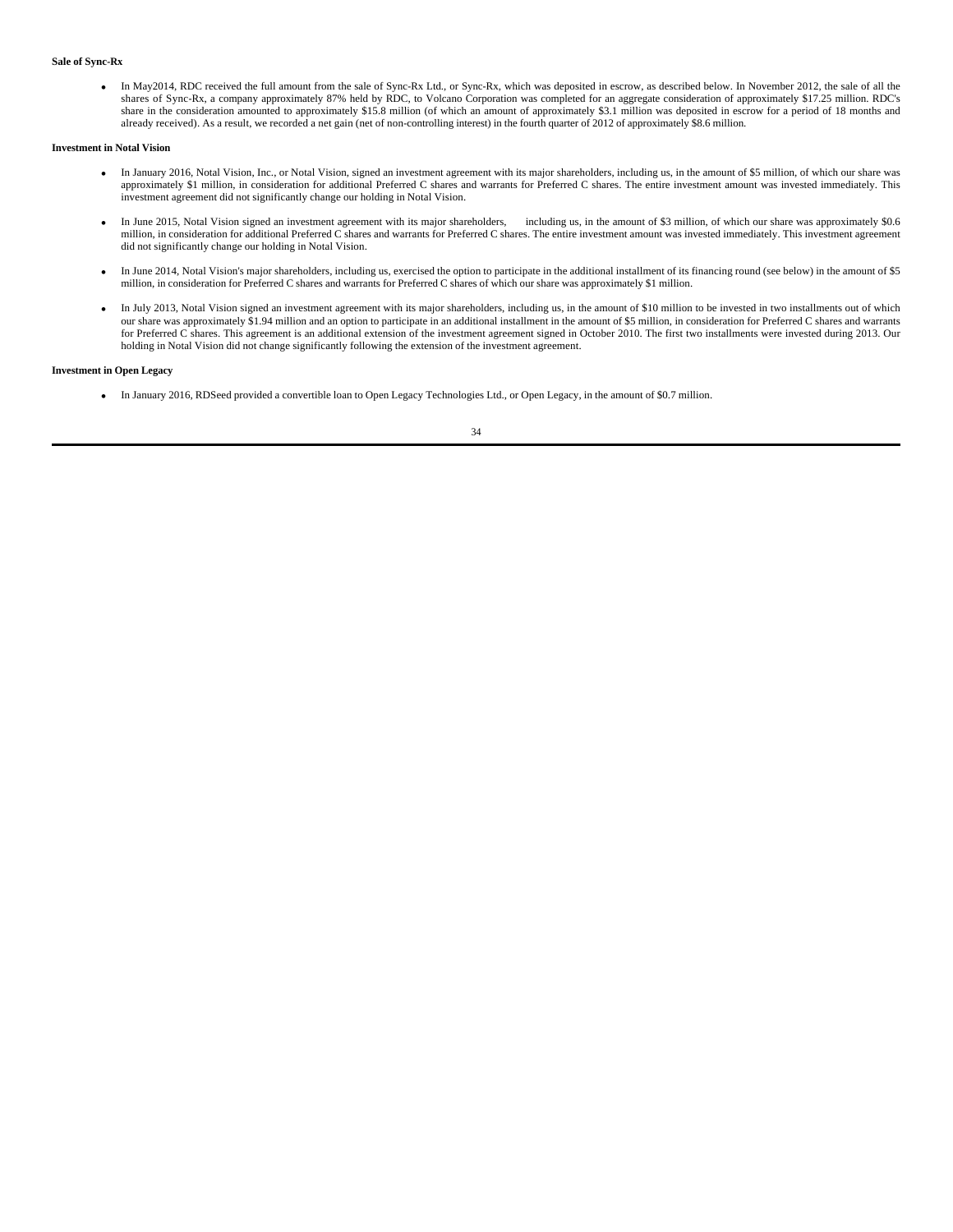• In May 2014, RDSeed completed a new investment in Open Legacy, which is developing an open source based software application for the modernization of Legacy systems, of up to \$2.1 million of which \$1.3 million was initially invested and the balance of which was invested in May 2015 of which RDSeed's share was \$0.7 million. In addition, in May 2015, the investors, including RDSeed agreed to extend a credit line of \$0.5 million available to Open Legacy of which RDSeed's share is \$0.4 million, in consideration for warrants to purchase additional Series A Preferred Shares. In December 2015, the credit line was fully drawn down and RDSeed was granted warrants to purchase additional Series A Preferred Shares, at the same price per share as the original investment. Following this investment, RDSeed holds approximately 37% of Open Legacy on an outstanding basis and approximately 30% of Open Legacy on a fully diluted basis.

### **Investment in IronScales**

 • In October 2015 RDSeed signed a Series A Preferred Share Purchase Agreement with IronScales Ltd., or IronScales, to invest a total amount of up to \$1.5 million in two equal installments in consideration for Preferred A shares. The first installment in the amount of \$0.75 million was transferred immediately and the second installment is subject to IronScales' fulfillment of certain milestones, as specified in the agreement. In addition, RDSeed was granted a warrant to purchase additional Preferred A Shares, upon the same terms and conditions. Following the first installment, RDSeed's holding in IronScales' outstanding shares is approximately 16% and following the second installment RDSeed's holding in IronScales' outstanding shares will be approximately 27%. Assuming the full exercise by RDSeed of the warrant, RDSeed shall hold 30% of IronScales' share capital on a fully diluted basis.

# **Merger of Given Imaging and Covidien**

In February 2014, Given Imaging Ltd., or Given Imaging, announced the completion of the acquisition of Given Imaging by a member of the Covidien group for a cash consideration of \$30 per share by way of a reverse triangular merger, or Given Merger. As result of the completion of the Given Merger, we recorded, in the first quarter of 2014, a net gain (after tax) in the amount of approximately \$107 million which includes our share in the gain RDC recorded in respect of the transaction.

### **Transfer of Shares of RDSeed to RDC**

 • In July 2013, we transferred our shares in RDSeed, including any rights and obligations in connection therewith to RDC in consideration for \$5 million, subject to adjustments. As a result, RDSeed became an RDC subsidiary.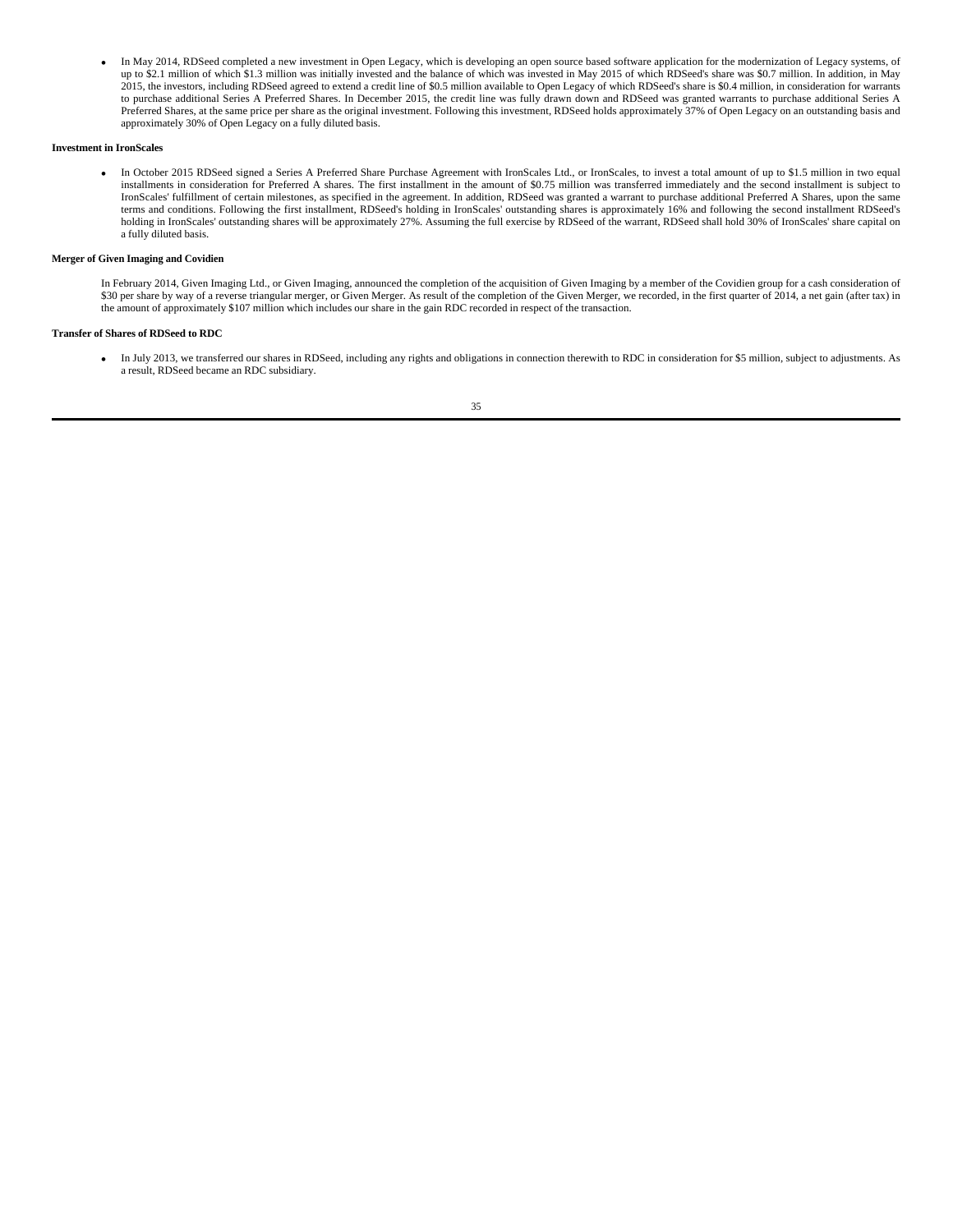### **Enablence Settlement**

In September 2013, a settlement agreement was signed between Enablence Technologies Inc., or Enablence, and its debenture-holders, including us for the partial repayment of the debentures. According to the settlement agreement, out of the consideration Enablence paid to the debenture-holders, we received consideration, as follows: approximately \$1.7 million in cash, of which an amount of \$0.4 million was paid in Enablence shares which were purchased for cash by an Enablence shareholder as part of the settlement agreement; and 5,880,104 Enablence shares (constituting approximately 4% of Enablence's outstanding shares),. In addition, the debenture-holders, including us, waived the outstanding debt and released Enablence from any claims in connection with the debentures. As a result, we recorded in the third quarter of 2013 a net gain in the amount of approximately \$3.5 million in respect of a partial cancellation of an impairment recognized in 2011.

# **Elron Distributions**

• On March 10, 2016, our Board of Directors resolved to make an application to the Court for a dividend distribution of US \$15 million (constituting an amount of US \$0.504307 per share) not out of our profits. Such dividend distribution is subject to the Court approval pursuant to Section 303 of the Companies Law, and the record date will be determined accordingly. We intend to file an application to the Honorable Court, accordingly. This decision of the Board of Directors was taken after the directors determined that considering the Company's assets and liabilities, the solvency criterion pursuant to the Companies Law has been met, namely that there is no reasonable concern that such dividend distribution would prevent us from meeting our existing and expected obligations, as and when they fall due, and that such dividend distribution is for the benefit of the Company and its shareholders.

It should be clarified that the abovementioned decision of the Board of Directors does not constitute a decision to distribute a dividend, and that a dividend distribution in any amount, shall be subject, in addition to the Court approval as stated herein (which is not assured), to a further separate approval of the Board of Directors in relation to the dividend distribution itself, subject to the Board's full discretion. Accordingly, it should be clarified that the as of the date of the publication of this Annual Report, there is no certainty as to the distribution of a dividend or the timing or amount thereof.

• On August 24, 2014, our board of directors declared a dividend in the amount of \$110 million or \$3.69825 per share. The dividend was paid on September 23, 2014.

### **B. Business Overview**

We operate in one field of activity (considered one reportable segment, in accordance with IFRS 8, Segments), namely investing in and enhancing the value of companies engaged in various technology fields and realizing such investments through exit transactions or public offerings.

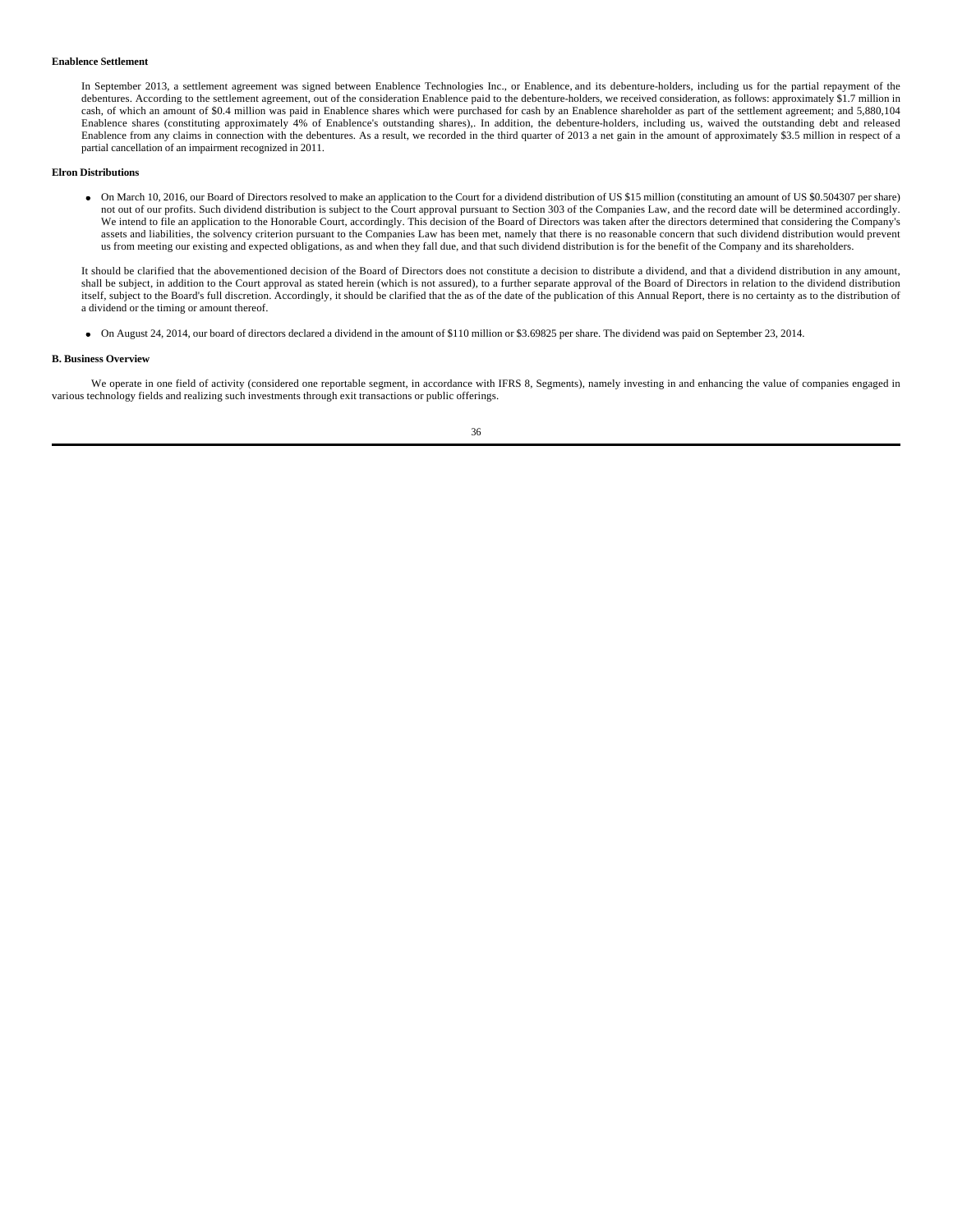Following are details regarding our holdings in our group companies (including, through RDC and RDSeed, in equity and voting), presented in alphabetical order, as of December 31,<br>2015. In this table, all of RDC's and RDSee million or in which our percentage holdings are small or companies in various stages of liquidation.

| Group company name                                    | <b>Business</b>                                                                                                                                                                       | <b>Basis of</b><br>presentation<br>in the<br><b>Financial</b><br><b>Statements</b> | <b>Rights</b> to<br>appoint<br>directors                                                  | Percentage of<br>shareholdings<br>and voting<br>rights                              | <b>Fully diluted</b><br>percentage of<br>shareholding and<br>voting rights    | <b>Amount Invested by</b><br>Elron and in the<br>Aggregate (in \$<br>million, unless<br>otherwise specified) |
|-------------------------------------------------------|---------------------------------------------------------------------------------------------------------------------------------------------------------------------------------------|------------------------------------------------------------------------------------|-------------------------------------------------------------------------------------------|-------------------------------------------------------------------------------------|-------------------------------------------------------------------------------|--------------------------------------------------------------------------------------------------------------|
| <b>AOWISE - WISE WATER</b><br><b>TECHNOLOGIES LTD</b> | Development manufacturing and marketing of<br>biological and waste water treatment solutions<br>for industrial and municipal markets                                                  | Fair Value                                                                         | Two directors (out of<br>ten directors)                                                   | 19.81%                                                                              | 17.94%                                                                        | Elron: 4.9<br>Total: 13                                                                                      |
| ATLANTIUM TECHNOLOGIES<br><b>LTD</b>                  | Development manufacturing and marketing of<br>ultra violet based water disinfection solutions                                                                                         | Fair Value                                                                         | One director (out of<br>seven directors)                                                  | 6.16%                                                                               | 5.49%                                                                         | Elron:13.7<br>Total: 74                                                                                      |
| <b>BRAINSGATE LTD</b>                                 | Development of a device for the treatment of<br>ischemic stroke within 24 hours                                                                                                       | Equity<br>Method                                                                   | One director (out of<br>five directors)                                                   | 29.84%                                                                              | 26.69%                                                                        | Elron: 25<br>Total: 81                                                                                       |
| CARTIHEAL (2009) LTD                                  | Development of an implant for repair of<br>cartilage and bone in joints                                                                                                               | Equity<br>Method                                                                   | Two directors (out of<br>nine directors- only<br>one director actually<br>appointed)      | 35.21%                                                                              | 28.21%                                                                        | Elron: 12<br>Total: 30                                                                                       |
| <b>CLOUDYN SOFTWARE LTD</b>                           | Development and marketing of a platform for<br>the optimization of cloud service resources                                                                                            | Equity<br>Method                                                                   | One director (out of<br>five directors)                                                   | 43.79% of<br>voting rights<br>and 42.20% of<br>shareholdings<br>(by RDSeed<br>only) | 36.40% of voting<br>rights and 35.09% of<br>shareholdings (by<br>RDSeed only) | RDSeed:6<br>Total: 16                                                                                        |
| <b>CORAMAZE TECHNOLOGIES</b><br>GmbH <sup>1</sup>     | Developing a device for functional mitral valve<br>regurgitation                                                                                                                      | Equity<br>Method                                                                   | Two director (out of<br>seven directors)                                                  | 17.07%                                                                              | 17.07%                                                                        | Elron: 1.8 million Euro<br>Total: 4.5<br>million Euro                                                        |
| <b>IRONSCALES</b>                                     | Developing and providing a SaaS solution<br>whose goal is to interactively teach employees<br>how to detect and resist spear phishing<br>attempts                                     | Equity<br>Method                                                                   | Two directors (out of<br>five directors)                                                  | 15.63% (by<br>RDSeed only)                                                          | 20.75% (by RDC<br>only)                                                       | RDSeed: 0.8<br>Total: 0.8                                                                                    |
| <b>NOTAL VISION INC2</b>                              | Development, manufacturing and marketing of<br>systems and services for remote monitoring of<br><b>AMD</b> patients                                                                   | Fair Value                                                                         | One director (out of<br>five directors)                                                   | 21.48%                                                                              | 18.14%                                                                        | Elron: 9<br>Total: 40                                                                                        |
| OPEN LEGACY <sup>3</sup> TECHNOLOGIES<br><b>LTD</b>   | Development of an open standards based<br>software platform for delivering core<br>enterprise applications (Legacy and On-<br>premise) as digital services (e.g., digital<br>banking) | Equity<br>Method                                                                   | Two directors (out of<br>five directors)                                                  | 36.69%                                                                              | 29.69%                                                                        | RDSeed: 2.2<br>Total: 2.8                                                                                    |
| PLYMEDIA ISRAEL (2006) LTD                            | Development and marketing of advertising<br>exchange services                                                                                                                         | Equity<br>Method                                                                   | One director (out of<br>five directors)                                                   | 25.30%                                                                              | 18.57%                                                                        | Elron: $2.5$<br>Total: 6                                                                                     |
| POCARED DIAGNOSTICS LTD <sup>4</sup>                  | Development of a microbiological laboratory<br>system performing rapid and automated<br>diagnosis                                                                                     | Consolidated                                                                       | Five directors (out of<br>Nine directors) -only<br>three directors<br>actually appointed) | 55.08%                                                                              | 54.34%                                                                        | Elron: 49<br>Total: 90                                                                                       |
| <b>RDSEED LTD</b>                                     | Invests in early stage companies in cyber,<br>information technology and enterprise<br>software                                                                                       | Consolidated                                                                       | Four directors (out of<br>four directors)                                                 | 100% (held by<br>RDC only)                                                          | 100% (held by RDC<br>only)                                                    | RDC & Total: 16.8                                                                                            |
| RDC - RAFAEL DEVELOPMENT<br><b>CORPORATION LTD</b>    | Incubation and development of companies<br>based on or reliant on Rafael technology                                                                                                   | Consolidated                                                                       | Five directors (out of<br>Nine directors) - only<br>four directors<br>actually appointed) | 50.10%                                                                              | 50.10%                                                                        | Not Relevant                                                                                                 |

\_\_\_\_\_\_\_\_\_\_\_\_\_\_\_\_\_\_\_\_ <sup>1</sup> With the completion of the second installment of our investment in Coramaze, our shareholding in Coramaze is expected to increase to approximately 28%.

<sup>2</sup> In January 2016, we and other shareholders of Notal Vision invested additional \$5 million in Notal Vision (of which our share was \$1million). Our shareholdings did not materially change as a result of this investment.

<sup>3</sup> In January 2016, \$0.7 million was invested in Open Legacy (all by RDSeed). RDSeed's shareholdings did not change as a result of this investment

<sup>4</sup> In January 2016, we and other shareholders of Pocared invested in Pocared an amount of \$5 million (our share was approximately \$4.5 million). As a result, our holdings in Pocared's outstanding shares increased to 58% and on a fully diluted basis to 60%.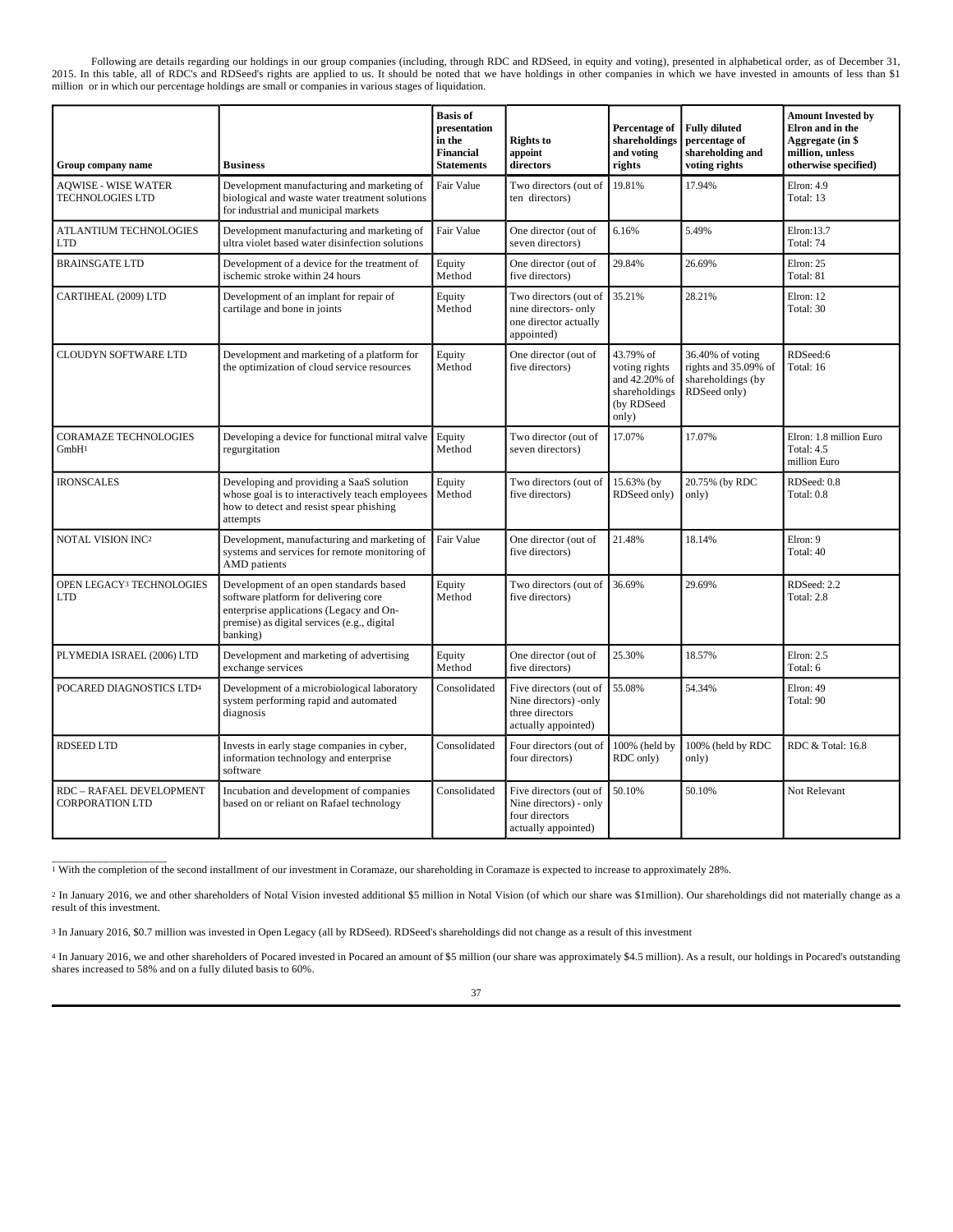### **Our Group Companies**

It should be noted that in the descriptions of our group companies below, we sometimes provide data obtained from outside sources in order to provide an indication of the size of the market in which they operate, and/or (in the case of our medical devices companies) to provide an indication of the healthcare system's need (in their eyes) for their products. These references do not provide any indication of their market potential or suggest that their products target the entire market.

### *Medical Device Companies – The Process from Idea to Commercialization*

Based on our knowledge and the data in our possession as of the end of the period covered by this Annual Report, generally and in principle, companies seeking approval for the marketing of medical devices are required to undergo various stages of development and regulatory approval before marketing the product, including a series of clinical trials, as specified below,<br>it being noted that there

- (i) Proof of technological feasibility at this stage, preliminary tests are performed, the purpose of which is to prove the effectiveness of the technology.
- (ii) Prototype design at this stage, ex-vivo experiments and other experiments are usually performed for the purpose of developing the device and determining its effectiveness.
- (iii) Preclinical studies at this stage, testing is usually performed on animals, the purpose of which is to examine the safety and effectiveness of the device before testing it on humans.<br>Often these studies lead to cha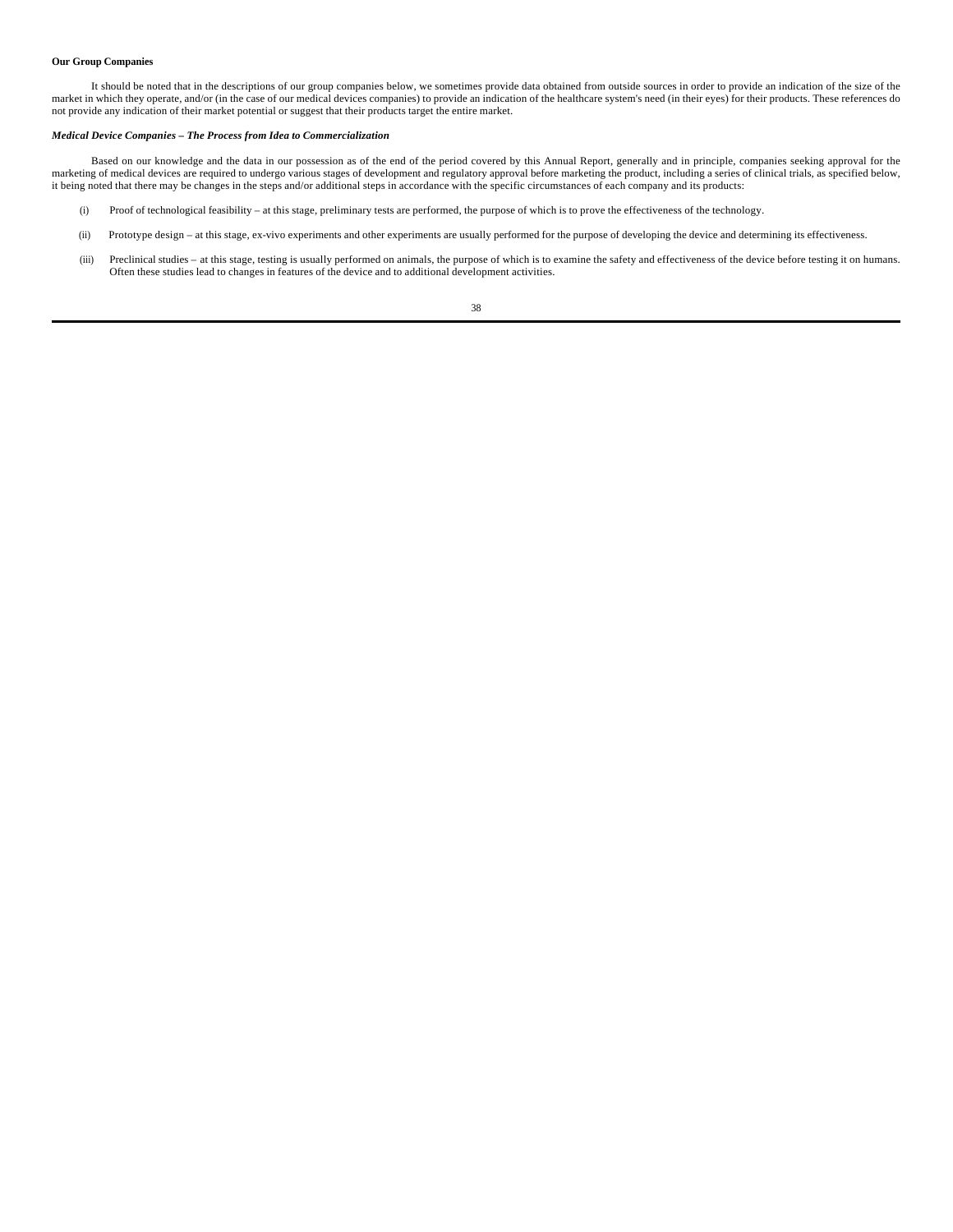- (iv) Clinical trials at this stage, trials are performed on humans. For every clinical trial, a detailed protocol is determined in advance including complete details relating to the clinical trial. The trial protocol defines the trial endpoints (primary and secondary), the target population of the trial (sample size and inclusion/exclusion criteria), trial design (controlled, randomized, open label or blinded), definition of trial success, the timing and method of outcome assessment, and other matters. (In a controlled trial, participants are assigned to one of at least two groups – one which receives the treatment under investigation (the trial group), and the other of which (the control group) receives either the standard treatment or a placebo. In a randomized study, participants are assigned to groups of a clinical trial by chance. In an open label trial, all parties involved with the trial know which participants have been assigned which arm. In a single-blinded trial, only the participants are unaware which group the participants have been assigned. In a double-blinded trial, neither party knows which participants have been assigned which group.) The trial protocol requires the pre-approval of a review board and the authorized regulatory authority in the relevant country or territory, as detailed below. The clinical trial stage includes several sub-stages:
	- a. Trials for the purpose of completion of development of the device at this stage trials are performed, whose purpose is to complete the device's development in terms of the device's stability, the consistency of its features and others. At this stage, for the first time, feedback is received on the device from doctors and sample patients making use thereof. As a principle, these trials will be open-label and will include a limited number of subjects.
	- b. Trials for the purpose of proving the safety and efficiency of the device at this stage, and as part of the regulatory process, trials are performed for the purpose of proving the safety of the device. In accordance with the selected regulatory process and/or in order to ensure that the device will be adopted by the medical community, the company may be required to conduct trials in order to prove the efficiency of the device. As a principle, these trials will be randomized and will include a large number of medical centers and subjects.
	- c. Trials for the purpose of proving cost-efficiency often, in order to qualify for reimbursement for the cost of the device and/or in order to ensure that the device will be adopted by the medical community, the company may also be required to conduct trials, whose purpose is to establish the device's cost-efficiency.
- (v) The filing of an application for approval to market the device after receiving positive results in the clinical trials proving the safety and effectiveness of the device (in accordance with the regulatory requirements), the company, at this stage, applies to the relevant regulatory body for approval to market the device, such as the U.S. Food and Drug Administration, or FDA, or the European Union, as described below.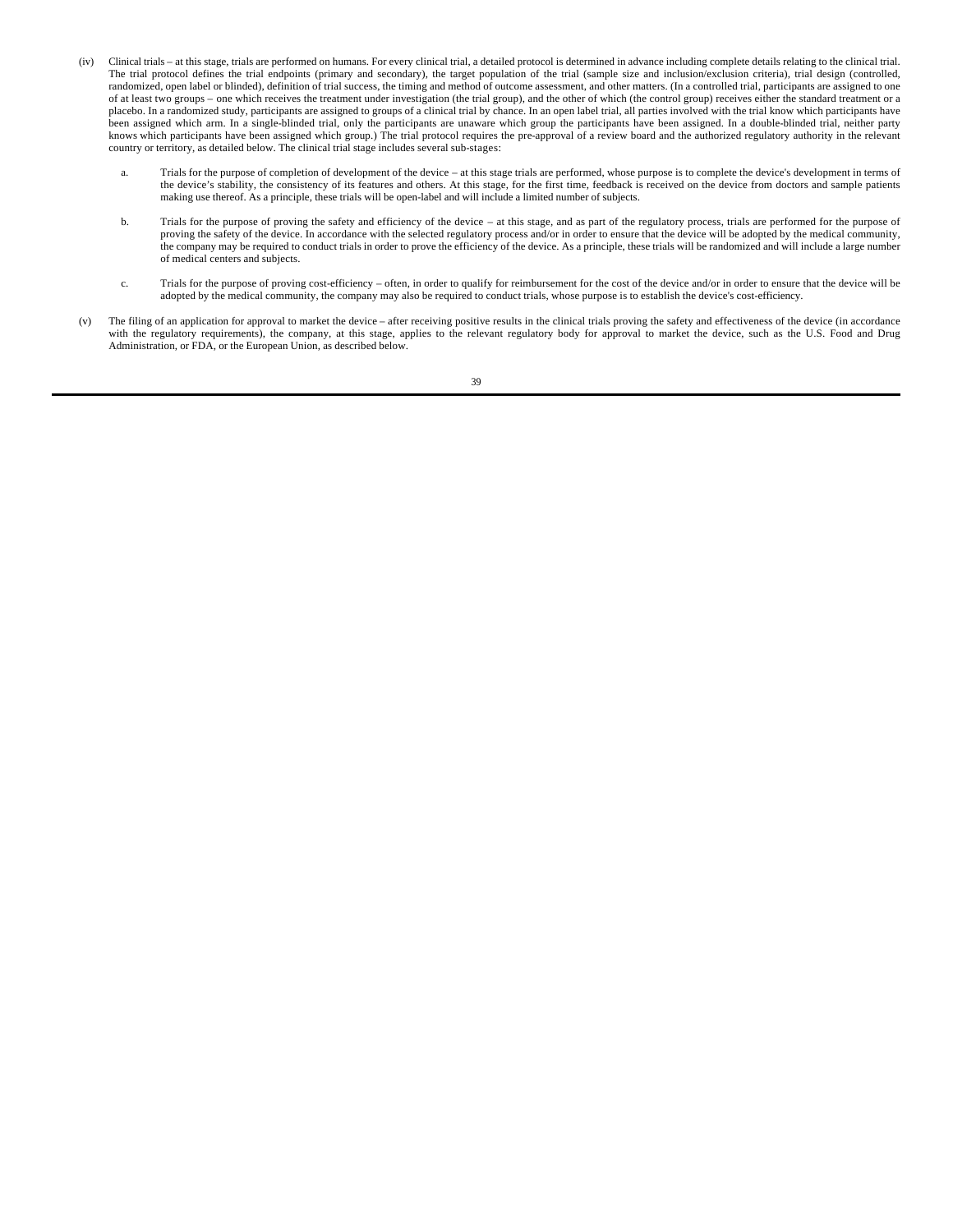(vi) Commercialization of the device – in the event that the regulatory body in a particular country approves the device for marketing, the company will be entitled to market it in such country. The extent of the reimbursement for the cost of the device by government bodies and/or insurance companies may, in some cases, affect the sales potential of the device.

To the best of our knowledge, in reliance on publicly available information, a condition for conducting human clinical trials in any country which signed the Helsinki Declaration is the receipt of pre-approval from the bodies authorized to approve human clinical trials and compliance with the principles set forth in the Helsinki Declaration. In order to conduct human clinical trials in these countries, approval is required from the Helsinki Committee, an independent institutional committee at the medical center where the trial is conducted, which supervises and approves the trial. The doctor, who is the principal investigator who performs the study for the company at the medical center, submits the trial protocol to the committee. After discussion, during which the committee examines, inter alia, whether the trial protocol complies with the ethics requirements, the protocol is approved (often subject to changes determined by the committee) and thereafter the trial can commence. Any change in the protocol requires an update and re-filing for approval by the committee.

To the best of our knowledge, in order to conduct clinical trials in Israel, approval of the Helsinki Committee is required by virtue of the Israel Public Health Regulations (Clinical Trials on Human Subjects) - 1980, as is notification or approval by the Israeli Ministry of Health.

Furthermore, to the best of our knowledge, in order to conduct human trials in the United States, one is required to obtain equivalent approval from an independent institutional committee at the medical center at which the trial is conducted, namely the institutional review board, or IRB, acting by virtue of U.S. Federal law.

In addition, use of a medical device for clinical trials in the United States which has not been approved for marketing is conditional upon the receipt of a special exemption from marketing approval from the FDA, namely, an Investigational Device Exemption, or IDE. Conditions for receipt of an IDE includes approval of the trial protocol by the FDA and IRB, as well as compliance with stringent requirements in the conduct of the clinical trial and many other conditions, including receipt of informed consent from all participants in the trial, labeling stating that the device is for investigational use only, monitoring of the study, and submission of required records and reports. The process of obtaining an IDE involves a number of review cycles and requests for additional information by FDA representatives, including in meetings held with them.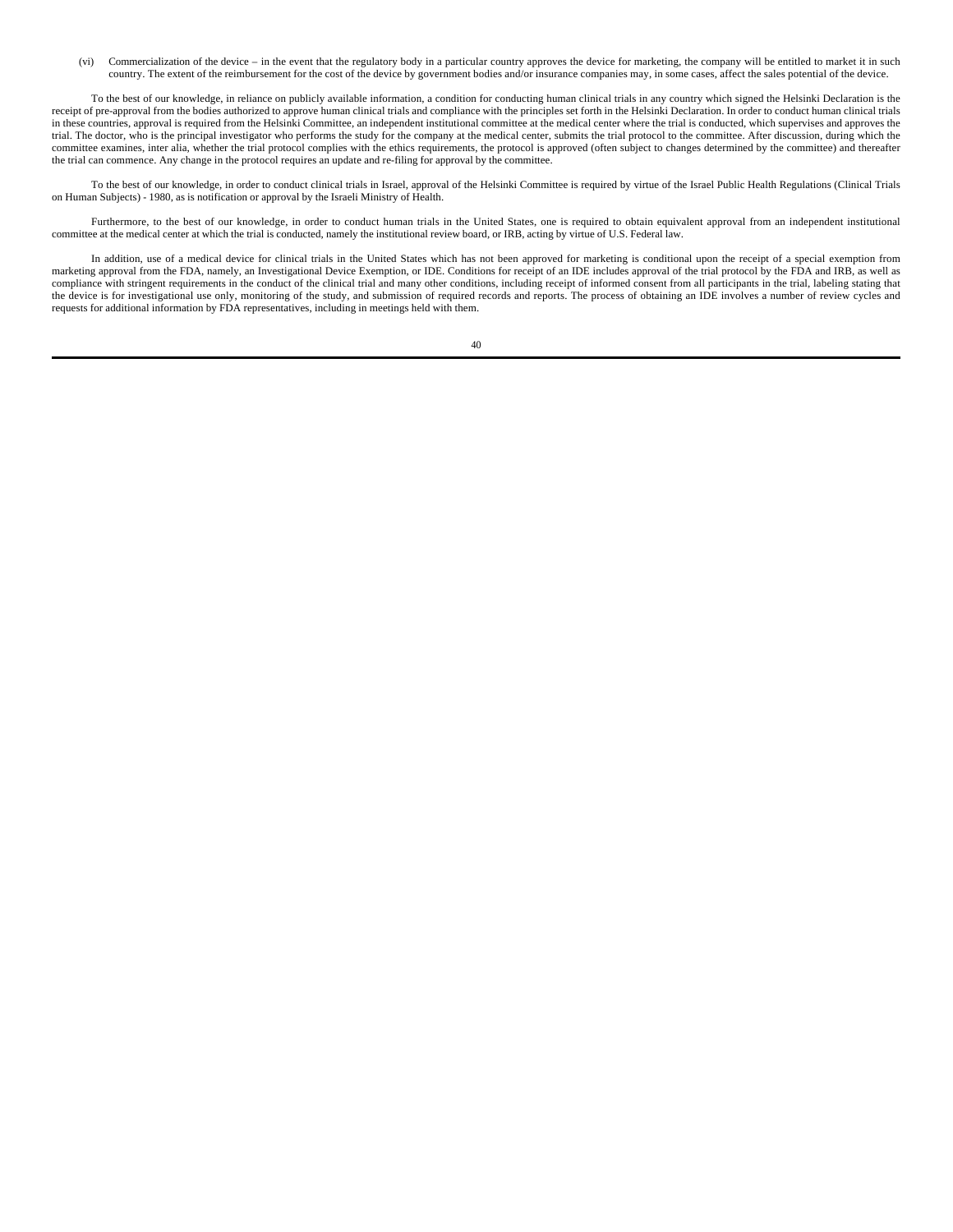Approval for marketing of medical products is subject to stringent standardization review and requirements in each country. The regulatory proceedings for receipt of the necessary approvals comprise various stages; the developing company being required, at every stage, to meet the conditions and criteria of the relevant health authorities such as the Ministry of Health in Israel, the FDA, or the European Union. Approval granted by a regulator in one country does not ensure that approval will be received by a regulator in another country. However, approval which is granted by a regulator considered more stringent (the U.S. or Western Europe) will usually facilitate receipt of approvals elsewhere in the world. The process of receiving the necessary regulatory approvals in each of the countries involves significant expenses, including the appointment of a local representative and investment in skilled and professional manpower, and lasts for a relatively long period of time, up to several years, mainly in countries with stringent standards. However, in countries with less stringent requirements, the process may take a significantly shorter period of time. The following is a brief overview of laws and regulations to which our medical device group companies are subject:

- 1. *CE Certification ("CE Mark") for the marketing of a medical device in European Union countries* To the best of our knowledge and in reliance on publicly available information, commercialization of medical devices in member countries of the European Union is regulated by directives adopted by the European Union. The European Union presently requires that all medical products bear the CE mark, an international symbol of adherence to quality management system and demonstrated clinical safety and effectiveness. The extent of evidence that the manufacturer is required to provide in order to be permitted to affix the CE mark on its products is dependent upon the classification of the device. There are four classes, in accordance with the level of risk related to the use of the device. The determination of the level of risk is done in accordance with criteria, which include, *inter alia*: the duration of continued use of the device, the level of body contact of the device, whether the device impacts on biological or chemical makeup of the body liquids, whether the device contains a medicinal substance and other criteria. With respect to a CE Mark for low risk products (Class I), a declaration by the manufacture regarding compliance with the relevant directive requirements is sufficient. For higher risk products, compliance with the Medical Device Directive and the relevant standards, as certified by a recognized European Notified Body, permits the manufacturer to affix the CE mark on its products.
- 2. *Procedure for receipt of FDA clearance for the marketing of a medical device in the United States* To the best of our knowledge and in reliance on publicly available information, the FDA is a federal agency in the United States whose role is to protect the American public's health by establishing and enforcing a high product standard and by imposing various regulatory requirements, which will ensure the safety and effectiveness of products such as drugs which are intended for human and veterinary use, biological products and medical devices. FDA requirements include, inter alia, the manufacturing of the medical devices in accordance with quality system regulation (QSR), receipt of a scientifically based submission file on the medical device, the appointment of an American agent, and, if required, provision of an opportunity for FDA representatives to supervise the manufacturing procedure at the plant. The FDA classifies medical devices into three categories in accordance with the level of risk involved in their use. The classification level determines the extent of checks and reviews which the company is required to conduct in order to obtain approval to market the medical device. As a principle, the higher the risk, the more tests and regulations are added.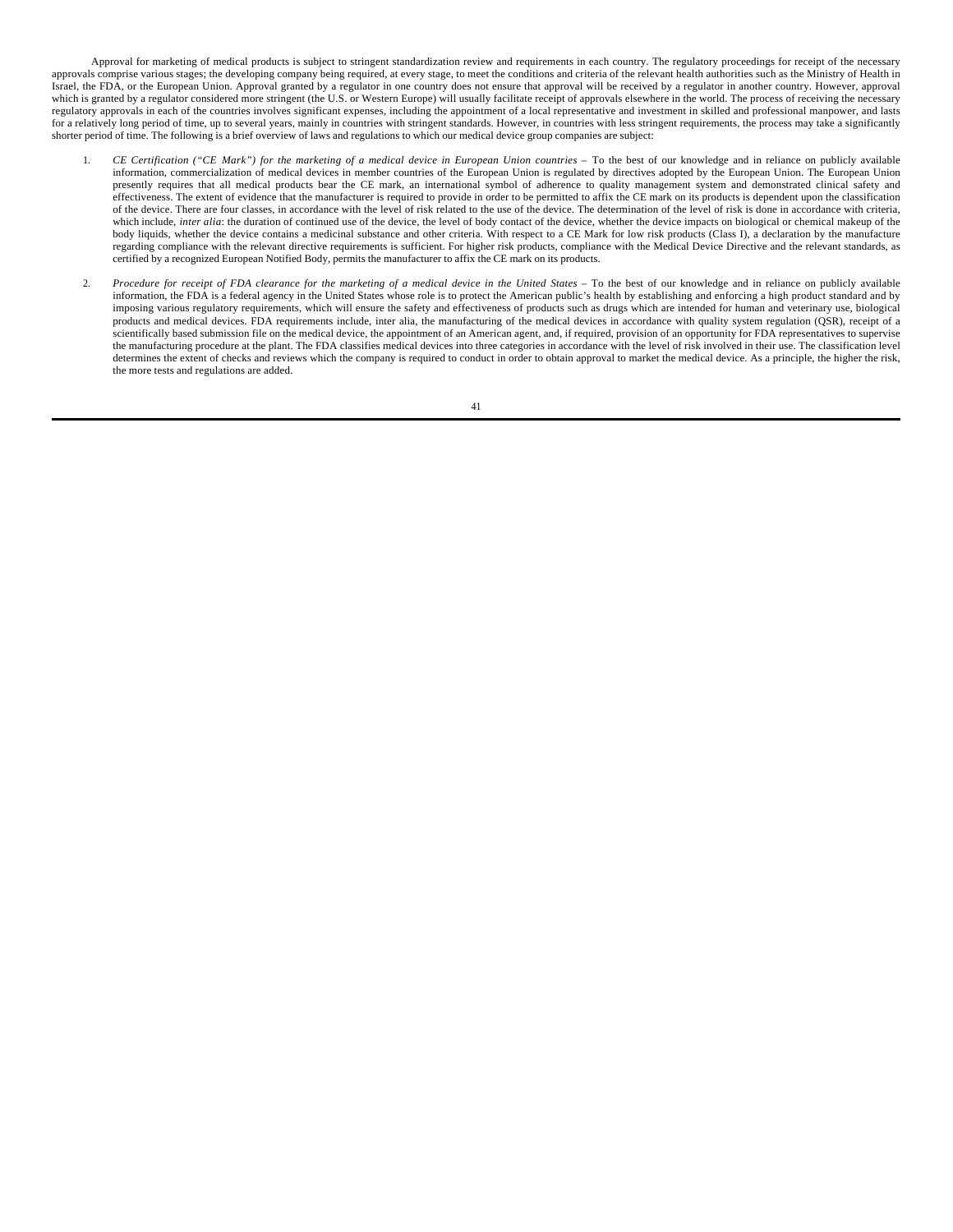- Class I devices which do not pose any risk or pose a low risk to the health of the public, and therefore, there is no requirement to submit an application to obtain a formal approval, but rather it is sufficient to follow the FDA's instructions (e.g. toothbrushes, band-aids).
- b. Class II devices which present a risk to the health of the public, but are not life-threatening (such as an electronic thermometer or contact lenses). This category requires that an application be filed under a Premarket Notification 510(k) proceeding, or 510(k), which is a relatively short proceeding during which it is demonstrated to the FDA that the medical device for which the clearance is sought is substantially equivalent, with respect to intended use, safety and treatment efficiency, to an existing product or "predicate device" – a device that has already been through the approval process and which is not subject to a Premarket Approval, or PMA, proceeding.
- c. Class III devices that are intended to help support or sustain life and pose a risk, innovative devices with respect to which the level of danger is unknown, or devices which are not equivalent to a predicate device. Requests for FDA approval of these sorts of devices are filed in a PMA process which is lengthier than the 510(k) process and includes a lengthy scientific review, significantly broader clinical trials and a compulsory examination of the manufacturing site. In the case that a device is classified as Class III device due to the absence of a predicate device and not due to a high level of risk, an application may be made to the FDA to classify the device as Class II through a de novo process and thereby avoid a PMA process.
- 3. Procedure for receipt of the approval of the Ministry of Health for the marketing of a medical device in Israel To the best of our knowledge, in reliance on publicly available information, a medical device company requires the approval of Israel's Ministry of Health's Unit for Medical Means and Devices, or MOH Medical Devices Unit, to market its medical device in Israel. Medical devices are defined as a device, instrument, chemical substance, biological or technological product, which is used in medical treatment, or which is required for the action of a device or instrument which is used for treatment and which is not intended, in essence, to act as a medicinal measure. The MOH Medical Devices Unit is responsible for granting import permits of various types for medical devices and monitoring the marketing of medical devices in Israel.

### **1. Our Main Group Companies**

A main company is a company that is significant from our perspective because it meets one of the quantitative or qualitative criteria adopted by us as specified below:

(a) Qualitative criterion – a company which constitutes a main company from our perspective, even though it does not meet our quantitative criterion below, due to our significant investment commitments, significant risks and exposure in connection with our investment, the inherent potential in the investment from management's perspective, or significant value (current or potential).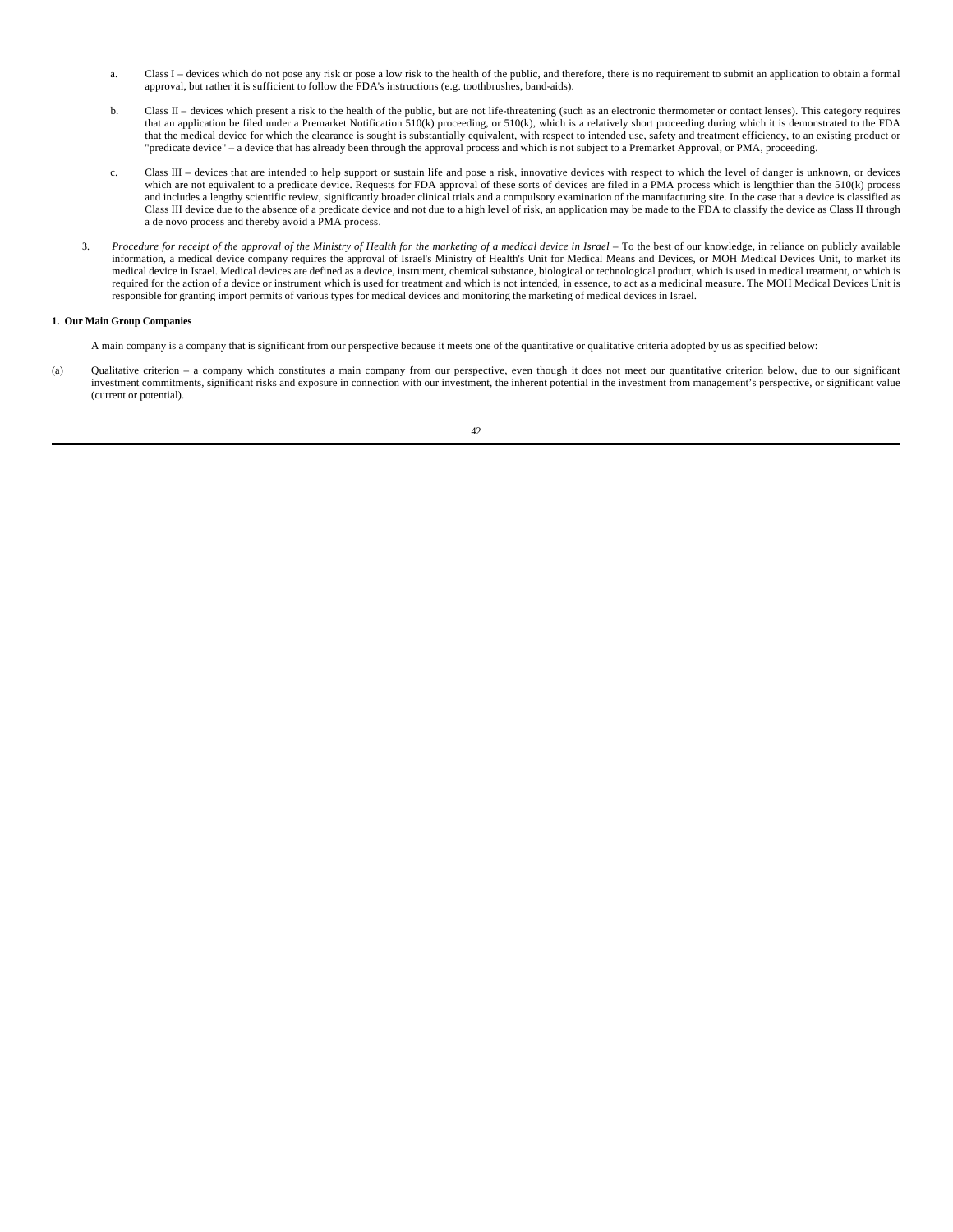(b) Quantitative criterion – a company in which the total investment in our Statement of Financial Position exceeds 10% of our equity.

As of the period covered by this Annual Report, RDC, Pocared and BrainsGate meet at least one of the criteria specified above, and are therefore deemed as main group companies. The composition of main companies may change from time to time due to changes arising from the sale of a company, investments in companies, or decreases in their value and change in value of the investment in our financial statements.

### *BrainsGate*

BrainsGate, a private company incorporated in Israel, was established and commenced its activities in 2000. We completed our initial investment in BrainsGate in 2005.

We hold approximately 30% of BrainsGate's outstanding share capital and approximately 27% of its fully diluted share capital as of the date of publication this Annual Report. The other principal shareholders of BrainsGate include Pitango, Medtronic, Infinity Group, Cipio Partners, Boston Scientific, Johnson & Johnson and Agate Medical Investments.

BrainsGate is developing a minimally invasive platform for the treatment of patients suffering from Central Nervous System (CNS) diseases. BrainsGate's platform technology involves electrical stimulation of the spheno-palatine ganglion (SPG), a nerve center located behind the nasal cavity, to augment cerebral blood flow, without affecting the body's other systems, such as the blood pressure system. This treatment could be acute (short term, for hours or several days) or chronic (long term, from several months to years). BrainsGate's main product under development ("ISS") is designed to treat ischemic stroke. BrainsGate is in the development stage and has not commenced sales.

According to the World Health Organization, 15 million people worldwide suffer a stroke annually. Of these, 5 million people die and another 5 million people are left permanently disabled (see World Health Organization "Global Burden of Stroke" in The Atlas of Heart Disease and Stroke, 2004: http://www.who.int/cardiovascular<br>diseases/en/cvd\_atlas\_15\_burden\_stroke.pdf). According to the American Hea approximately 795,000 people experience a new or recurrent stroke (American Heart Association -Heart Disease and Stroke Statistics report - 2014 update). Projections show that by 2030, an<br>additional 4 million people will h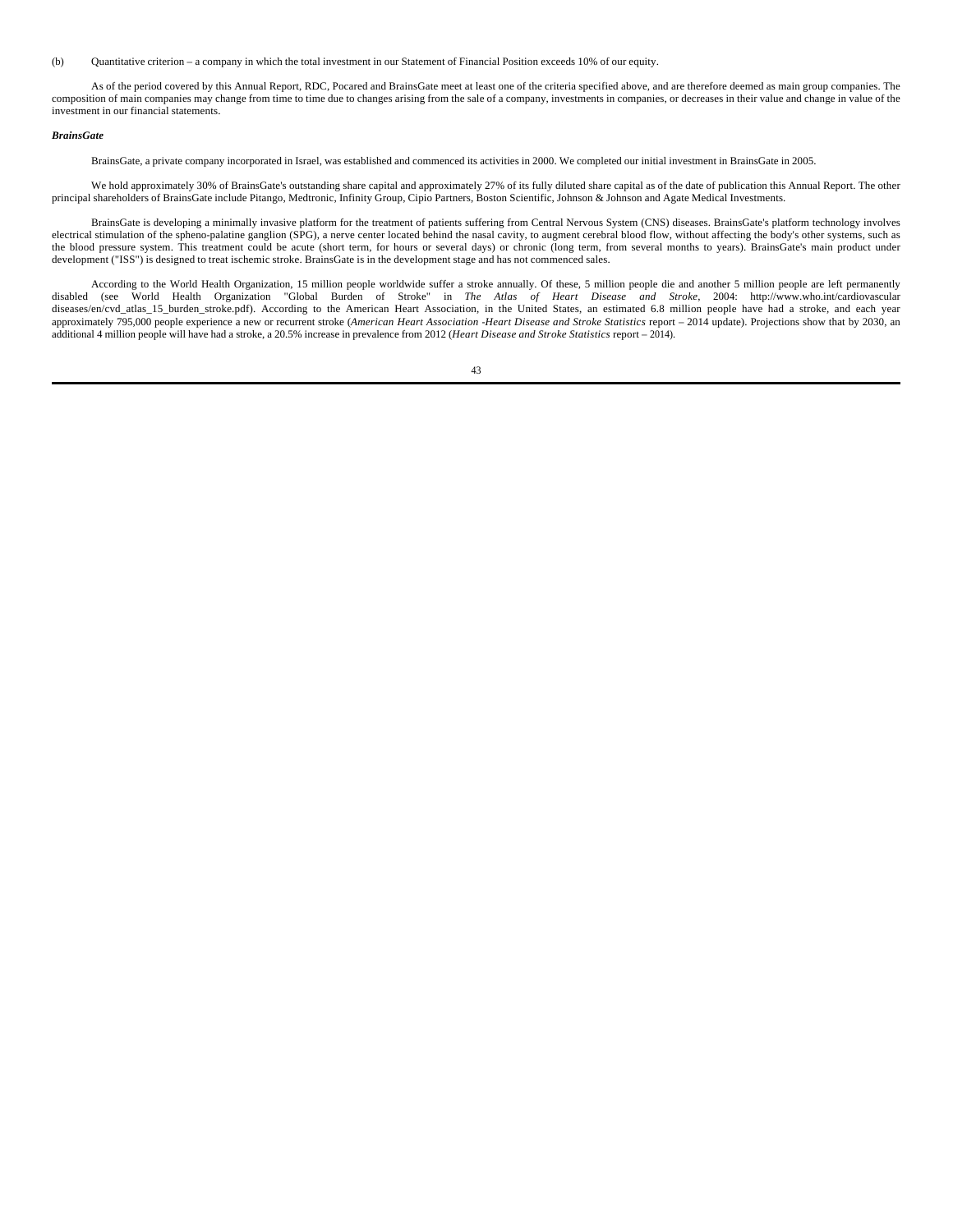However, to the best of BrainsGate's knowledge, the current treatment for stroke patients, including treatment with tPA protein, a clot dissolving medicine, is very limited due to the fact that existing treatments are approved for use during a very short time frame following the stroke. This time frame which was only 3 hours was extended to 4.5 hours in 2009 (see "Expansion of the Time Window for Treatment of Acute Ischemic Stroke with Intravenous Tissue Plasminogen Activator", in the journal *Stroke*, August 2009 issue) but it still represents a narrow time frame. Treating a patient outside such time frame increases the risk of brain hemorrhage by ten (see "Guidelines for the Early Management of Patients with Ischemic Stroke" in the journal *Stroke*, April 2003 issue) and accordingly is not approved. In 2015, several multi-center studies assessing the treatment of stroke with neurothrombectomy (a clot-removing catheter) together with tPA were published, and showed that treatment using angioplasty in a limited time window significantly improves the condition of strokes victims. (See, Berkhemer, O. A. et al,. (2015); A randomized trial of intraarterial treatment for acute ischemic stroke. *New England Journal of Medicine, 372*(1), 11-20; Campbell, B. C. et al. (2015); Endovascular therapy for ischemic stroke with perfusionimaging selection. *New England Journal of Medicine*; Goyal, M. et al (2015); and Randomized assessment of rapid endovascular treatment of ischemic stroke, *New England Journal of Medicine*.) Joven T. G, et al (2015). Thrombectomy within 8 hours after symptom onset in ischemic stroke. *New England Journal of Medicine*; Saver JL, et al (2015). Stent-retriever thrombectomy after intravenous t-PA vs. t-PA alone in stroke. *New England Journal of Medicine*; European Stroke Organisation (ESO) Conference 2015. Abstract 82, Abstract 180.)

In practice, most patients arrive at hospitals after the approved time frame. Indeed, research shows that in 2009 only 3.4%-5.2% of stroke patients in the United States received tPA treatment (*Heart Disease and Stroke Statistics* report – 2014). In fact, between 15% to 30% of stroke survivors are left permanently disabled (*Heart Disease and Stroke Statistics* report – 2014). The total cost of stoke in the United States is expected to be \$95 billion in 2015, \$119 billion in 2020 and \$148 billion in 2025 and \$185 billion in 2030. The lifetime cost per person of a stroke is \$140,048 and includes hospitalization, rehabilitation, and follow up treatment (American Heart Association Heart Disease and Stroke Statistics report – 2014 Update. Circulation, 258).

87% of strokes are ischemic. (The remaining cases of stroke are hemorrhagic. Hemorrhagic stroke occurs when blood supply to the brain tissue is interrupted, usually as a result of a burst blood vessel (*Heart Disease and Stroke Statistics* report – 2010)). Ischemic stroke occurs when blood supply to the brain is blocked, usually as a result of a blood clot. Symptoms occur suddenly and lead to death of brain tissue in the blocked area. The dead cells in this area release toxic materials causing death of additional brain tissue in the surrounding area, known as the ischemic penumbra. Death of brain tissue in the blocked area occurs within minutes and is inevitable, however, damage in the ischemic penumbra occurs only a few hours thereafter, and thus can be prevented (see the Internet Stroke Center's website: *http://www.strokecenter.org/education/ais\_pathogenesis/22\_ischemic\_penumbra.htm*). In spite of this, due to the short time frame approved for treatment, to the best of BrainsGate's knowledge, damage in the ischemic penumbra is not prevented in most cases, as most patients, as stated above, arrive for treatment after the treatable time frame. Preventing damage in the ischemic penumbra is the goal of the ISS system being developed by BrainsGate.

BrainsGate's ISS system is designated for use for 8 to 24 hours after onset of stroke. The system operates by electrical stimulation of the SPG through a tiny electrode. The SPG is responsible, inter alia, for regulating blood flow to the brain. Stimulating the SPG using the ISS widens the blood vessels in the brain thus increasing blood flow to the brain, and thus could prevent the death of cells in the ischemic penumbra. The treatment includes activation of the electrode for several hours a day for a few days after the stroke occurs as long as implantation and initial activation take place in a 24 hour post-stroke time frame. As such, the ISS system is supposed to significantly expand the current treatment window compared to tPA and neurothrombectomy. In addition, unlike neurothrombectomy, the ISS system is operated by the neurologist rather than the interventionist.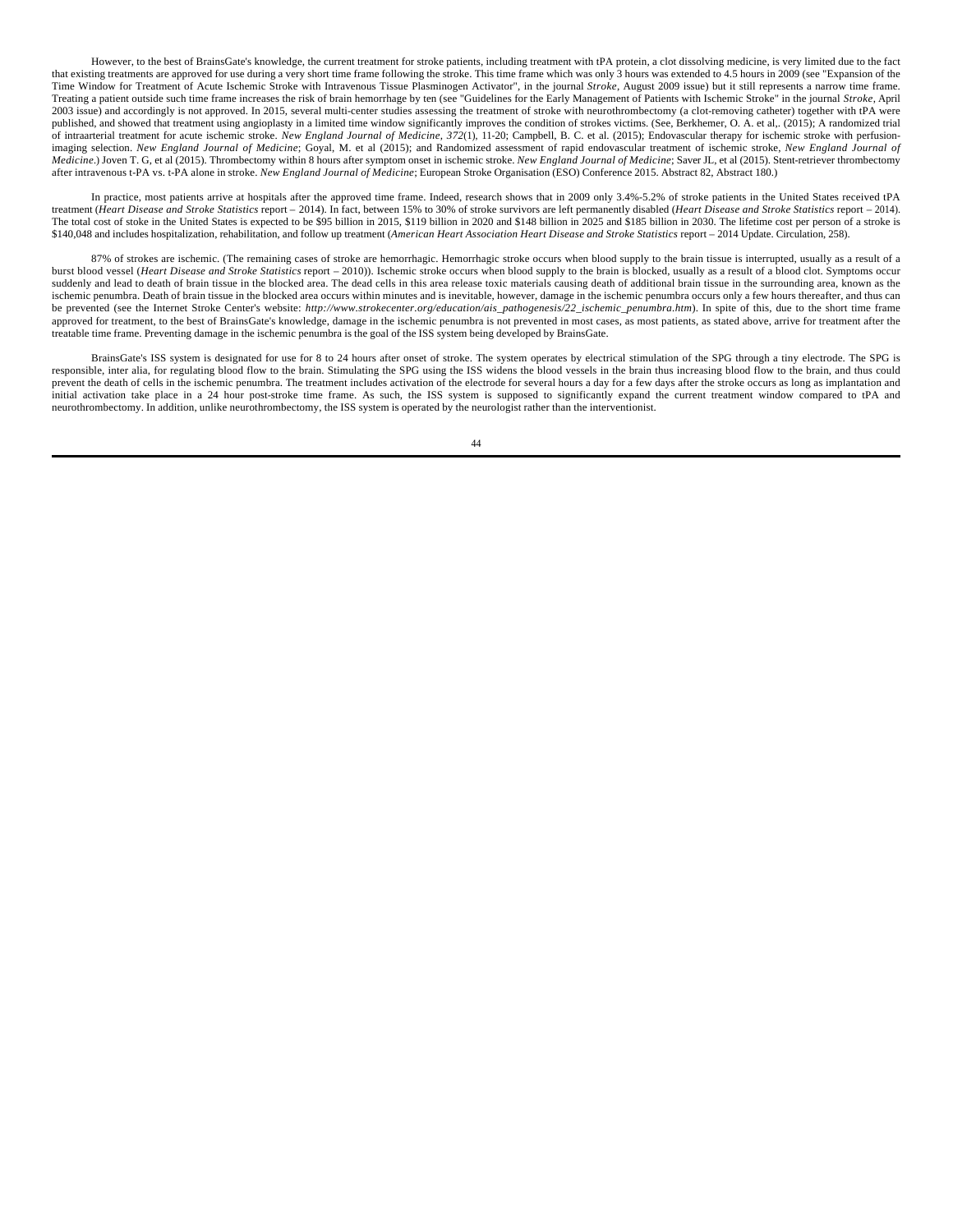The development and approval of BrainsGate's product for marketing is subject to the requirements and regulatory approval processes described in this "Item 4B" above.

In 2010, BrainsGate completed a controlled, randomized, double-blinded clinical trial on approximately 300 patients at medical centers worldwide. Analysis of the trial results strengthened the assessment that the ISS has a considerable clinical effect, which is stronger than the effect found in available and approved stroke treatments. BrainsGate indicated that these results only represent an indication and are not sufficient to obtain regulatory approval.

In June 2011, BrainsGate commenced a controlled, randomized, double-blinded clinical trial to prove the ISS's safety and efficacy, which is expected to support BrainsGate's planned PMA submission to the FDA. In April 2014, the Data Safety Monitoring Board or, DSMB, for BrainsGate's study examined the effect and safety results of 350 patients in an interim analysis of the study (BrainsGate was not exposed to these results due to the study being a blinded study). As a result of the interim analysis, the DSMB determined as follows: the measured effect justifies the continuation of the study; there were no safety concerns; and in order to maximize the possibility of success in the study, increasing the sample size from 450 to 800-1000 patients is appropriate. In May 2014, the Board of Directors of BrainsGate discussed the results of the interim analysis performed by the DSMB for BrainsGate's study, and decided as follows: (1) To increase the number of patients in the study by 350-550 patients in accordance with the DSMB's conclusions (such that the number of patients in the study will amount to 800-1000); and (2) To perform an additional interim analysis of the results of the study which will be conducted by the DSMB after receiving follow up data of 600 patients. The purpose of the interim analysis is to support the continuation of the study according to the current format or to cease the study. The DSMB's recommendation will be to continue the trial in the event it has a 20% probability of meeting its endpoints. The recruitment of patients for the interim analysis has ended and the follow-up of these patients is expected to end in April 2016. BrainsGate expects that the examination of the results by the DSMB for the purposes of the interim analysis will take place in the second quarter of 2016 subject to the availability of the DSMB members. BrainsGate is continuing to recruit patients for the study and as of the date of publication of this Annual Report, has recruited approximately 610 patients for the study. Subject to the interim analysis and subject to the final number of patients that will be recruited as stated above, BrainsGate expects to complete patient recruitment for the study during 2017.

BrainsGate is aware that there are several companies currently engaged in its field that compete or may compete with BrainsGate but to the best of BrainsGate's knowledge, they do not operate within the 24 hour post-stroke time frame.

 In January 2015, BrainsGate raised approximately \$26 million in two installments, according to a pre-money company valuation of approximately \$70 million. Medtronic participated in this investment round, together with existing investors, including us. Our percentage holding in BrainsGate did not change as a result of the investment. For more details, see "Item 4.A". Since its inception and until the date of publication this Annual Report, approximately \$81 million has been invested in BrainsGate, out of which we invested approximately \$25 million.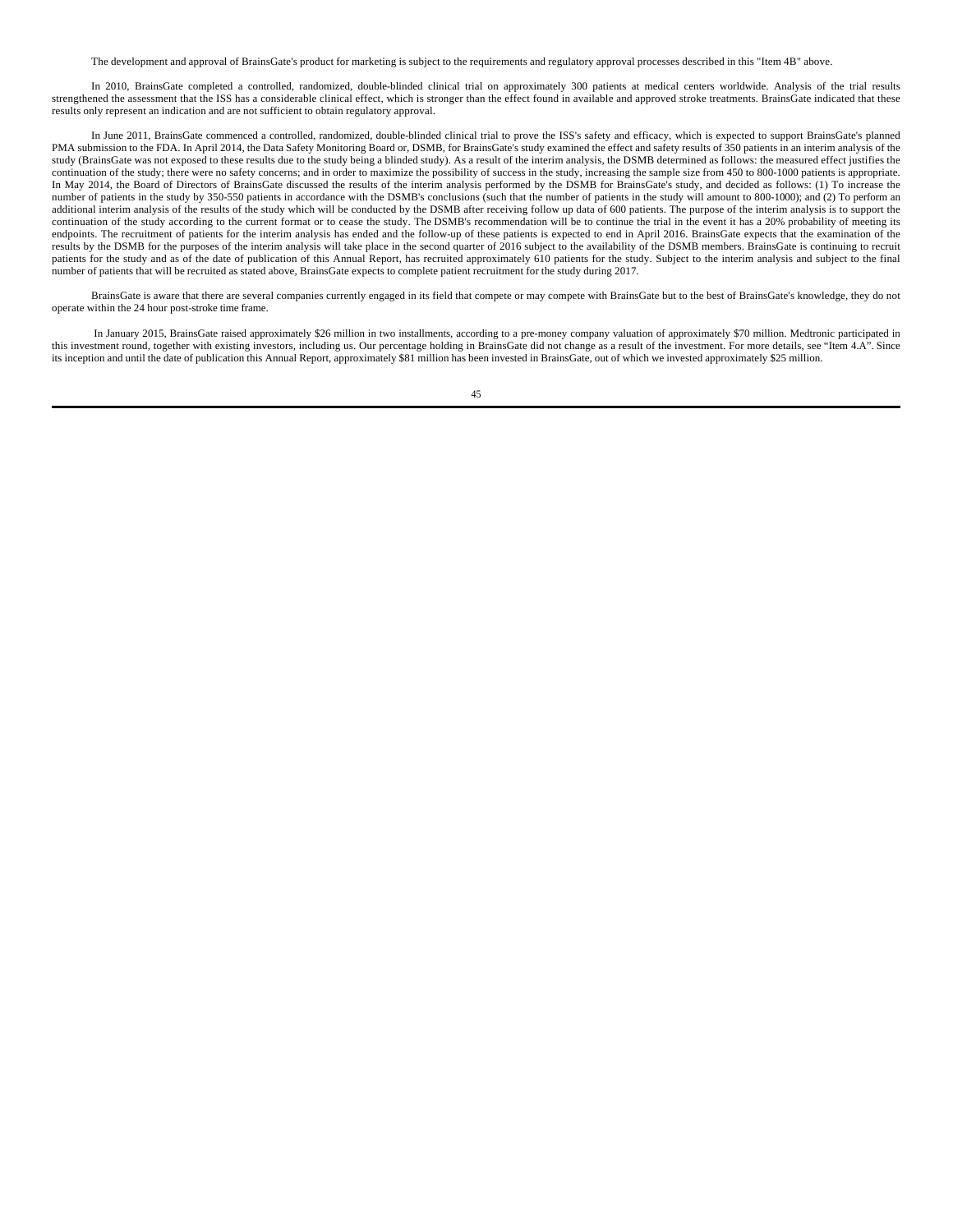BrainsGate has 21 patents and 5 pending patent applications. The patents protect the technology developed by BrainsGate, the potential medical applications of its technology, and the medical technique for placing the electrode and use of the medical technology.

BrainsGate is headquartered in Caesarea, Israel. As of December 31, 2015, BrainsGate had 32 employees.

As previously mentioned, BrainsGate is in the development stages and has not commenced sales.

#### *Pocared*

Pocared, a private company incorporated in Israel, was established in 2004 and commenced its activities in 2005. We completed our initial investment in Pocared in 2007.

We hold approximately 58% of Pocared's outstanding share capital and approximately 60% of its fully diluted share capital as of the date of publication this Annual Report.

Pocared is developing a real-time and automated laboratory system for infectious diseases diagnosis. Pocared's diagnostic system uses optical technology and an algorithm for data analysis. The system is designed for use by major microbiological laboratories and hospitals as an alternative to the current microbiological diagnostic method of growing pathogen cultures, which is manual, lengthy, and expensive. The system is designed to diagnose infections in body fluids such as urine, swabs (throat, nasal, and others), blood, sputum, and cerebrospinal fluid. The system's first application is diagnosis of Urinary Tract Infection, or UTI. To the best of Pocared's knowledge, over 125 million urine cultures are performed each year worldwide. Pocared is in the development stage and has not commenced sales.

To the best of Pocared's knowledge, current microbiology practice is a labor intensive process, taking 24-72 hours and requiring formally trained personnel. The procedure involves several stages, including culturing the bacteria for 24-72 hours, and subsequently exposing it to a reagent in order to identify it based on its reaction to the reagent. Therefore, doctors must wait an average of 48-72 hours before they can prescribe evidence-based treatment. As a result, medical treatments (usually antibiotics) are administered in excess, and are often determined post facto to have been unnecessary. To the best knowledge of Pocared, 70% of the urine cultures performed in laboratories in the United States each year return with negative results.

Pocared's system is designed to enable automatic and rapid diagnosis, and to perform a large number of tests simultaneously, thus reducing the average diagnostic time, and significantly increasing output in comparison with current practice. A shortened diagnostic process, in Pocared's estimation, is expected to optimize medical treatment by enabling evidence-<br>based treatment and reducing the technicians or use of reagents. The optimization of medical treatment, increased output, and elimination of need for professional staff and use of reagents in Pocared's estimation, are expected to the control of medical tr result in cost savings for its potential customers.

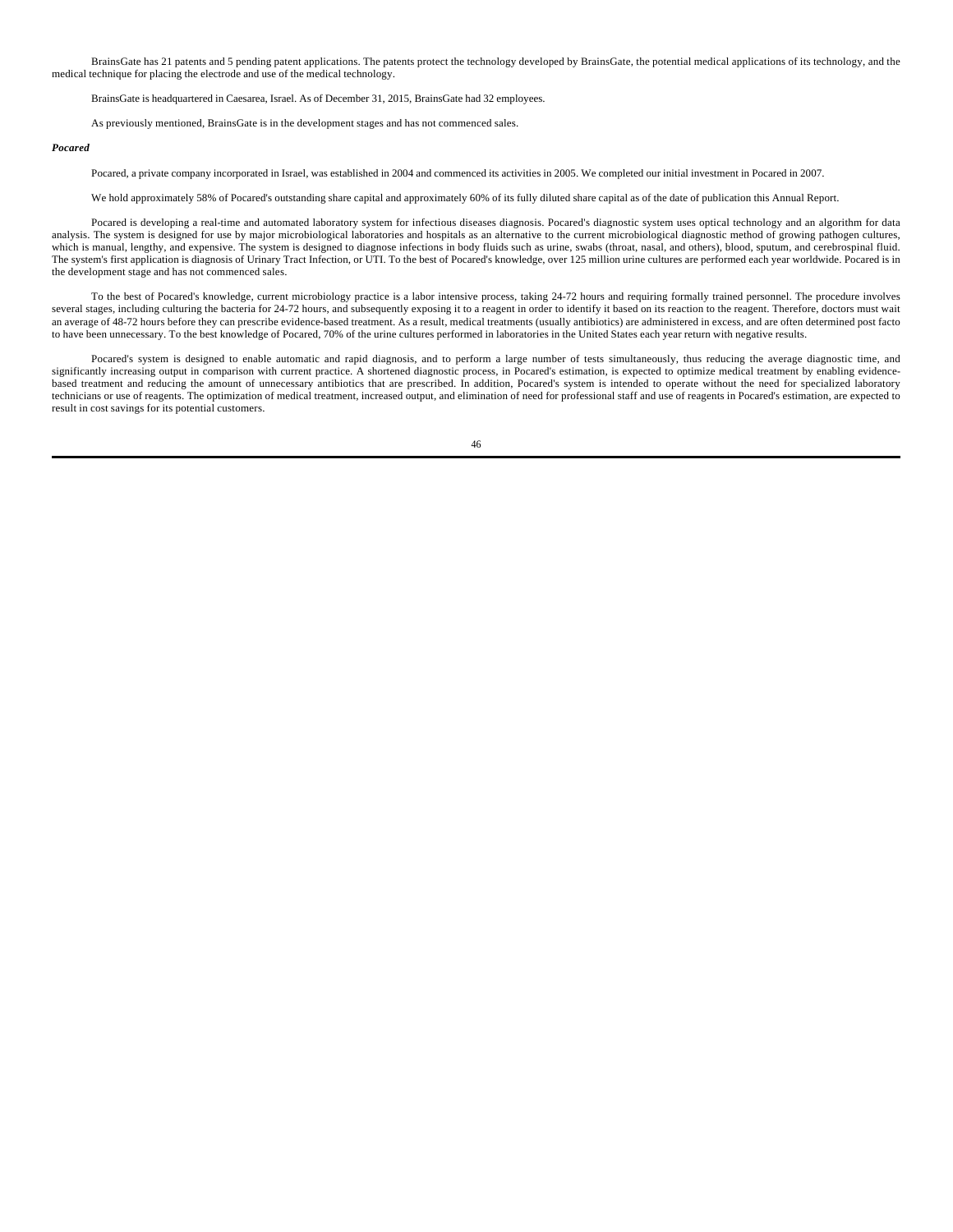Pocared was awarded internal standard authorization ISO 13845 which specifies requirements for quality management systems in the medical industry. In December 2011, Pocared received the CE mark in accordance with the applicable European directive for the manufacturing and marketing of in-vitro diagnostic medical devices. The development and approval for marketing of Pocared's system in the United States is subject to the requirements and regulatory approval processes described in this "Item 4.B" above.

In July 2013, Pocared commenced the collection of urine samples for a diagnostic trial to prove the efficacy of its system's first application, UTI diagnosis. The trial is intended to support its planned FDA submission. In February 2016, upon the completion of the sample collection at three of the four centers at which the trial is taking place, data was received from the three centers and the analysis of the results commenced. From an examination of the results received, it would appear that they do not match Pocared's expectations. Pocared ceased the sample collection in the fourth center and is currently learning the reason for and nature and meaning of the gaps including whether this is due to a technical fault in the systems at these centers. This examination is expected to continue for a few weeks.

To the best of Pocared's knowledge, there are several companies currently engaged in its field that compete or may compete with Pocared.

In February 2015, Pocared signed an investment agreement with its shareholders including us pursuant to which \$5 million was invested in Pocared (including \$4.5 million from us). After completion of this investment, our holding in the issued and outstanding share capital of Pocared increased from 50% to 53% (and from 44% to approximately 50% on fully diluted basis), and for the first time, we were granted the right to appoint the majority of members of the Board of directors of Pocared. From July through September 2015, Pocared raised an aggregate additional amount of \$8 million from its shareholders (including \$7.2 million from us). As a result of these investments, our holding in the issued and outstanding share capital of Pocared increased to 55% (and approximately 54% on a fully diluted basis). In January 2016, Pocared raised an additional amount of \$5 million from its shareholders (including \$4.5 million from us). As a result, our holding in the issued and outstanding share capital of Pocared increased to 58% (and approximately 60% on a fully diluted basis). For more details, see "Item 4.A". Since its inception and until the date of publication this Annual Report, approximately \$95 million has been invested in Pocared, out of which we invested approximately \$53 million.

Pocared has 37 patents, and 43 pending patent applications. These patents protect the technology developed by Pocared, the potential diagnostic applications of this technology and the use of the diagnostic technology. Pocared has a material license agreement with a foreign company for the technology used for pre-analytical sample processing which is material to its operations.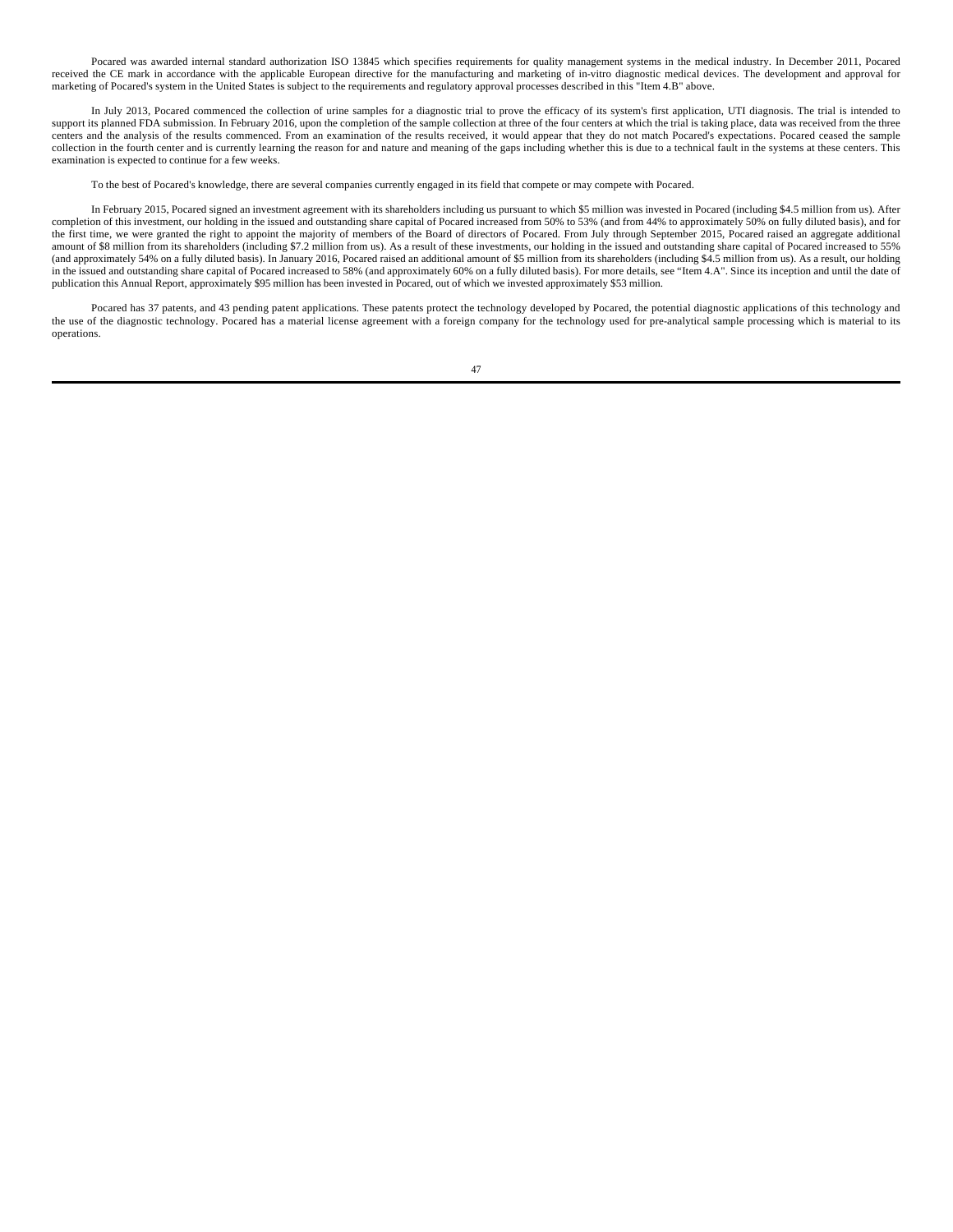Pocared's headquarters are in Rehovot, Israel. As of December 31, 2015, Pocared had 32 employees. Pocared also has a subsidiary in the United States where it employs 8 employees as of December 31, 2015.

As previously mentioned, Pocared is currently in development stages and has not commenced sales. As a result, Pocared will require additional funding to finance its operations.

### *RDC*

RDC, a private company, incorporated in Israel, was established by DEP together with the predecessor of Rafael pursuant to an agreement entered into in 1993. DEP holds 50.1% of the outstanding shares and voting rights of RDC, while Rafael holds the remaining 49.9%. RDC has first refusal rights to commercially exploit certain technologies of Rafael for the development of products for use in non-military markets. For more information, see "Item 10C – Additional Information – Material Contracts".

RDC seeks to identify technological projects and invest in companies in diverse fields that will either commercialize Rafael's military technologies in the civilian market or which will be benefited by Rafael's technology and know-how. Following identification of such projects, RDC develops the relevant technologies, and in the case of military technologies, adapts them for commercial use, initially by utilizing its own management and funding resources, thereafter by spinning off activities into independent companies and at later stages from external funding. Rafael also grants RDC companies that utilize its technologies licenses to use such technologies in the civilian market.

Following is a brief review of the companies held by RDC, as of the date of publication this Annual Report:

### *RDSeed*

RDSeed is a holding company which invests in early stage companies in cyber, information technology and enterprise software. RDC holds 100% of RDSeed's outstanding share capital.

The young ventures held by RDSeed benefit from RDSeed's support in business development, marketing and sales, technology (via Rafael), and with respect to legal and finance matters. RDSeed's main holdings as of the date of publication of this Annual Report are as follows:

(1) Cloudyn (approximately 42% held by RDSeed), which is developing solutions for the optimization of cloud computing costs and resources;

(2) Open Legacy (approximately 37% held by RDSeed) which is developing an open standards based software platform for delivering core enterprise applications (Legacy and On-premise) as digital services (e.g., digital banking);

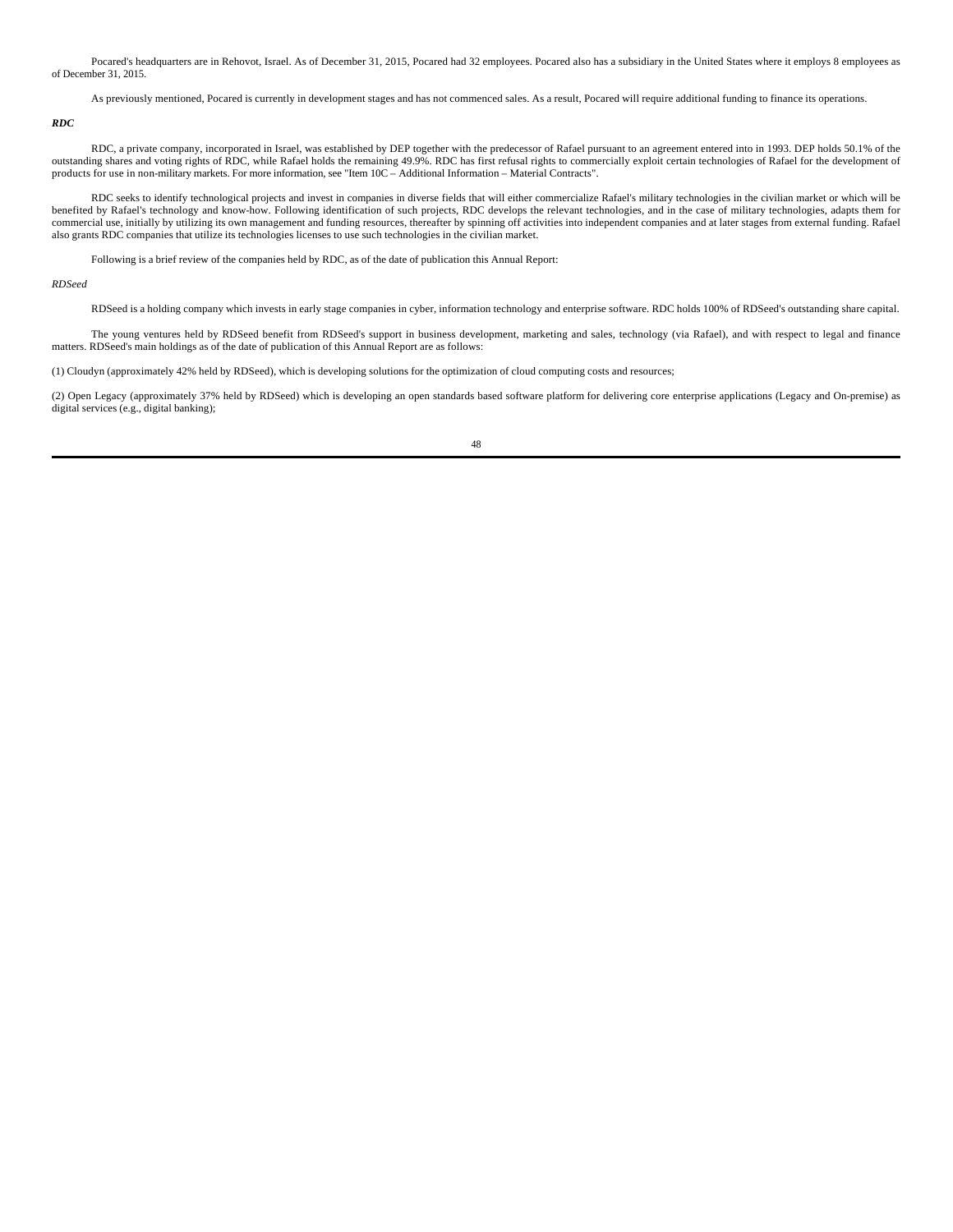(3) IronScales (approximately 16% held by RDSeed) which provides a cloud-based (SaaS) solution, which aims to train the employees of an organization take an active part in identifying and preventing targeted email attacks (Spear-Phishing).

In addition, RDC holds shares in certain inactive companies and/or companies in which the investment is negligible or companies under voluntary liquidation.

As of December 31, 2015, RDC had seven employees of which two are part time.

Based on its estimates at December 31, 2015, RDC believes that its existing resources are sufficient to fund its and its group companies' operations, and to fund any investments it may carry out in existing and new companies for at least the next 12 months.

### **2. Other Group Companies**

- Aqwise Wise Water Technologies Ltd., or Aqwise, develops manufactures and provides biological water and wastewater treatment solutions for the industrial and municipal markets. We hold approximately 20% of Aqwise's outstanding share capital and approximately 18% of Aqwise's fully diluted share capital.
- Atlantium Technologies Ltd., or Atlantium, develops, manufactures and provides ultraviolet-based water disinfection solutions. We hold approximately 6% of Atlantium's outstanding share capital and approximately 5% of Atlantium's fully diluted share capital.
- Notal Vision develops, manufactures and provides a system and services for remote monitoring of age-related macular degeneration, or AMD patients at risk of vision loss, in order to enable early detection of visual changes before the disease progresses to the point of significant vision loss or blindness. We hold approximately 21% of Notal Vision's outstanding share capital and approximately 18% of Notal Vision's fully diluted share capital. AMD is the leading cause of severe vision loss and blindness in adults over age 50 in the developed world, and destroys sharp, central vision, necessary for common tasks such as facial recognition, driving, reading, and watching television. (See Brown DM, et al. (2006). Ranibizumab versus verteporfin for neovascular age-related macular degeneration. *New England Journal of Medicine*. 355, 1432-1444; Slakter JS and Stur M. (2005). Quality of life in patients with age-related macular degeneration: Impact of the condition and benefits of treatment. *Survey of Ophthalmology*, 50, 263-273; Gehrs KM, et al. (2006). Agerelated macular degeneration-emerging pathogenetic and therapeutic concepts. *Annals of Medicine*, 38, 450). There are two types of AMD, dry (non-neovascular) and wet (neovascular). Wet AMD accounts for 90% of the vision loss associated with AMD. (See Ferris FL, et al. (1984). Age-related macular degeneration and blindness due to neovascular maculopathy *Archives of Ophthalmology,102*(11), 1640-1642). Notal Vision's product enables early identification of the onset of wet AMD and as a result, early treatment and preservation of eyesight. In the United States, there are approximately 9 million dry AMD patients who are at risk of developing wet AMD. Notal Vision began marketing its system in the United States and also received two current procedural terminology, or CPT, codes in the United States which came into effect in January 2015. During 2015, Notal Vision received reimbursement coverage approval from a regional Medicare carrier for use of its system. The approval covers the entire United States. The reimbursement amounts to \$74 per month per patient. At this stage, dry AMD patients are at high risk of developing wet AMD who received a doctor's prescription are eligible for insurance coverage. Notal Vision estimates this population at approximately 2.5 million people in the United States. The insurance coverage came into effect at the beginning of 2016. The insurer is expected to issue an update to doctors regarding the coverage by the end of the first quarter of 2016.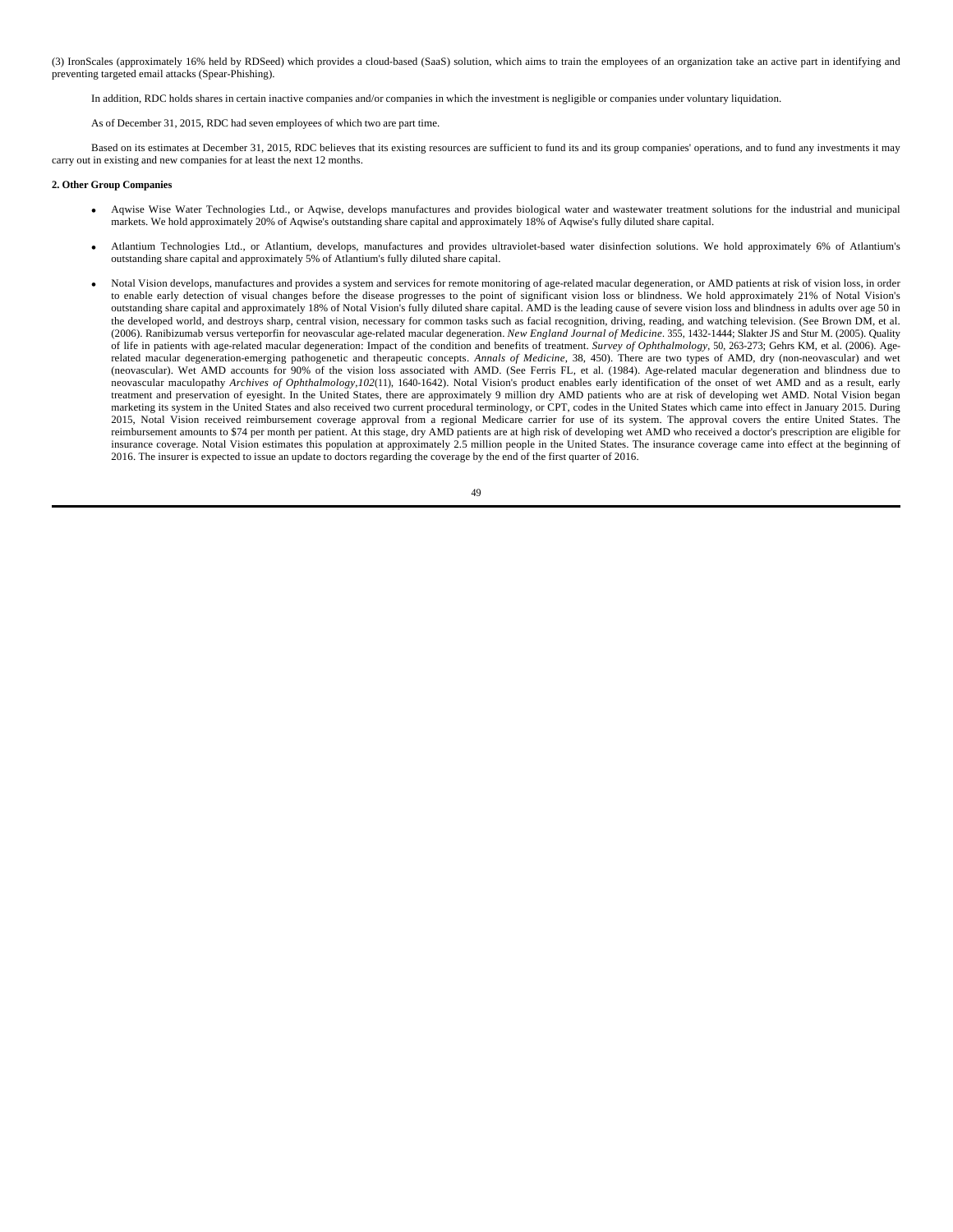- Cartiheal is developing an implant for repairing cartilage and osteochondral defects in loadbearing joints, such as the knee. We hold approximately 35% of Cartiheal's outstanding share capital and approximately 28% of Cartiheal's fully diluted share capital, as of the date of publication this Annual Report. Between 2004 and 2011 approximately 2 million people in the United States underwent some sort of cartilage repair procedure in the knee (See McCormick et al (2014) and approximately 11 million US adults live with symptomatic knee osteoarthritis (See Weinstein et al (2013). Trends in the surgical treatment of articular cartilage lesions in the United States: An analysis of a large private-payer database over a period of 8 years, Arthroscopy, 30(2)). The Cartiheal implant has a unique structure, composed of calcium carbonate with hyaluronic acid. The implant biodegrades in the implantation site, and promotes the repair of the cartilage and subchondral bone. Currently, there is no existing treatment which has succeeded in regenerating natural cartilage and bone. Cartiheal is conducting a series of clinical trials at medical centers in Europe to evaluate the safety and efficiency of the implant in the treatment of traumatic and degenerative knee injuries. Trial results to date indicate an improvement in the pain level and repair of cartilage and bone in the implantation site. Through the date of the submission of this Annual Report, approximately 165 patients have been implanted with the Cartiheal implant. Cartiheal's implant is CE marked. During 2016 Cartiheal intends to conduct additional clinical trials in Europe in order to expand the implant's indication to the ankle and great toe.
	- Coramaze is developing a minimally invasive device for the treatment of functional mitral valve regurgitation, reverse flow in the left side of the heart due to the expansion of the left ventricle that prevents the complete closure of the mitral valve. We hold approximately 17% of the issued and outstanding shares of Coramaze and approximately 17% on a fully diluted basis. Coramaze's device includes a mitral valve repair implant via catheterization with non-traumatic anchoring.
	- Plymedia develops and provides digital advertising exchange platform services and solutions. We hold approximately 25% of Plymedia's outstanding share capital and approximately 19% of Plymedia's fully diluted share capital*.* Plymedia's revenues in 2015 amounted to \$34 million compared to \$20 million in 2014 and \$11 million in 2013.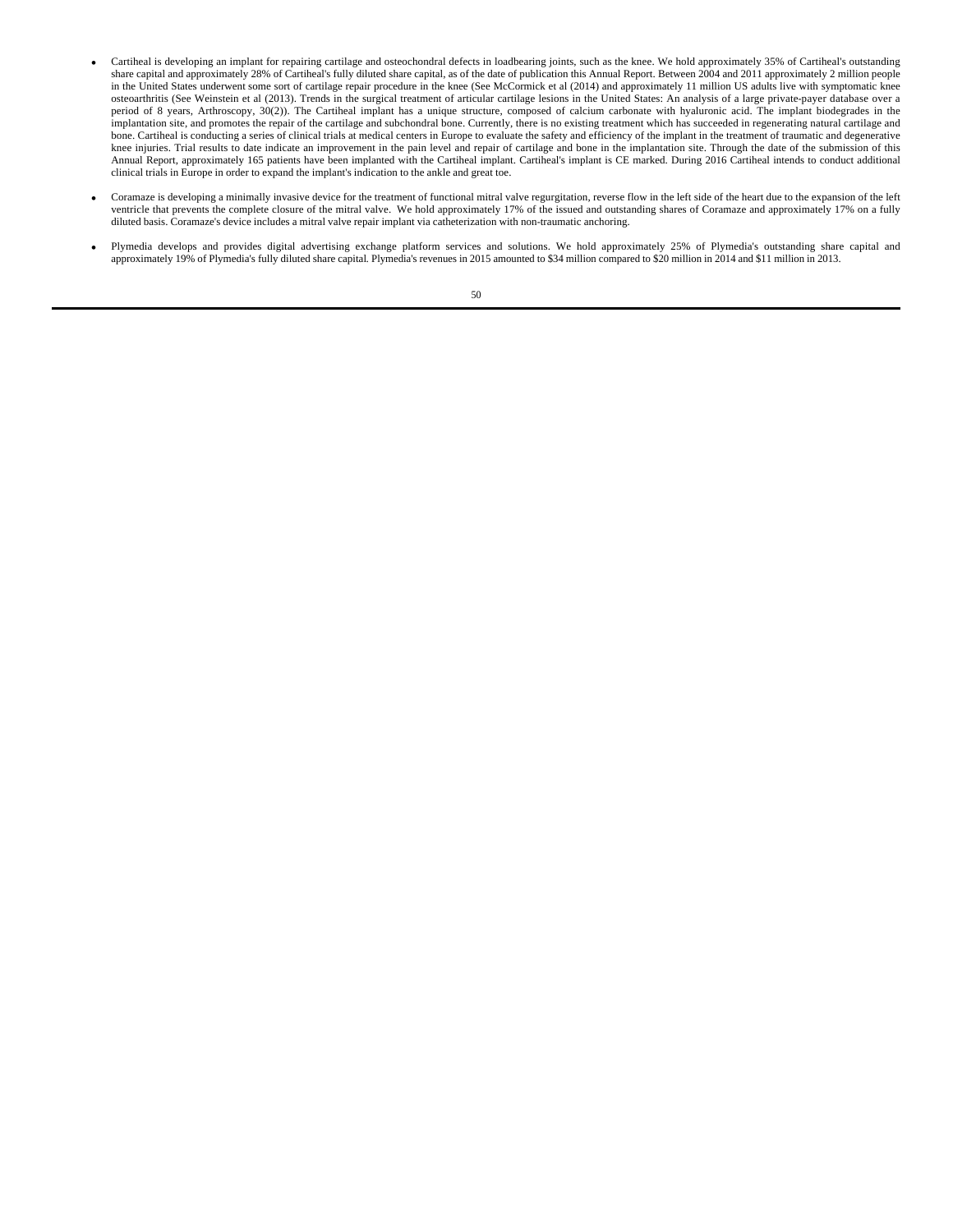### **C. Organizational Structure**

As of December 31, 2015, DIC, an Israeli company, held approximately 50.32% of our total outstanding shares. In March 2009, we and DIC entered into a Services Agreement which agreement has been amended and extended until April 30, 2018. Pursuant to the agreement we receive managerial and administrative services from a staff employed by DIC. The annual services fee is approximately NIS6 million annually (approximately \$1.5 million), linked to the Israeli consumer price index as of 1 May 2016 in accordance with terms of the agreement. For additional information about DIC and the Services Agreement, see "Item 7—Major Shareholders and Related Party Transactions—Major Shareholders." For our holdings in our group companies, see the information in "Business Overview" above.

### **D. Property, Plants and Equipment**

Our corporate headquarters and executive offices are located in Tel Aviv, Israel. These offices, which measure approximately 980 square meters, are leased at an annual rent of approximately \$0.4 million. We have made available a portion of our leased office space and other office facilities to RDC for an annual amount of approximately \$0.1 million.

We believe that our facilities are adequate for our operations as currently conducted. In the event that additional facilities are required, we believe that we could obtain them at commercially reasonable prices.

#### **Item 4A. Unresolved Staff Comments**

Not applicable.

# **Item 5. Operating and Financial Review and Prospects**

#### **Overview**

We are an operational holding company actively involved in investing, building and enhancing companies operating in various technology fields, and increasing their value either through exit transactions or public offerings. Founded in 1962, we have been a major force in the development of the Israeli high technology industry by building companies with technologies in the fields of medical imaging, advanced defense electronics, telecommunications, semiconductors and software products and services. Our group companies currently comprise companies at various stages of development that are engaged in a variety of technology fields, such as the development of medical devices and others.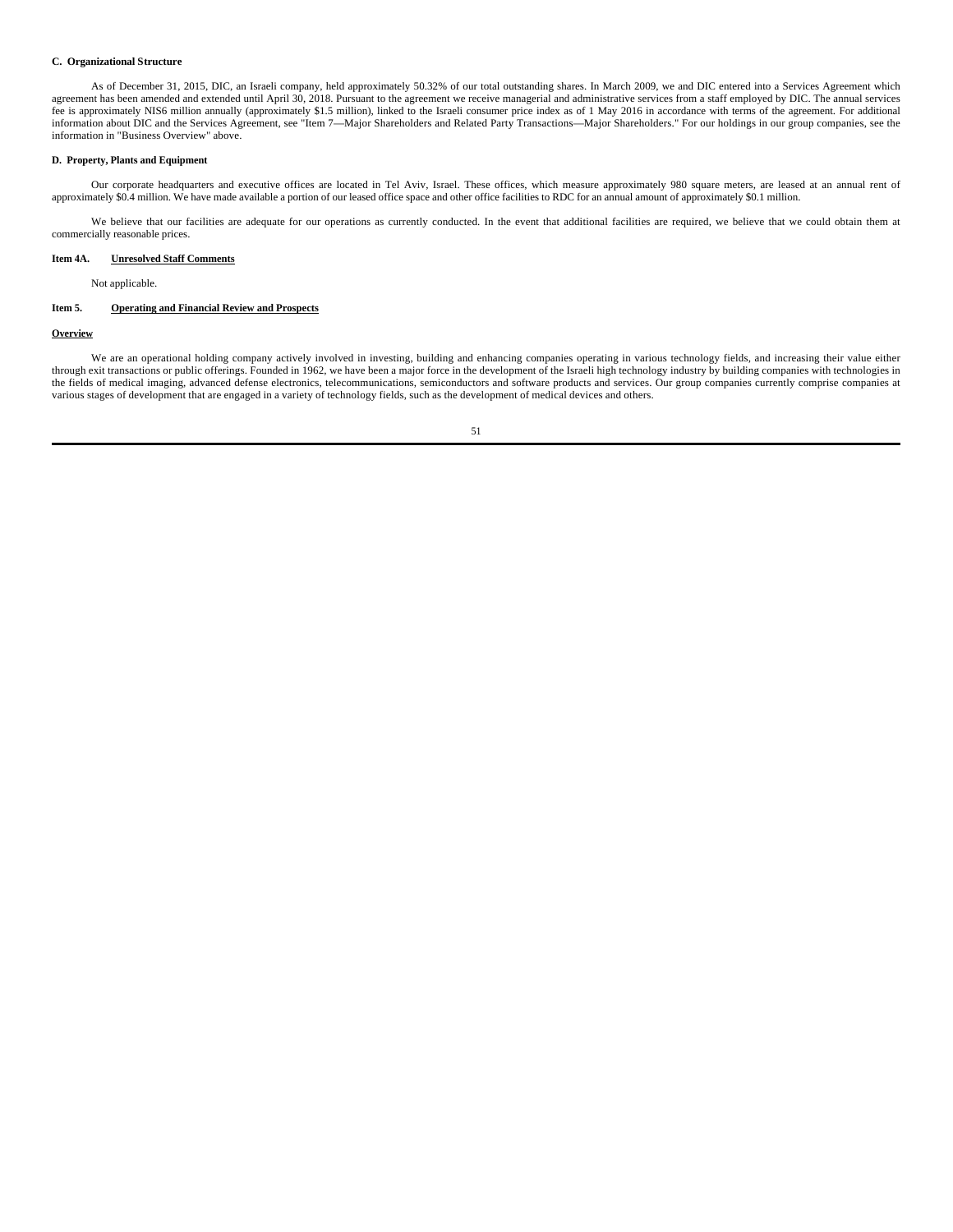Technology fields in which our group companies operate are characterized by the high degree of risk inherent in their products, their continuous technological innovation and their penetration into world markets, which require investment of considerable resources and continuous development efforts. The future success of our group companies is dependent upon our group companies' (i) technological quality (ii) ability to successfully complete the development of their products and obtain regulatory approval, (iii) ability to successfully transition from development to manufacturing and from manufacturing to marketing, (iv) intellectual property and protection thereof, (v) prices and nature of their products in comparison to their competitors (vi) ability to introduce new products to the markets at the right time, while offering cost effective solutions suitable to their customers' needs (vii) ability to raise financing and the condition of the capital markets .

In order to assess fully the current state of our business, results of operations and capital resources, as well as our ability to realize upon our strategic goal, please see the discussion below regarding the effect on us and our group companies of current global economic developments.

Our goal is to build and realize value for our shareholders through the sale to third parties of a portion or all of our holdings in, or the issuance of shares by, our group companies, while simultaneously seeking opportunities, as appropriate to acquire or invest in new and existing companies at different stages of development including early stage and more mature companies. We believe that this strategy provides the ability to increase shareholder value as well as to create capital to support the growth of our group companies and to invest, as appropriate, in new opportunities. The nature of our business, therefore, may cause volatility in our results of operations, depending on the transactions that occur within a particular period.

Our strategy regarding investments in new and existing companies is based on the following principles:

- 1. Identifying and exploiting investment opportunities in companies with an innovative technology basis with significant exit potential, mainly in the field of medical devices.
- 2. Investing over the long term in companies with innovative technologies Focusing on investments which afford us influence and operational involvement.
- 3. Actively enhancing our group companies' value by taking an active role in their management, by means of the following: active membership on their boards of directors; hands-on assistance to their management; assistance in the advancement of their technology; forming strategic relationships, providing access to capital; providing development and operational guidance; business plan preparation; strategic planning; marketing; planning investments and budgets; finance; manning senior management positions; and overall ongoing monitoring of our group companies' performance.
- 4. Exploiting opportunities to exit group companies.

Within the framework of these principles and with the intention of continuing to invest in new companies, we examine a broad range of proposals for investment and strategic cooperation in a broad range of technology fields, including through RDC, in order to exploit the technology and/or knowhow and expertise of Rafael; through RDSeed which evaluates investments at early stages in the fields of cyber, information technology and enterprise software and through the cooperation with Incentive Management II Ltd. Recently, we have commenced looking for investments in companies developing cyber solutions. In 2015, we made our first investment in this field, with the investment by RDSeed in IronScales. It should be noted that our strategy allows us to take actions which deviate from the above principles in circumstances where our management believes that the specific circumstances justify such deviation.

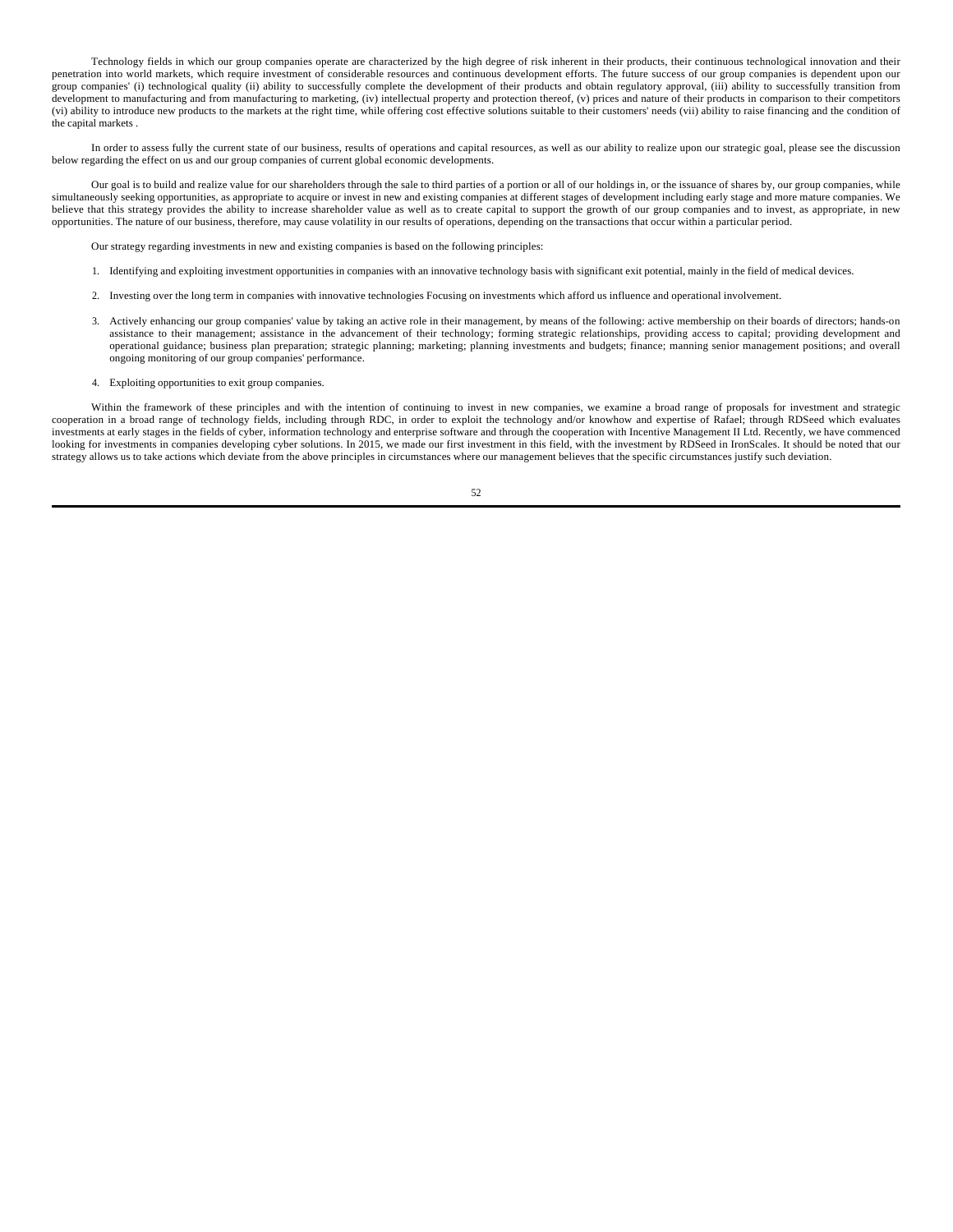Our net income (or loss) in any given period is due, for the most part, to the results of operations of those of our group companies which are accounted by us under the consolidation or equity method of accounting, the changes in fair value of those of our group companies which are accounted by us as investment measured at fair value through profit or loss and dispositions and changes in our holdings of group companies as well as impairment charges and headquarter costs.

As most of our group companies are technology companies which have not yet generated significant revenues, if at all, and which invest considerable resources in research and development and in marketing activities, without further exit transactions, we have experienced, and expect to continue to experience, losses in respect of these companies to the extent they are accounted by us under the consolidation or equity method of accounting, as well as impairment charges for those investments in which the carrying amount will exceed the fair value.

Our capital resources in any given period are primarily affected by the extent of our investment in existing and new companies, the realization of certain holdings and available credit lines or loans, as well as the impact of any dividends or distributions to our shareholders and/or from our affiliates. As a holding company, our ability to increase or realize existing holdings or acquire new holdings is affected by the markets in which they operate and capital markets as well as by applicable regulatory limitations with respect to our group companies or companies whose shares we intend to acquire or realize.

The results of operations of our group companies, and consequently, our results of operations and capital resources, are affected by general economic conditions as well as by factors specifically related to the markets in which they operate and capital markets which significantly affect the ability of our group companies to raise financing and our ability to dispose of holdings and realize gains from our holdings.

## **Venture Capital Industry Status**

The ability of our group companies, and our medical device companies in particular, to obtain financing is affected by developments and trends in the venture capital, or VC, industry. Our ability to exit companies, and in particular, medical device companies, is also affected by developments and trends in the VC industry.

The year 2015 was marked by vigorous VC investment activity, both in the U.S. and Israel. In the U.S., \$58.8 billion in venture capital was invested during 2015, making it the second highest full year total in the last 20 years. Likewise, 2015 saw the highest annual amount and number of financing rounds ever recorded in Israel, totaling \$4.43 billion. This heightened investment activity reflects an increase in available capital, that was felt across stage, with deals in all stages enjoying higher investment amounts per deal. In addition, there was an abundance of larger deals during 2015, with the number of megadeals (investments of \$100 million or more) in the U.S. increasing by 48% since 2014, and the number of large deals (investments of \$20 million or more) in Israel increasing by 62% since 2014.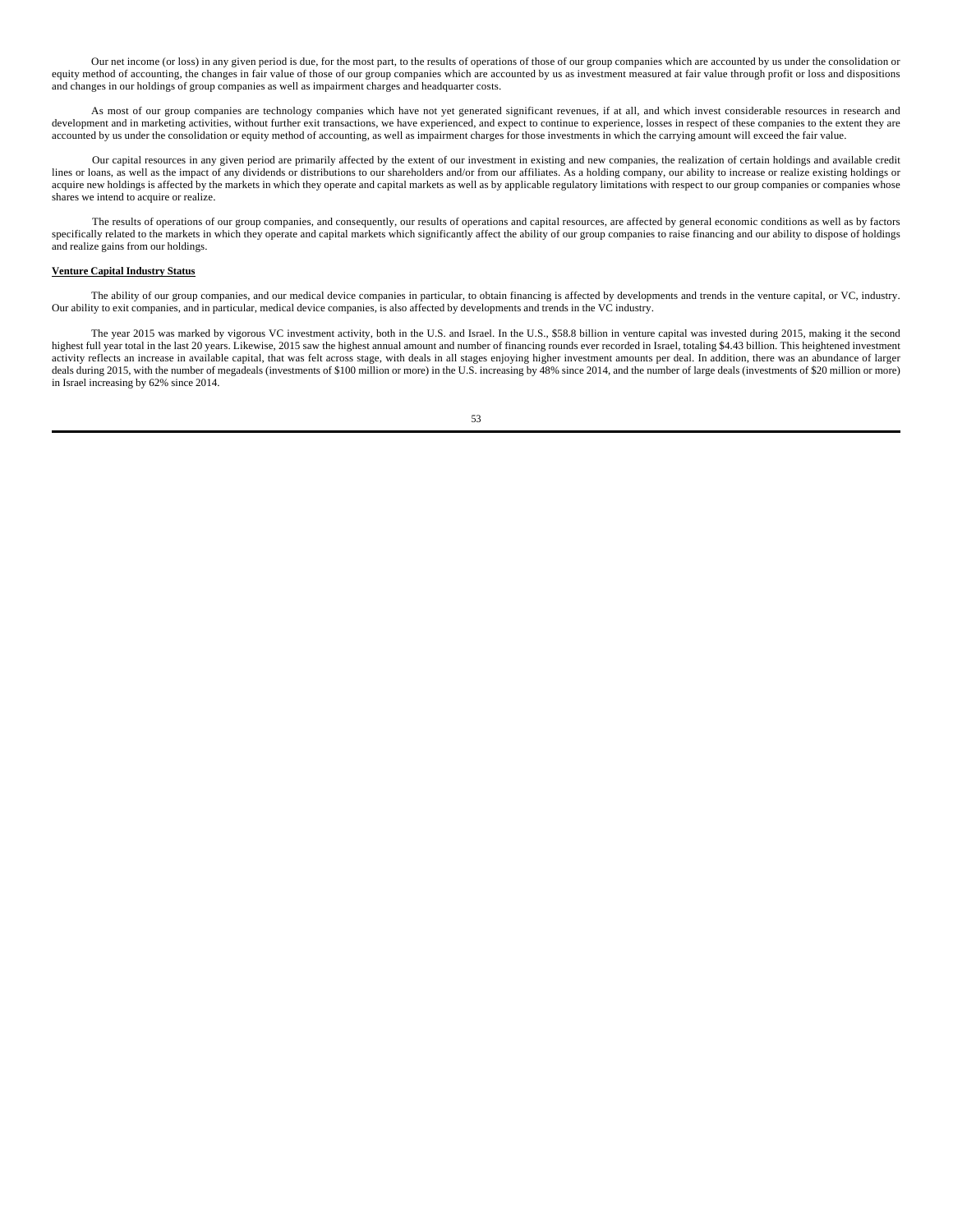The increase in available capital is partially explained by a more active role played by a more diverse mix of investors. In the U.S., corporate investors, seeking to fund innovation and facilitate their strategic goals, provided 13% of all investments in 2015, and participated in 21% of deals, primarily in early stage and late stage deals, where they were overrepresented. The increased presence of corporate investors was accompanied by strong fundraising activity by VC firms in the U.S., which although down 9% from 2014, was significantly higher than the amounts raised in 2012 and 2013 and higher than the 10-year average. In Israel, foreign investors continued to play a significant role, providing 85% of total capital invested in 2015. That said, Israeli VC funds also contributed to the increase in available capital, reflected in larger investment amounts, and in 18 new funds which together raised over \$1 billion.

Both in the U.S. and Israel, expansion and later stage companies represented about 45% of investment deals in 2015. Whereas in the U.S. early stage deals accounted for over half of all deals and seed stage deals just 6%, in Israel, deals in seed and early stages were equally represented, accounting for 27% and 29% of deals, respectively. In both the U.S. and Israel, first-time investments made up about a third of investments, while the latter were follow-on investments.

The high levels of VC investment activity seen in 2015 were not experienced by the U.S. medical device sector. Investments in this sector have been declining since 2009, and accounted for just 4% of amounts invested in 2015. In addition, and in contrast to the overall strong trend of financing for early stage deals in 2015, Series A financing round deals in this sector were down 43% from 2014. That said, the average deal size in 2015 was the highest in 5 years. These developments have been explained by a dwindling number of sources for investments, being raised by a smaller number of companies in later stages, reflecting, among other things, a desire on part of investors to invest in lower-risk, more established companies. In Israel, VC investment activity in the life sciences sector (which includes medical devices) remained stable in 2015, accounting for 22% of total capital invested.

Hand in hand with the increased investment activity in 2015 was a decline in IPOs, which in the U.S. were down 40% in capital raised compared to 2014. In Israel, IPO proceeds accounted for just 7% of exit proceeds in 2015, while the number of IPOs was down by more than half compared to 2014. This development has been attributed to the high availability of private financing sources at more favorable valuations, alongside a recent trend of companies to stay private longer and go public at more mature stages. The slow IPO activity in 2015 does not seem to have affected the medical device sector to the same degree – the number of IPOs in the U.S. was comparable to 2014, while in Israel proceeds from IPOs in this sector accounted for about a third of all IPO proceeds.

Overall M&A activity in the U.S. was also slow in 2015, which saw the slowest full year period for venture-backed M&A since 2009. By contrast, M&A activity in the U.S. medical device sector was on par with 2014 in terms of number of deals, while the median total deal value grew by almost 20%, mostly attributable to early-stage deals. Time to exit for these fell to a fouryear low of 5.5 years, and for the first time since 2009, pre-FDA approved M&As outpaced FDA-approved M&As. While the median total deal value of M&As grew, the median upfront deal value declined, in line with the trend for earlier-stage M&As. Unlike the U.S., M&A activity in Israel grew, with proceeds in 2015 up by 30% from 2014. Over a half of acquirers were from the U.S., while almost a third were Israeli. The life science sector (which includes medical devices) accounted for just 2% of exit proceeds in 2015, compared with 6% in 2014.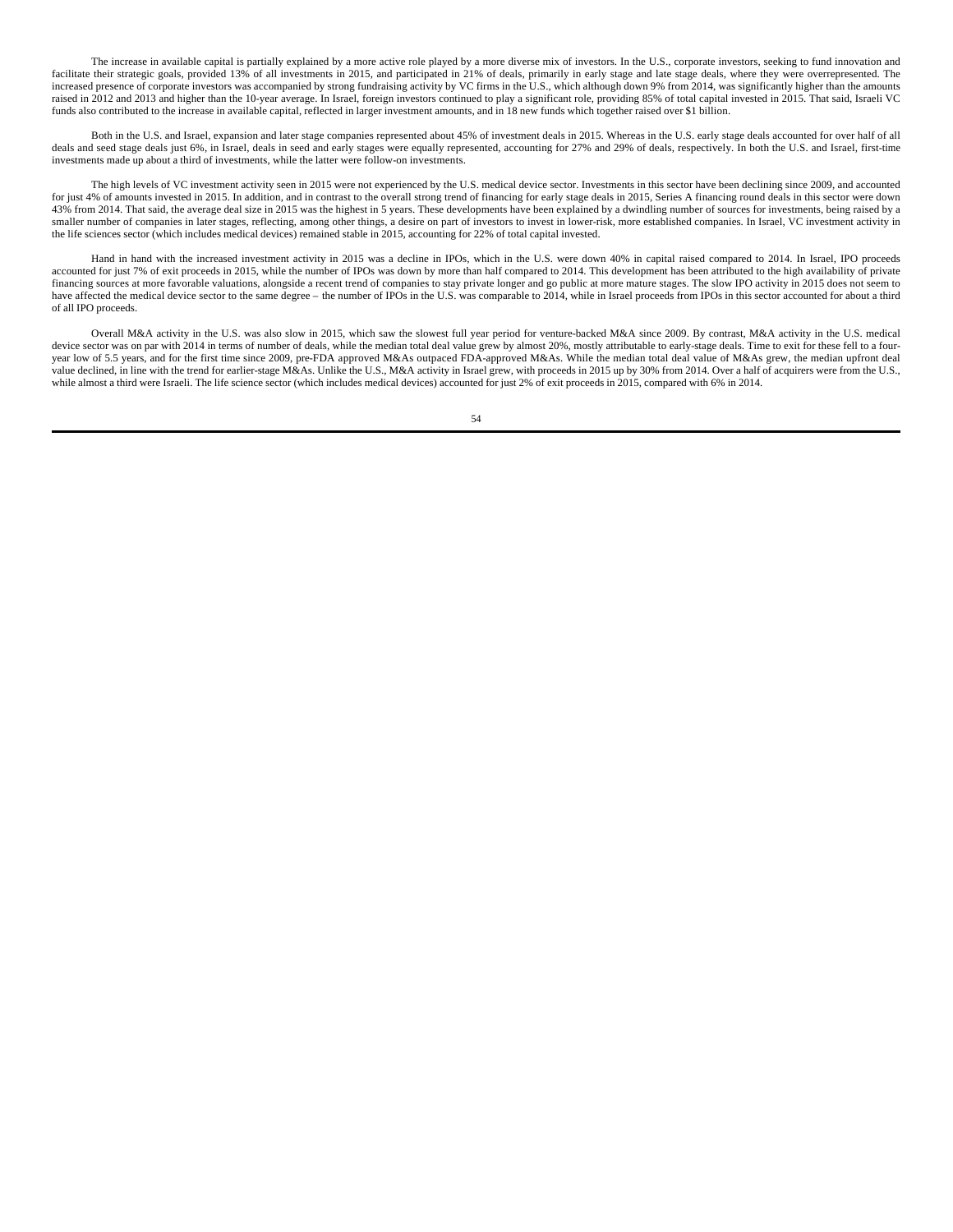[Sources: PwC/NVCA MoneyTree™ Report for 2015, Data: Thomson Reuters; Thomson Reuters & National Venture Capital Venture Association; IVC Research Center Online Database; IVC and KPGM Report: Summary of Israeli High-Tech Company Capital Raising Q4/2015; IVC and KPMG Report: Israeli Venture Capital Fund Raising – 2015; IVC-Meitar High-Tech Exits – 2015 Report; PwC Israel 2015 Hi-Tech Exits Report; Silicon Valley Bank: Trends in Healthcare Investments and Exits 2016; Ernst & Young, Pulse of the Industry: Medical Technology Report 2015]

### **Critical Accounting Policies**

On January 6, 2010, further to the delisting of our shares from the NASDAQ (see above under: "Item 4 – Information on the Company"), we commenced reporting in accordance with the reporting obligations under the Israel Securities Law (1968) applicable to reporting companies in Israel which are not dual-listed. As a result, we changed our financial reporting principles from U.S. GAAP to International Financial Reporting Standards, as issued by the International Accounting Standards Board, or IASB (IFRS). As permitted under the Exchange Act and the regulations promulgated thereunder our consolidated financial statements were prepared in conformity with IFRS (without reconciliation to U.S. GAAP).

The preparation of our consolidated financial statements for the year ended December 31, 2009 were our first consolidated financial statements prepared in accordance with IFRS. Our significant accounting policies are more fully described in Note 2 in "Item 18 – Financial Statements".

Certain accounting principles require us to make certain estimates, judgments and assumptions. We believe that the estimates, judgments and assumptions upon which we rely are reasonable based upon information available to us at that time. These estimates, judgments and assumptions can affect the reported amounts of assets and liabilities as of the date of the financial statements, as well as the reported amounts of revenues and expenses during the periods presented. To the extent there are material differences between these estimates, judgments or assumptions and actual results, our financial statements will be affected. The significant accounting policies that we believe are the most critical to aid in fully understanding and evaluating our reported financial results include the following:

- Principles of accounting for holdings in group companies basis of consolidation, equity method of accounting
- Business combinations and fair value adjustments
- Impairment of investments in group companies and financial assets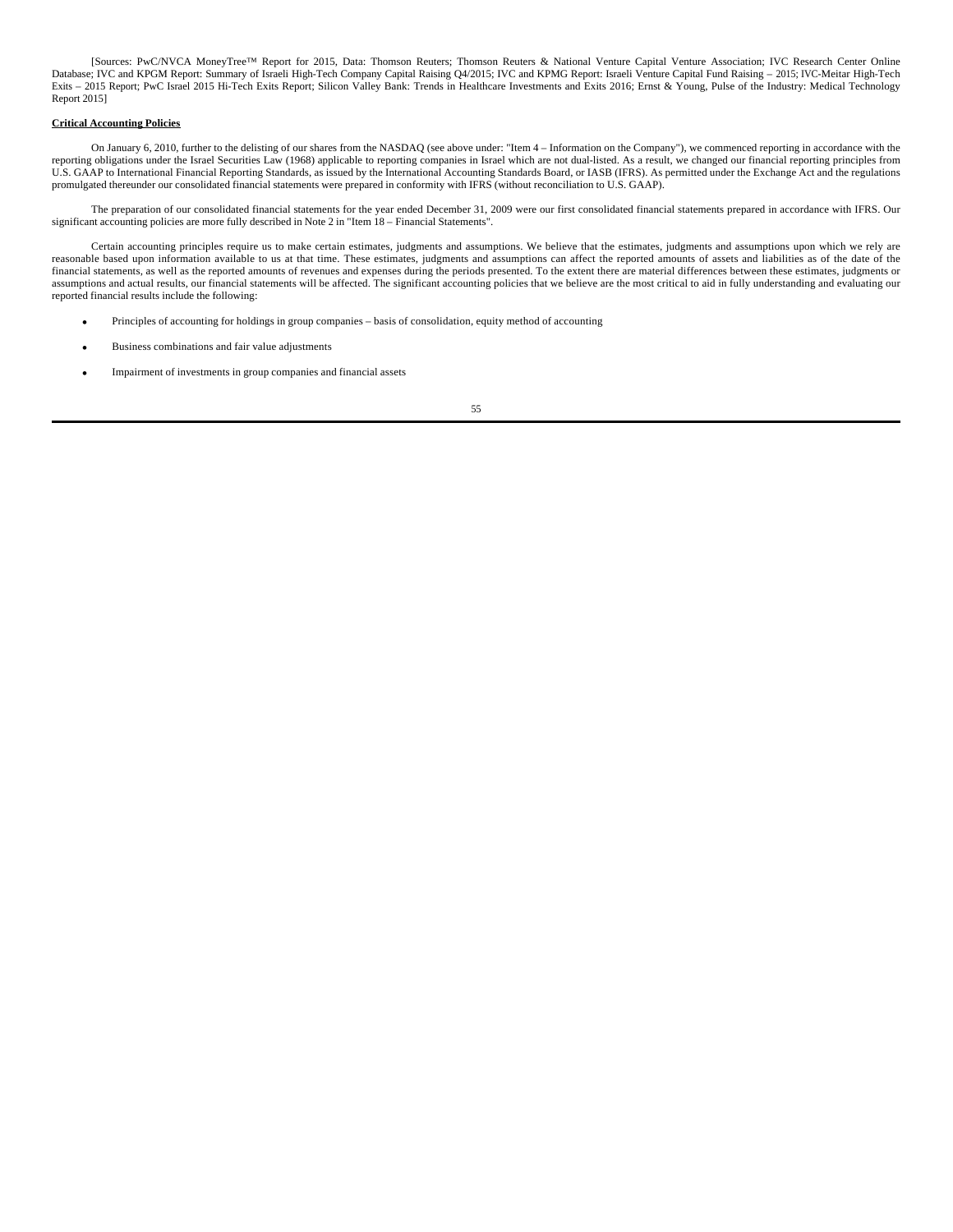- Impairment of intangible assets
- Accounting for income taxes
- **Provisions**
- Financial assets including financial assets measured at fair value
- Fair value measurement of contingent consideration

### **Principles of Accounting for Holdings in Group Companies – basis of consolidation, equity method of accounting**

#### *Consolidation.*

Companies over which we have control are accounted for under the consolidation method of accounting. Control is achieved when we are exposed, or have rights, to variable returns from our involvement with the investee and have the ability to affect those returns through our power over the investee. Potential voting rights are considered when assessing whether we have control, only when it is substantive. The consolidation of the financial statements commences on the date on which control is obtained and ends when such control ceases.

Under the consolidation method, a controlled company's assets and liabilities are included within our consolidated statement of financial position and its income items, expense items and other comprehensive income items are included within our consolidated statement of income and consolidated statement of other comprehensive income. Non-controlling interests in subsidiaries represent the equity in subsidiaries not attributable, directly or indirectly, to a parent. Non-controlling interests are presented in equity separately from the equity attributable to the equity holders of the Company. Profit or loss and components of other comprehensive income are attributed to the Company and to non-controlling interests. Losses are attributed to noncontrolling interests even if they result in a negative balance of non-controlling interests in the consolidated statement of financial position. A transaction with the non-controlling interests which does not result with a loss of control, whether a sale or an acquisition, is accounted for as an equity transaction.

In a business combination achieved in stages, equity rights in the acquiree that had been previously held by the acquirer prior to obtaining control are measured at the acquisition date at fair value and included in the acquisition consideration by recognizing the gain or loss resulting from the fair value measurement, including amounts whose recognition in other comprehensive<br>income was deferred. For eve proportionate part acquired of the fair value of the identifiable assets, net on the date of acquisition.

When control over a company is lost, we measure and recognize our remaining investment at fair value. Any difference between the carrying amount of the investment in the former company under control as of the date on which control ceases and the fair value of any remaining investment and any consideration from disposal is recognized in profit or loss. If the remaining investment is subject to significant influence, it is treated as an investment in an associate under the equity method.

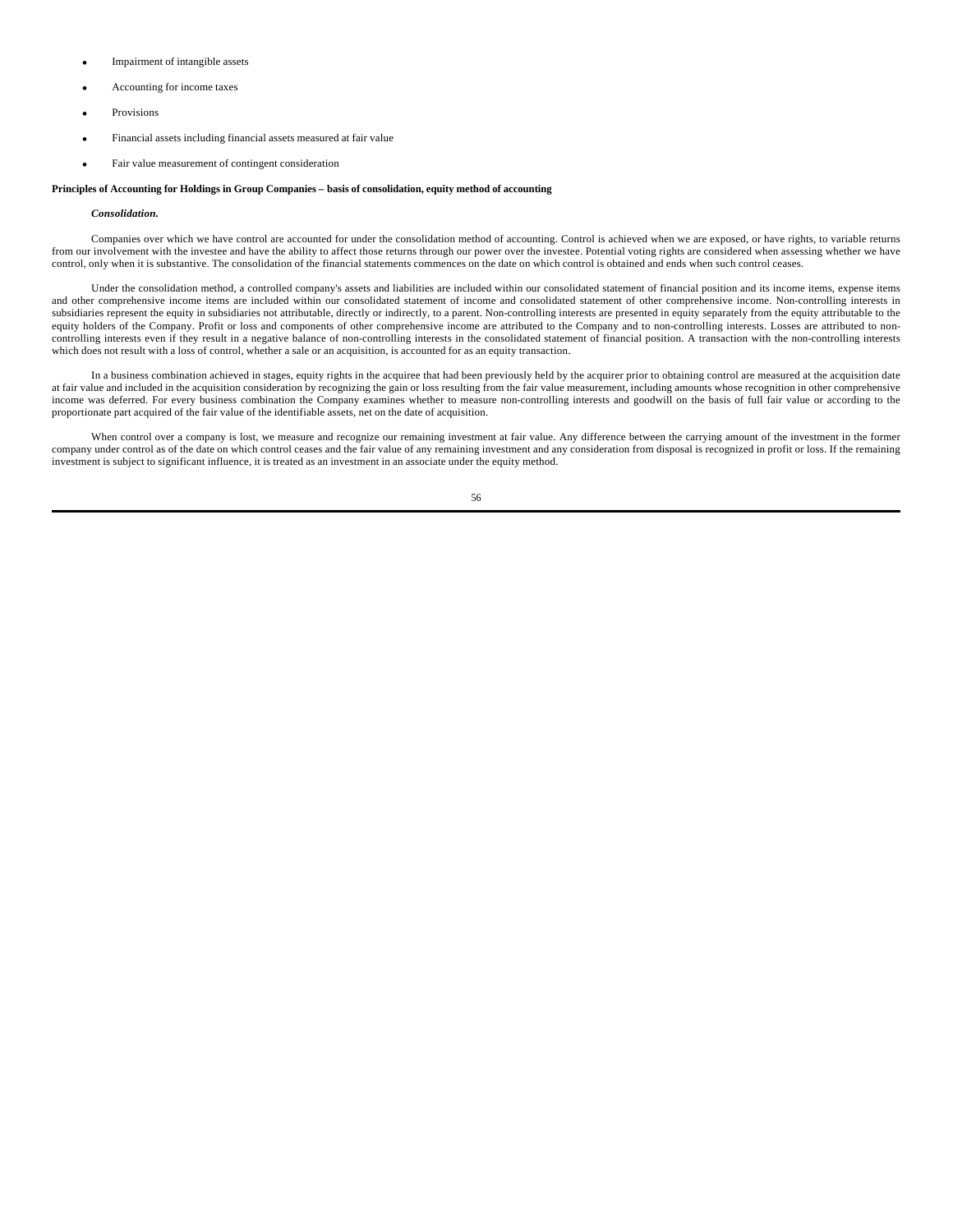*Equity Method.* Companies over which we have significant influence or the ability to significantly influence the financial and operating policies, but not control over their operations as stated above, are considered associates, and are accounted for using the equity method of accounting. Our consolidated financial statements include our share of the income (loss) and other comprehensive income (loss) of associates, after adjustments required to align the accounting policies with those of ours, from the date that significant influence commences until the date that significant influence ceases or until the investment in associate is classified as held for sale in accordance with IFRS 5. When our share of losses exceeds our interest in an associate, the carrying amount of that interest (including any long-term investments) is reduced to zero and the recognition of further losses is discontinued except to the extent that we have an obligation to support the associate or have made payments on behalf of the associate, or have granted it loans or guarantees. When the Group loses its significant influence in an associate previously treated at equity, the remaining investment is revalued to its fair value on the date when significant influence is lost and is accounted for as an investment measured at fair value. The Group recognizes in profit or loss any difference between the fair value of any retained investment and any proceeds from disposing of the part interest in the associate, and the carrying amount of the investment at the date when significant influence is lost.

In circumstances where we invest in associates through a preferred security or other senior security, we recognize our share in the associate's gains or losses based on the ownership level of the particular associate's security or loan held by us to which the equity method is being applied.

For further discussion regarding our investments, see "Impairment of Investments in Group Companies" below. For further discussion regarding financial assets measured at fair value, see "Financial assets" below.

#### **Business Combinations and Fair Value Adjustments**

Business combinations are accounted for using the purchase method of accounting, under which the total purchase price is allocated to interest in the acquired company's assets and liabilities based on their estimated fair values, and the remainder, if any, is attributed to goodwill.

The aggregate purchase price of any investment accounted for under either the consolidation or the equity method of accounting is allocated to identifiable net assets, intangible assets other than goodwill, such as In-Process Research and Development, or IPR&D, and the residual value is allocated to goodwill. The amortization of amounts allocated to finite-lived intangible assets other than goodwill is calculated in accordance with the expected economic benefit from the assets in each period, on the basis of the estimated useful life of each group of assets.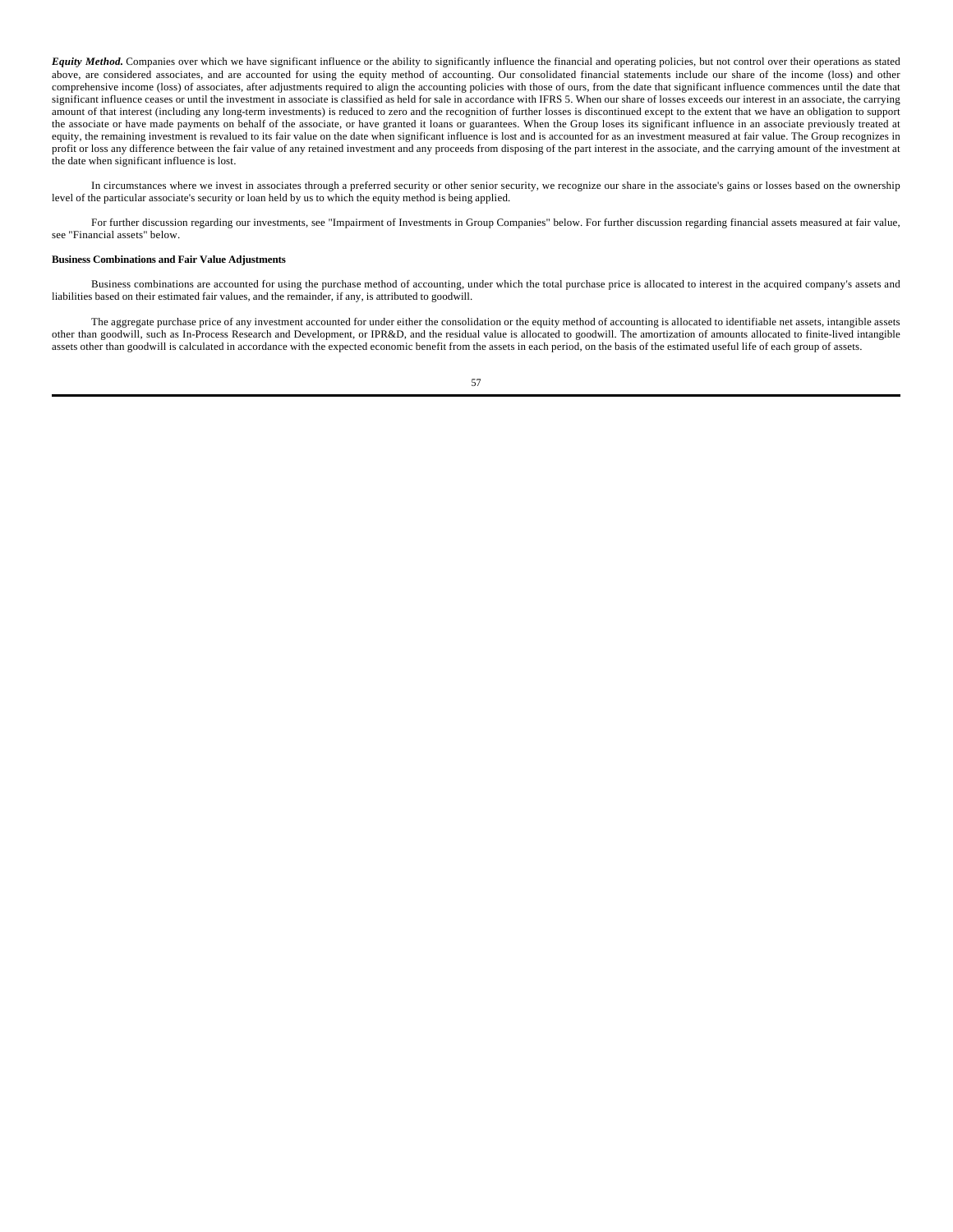Estimating the fair value of certain assets acquired and liabilities assumed is judgmental in nature and often involves the use of significant estimates and assumptions, mainly with respect to intangible assets. While there are a number of different methods for estimating the value of intangible assets acquired, the primary method we use is the discounted cash flow approach. Some of the more significant estimates and assumptions inherent in the discounted cash flow approach include projected future cash flows, including their timing, a discount rate reflecting the risk inherent in the future cash flows and a terminal growth rate. Another area which requires judgment that can impact our results of operations is estimating the expected useful lives of the intangible assets. To the extent intangible assets are ascribed with longer useful lives, there may be less amortization expenses recorded in any given period. As we and our group companies operate in industries that are rapidly evolving and extremely competitive, the value of the intangible assets, their respective useful lives and the investments in companies is exposed to future adverse changes that can result in a charge to our results of operations (see "Impairment of Investments in Group Companies and Financial Assets Carried at Amortized Cost" below).

### **Impairment of Investments in Group Companies and Financial Assets Carried at Amortized Cost**

At the end of each reporting period, we assess whether there is any objective evidence of impairment of an investment in a group company that is not consolidated. This evaluation is judgmental in nature. Whenever events or changes in circumstances indicate that the carrying amount of the investment is not recoverable and the carrying amount of the investment exceeds its recoverable amount, the investment is written down to its recoverable amount by a charge to our results of operations. The recoverable amount is the higher of fair value less costs of sale and value in use.

An evaluation of fair value is dependent upon specific facts and circumstances. Factors that are considered by us in this determination include financial information (including, among others, budgets, business plans, projections and financial statements), the value at which independent third parties have invested or have committed to invest, and independent appraisals, if available. Evidence of impairment may include, among others, general market data, a decline in stock market prices, recurring operating losses, failure of research and development efforts, extremely negative deviation from the business plan, specific conditions affecting the investment, such as in the industry, and subsequent rounds of financing at an amount below the cost basis of the investment. This list is not all inclusive, and we weigh all quantitative and qualitative factors in determining if any objective evidence of impairment of an investment exists and a decline in value of an investment has occurred. As we operate in industries that are rapidly evolving and extremely competitive, it is possible that our estimates could change in the near term and there can be no assurance that an additional write-down or write-off of the carrying value will not be required in the future.

Examination of impairment in value of an investment in associates is made based on the overall investment. Accordingly, a loss recognized from impairment in value of an investment is not allocated specifically to goodwill included in the investment but, rather, it is allocated to the entire investment. Therefore, the full amount of the loss from impairment in value may be cancelled if the conditions required for cancellation exist.

In 2015 and 2014 we did not record any impairment charge. In 2013 we recorded income from a partial reversal of impairment with respect to our holdings in Enablence debentures in an amount of approximately \$3.5 million.

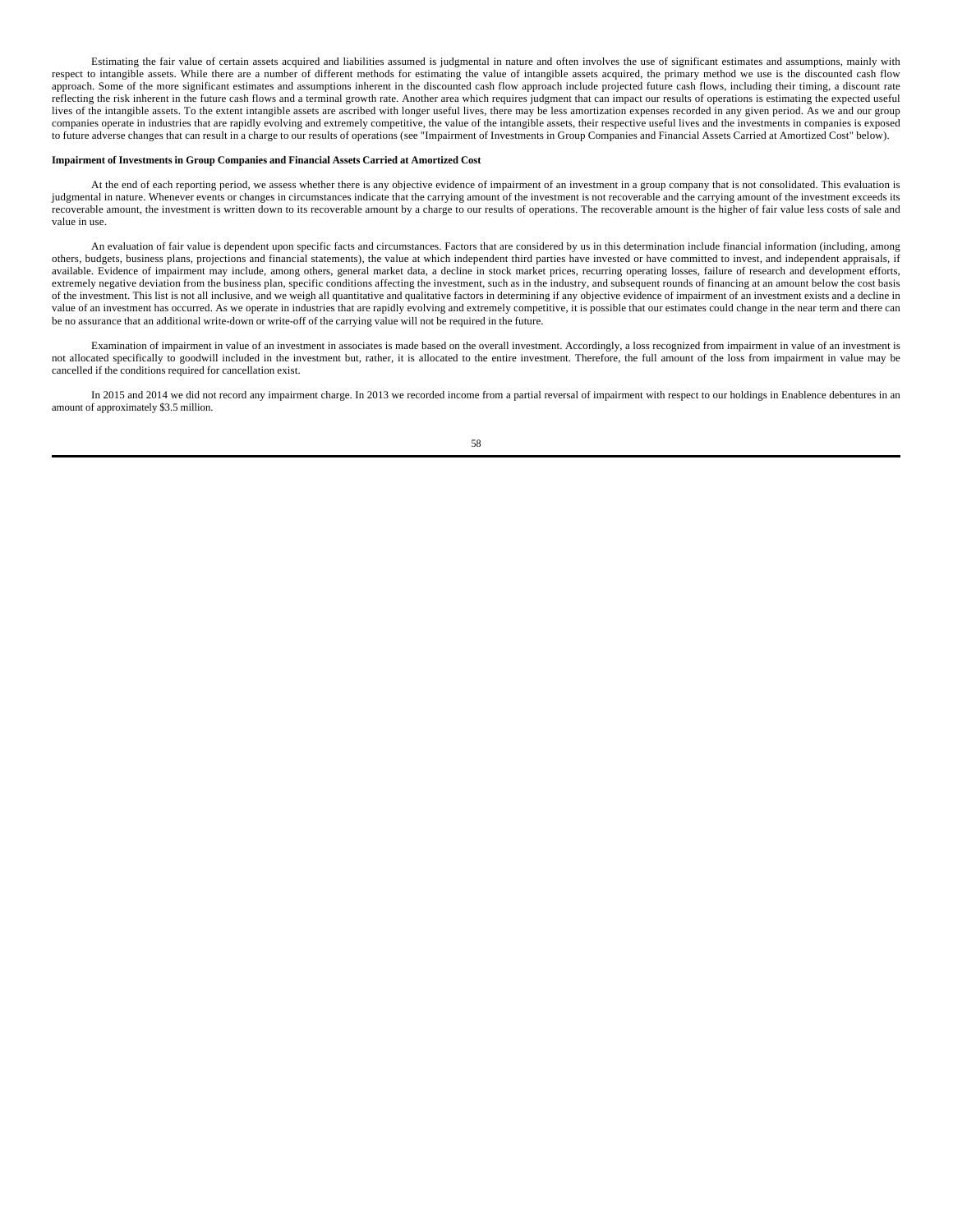#### *Impairment of Intangible Assets*

Intangible assets with a finite useful life are reviewed for impairment whenever events or changes in circumstances indicate that the carrying amount of an asset may not be recoverable. The recoverable amount of an asset or cash-generating unit is the greater of its value in use and its net selling price (fair value less selling expenses). In assessing value in use, the estimated future cash flows are discounted to their present value using a pre-tax discount rate that reflects current market assessments of the time value of money and the risks specific to the asset. For purposes of testing impairment of identifiable assets, the assets are grouped together into the smallest group of assets that generates cash inflows from continuing use that are largely independent of the cash inflows of other assets or groups of assets, or the cash-generating unit. An impairment loss is recognized if the carrying amount of an asset or the cash-generating unit to which it relates exceeds the estimated recoverable amount. In the valuation of fair value we use judgment as to which is the most appropriate method to use for measuring fair value and as to what assumptions to use in implementing the methodology chosen. As we operate in industries that are rapidly evolving and extremely competitive, changes in the assumptions and estimates may affect the carrying value of the intangible assets, and could result in an additional impairment charge to our results of operations. As of December 31, 2015, consolidated intangible assets amounted to approximately \$17.4 million (approximately \$3.4 million and \$4.5 million as of December 31, 2014 and 2013, respectively).

#### **Accounting for Income Taxes**

At the end of each reporting period, we are required to estimate our income taxes. This process requires us to estimate our actual current tax liabilities and make an assessment of temporary differences resulting from differing treatment of items for tax and accounting purposes. In order to recognize deferred tax assets we must assess the likelihood that our net deferred tax assets will be realized through future taxable income to the extent we believe that realization is probable. Management judgment is required in determining our provision for income taxes and our deferred tax assets and liabilities and tax exposures. Our judgment as to the probability to realize our net deferred tax assets is largely based upon interpretations of certain tax laws and estimates and assumptions mainly with respect to our control over realization and returns on investments in our group companies in the near future.

The balance of total tax liabilities as of December 31, 2015 was \$3.3 million, as of December 31, 2014 was \$1.8 million (under line item other accounts payable in the statement of financial position), and as of December 31, 2013 was \$5.4 million. The tax liability as of December 31, 2013 includes a tax liability recorded by RDC in the amount of approximately \$4.1 million in respect of the temporary difference from RDC's investment in Given and in respect of the sale of Medingo attributed to RDC. This liability was partially set off by a deferred tax asset in the amount of approximately \$3.5 million in respect of RDC's carryforward losses that were expected to be utilized in 2014, due to the Given Merger.

In 2013, as a result of the Given Merger (see also Item 4.A), we recorded a deferred tax asset in the amount of \$29.0 million in respect of the temporary difference from the investment in Given Imaging and in respect of carryforward losses that were expected to be utilized in 2014, due to the gain from this transaction. In 2014, the entire deferred tax asset was accordingly utilized. As of December 31, 2015 and as of December 31, 2014 we did not recognize any defered tax asset with respect to carryforward tax losses.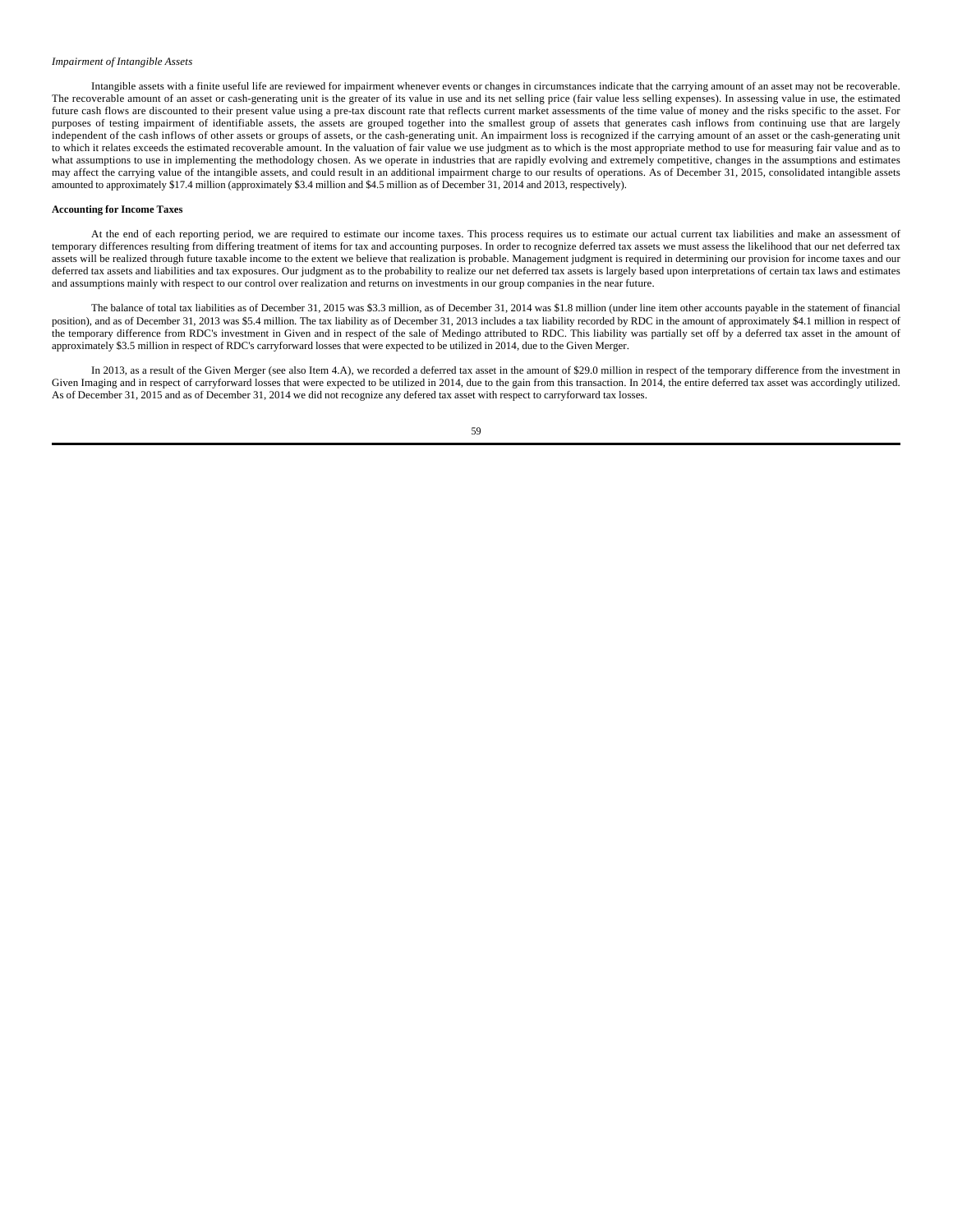As of December 31, 2015, we and our subsidiaries had carryforward losses in Israel of approximately \$234 million in the aggregate.

### **Provisions**

A provision is recognized when we have a present obligation (legal or constructive) as a result of a past event and a reliable estimate can be made of the amount of the obligation and it is probable that an outflow of resources embodying economic benefits will be required to settle the obligation. If the effect is material, provisions are measured according to the estimated future cash flows discounted using a pre-tax interest rate that reflects the market assessments of the time value of money and, where appropriate, those risks specific to the liability.

#### **Financial assets**

*Initial recognition.* Financial instruments are recognized initially at fair value plus any directly attributable transaction costs, unless they are subsequently measured at fair value.

*Subsequent measurement.* After the initial recognition, we measure our financial assets at amortized cost or at fair value, as follows:

*Financial assets measured at amortized cost.* In subsequent periods, a financial asset is measured at amortized cost, using the effective interest method while deducting any impairment losses, if both of the following conditions are met:

-The asset is held within a business model whose objective is to hold assets in order to collect the contractual cash flows.

-The contractual terms of the financial asset give rise, on specified dates, to cash flows that are solely payments of principal and interest on the principal amount outstanding.

*Financial assets measured at fair value.* Financial assets that are equity instruments are measured in subsequent periods at fair value and the changes will be recognized in the statement of income or in other comprehensive income, in accordance with the election of the accounting policy on an instrument-by-instrument basis. If the equity instruments are held for trading, they must be measured at fair value through statement of income. Fair value of investments in equity instruments of private companies is usually measured using the Discounted Future Earnings Method, Company Security Transaction Method ("CSTM") and Option Pricing Model ("OPM"), see Note 7 in "Item 18 – Financial Statements".

With regard to financial assets measured at fair value through other comprehensive income, gains, losses and impairment are not recognized in the statement of income, even upon disposal. Changes in fair value of these assets are credited to "Reserve from financial assets measured at fair value through other comprehensive income". When we sell these assets, we classify the gain or loss in respect with the asset sold from the capital reserve into accumulated deficit.

Financial assets that are debt instruments, which are not measured at amortized cost, are measured in subsequent periods at fair value and the changes will be recognized in the statement of income.

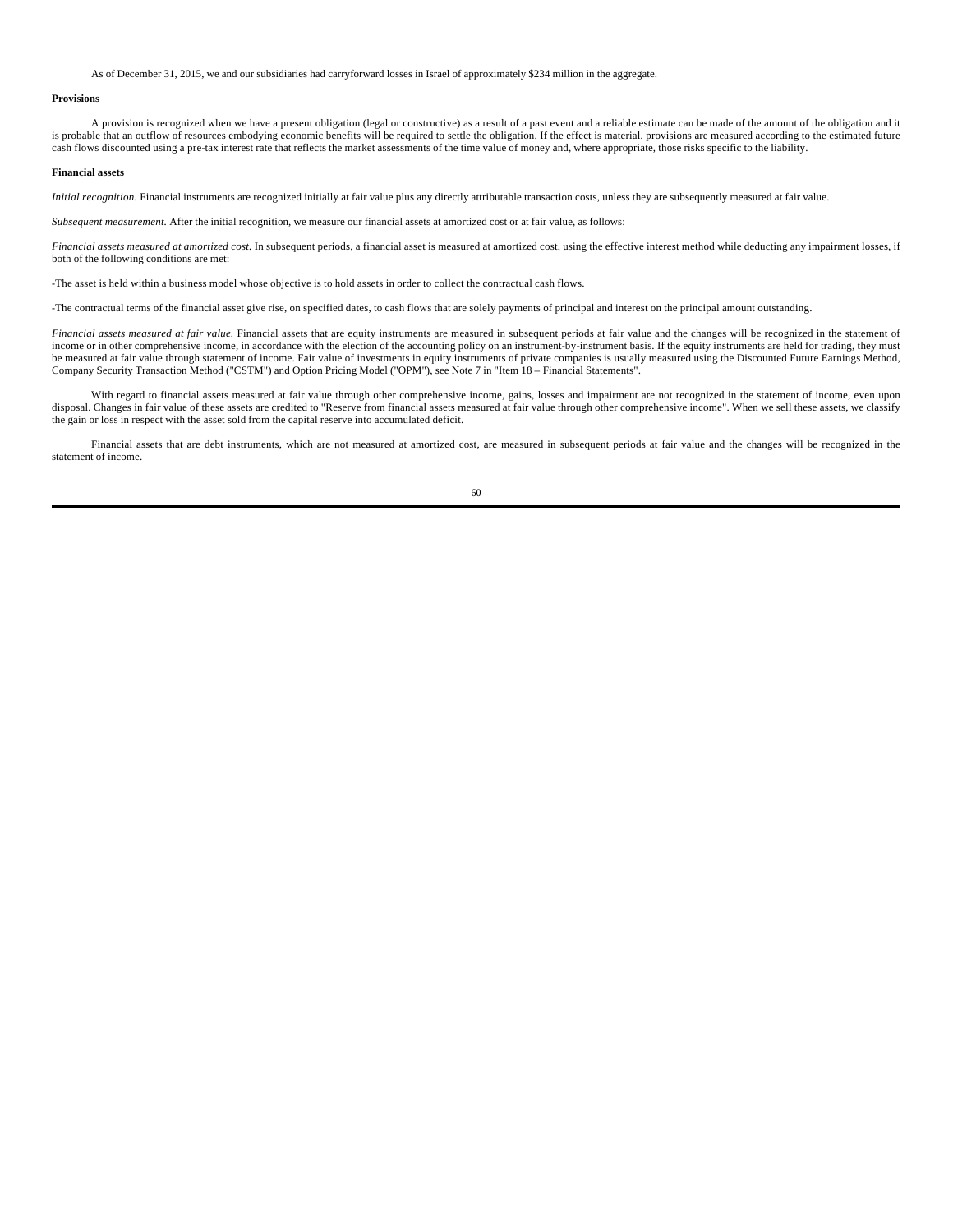*Fair value measurement of contingent consideration.* Fair value of contingent consideration from sale of a business which is expected to be received upon occurrence of certain future events or future revenues from certain products is initially recorded at fair value and is classified as a financial asset in accordance with IFRS 9. The contingent consideration is measured at fair value and subsequent changes in the fair value are recorded at profit or loss. Such fair value requires assumptions with respect to the occurrence and timing of future events and respective inflows, which may not be within our control. In 2015 we recorded financial assets in respect with the fair value of the contingent consideration in the amount of approximatley \$6.2 million, which is expected to be received from the sale transactions of Kyma and Jordan Valley (see Note 7.C in "Item 18 – Financial Statements").

## **Basis of Presentation**

*Consolidation.* Our consolidated financial statements include the accounts of Elron and the accounts of all of our direct or indirect (through DEP, RDC and RDSeed) controlled subsidiaries. The following are our main subsidiaries:

| Year ended December 31, |                      |                      |  |
|-------------------------|----------------------|----------------------|--|
| 2015                    | 2014                 | 2013                 |  |
| <b>RDC</b>              | RDC                  | <b>RDC</b>           |  |
| RDSeed                  | RDSeed               | SmartWave            |  |
| Pocared <sup>1</sup>    | Cloudyn <sup>2</sup> | RDSeed               |  |
|                         | POSE <sup>3</sup>    | Cloudyn <sup>2</sup> |  |
|                         |                      | POSE <sup>3</sup>    |  |

<sup>1</sup> Consolidated since we obtained control in February 2015.

<sup>2</sup> Until we lost control in December 2015.

<sup>3</sup> Consolidated since we obtained control in July 2013 and until we lost control in July 2015.

*Equity Method.*Our main group companies held by us or through DEP, RDC and RDSeed accounted for under the equity method of accounting include:

| Year ended December 31,                            |                                                                                                                                                                                                                               |                      |                          |                      |                   |  |
|----------------------------------------------------|-------------------------------------------------------------------------------------------------------------------------------------------------------------------------------------------------------------------------------|----------------------|--------------------------|----------------------|-------------------|--|
| 2015                                               |                                                                                                                                                                                                                               | 2014                 |                          | 2013                 |                   |  |
| <b>BrainsGate</b>                                  | Cloudyn <sup>2</sup>                                                                                                                                                                                                          | <b>BrainsGate</b>    | Kyma <sup>6</sup>        | <b>BrainsGate</b>    | PLYmedia          |  |
| Cartiheal                                          | Open Legacy <sup>3</sup>                                                                                                                                                                                                      | Cartiheal            | Open Legacy <sup>3</sup> | Cartiheal            | Kyma <sup>6</sup> |  |
| Coramaze <sup>1</sup>                              | IronScales <sup>4</sup>                                                                                                                                                                                                       | Pocared <sup>5</sup> |                          | Pocared <sup>5</sup> |                   |  |
| PLYmedia                                           |                                                                                                                                                                                                                               | PLYmedia             |                          |                      |                   |  |
| <sup>3</sup> Since initial investment in May 2014. | <sup>2</sup> Since we lost control in December 2015.<br>4 Since initial investment in October 2015.<br><sup>5</sup> Until obtaining control in February 2015.<br><sup>6</sup> Until we sold the investment in September 2015. |                      |                          |                      |                   |  |
|                                                    |                                                                                                                                                                                                                               |                      | 61                       |                      |                   |  |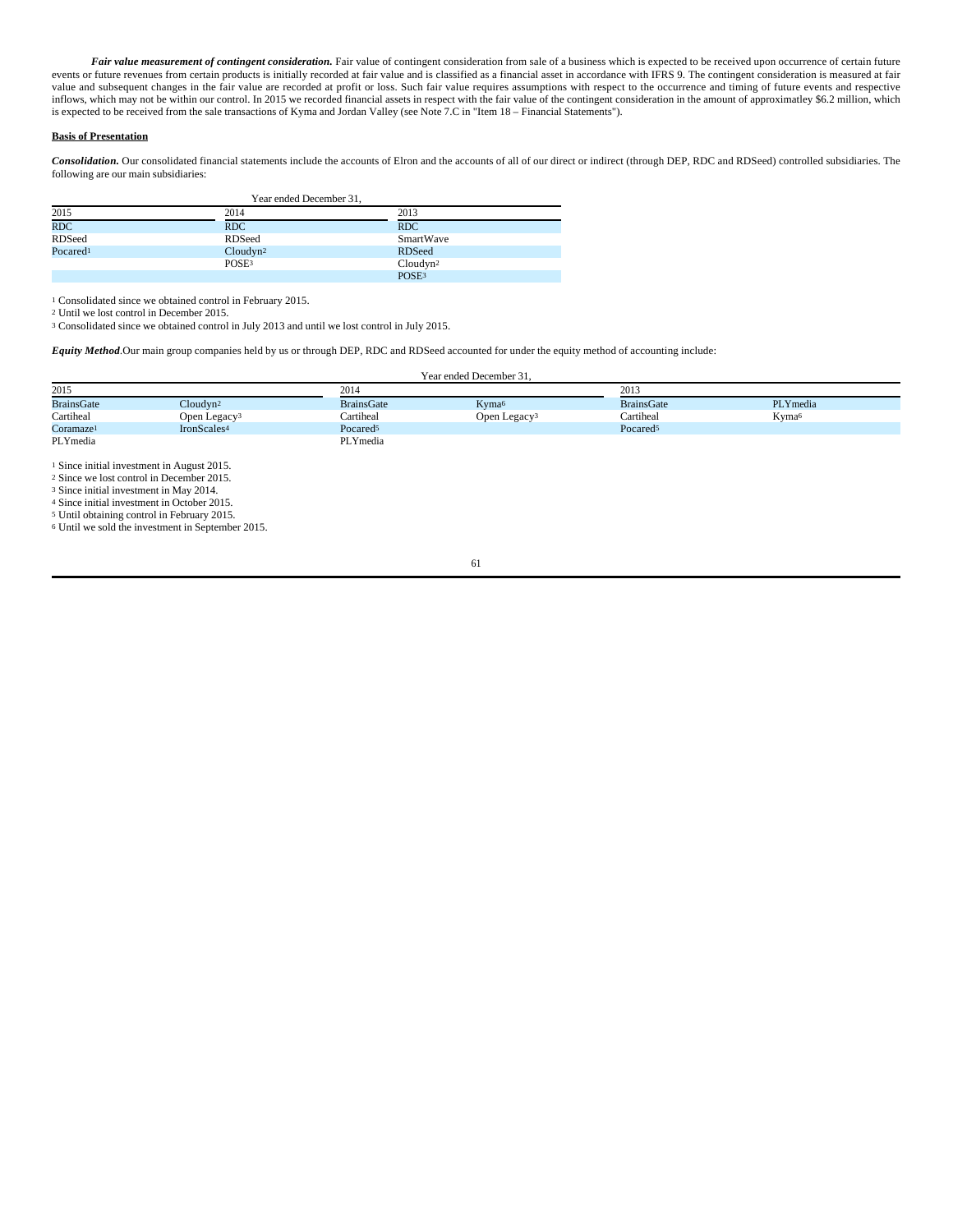### *Other investments measured at fair value:*

| Year ended December 31. |                            |                            |  |  |
|-------------------------|----------------------------|----------------------------|--|--|
| 2015                    | 2014                       | 2013                       |  |  |
| Aqwise                  | Aqwise                     | Aqwise                     |  |  |
| Atlantium               | Atlantium                  | Atlantium                  |  |  |
| <b>Notal Vision</b>     | Enablence <sup>1</sup>     | Enablence <sup>1</sup>     |  |  |
|                         | Jordan Valley <sup>2</sup> | Jordan Valley <sup>2</sup> |  |  |
|                         | <b>Notal Vision</b>        | <b>Notal Vision</b>        |  |  |

<sup>1</sup> The entire share balance was sold during 2015.

<sup>2</sup> Until we sold the investment in November 2015.

### **A. Operating Results**

### *Year Ended December 31, 2015 compared with Year Ended December 31, 2014 and Year Ended December 31, 2013*

The following table sets forth the net results of our operations in the reported periods:

|                                                       |      |                                         | Year ended December 31. |      |
|-------------------------------------------------------|------|-----------------------------------------|-------------------------|------|
|                                                       | 2015 |                                         | 2014                    | 2013 |
|                                                       |      | (millions of \$, except per share data) |                         |      |
|                                                       |      |                                         | Audited                 |      |
| Income attributable to Elron's shareholders           |      | <u>.</u>                                | 85.5                    | 17.9 |
| Income per share attributable to Elron's shareholders |      | 0.08                                    | 2.87                    | 0.54 |

The net gain attributable to our shareholders is mainly comprised of: 1. our share in the losses of our group companies, 2. gains and losses from exit transactions, revaluation of investments, and<br>changes in holdings, 3. c

|                                                                                               |        | Year ended December 31, |        |
|-----------------------------------------------------------------------------------------------|--------|-------------------------|--------|
|                                                                                               | 2015   | 2014                    | 2013   |
|                                                                                               |        | $(millions of \$))$     |        |
| Losses in respect of group companies:                                                         |        |                         |        |
| Our share in net losses of group companies, net                                               | (18.4) | (15.5)                  | (10.5) |
| Excess cost amortization                                                                      |        |                         | (4.0)  |
| Revaluation (impairment) of investments in group companies and financial assets, net          |        | (0.2)                   | 3.5    |
| Total                                                                                         | (18.4) | (15.7)                  | (11.0) |
| Gain from exit transactions, changes in holdings, and revaluation of investments (net of tax) | 27.7   | 145.5                   | 6.4    |
| Corporate operating expenses                                                                  | (4.6)  | (5.1)                   | (5.4)  |
| Tax benefit (taxes on income)                                                                 | (1.7)  | (37.6)                  | 28.7   |
| <b>Other</b>                                                                                  | (0.5)  | (1.6)                   | (0.8)  |
| Income attributable to Elron's shareholders                                                   |        | 85.5                    | 17.9   |

\* Represents amount less than \$0.1 million. \*\* The results summarized in the table are presented net of non-controlling interests.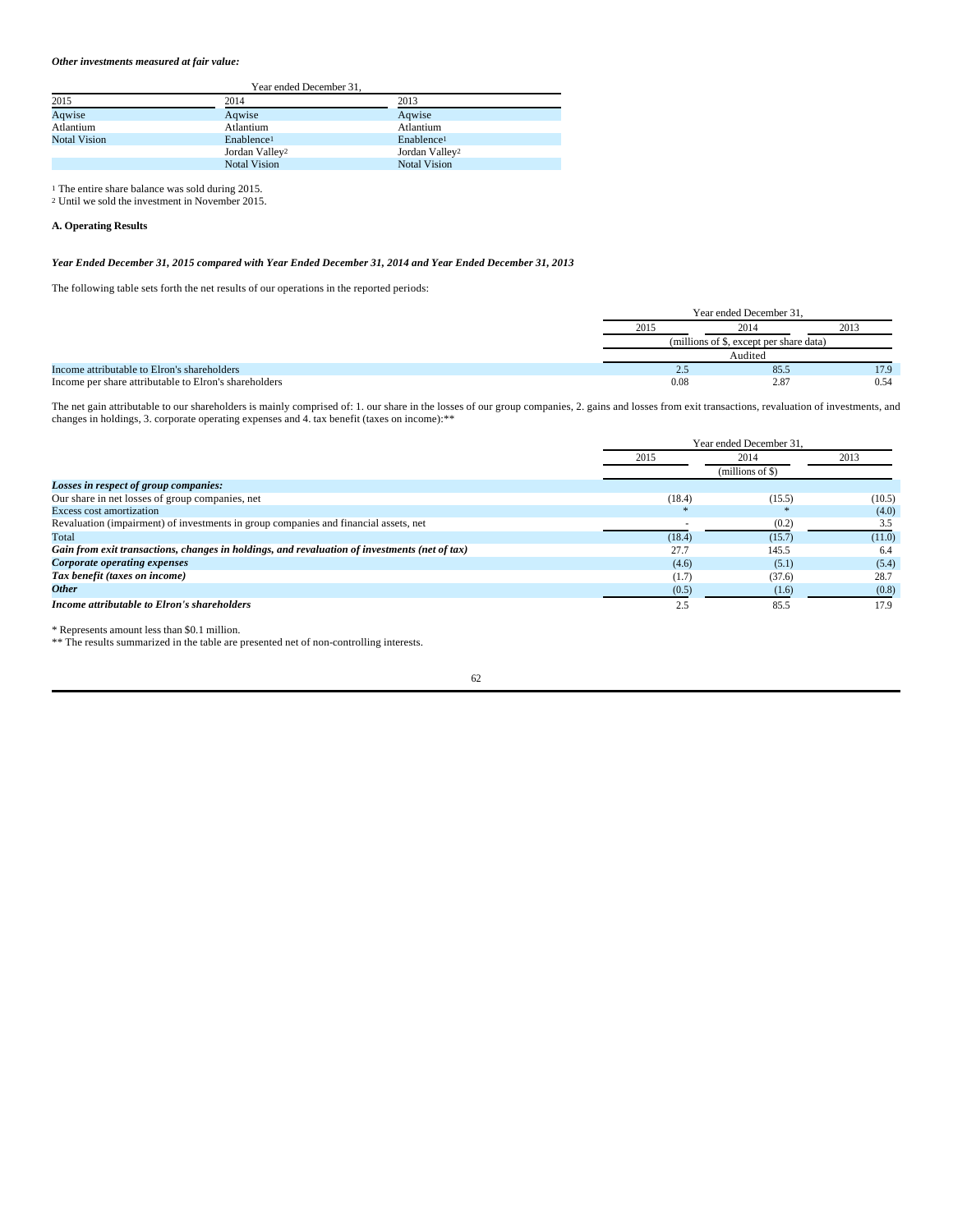#### *Losses in respect of group companies:*

*Our share in the net losses of our group companies.* As previously mentioned, most of our group companies are technology companies which have not yet generated significant revenues, if at all, and which invest considerable resources in research and development and in marketing activities. According to accounting principles, these companies' investments in the development of their products are recorded as th according to accounting principles, only when technological feasibility has been established). Therefore, as our group companies increase their investments in order to develop their products and advance their business, they cause us to record greater losses in respect of our share in their losses.

The loss we recorded in 2015 and 2014 in respect of our share in the net losses of our group companies (net of non-controlling interests) resulted mainly from the losses of Pocared, RDSeed, BrainsGate and Cartiheal.

The loss we recorded in 2013 in respect of our share in the net losses of our group companies (net of non-controlling interest) resulted mainly from the losses of Pocared, BrainsGate, Cartiheal and RDSeed and it was partially offset by our share of the net profit of Given Imaging.

*Excess cost amortization*. We record amortization expenses in respect of excess cost attributed to investments in group companies, which are usually generated upon investment in such companies. Excess cost amortization expenses in 2015 and 2014 were recorded primarily in respect of excess costs attributed to RDSeed's holding in Cloudyn. Excess cost amortization expenses in 2013 were recorded primarily in respect of excess costs attributed to our holding in Given Imaging.

*Impairment charges of investments in group companies and financial assets.* At each reporting date we examine whether there is any evidence that would indicate that our investment in our group companies and financial assets is impaired.

In 2015 we did not record any impairment charges in respect of investments in group companies and financial assets.

In 2014, we recorded an impairment charge in the amount of approximately \$0.2 million in respect of the technology recognized as an asset when we gained control over POSE P.O.S Ltd. ("POSE").

In 2013, as a result of a settlement agreement with Enablence, we recorded a net gain in the amount of approximately \$3.5 million in respect of a partial cancellation of the impairment recognized in 2011. In 2013 we did not record any impairment charges in respect of investments in group companies and financial assets.

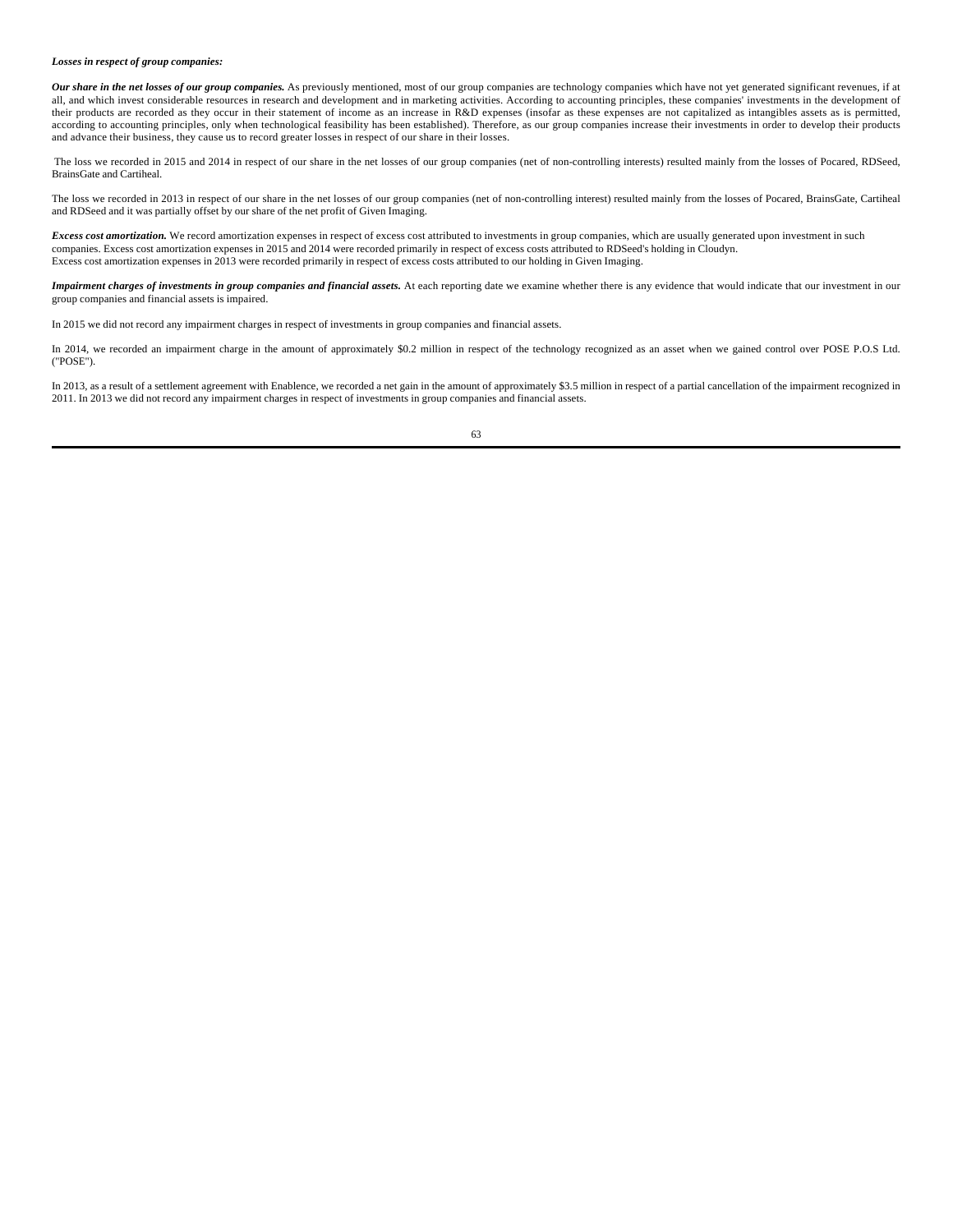## *Gain (Loss) from exit transactions, changes in holdings, and revaluation of investments:*

Gains and losses from exit transactions, changes in holdings, and revaluation of investments recorded at fair value in 2015 resulted mainly from:

- An approximately \$9.0 million net gain (net of non-controlling interest) from the sale of Kyma (\$10.6 million gain before tax);
- An approximately \$10.1 million gain due to the initial consolidation of Pocared;
- An approximately \$4.0 million gain from the increase in the fair value of the investment in Jordan Valley until its sale;
- An approximately \$2.4 million gain (net of non-controlling interest) due to the loss of control in Cloudyn;

Gains and losses from exit transactions, changes in holdings, and revaluation of investments recorded at fair value in 2014 resulted mainly from:

- An approximately \$144.5 million gain (net of non-controlling interest) from the Given Merger (approximately \$106.8 million gain, net of tax);
- An approximately \$1.9 million gain from an increase in the fair value of the investment in Notal Vision;
- An approximately \$1.4 million loss from a decrease in the fair value of the investment in Jordan Valley;

Gains and losses from exit transactions, changes in holdings, and revaluation of investments recorded at fair value in 2013 resulted mainly from:

- An approximately \$3.4 million gain from an increase in the fair value of the investment in Notal Vision;
- An approximately \$3.3 million gain (net of non-controlling interest) from a decrease in our holding in Given Imaging as a result of options granted to Given Imaging employees having been exercised or having expired;
- An approximately \$1.7 million gain (net of non-controlling interest) from the decrease in holding and the loss of control in Kyma;
- An approximately \$1.8 million loss from a decrease in the fair value of the investment in Jordan Valley.

#### *Corporate operating expenses:*

Corporate operating expenses mainly include general and administrative expenses.

The decrease in corporate operating expenses in 2015 as compared with 2014 was mainly due to a decrease in payroll expenses due to the termination of the Company's former chairman's employment and due to a change in the NIS-USD exchange rate. The decrease in the corporate expenses in 2014 compared to 2013 resulted primarily from the decrease in the bonus amounts to<br>our officers in accordance with our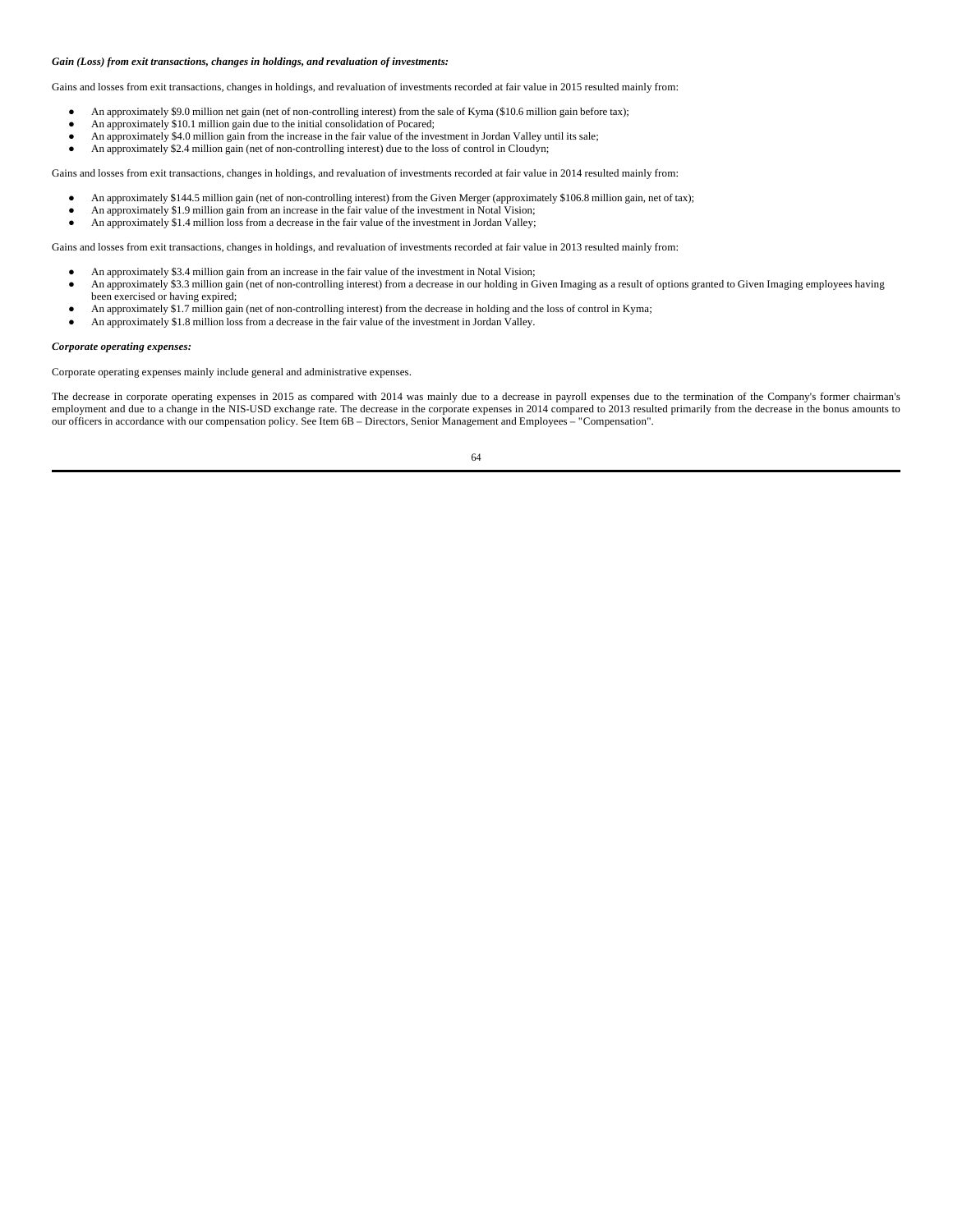### *Tax benefit (taxes on income):*

Taxes on income in 2015 are attributable primarily to Elron's share in taxes on income recorded by RDC due to the sale of Kyma. Taxes on income in 2014 resulted primarily from the Given Merger<br>and included approximately \$2 tax expenses recorded by RDC. Tax benefit in 2013 resulted primarily from recording a deferred tax asset of approximately \$29 million with respect to temporary differences related to the investment in Given Merging and wit liability recorded by RDC of approximately \$0.6 million with respect to a temporary difference in the investment in Given Imaging for tax and accounting purposes.

## *The following table summarizes our annual consolidated statements of profit and loss:*

|                                                                                       |       | Year ended December 31,<br>2014<br>2015<br>$(millions of \$))$<br>Audited<br>0.9<br>0.4<br>40.6<br>176.1 |        |
|---------------------------------------------------------------------------------------|-------|----------------------------------------------------------------------------------------------------------|--------|
|                                                                                       |       |                                                                                                          | 2013   |
|                                                                                       |       |                                                                                                          |        |
|                                                                                       |       |                                                                                                          |        |
| Income from sales                                                                     |       |                                                                                                          | 0.1    |
| Gain from disposal and revaluation of group companies, and changes in holdings, net   |       |                                                                                                          | 8.4    |
| Financial income                                                                      | 1.1   | 0.9                                                                                                      | 0.7    |
| Total income                                                                          | 42.6  | 177.4                                                                                                    | 9.2    |
| Cost of sales                                                                         | 0.3   | 0.1                                                                                                      | 0.1    |
| Research and development expenses, net                                                | 13.1  | 2.1                                                                                                      | 3.9    |
| Selling and marketing expenses                                                        | 2.0   | 1.4                                                                                                      | 0.5    |
| General and administrative expenses                                                   | 7.6   | 7.1                                                                                                      | 7.2    |
| Equity in losses of associates, net                                                   | 8.5   | 15.8                                                                                                     | 11.9   |
| Financial expenses                                                                    | 0.7   | 3.4                                                                                                      | 0.6    |
| Other expenses (income), net                                                          |       | 0.8                                                                                                      | (3.5)  |
| Total costs and expenses                                                              | 32.2  | 30.7                                                                                                     | 20.7   |
| Income (Loss) before taxes on income                                                  | 10.4  | 146.7                                                                                                    | (11.5) |
| Tax benefit (taxes on income)                                                         | (3.4) | (45.3)                                                                                                   | 28.4   |
| Net Income                                                                            | 7.0   | 101.4                                                                                                    | 16.9   |
| Income attributable to the Company's shareholders                                     | 2.5   | 85.5                                                                                                     | 17.9   |
| Income (loss) attributable to non-controlling interest                                | 4.5   | 15.9                                                                                                     | (1.0)  |
| Basic and diluted income per share attributable to the Company's shareholders (in \$) | 0.08  | 2.87                                                                                                     | 0.54   |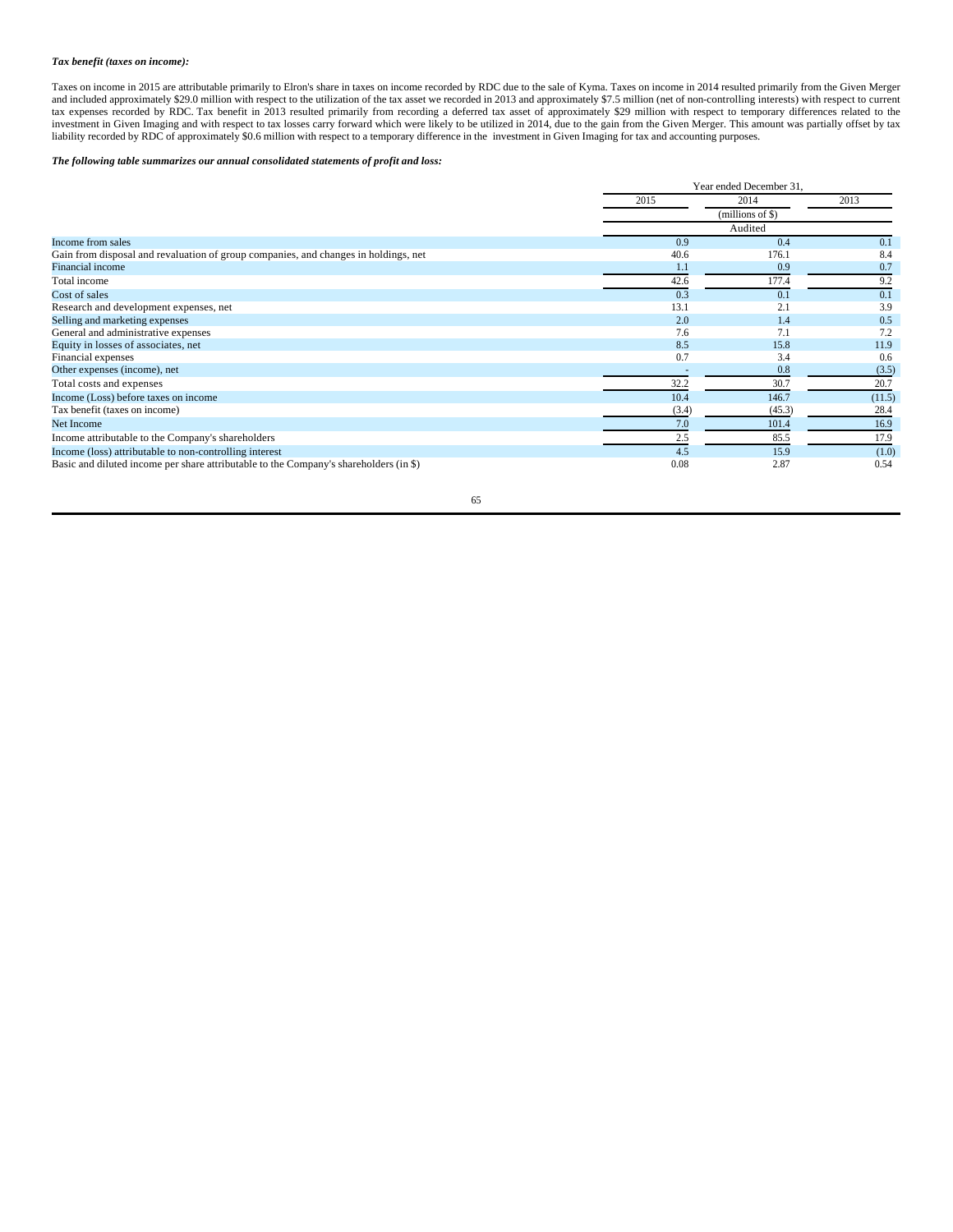**Income**

*Income from Sales*. Income from sales includes revenues of Cloudyn, which increased the number of its customers and the average price it charged its customers in 2015 and 2014.

Gains from Disposal and Revaluation of Group Companies and Changes in Holdings, net. In 2015, gains from disposal and revaluation of group companies and changes in holdings, net, amounted to \$40.6 million, which resulted primarily from: the \$10.1 million gain due to the initial consolidation of Pocared; the \$21.1 million net gain from the sale of Kyma; the \$4.0 million gain from the increase in the fair value of the investment in Jordan Valley, until its sale; the \$4.7 million gain due to the loss of control over Cloudyn; the \$0.3 million gain from the increase in the fair value of the investment in Notal Vision and the \$0.2 million gain from the increase in the fair value of the investment in Aqwise.

In 2014, gains from disposal and revaluation of group companies and changes in holdings, net, amounted to \$176.1 million, which resulted primarily from: the \$175 million from the completion of the Given Merger; the \$1.9 million gain from the increase in the fair value of the investment in Notal Vision; the \$1.4 million loss from a decrease in the fair value of the investment in Jordan Valley and the \$0.5 million gain from the increase in the fair value of the investment in Aqwise.

In 2013, gains from disposal and revaluation of group companies and changes in holdings, net, amounted to \$8.4 million, which resulted primarily from: the \$4.1 million gain from a decrease in our holding in Given Imaging as a result of options granted to Given Imaging employees having been exercised or having expired; the \$3.4 million gain from the increase in the fair value of the investment in Notal Vision; the \$2.8 million gain from the decrease in holding and the loss of control in Kyma; and a \$1.7 million loss from a decrease in the fair value of the investment in Jordan **Valley** 

*Financial Income.* The financial income in 2015 amounted to \$1.1 million and resulted mainly from interest income on bank deposits, and debentures. Financial income amounted in 2014 to \$0.9 million and in 2013 to \$0.7 million and resulted mainly from interest income on deposits.

#### **Expenses**

*Cost of sales.* The increase in cost of sales is a result of the increase in Cloudyn's sales.

*Operating expenses*. Operating expenses were comprised mainly of research and development expenses, net, sales and marketing expenses, and general and administrative expenses of our and our subsidiaries' corporate operations:

|                     |                          | Year ended December 31,  |      |  |  |
|---------------------|--------------------------|--------------------------|------|--|--|
|                     | 2015                     | 2014                     | 2013 |  |  |
|                     |                          | $(millions of \$))$      |      |  |  |
| Corporate           | 4.6                      | 5.1                      | 5.5  |  |  |
| <b>RDC</b>          | 1.7                      | 1.5                      | L.)  |  |  |
| RDSeed <sup>1</sup> | 3.8                      | 3.9                      | 1.9  |  |  |
| Pocared             | 12.5                     | $\overline{\phantom{a}}$ |      |  |  |
| Other <sup>2</sup>  | $\overline{\phantom{a}}$ |                          | 2.8  |  |  |
|                     | 22.6                     | 10.5                     | 11.7 |  |  |

\_\_\_\_\_\_\_\_\_\_\_\_\_\_\_\_\_\_\_\_\_\_\_\_\_\_\_\_\_\_\_\_\_\_\_\_\_\_\_\_\_ <sup>1</sup> Includes also the operating expenses of RDSeed's consolidated companies.

<sup>2</sup> In 2013 includes Kyma, which ceased being a consolidated company in the fourth quarter of 2013 and Smartwave Medical Ltd., which ceased its operations in the fourth quarter of 2013.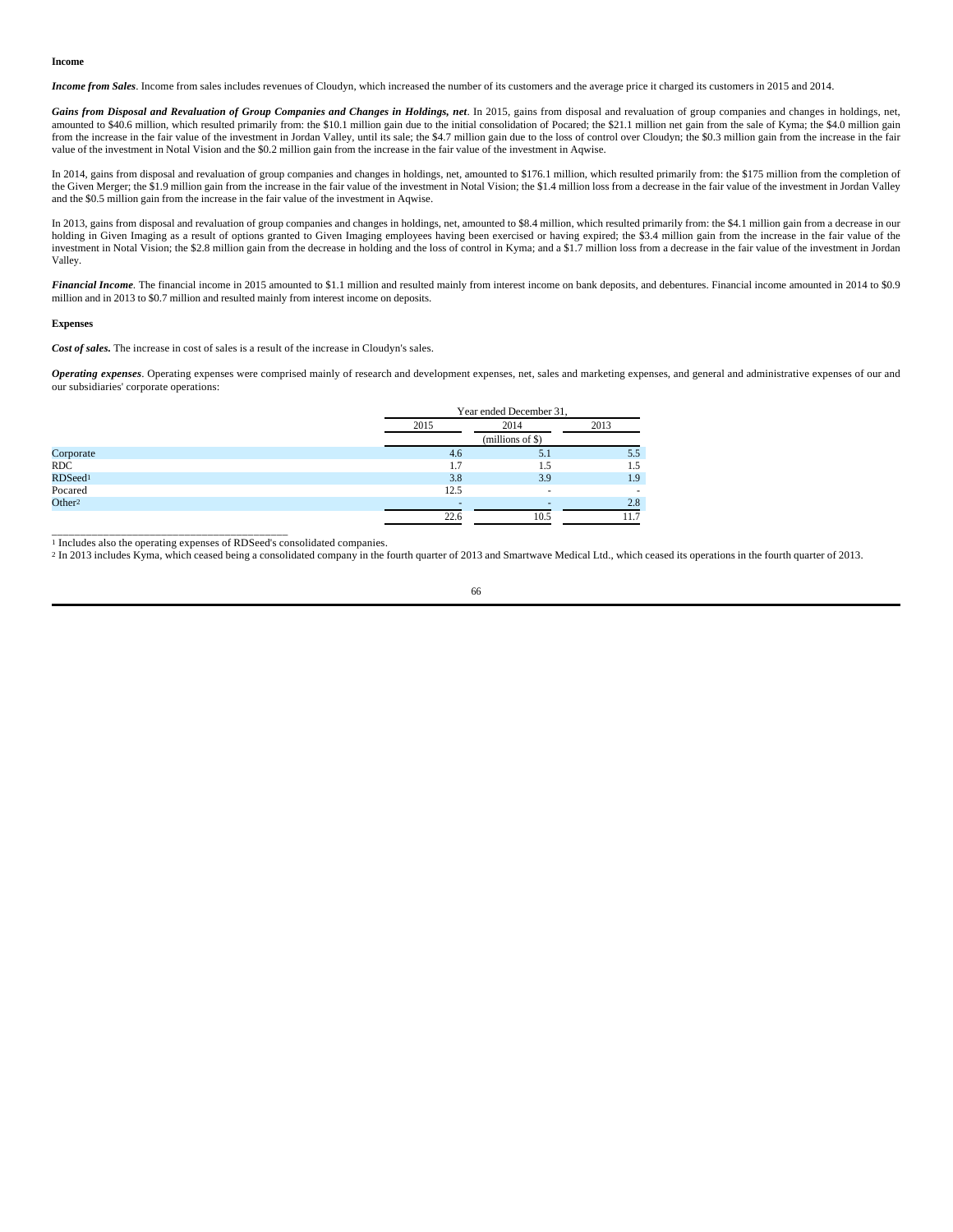*Corporate:* The decrease in the corporate expenses in 2015 compared to 2014 resulted primarily due to a decrease in payroll expenses due to the termination of our former Chairman's employment and due to a change in the NIS-USD exchange rate. The decrease in 2014 compared to 2013 resulted primarily from the decrease in the bonus amounts to our officers in accordance with our compensation policy. See Item 6B – Directors, Senior Management and Employees – "Compensation.

*RDC:* The increase in 2015 compared with 2014 resulted primarily from an increase in payroll expenses due to changes in RDC's workforce.

*RDSeed:* The decrease in 2015 compared with 2014 resulted primarily from a decrease in the operating expenses of POSE, whose operations were downsized in 2015 and which ceased being a consolidated company. This decrease was partially offset by an increase in Cloudyn's operating expenses, due to an increase in its operations. The increase in 2014 compared with 2013 resulted primarily from an increase in the operating expenses of Cloudyn due to the increase in its operations and from the operating expenses of POSE, which has been consolidated since the third quarter of 2013. The increase in the operating expenses was partly offset by a decrease in the R&D expenses of Cemmerce, an in-house project in which RDSeed ceased investing during 2013, and a decrease in RDSeed's workforce.

*Pocared:* The operating expenses for 2015 displayed in the table are Pocared's expenses for the period commencing from Pocared's initial consolidation date (February 2015) and until the end year. Pocared's operating expenses for 2015 in full and for 2014 and 2013 were \$13.7 million, \$10.3 million and \$10.6 million, respectively. The increase in the operating expenses resulted primarily from the progress in its trial and sample collection.

Equity in net losses of associates. Our share of net losses of associates resulted from our holdings in certain investments that are accounted for under the equity method (see above under "Basis Of Presentation"). Our share of net losses of associates amounted to \$8.6 million in 2015 compared with \$15.8 million in 2014 and \$11.9 million in 2013. The decrease in our share in the net losses of associates in 2015 compared with 2014 resulted primarily from the initial consolidation of Pocared's operating results commencing Febuary 2015, instead of recording Pocared's losses based on the equity method of accounting. The increase in 2014 compared with 2013 resulted primarily from an increase in our share in Pocared's losses due to an increase in our share in Pocared's financing. Also, our share in the losses of our assocates in 2013 was partially offset by our share in Given's profits, which was sold, and therefore did not contribute to this item in 2014.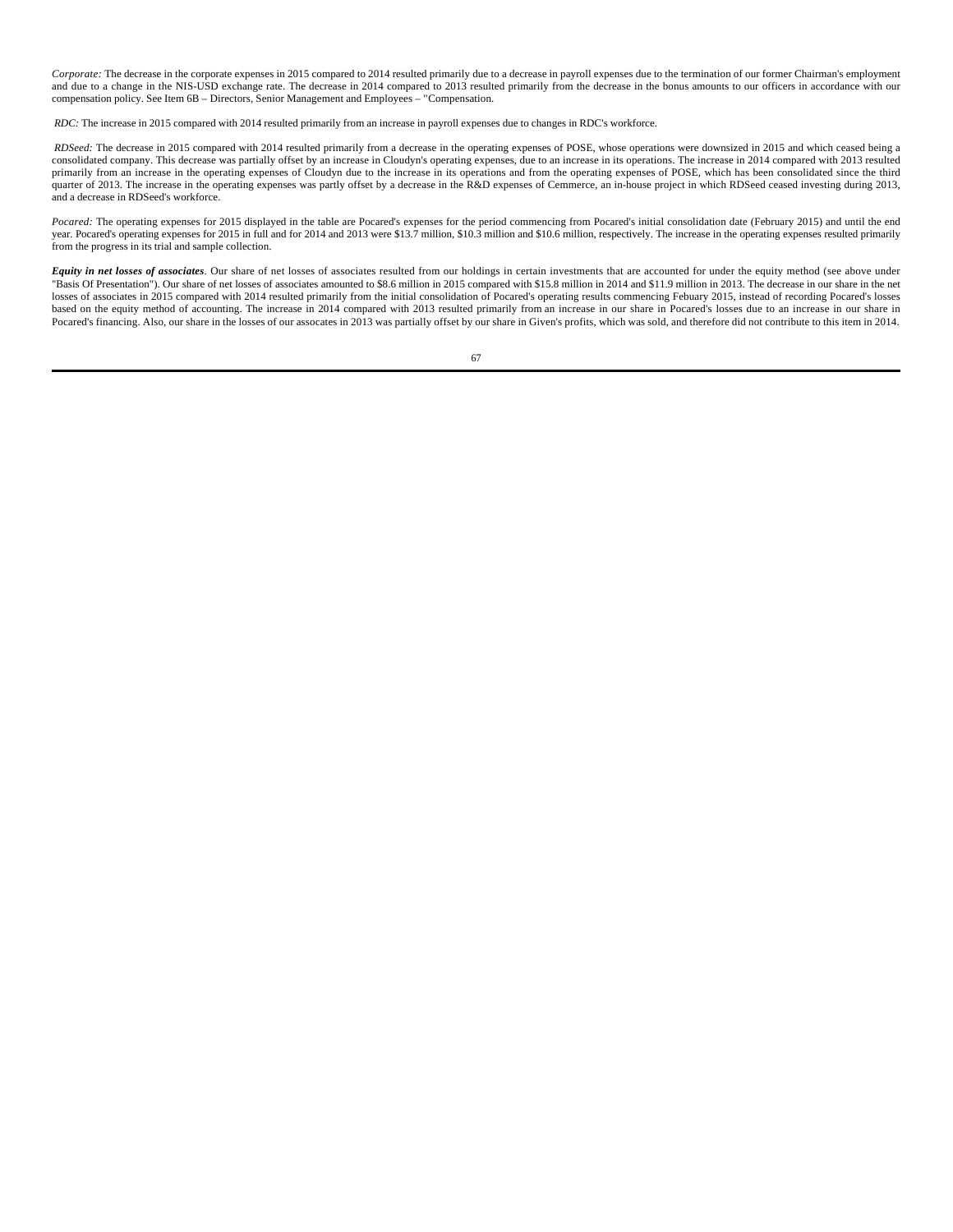We expect that most of our group companies will continue to recognize losses in future periods, as they invest significant resources in research and development and sales and marketing activities and have not yet generated significant revenues, if at all. Our results of operations will therefore be affected by the extent of our share of their net losses (to the extent they are reported under the equity or consolidation method of accounting).

## *Highlights of the Results of Operations of Our Main Associate:*

*BrainsGate reported the following operating results (according to IFRS)*:

|                                   | Year ended        | Increase  | Year ended        | Increase  | Year ended        |
|-----------------------------------|-------------------|-----------|-------------------|-----------|-------------------|
|                                   | December 31, 2015 | Decrease) | December 31, 2014 | Decrease) | December 31, 2013 |
|                                   | (millions of S.   |           | (millions of S.   |           | (millions of S.   |
| Loss attributable to shareholders | 6.Z               | ر. د      | 6.0               | (6.5)     | 6.4               |

BrainsGate is in the development stage and has not yet commenced sales. BrainsGate's loss mainly results from research and development expenses. The increase in loss in 2015 compared with 2014 resulted mainly from an increase in share based payments expenses, due to recapitalization of BrainsGate's equity, as part of the investment agreement from January 2015 (see Note 3.B.4.b) in "Item 18 – Financial Statements") and from currency flluctuations. The change in loss between the years 2014 and 2013 was mainly due to a change in patient recruitment for the FDA trial BrainsGate is conducting.

### *Highlights of the Results of Operations of Our Subsidiaries:*

*Income and losses of material consolidated and material associate companies directly held by us, for the year ending December 31, 2015 (with respect to 100% of the applicable companies and not only our shareholding therein)*

|               |               | Comprehensive income            |                 | Interest        |                          |
|---------------|---------------|---------------------------------|-----------------|-----------------|--------------------------|
|               | Income (loss) | Other Comprehen-<br>sive income | Dividend income | Interest income | Date received            |
|               |               | (millions of \$)                |                 |                 |                          |
| Subsidiaries: |               |                                 |                 |                 |                          |
|               |               |                                 |                 |                 |                          |
| <b>RDC</b>    | 15.2          | $\sim$                          | $\sim$          | $\overline{a}$  | $\overline{\phantom{a}}$ |
| Pocared $(1)$ | (13.4)        | $\sim$                          | $\sim$          | 0.1             | 2017                     |
|               |               |                                 |                 |                 |                          |
| Associates:   |               |                                 |                 |                 |                          |
|               |               |                                 |                 |                 |                          |
| BrainsGate    | (6.2)         | $\sim$                          | $\sim$          | ۰               | -                        |
| Cartiheal     | (2.7)         | $\sim$                          | $\sim$          | $\sim$          | $\overline{\phantom{a}}$ |
| Coramaze (2)  | (1.4)         | $\sim$                          | $\sim$          | $\sim$          | $\sim$                   |
| Plymedia      | 0.9           | $\sim$                          | $\sim$          | $\sim$          | $\sim$                   |
|               |               |                                 |                 |                 |                          |

(1) In February 2015, Pocared ceased being an associate and became a consolidated company.<br>(2) In August 2015 we invested in Coramaze for the first time. The data presented in the table is from the date of initial investme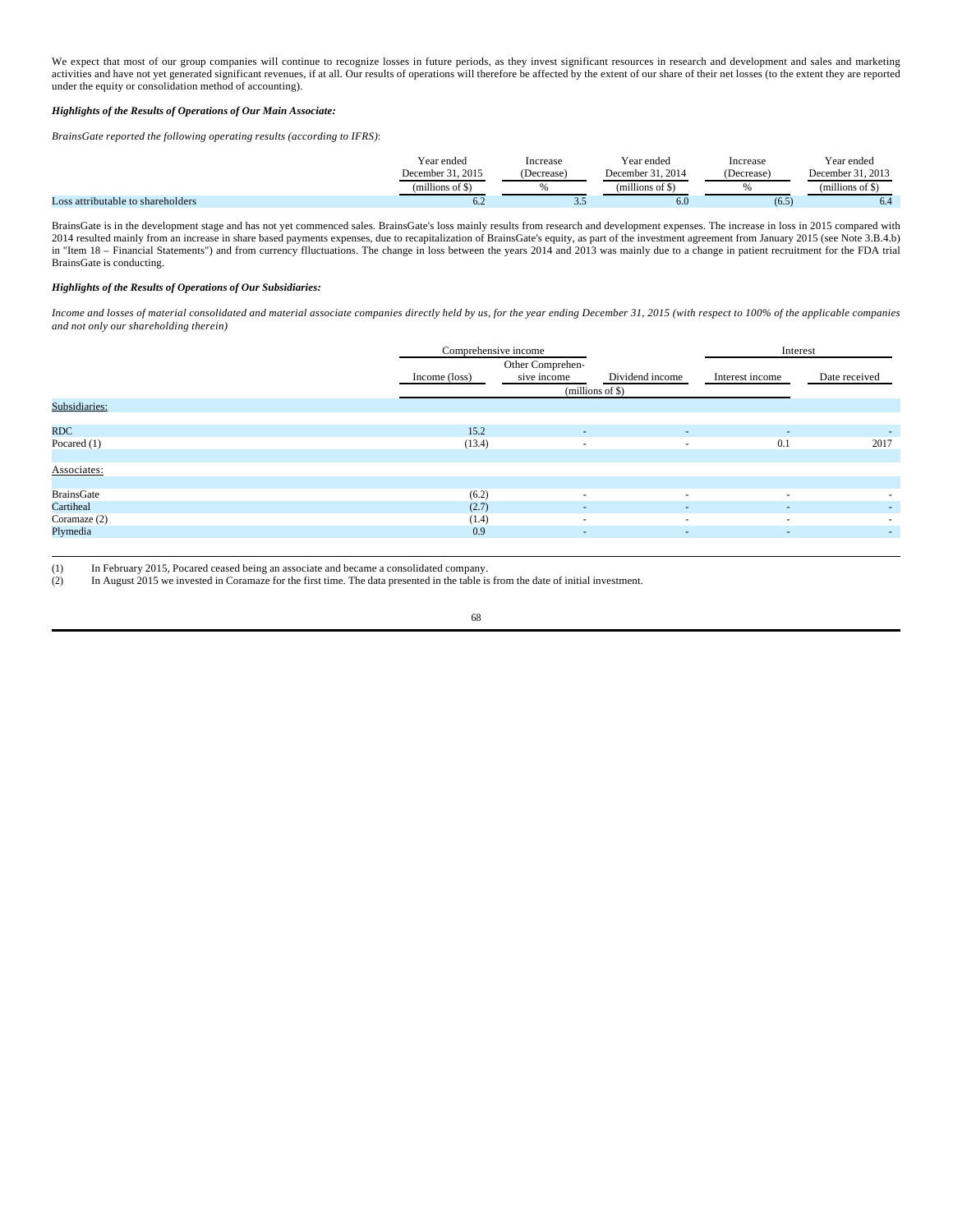|                                                                                                             | Comprehensive income |                                 |                                       | Interest        |               |
|-------------------------------------------------------------------------------------------------------------|----------------------|---------------------------------|---------------------------------------|-----------------|---------------|
|                                                                                                             | Income               | Other Comprehen-<br>sive income | Dividend income<br>$(millions of \S)$ | Interest income | Date received |
| <b>RDSeed</b>                                                                                               | 0.8                  |                                 |                                       |                 |               |
| Income and losses of material associate companies held through RDSeed for the year ending December 31, 2015 |                      |                                 |                                       |                 |               |

|                  | Comprehensive income |                                                        |                 | Interest                 |               |
|------------------|----------------------|--------------------------------------------------------|-----------------|--------------------------|---------------|
|                  | Loss                 | Other Comprehen-<br>sive income<br>$(millions of \$))$ | Dividend income | Interest income          | Date received |
|                  |                      |                                                        |                 |                          |               |
| Associates:      |                      |                                                        |                 |                          |               |
| Cloudyn(1)       | (2.9)                | $\overline{\phantom{a}}$                               | $\overline{a}$  | $\overline{\phantom{a}}$ | ۰             |
| Open Legacy      | (1.8)                | $\overline{\phantom{a}}$                               |                 | 米)                       | 2017          |
| IronScales $(2)$ | (0.2)                |                                                        |                 |                          |               |

\*) Represents amount less than \$0.1 million.<br>(1) In December 2015, Cloudyn ceased being a consolidated company and became an associate.<br>(2) In October 2015 we invested in IronScales for the first time. The data presented i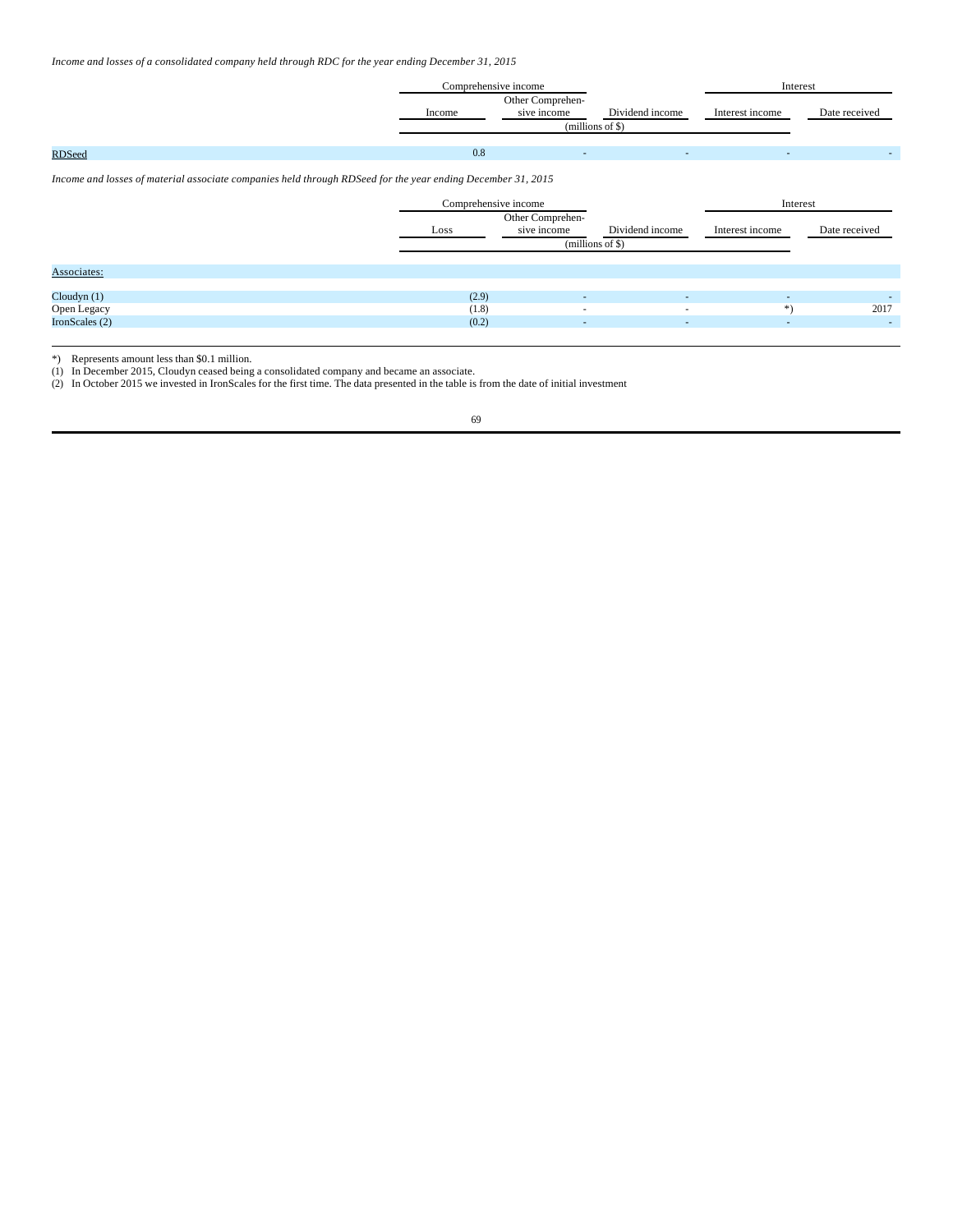*Financial Expenses.* Financial expenses amounted in 2015 to \$0.6 million compared with \$3.4 million in 2014 and \$0.6 million in 2013. The financial expenses in 2015 resulted mainly from changes in the fair value of marketable investments measured at fair value and USD exchange rate fluctuations, mainly with respect to shekel financial assets held by RDC. The financial expenses in 2014 resulted mainly from exchange rate fluctuations with respect to shekel bank deposits held by RDC and also commissions with respect to the loan drawn under the credit line agreement with Silicon Valley Bank (the loan was repaid in 2014). The financial expenses in 2013 resulted mainly from interest on the loan drawn down under the credit line agreement with Silicon Valley Bank, and from commissions and other expenses related to this credit line.

*Other Expenses (Income), net.* Other expenses (income), net, amounted to an immaterial amount in 2015 compared with 0.8 million in 2014 and (\$3.5) million in 2013. Other expenses in 2014 resulted primarily from an impairment charge in the amount of approximately \$0.8 million in respect of the technology recognized as an asset when we gained control over POSE. Other income in 2013 resulted primarily from a gain from the settlement agreement with Enablence.

Taxes on Income (Tax Benefit). Tax expenses in 2015 resulted primarily from the sale of Kyma. Tax expenses in 2014 resulted primarily from the gain that was recorded due to the completion of the Given Merger and included \$29.0 million from the rversal of a tax asset recorded in 2013, and current tax expenses in the amount of \$14.8 million recorded by RDC due to the completion of the Given Merger. Tax benefit in 2013 resulted primarily from recording a deferred tax asset of approximately \$29 million with respect to temporary differences related to the investment in Given Imaging and with respect to tax losses carry forward which were likely to be utilized in 2014, due to the gain from the Given Merger. This amount was partially offset by tax liability recorded by RDC of approximately \$0.6 million with respect to a temporary difference in the investment in Given Imaging for tax and accounting purposes.

*Income (Loss) attributable to non-controlling interest.* The income attributable to non-controlling interest loss resultes mainly from the share of the non-controlling interest in RDC's results.

In 2015 the net income attributable to non-controlling interest resulted mainly from the share of the non-controlling interest in the gain from the sale of Kyma, the gain recorded from loss of control over Cloudyn and the current loss recorded by RDC in respect of the losses of its subsidiaries. In 2014 this net income included mainly the share of the non-controlling interest in RDC in the gain RDC recorded due to the completion of the Given Merger.

| ۰ | M | I<br>۰. |  |
|---|---|---------|--|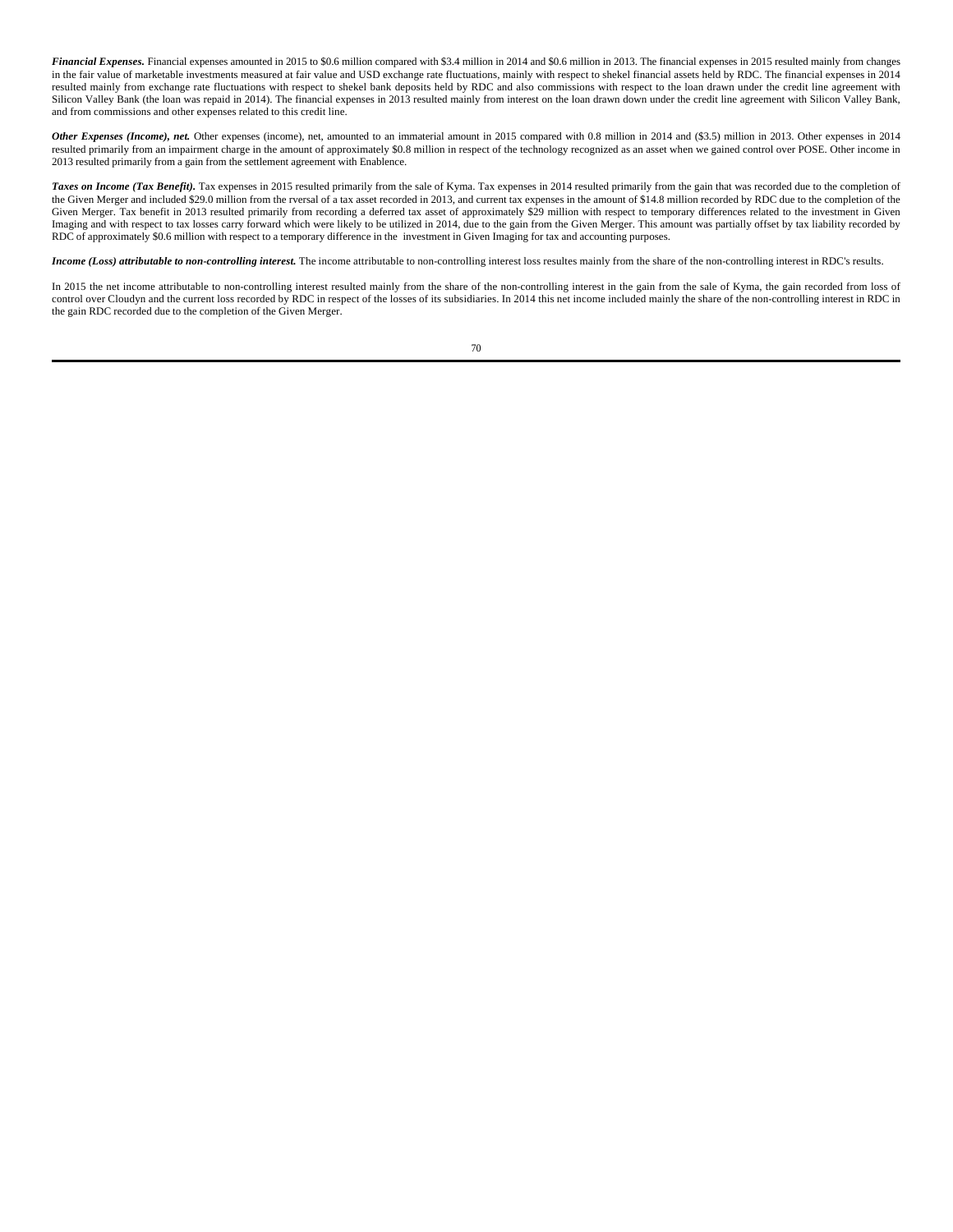# *Quarterly Results*

The following tables set forth the net results of our operations in the reported periods:

|                                                          | Year ended        | Three months ended |                                         |                    |                   |
|----------------------------------------------------------|-------------------|--------------------|-----------------------------------------|--------------------|-------------------|
|                                                          | December 31, 2015 | March 31, 2015     | June 30, 2015                           | September 30, 2015 | December 31, 2015 |
|                                                          |                   |                    | (millions of \$, except per share data) |                    |                   |
|                                                          | Audited           |                    | Unaudited                               |                    |                   |
| Income (loss) attributable to our shareholders           | 2.5               | 4.9                | (5.2)                                   | 6.3                | (3.5)             |
| Income (loss) per share attributable to our shareholders | 0.08              | 0.17               | (0.18)                                  | 0.21               | (0.12)            |
|                                                          | Year ended        | Three months ended |                                         |                    |                   |
|                                                          | December 31, 2014 | March 31, 2014     | June 30, 2014                           | September 30, 2014 | December 31, 2014 |
|                                                          |                   |                    | (millions of \$, except per share data) |                    |                   |
|                                                          | Audited           |                    | Unaudited                               |                    |                   |
| Income (loss) attributable to our shareholders           | 85.5              | 101.8              | (4.0)                                   | (4.2)              | (8.1)             |
| Income (loss) per share attributable to our shareholders | 2.87              | 3.42               | (0.13)                                  | (0.14)             | (0.27)            |

As previously mentioned, the net gain and loss attributable to our shareholders mainly comprises of: 1. our share in the losses of our group companies, 2. gains and losses from exit transactions, revaluation of investments

|                                                                                  |                | Three months ended              |                    |                   |  |
|----------------------------------------------------------------------------------|----------------|---------------------------------|--------------------|-------------------|--|
|                                                                                  | March 31, 2015 | June 30, 2015                   | September 30, 2015 | December 31, 2015 |  |
|                                                                                  |                | $(millions of \$)$<br>Unaudited |                    |                   |  |
|                                                                                  |                |                                 |                    |                   |  |
| Losses in respect of group companies:                                            |                |                                 |                    |                   |  |
| Our share in net losses of group companies, net                                  | (4.0)          | (4.9)                           | (4.9)              | (4.6)             |  |
| Excess cost amortization                                                         | **             | **                              | **                 | **                |  |
| Impairment of investments in group companies and financial assets, net           |                |                                 |                    |                   |  |
| Total                                                                            | (4.0)          | (4.9)                           | (4.9)              | (4.6)             |  |
| Gain from exit transactions, changes in holdings, and revaluation of investments | 10.1           | ×.                              | 14.4               | 3.1               |  |
| Corporate operating expenses                                                     | (0.9)          | (0.8)                           | (0.9)              | (2.0)             |  |
| Taxes on income                                                                  |                |                                 | (1.6)              | (0.1)             |  |
| <b>Other</b>                                                                     | (0.3)          | 0.5                             | (0.7)              | 0.1               |  |
| Income (loss) attributable to our shareholders                                   | 4.9            | (5.2)                           | 6.3                | (3.5)             |  |
|                                                                                  |                |                                 |                    |                   |  |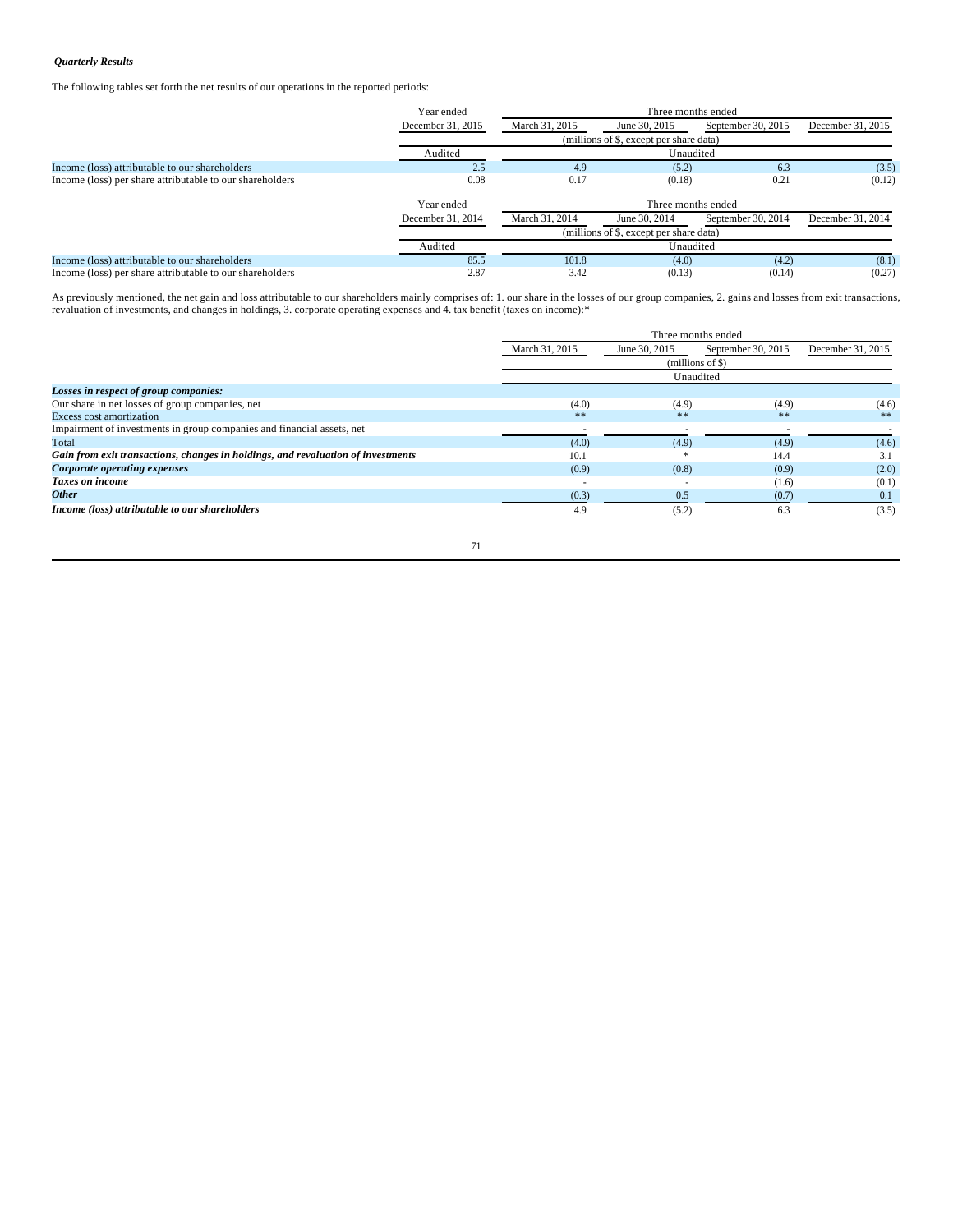|                                                                                         | Three months ended |               |                    |                   |  |
|-----------------------------------------------------------------------------------------|--------------------|---------------|--------------------|-------------------|--|
|                                                                                         | March 31, 2014     | June 30, 2014 | September 30, 2014 | December 31, 2014 |  |
|                                                                                         | $(millions of \$)$ |               |                    |                   |  |
|                                                                                         | Unaudited          |               |                    |                   |  |
| Losses in respect of group companies:                                                   |                    |               |                    |                   |  |
| Our share in net losses of group companies, net                                         | (3.8)              | (4.6)         | (3.4)              | (3.7)             |  |
| <b>Excess cost amortization</b>                                                         |                    |               | **                 | **                |  |
| Impairment of investments in group companies and financial assets, net                  |                    |               |                    | (0.2)             |  |
| Total                                                                                   | (3.8)              | (4.6)         | (3.4)              | (3.9)             |  |
| Gain (loss) from exit transactions, changes in holdings, and revaluation of investments | 144.5              | 1.0           | 0.9                | (0.8)             |  |
| Corporate operating expenses                                                            | (1.1)              | (1.0)         | (1.1)              | (1.9)             |  |
| Tax benefit (taxes on income)                                                           | (37.6)             | 0.4           | 0.3                | (0.6)             |  |
| <b>Other</b>                                                                            | (0.2)              | 0.2           | (0.8)              | (0.9)             |  |
| Income (loss) attributable to our shareholders                                          | 101.8              | (4.0)         | (4.2)              | (8.1)             |  |

\* The results summarized in these tables are presented net of non-controlling interest.

\*\* Represents amount less than \$0.1 million.

*Our share in the net losses of group companies.* The loss we recorded in the fourth quarter of 2015 in respect of our share in the net losses of our group companies (net of non-controlling interest) resulted mainly from the losses of Pocared, RDSeed, BrainsGate and Cartiheal. The loss we recorded in the fourth quarter of 2014 in respect of our share in the net losses of our group companies (net of non-controlling interest) resulted mainly from the losses of Pocared, RDSeed, BrainsGate and Cartiheal.

*Impairment charges of investments in group companies and financial assets.* In 2015 no impairment charges, or its cancellation, were recorded. In the fourth quarter of 2014, we recorded an impairment charge in the amount of approximately \$0.2 million in respect of the technology recognized as an asset when we gained control over POSE.

Gain (Loss) from exit transactions, changes in holdings, and revaluation of investments. The gains and losses from exit transactions, changes in holdings, and revaluation of investments recorded at fair value in the fourth quarter of 2015 resulted mainly from the \$2.4 million gain (net of non-controlling interest) from the loss of control in Cloudyn, the \$0.2 million gain from the increase in the fair value of the investment in Aqwise and the \$0.3 million gain from a increase in the fair value of the investment in Notal Vision.

The gains and losses from exit transactions, changes in holdings, and revaluation of investments recorded at fair value in the fourth quarter of 2014 resulted mainly from the \$0.5 million gain from<br>the increase in the fair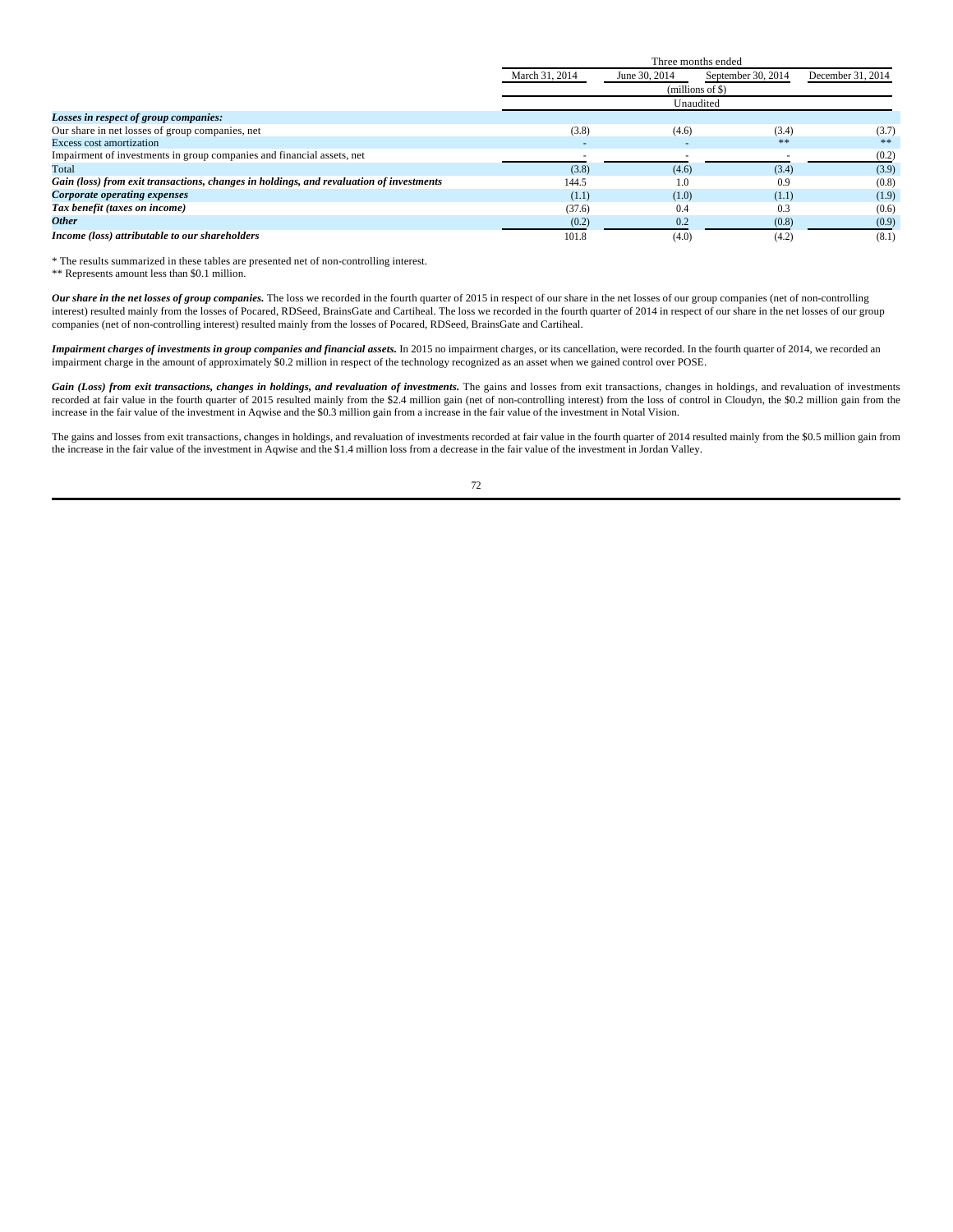The following tables summarize our quarterly consolidated statements of profit and loss:

|                                                                            | Year ended        | Three months ended |                     |                    |                   |
|----------------------------------------------------------------------------|-------------------|--------------------|---------------------|--------------------|-------------------|
|                                                                            | December 31, 2015 | March 31, 2015     | June 30, 2015       | September 30, 2015 | December 31, 2015 |
|                                                                            | Audited           |                    | Unaudited           |                    |                   |
|                                                                            |                   |                    | $(millions of \$))$ |                    |                   |
| Income from sales                                                          | 0.9               | 0.2                | 0.2                 | 0.3                | 0.2               |
| Gain from disposal and revaluation of group companies, and changes in      |                   |                    |                     |                    |                   |
| holdings, net                                                              | 40.6              | 10.1               | 0.1                 | 24.6               | 5.8               |
| <b>Financial income</b>                                                    | 1.1               | 0.4                | 1.6                 | 0.3                | 0.4               |
| Total income                                                               | 42.6              | 10.7               | 1.9                 | 25.2               | 6.4               |
| Cost of sales                                                              | 0.3               |                    | 0.1                 | 0.1                | 0.1               |
| Research and development expenses, net                                     | 13.1              | 1.6                | 3.8                 | 4.0                | 3.7               |
| Selling and marketing expenses                                             | 2.0               | 0.4                | 0.6                 | 0.5                | 0.5               |
| General and administrative expenses                                        | 7.6               | 1.5                | 1.8                 | 1.5                | 2.8               |
| Equity in losses of associates, net                                        | 8.5               | 3.4                | 1.8                 | 1.8                | 1.5               |
| Financial expenses                                                         | 0.7               | 0.6                |                     | 1.6                | 0.1               |
| Other expenses (income), net                                               |                   |                    |                     |                    |                   |
| Total costs and expenses                                                   | 32.2              | 7.5                | 8.1                 | 9.5                | 8.7               |
| Income (loss) before taxes on income                                       | 10.4              | 3.2                | (6.2)               | 15.7               | (2.3)             |
| Tax expenses                                                               | (3.3)             | S.                 | ×.                  | (3.1)              | (0.2)             |
| Net income (loss)                                                          | 7.1               | 3.2                | (6.2)               | 12.6               | (2.5)             |
| Income (loss) attributable to our shareholders                             | 2.5               | 4.9                | (5.2)               | 6.3                | (3.5)             |
| Income (loss) attributable to non-controlling interest                     | 4.6               | (1.7)              | (1.0)               | 6.3                | 1.0               |
| Basic and diluted income (loss) per share attributable to our shareholders | 0.08              | 0.17               | (0.18)              | 0.21               | (0.12)            |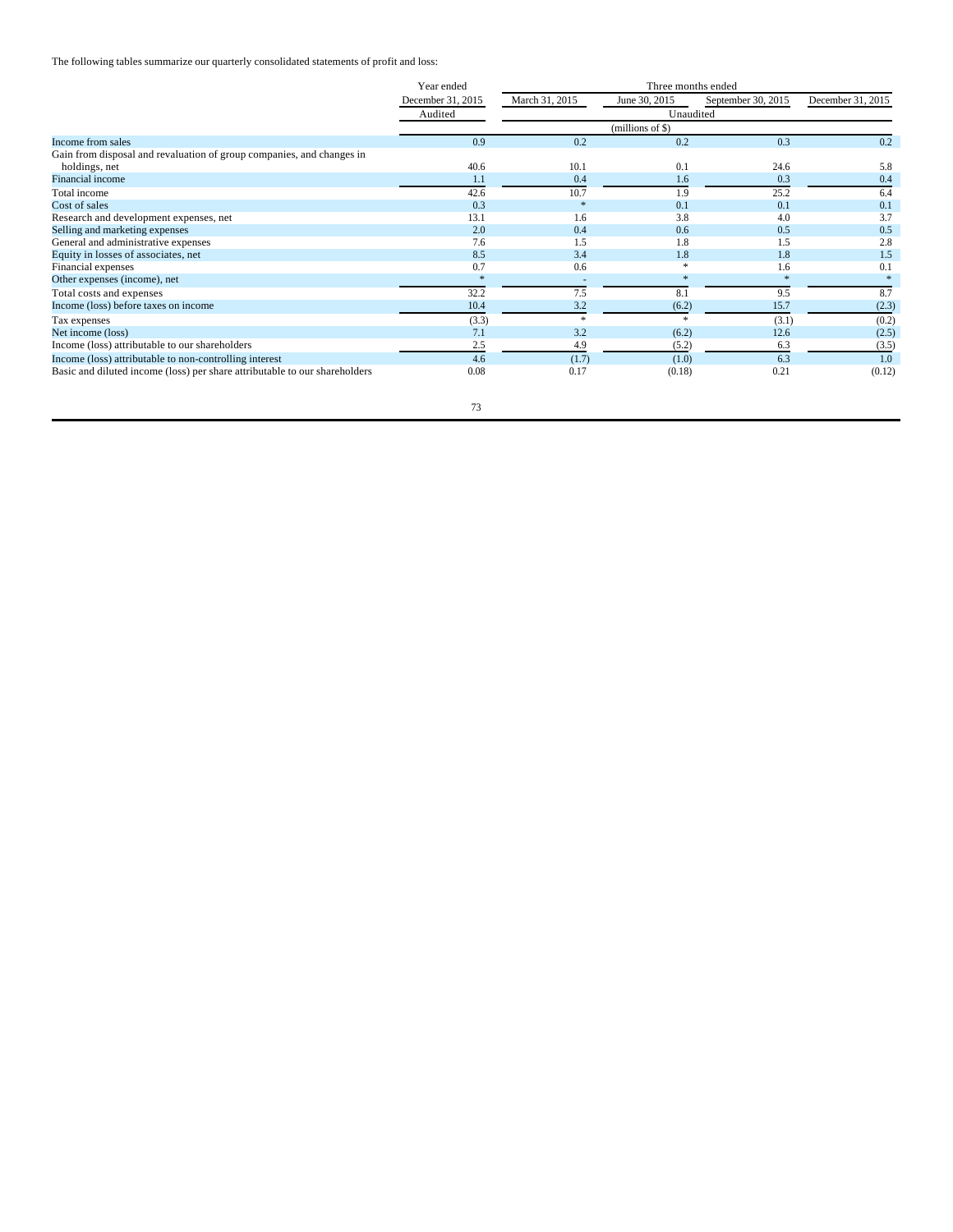|                                                                            | Year ended        |                | Three months ended  |                    |                   |  |
|----------------------------------------------------------------------------|-------------------|----------------|---------------------|--------------------|-------------------|--|
|                                                                            | December 31, 2014 | March 31, 2014 | June 30, 2014       | September 30, 2014 | December 31, 2014 |  |
|                                                                            | Audited           |                | Unaudited           |                    |                   |  |
|                                                                            |                   |                | $(millions of \$))$ |                    |                   |  |
| Income from sales                                                          | 0.4               | 0.1            | 0.1                 | 0.1                | 0.1               |  |
| Gain (loss) from disposal and revaluation of group companies, and changes  |                   |                |                     |                    |                   |  |
| in holdings, net                                                           | 176.1             | 175.0          | 1.0                 | 0.9                | (0.8)             |  |
| <b>Financial income</b>                                                    | 0.9               | 0.1            | 0.6                 | 0.3                | 0.2               |  |
| Total income                                                               | 177.4             | 175.2          | 1.7                 | 1.3                | (0.5)             |  |
| Cost of sales                                                              | 0.1               |                |                     |                    |                   |  |
| Research and development expenses, net                                     | 2.1               | 0.4            | 0.5                 | 0.5                | 0.7               |  |
| Selling and marketing expenses                                             | 1.4               | 0.2            | 0.4                 | 0.3                | 0.4               |  |
| General and administrative expenses                                        |                   | 1.5            | 1.4                 | 1.7                | 2.4               |  |
| Equity in losses of associates, net                                        | 15.8              | 3.8            | 4.5                 | 3.7                | 3.9               |  |
| Financial expenses                                                         | 3.4               | 0.1            |                     | 2.2                | 1.5               |  |
| Other expenses, net                                                        | 0.8               |                |                     |                    | 0.8               |  |
| Total costs and expenses                                                   | 30.7              | 6.0            | 6.8                 | 8.4                | 9.7               |  |
| Income (Loss) before taxes on income                                       | 146.7             | 169.2          | (5.1)               | (7.1)              | (10.2)            |  |
| Tax benefit (tax expenses)                                                 | (45.3)            | (45.2)         | 0.4                 | 0.2                | (0.8)             |  |
| Net income (loss)                                                          | 101.4             | 124.0          | (4.7)               | (6.9)              | (11.0)            |  |
| Income (Loss) attributable to our shareholders                             | 85.5              | 101.8          | (4.0)               | (4.2)              | (8.1)             |  |
| Income (Loss) attributable to non-controlling interest                     | 15.9              | 22.2           | (0.7)               | (2.7)              | (2.9)             |  |
| Basic and diluted income (loss) per share attributable to our shareholders | 2.87              | 3.42           | (0.13)              | (0.14)             | (0.27)            |  |

 $\,^*$  Represents amount less than \$0.1 million.

# **B. Liquidity and Capital Resources**

# **Financial Position**

|                                                                  | As of December 31.  |       |
|------------------------------------------------------------------|---------------------|-------|
|                                                                  | 2015                | 2014  |
|                                                                  | (Audited)           |       |
|                                                                  | $(millions of \$))$ |       |
| Total assets in the consolidated statement of financial position | 214.9               | 197.8 |
| Current assets                                                   | 151.1               | 160.4 |
| Investments in associate companies and other companies           | 34.9                | 33.9  |
| Long-term receivables                                            | 10.4                |       |
| Intangible assets, net                                           | 17.4                | 3.4   |
| <b>Current liabilities</b>                                       | 6.4                 | 5.0   |
| Long-term liabilities                                            | 2.1                 |       |
| Total liabilities                                                | 8.5                 | 5.0   |
| Consolidated equity                                              | 206.4               | 192.8 |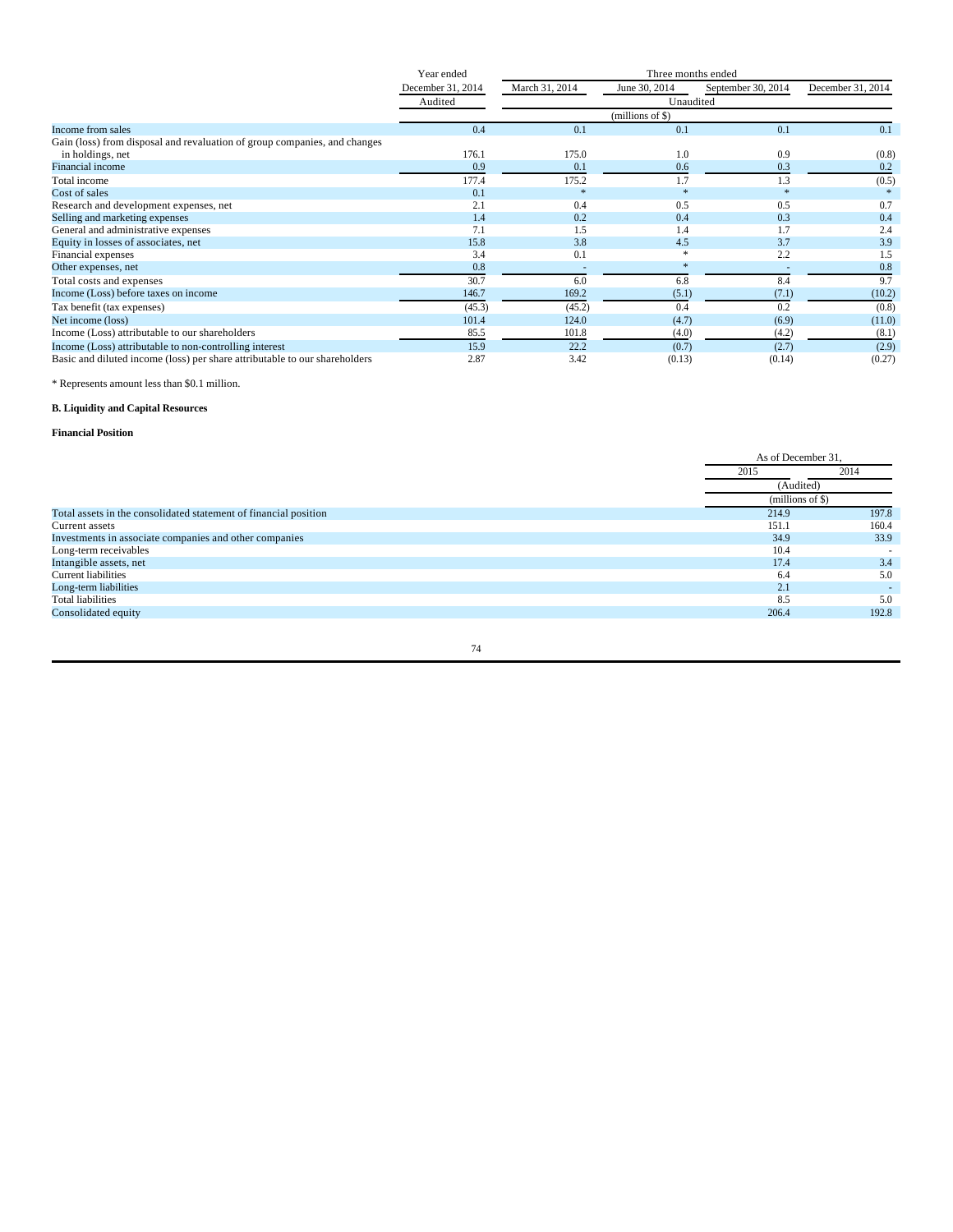Shareholders' equity including non-controlling interest at December 31, 2015, was approximately \$206.4 million, representing approximately 96% of the total assets as reflected in the statement of financial position, compared with \$192.8 million at December 31, 2014, representing approximately 97% of total assets as reflected in the statement of financial position. The increase in equity resulted mainly from the gain recorded and the increase in non-controlling interests following the initial consolidation of Pocared, from the gain recorded due to the sale of Kyma and Jordan Valley and from the gain recorded due to loss of control over Cloudyn. This increase was partially offset by Elron's share in losses of associates.

Consolidated working capital at December 31, 2015 amounted to \$144.7 million compared with \$155.4 million at December 31, 2014. The decrease in working capital resulted mainly from the decrease in the liquid resources due to investments in subsidiaries and associates during 2015. The decrease was partially offset by the reciept of the consideration from the sale of Kyma and Jordan Valley.

The increase in intangible assets resulted mainly from a \$14.4 million increase resulting from the initial consolidation of Pocared in February 2015.

The increase in long term receivables resulted mainly from the contingent consideration and escrow deposits received in the sale of Kyma and Jordan Valley.

With respect to the claim against Elron and others in connection with the sale of the shares of Elscint in 1999, and the provision in our financial statements of an immaterial amount in order to cover the financial resources that may be required of us in order to expunge the claim, if any, see note 14.A in "Item 18 – Financial Statements". The costs in connection with litigating the claim are unknown and there is no certainty as to the amount of financial resources which would be required to order to expunge the claim.

### **Our and RDC's primary cash flows 1**

|                                                                          |                   | Year ended         |       | Three months ended |
|--------------------------------------------------------------------------|-------------------|--------------------|-------|--------------------|
|                                                                          | December 31, 2015 | December 31, 2014  |       | December 31, 2014  |
|                                                                          |                   | Audited            |       | Unaudited          |
|                                                                          |                   | $(millions of \$)$ |       |                    |
| Investments in our, RDC's and RDSeed's group companies                   | (30.2)            | (15.9)             | (8.2) | (0.5)              |
| Proceeds received from disposal of our and RDC's non-current investments | 27.7              | 287.2              | 10.9  | 0.1                |
| Taxes paid, net                                                          | (1.7)             | (19.5)             | (1.7) | (1.2)              |
| Repayment of our debt                                                    |                   | (4.0)              |       |                    |
| Dividend distributed by Elron                                            |                   | (110.0)            |       |                    |

<sup>1</sup> The amounts presented include RDC's and RDSeed's cash flows in full (100%) in addition to our cash flows, but do not include the cash flows of their subsidiaries.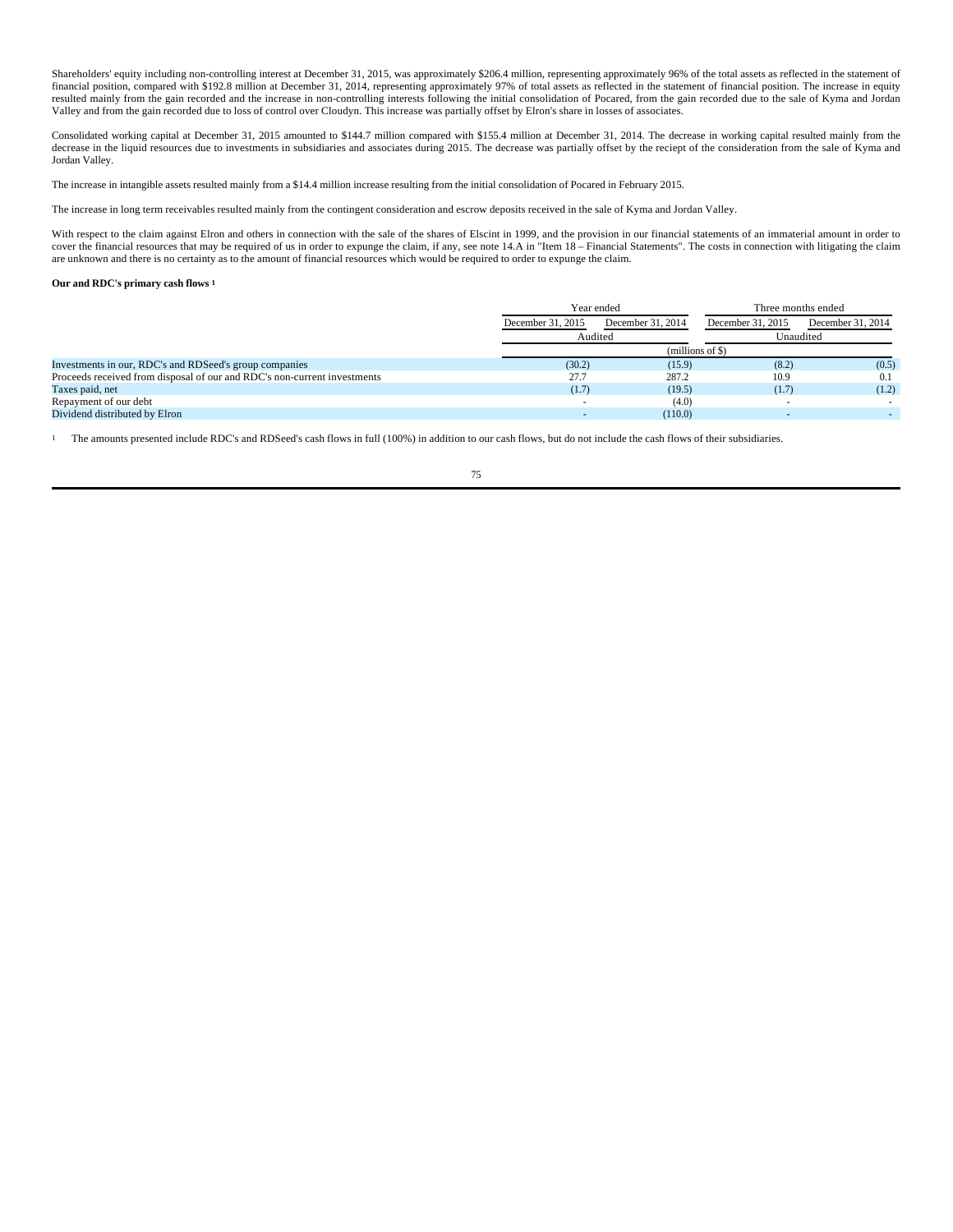### *Liquid resources balance*

Consolidated liquid resources at December 31, 2015 amounted to \$150.2 million (including short term bank deposits and other investments in securities in the total amount of approximately \$98.2 million), compared with \$159.9 million at December 31, 2014 (including short term bank deposits in the amount of approximately \$93.9 million).

Elron's and RDC's non-consolidated liquid resources at December 31, 2015 amounted to \$76.2 million and \$69.8 million, respectively (Elron's and RDC's liquid resources as of December 31, 2015 included short term bank deposits and other investments in securities in the total amount of approximately \$62.3 million and \$36.0 million, respectively). Elron's and RDC's non-consolidated liquid resources at December 31, 2014 amounted to \$93.4 million and \$63.1 million, respectively (as mentioned above Elron's and RDC's liquid resources as of December 31, 2014 included short term bank deposits in the amount of approximately \$60.4 million and \$33.6 million, respectively).

### *Uses of cash*

The main uses of cash in 2015 were investments and loans to Group Companies in the amount of \$24.4 million by us, and \$5.8 million by RDC. Also, cash was used to pay corporate and RDC's operating expenses, as detailed above.

The main uses in cash in 2014 were a dividend distribution to the Company's shareholders in the amount of \$110 million, and investments in Group Companies in the amount of \$11.1 million, by us, and \$4.9 million, by RDC. Also, we repaid our entire debt to Silicon Valley Bank in the amount of \$4.0 million and in addition cash was used to pay corporate and RDC's operating expenses, as detailed above under "Operating Resuts". In addition, during 2014 we and RDC deposited approximately \$60 and \$33.6 million, respectively, in bank deposits for a period of four to fifteen months.

Investments in group companies during 2015 and 2014 are detailed in the following table (for additional details see Note 3 in "Item 18 – Financial Statements"):

|                                     | Elron                    |                  | <b>RDC</b> |      |  |  |  |  |
|-------------------------------------|--------------------------|------------------|------------|------|--|--|--|--|
|                                     | 2015                     | 2014             | 2015       | 2014 |  |  |  |  |
|                                     |                          | (millions of \$) |            |      |  |  |  |  |
|                                     |                          | Audited          |            |      |  |  |  |  |
| Consolidated companies <sup>1</sup> |                          |                  |            |      |  |  |  |  |
| Pocared <sub>2</sub>                | 11.6                     | 9.9              |            |      |  |  |  |  |
|                                     |                          |                  |            |      |  |  |  |  |
|                                     | 11.6                     | 9.9              |            |      |  |  |  |  |
| Associates and other investments    |                          |                  |            |      |  |  |  |  |
| Cloudyn <sup>3</sup>                | $\overline{\phantom{a}}$ | ٠                | 2.0        | 1.0  |  |  |  |  |
| <b>BrainsGate</b>                   | 3.3                      |                  |            |      |  |  |  |  |
| Kyma <sup>4</sup>                   | ٠                        | ٠                | 1.6        | 1.3  |  |  |  |  |
| Cartiheal                           | 6.7                      |                  |            |      |  |  |  |  |
| <b>Notal Vision</b>                 | 0.6                      | 1.0              | ٠          |      |  |  |  |  |
| Coramaze                            | 2.0                      | ٠                | -          |      |  |  |  |  |
| Open Legacy                         | ٠                        | ٠                | 1.1        | 1.0  |  |  |  |  |
| <b>IronScales</b>                   | $\overline{\phantom{a}}$ |                  | 0.8        |      |  |  |  |  |
| Other                               | 0.2                      | 0.2              | 0.3        | 1.6  |  |  |  |  |
|                                     | 12.8                     | 1.2              | 5.8        | 4.9  |  |  |  |  |
| Total investments                   | 24.4                     | 11.1             | 5.8        | 4.9  |  |  |  |  |

<sup>1</sup> The amounts exclude RDC's investment in RDSeed in 2015 in the amount of \$4.8 million and in 2014 in the amount of \$5.0 million. These investments do not affect the cash included in the consolidated financial statements.

<sup>2</sup> Consolidated since we obtained control in February 2015.

3 In December 2015, ceased being a consolidated company and became an associate.<br>In September 2015 the sale of Kyma was completed

In September 2015 the sale of Kyma was completed.

On March 10, 2016, our Board of Directors resolved, to make an application to the Court for a dividend distribution of US \$15 million (constituting a figure of US \$0.504307 per share) not out of our profits. Such dividend distribution is subject to the Court approval pursuant to Section 303 of the Companies Law. See "Item 8. Financial Information – Dividend Policy" for more information.

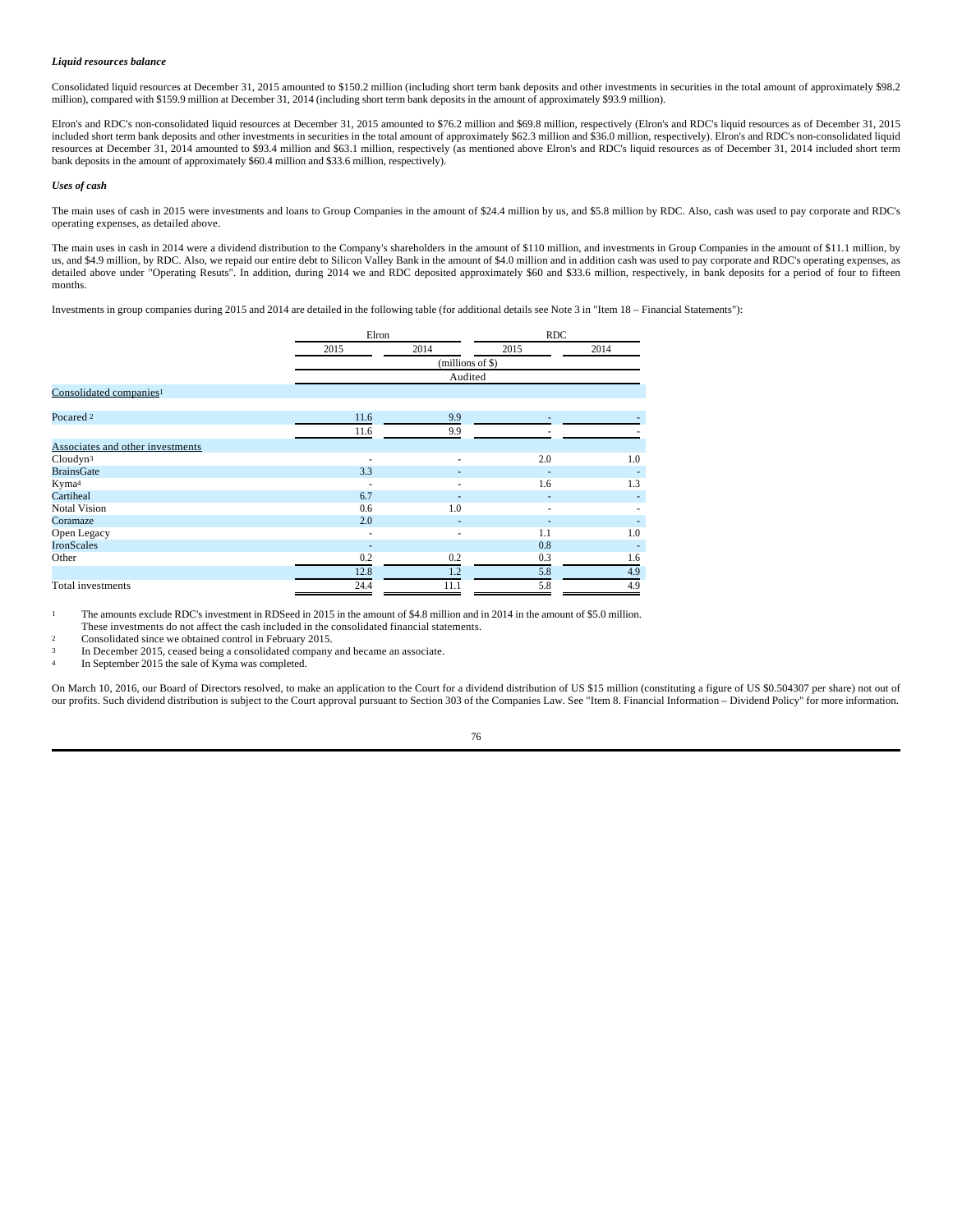*Subsequent to December 31, 2015 and through the date of the filing of this Annual Report, we and RDC invested the following amounts:*

|                                  | 2016             |            |  |
|----------------------------------|------------------|------------|--|
|                                  | Elron            | <b>RDC</b> |  |
|                                  | (millions of \$) |            |  |
|                                  | Unaudited        |            |  |
| Consolidated companies           |                  |            |  |
|                                  |                  |            |  |
| Pocared                          | 4.5              |            |  |
|                                  | 4.5              |            |  |
| Associates and other investments |                  |            |  |
| Open Legacy                      | ۰                | 0.7        |  |
| <b>Notal Vision</b>              | 1.0              |            |  |
| Other                            | 0.2              |            |  |
|                                  | 1.2              | 0.7        |  |
| Total investments                | 5.7              | 0.7        |  |

# *Proceeds from the disposal of non-current investments*

Proceeds we and RDC received from the disposal of non-current investments in 2015 mainly included: proceeds RDC received in the amount of approximately \$15 million (net of tax), in addition to an escrow deposit in the amou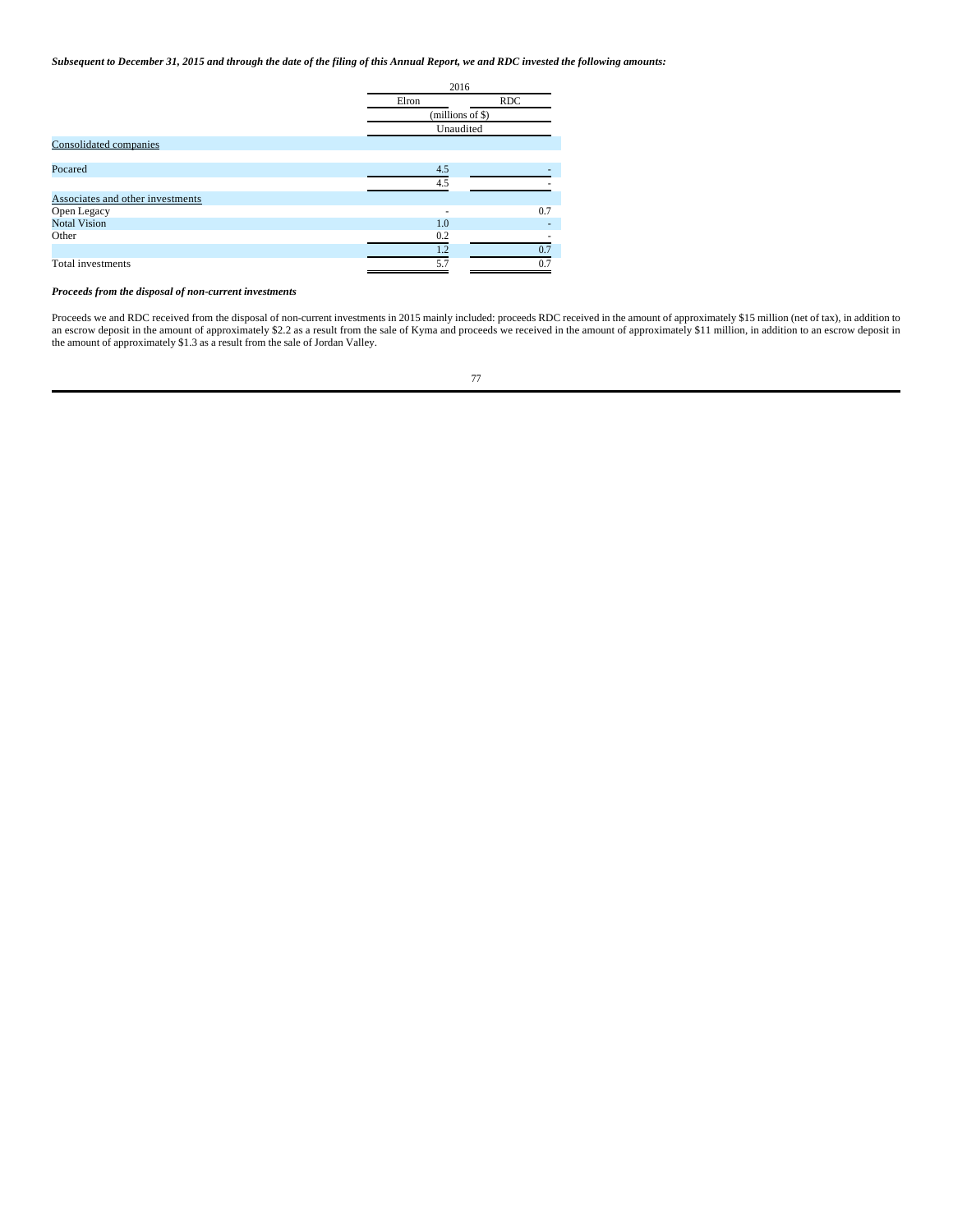Proceeds we and RDC received from the disposal of non-current investments in 2014 mainly included: proceeds we received in the amount of \$204 million and approximately \$61 million (net of tax), respectively, as a result of the completion of the Given Merger, and; proceeds RDC received in the amount of \$3.1 million from its share in the release of the deposit that was held in escrow in connection with the sale of Sync-Rx Ltd. that was completed in November 2012.

We believe that our existing capital sources will be sufficient to fund our and our subsidiaries' operations, and to fund any investments we may carry out in existing and new companies for at least the next twelve months.

### *Our main group companies' cash flows***<sup>1</sup>**

|                     | Cash flows used in           |                     |                                    |      |             |
|---------------------|------------------------------|---------------------|------------------------------------|------|-------------|
|                     | operating activities for the |                     | Cash balance as of<br>December 31. |      |             |
|                     | year ended December 31,      |                     |                                    |      | Note in     |
|                     | 2015                         | 2014                | 2015                               | 2014 | "Item $18-$ |
|                     |                              | (audited)           |                                    |      | Financial   |
|                     |                              | $(millions of \$))$ |                                    |      | Statements" |
| <b>BrainsGate 2</b> | (5.4)                        | (6.3)               | 8.3                                | 2.9  | 3.B.4.b)    |
| Pocared             | (13.0)                       | (9.7)               | 2.0                                | 2.4  | 3.A.3.b)    |

<sup>1</sup> See "Item 4.B – Business Overview" for details on the criteria for classifying a group company as a main company.

<sup>2</sup> In accordance with U.S. GAAP.

### **Qualitative and Quantitative Disclosure About Market Risk**

### *Market risks*

Market risks relating to our operations result primarily from changes in interest rates, exchange rates, the consumer price index, and equity prices. In addition, we are indirectly exposed to market risks relating to the operations of our group companies. In order to limit our and our subsidiaries' exposure, we and our subsidiaries may enter, from time to time, into various derivative transactions. We do not use derivative financial instruments for trading purposes. It is our policy and practice to use derivative financial instruments only to limit exposure. The handling of financial exposures, formulation of hedging strategy, supervision over, execution and provision of an immediate response to extraordinary developments in the various markets, is under the responsibility of the Chief Financial Officer, who acts in consultation with the Chief Executive Officer and members of the audit committee and the investment committee. An update regarding the implementation of our policy is presented to the members of the audit committee on a quarterly basis and an investment committee meeteing is held at least twice a year. We do not determine the risk management policy for our group companies. We and our subsidiaries did not have material derivatives positions as of December 31, 2015 and December 31, 2014.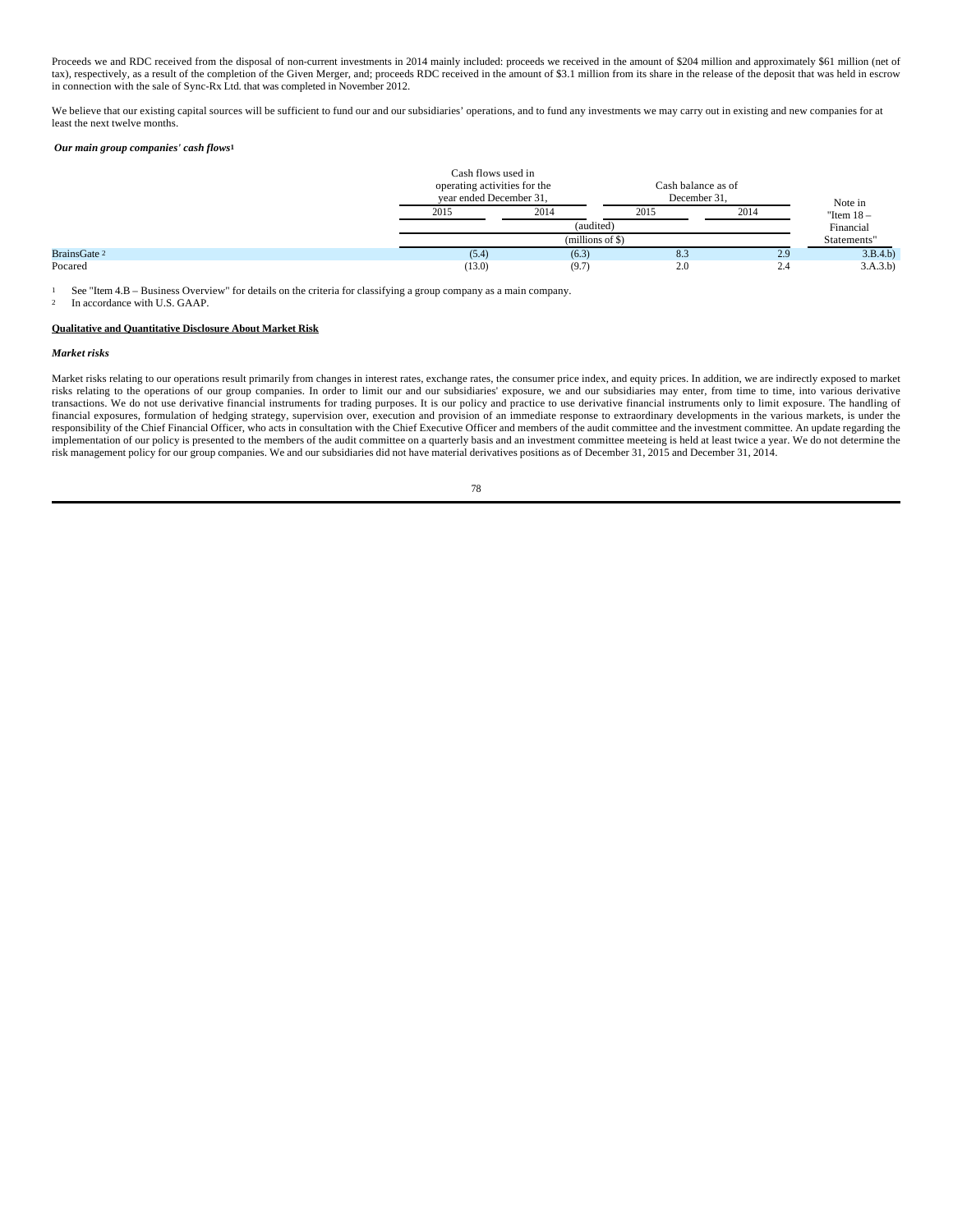*Interest Rate Risks.* We and our group companies are exposed to market risks resulting from changes in interest rates, relating primarily to our and RDC's deposits. As a part of our risk management, we invest a portion of our liquid resources in U.S. dollar Lybor- linked debentures. As of the date of publication of this Annual Report, we and RDC do not use derivative financial instruments to limit exposure to interest rate risk. At December 31, 2015, we and RDC had no external debt.

*Exchange Rate Risk*. Since most of our group companies have operations in Israel, our main exposure, if any, results from changes in the exchange rate between the New Israeli Shekel and the U.S. dollar. Our functional currency, as well as that of most of our group companies, is the U.S. dollar. Our policy is to reduce exposure to exchange rate fluctuations by having, to the extent possible, most of our and our group companies' assets and liabilities, as well as most of the revenues and expenditures in U.S. dollars, or U.S. dollar linked. However, salaries and related expenses, as well as expenses related to the DIC Service Agreement (see "Item 7 – Related Party Transactions– Major Shareholders") and other operating expenses are denominated in NIS. In addition, at December 31, 2015 RDC holds deposits in NIS and investments in securities that are NIS-linked. It is our and our group companies' policy to use derivative financial instruments, from time to time, to limit exposure to changes in the exchange rate between the NIS and the U.S. dollar or to keep a portion of our and our group companies' resources in NIS against a portion of its<br>future NIS expenses and aga material portion of our resources in U.S. dollar, however, in the future, changes may take place from time to time in our cash balances, in how we maintain our cash, and the portion of cash we hold in each currency based on business developments and future decisions. In addition, in 2015 we invested for the first time in a company which operates in Germany and its functional currency is the Euro. As of December 31, 2015 we did not have material exposure to the exchange rate between the Euro and the U.S. dollar.

Consumer Price Index (CPI) Risk. We are engaged in a Services Agreement with DIC (described under "Item 7 - Major Shareholders and Related Party Transactions-Related Party Transactions") and we and several group companies of ours are engaged in several lease agreements that are linked to the NIS CPI for various time periods, which are impacted by changes in the CPI. A sharp rise in the inflation rate may lead to an increase in our and our group companies' expenses.

*General Market Risks*. As we and our group companies hold most of our cash and cash equivalents, short-term and long-term investments and other financial instruments in various financial institutions with high credit ratings, we do not have significant concentrations of credit risk. Our policy is spreading out our cash investments among the various institutions. We believe this represents a conservative investment policy primarily intended to preserve our cash resources.

Price Risk. We are exposed to fluctuations in the fair value of our holdings in our group companies. Changes in the fair value of our private holdings including holdings accounted for under the equity method of accounting or as financial assets measured at fair value (such as Notal Vision) may affect our results of operations and may have a significant effect on our market value. We view the volatility in the fair value of these companies as part of our ordinary course of business. In addition, we are exposed to fluctuations in the market value of our holdings in marketable financial assets measured at fair value.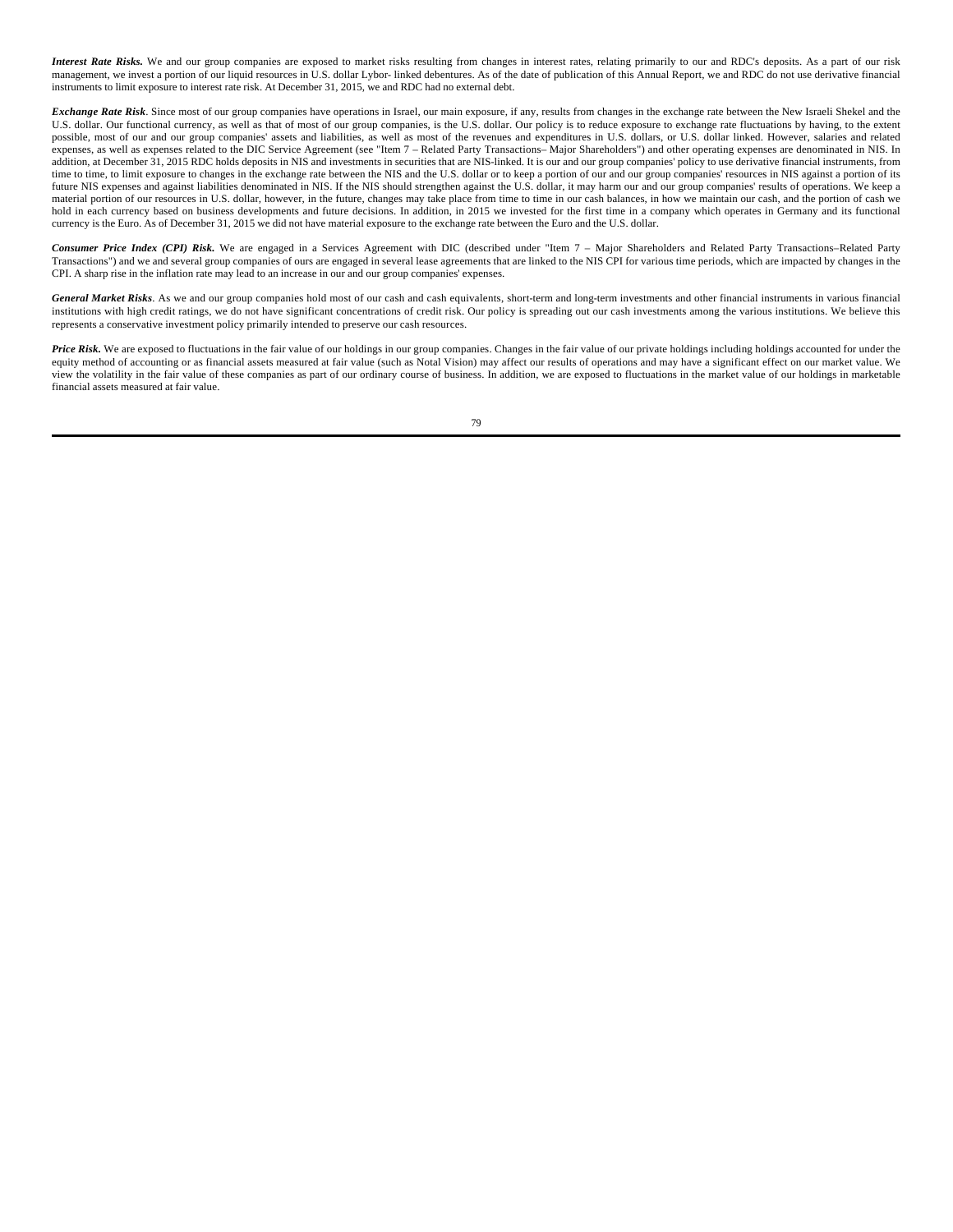# *Sensitivity analyses of sensitive financial instruments included in the consolidated financial statements as of December 31, 2015, in accordance with changes in market factors*

The following tables describe sensitivity tests of the fair value of bank deposits included in the Financial Statements that are held by us and RDC, in accordance with changes in market factors.

For details on sensitivity analyses of sensitive of other financial instruments please see Note 19 in Item 18 – Financial Statements.

# **Sensitivity test of changes in dollar interest rates as of December 31, 2015**

|                             |            | Gain (loss) from changes in dollar interest rates |          |                   |             |          |         |        |
|-----------------------------|------------|---------------------------------------------------|----------|-------------------|-------------|----------|---------|--------|
|                             |            |                                                   | Increase |                   |             | Decrease |         |        |
|                             | Fair value | 2% Absolute<br>value                              | 10%      | 5%<br>\$ millions | 0% interest | 10%      | 5%      |        |
| Short term bank<br>deposits | 55.3       | (0.6)                                             | *        | *                 | 0.3         |          | $\cdot$ | $\ast$ |

\* Represents amount less than \$0.1 million.

# **Sensitivity test of changes in dollar interest rates as of December 31, 2014**

| 5% |
|----|
| *  |
|    |

\* Represents amount less than \$0.1 million.

# **C. Research and Development**

According to our group companies, their aggregate projected investment in R&D activities during 2016 will total approximately \$45.5 million.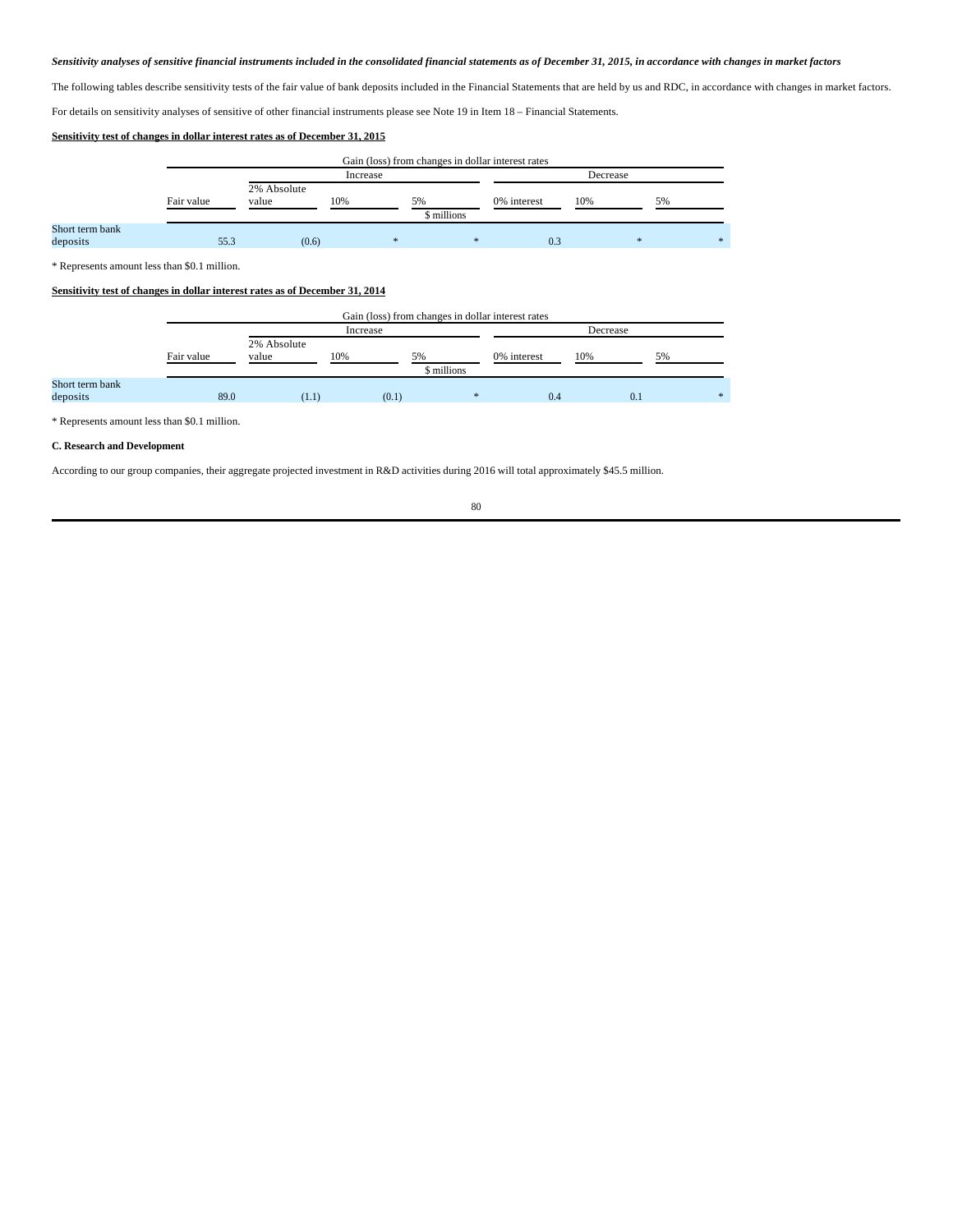The combined R&D costs of all group companies amounted to approximately \$36.3 million in 2015, \$35 million in 2014 and \$62.3 million in 2013. The increase in R&D costs in 2015 as compared with 2014 resulted mainly from an increase in R&D costs of Pocared, as a result of the progress in its trial and sample collection. This increase was partially offset by the fact that Kyma and Jordan Valley were sold during 2015. The decrease in R&D costs in 2014 as compared with 2013 resulted mainly from the fact that in 2013 Given Imaging was a group company and, due to the Given Merger, it was not a group company in 2014.

Our consolidated R&D costs amounted to \$13.1 million in 2015, \$2.1 million in 2014 and \$3.9 million in 2013. The increase in consolidated R&D costs in 2015 as compared with 2014 was primarily due to consolidation of Pocared's operations for the first time in February 2015. The decrease in consolidated R&D costs in 2014 as compared with 2013 was primarily due to the decrease in holding and the loss of control in Kyma in October 2013.

### **D. Trend Information**

See "Global Economic Status" and "Venture Capital Industry Status" above.

## **E. Off- Balance Sheet Arrangements**

There are no off-balance sheet transactions.

### **F. Tabular Disclosure of Contractual Obligations**

At December 31, 2015, we and our subsidiaries had no material contractual obligations which are expected to affect our consolidated cash flow in future periods.

# **Item 6. Directors, Senior Management and Employees**

# **A. Directors and Senior Management**

As of the date of filing of this Annual report, our executive officers and directors are as follows:

**Directors**

| <b>Name</b>                     | Age | <b>Position</b>          |
|---------------------------------|-----|--------------------------|
|                                 |     |                          |
| Eduardo Elsztain <sup>(6)</sup> | 56  | Chairman                 |
| Saul Zang(7)                    | 70  | Vice - Chairman          |
| Ami Erel <sup>(5)</sup>         | 68  | Director                 |
| Yehuda Freidenberg(1)(2)(3)(5)  | 74  | <b>External Director</b> |
| Sholem (Saul) Lapidot           | 36  | Substitute Director      |
| Lee-Bath Nelson(1)(2)(3)(5)     | 50  | <b>External Director</b> |
| Arie Ovadia $(1)(3)(4)(5)$      | 67  | Director                 |
| Ehud Rassabi $(1)(2)(3)(5)$     | 62  | <b>External Director</b> |
| Gerardo Tyszberowicz            | 35  | Substitute Director      |
|                                 |     |                          |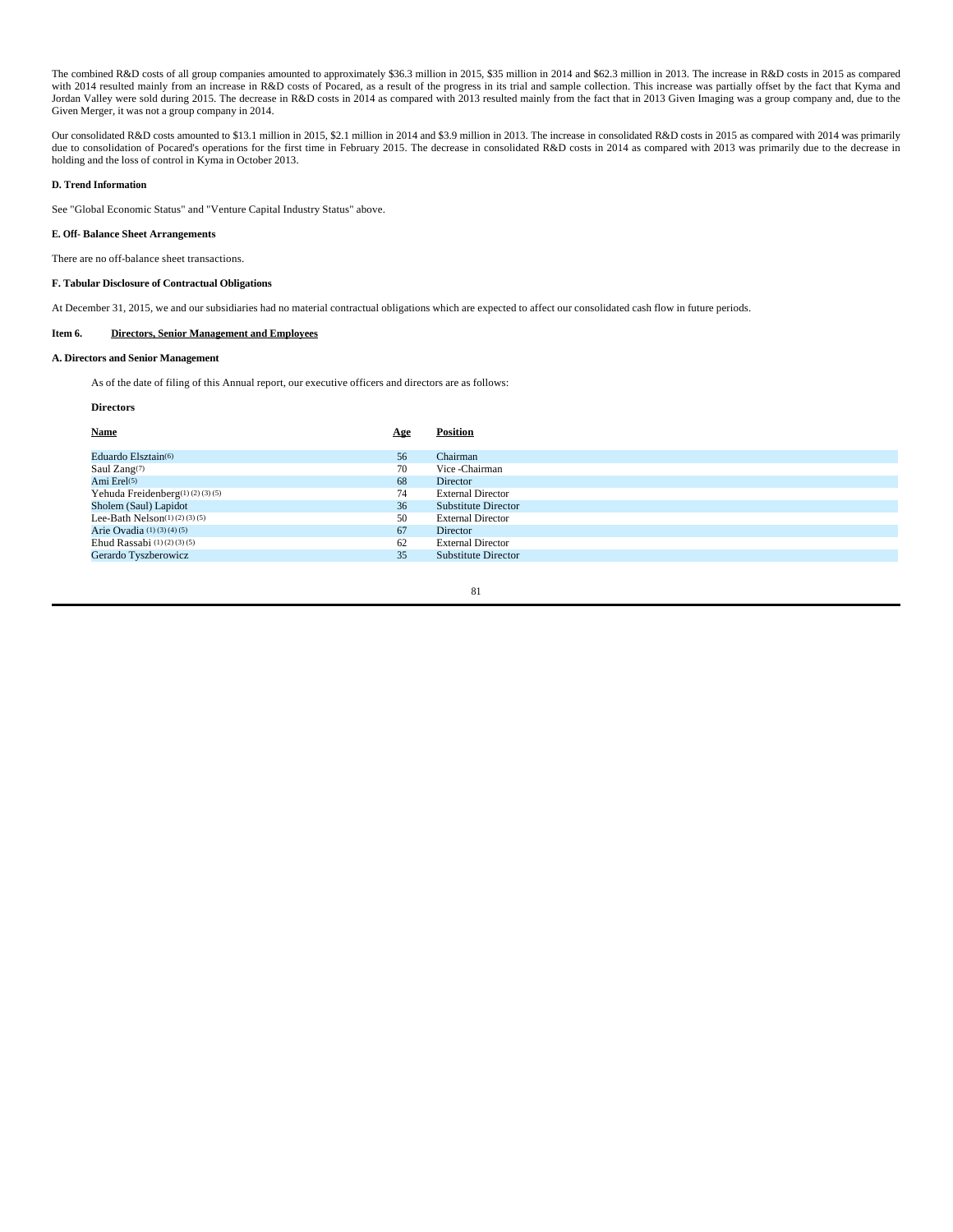# **Executive Officers**

| <b>Name</b>     | Age | <b>Position</b>                          |
|-----------------|-----|------------------------------------------|
| Ari Bronshtein  | 46  | <b>Chief Executive Officer</b>           |
| Yaron Elad      | 38  | Vice-President & Chief Financial Officer |
| Zohar Rosenberg | 42  | Vice-President                           |
|                 |     |                                          |

(1) Member of our audit committee.

(2) External director under the Companies Law.<br>
Independent Director under the Companies

(3) Independent Director under the Companies Law.<br>
(4) Designated "financial expert" under the Sarbanes

(4) Designated "financial expert" under the Sarbanes-Oxley Act of 2002.

(5) Designated "financial expert" under the Companies Law.

(6) Appointed Chairman of the board of directors on March 10, 2016<br>(7) Appointed Vice-Chairman of the board of directors on March 10.

Appointed Vice-Chairman of the board of directors on March 10, 2016

 *Mr. Eduardo Elsztain* joined Elron as a director in February 2016 and on March 10, 2016 he was appointed as Chairman of the board of directors. He serves as Chairman of IDBD, DIC and Property and Building Corporation Ltd. (TASE:PTBL). In addition, he serves as chairman of IRSA Inversiones y Representaciones S.A. (NYSE:IRS), Cresud S.A.C.I.F. y A. (NASDAQ:CRESY); IRSA Propiedades Comerciales S.A. (NASDAQ:IRCP), Banco Hipotecario S.A. (BASE:BHIP) and Brasilagro Companhia Brasileria de Propedades Agricolas (NYSE:LND), among others. He also serves as director of Dolphin Netherlands B.V., Dolphin Fund Ltd., Austral Gold Limited (ASX:AGD) and other companies. Mr. Elsztain studied Economics (degree incomplete) at the University of Buenos Aires, Argentina.

*Mr. Saul Zang* joined Elron as a director in February 2016 and on March 10, 2016 he was appointed as Vice-Chairman of the board of directors. He serves as Vice- Chairman of IRSA Inversiones y Representaciones S.A. (NYSE:IRS), Cresud S.A.C.I.F y A (NASDAQ:CRESY) and IRSA Propiedades Comerciales S.A. (NASDAQ:IRCP). He is a founding partner of Zang, Bergel & Vines Abogados. He also serves as a director of IDBD, DIC, Austral Gold Limited (ASX:AGD), Banco Hipotecario S.A. (BASE:BHIP) and other companies. Mr. Zang holds a Bachelors of Law at the University of Buenos Aires, Argentina.

*Amiram Erel* served as the Chairman of our board of directors from November 1999 through January 2007 and continues to serve as a director of Elron. He also served as our Chief Executive Officer from November 1999 to December 2001. Mr. Erel also served as President and Chief Executive Officer of DIC from 2001 to 2013 as has served as a consultant to DIC since July 2014. From March to December 2007, Mr. Erel also served as the Chief Executive Officer of Netvision Ltd., where he served prior to March 2007 and from 2008 to 2011, as Chairman of the board of directors. From 1997 to 1999, he served as President and Chief Executive Officer of Bezeq - The Israeli Telecommunications Corporation Ltd. Mr. Erel also serves as deputy Chairman of the board of directors of Adama Ltd. (where he served from 2006 and as a director and from January 2011 through October 2011 as Chairman of the board of directors). Mr. Erel also serves as director of Shufersal Ltd., Dan Hotels Ltd and Knafaim Holdings Ltd. Mr. Erel served as the chairman of the executive committee of the Manufacturers Association of Israel from 2005 to 2009 and from 2009 to 2011 he served as the chairman of the Israel Export & International Cooperation Institute. Mr. Erel holds a B.Sc. in electrical engineering from the Technion, Israel Institute of Technology.

*Yehuda Freidenberg* joined Elron as an external director in October 2014. He serves as a member of our audit committee and our compensation committee and as a member of our investment committee. Mr. Freidenberg is a financial and economics consultant. Mr. Freidenberg has a B.A. (Cum Laude) in Economics and Mathematics from the Hebrew University; an M.A. and a Ph.D. each in Economics from the University of Chicago. Mr. Freidenberg is a certified public accountant in Israel.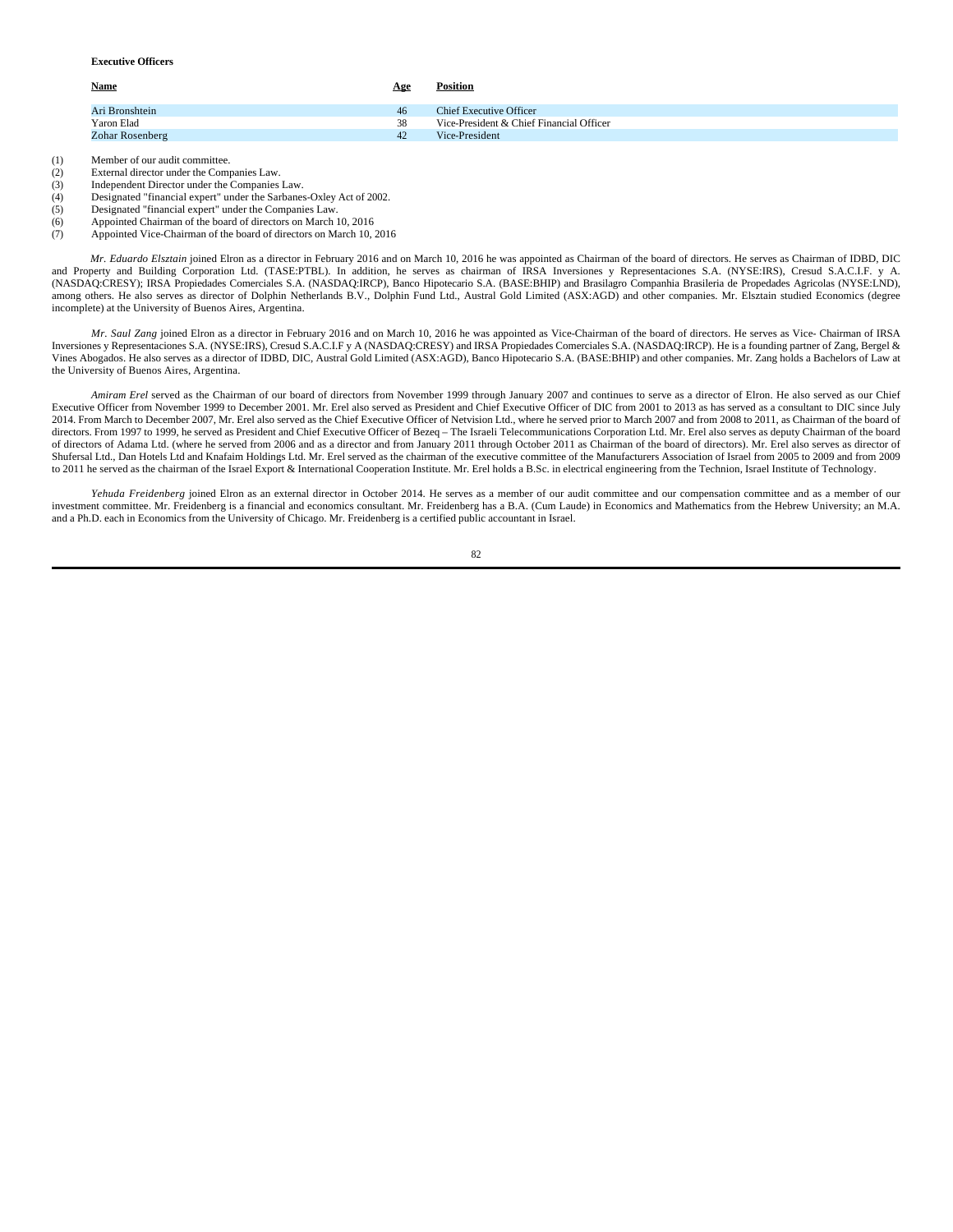*Mr. Sholem (Saul) Lapidot* joined Elron as a substitute director for Mr. Saul Zang in February 2016. Since January 2016, Mr Lapidot has served as Chief Executive Officer of IDBD and as the substitute Chief Executive Officer of DIC. Mr. Lapidot has served as a director of IDBD since December 2014 (having previously served as a substitute director of IDBD from January 2014 until December 2014) and as a director of DIC since November 2014 (having previously served as a substitute director of DIC from February 2014 until November 2014). He also serves as Chairman of Modiin Energy Management (1992) Ltd and a director of Adama Agricultural Solutions Ltd. Mr. Lapidot served as director and Chief Executive Officer of Cladd SA from 2009 until 2013 and as Chairman of Australtex SA from 2008 to October 2012. Mr. Lapidot has studied Rabbinical Studies and Jewish Philosophy in various institutions in Argentina, Canada and Israel.

 *Lee-Bath Nelson* joined Elron as an external director in October 2014. She serves as a member of our audit committee and our compensation committee and as a member of our investment committee. Since 2013, Ms. Nelson has served as the Vice President of Marketing and Business Development at Make it LEO, a company she co-founded. From 2011 to 2013 she served as Corporate Director of Business Development at Orbotech Ltd, and from 2005 to 2010 Ms. Nelson was a General Partner at Plenus Venture Lending. Ms. Nelson serves as a director at Make it LEO and Tomor Ltd. She also serves on the board of "Ore to Excellence", a non profit organization promoting excellence and volunteerism among teens and children in the periphery. Ms. Nelson has a B.A. and an MSc. each in Computer Science from the Technion, Israel Institute of Technology, and a Ph.D. in Finance from the Graduate School of Business, Stanford University, CA.

*Prof. Arie Ovadia* joined Elron as a director in March 2007. He serves as chairman of our investment committee and as a member of our audit committee and compensation committee. Prof. Ovadia was approved by the board of directors as having the qualifications of an Independent Director under Israeli law. He serves as Chairman of Giron Development & Building Ltd., Destiny Holdings (1993) Ltd. and Nadlan.com Israel Ltd. and previously served as chairman of Teva Naot Distribution Ltd. and Naot Shoes Cooperative Agriculture Society For Business Ltd. He is a Managing Partner of Shamrock Israel Growth Fund Advisor Ltd. He is a director of Destiny Investments (1993) Ltd. Destiny Assets (1991) Ltd., Israel Petrochemical Ltd., Strauss Group Ltd., Compugen Ltd., I.Q.S Shalev Ltd., (previously served as chairman., Maxtech Tecnologies Ltd., Maxtech Networks Communication Ltd., Mantisvision Ltd.,., A.A. Consultants Ltd., A.O. Adav Consultants and Managing 2007 Ltd., Aantz Consultants Ltd., and Oil Refineries Ltd. He served previously as a director of Discount Bank Ltd. and Shamrock Cinema City Ltd. He holds a B.A. in Economics and an M.B.A from Tel Aviv University. He also holds a Ph.D. in Economics from the University of Pennsylvania, Wharton School.

*Ehud Rassabi* joined Elron as an external director in March 2012. He serves as Chairman of our audit and compensation committees, and a member of our investment committee. Mr. Rassabi is an accountant and provides expert opinions in the fields of economics, class actions, valuations and mediations and is also a director of companies. Mr. Rassabi served as Chief Executive Officer of Emed Real Estate Development and Investments Ltd. until March 2011. He serves as an external director of Electra Ltd., Bank Yahav for State Employees (until December 2015), Goldbond Group Ltd., and as a director of Israeli News Company Ltd., Yehuda Reshatot Ltd., RTL Investments and Assets Ltd. and Rabash Accounting and Management Ltd. Mr. Rassabi is Honorary Consul of the Social Democratic Republic of Sri Lanka. Mr. Rassabi serves as Chairman of Ilan – Israeli Foundation for Handicapped Children (on a voluntary basis), Chairman (on a voluntary basis) of the audit committee of the Society for the Friends of Tel Aviv University and President of Lahav Office of Self employed and Businesses in Israel (on a voluntary basis until October 2015) . Mr. Rassabi holds a Bachelor of Arts degree in Accounting and Economics from Tel Aviv University.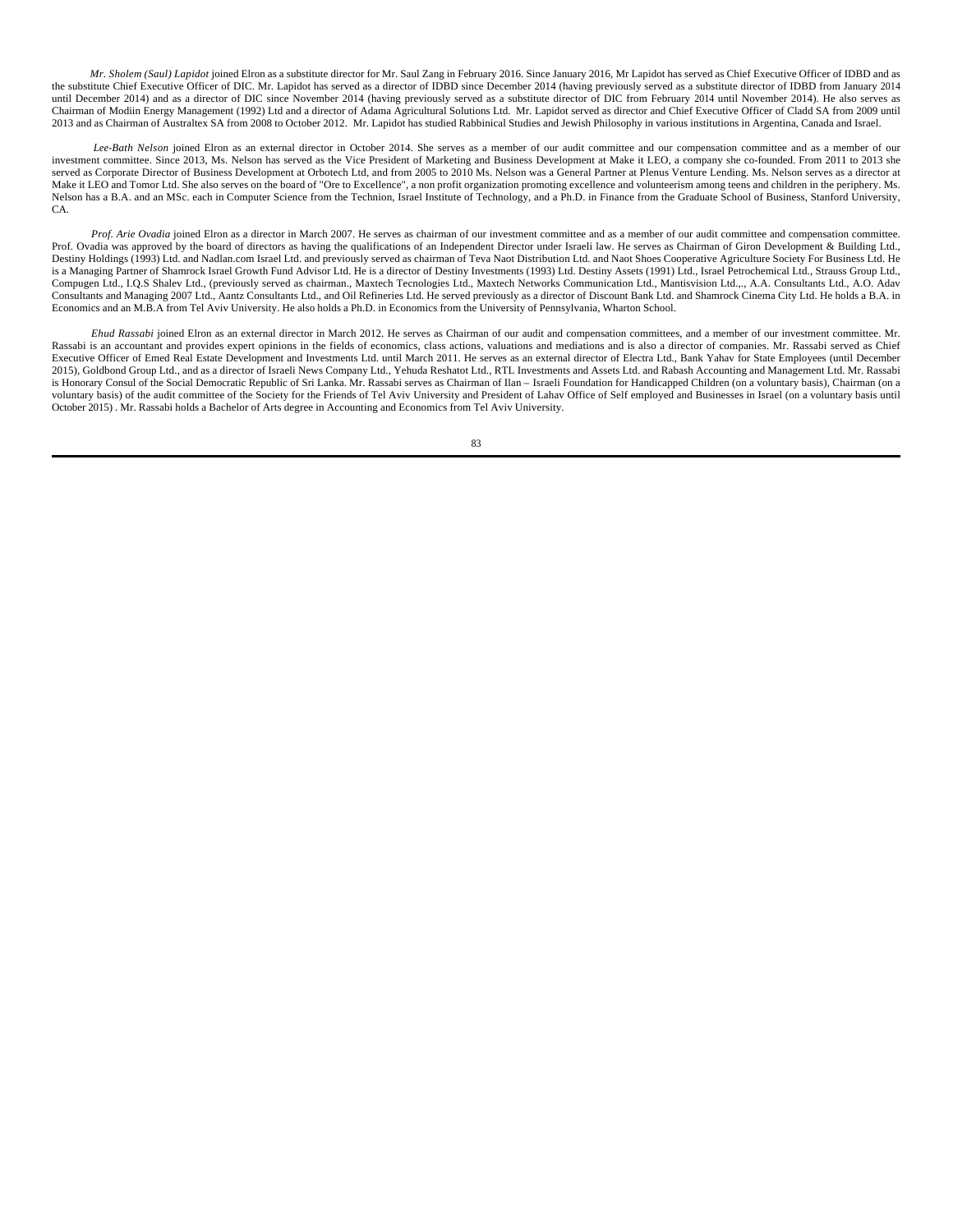*Mr. Gerardo Tyszberowicz* joined Elron as a substitute director for Mr. Eduardo Elsztain in February 2016. Mr. Tyszberowicz is a consultant who provides advisory services to Dolphin Netherlands, the controlling shareholder of IDBD. From 2012 to 2014, he served as Managing Director at Consultores Assets Management Ltd. In 2002 he started working in the IRSA Group, later acting as a senior advisor to Mr. Eduardo Elsztain in his capacity as Chairman of Cresud S.A.C.I.F y A (NASDAQ:CRESY), IRSA Inversiones y Representaciones S.A. (NYSE:IRS), Austral Gold Limited (ASX:AGD) and Banco Hipotecario S.A. (BASE:BHIP). Mr. Tyszberowicz holds a BA in Economics with specialization in Business at Universidad Torcuato Di Tella, Buenos Aires, Argentina and a Mercantile Expert diploma with a minor in Computer Sciences at ORT Technical School, Buenos Aires, Argentina.

*Ari Bronshtein* has served as Chief Executive Officer of Elron since June 2010 after serving as co-Chief Executive Officer of Elron since May 2009. Mr. Bronshtein serves as a director of RDC, Pocared and Coramaze and until February 2014, he served as a director of Given Imaging. From March 2006 to April 2009, Mr. Bronshtein served as a director of Elron. In January 2006, Mr. Bronshtein joined DIC as vice president. From 2004 to 2005, Mr. Bronshtein served as vice president and head of the Economics and Business Development division of Bezeq – The Israeli Telecommunications Corporation Ltd. Mr. Bronshtein currently serves as a Mr. Bronshtein currently serves as Chairman of Epsilon Investments house and as a director of CellCom Israel Ltd. and other companies within the IDB group. In 2015, he was appointed to the Governing Body of the Science Museum of Jerusalem. Mr. Bronshtein holds a Bachelors degree in Finance and Management and a Masters degree in Finance and Accounting, both from Tel Aviv University.

*Yaron Elad* joined Elron in July 2007 as Comptroller and in January 2010 was appointed as Vice President and Chief Financial Officer. From 2001 to 2007, Mr. Elad worked for BDO Israel, a leading Israeli auditing firm, as manager in the auditing and technical department. Mr. Elad is a director of RDC, Chairman of the board of directors of RDSeed, director of Pocared and a director of Pocared, Cloudyn and Open Legacy. From 2001 to 2007, Mr. Elad was a lecturer at Tel Aviv University and other academic institutions. In addition, Mr. Elad lectured at The Institute of Certified Public Accountants in Israel and various Israeli government ministries. Mr. Elad holds a Bachelor of Arts degree in Accounting and Economics from Tel Aviv University (cum laude) and a Masters of Science degree in Finance from Tel Aviv University. Mr. Elad has been a licensed CPA in Israel since 2004.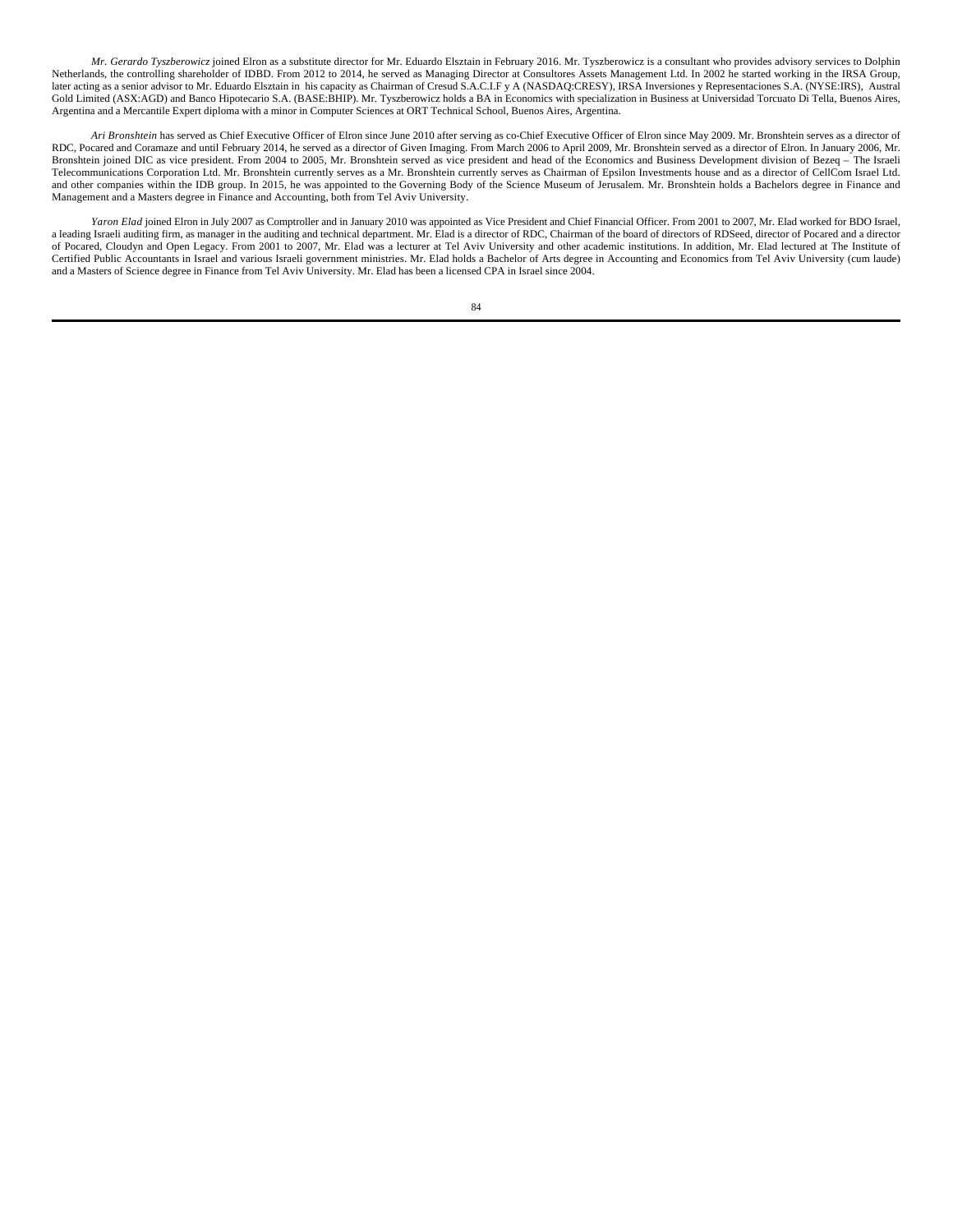Zohar Rosenberg joined Elron in January 2016 as Vice President responsible for evaluation of investments in companies developing cyber solutions. Prior to joining Elron, Mr. Rosenberg served for 20 years for the elite 8200 unit of the Intelligence Corps of the Israeli Defence Force and retired with the rank of Colonel. Mr Rozenberg holds a BSc in Electrical Engineering from Tel Aviv University, Master of Business Administration ( MBA ) from Tel Aviv University, Graduate Training Directors of the Open University.

## **B. Compensation**

During the year ended December 31, 2015, we paid aggregate remuneration of approximately \$872,000 to our directors and officers as a group who served in the capacity of director or executive officer during such year. See "Item 7—Major Shareholders and Related Party Transactions—Related Party Transactions" regarding compensation of directors who are controlling shareholders. This does not include payments by DIC to officers of the Company employed by DIC as part of the Services Agreement (see "Item 7—Major Shareholders and Related Party Transactions—Related Party Transactions").

The following table sets forth the approximate aggregate compensation paid by us during the fiscal year ended on December 31, 2015 to all of our directors and officers.

|                                                               | <b>Cash and Cash-Equivalent Forms</b><br>of Compensation<br>$(in thousands of U.S.$ \$) |                                                                              |  |
|---------------------------------------------------------------|-----------------------------------------------------------------------------------------|------------------------------------------------------------------------------|--|
|                                                               |                                                                                         | Salaries, Fees, Directors'<br><b>Fees, Commissions and</b><br><b>Bonuses</b> |  |
| 2015(1)(2)                                                    |                                                                                         |                                                                              |  |
| All Directors as a group, consisting of 7 persons during 2015 |                                                                                         | 318                                                                          |  |
| All Officers as a group,                                      |                                                                                         | 554                                                                          |  |

(1) Does not include payments by DIC to officers of the Company employed by DIC as part of the Services Agreement.

(2) See below –"Payments paid during the period of this Annual Report to the five highest salary recipients amongst our and our subsidiaries officers ".

The salary of our officers and the rest of the staff working for us, with the exception of the salary of the former Chairman of our board of directors whose termination was effective as of March 29, 2015 (and with the exception of special bonuses to officers and staff members as aforesaid), is not paid by us but by DIC. In accordance with the Services Agreement with DIC (see "Item 7 – Major Shareholders and Related Party Transactions – Major Shareholders"), we may grant special bonuses to our officers and other staff working for us and who are employed by DIC subject to our compensation policy described below.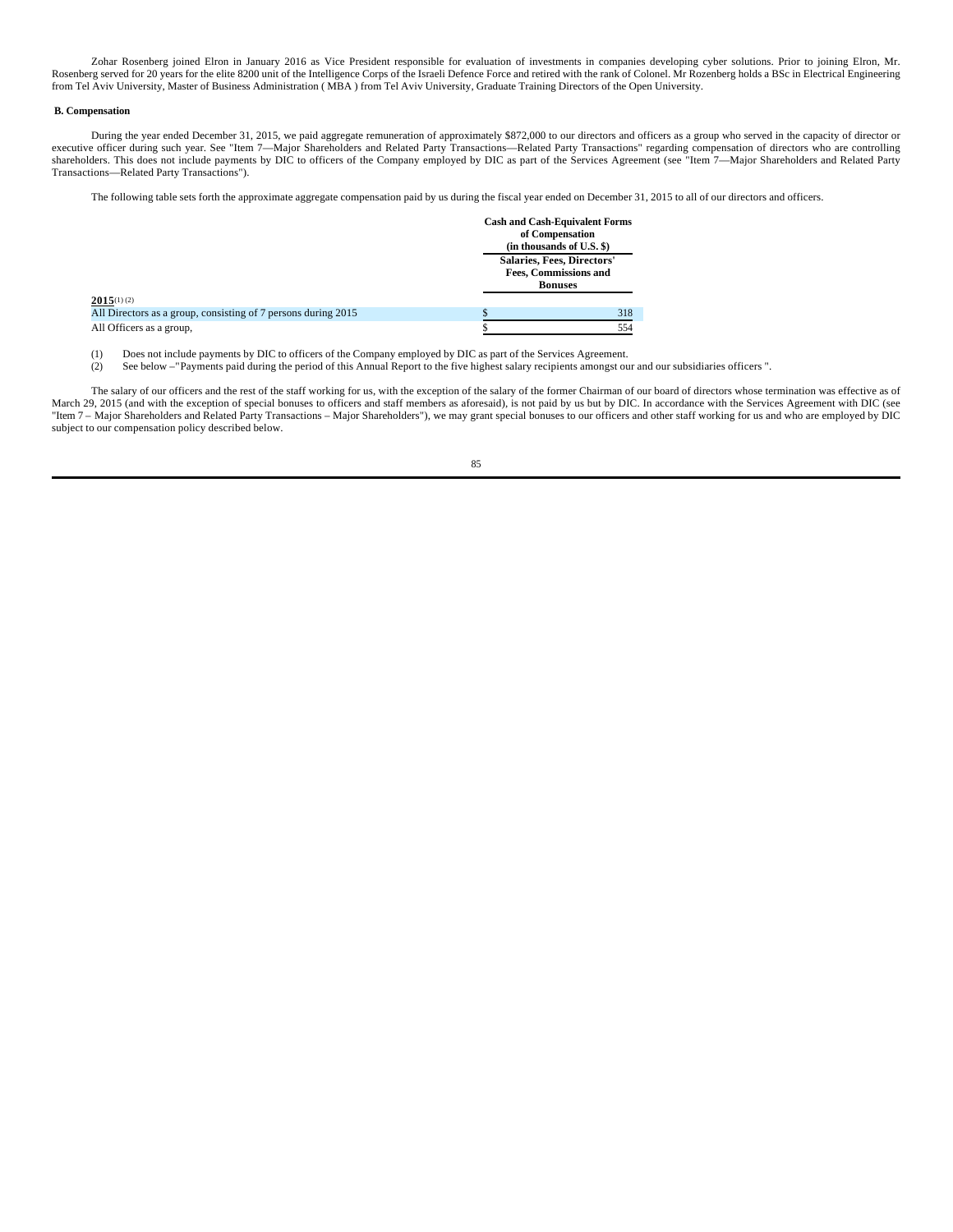### *Compensation of Officers and Directors*

Pursuant to the Israel Companies Law, Israeli public companies are required to establish a compensation committee and to approve a compensation policy regarding the compensation and terms of employment of their directors and officers.

The compensation policy must be approved by a company's board of directors after considering the compensation committee's recommendations. The compensation policy also requires the approval of the general meeting of the shareholders, which approval must satisfy one of the following: (i) the majority should include at least a majority of the shares of the voting shareholders who are non- controlling shareholders or do not have a personal interest in the approval of the compensation policy (abstentions shall not be taken into account), or (ii) the total<br>number of votes against the must be re-approved every three years, in the manner described above.

The Israel Companies Law stipulates procedures for the approval of compensation arrangements with officers and directors of Israeli public companies, including a requirement to obtain shareholders' approval for any transaction with an "office holder" (as defined below in "Item  $10 -$  Additional Information – Memorandum and Articles of Association") with respect to such office holder's compensation arrangements and terms of engagement, if they are not in accordance with the company's compensation policy, and for any transaction with our CEO with respect to its compensation arrangements.

Our compensation committee comprises the external directors, Messrs. Ehud Rassabi, Yehuda Freidenberg and Ms. Lee-Bath Nelson and our independent director Prof. Arie Ovadia. Mr. Rassabi was appointed as Chairman of the Compensation Committee.

On January 12, 2014, our shareholders approved the adoption of a compensation policy for officers and directors of the Company. The comprehensive policy was published as annex to the Notice convening our special shareholde audit committee and Board of Directors, our shareholders also approved that the provisions of our compensation policy be applied to the residing CEO, Mr. Ari Bronshtein with regard to a<br>bonus plan, in accordance with the c

For details concerning the terms of employment of the CEO and the CFO of the Company and in relation to the annual bonus granted to them for 2015 in accordance with the compensation policy, see further below in this Item 6B.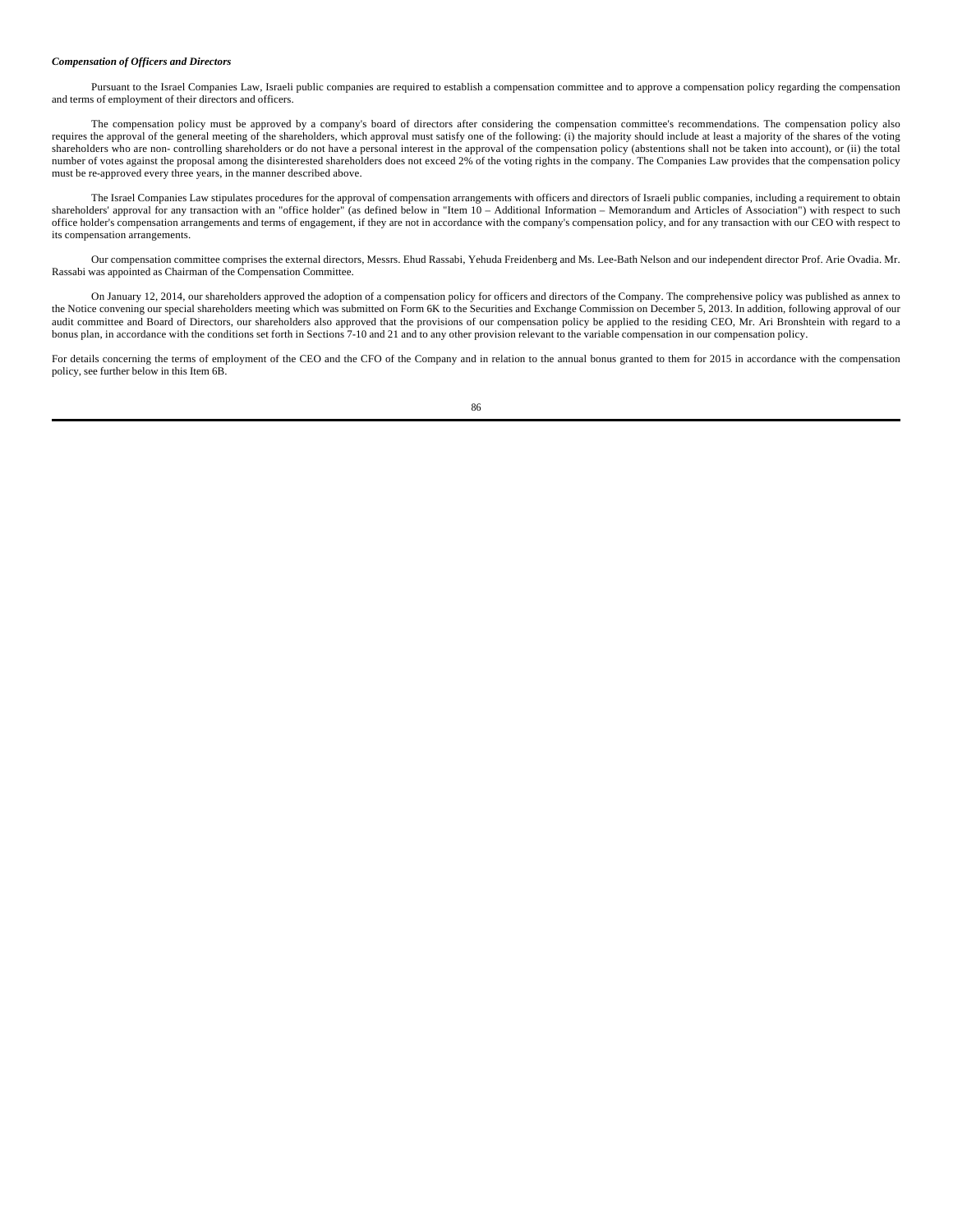## *Payments paid during the period of covered by this Annual Report to the five highest salary recipients amongst our and our subsidiaries' officers*

The following are the details required according to Israeli Securities Law regulations regarding compensation paid, to the best of our knowledge, to the five highest salary recipients amongst our and our subsidiaries' offi

| Information on recipient |                                                                            |                         | Compensation for services (thousands of \$) |                                         |               |              | Total                          |                     |     |
|--------------------------|----------------------------------------------------------------------------|-------------------------|---------------------------------------------|-----------------------------------------|---------------|--------------|--------------------------------|---------------------|-----|
| Name                     | <b>Position</b>                                                            | Date of employ-<br>ment | <b>Type of Position</b>                     | <b>Shareholdings</b><br>(Fully diluted) | <b>Salary</b> | <b>Bonus</b> | <b>Share-based</b><br>payments | Manage-<br>ment fee |     |
| Ari Bronshtein           | <b>Chief Executive</b><br>Officer of Elron                                 | May, 2009               | (1)                                         |                                         | 444(2)        | 358(3)       |                                |                     | 802 |
| Yaron Elad               | Vice President and<br><b>Chief Financial</b><br>Officer                    | May, 2009               | $100\%$ (4)                                 |                                         | 251(5)        | 196(6)       |                                |                     | 447 |
| Shmuel Kedmi             | Former Chief<br><b>Executive Officer of</b><br><b>RDC</b>                  | January 2014            | 100%                                        |                                         | 263(7)        | 139(7)       |                                |                     | 402 |
| Murali Srivathsa<br>(8)  | <b>Chief Executive</b><br>Officer of Kyma                                  | January 2014            | 100%                                        |                                         | 209           | 155(9)       | 9(10)                          |                     | 373 |
| Uriel Weinstein (8)      | <b>Chief Technology</b><br>Officer & General<br>Manager, Israel<br>of Kyma | March 2008              | 100%                                        |                                         | 154           | 66(9)        | 14(10)                         |                     | 234 |
| Niv Levy                 | Controller                                                                 | September 2009          | 100% (11)                                   |                                         | 138(12)       | 38(13)       |                                |                     | 176 |

(1) Mr. Bronshtein is not employed by us, but by DIC, and within the framework of his position, he also serves as our CEO, in accordance with the Service Agreement with DIC.

(2) The amount includes all of the following components that are paid by DIC and not by us: monthly salary linked to the consumer price index, social benefits and related benefits as customary, car allowance (including gross-up) and loss of earning capacity insurance. The engagement between Mr. Bronshtein and DIC shall terminate three months after the date on which either party shall provide the other written notice of its desire to terminate the engagement according to the employment agreement.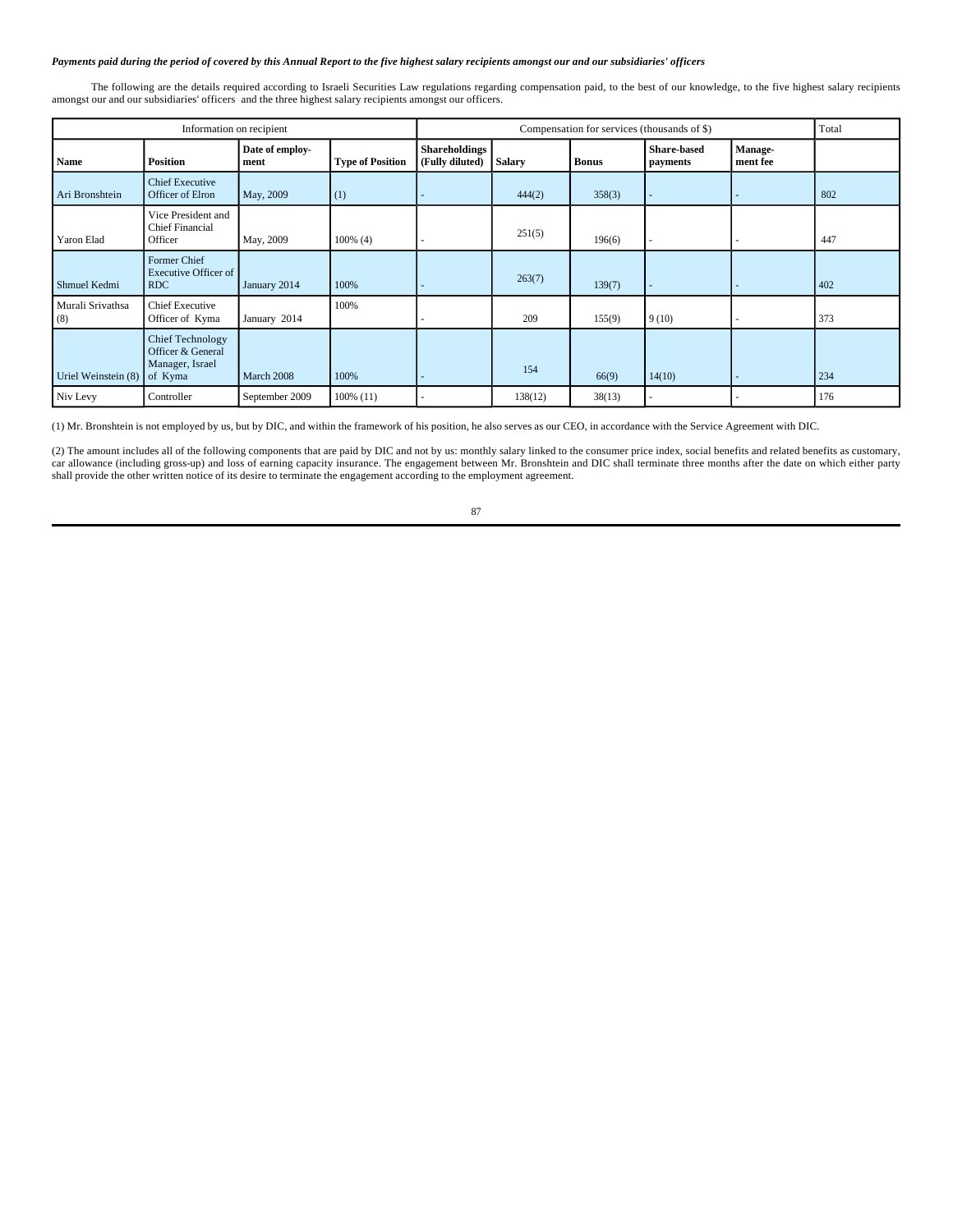(3) According to our compensation policy and the resolution adopted to apply the provisions of the variable compensation thereof to the CEO, including for 2015, Mr. Bronstein is entitled to receive an annual bonus which shall not exceed 12 times the monthly cost of his compensation ("**Bonus Cap**") where the annual bonus is composed of a component based on the annual return on our share price (50% of the Bonus Cap, the maximum threshold determined for this index being a 20% annual return determined in NIS), a component that is based on measurable goals connected with the performance of the Company and its group companies (the "Measurable Goals") (35% of the Bonus Cap) and a discretionary performance evaluation component (15% of the Bonus Cap). Compliance with more than 100% of the maximum threshold of the share return component may grant more than 100% of this bonus component, such that in the case of an excess return of 5% and more above the maximum threshold, which was determined as aforesaid, an additional amount equal to the cost of his compensation for one month shall be given, in addition to the bonus due to him for this component and subject to the Bonus Cap. For 2015, five measurable Goals as aforesaid were determined for all of our officers where meeting the full goal entitles the officer to 100% of the bonus component for this goal and meeting an interim goal entitles the officer to 50% of the bonus component for this goal, as follows

| Name of Company     | <b>Full Goal</b>                                                         | Interim Goal                                                                         | <b>Goal Accomplishment in 2015</b> |
|---------------------|--------------------------------------------------------------------------|--------------------------------------------------------------------------------------|------------------------------------|
| <b>BrainsGate</b>   | Recruiting 600 patients for interim analysis for the FDA<br>trial.       | Decreasing the misplacements rate to below 5%                                        | Full goal accomplished             |
| Pocared             | FDA approval for the UTI diagnosis.                                      | Submission of application for FDA marketing clearance for the UTI<br>diagnosis.      | Goal not accomplished              |
| CartiHeal           | Commencement of clinical trial for treatment of<br>degenerative injuries | Fulfillment of goals for the trial for the treatment of large traumatic<br>injuries. | Full goal accomplished             |
| <b>Notal Vision</b> | US insurance coverage                                                    | Finalizing OTC prototype                                                             | Full goal accomplished             |
| Elron               | Investments in two new companies by Elron or<br>RDC/RDSeed.              | Investment in one new company by Elron or RDC/RDSeed                                 | Full goal accomplished             |

The CEO's bonus component for discretionary performance evaluation was determined by our compensation committee and board of directors on March 10, 2016. According to the provisions of our compensation policy and since the Company met the threshold conditions set forth in the policy, Mr. Bronshtein is entitled to an annual bonus for 2015 in the amount of NIS1,398,000 constituting 9.8 times his monthly compensation cost.

(4) Mr. Elad is not employed by us, but by DIC. Mr. Elad dedicates 100% of his time to fulfilling his capacity of our Vice President and Chief Financial Officer.

(5) The amount includes all of the following components that are paid by DIC and not by us: 12 monthly salaries, social benefits and related benefits as customary, car allowance and loss of earning capacity insurance. The engagement between Mr. Elad and DIC shall terminate three month after the date on which either party shall provide the other written notice of its desire to terminate the engagement according to the employment agreement.

(6) According to our compensation policy and the resolution adopted to apply the provisions thereof to the CFO, Mr. Elad is entitled to receive an annual bonus which shall not exceed 10 times a bonus cap equal to the monthly cost of his compensation in accordance with principles described in Note (3) above. Mr. Elad's bonus component for discretionary performance evaluation was determined by our compensation committee and board of directors on March 10, 2016. According to the provisions of our compensation policy and since the Company met the threshold conditions set forth in the policy, Mr. Elad is entitled to an annual bonus for 2015 in the sum of NIS766,000 which constitutes 9.5 times his monthly compensation cost.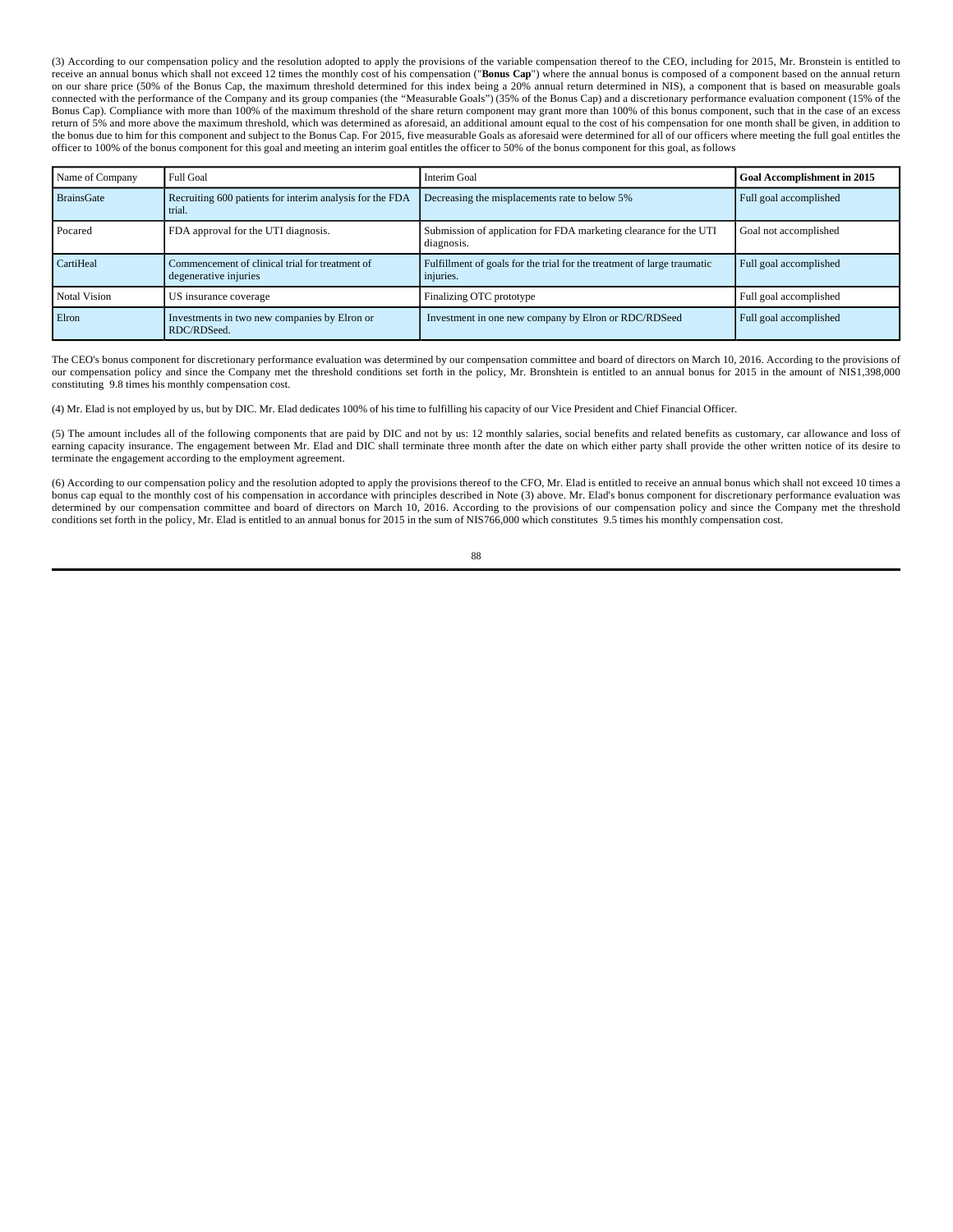(7) Mr. Kedmi served as RDC's CEO until January 2016. The amount indicated under his salary column includes Mr. Kedmi's salary during 2015. The amount indicated under his "bonus" column includes the expenses involved in the termination of his tenure in RDC.

(8) In September 2015, the sale of Kyma to ZOLL LifeVest Europe Holdings B.V. was consummated. Kyma's officers' salary details refer to the period between January 1, 2015 and September, 2015 ("Closing Date").

(9) The amount indicated under the "bonus" column includes current bonuses which Kyma's officers received.

(10) The amount indicated under the "share-based compensation" column expresses that expenditure made by Kyma in its financial statement for the period between January 1, 2015 and the Closing Date, in accordance with IFRS 2.

(11) Mr. Levy is not employed by us, but by DIC. Mr. Levy dedicates 100% of his time to fulfilling his capacity as our controller.

(12) The amount includes all of the following components that are paid by DIC and not by us: monthly salary, social benefits and related benefits as customary, car allowance and loss of earning capacity insurance. The engagement between Mr. Levy and DIC shall terminate one month after the date on which either party shall provide the other written notice of its desire to terminate the engagement according to the employment agreement.

(13) Mr. Levy is not an officer of Elron, as defined in the Companies Law and the Company's compensation policy for officers is not applicable to him and accordingly he is entitled to a discretionary bonus.

## **C. Board Practices**

None of our directors have service contracts with us or any of our group companies that provide for benefits upon termination of employment. See "Item 6 – Directors, Senior Management and Employees – Agreements & Arrangements with Directors".

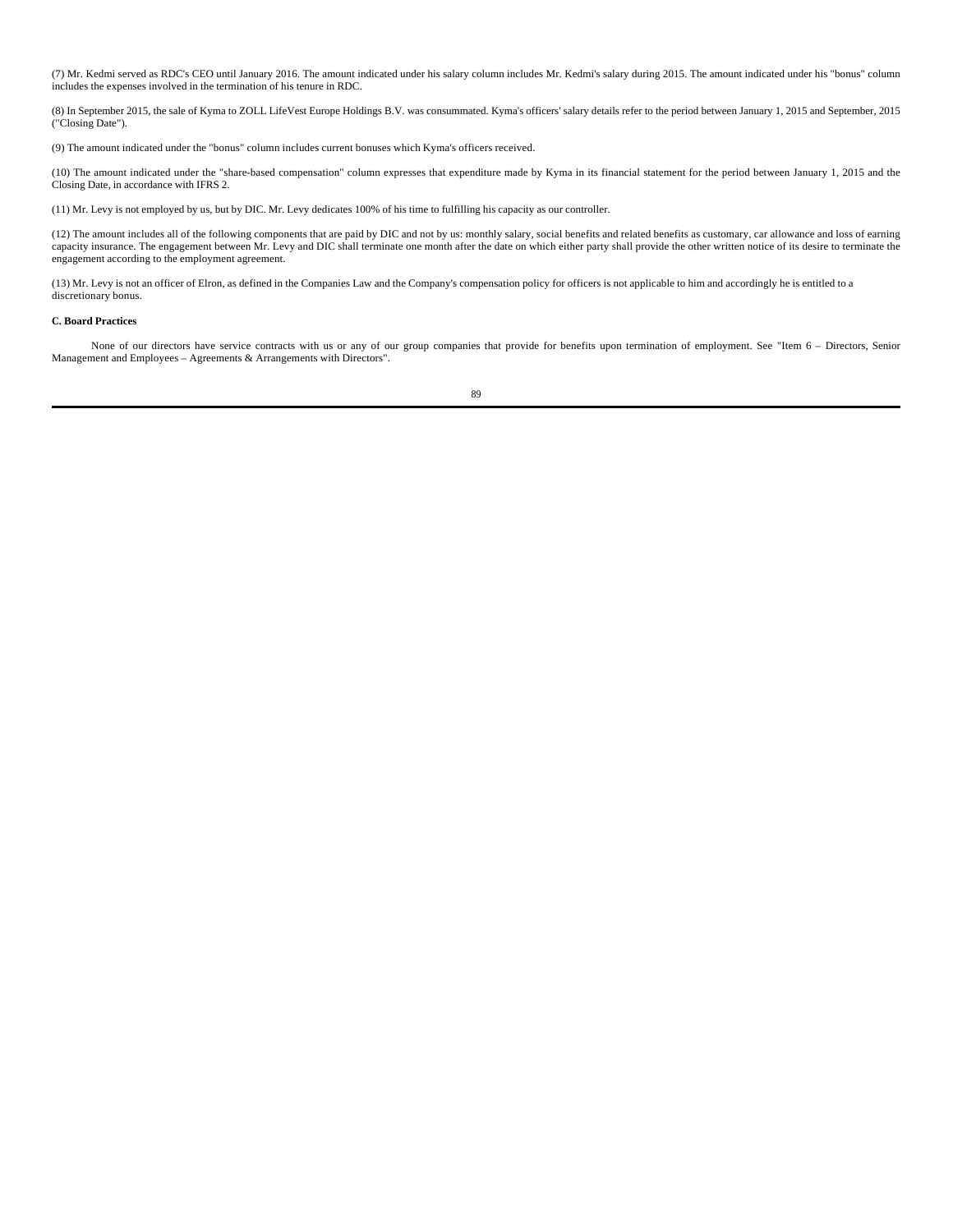#### *Board of Directors*

Our Articles of Association provide for a board of directors of not less than five members and no more than fifteen members, including external directors. Currently, we have 7 directors. Each director, other than external directors, is elected to serve until the end of the first annual meeting following their appointment. However, if no directors are elected at such annual meeting, the then-present directors will continue in office. The board of directors may appoint additional directors, provided that the total number of directors does not exceed the maximum number of fifteen as mentioned above. A director appointed as such will serve until the end of the next annual meeting held following his or her appointment, and he or she will be eligible for reappointment. Notwithstanding any of the above, any director, other than external directors, may be removed from office by an ordinary resolution of a general shareholders' meeting or by twothirds of the directors. A director need not hold any of our shares to qualify as one of our directors. Our Articles of Association provide that our board of directors may delegate its powers to its committees, subject to limitations determined by the Companies Law. Our Articles of Association and the Companies Law require the Board of Directors to appoint a Chairman from one of its members. During the period, December 28, 2014 until March 10, 2016 when Mr. Eduardo Elsztain was appointed as Chairman, we did not appoint a Chairman of the board of directors.

#### *Independent Directors*

An "Independent Director" is defined under the Companies Law as an external director or a director who meets the following conditions: (i) satisfies certain conditions for appointment as an external director (as described below) and the audit committee has determined that such conditions have been met, and (ii) he or she has not served as a director of the company for more than nine consecutive years, with any interruption of up to two years in his or her service not being deemed a disruption in the continuity of such service.

Under the Companies Law's provisions, the audit committee must consist of at least three directors and must include all of the external directors. The majority of the members of the audit committee are required to be "independent". In addition, the quorum required for deliberations and resolutions is a majority of the audit committee's members, the majority of whom must be independent directors, and at least one of whom is an external director. Our directors who qualify as independent directors under the Companies Law are: Ehud Rassabi, Yehuda Freidenberg, Lee-Bath Nelson and Prof. Arie Ovadia, constituting a majority of the members of our audit committee.

#### *Substitute Directors*

Under our Articles of Association, any director, other than an external director, may, by written notice to us, appoint another person to serve as a substitute director and may also cancel such appointment at any time. The identity of a substitute director requires the approval of the board of directors. Under the Companies Law, the following persons may not be appointed as a substitute director: (i) any person who is not himself or herself qualified to be appointed as a director; (ii) a person who is already serving as a director; or (iii) a person who is already serving as a director; or (iii substitute director for another director. Nevertheless, a director may be appointed as a substitute director for a committee of the board of directors if he or she is not already serving as a member of the committee. Under the Companies Law, a substitute director may not be appointed as an external director except for a committee of the board of directors as described above, and provided that the substitute director is an external director who has "professional capability" or "financial and accounting expertise", according to the qualification of the relevant external director. We have two substitute directors, namely Mr. Gerardo Tyszberowicz as a substitute director for Mr. Eduoardo Elsztain and Mr. Sholem (Saul) Lapidot as a substitute director for Mr. Saul Zang.

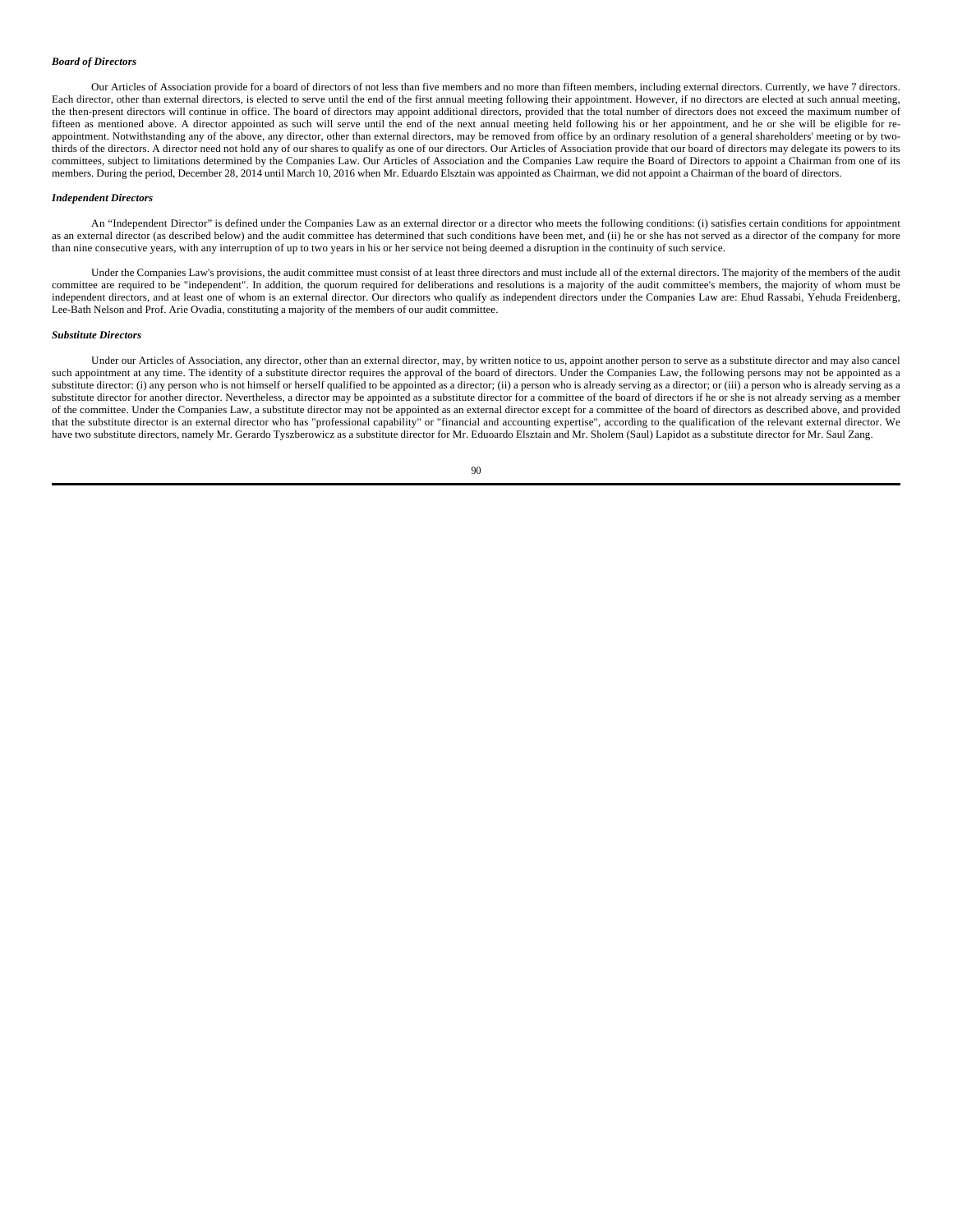The term of appointment of a substitute director may be for one meeting of the board of directors, for a specified period or until notice is given of the cancellation of the appointment. To our knowledge, no director currently intends to appoint any other person as a substitute director.

### *External Directors*

The Companies Law requires Israeli companies with shares that have been offered to the public (i.e. public companies) to appoint at least two external directors. Following a recent amendment to the Companies Law enacted on February 17, 2016, or Amendment 27, any and all of such external directors are no longer required to be Israeli residents. No person may be appointed as an external director if:

- the person is a relative of the controlling shareholder,
- the person or the person's spouse, siblings, parents, grandparents, descendants, spouses' descendants, siblings or parents, or the spouses of any of the foregoing (collectively, a "relative"), partner, employer, anyone that the person is subordinated to directly or indirectly, or any entity under the person's control, has as of the date of the person's appointment as external director, or had, within the two years preceding the date of the person's appointment as external director, any affiliation with the company, the controlling shareholder in the company, appointment date, the controlling shareholder was the company or the company's controlling shareholder, and additionally, in a company without a controlling shareholder, or without a shareholder holding 25% or more of the voting rights in the company any affiliation, on the appointment date, with the chairman of the board of directors, the chief executive officer, a significant shareholder (a shareholder holding 5% or more of the company's shares or voting rights), or the senior financial officer

The term "affiliation" includes:

- an employment relationship;
- a business or professional relationship maintained on a regular basis, subject to certain exclusions;
- control; and
- service as an "office holder", as defined below in "Item 10 Additional Information Memorandum and Articles of Association", excluding service as a director who was appointed to serve as an external director in a company which is going to initially offer its shares to the public.

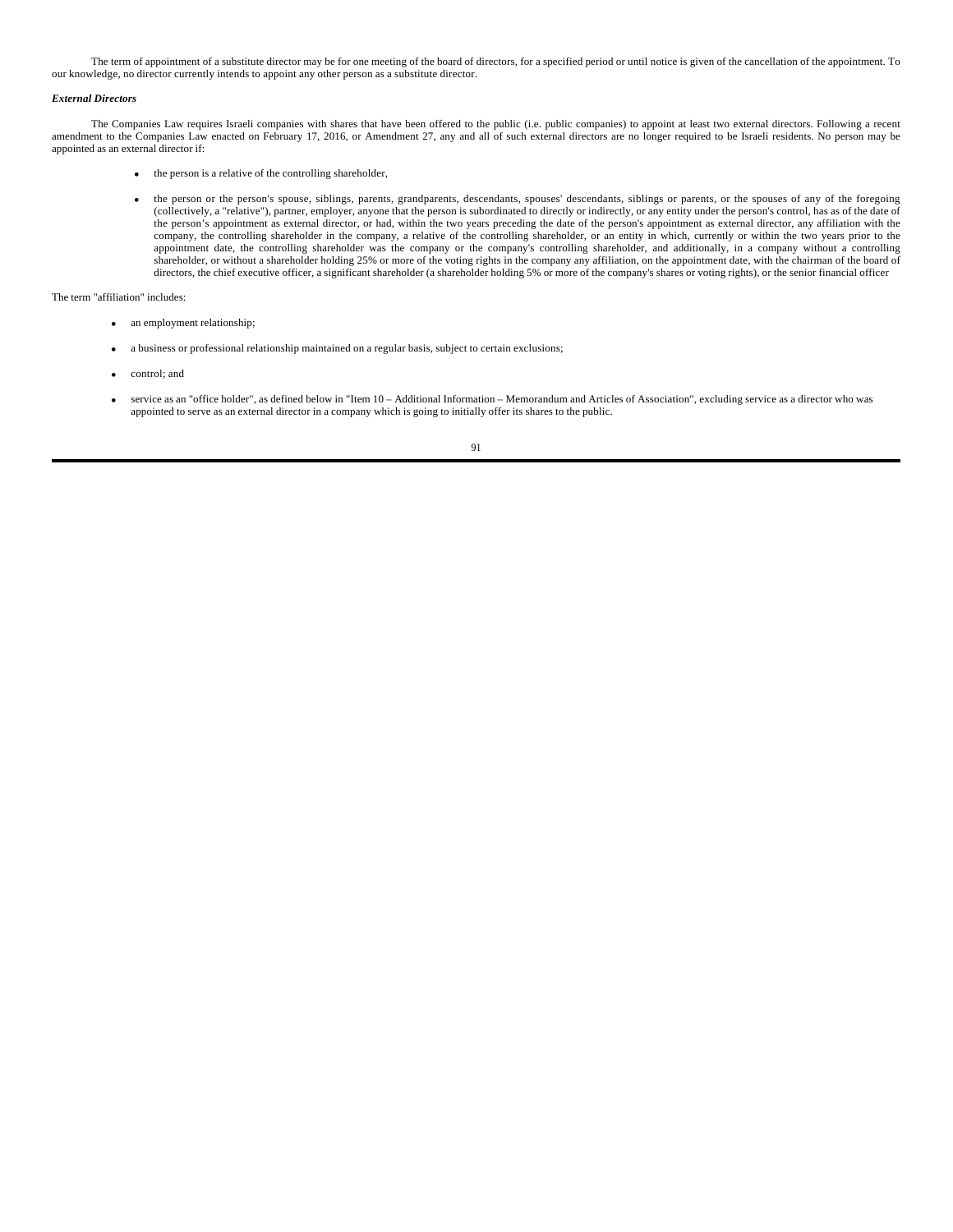Without derogating from the above, no person may serve as an external director if the person's position or other business activities create, or may create, a conflict of interest with the person's responsibilities as a director or may otherwise interfere with the person's ability to serve as a director. A director in a certain company may not be appointed as an external director in another company if at the same time a director from the latter serves as an external director in the former. No person may serve as an external director if the person is an employee of the Israeli Securities Authority or of an Israeli stock exchange. Without derogating from the abovementioned, no person may serve as an external director if the person, the person's relative, the person's partner, the person's employer, anyone to whom the person is directly or indirectly subordinated, or any entity under the person's control, has a business or professional relationship with a party with which an affiliation is prohibited, even if the relationships are on an irregular basis, unless the relationships are negligible. No person may serve as an external director if the person received any direct or indirect compensation for the person's service as a director in the company, other than the directors' fees and expenses reimbursement to which the person is entitled. If, at the time an external director is to be appointed, all current members of the board of directors who are not controlling shareholders in the company or their relatives are of the same gender, then the appointed external director must be of the other gender.

Under the Companies Law, a public company is required to appoint as an external director, a person who has "professional capability" or a person who has "financial and accounting expertise," provided that at least one of the external directors must have "financial and accounting expertise." In addition, the board of directors of a public company is required to determine the minimum number of directors with "financial and accounting expertise." The qualifications for "professional capability" and "financial and accounting expertise" are determined by regulations adopted under the Companies Law. In March 2006, we determined the minimum number of directors with "financial and accounting expertise" serving on our board of directors to be two. The following directors have been designated as directors with financial and accounting expertise: Mr. Ami Erel, Mr. Yehuda Freidenberg; Ms. Lee-Bath Nelson, Prof. Arie Ovadia and Mr. Ehud Rassabi.

External directors are to be appointed by a majority vote at a shareholders' meeting, provided that either:

- The majority of shares voted at the meeting, including at least a majority of the shares held by non-controlling shareholders, or by disinterested shareholders (unless the personal interest does not derive from relationships with the controlling shareholder), which voted at the meeting, vote in favor of appointment of the director, without taking abstentions into account. According to the Companies Law, a "controlling shareholder" is a person who has the ability to direct the activities of a company, other than if this power derives solely from his/her position on the board of directors or any other position with the company. A person is presumed to be a controlling shareholder if he or she holds half or more of the following: (i) voting rights in the general meeting, or (ii) rights to appoint directors or the chief executive officer; or
- The total number of shares held by the shareholders mentioned above, which voted against the election of the director, does not exceed two percent of the aggregate voting rights in the company.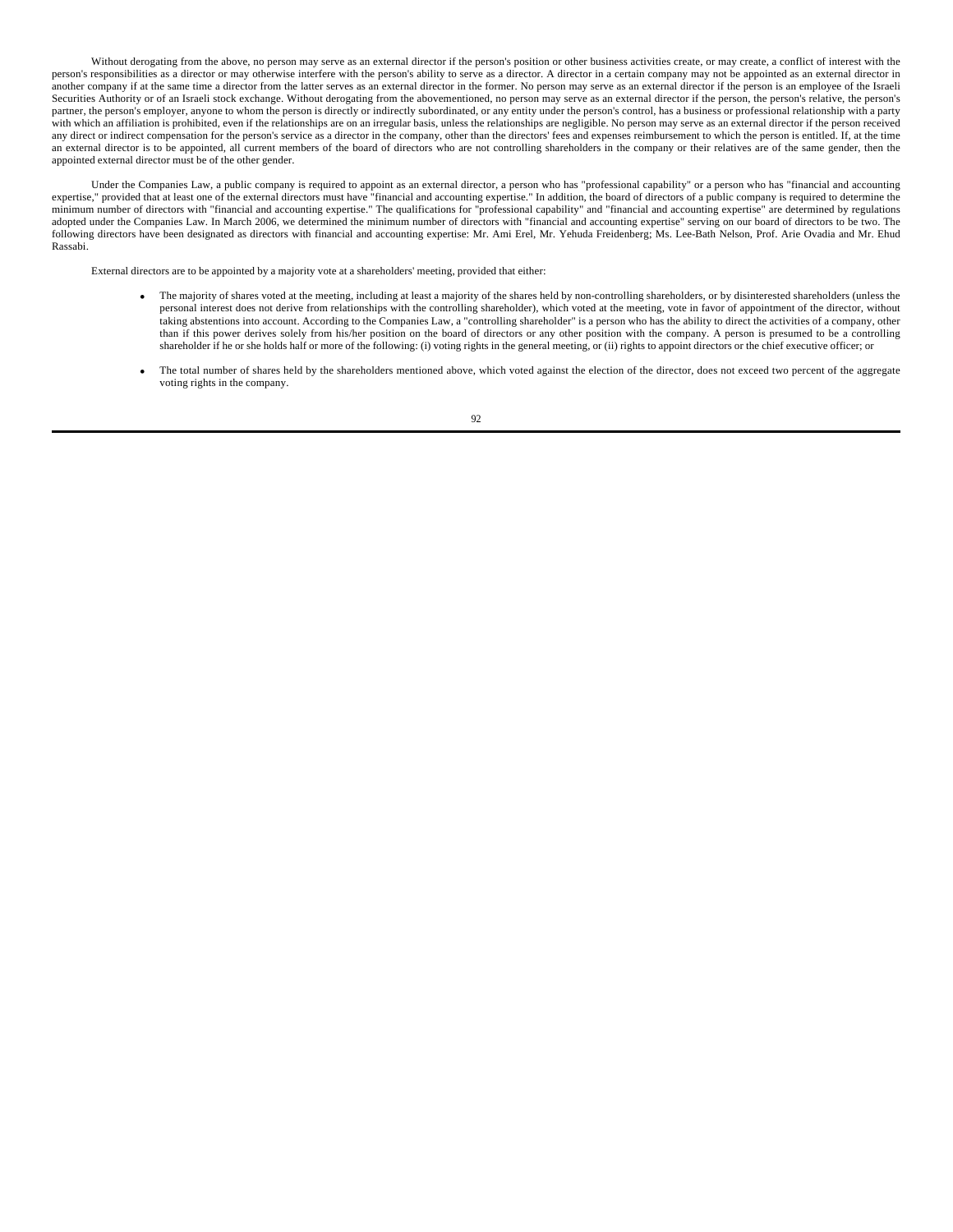The initial term of an external director is three years and may be extended for two additional three year periods, if the board of directors proposes the external director's appointment for another term and the appointment is approved by a majority vote at a shareholders' meeting as described above, or if one or more shareholders holding at least one percent of the aggregate voting rights in the company proposes the external director's appointment for another term and the appointment is approved by a majority vote at a shareholders' meeting, provided that:

- The majority of shares voted at the meeting exclude shares held by controlling shareholders, shares held by interested shareholders (unless the personal interest does not derive from relationship with the controlling shareholder), and abstentions.
- The total number of shares which voted for the election of the director which are held by non-controlling shareholders, or by disinterested shareholders (excluding interest that does not derive from a relationship with the controlling shareholder), exceeds two percent of the aggregate voting rights in the company.

There will be additional limitations on the appointment of such external director if proposed by a shareholder as described under the Companies Law, Notwithstanding the above, a company may include a provision in its Articles of Association limiting the aggregate term of an external director to six years. Our Articles of Association do not include such provision.

Mr. Ehud Rassabi is currently serving his second three year term as an external director which ends in March 2018, having been initially appointed in March 2012 and re-appointed for a second term in March 2015. Ms. Lee-Bath Nelson is currently serving her first–three year term as an external director which ends in October 2017, having been initially appointed in October 2014. Mr. Yehuda Freidenberg is currently serving his first three year term as an external director which ends in October 2017, having been initially appointed in October 2014. External directors may be removed only in a general meeting by the same majority vote of shareholders that is required for their election, or by a court, and in both cases, only if the external directors cease to meet the statutory qualifications for their appointment or if they violate their duty of loyalty to the company. Each committee that has been authorized to exercise any of the powers of a company's board of directors must include at least one external director, and all of the external directors must be members of the audit committee.

Under the Concentration Law, as long as we shall continue to be considered at least a third-tier company according to the such law, our board of directors will be required to consist of a majority of independent directors, and the number of our external directors will be required to constitute at least half of our board members after such half is reduced by one, rounded up, and include no less than two external directors. We currently comply with the above requirements. The law also stipulates special appointment provisions for such external directors.

An external director is entitled to compensation in accordance with the regulations adopted under the Companies Law and is otherwise prohibited from receiving any other compensation, directly or indirectly, in connection with the service provided as an external director.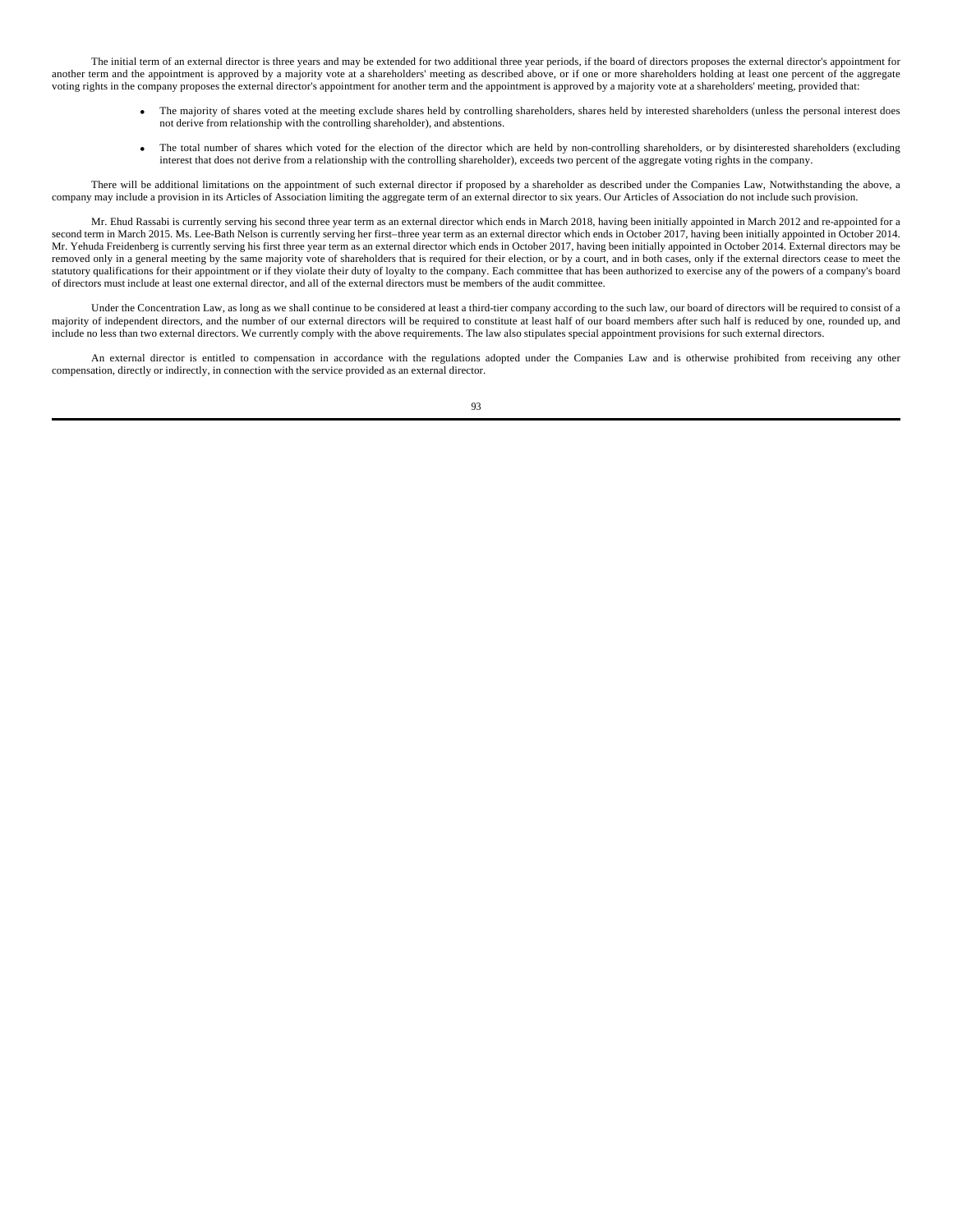#### *Audit Committee*

The Companies Law requires public companies to appoint an audit committee. The responsibilities of the audit committee include: identifying irregularities in the management of the company's business; approving related party transactions as required by law and determining whether or not they are material and/or extraordinary; determining whether to carry out competitive procedures or other procedures before any engagement in transactions with controlling shareholders or in which a controlling shareholder has a personal interest; determining the approval procedures of transactions with controlling shareholders or in which a controlling shareholder has a personal interest that are immaterial and not negligible, and the types of such transactions that will be subject to the approval of the audit committee; examining the internal audit in the company, the performance of the internal auditor, and if the necessary resources and tools have been made available to the internal auditor considering the company's needs and size; examining the scope and fees of the independent auditor and providing recommendations to whomever<br>approves these fees; determining proce appropriate protection.

An audit committee must consist of at least three directors, including, as mentioned, all of the external directors of the company, and a majority of its members must be independent directors as defined in the Companies Law (see above). The chairman of the audit committee must be an external director. The chairman of the board of directors, any director employed by or otherwise providing services on a regular basis to the company, its controlling shareholder, or a company under the controlling shareholder's control, any director whose main source of income derives from the controlling shareholder, and a controlling shareholder or any relative of a controlling shareholder, may not be a member of the audit committee. The quorum required for deliberations and resolutions is a majority of the audit committee's members, the majority of whom must be independent directors as defined in Israel Companies Law, and at least one of whom is an external director.

The purpose of our audit committee, as stated in the committee's charter, is to oversee, the following on behalf of the Company's board of directors: (i) the integrity of our financial statements; (ii) the appointment, compensation, qualifications, independence and work of our independent auditors; (iii) our compliance with legal and regulatory requirements; and (iv) the performance of our internal audit and controls function. In addition, the committee will be responsible for: (v) determining any deficiencies in our business administration, *inter alia*, by consulting with our internal auditor or independent auditors and making proposals to the board of directors regarding ways of correcting such deficiencies, (vi) resolving whether to approve acts and transactions with relat

All of our external directors, Ehud Rassabi, Yehuda Freidenberg and Lee-Bath Nelson, as well as Prof. Arie Ovadia serve on the audit committee. All members of our Audit Committee meet the definition of independent directors under the SEC Rules. None of them is an associate person of us or has received any consulting, advisory or other compensatory fee from us, other than in their capacity as directors. We believe that Prof. Arie Ovadia qualifies as a financial expert under the SEC Rules. Mr. Ehud Rassabi is chairman of our audit committee.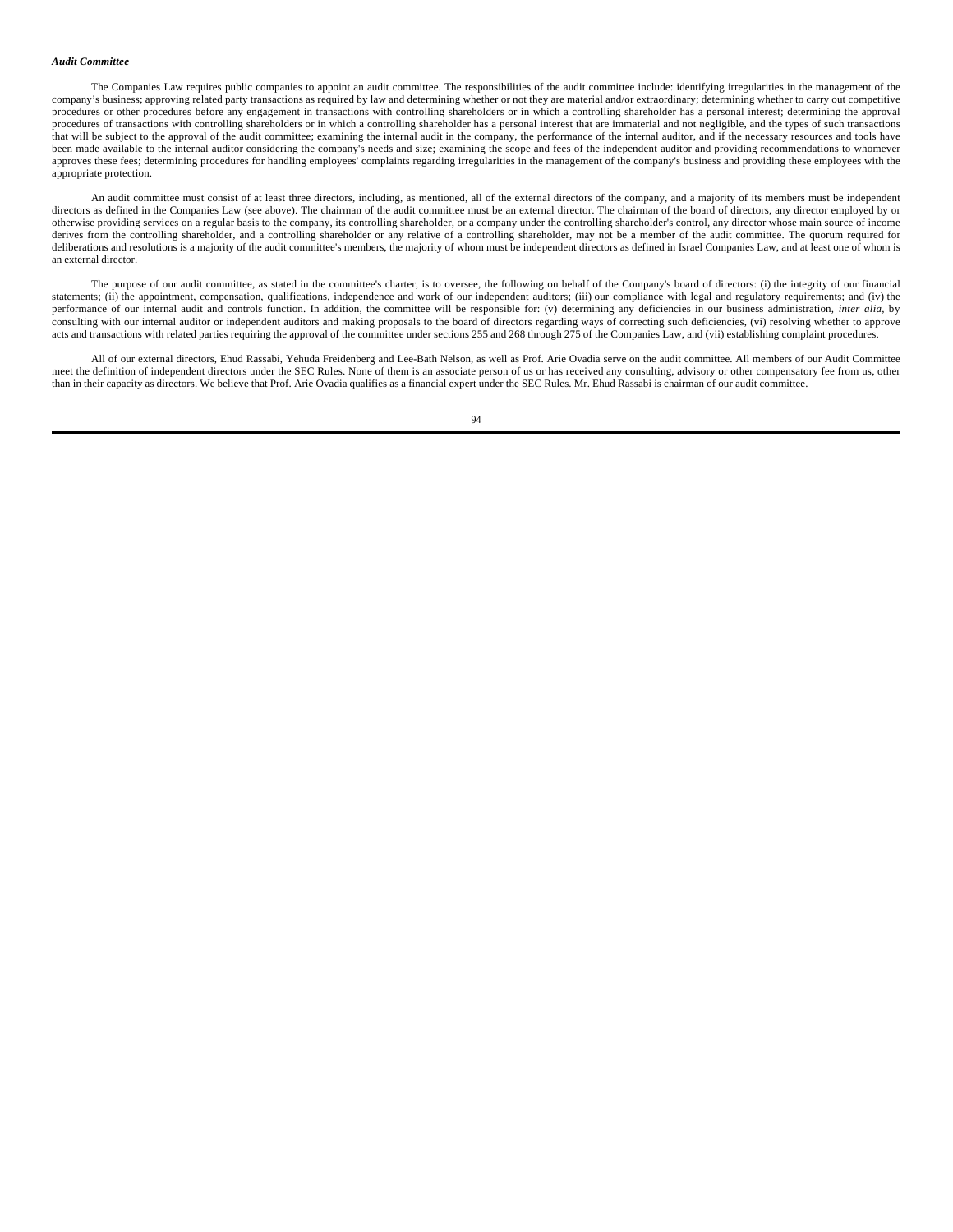We have adopted an internal enforcement program in the securities field (i.e., relating to the provisions of the Israel Securities Law, and its accompanying regulations, as well as the provisions of related laws including the provisions of the Israel Companies Law), whose purpose is to ensure and enforce our compliance and the compliance of our directors, other officers, and employees (and also related parties, insofar as the relevant laws apply to them) (the "Employees") to legal requirements in the securities field, including through procedures we have adopted and/or will adopt from time to time, in this field. The program determines arrangements relating, among other things, to the way the procedures are implemented in the Company, the existence of effective supervision, reporting, and monitoring mechanisms, and the determination of ways to handle and draw conclusions from failures and violations (insofar as they arise). The program was formulated based our unique characteristics as a holding company and our operating environment, among other things, by carrying out a compliance review in the securities field and by mapping our compliance with the provisions of the Israel Companies Law, 1999.

Mr. Yaron Elad, our Chief Financial Officer, and Mr. Paul Weinberg, Adv., our Corporate Secretary, were appointed by our board of directors as internal enforcement officers. The internal enforcement officers' role is to ensure (themselves or through our other personnel) that the program is carried out efficiently and effectively, including by means of monitoring, holding training and absorption sessions, and updating our management and board of directors regarding the program's implementation and unusual events.

The procedures that we adopted and/or will adopt from time to time in the securities field constitute and will constitute an integral part of the enforcement program. These procedures include, among others, procedures relating to a public company's compliance with reporting requirements (including designated procedures for related parties and group companies), maintaining a culture of compliance, preventing fraud and manipulation, restricting the use of inside information, locating related party transactions, regulating the board of director's work and functions, and communicating with parties outside of the Company. We have also required our group companies and may require them from time to time to adopt procedures in various subjects whose purpose is to ensure our and the Employees' compliance with the provisions of the securities field. The procedures regulate activity and behavior norms as well as work processes whose purpose is to address and oversee central processes in the subjects they regulate.

The program is also subject to a periodic review of its suitability and to being updated, as necessary. We will continue to set and adopt additional procedures and update existing procedures, as necessary, in order to regulate additional processes, and to codify everyday practices and formulate additional procedures. Following Amendment 27, a company whose audit committee's composition meets the requirements set for the composition of a compensation committee (as further detailed below) may have one committee acting as both audit and compensation committees.

### *Financial Statements Committee*

The Companies Law requires public companies to appoint a financial statements committee whose function is to examine the company's financial statements and provide its recommendations to the board of directors before the l committee. The financial statements committee is the organ in charge of the oversight of the financial statements, and the board of directors is the organ in charge of approval of the financial statements.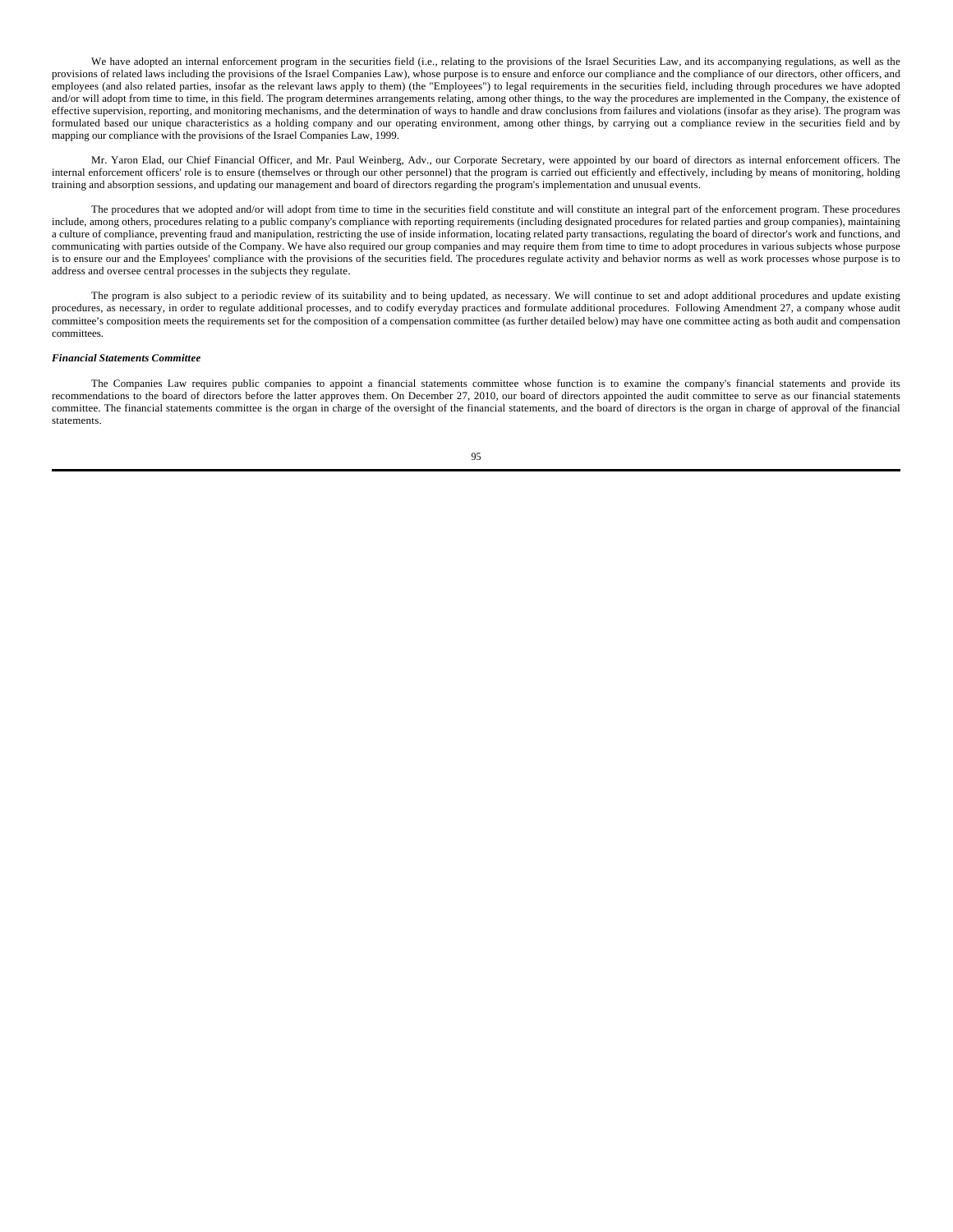All members of the financial statements committee comply with the rules set forth in the Companies Law, including being able to read and understand financial statements, and have provided us with declarations to that effect. In determining that the committee members are able to read and understand financial statements, we considered, inter alia, their education, experience, qualifications and knowledge on business-accounting matters and financial statements.

Prior to the independent auditor's audit, the committee conducts a discussion at which the independent auditor presents the annual financial statements audit plan. The committee holds discussions and makes recommendations to the board of directors regarding the approval process of the financial statements, and delivers its recommendations to the board of directors reasonably sufficient time prior to the approval of the financial statements by the board of directors, and reports thereto on any deficiency or problem, if any, having arisen during the examination. Our independent auditor is invited to and attends the committee's meetings, as well as the board meetings at which the financial statements are discussed and approved, at which he addresses the audit performed. In addition, the internal auditor attends the committee's meetings.

The committee examines, inter alia, through a detailed presentation by our officers and other company personnel, including our CEO and CFO, the following issues, and makes recommendations thereon to the board of directors: the material issues in the financial reporting, including transactions outside the ordinary course of business (if any), the material estimates and critical assessments used in the financial statements, the valuations, including their underlying assumptions and estimates, on which data in the financial statements are based, the integrity and appropriate disclosure in the financial statements, the reasonableness of the data, the accounting policies adopted and any changes therein, implementation of the principle of due disclosure in the financial statements and related information, the internal controls over the financial reporting and their effectiveness, and various aspects of risk control and management, both such that are reflected in the financial statements (such as the report on financial risks), and such that affect the reliability of the financial statements. If necessary, the committee requests comprehensive reviews on issues of particularly material impact.

The approval of the annual financial statements involves at least three meetings: Two of the financial statements committee, prior to the board of directors' meeting, for a comprehensive, in-principle discussion of the material reporting issues and the formulation of recommendations to the board of directors, and the third – of the board of directors, for discussion and approval of the financial statements.

### *Compensation Committee*

Under the Companies Law, an Israeli public company has to nominate a compensation committee which has to be comprised of at least three directors including all of the external directors.

All of our external directors, Ehud Rassabi, Yehuda Freidenberg and Lee-Bath Nelson, as well as Prof. Arie Ovadia serve on the compensation committee. Mr. Ehud Rassabi is chairman of our compensation committee.

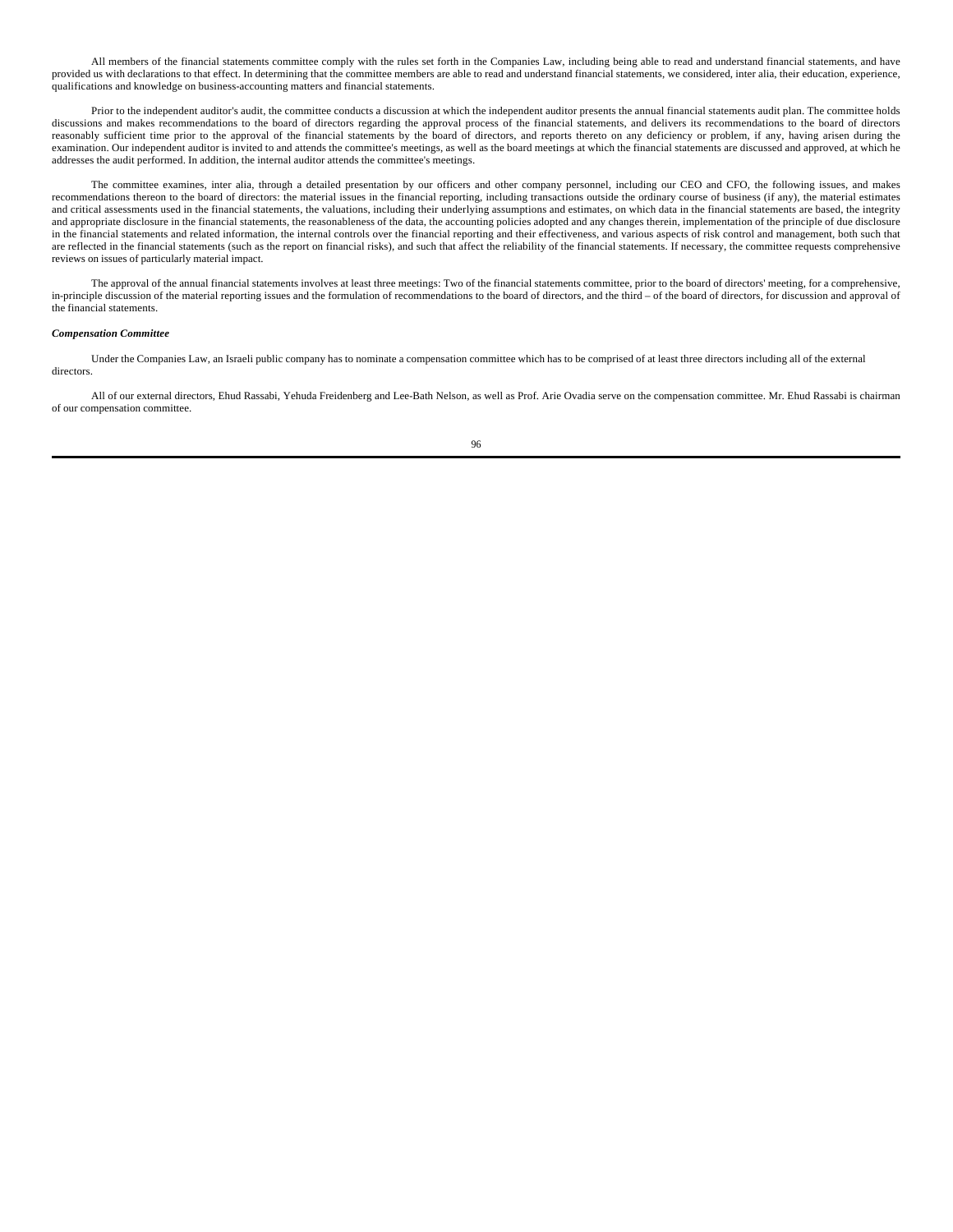The role of the compensation committee is to recommend on a compensation policy for directors and officers and necessary updates; to approve certain terms of office and employment of directors and officers specified in the Companies Law; and to decide whether to exempt approval of terms of office for a CEO from shareholders' approval, in certain circumstances.

On November 26, 2013 our compensation committee approved, a compensation policy for officers of the Company, which was later approved by the company's Board of Directors and by the Company's shareholders.

### *Internal Auditor*

Under the Companies Law, the board of directors of public companies must appoint an internal auditor, nominated by the audit committee. The role of the internal auditor is to examine, among other matters, whether the company's actions comply with the law and with orderly business procedure. Under the Companies Law, the internal auditor may be an employee of the company but not an office holder (as defined below in "Item 10 – Additional Information – Memorandum and Articles of Association"), an interested party, a relative of an office holder or an interested party, and he or she may not be the company's independent accountant or its representative. According to the Companies Law, an "interested party" is defined as a shareholder who holds 5% or more of the outstanding share capital or voting power, a director, a general manager or a shareholder who has the right to appoint at least one director or the general manager.

Doron Cohen, a partner of Fahn Kanne Control Management Ltd, a member of Grant Thornton International, is our internal auditor. Mr. Cohen's appointment as our internal auditor was approved by our audit committee in January 2004, and by our board of directors in March 2004, effective from February 1, 2004, after taking into consideration his education, qualifications and experience in internal audits, and the type, scope and complexity of our activity. Mr. Cohen holds a Bachelor's degree in business administration from the College of Management Academic Studies, specialty in accounting. Since 1998, Mr. Cohen has held the position of internal auditor in public and private companies, government bodies, and local authorities. Mr. Cohen is not an interested party or office holder of ours, or their relative, nor is he our independent auditor or anyone working on his behalf. Mr. Cohen does not fill any position in the Company apart from that of internal auditor. To the best of our knowledge, Mr. Cohen does not hold another position outside of the Company which creates or may create a conflict of interest with his position as our internal auditor. To the best our knowledge, Mr. Cohen does not hold any of our shares or shares of our affiliates, nor does he have material business relations or other material ties with us or any of our affiliates. The chairman of our audit committee is designated to be in charge of our internal auditor.

*Internal auditor's work plan:* Our internal auditor's work plan is a three-year plan, and is based on an update of a risk survey which was conducted by us dated January 21, 2007 and updated in 2015. Each year the three-year audit plan, including that year's plan, is updated and approved. The plan is updated and approved following deliberations that are held with our<br>management and members of our audit to our audit committee and receiving its consent for the proposed change. In addition, the audit committee is authorized to direct the internal auditor to deviate from the audit plan during the year.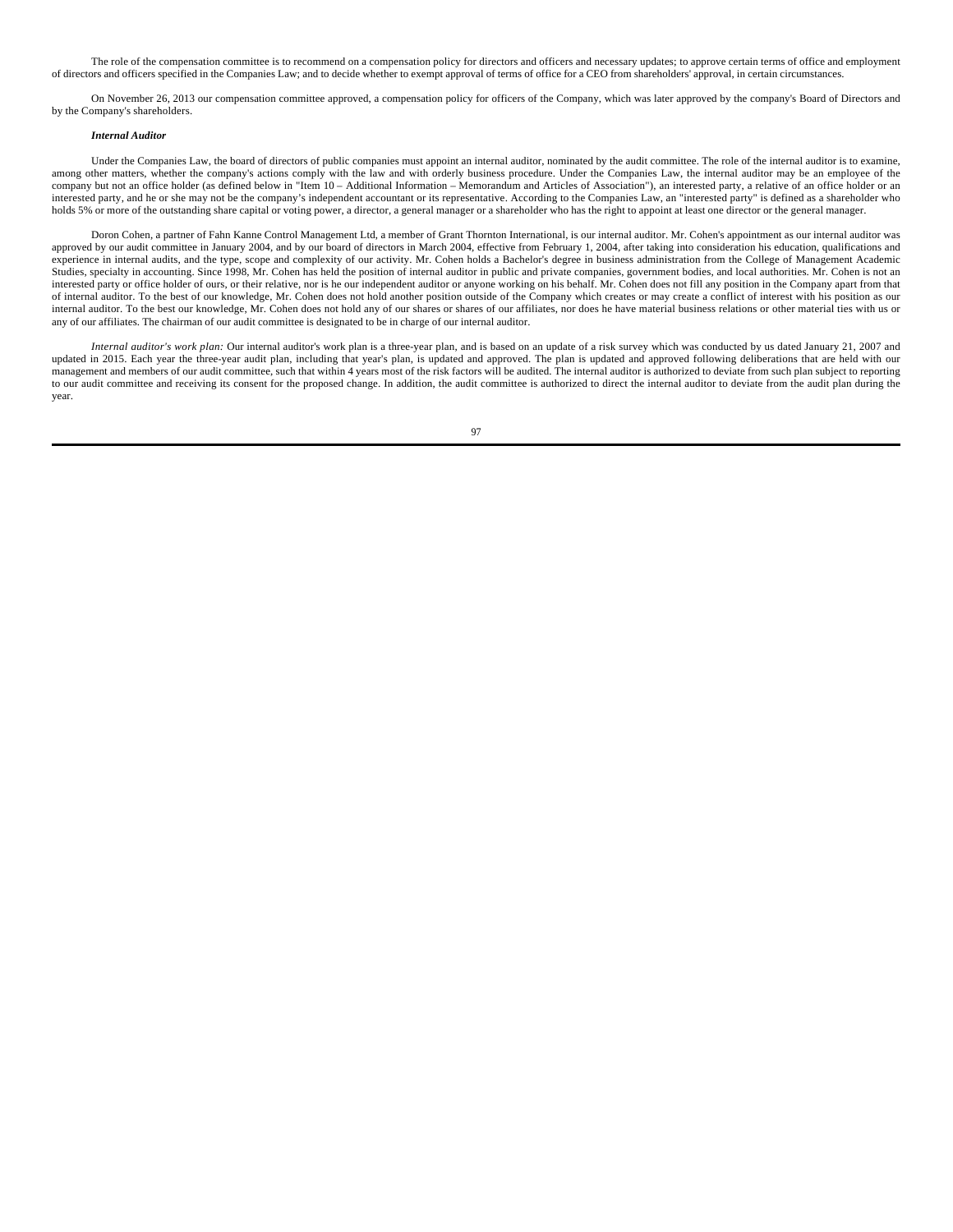*Audits abroad or of subsidiaries:* We have no overseas activity other than the holding of certain corporations outside of Israel. The annual internal audit plan addresses whether or not internal audits have been carried out in our material group companies, but does not address their activity in Israel or abroad.

*Scope of employment:* Approximately 500-700 hours per year according to the work plan, while in 2015, the internal auditor invested approximately 700 hours. In the opinion of our board of directors, the internal audit's work plan as well as the scope of employment which was determined to execute such plan are appropriate for our needs. Insofar as required, we are able to expand the aforesaid scope of employment.

*Conducting the internal audit:* The audit was conducted according to accepted professional standards, in accordance with the Israeli Internal Audit Law and the standards issued by the Institute of Internal Auditors. The audit committee and the board of directors relied on the internal auditor's reports pertaining to his compliance with professional standards according to which he conducts the audit.

*Access to information:* The internal auditor and his employees have access to information as provided in the Israeli Internal Audit Law, including continuous and direct access to our information systems and those of our group companies which are audited, including financial data.

*Internal auditor's reports:* Our internal auditor's reports are submitted in writing. The internal auditor's reports are distributed to our management and our audit committee. During the period covered by this Annual Report, one internal audit report was submitted in respect of the 2014 work plan and three reports were submitted in respect of the 2015 work plan. The reports were distributed prior to the audit committee meetings at which these reports were discussed, on March 3, 2015, May 11, 2015, July 29, 2015, November 5, 2015. An additional report in respect of the 2015 work plan was distributed prior to the audit committee meeting at which this report was discussed on March 1, 2016.

*Board of directors' evaluation:* In the board of directors' opinion, the scope, nature and continuousness of our internal auditor's activity and his work plan are reasonable under the circumstances, and they fulfill our internal audit goals.

*Remuneration:* Our internal auditor is paid based on actual hours worked. The cost of our internal auditor's employment in 2015 was approximately NIS 150,000 (approximately \$40,000). In the opinion of the board of directors, the compensation paid to the internal auditor does not influence the exercise of his professional discretion.

Supervising Organ of the Internal Auditor: The Chairman of the Board was in charge of the internal auditor prior to the termination of the former Chairman of the Board, Mr. Arie Mientkavitch on December 28, 2014. Since then, in the absence of a Chairman of the Board of Directors, the Board of Directors authorized the Chairman of the Audit Committee to serve as the supervisor of the internal auditor and the internal auditor reports to the Audit Committee on a professional level.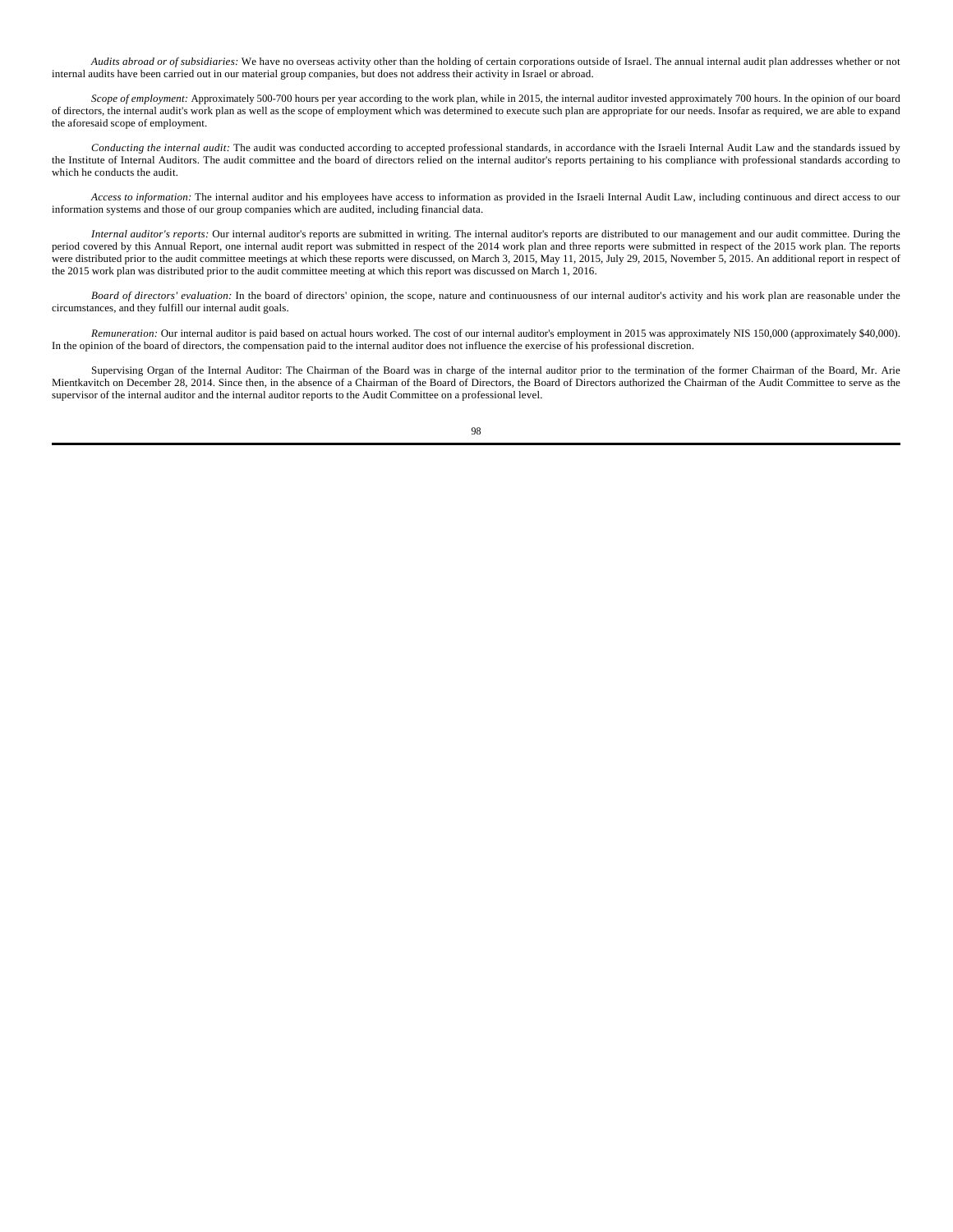### **D. Employees**

In accordance with the Services Agreement entered into with DIC, we receive managerial and administrative services through staff employed by DIC and as a result, we do not employ any personnel.

Other than the CEO and CFO who are to be appointed by us subject to the approval of DIC and our board of directors, and except the comptroller, general counsel and corporate secretary who are proposed and appointed by us subject to the approval of DIC, the management services we receive from DIC are performed by persons designated by DIC, all of whom are employed or otherwise engaged by DIC. We are entitled to obligate DIC to terminate the engagement of any of the DIC employees engaged in our business. For more information, see "Item 7-Major Shareholders and Related Party Transactions—Related Party Transactions."

In March 2015, Mr. Ehud Rassabi was appointed as an external director for a second three-year term. In December 2014, Mr. Arie Mientkavitch's term as Chairman of our Board ended and his employment terminated with effect from March 29, 2015. Commencing as of January 2016, Mr. Zohar Rosenberg was appointed as our Vice-President responsible for evaluation of investments in companies developing cyber solutions.

The following table sets forth, for the last three financial years, the number of our employees:

| $\sim$ $-$<br>`ember<br>             | 2015 | 2.014<br>49. | 2013 |
|--------------------------------------|------|--------------|------|
| Administration<br>ement and<br>Manas |      |              |      |

\* As of March 1, 2016, 13 persons are employed by DIC and provide services to us through the Services Agreement entered into with DIC. The employment of the former Chairman of our board of directors was terminated effective as of March 29, 2015.

#### *Israeli Employment Law and Practices*

Israeli employment laws, and extension orders based upon provisions of the collective bargaining agreements between the Histadrut (i.e., the General Federation of Labor in Israel) and the Coordination Bureau of Economic Organizations (including the Industrialists' Associations), are applicable to employees in Israel. These provisions concern principally the length of the work day, minimum wages, procedures for dismissing employees, determination of severance pay and other conditions of employment.

Israeli law generally requires payment of severance pay, upon the retirement or death of an employee or termination of employment under certain circumstances. The severance pay amounts to approximately one month salary for each year of employment. The severance pay may be funded through monthly allocations by the employer to a pension plan, as described below. Furthermore, Israeli employees and employers are required to pay predetermined sums to the National Insurance Institute, which is similar to the United States Social Security Administration. Such amounts also include payments for national health insurance. In addition, Israeli law requires employers to make mandatory pension payments on behalf of their employees.

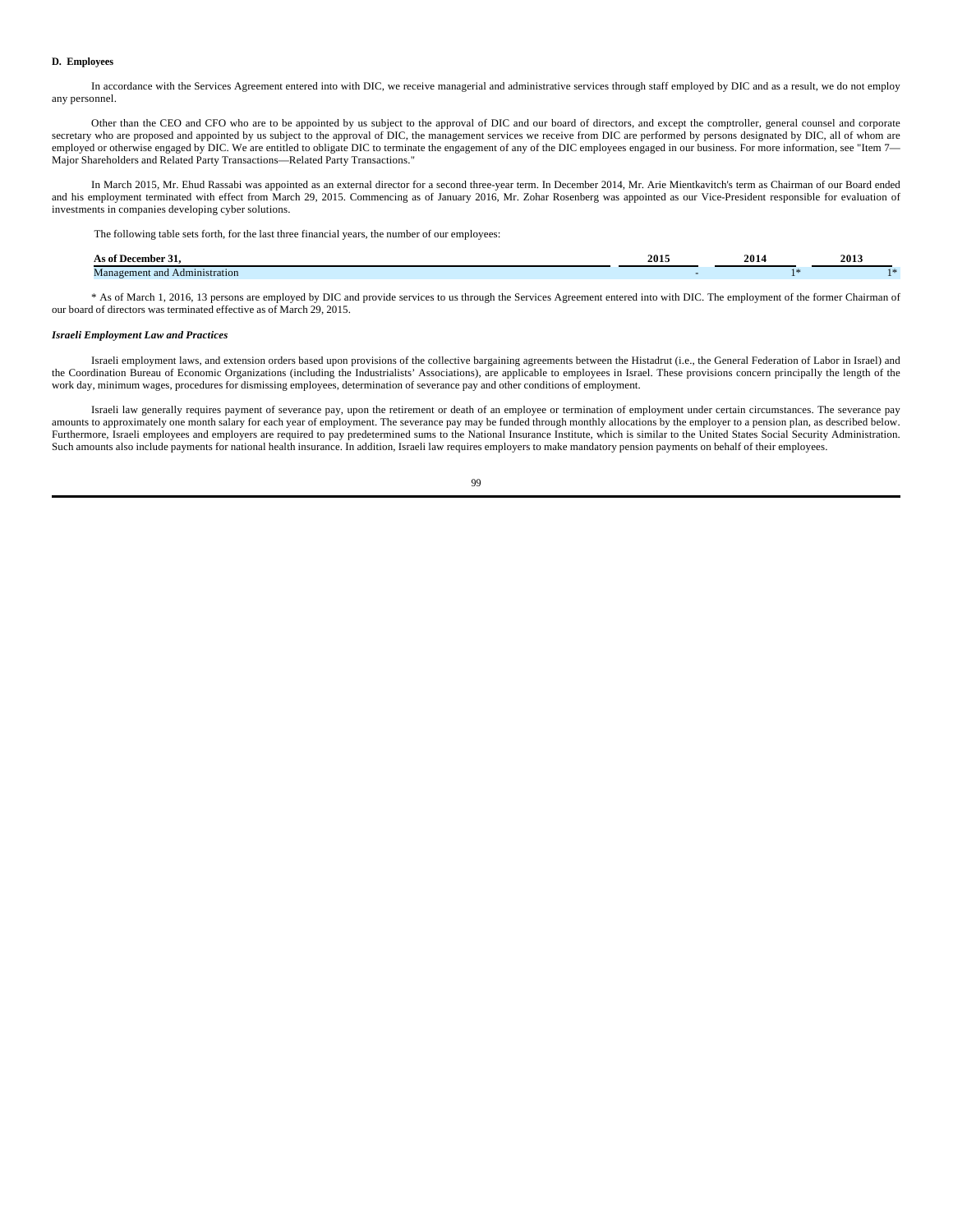Under the Israeli Law, the contribution of certain additional funds on behalf of employees to a pension plan (of which there are two main types: Managers' Insurance and Pension Fund, some employees combine between the two types) is required. A Pension Plan provides a combination of savings plan, insurance and severance pay benefits to the employee. As general practice, each employee contributes an amount equal to 5% of his or her salary, and the employer contributes between 13.3% and 15.8% of the employee's salary which also includes the mandatory pension payments required by applicable law and allocations to severance pay.

Pursuant to the Services Agreement, except for the former Chairman of our board of directors, all of our staff are employed by DIC. Accordingly, except as provided otherwise in the Services Agreement, DIC shall determine the practices applicable to such employees.

### **E. Share Ownership**

The number of our ordinary shares beneficially owned by each of our directors, and by our directors and officers as a group, as of February 29, 2016, is Nil. This excludes shares beneficially owned by DIC, IDBD or IDBH.

### *Stock Option Plans*

 During May 2003, our board of directors adopted the 2003 Option Plan which was subsequently ratified by our shareholders on November 30, 2003. The 2003 Option Plan provides that the exercise price per share shall be reduced by an amount equal to the amount of any dividend per share distributed. The optionees are entitled to exercise 25% of the amount granted, each year, commencing on first anniversary of the date of grant and expiring five years after the date of grant. In granting the options, the board of directors selected the capital gains tax track pursuant to the Israeli tax legislation which came into effect on January 1, 2003. As of date of publication of this Annual Report, there are no options to purchase our ordinary shares granted to our officers and employees outstanding. For more details see "Item 10—Additional Information—Taxation—Employee Stock Options."

#### *Phantom Options*

In February 2012, we granted to the former Chairman of our board of directors and another recipient phantom options in relation to our Pocared shares, namely the right to receive the benefit of the increase in value of certain of our Pocared shares, representing 0.7% of Pocared's share capital as of December 31, 2015. For details regarding the phantom options granted to the former Chairman of our board of directors, see "Item 6B" above.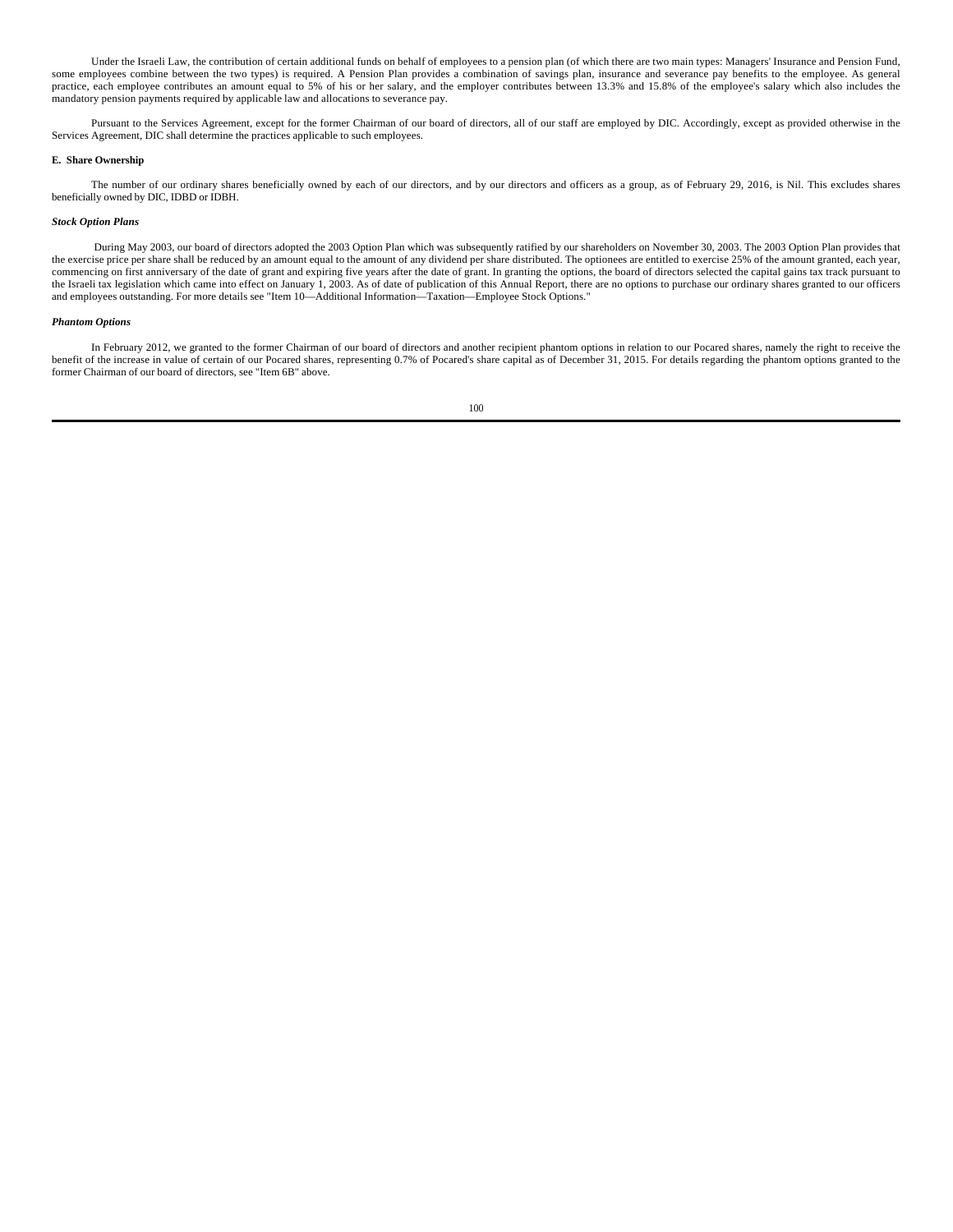### **Item 7. Major Shareholders and Related Party Transactions**

#### **A. Major Shareholders**

The following table sets forth, as of December 31, 2015 unless otherwise specified, the number of our ordinary shares beneficially owned by all shareholders known to us to beneficially own more than 5% of our ordinary shares, based on notifications provided to us shortly before the date of publication of this Annual Report. The voting rights of our major shareholders do not differ from the voting rights of other holders of our ordinary shares. As of February 22, 2016, there were a total of 296 holders of record of our ordinary shares, of which 188 were registered with addresses in the United States. We believe that the number of beneficial owners is substantially greater than the number of record holders, because a large portion of our ordinary shares is held of record in broker "street names." As of February 22, 2016, United States holders of record held approximately 16.7% of our outstanding ordinary shares.

|                                                           |                        | Percent of    |                           |
|-----------------------------------------------------------|------------------------|---------------|---------------------------|
|                                                           |                        | Outstanding   | <b>Percent of Ordinar</b> |
|                                                           | Number of              | Ordinarv      | <b>Shares on a fully</b>  |
| <b>Name and Address</b>                                   | <b>Ordinary Shares</b> | <b>Shares</b> | diluted basis             |
| Discount Investment Corporation Ltd. (1) Tel Aviv. Israel | 14.966.339             | 50.32%        | 50.32%                    |

The above table does not include the following holdings: ( (i) 1,611,641 of our ordinary shares (approximately 5.41% of our outstanding and fully diluted share capital) held for members of the public through, among others, provident funds, mutual funds and pension funds managed by subsidiaries of Meitav Dash Investment House Ltd. Meitav Dash Investment House Ltd disclaims beneficial ownership of such shares and (ii) 2,819,328 of our ordinary shares (approximately 9.47% of our outstanding and fully diluted share capital) held for members of the public through, among others, provident funds, mutual funds and pension funds managed by subsidiaries of Yelin Lapidot Holdings Ltd. Yelin Lapidot Holdings Ltd. disclaims beneficial ownership of such shares and (iii)1,697,938 of our ordinary shares (approximately 5.69% of our outstanding and fully diluted share capital) held for members of the public through provident funds, mutual funds and pension funds managed by Migdal Insurance and Financial Holdings Ltd. Migdal Insurance and Financial Holdings Ltd. disclaims beneficial ownership of such shares; and (iv) any of our ordinary shares that may be deemed to be beneficially owned by directors by virtue of their affiliation with DIC. Each of our directors who is affiliated with DIC disclaims beneficial ownership of such shares.

(1) As of February 29, 2016, IDBD held approximately 73.92% of the issued and outstanding shares and voting rights of DIC. IDBD is a public company whose securities are listed for trade on the Tel Aviv Stock Exchange. We have been advised that the controlling shareholders of IDBD are: Mr. Eduardo Elsztain, the Chairman of our board of directors, who holds shares of IDBD through the following companies that he controls: Dolphin Netherlands B.V. ('Dolphin Netherlands'), Dolphin Fund Ltd ("Dolphin Fund"), and Inversiones Financieras Del Sur S.A. ('IFISA') (hereinafter, jointly: 'the Dolphin companies'). We have been advised that as of February 29, 2016, the Dolphin companies directly hold approximately 80.72% of the issued share capital and the voting rights in IDBD, as follows: Dolphin Fund– 0.02%; Dolphin Netherlands – 48.98%; IFISA – 31.72%.

By reason of the control of IDBD by Mr. Elsztain, as set forth above, Mr. Elsztain may be deemed beneficial owner of, and to hold the power to vote and dispose of, our Ordinary Shares owned beneficially by IDBD and DIC.

DIC's address is 3 Azrieli Center, 44th floor, Tel Aviv 6702301, Israel.

#### **B. Related Party Transactions**

#### *Classification of related party transactions as negligible transactions*

On January 14, 2010, we announced our policy determining the guidelines and rules for the classification of a transaction by us or by a company consolidated by us with a related party in which our controlling shareholder has a personal interest as a negligible transaction, as stipulated in Israel Securities Regulations. These rules and guidelines will also be used to examine the extent of disclosure in our immediate reports, annual reports and prospectuses (including shelf offering reports) pursuant to the Israeli Securities Law regarding a transaction by us, a corporation under our control and any associate company, with our controlling shareholder or in which our controlling shareholder has a personal interest in the approval thereof, as stipulated the applicable Israeli Securities Regulations.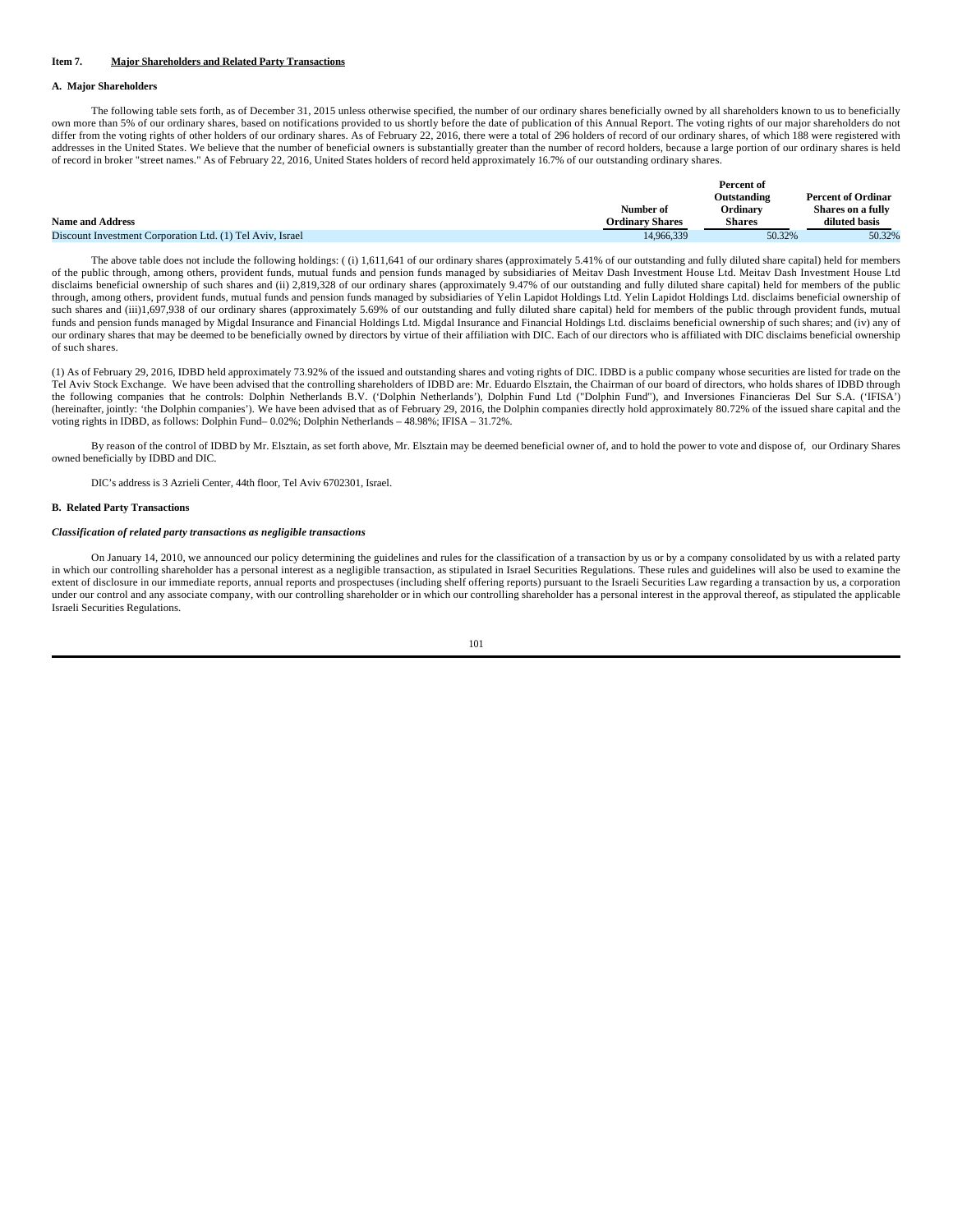In our ordinary course of business, we and our consolidated and associate companies conduct or may conduct transactions with related parties, and we or they have or may have commitments to conduct said transactions, including transactions of the types and with the characteristics set out below: transactions for the receipt of banking and financial services from banks and financial institutions (including management of provident funds and education funds contributed to by employers and employees); transactions for the purchase or sale of products and services (such as communications products and services, food products, paper products, tourism services, elementary insurances, vehicle leasing services, legal services); transactions for the lease of real estate assets.

In the absence of any special qualitative considerations given the specific circumstances, a transaction that is not extraordinary (in other words – it is conducted in the ordinary course of business, under market conditions, and does not have a material impact on us), it will be considered a negligible transaction, if the relevant criteria calculated for the transaction (one or more, as set out below) is less than one percent (1%) of our equity according to our most recent consolidated financial statements published by us, and if the transaction amount does not exceed \$1.2 million.

In respect of any related party transaction involved with a personal interest of our controlling shareholder, the relevant criteria for classifying it as a negligible transaction shall be calculated as follows: (A) in the purchase of a fixed asset (which is presented in our financial reports as an "asset that is not a current asset") – the amount of the transaction; (B) in the sale of a fixed asset (which is presented in our financial reports as an "asset that is not a current asset") – the profit/loss from the transaction; (C) in the incurrence of a monetary liability – the amount of the transaction; (D) in the purchase/sale of products (with the exception of a fixed asset) or services – the amount of the transaction.

In cases which, according to our discretion, all of the aforementioned quantitative criteria are irrelevant in determining whether the related party transaction is a negligible transaction, the transaction shall be evaluated based on other relevant criteria set by us, provided that the relevant criterion calculated for the transaction is lower than one percent (1%).

#### *Compensation of directors who are controlling shareholders*

The payment of compensation for holding the office as a director of ours and for participating in meetings of our board of directors and its committees, is in accordance with the provisions set forth in the Companies Regul offered to the public or are traded outside of Israel.

On March 10, 2016, our compensation committee, audit committee and board of directors authorized the compensation to our directors who are controlling shareholders and/or whose relatives are controlling shareholders and/or with respect to whom the controlling shareholders have a personal interest, including where said compensation for their service as directors is granted to our controlling shareholder, whose directors serve as company's directors at the date of said resolution or who shall serve from time to time, an annual remuneration in the amount of NIS 73,200, and fee for participation in board meetings in the amount of NIS 2,820 per meeting. For written consents in lieu of meetings and for resolutions via other means of communication, a participation fee equal to the rate set forth in the Companies Regulations (Rules for Compensation and Expenses for External Director), 5760-2000 including for public companies or companies traded outside Israel ("**Compensation Regulations**"). In addition, said directors shall be entitled to expense reimbursement as set forth in Regulation 6 to the Compensation Regulations. Said amounts shall be linked to the consumer price index in accordance with Regulation 8 to the Compensation Regulations, commencing from April 1, 2008. For convenience, as of the date hereof, the annual remuneration is set at NIS 84,684 and the fee for participation in meetings is NIS 3,262. Amounts are exclusive of applicable VAT. We may pay said directors' compensation for certain of our serving directors, to our controlling shareholder, DIC. and/or to its indirect controlling shareholder, IDBD. This decision shall be valid for a three years period commencing from March 10, 2016.

Of the sum of \$ 318,000 which we paid towards Directors' fees of 7 directors in total for the year 2015, a sum of approximately \$29,000 was paid to DIC for the service of a director of ours and sum of approximately \$ 28,000 was paid to IDBD for the service of a director of ours.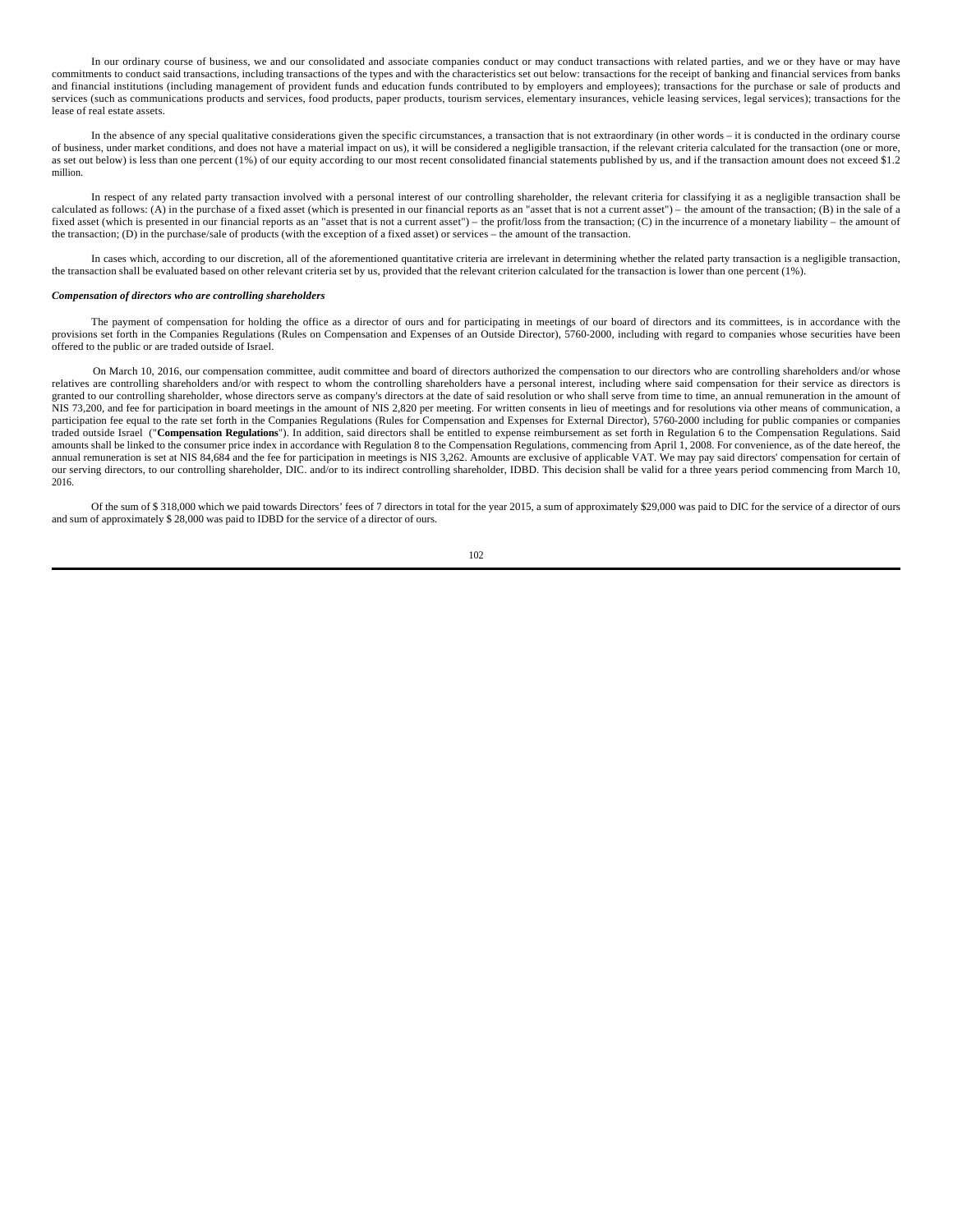### *Bonuses granted to directors and officers*

For details regarding bonuses granted to directors and officers, see "Item 6B" above.

### *Services Agreement with DIC*

On April 19, 2015, the Services Agreement with DIC was extended for an additional three year period from May 1, 2015, and the annual service fee was increased to NIS 6 million (equivalent as of December 31, 2015 to approxi staff employed by DIC that include providing us with personnel to discharge the functions of our CEO, CFO, comptroller, general counsel, corporate secretary, junior employee and administration employee services

 The services are provided by persons designated by DIC, certain of whom are appointed subject to our approval (our Chief Executive Officer and Chief Financial Officer are to be appointed by us following our proposal of such officers, and their approval by DIC and our board of Directors, and our comptroller, general counsel and corporate secretary are to be appointed by us following our proposal of such officers, and their approval by DIC) and all of whom are employed or otherwise engaged by DIC, at its expense. We are entitled to require DIC to terminate the engagement of any employees of DIC providing services to us. The term of the Services Agreement is three years, subject to either party having the right to terminate it on at least 120 days prior notice if DIC is no longer our largest shareholder.

Pursuant to the Services Agreement, we have agreed to indemnify DIC for any amounts DIC will be required to pay as a result of any legal or administrative proceeding initiated by any third party (other than persons engaged in performing the services on behalf of DIC) seeking to impose liability on DIC arising from any act or omission in performing the services, unless such act or omission amounted to gross negligence or was done other than in good faith. Moreover, DIC will not be responsible for any act or omission of any person engaged by it in performing the services unless such act or omission was made pursuant to the express instructions of DIC. In addition, we provide to persons engaged by DIC in performing functions of officers, indemnification letters with respect to liabilities to which they will become exposed by virtue of performing such functions. Such indemnification letters are provided by us as customarily provided by us to our officers prior to the date of the Services Agreement.

#### *IT Support Agreement with IDBD*

In July 2010, following approval of our audit committee and board of directors, our shareholders approved an agreement between us and IDBD pursuant to which we would receive effective from January 1, 2010 IT support services from IDBD's IT support center in consideration for our and RDC's pro rata portion of the support center's costs in connection therewith, calculated pro rata to the number of users receiving IT support from the IDB support center. On October 29, 2014, following approval of our audit committee and board of directors, our shareholders approved the extension of the above mentioned agreement until August 7, 2017.

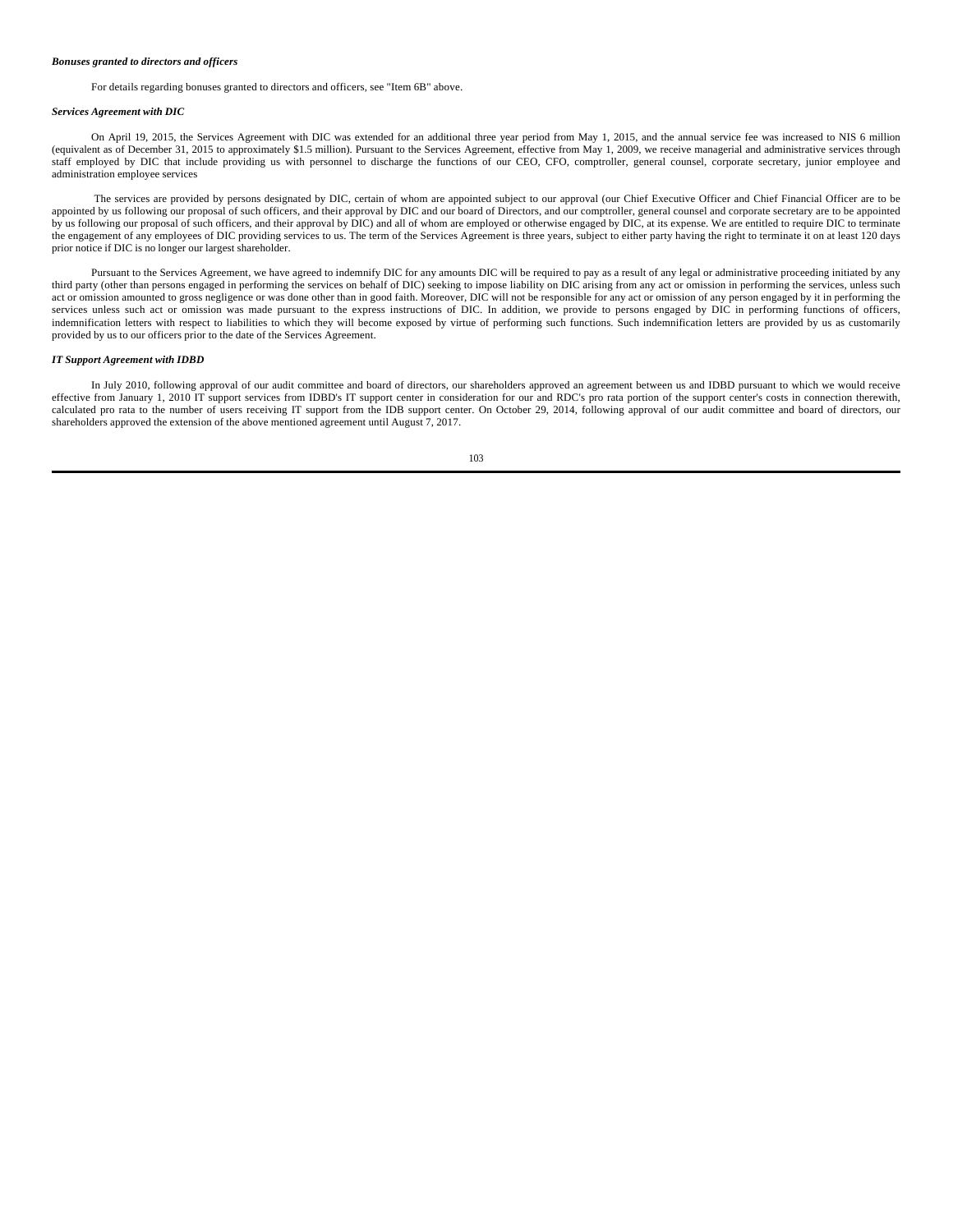### *Grant of Letters of Exemption and Indemnification to Officers and Directors*

In 2001, following the approval of our audit committee, board of directors and shareholders, and in accordance with the provisions of the Companies Law, we granted letters of indemnification to our directors and officers. The aggregate indemnification shall not exceed 25% of our shareholders equity according to our consolidated financial statements for the year ended December 31, 2000 amounting to approximately \$70 million, for all persons and cases to be indemnified. In addition, we exempted our directors and officers, to the extent permitted by law, from any liability towards us for any damage caused or that may be caused to us by them, if caused following a breach of their duty of care towards us. We continue to grant letters of exemption to our directors and officers who are not and/or whose relatives are not controlling shareholders and/or in the granting of which our controlling shareholders do not have a personal interest, in accordance with the above terms.

Following approval of our audit committee, board of directors and shareholders, commencing from February 2012, we grant amended letters of indemnification to all of our directors and<br>our officers, including those who are a indemnification amount that we shall pay to all of our officers, in the aggregate, including officers who serve or will serve, at our request, as officers of other companies, according to all of the amended letters of indemnification that shall be issued to them by us shall not exceed, in the aggregate, 25% (twenty five percent) of our equity (in U.S. dollars) according to our latest financial statements (annual or quarterly) that are known before actual payment of the indemnification. The letters of indemnification that were granted to officers and directors with respect to which our controlling shareholders may have a personal interest shall remain in effect until February 2021, with the exception of letters of indemnification that were granted to directors and to officers who and/or whose relatives are controlling shareholders, which remained in effect for three years until February 2015.

Our indemnification obligation to our other directors and officers will remain in effect even after the end of the term of their service, provided that the actions with respect to which the indemnification is given were and/will be performed during the term of service, or during the period in which the indemnification was in effect, as applicable. The provisions of the amended indemnification letter approved in February 2012 will prevail over any previous undertaking or consent, whether written or oral, between us and the said directors / officers on the matters stated in the amended letter of indemnification, also in relation to events that occurred prior to grant of the amended indemnification letter, and before indemnification was requested from us in relation to such events, as long as the previous indemnification, if any, continues to apply and to be valid, subject to any law, in relation to any such event (even if the indemnification was requested<br>from us after the amended le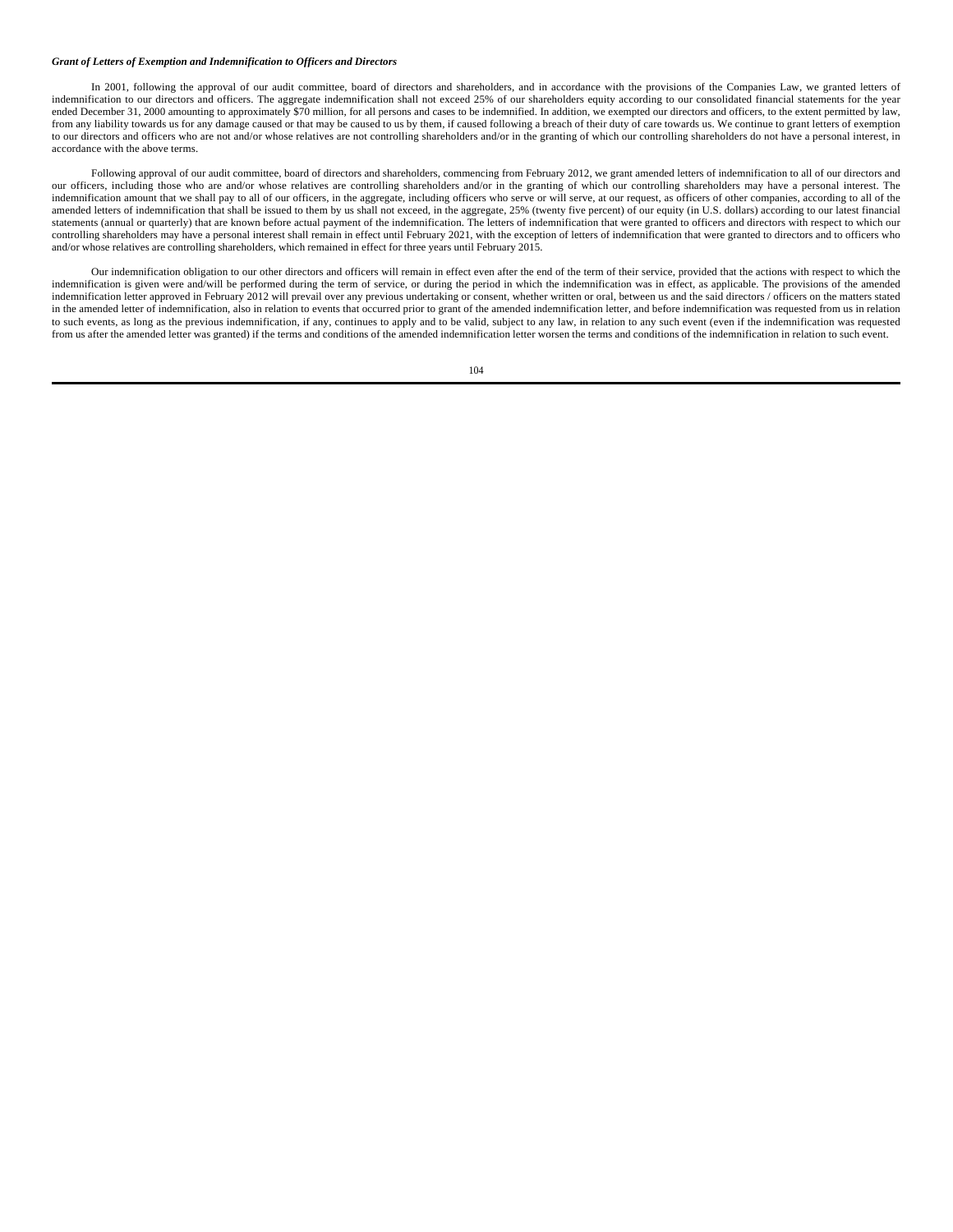### *Directors and Officers Insurance Policy*

On June 24, 2015, following approval of our audit committee and board of directors, our shareholders approved in advance our engagement in a directors' and officers' liability insurance policy from July 1, 2015 (the date of expiration of our current policy) through Clal Insurance Company Ltd. or through another insurer, for a period of 18 months until December 31, 2016 ("Initial Insurance Period"), and to approve, in advance, our engagement in an insurance policy after expiration of the Initial Insurance Period, all including by way of extension of the present policy and/or through the purchase of new policies, and which shall apply with respect to our directors and officers, as shall serve from time to time, including officers who or whose relatives are controlling shareholders. The engagement in such insurance policies is subject to our audit committee and board of directors having determined that no material changes occurred in the terms and conditions of the insurance compared with those of our current policy, and that the increase in the sum of the insurance premium shall not exceed 50% relative to the insurance premium paid for our current policy. This approval will remain in effect for three years from July 1, 2015. Our shareholders also approved the possibility to expand the policy, whether during the Initial Insurance Period or thereafter, in the event that as a result of changes in the Company's business and/or stock exchanges on which it is traded, the need shall arise for the expansion of the events and/or the scope covered by the policy, subject to the fulfillment of the conditions specified in Section 2.4 of the proxy statement and subject to the receipt of the approvals of the compensation committee and the board of directors. The terms of the Policy are as follows;

(1) The coverage under the Policy was limited to \$30 million per claim and in the aggregate during the policy period.

(2) The premium amounts to \$150,000 for a period of 18 months (i.e. an annual premium of approximately \$100,000).

#### **C. Interests of Experts and Counsel**

Not applicable.

### **Item 8. Financial Information**

### **A. Consolidated Statements and Other Financial Information**

Our consolidated financial statements and other financial information are incorporated herein by reference to "Item 18 – Financial Statements" below.

#### **Legal Proceedings**

### Investors' Claim

In November 1999, a number of shareholders of Elscint filed a claim in the District Court of Haifa, together with a request to approve certain causes of action set out in the claim, as a class action on behalf of the public shareholders of Elscint, and a request for certain causes of action to be treated as a derivative action against various defendants, including Elscint, Elbit<br>Imaging, Elron and Europa I duty bound to make a tender offer for the shares of Elscint held by the public and that it unlawfully refuses to do so and, in addition, it raises allegations of preference of the interests of the defendants over those of Elscint and its public shareholders with respect to a number of transactions involving Elscint that the plaintiffs allege discriminated against Elscint's public shareholders.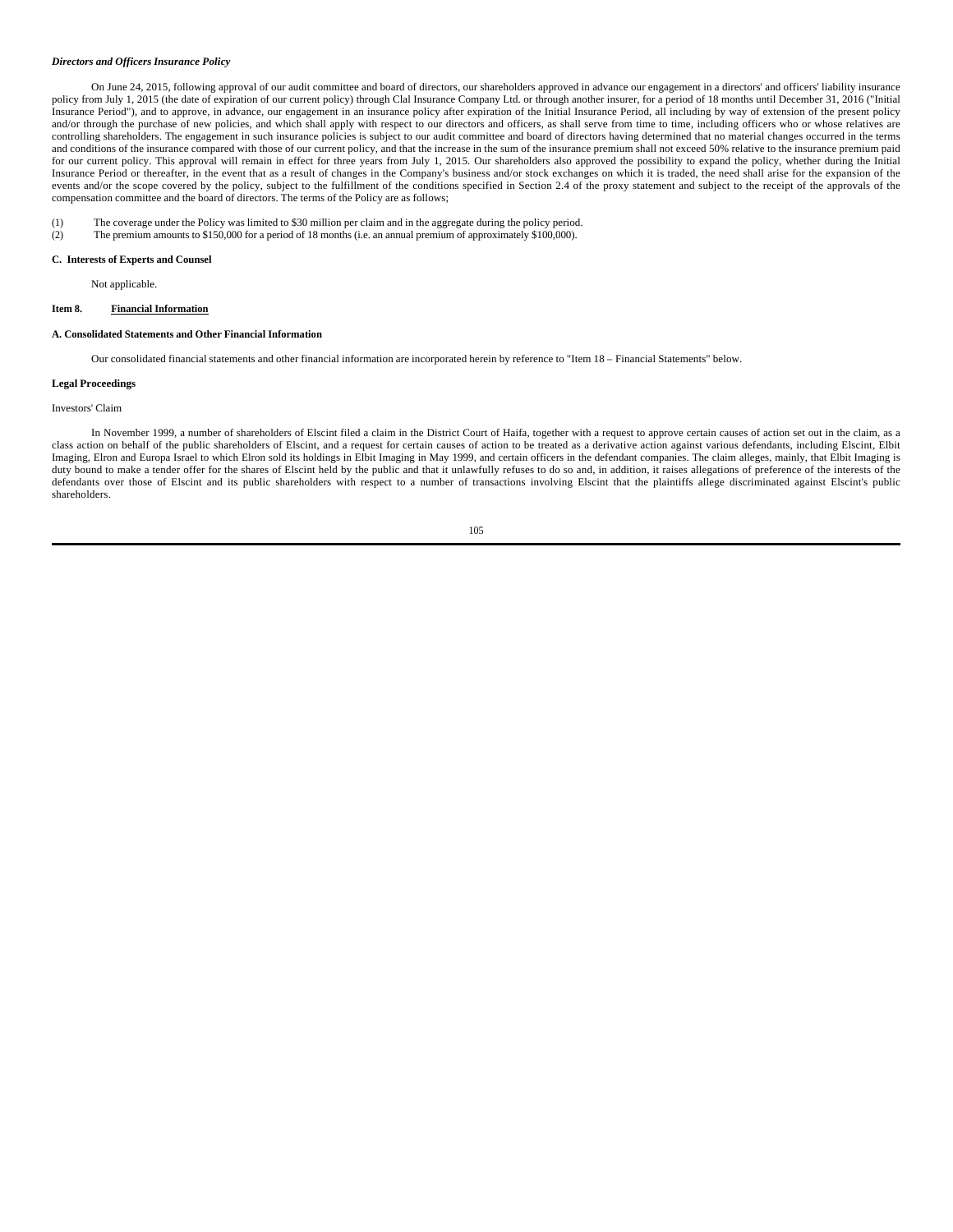In June 2007 the plaintiffs submitted to the Haifa District Court an updated statement of claim and request to approve the claim as a class action. The updated claim claimed compensation for damages sustained due to the alleged failure to effect the tender offer, but no longer sought an order compelling the tender offer. The updated statement of claim does not specify the monetary amount claimed, but did include various allegations relating to the manner of determining the damages claimed.

The Haifa District Court dismissed the plaintiffs' request to approve the claim as a class action but the plaintiffs appealed and in May 2012 the Supreme Court handed down a judgment in which it partially accepted the appeal filed by the plaintiffs regarding the District Court's rejection of the motion to approve their claim as a "class action" against the various defendants including the Company. In the said judgment, it was determined, inter alia, that the motion for approval of the claim as a "class action" was accepted with some modifications and directions as to the conduct of the proceeding as detailed in the judgment and the case was returned to the District Court to conduct the claim as a "class action" against all of the defendants, including the Company and its former officers as detailed in the said judgment. The main cause of action alleged against the Company is minority oppression of the minority shareholders of Elscint, such that control of Elscint was sold to someone who is anticipated to exploit the assets of the company in an unequal manner ("Sabotage Sale"). The Company denies the allegations against it in the action.

On February 9, 2016, a request was submitted to the District Court pursuant to which agreement was reached on a partial settlement agreement (between all the plaintiffs and all the defendants except the Company and the group of directors on its behalf(. The actual settlement agreement has not been submitted to the District Court since, according to the above application, the parties are required to exhaust other approval proceedings regarding the participation of the insurers. The position of the plaintiffs as presented to the District Court by their legal representatives after the submission of the above request is that the cause of action against the Company and the group of directors on its behalf is separate from the causes of action against the other defendants and therefore - as long as the Company and the group of directors on its behalf do not join the settlement, the plaintiffs are continuing the proceedings between the plaintiffs and the Company and the group of directors on its behalf.

We have made a provision in our financial statements of an immaterial amount, which according to the estimation of our management, based, inter alia, on the opinion of our legal advisors, is sufficient to cover the financial resources that may be required of us in order to expunge the claim, if any.

Other than the above matters, neither we nor our subsidiaries are a party to any material litigation.

### **Dividend Policy**

Currently, we do not have any fixed dividend policy. The declaration of dividends is determined by the board of directors, subject to applicable law and taking into consideration our financial status, profitability, realization of assets and investment requirements.

In accordance with Companies Law, a company is permitted to distribute dividends out of its profits, provided additional conditions are satisfied. "Profits" are defined, for this purpose, as the higher of the retained earnings or the retained earnings accumulated over the previous two year period in accordance with the financial statements which in our case, is the latter. In accordance with Companies Law, in the absence of "Profits", a company can make a distribution with the approval of the court.

As of December 31, 2014, following the distribution of the abovementioned dividend, we do not have accumulated profits available for distribution for the purposes of the "profits" test according to Section 302 of the Companies Law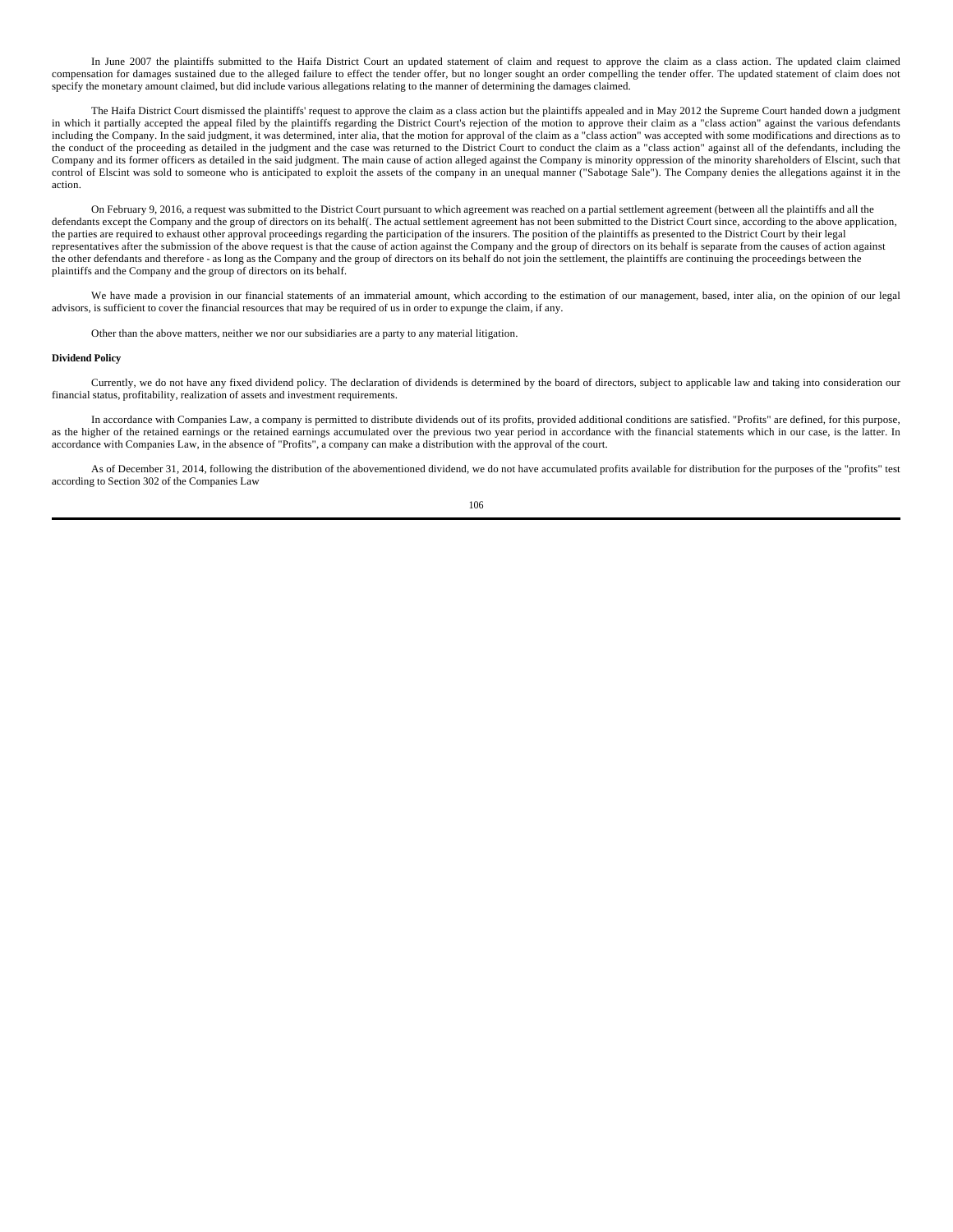On March 10, 2016, our Board of Directors resolved, to make an application to the Court for a dividend distribution of US \$ 15 million (constituting an amount of US \$ 0.504307 per share) not out of our profits. Such dividend distribution is subject to the Court approval pursuant to Section 303 of the Companies Law, and the record date will be determined accordingly. We intend to file an application to the Honorable Court, accordingly. This decision of the Board of Directors was taken after the directors determined that considering the Company's assets and liabilities, the solvency criterion pursuant to the Companies Law has been met, i.e. there is no reasonable concern that such dividend distribution would prevent us from meeting our existing and expected obligations, as and when they fall due, and that such dividend distribution is for the benefit of the Company and its shareholders.

It should be clarified that the abovementioned decision of the Board of Directors does not constitute a decision to distribute a dividend, and that a dividend distribution in any amount, shall be subject, in addition to the Court approval as stated herein (which is not assured), to a further separate approval of the Board of Directors in relation to the dividend distribution itself, subject to the Board's full discretion. Accordingly, it should be clarified that the as of the date of the publication of this Annual Report, there is no certainty as to the distribution of a dividend or the timing or amount thereof.

In July 2012, the Israeli Securities Authority published the company regulations (Other Amounts Included in Shareholders' Equity that Will be Considered Retained Earnings), 2012 which neutralizes part of the impact of the adoption of IFRS 9 at the time of application of the "profits test" for the purposes of the distribution and determines that if the company had an investment in an equity instrument, which according to IFRS 9, changes in its fair value would be reflected in company's other comprehensive income, then the positive and negative amounts included in the shareholders equity of the company with respect to changes in the fair value of such investment will also be considered "retained earnings" provided that according to IAS 39, these amounts are reflected in the net income.

# **Donations and Assistance to the Community**

We regard charitable contributions and assistance to the community in Israel as a very important and integral part of our overall activities. On August 10, 2011, our board of directors approved a donation policy, according to which up to 0.5% of our gains in respect of exit transactions shall be allocated to the donation budget ("the Budget Fund"), in effect as of the sale of Medingo in 2010, to be utilized over the course of several years. The budget fund not utilized during an exit year will be available for use in the ensuing years. The board of directors authorized the Chairman of our audit committee as the Chairman of donations committee, who is the person responsible for decisions made in regard to allocating donations in accordance with our Budget Fund.

During 2015, we donated approximately NIS 74,000 (\$19,000), mainly to Israeli military "188" unit.

### **B. Significant Changes**

Except as otherwise disclosed in this Annual Report, no significant change has occurred since December 31, 2015.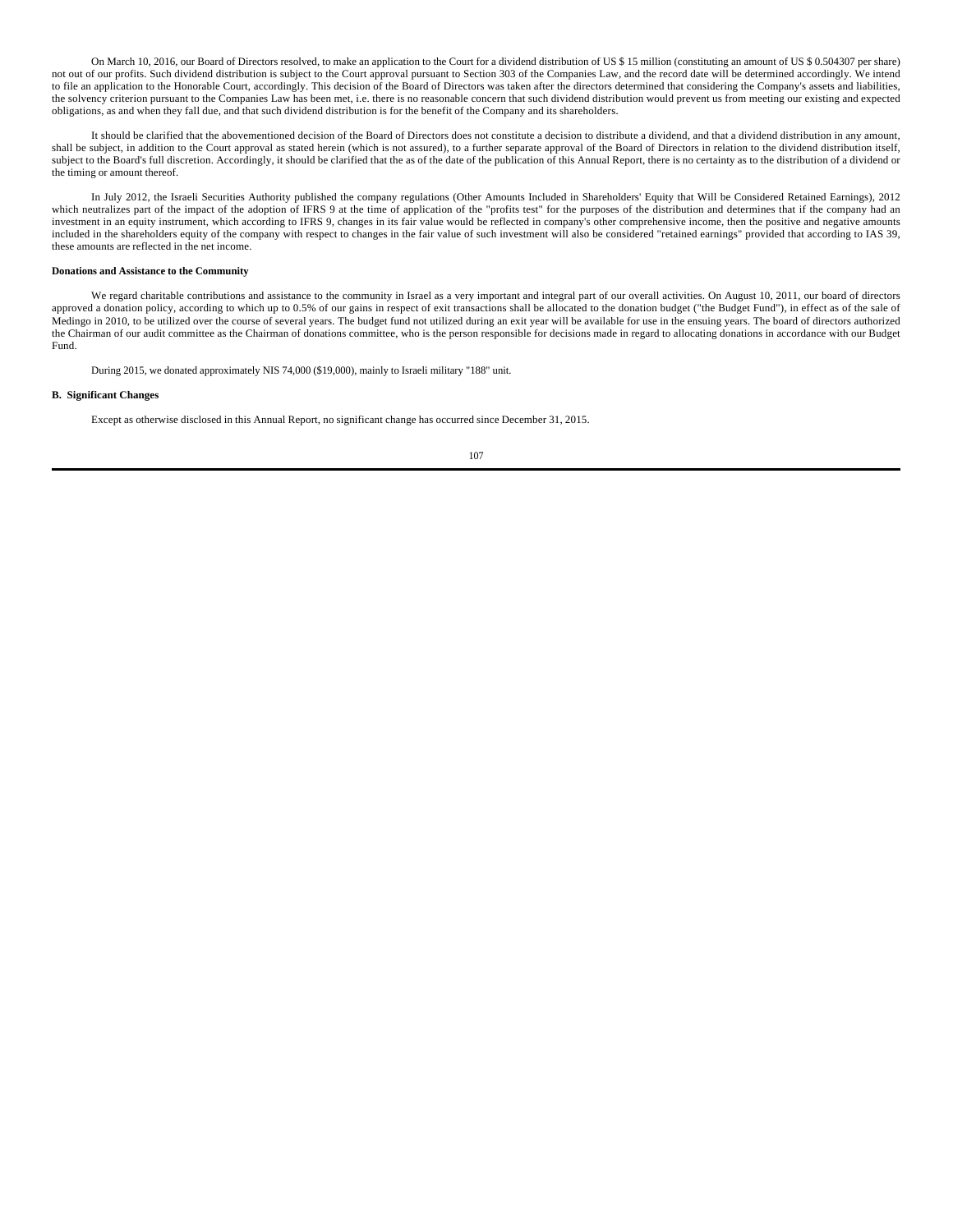# **Item 9. The Offer and Listing**

## **A. Offer and Listing Details**

## **Markets and Share Price History**

Our ordinary shares are traded on the TASE and were traded on the Nasdaq Global Select Market until January 6, 2010 under the symbol "ELRN." Since January 7, 2010, our Ordinary<br>shares have been traded in the over-the-count shares on the U.S. market (in U.S. Dollars) and on the TASE (in NIS). The historical price per share of our ordinary shares on the U.S. market was adjusted manually as prices reflecting the automatic adjustment was not publicly available:

| <b>Period</b>                         | U.S.<br>High<br>(U.S. \$) | U.S.<br>Low<br>(U.S. \$) | <b>TASE</b><br>High<br>(NIS) | <b>TASE</b><br>Low<br>(NIS) |
|---------------------------------------|---------------------------|--------------------------|------------------------------|-----------------------------|
| <b>Annually</b>                       |                           |                          |                              |                             |
| 2011                                  | 5.51                      | 2.89                     | 18.02                        | 11.09                       |
| 2012                                  | 5.08                      | 2.69                     | 19.74                        | 11.04                       |
| 2013                                  | 8.62                      | 4.41                     | 30.27                        | 16.51                       |
| 2014                                  | 5.88                      | 3.96                     | 20.68                        | 15.00                       |
| 2015                                  | 5.22                      | 4.06                     | 20.29                        | 16.12                       |
|                                       |                           |                          |                              |                             |
| Quarterly                             |                           |                          |                              |                             |
|                                       |                           |                          |                              |                             |
| <b>First Quarter 2014</b>             | 5.57                      | 4.97                     | 19.87                        | 17.81                       |
| Second Quarter 2014                   | 5.88                      | 5.09                     | 20.68                        | 17.76                       |
| Third Quarter 2014                    | 5.30                      | 4.69                     | 18.66                        | 16.76                       |
| Fourth Quarter 2014                   | 4.56                      | 3.96                     | 17.12                        | 15.00                       |
| First Quarter 2015                    | 5.00                      | 4.06                     | 19.62                        | 16.12                       |
| Second Quarter 2015                   | 5.00                      | 4.46                     | 20.22                        | 16.99                       |
| Third Quarter 2015                    | 5.10                      | 4.28                     | 19.84                        | 16.70                       |
| Fourth Quarter 2015                   | 5.22                      | 4.14                     | 20.29                        | 16.67                       |
|                                       |                           |                          |                              |                             |
| Most recent six months                |                           |                          |                              |                             |
| September 2015                        | 4.94                      | 4.58                     | 19.33                        | 17.57                       |
| October 2015                          | 4.71                      | 4.14                     | 18.26                        | 16.67                       |
| November 2015                         | 5.14                      | 4.54                     | 20.10                        | 17.87                       |
| December 2015                         | 5.22                      | 5.00                     | 20.29                        | 19.39                       |
| January 2016                          | 5.10                      | 4.67                     | 20.11                        | 19.03                       |
| February 2016                         | 5.00                      | 4.64                     | 19.59                        | 16.89                       |
| March 1, 2016 (through March 9, 2016) | 4.55                      | 4.30                     | 17.78                        | 17.00                       |

### **B. Plan of Distribution**

Not applicable

# **C. Markets**

As noted above, our ordinary shares are traded on the TASE under the symbol "ELRN" and over-the-counter in the United States under the symbol "ELRNF."

#### **D. Selling Shareholders**

Not applicable.

### **E. Dilution**

Not applicable.

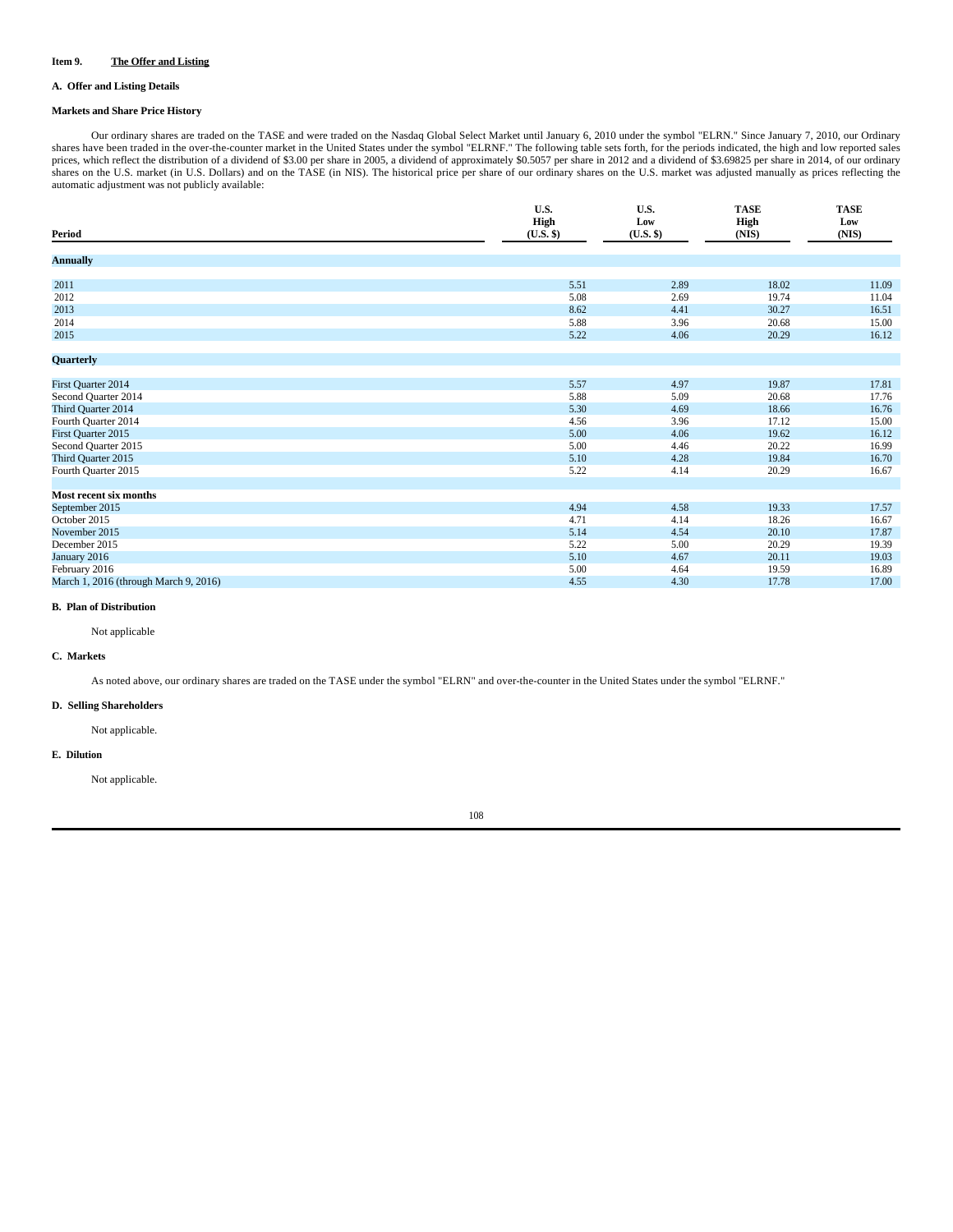## **F. Expenses of the Issue**

Not applicable.

## **Item 10. Additional Information**

### **A. Share Capital**

Not applicable.

### **B. Memorandum and Articles of Association**

#### *Articles of Association; Companies Law*

Set forth below is a summary of certain provisions of our Memorandum of Association and our Articles of Association. This description is qualified in its entirety by reference to the full text of our Memorandum of Association and our Articles of Association, which are incorporated by reference as exhibits to this Annual Report.

On October 20, 1961, we were registered as a company with the Registrar of Companies in Israel. Our registration number with the Registrar of Companies is 52-0028036.

Our shareholders approved the adoption of our Articles of Association in March 2001 and adopted certain amendments thereto in December 2006 and on February 1, 2012. Our objective as stated in our Articles of Association and in our Memorandum of Association is to engage in any lawful activity. The amended Articles of Association including all amendments to date is being filed with this Annual Report as Exhibit 1.1.

 We have currently outstanding only one class of securities, our ordinary shares, par value NIS 0.003 per share. No preferred shares are currently authorized. Holders of ordinary shares have one vote per share and are entitled to participate equally in the payment of dividends and share distributions and, in the event of our liquidation, in the distribution of assets after satisfaction of liabilities to creditors. According to our Articles of Association, any modification of the Articles of Association requires the approval of a special majority at a general meeting. A special majority is defined in our Articles of Association as at least a majority of 67% of the shareholders who voted at the general meeting, without taking abstaining votes into account.

The Companies Law and our Articles require that we hold our annual general meeting of shareholders each year no later than 15 months from the last annual meeting, at a time and place determined by the board of directors. Under Israeli law and regulations and our Articles of Association, notice of the meeting is required to be published in two widely distributed daily newspapers published in Hebrew. The Companies Law requires us to issue a voting instrument in order to enable shareholders to vote through a voting instrument, if certain matters are on the agenda of the meeting. Under the Companies Regulations (Voting Slip and Position Notices), 2005, (the "Voting Slip Regulations") if the agenda of the general meeting includes, among others,<br>one of several types of resoluti generally, the shareholders may vote at the general meeting by means of a voting slip.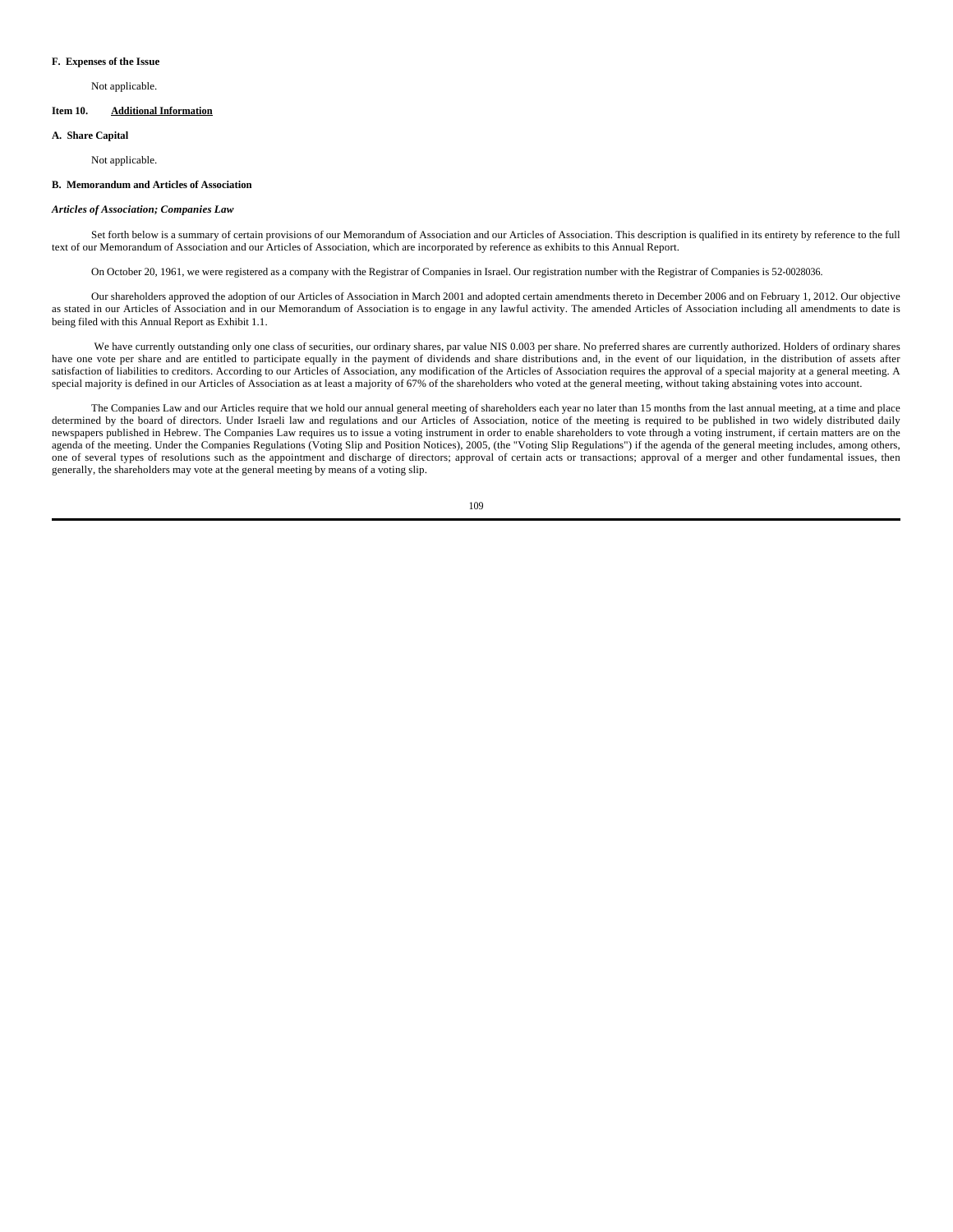Pursuant to Amendment No.53 to the Securities Law, as of June 17, 2015, a new internet voting system, developed by the Israeli Securities Authority, began operating. The main purpose of this system is to encourage shareholders, bondholders, owners of option warrants and participation units to exercise their voting rights in meetings: the Voting Regulations stipulate that the voting system would confirm their ownership automatically, and they will not have to obtain or submit any proof of ownership obtained from the stock exchange member.

Under our Articles of Association, no business may be commenced until a quorum of two or more shareholders holding at least one-third of the voting rights are present in person or by proxy. The Israeli Companies Regulations provides that the record date for the participation of shareholders of a company, such as us, whose shares are traded or registered outside of Israel may be no more than 40, but no less than 4, days prior to the meeting, provided that notice for the meeting is given prior to the record date provided however that if the agenda of the general meeting includes a resolution which can be voted on by a voting slip in accordance with the Voting Slip Regulations, no less than 28 days before the date of the general meeting. Resolutions regarding the following matters must be passed at a general meeting of shareholders:

- amendments to our Articles of Association and our Memorandum of Association;
- appointment or termination of our auditors;
- appointment and dismissal of directors (in addition to the board of directors' authority to appoint directors in certain circumstances);
- approval of interested party actions and transactions requiring general meeting approval as provided in sections 255 and 268 to 275 of the Companies Law due to a personal interest of a controlling shareholder or a director or on certain matters related to compensation of our officers, directors and our controlling shareholders;
- increase or reduction of our authorized share capital and alterations of our share capital;
- a merger as provided in section 320(a) of the Companies Law;
- the exercise of the board of directors' powers by a general meeting, if the board of directors is unable to exercise its powers and the exercise of any of its powers is vital for our proper management, as provided in the Companies Law; and
- any matter that is required to be adopted by resolution of a general meeting pursuant to the law or in accordance with our Articles of Association.

An extraordinary meeting of our shareholders will be convened by the decision of the board of directors, or at the request of any two directors or one-quarter of the officiating directors, or by request of one or more shareholders holding at least 5% of the issued capital and at least 1% of the voting rights in our Company, or one or more shareholders holding at least 5% of the voting rights in our Company. Shareholders requesting an extraordinary meeting must submit their proposed resolution with their request. Within 21 days of receipt of the request, the board of directors must convene an extraordinary meeting and send out notices setting forth the date, time and place of the meeting.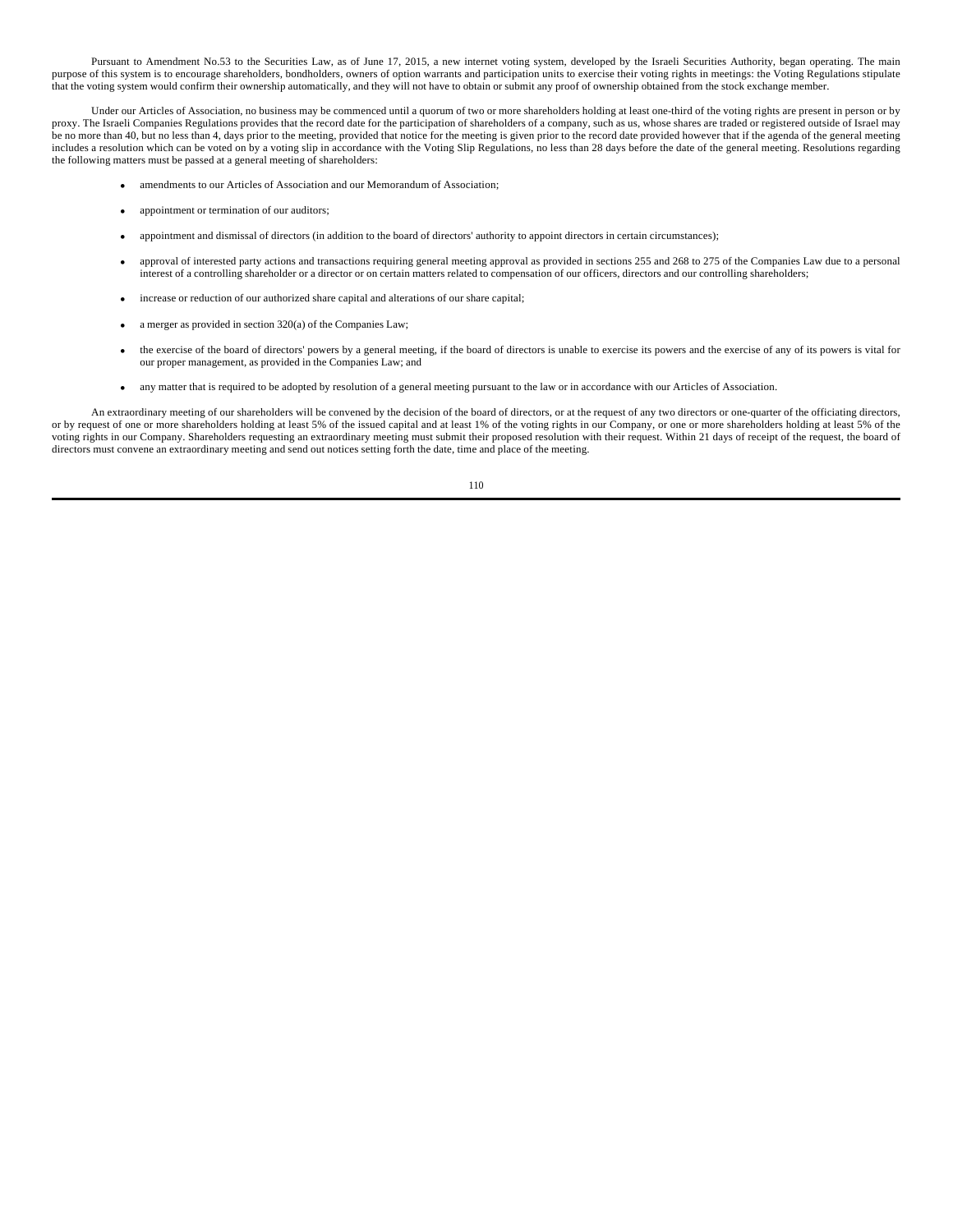The Companies Law codifies the fiduciary duties and duty of care that office holders owe to a company. An office holder under the Companies Law includes the positions of director, general manager, chief business manager, deputy general manager, vice general manager, executive vice president, vice president, any other person assuming the responsibilities of any of the forgoing positions without regard to such person's title, and manager directly subordinate to the general manager. Each person listed in the table in "Item 6—Directors, Senior Management and Employees—Directors and Senior Management" above is an office holder.

The Companies Law requires that a controlling shareholder and an office holder of a company promptly disclose, and no later than the first board meeting in which such transaction is discussed, any personal interest that he or she may have, and all related material information or document known to him or her, in connection with any existing or proposed transaction by the company. The duty to disclose shall not apply if the personal interest derives solely from a personal interest of a relative in an ordinary transaction. An extraordinary transaction is defined as a transaction not in the ordinary course of business, not on market terms, or that is likely to have a material impact on the company's profitability, assets or liabilities. Under the Companies Law, the audit committee shall determine if a transaction with a controlling shareholder or with an office holder or in which one of them has a personal interest, is an extraordinary transaction or is an ordinary transaction. The audit committee may determine criteria for transactions of this type once a year.

In the case of a transaction with an office holder or a transaction with another person in which an office holder has a personal interest, that is not an extraordinary transaction, after the office holder complies with the above disclosure requirement, board of directors' approval is required unless the Articles of Association of the company provide otherwise. Our Articles of Association provide that a transaction with one of our office holders or a transaction, in which an office holder has a personal interest which, in each case, is not regarded as an extraordinary transaction, requires the approval of our board of directors or our audit committee or such other body or person empowered by our board of directors for such purpose. Our policy, as approved by our board of directors, is that any such transaction with a value of less than \$1 million requires approval by our audit committee, and any such transaction with a value in excess of \$1 million requires the additional approval of our board of directors. If the transaction with the office holder or in which an office holder has a personal interest is an extraordinary transaction, then, that transaction must be approved by our audit committee and by the board of directors.

Separate and special rules were stipulated the Companies Law, with regards to the compensation of office holders. Generally, public companies, like us, were required to adopt a compensation policy addressing, among others, the compensation of its directors and officers. The compensation policy must be determined by the company's board of directors after considering the recommendations made by the company's compensation committee and it is subject to the final approval of the company's shareholders.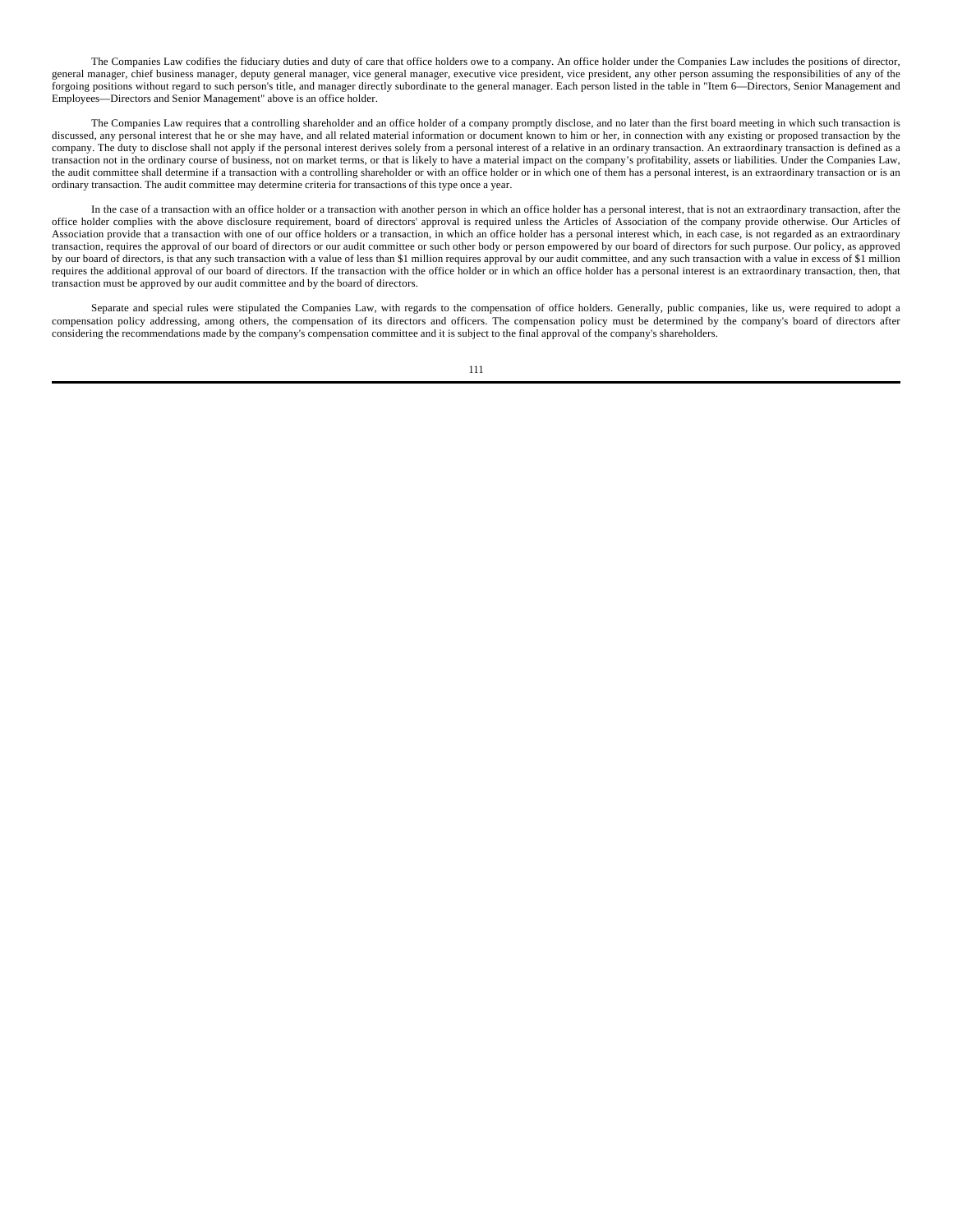In all matters in which a person has a personal interest, including matters of his/her terms of employment, he/she will not be permitted to vote on the matter or be present in the audit committee or board of directors meeting in which the matter is considered. An office holder, who has a personal interest, may attend the abovementioned meetings in order to present the transaction, if the chairman of the audit committee or the chairman of the board of directors, as applicable, determined that the office holder is essential for the presentation. However, should a majority of the members of the audit committee or of the board of directors have a personal interest in the matter, then:

- (a) all of the directors are permitted to vote on the matter and attend the meeting in which the matter is considered; and
- (b) approval of the shareholders at a general meeting is required if the majority of the board of directors have a personal interest in the matter.

The term "controlling shareholder" for these purposes, however, also includes shareholders that hold 25% or more of the voting rights if no other shareholder owns more than 50% of the voting rights in the company.

In general, extraordinary transactions with a controlling shareholder or in which a controlling shareholder has a personal interest, and the terms of engagement of the company, directly or indirectly, with a controlling shareholder or his or her relative (including through a corporation controlled by a controlling shareholder), regarding the company's receipt of services from the controlling shareholder, and if such controlling shareholder is also an office holder of the company or an employee, regarding his or her terms of employment, require the approval of the company's audit committee (and on matters relating to terms of tenure and employment – the compensation committee), board of directors and shareholders.

Such shareholder approval must either include at least a majority of the shares held by disinterested shareholders who participate in the vote (without taking abstaining votes into account), or, alternatively, the total shareholdings of the disinterested shareholders who vote against the transaction must not represent more than 2% of the voting rights in the company. Under specified circumstances, such shareholder approval is not required.

In addition, under the Companies Law, the company must conduct a competitive procedure or other procedure, subject to the audit committee discretion, before any engagement in a transaction with controlling shareholders or in which a controlling shareholder has a personal interest. Furthermore, any such extraordinary transaction whose term is more than three years, requires the abovementioned approval every three years, unless (with respect to transactions not involving receipt of services or compensation) the audit committee approves that a longer term is reasonable under the circumstances.

Under the Companies Law, procedures relating to the approval of executive compensation and the formulation of compensation policies were adopted. See "Item 6B – Compensation" for more information.

Under the Companies Law, if a private placement: (i) entails 20% or more of the voting rights of a company prior to the placement, and all or part of the private placement consideration is not in cash or in public traded securities or is not upon market terms and if as a result of the private placement the holdings of substantial shareholder will increase or result in a person becoming a substantial shareholder; or (ii) results in a person becoming a controlling shareholder, then the allotment must be approved by the board of directors and by the shareholders of the company. A "substantial shareholder" is defined as a shareholder that holds 5% or more of the company's voting rights or outstanding share capital, assuming the exercise of all of the securities convertible into shares held by that person. In order for the private placement to be on "market terms," the board of directors has to determine, on the basis of a detailed examination, that the private placement is on market terms, unless proved otherwise. Any placement of securities that does not fall within the above description may be issued at the discretion of the board of directors.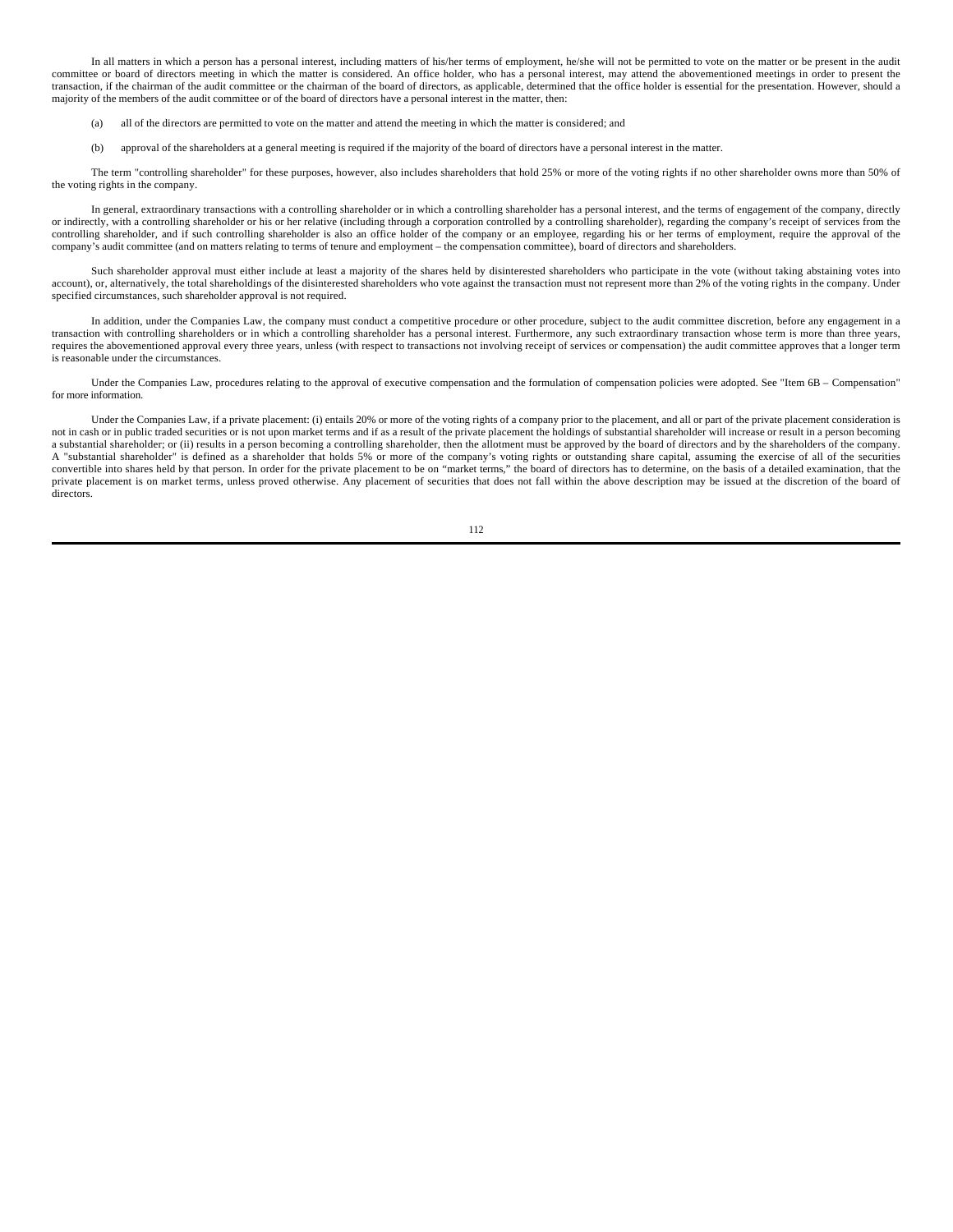Under the Companies Law, a shareholder has a duty to act in good faith towards the company and other shareholders when exercising his rights and duties and refrain from abusing his power in the company, including, among other things, voting in the general meeting of shareholders and class meetings on the following matters:

- any amendment to the Articles of Association;
- an increase of the company's authorized share capital;
- a merger; or
- approval of interested party acts and transactions that require general meeting approval as provided in sections 255 and 268 to 275 of the Companies Law due to a personal interest of a controlling shareholder or a director or an executive officer of ours.

In addition, any controlling shareholder, any shareholder who knows that it possesses power to determine the outcome of a shareholder vote and any shareholder who has the power to appoint or prevent the appointment of an office holder in the company or who has any other power with respect to the company, is under a duty to act with fairness towards the company. The Companies Law does not describe the substance of this duty. The Companies Law requires that specified types of transactions, actions and arrangements be approved as provided for in a company's articles of association and in some circumstances by the audit committee, by the board of directors and by the general meeting of the shareholders. The vote required by the audit committee and the board of directors for approval of these matters, in each case, is a majority of the directors participating in a duly convened meeting.

### **C. Material Contracts**

#### *Policy on determining materiality with respect to whether we are required to file an immediate report in the case of an event or matter not within our ordinary course of business*

In January 2010, we announced our policy to determine whether a specific event or matter affecting us and/or a company held by us is material to us in terms of the requirement to file an immediate report thereon pursuant to the applicable Israeli Securities Regulations.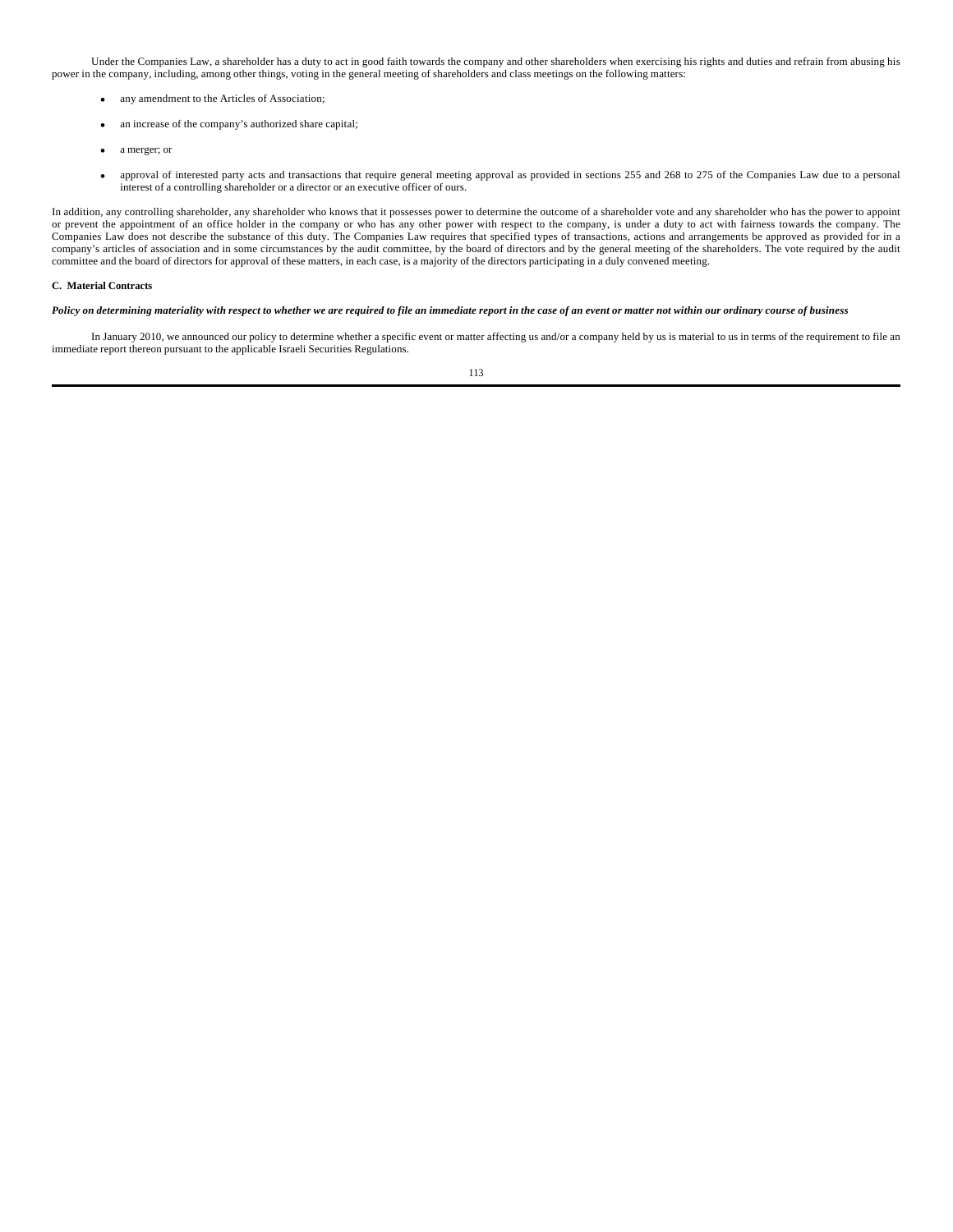These guidelines and rules were determined according to our characteristics as a holding company. The rules are set out below:

#### *Quantitative examination*

The materiality of each such event or matter shall be calculated using the relevant criteria from the following, measured with reference to our latest consolidated financial statements.

- A. Percentage of assets the assets purchased or sold divided by our total assets presented in our most recent financial reports published by us;
- B. Percentage of gain the actual or forecasted gain or loss related to such event or matter divided by the average annual amount calculated according to the statement of income (in absolute terms) for the preceding 12 quarters as presented in our reviewed or audited financial statements that were published by us;
- C. Percentage of equity increase or decrease in our equity due to such event or matter divided by our equity presented in our most recent financial reports published by us prior to that event or matter;
- D. Percentage of liability the liability being the subject of such event or matter divided by our total equity presented in our most recent financial reports published by us prior to that event or matter.
- Without derogating from the need to decide for each such event or matter, the materiality of which is being evaluated, which of the criteria stipulated in Section A above, are relevant, the following criteria will be considered relevant for the transactions identified: A. Purchase of assets – percentage of total assets; B. Sale of assets – percentage of gain, percentage of total assets; C. Taking a loan – percentage of liability.
- In the absence of special qualitative considerations as discussed below, an event or matter shall be considered to be material if one of the relevant criteria exceeds 10%.
- In the absence of qualitative considerations, an event or matter will be deemed not material if all the relevant criteria are less than 5%.
- Events or matters that are not classified under Sections C or D may be considered material and must be reviewed in qualitative terms with all of the relevant information and circumstances.
- In examining the materiality of an event or matter that is supposed to take place in the future, the probability of that event or matter materializing is to be determined as well as its expected importance and impact should it materialize.
- If dealing with an event or matter relating to a subsidiary or associate company of ours, our relative share of the impact of that event or matter is to be examined, in other words, relative to our percentage holding in that subsidiary or associate company, using the aforementioned materiality tests.
- If the event or matter is not an investment in securities, such as an engagement through financing agreements, engagement through agreements for the receipt of services and the like, the impacts of that event or matter on us must also be examined in terms of other relevant accounting items related to the nature of the subject event or matter.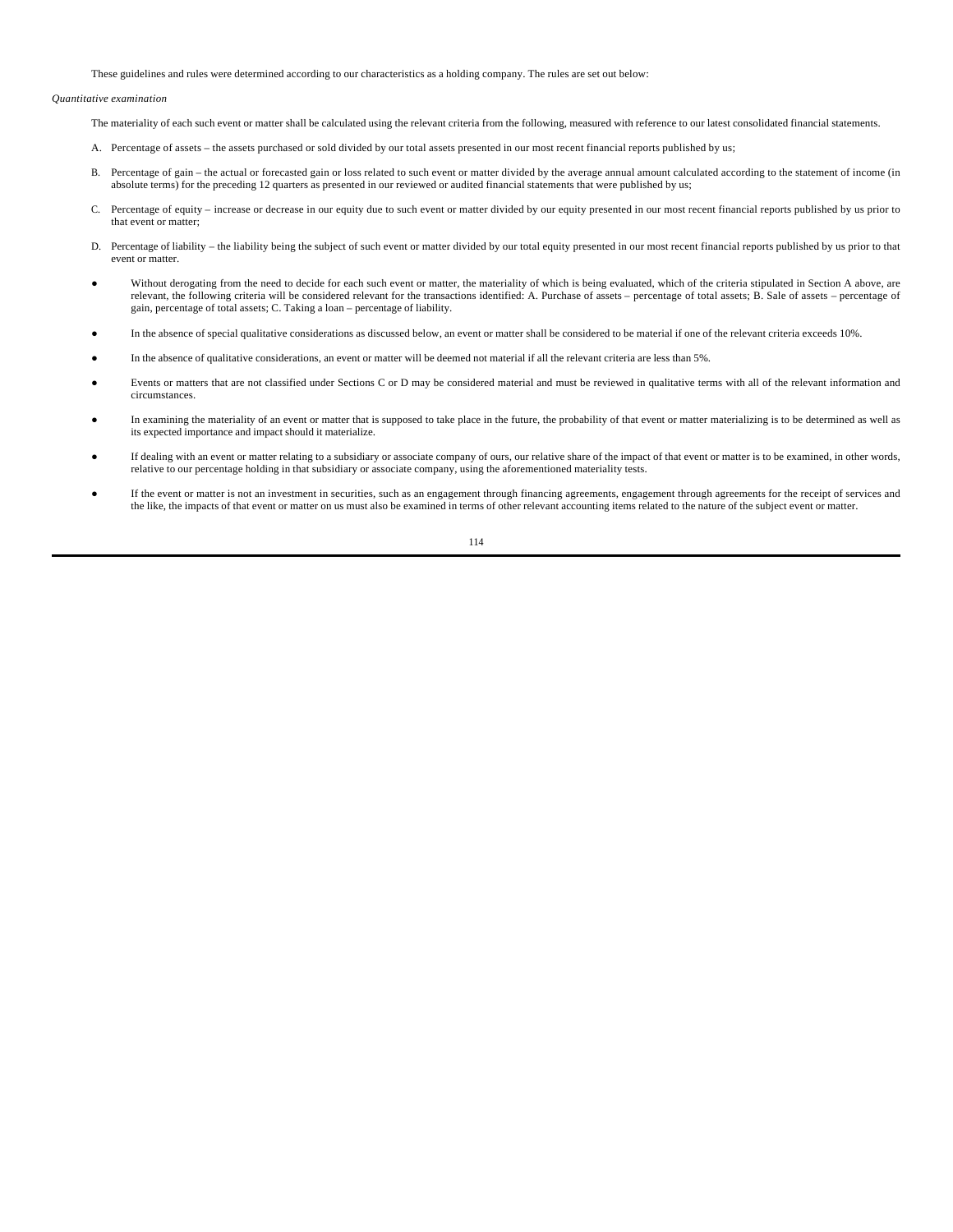#### *Qualitative examination*

The materiality of each event or matter will be examined in qualitative terms as well. The qualitative examination may differ from the findings of the quantitative examination of whether or not that event or matter is material. As part of the qualitative examination of the materiality of an event or matter, meaning and impacts for us may be considered with respect to one or more of the following:

- The event or matter involves material opportunities or risks and exposures. When examining this aspect, it is important to consider whether and to what extent the risk involved in that event or matter was not reflected in risk factors included in our previous public reports. The question of whether the event or matter is the realization of a risk factor reported to the public of investors prior to the occurrence of that event or matter is to be considered as well;
- As part of the event or matter, we enter a new and important area of activity or exit an existing important area of activity;
- The disclosure of the event or matter may bring about, with reasonable certainty and based on past experience, and evaluation models generally used by investors and analysts, a significant change in the price of our ordinary shares;
- The event or matter may have a special impact on our financial statements such as the reclassification of specific items, etc.;
- The event or matter may impact on our compliance with significant regulatory requirements, significant financial standards that may cause significant difficulty for us, or other significant contractual requirements;
- The event or matter may significantly influence analysts and/or investors when they analyze our activity and results;
- The event or matter is perceived as a significant event by our management and used as the basis for making management decisions.

Without derogating from the generality of the foregoing:

● If our controlling shareholder is required to file an immediate report on an event or matter concerning us or a subsidiary or associate company of ours, we shall also file an immediate report on the same event or matter, even if the aforementioned quantitative rules do not require us to do so.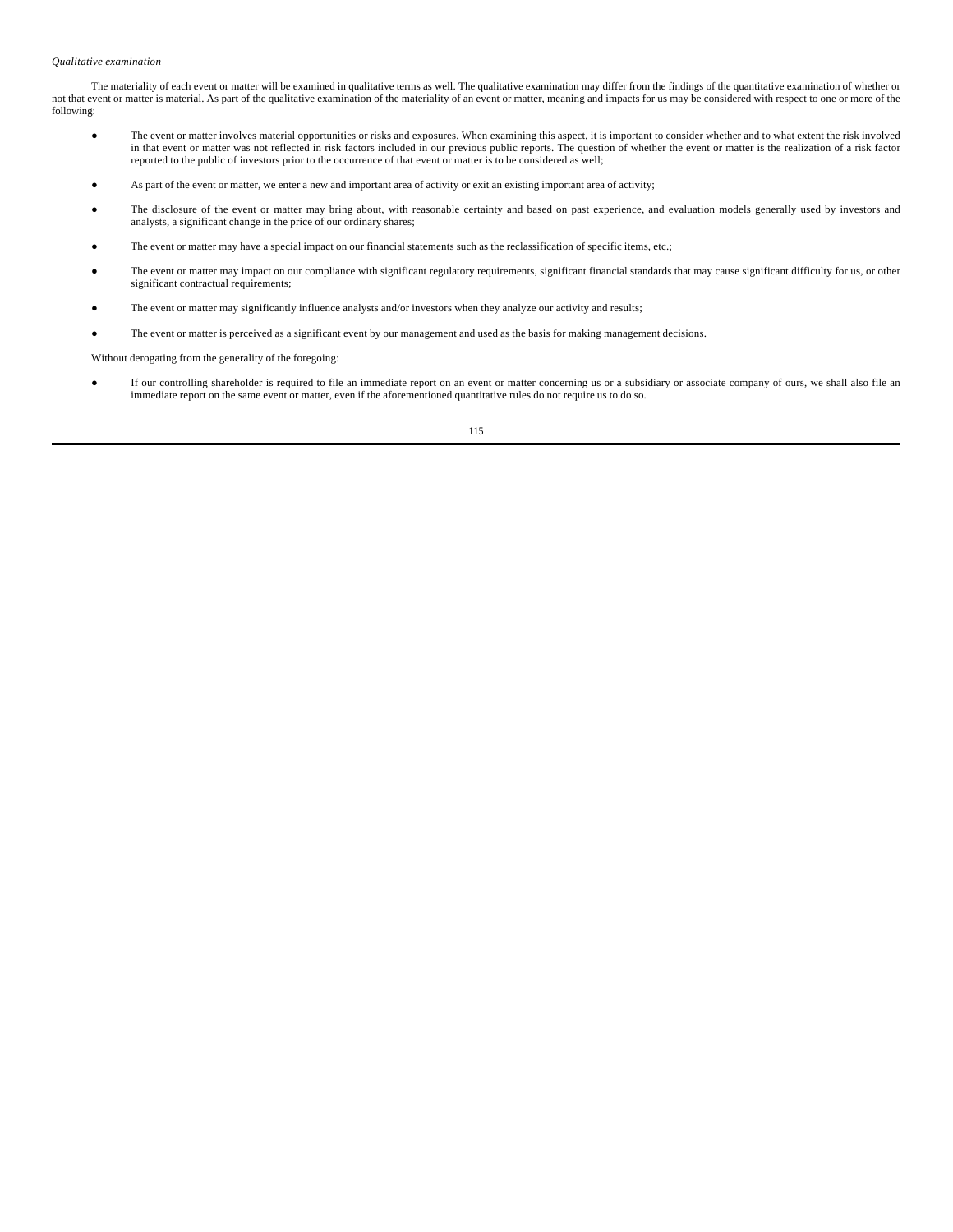- With respect to lawsuits (including class action suits) in an event regarding the filing of a lawsuit, including a class action, against us or any subsidiary or associate company of ours, the materiality of the event shall be examined as follows: A. Quantitative review – will be conducted according to the amount of the claim or class action, multiplied by our percentage holding in the company being sued, if this relates to subsidiary or associate company. If there is an assessment as to the chances of success when materiality is being examined, these chances shall be considered and the expectancy of the claim from our perspective will be calculated. The relevant quantitative criterion to examine the materiality of the lawsuits will be the percentage of gain. The percentage received after performing the calculation will be examined in light of the regular quantitative review procedures specified in above. B. Qualitative examination – the question of whether the filing of the claim or the threat of a lawsuit has a significant impact on all the information used in investment decisions by the public of investors for our ordinary shares will be examined. In this criteria, our relevant considerations such as the following will be taken into account: the identity of the plaintiff; group of plaintiffs; the anticipated effects should the claim be certified as a class action and if it is accepted by court; the existence of similar lawsuits against the company being sued about similar material and the extent of the impact of the additional claim on all the information in the possession of investors; the reference to the class action in our financial statements.
- With respect to administrative or criminal proceedings in an event relating to a criminal investigation conducted by enforcement agencies, the Israeli Securities Authority or other regulatory authority, against us and/or any of our officers about a matter significant to us, and with respect to events regarding a criminal and/or administrative proceeding against us and/or our officers on a matter significant to us, the qualitative examination of materiality will be given additional weight, and specifically, the manner in which the Event may impact investors and/or analysts when they analyze our activities and results and how investors relate to the manner in which we and/or our officers conduct our business.

### *Services Agreement with DIC*

In April 2009, we entered into the Services Agreement with DIC which was renewed for an additional three years with effect from May 1, 2012. In April 2015, the Services Agreement was extended for an additional three year period from May 1, 2015 and the annual services fee was amended to NIS6 million annually (approximately \$1.5 million), linked to the Israeli consumer price index as of 1 May 2016 in accordance with terms of the agreement. For more information see "Item 7 - Major Shareholders and Related Party Transactions - Service Agreement with DIC" and Exhibit 4.2 attached hereto.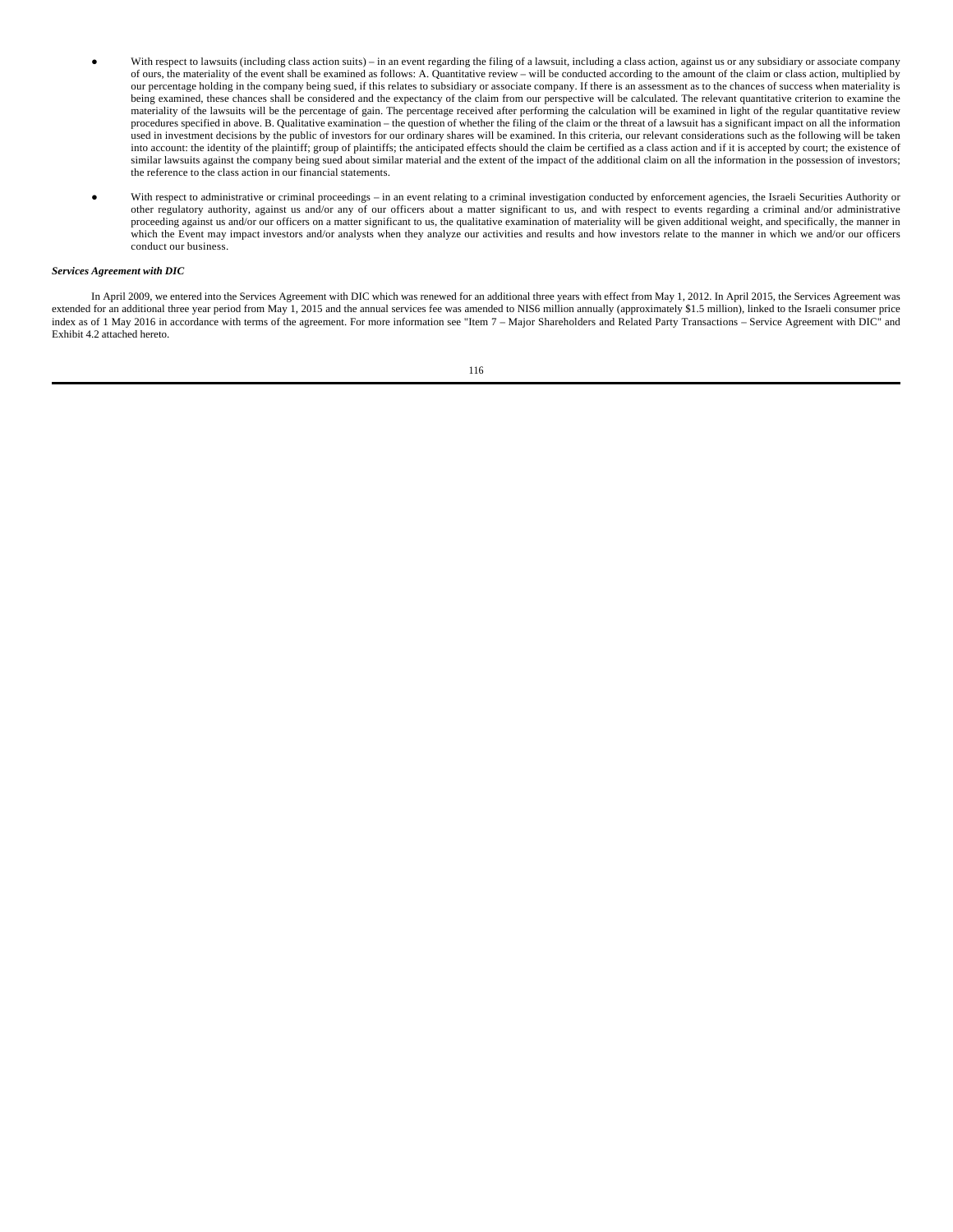#### *Agreement with Rafael*

In December 2007, we, DEP, RDC and Rafael signed an addendum agreement, or the Addendum, effective as of January 1, 2008 which amended the existing agreement between the parties pertaining to the first exclusive rights granted to RDC to commercialize certain technologies of Rafael. RDC's rights to commercialize certain technologies of Rafael will continue without time restrictions. Rafael undertook not to establish an entity similar to or competitive with RDC and we (together with DEP) undertook not to establish a similar or competing entity to RDC inasmuch as such entity is an Israeli entity engaged in the military-security field and is a competitor of Rafael. We (together with DEP) are committed to make further investments of \$0.75 million in RDC for each company that will be established by RDC based on Rafael's technologies. In addition, RDC granted Rafael an option to receive from RDC 3% of the shares of each new company that would be established by RDC based on Raphael's technologies. DEP will be entitled to receive certain management fees from RDC in respect of each new company that shall be established, insofar as it shall be sold, merged or its securities offered to the public, and upon the fulfillment of certain conditions. Raphael may cooperate with a third party for the purpose of commercialization of military products with an operating partner (which is not a financial body) and for the purpose of commercialization of "mature" products, as defined in the Addendum,<br>outside of the military segment, a "mature" products, it is required to also approach us, together with DEP at the same time. In cases in which Rafael shall cooperate with a third party in connection with the sale or marketing of products in the fields of business of RDC and in respect of which RDC has no rights, we will be able, and alternatively RDC will be able, to participate in approximately 10% of the said cooperation (subject to the third party's consent. In the event that Rafael is approached by a third party financial partner with a proposal for a new project, RDC will be entitled to cooperate with Rafael instead of such third party and will pay Rafael the consideration offered by such third party. If such third party is not a financial partner, RDC will be entitled to cooperate with such third party instead of Rafael and Rafael will be entitled to receive 3% of the shares of the company established. DEP is entitled to assign its rights and obligations in the agreement to any company, which controls, controlled by or in under the common control with DEP as long as we remain liable for our obligations thereunder. This Addendum is incorporated as Exhibit 4.4 hereto by reference to the Annual Report year e

#### **D. Exchange Controls**

The Israeli Currency Control Law of 1978 imposes certain limitations on foreign currency transactions and transactions between Israeli and non-Israeli residents, which limitations may be regulated or waived by the Controller of Foreign Exchange at the Bank of Israel, through "general" and "special" permits. In May 1998, a "general permit" was issued pursuant to which substantially all transactions in foreign currency are permitted. Any dividends or other distributions paid in respect of ordinary shares and any amounts payable upon our dissolution, liquidation or winding up, as well as the proceeds of any sale in Israel of our securities to an Israeli resident are freely repatriable into non-Israeli currencies at the rate of exchange prevailing at the time of conversion, provided that Israeli income tax has been paid on (or withheld from) such payments.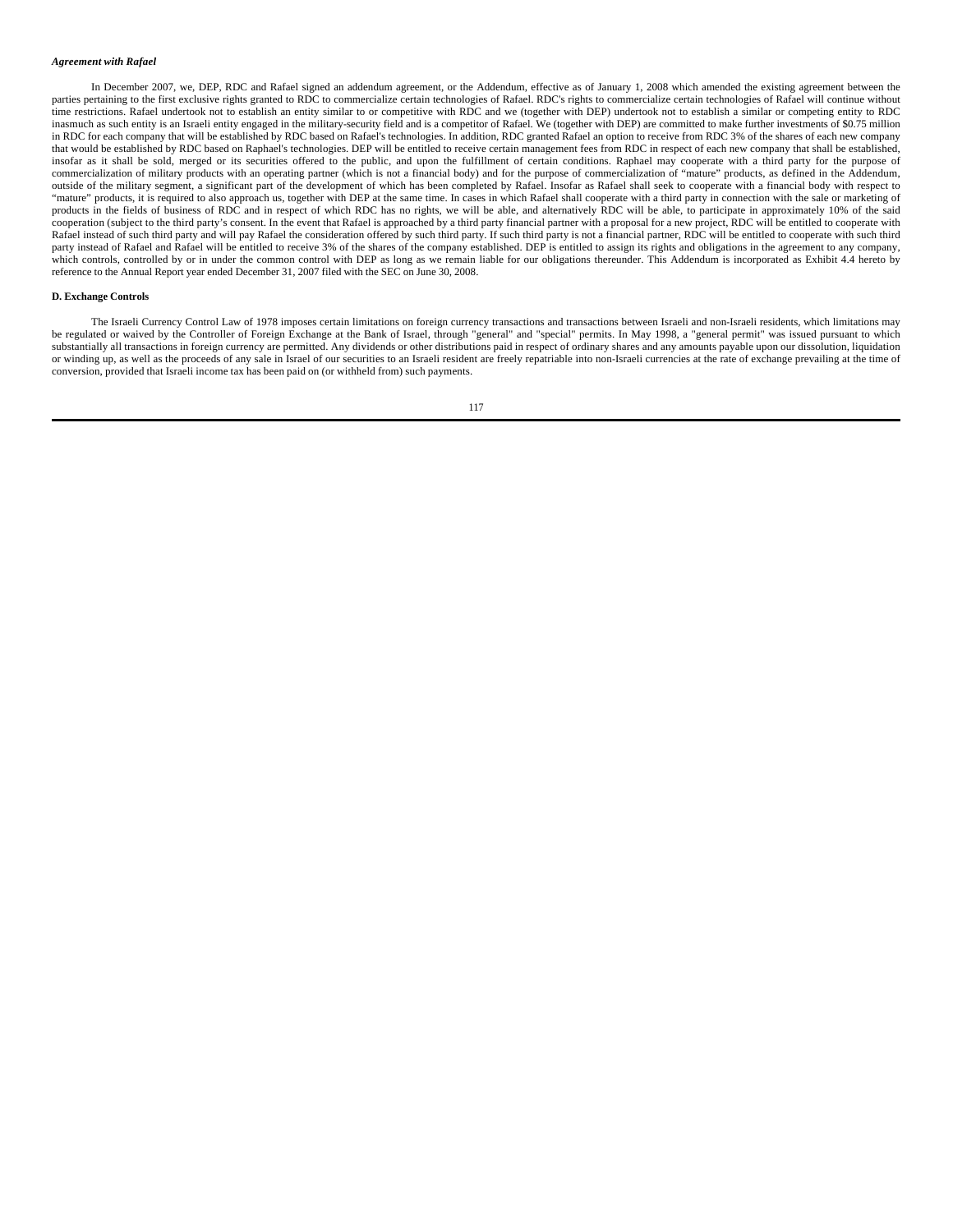### **E. Taxation**

#### *General*

The following is a summary of the material provisions of the current tax law applicable to companies in Israel, with special reference to its effect on us and our group companies. The following also contains a discussion of material Israeli tax consequences to our shareholders and government programs from which we and some of our group companies benefit. To the extent that the discussion is based on tax legislation that has not been subject to judicial or administrative interpretation, we cannot assure you that the views expressed in the discussion will be accepted by the tax authorities in question.

The discussion is not intended, and should not be construed, as legal or professional tax advice and is not exhaustive of all possible tax considerations.

#### *General Corporate Tax Structure in Israel*

Israeli companies are generally subject to corporate tax. In 2014, the corporate tax rate was 26.5% of company's taxable income. In January 2016 the Israeli Knesset amended the corporate tax rate from 2016 and thereafter to 25%. Furthermore, the effective tax rate payable by a company that derives income from a Preferred Enterprise or a Benefited Enterprise (as discussed below) may be considerably less. Capital gains derived by an Israeli company are subject to the prevailing corporate tax rate.

## *Israeli Tax Reform*

In July 2002, Israel's tax law has been extensively amended, generally effective January 1, 2003. Among the key amendments were (i) changes which may result in the imposition of taxes on dividends received by an Israeli company from its foreign subsidiaries; and (ii) the introduction of the "controlled foreign corporation" concept according to which an Israeli company may become subject to Israeli taxes on certain income of a non-Israeli subsidiary if the subsidiary's primary source of income is passive income (such as interest, dividends, royalties, rental income or capital gains). An Israeli company that is subject to Israeli taxes on the income of its non-Israeli subsidiaries will receive a credit for income taxes paid/withheld or that will be paid/withheld by the subsidiary in its country of residence, according to the terms and conditions determined in the Israeli Tax Ordinance.

In July 2005, Israel' tax law was significantly amended effective January 1, 2006. This amendment includes, among others, changes in the capital markets tax rate.

#### *Law for the Encouragement of Capital Investments, 1959*

From time to time, certain operations of our group companies have been granted Approved Enterprise and/or "beneficiary enterprise" status under the Law for the Encouragement of Capital Investments, 1959, as amended, or the Investment Law.

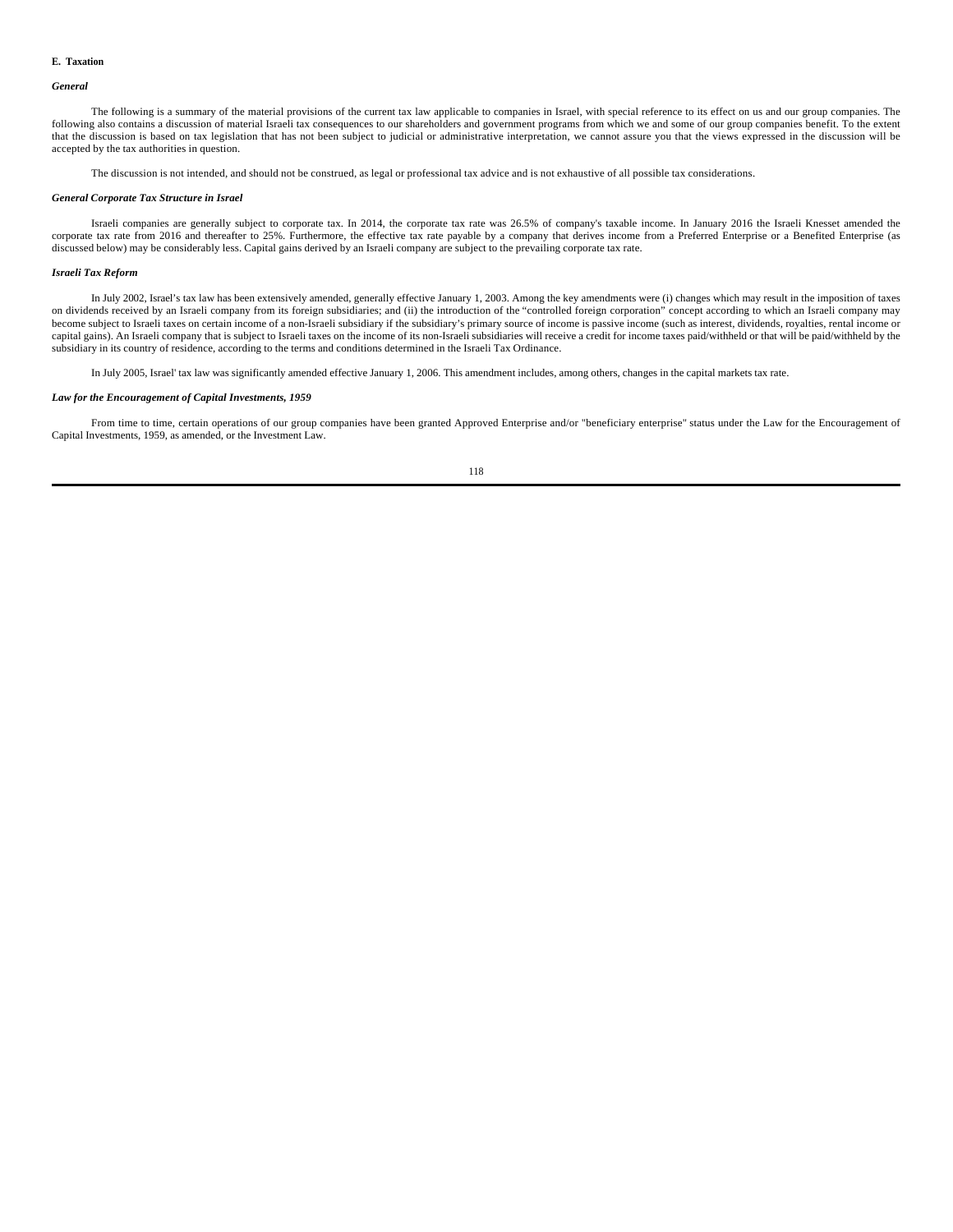The Investment Law provides that a capital investment in eligible facilities may, upon application to the Investment Center of the Ministry of Industry and Trade of the State of Israel, or the Investment Center, be designated as an Approved Enterprise. Each certificate of approval for an Approved Enterprise relates to a specific investment program delineated both by its financial scope, including its capital sources, and by its physical characteristics, e.g., the equipment to be purchased and utilized pursuant to the program. The tax benefits derived from any such certificate of approval relate only to taxable income attributable to the specific Approved Enterprise.

Taxable income of a company derived from an Approved Enterprise is subject to company tax at the rate of up to 25% for a period of time termed the benefit period. The benefit period is a period of seven years commencing with the year in which the Approved Enterprise first generated taxable income. The benefits may be shorter as it is limited to 12 years from the commencement of production of the Approved Enterprise or 14 years from the date of approval, whichever is earlier. Under certain circumstances (as further detailed below), the benefit period may extend to a maximum of ten years from the commencement of the benefit period. A company which operates under more than one approval or that has capital investments which are only partly approved (such a company being designated as a Mixed Enterprise), may have an effective company tax rate that is the result of a weighted combination of the various applicable rates.

A company owning an Approved Enterprise may elect to forego certain government grants extended to Approved Enterprises in return for what is termed an alternative package of tax benefits (referred to as the Alternative Package). Under the Alternative Package, a company's undistributed income derived from an Approved Enterprise will be exempt from company tax for a period of between two and ten years, depending on the geographic location of the Approved Enterprise within Israel. Such company will be eligible for the tax benefits under the Investment Law for the remainder of the benefit period.

Should the percentage of share capital of the companies having Approved Enterprises held by foreign shareholders exceed 25%, future Approved Enterprises of such companies would qualify for reduced tax rates for an additional three years, after the seven years mentioned above.

The company tax rate applicable to income earned from Approved Enterprise programs (currently, for programs on which an application for an approved enterprise status was submitted before December 31, 2004) in the benefit period by a company meeting these qualifications is as follows:

| % of Foreign Ownership        | <b>Tax Rate</b> |
|-------------------------------|-----------------|
| Over 25% but less than 49%    | 25%             |
| 49% or more but less than 74% | 20%             |
| 74% or more but less than 90% | 15%             |
| 90% or more                   | 10%             |

The above benefits are conditional upon the fulfillment of the conditions stipulated by the Tax Burden Law, regulations published there under and the letters of approval for the investments in the approved enterprises, as above. Non-compliance with the conditions may cancel all or part of the benefits and refund of the amount of the benefits, including interest. The managements believe that the companies are meeting the aforementioned conditions.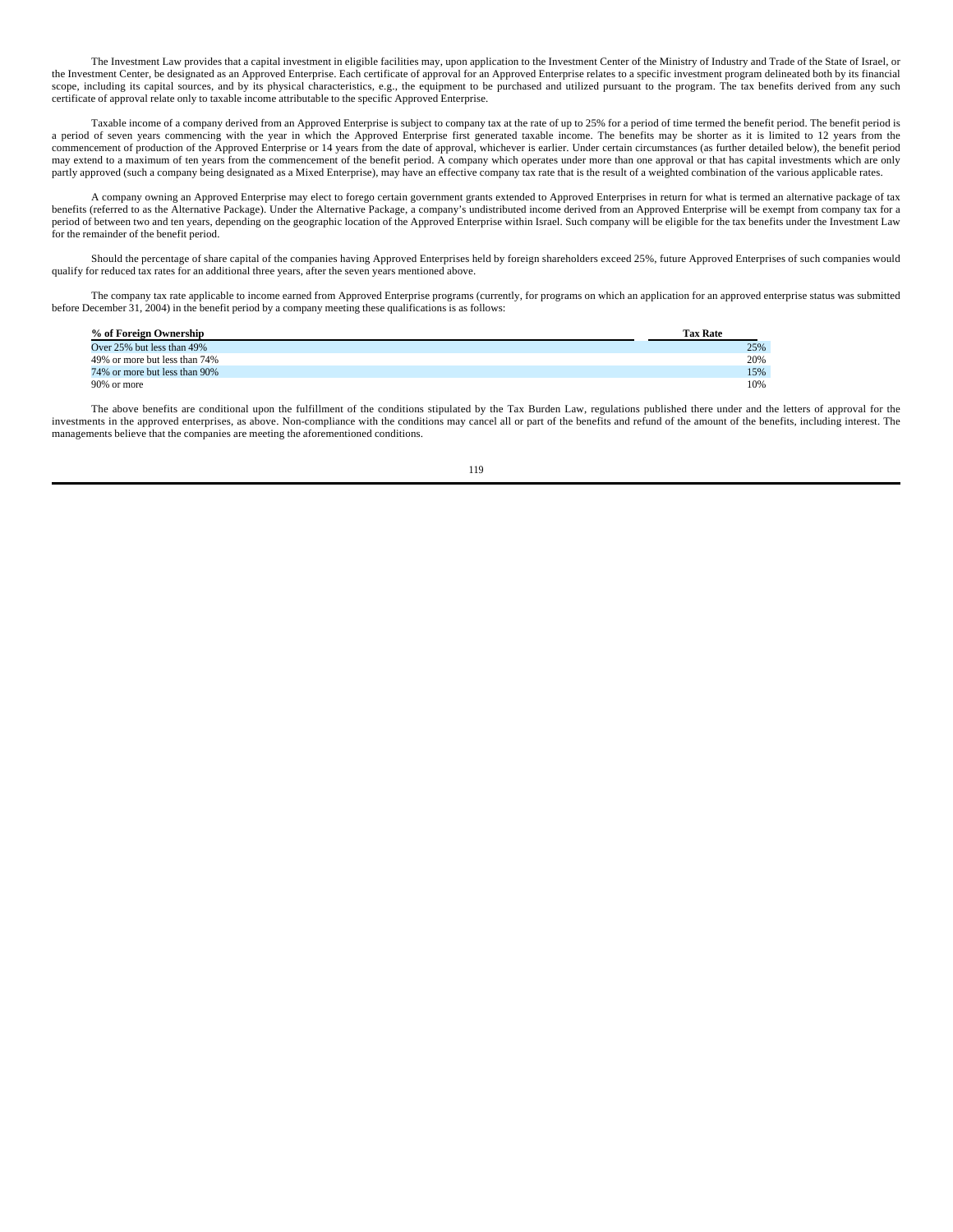However, there can be no assurance that the provisions of the Investment Law will not change with respect to future approvals, or that the above-mentioned shareholding portion will be reached for each subsequent year.

A company that pays a dividend out of income derived from the Approved Enterprise(s) during the tax exemption period will be subject to deferred company tax in respect of the amount distributed (including the recipient's tax thereon) at the rate which would have been applicable had such company not elected the Alternative Package. This rate is generally 10% to 25%, depending on the extent to which non-Israeli shareholders hold such company's shares.

The dividend recipient is taxed at the reduced rate applicable to dividends from Approved Enterprises (generally 15% as compared to 30% (or compared to 25% if the dividend recipient is not a substantial shareholder – shareholders owning, directly or indirectly, 10% or more of our outstanding voting capital) for individuals or an exemption for companies), if the dividend is distributed during the tax benefit period or within 12 years after this period. However, the limitation does not apply if the company qualifies as a foreign investors' company. This tax must be withheld by such company at the source, regardless of whether the dividend is converted into foreign currency.

Subject to certain provisions concerning income subject to Mixed Enterprises, all dividends are considered to be attributable to the entire enterprise and the effective tax rate on the dividend is the result of a weighted combination of the various applicable tax rates. However, such company is not obliged to distribute exempt retained profits under the Alternative Package, and such company may generally decide from which year's profits to declare dividends.

The benefits available to an Approved Enterprise are conditional upon the fulfillment of certain conditions stipulated in the Investment Law and its regulations and the criteria set forth in the certificate of approval, as described above. In the event that these conditions are violated, in whole or in part, a company with an Approved Enterprise would be required to refund the amount of tax benefits, with the addition of the Israeli consumer price index linkage differences and interest.

#### *Reform (Amendment) of the Encouragement of Capital Investment Law*

In April 2005, an amendment to the Investment Law came into force that revamps the Israeli tax incentives for future industrial and hotel investments. A tax "holiday" package can now be elected for up to 15 years for a "Privileged Enterprise" as defined in this amendment, if certain conditions are met, without needing to obtain approval. The extent of the tax benefits available depends mainly upon the level of foreign investment and the geographical location of the "Privileged Enterprise".

Tax payers could, under certain conditions, have claimed Privileged Enterprise status for new and expanded enterprises with respect to 2004 or subsequent years until January 1, 2011, unless the Investment Center granted such taxpayer Approved Enterprise status prior to December 31, 2004.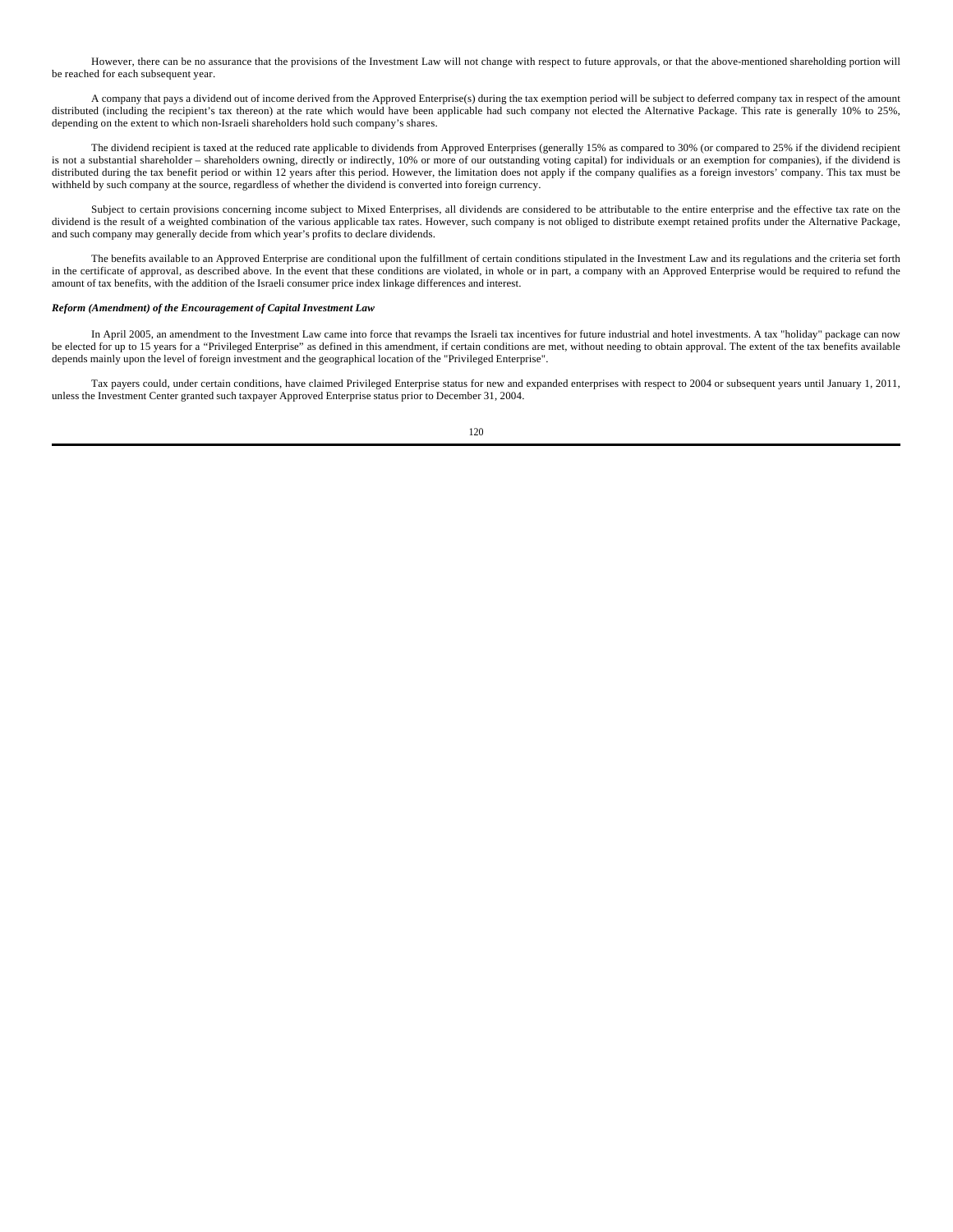Subject to certain conditions, various alternative tax-only benefit packages can now be elected with respect to investments in a "Privileged Enterprise." Companies in industry or tourism in Israel may elect between:

- Tax "holiday" package for a "Privileged Enterprise": a tax exemption applies to undistributed profits for two to fifteen years depending on geographical location of the "Privileged Enterprise" and the level of foreign ownership. Company tax rates of between 10% and 25% apply to the distributed exempt profits or profits derived subsequent to the exempt period. The total period of tax benefits is seven to fifteen years; or
- Grant / Reduced tax package for an "Approved Enterprise": Fixed asset grants up to 24% for enterprises in a development area and reduced company tax rates between 0% and 25% for seven to 15 years.

 In December 2010, the "Knesset" (Israeli Parliament) passed the Law for Economic Policy for 2011 and 2012 (Amended Legislation), 2011, which prescribes, among others, an amendment to the Investment Law effective January 1, 2011. According to this amendment, the preferred track, the benefit tracks in the Investment Law were modified and a flat tax rate applies to the eligible company's entire preferred income. The eligible company will be able to opt to apply the amendment and from then on it will be subject to the amended tax rates that are: 2011 and 2012 - 15% (in development area A - 10%), 2013 and 2014 - 12.5% (in development area A - 7%) and in 2015 and thereafter - 12% (in development area A - 6%). Dividend recipient from gains under the preferred track by an Israeli Company is exempt and subject to 15% by an individual.

On July 30, 2013 an amendment to the reduced tax rate was approved by the Knesset. Accordingly the reduced tax rate increased to 16% (in development area A - 9%). In addition a dividend attributed from gains under the preferred track by an individual is subject to 20% instead of 15%.

### *Taxation under Inflationary Conditions*

The Income Tax Law (Inflationary Adjustments), 1985 (referred to as the Inflationary Adjustments Law) is intended to neutralize the erosion of capital investments in business and to prevent tax benefits resulting from deduction of inflationary expenses. This law applies a supplementary set of inflationary adjustments to the normal taxable profits computed under regular historical cost principles. We and our group companies operating in Israel are taxed under this law.

Under the Inflationary Adjustments Law, results for tax purposes are measured in real terms, in accordance with the changes in the consumer price index. In addition, subject to certain limitations, depreciation of fixed assets and losses carried forward are adjusted for inflation on the basis of changes in the consumer price index.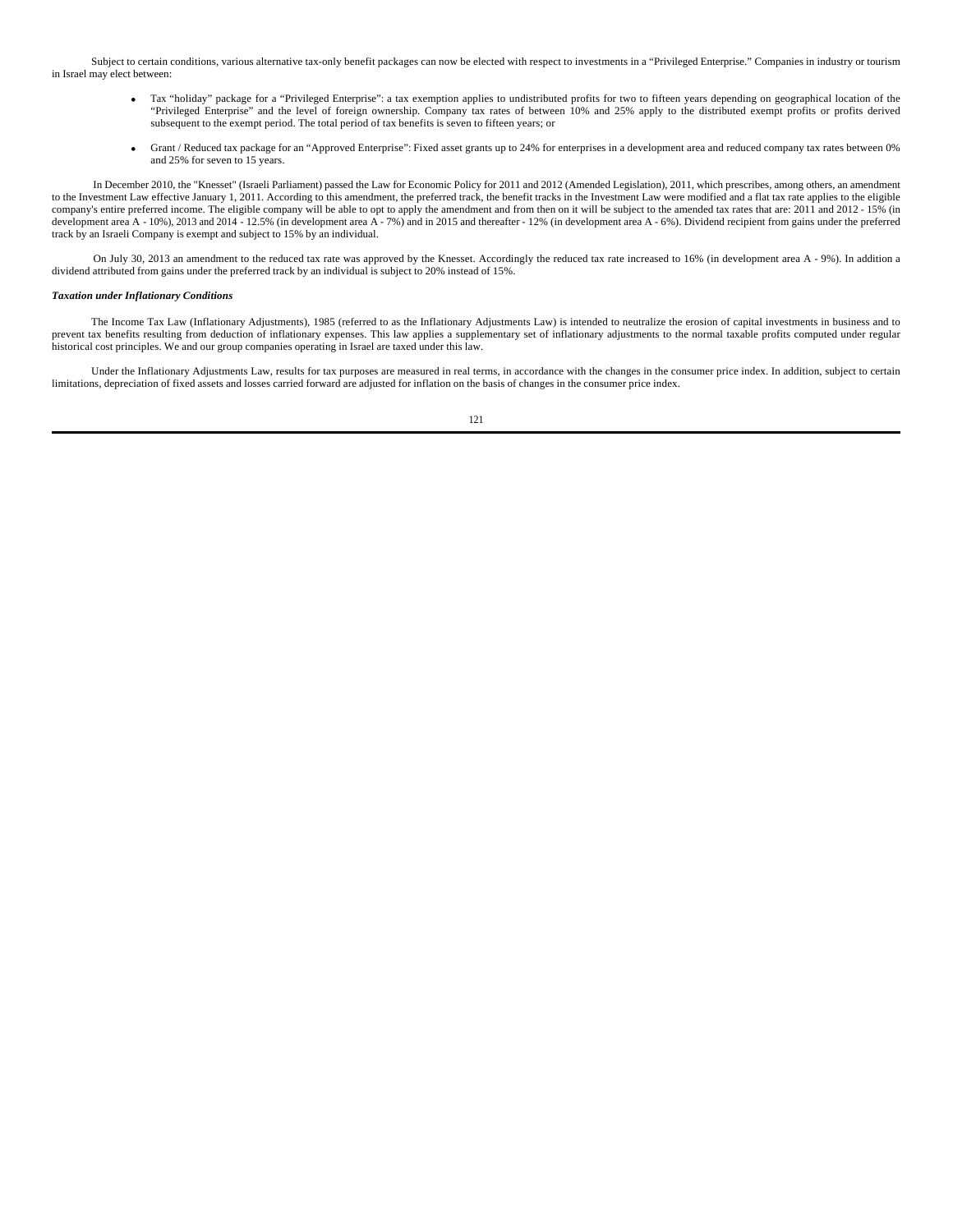According to an amendment of the Inflationary Adjustments Law most of the provisions of the law are not valid starting tax year 2008. Pursuant to this amendment, the above mentioned "special tax adjustment" is canceled, depreciation deductions on Fixed Assets (that were classifies as fixed assets from 2002-2007) are adjusted for inflation based on the increase in the consumer price index from their original purchase date but not before the beginning of the 1982 fiscal year up to December 31, 2007. Losses carried forward will be adjusted for inflation based on the increase in the consumer price index up to December 31, 2007.

#### *Law for the Encouragement of Industry (Taxes), 1969*

Certain of our group companies currently qualify as Industrial Companies within the definition of the Law for the Encouragement of Industry (Taxes), 1969 (referred to as the Industry Encouragement Law). According to the Industry Encouragement Law, an Industrial Company is a company resident in Israel, at least 90% of the income of which in any tax year (exclusive of income from defense loans, capital gains, interest and dividends) is derived from an Industrial Enterprise owned by it. An Industrial Enterprise is defined as an enterprise whose major activity in a given tax year is industrial production activity.

The following preferred corporate tax benefits are available to Industrial Companies: (a) deduction of purchases of know-how and patents over an eight-year period for tax purposes; (b) under certain interpretations, deduction of expenses incurred in connection with a public issuance of securities over a three-year period; and (c) an election under certain conditions to file a consolidated tax return with additional related Israeli Industrial Companies and/or with a company that controls an Industrial Company and a specified percentage of its assets are invested in industrial companies; and (d) accelerated depreciation rates on equipment and buildings. In addition, new regulations which apply mainly to Industrial Companies, allow the depreciation of industrial equipment purchased prior to May 31, 2009 over a period of two tax years.

Eligibility for the benefits under the Industry Encouragement Law is not subject to receipt of prior approval from any governmental authority. No assurance can be given that any of our group companies will qualify and/or continue to qualify as an Industrial Company or that the benefits described above will be available in the future.

#### *Capital Gains Tax*

Israeli law imposes a capital gains tax on the sale of capital assets. The law distinguishes between the Real Gain and the Inflationary Surplus. The Real Gain is the excess of the total capital gain over the Inflationary Surplus, computed on the basis of the increase of the consumer price index between the date of purchase and date of sale. The Inflationary Surplus accumulated until December 31, 1993 is taxed at a rate of 10% for residents of Israel (reduced to no tax for non-residents if calculated according to the exchange rate of the foreign currency lawfully invested in shares of an Israeli resident company, instead of the consumer price index). Inflationary Surplus accumulated from and after December 31, 1993 is exempt from any capital gains tax, while the Real Gain is added to ordinary income, which effective until December 31, 2002 is taxed at the marginal rate of up to 48% for individuals (in 2014 and 2015) and to corporate tax rate of 26.5% in 2015 and in 2014 for corporations. The capital gains tax rate imposed upon sale of capital assets (including non-traded shares) acquired after that date has been reduced to 25% with respect to individuals in 2014 and 2015 ; capital gains accrued from assets acquired before that date are subject to a blended tax rate based on the relative periods of time before and after the date that the asset was held. In addition to the above since 2013 individuals that their over-all income exceeds the NIS810 thousands threshold are subject to surtax of 2%, or surtax.

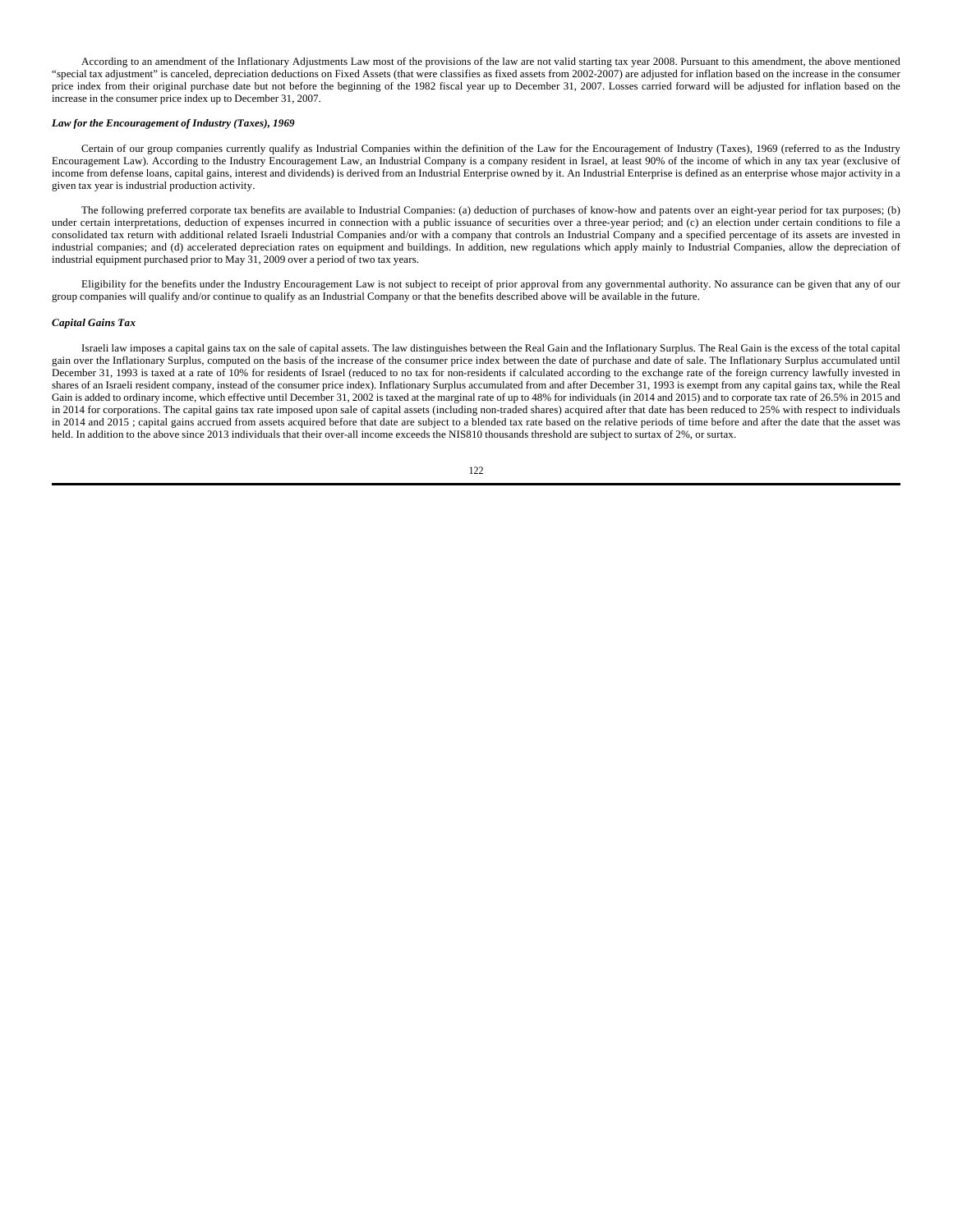Under current law, as of January 1, 2006, the Israeli tax rate applicable to capital gains derived from the sale of shares, whether listed on a stock market or not, is 26.5% in 2015 and 26.5% in 2014 for Israeli individuals, unless such shareholder claims a deduction for financing expenses in connection with such shares, in such case the gain will generally be taxed at a rate of 25%.

Additionally, if such individual shareholder is considered a "Significant Shareholder" at any time during the 12-month period preceding such sale, i.e. such shareholder holds directly or indirectly, including with others, at least 10% of any means of control in the company, the tax rate shall be 30% in 2014 and 2015. However, the foregoing tax rates will not apply to: (i) dealers in securities; and (ii) shareholders who acquired their shares prior to an initial public offering (that may be subject to a different tax arrangement). In such case the taxable real gain will be based on the difference between the adjusted average value of the shares during the last three trading days before January 1, 2003 (or the adjusted original cost if it is higher than the adjusted average value) and the value of the shares at the date of sale. In the event the above mentioned calculation creates a loss, such loss can only be offset against a capital gain from other traded securities according to the provisions of the Israeli law. The amount of the loss is limited to the difference between the adjusted average value and the value of the shares at the date of sale.

### *Employee Stock Options*

Effective from January 1, 2003, the Israeli tax law enables a company to grant options through one of three tax tracks:

(a) the income tax track through a trustee pursuant to which the optionee pays income tax rate (according to the marginal tax rate of the optionee- up to 48% in 2014 and 2015 and surtax since 2013 plus payments to the National Insurance Institute and health tax on the profit gained upon the earlier to occur of the transfer of the options or the underlying shares from the trustee to the optionee or the sale of the options or the underlying shares by the trustee, and the company may recognize expenses pertaining to the options for tax purposes. The options (or upon their exercise, the underlying shares), must be held by a trustee for a period of 12 months commencing from the date of which the options were granted; or

(b) the capital gains tax track through a trustee pursuant to which the optionee pays capital gains tax at a rate of 25% on the capital profit portion and marginal tax rate (including payments to the National Insurance Ins days before the allotment date and the exercise price of the option) upon, the earlier to occur of the transfer of the options or the underlying shares from the trustee to the optionee or the sale of the options or the underlying shares by the trustee. (On the capital profit the optionee is not required to make payments to the National Insurance Institute and health tax.) In this track, on the capital profit, the Company may not recognize expenses pertaining to the options for tax purposes but may do so on the income portion. The options (or upon their exercise, the underlying shares), must be held by a trustee for a period of 24 months commencing from the date of which the options were granted; or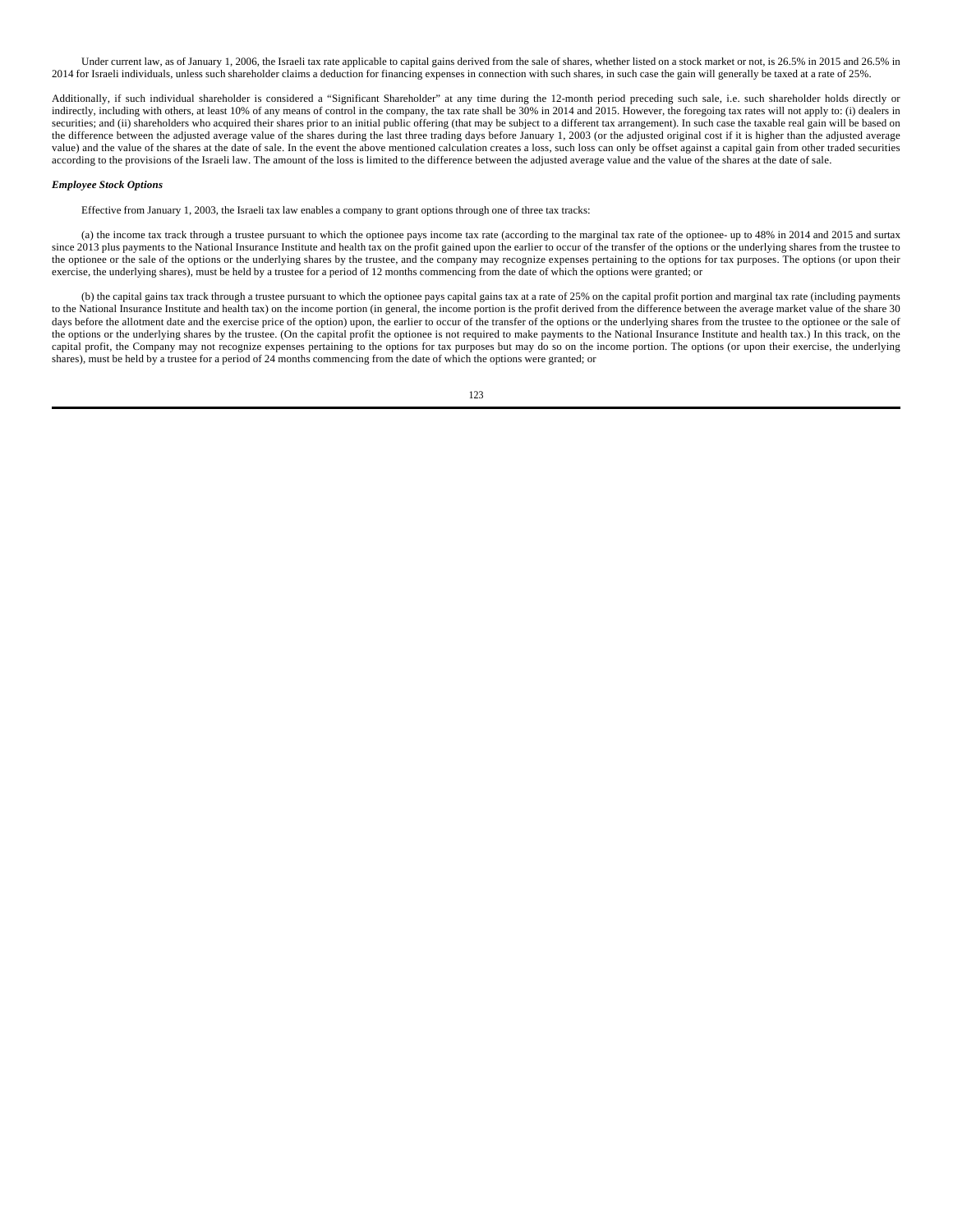(c) the income tax track without a trustee pursuant to which the optionee pays income tax rate (according to the marginal tax rate of the optionee up to 48% in 2014 and 2015 and surtax since 2013) plus payments to the National Insurance Institute and health tax on the profit at the allotment date, and pays capital gains tax at a rate of 25% on the capital profit upon the sale of the underlying shares, and the company may not recognize expenses pertaining to the capital gain for tax purposes but may recognize expenses pertaining to the profit at the allotment date.

In accordance with the provisions of the Tax Reform Legislation, if a company has selected the capital gains track, the company must continue granting options under the selected capital gains track until the end of the year following the year in which the first grant of options under that trustee track will be made. Notwithstanding the above, the company may at any time also grant options under the provisions of the income tax track without a trustee.

The above rules apply only to employees, including office holders and directors but excluding controlling shareholders.

Controlling shareholders optionees are subject to income tax rate (according to the marginal tax rate of the optionee- up to 48% in 2014 and 2015 and surtax since 2013) on the profit upon the sale of the underlying shares.

## *U.S.-Israel Tax Treaty*

Pursuant to the Convention Between the Government of the United States of America and the Government of Israel with Respect to Taxes on Income (the "U.S.-Israel Tax Treaty"), the sale, exchange or disposition of ordinary shares by a person who qualifies as a resident of the United States within the meaning of the U.S.-Israel Tax Treaty and who is entitled to claim the benefits afforded to such resident by the U.S.-Israel Tax Treaty (a "Treaty U.S. Resident") will not be subject to Israeli capital gains tax unless (a) such Treaty U.S. Resident is an individual and was present in Israel for more than 183 days during the relevant taxable year or (b) such Treaty U.S. Resident holds, directly or indirectly, shares representing 10% or more of the voting power of a company during any part of the 12-month period preceding such sale, exchange or disposition. A sale, exchange or disposition of shares by a Treaty U.S. Resident who is an individual and was present in Israel for more than 183 days during the relevant taxable year or who holds, directly or indirectly, shares representing 10% or more of the voting power of a company at any time during such preceding 12-month period would be subject to such Israeli tax, to the extent applicable, unless the following mentioned exemption from capital gain tax for shares listed on the Tel Aviv<br>Stock Exchange applies; howeve would be permitted to claim a credit for such taxes against the U.S. income tax imposed with respect to such sale, exchange or disposition, subject to the limitations in U.S. laws applicable to foreign tax credits.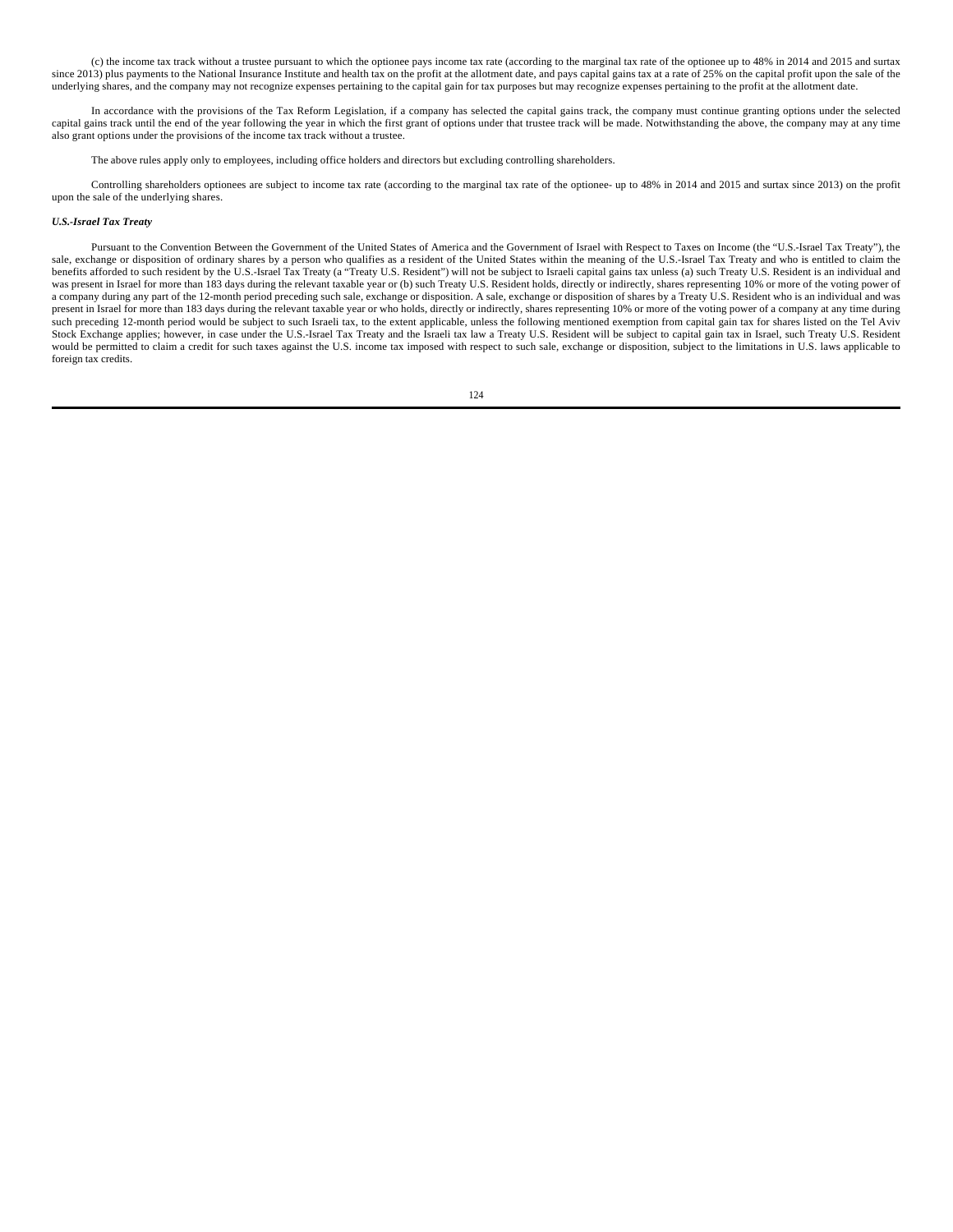#### *Taxation of Non-Residents*

Non-residents of Israel are subject to income tax on income accrued or derived from sources in Israel. Such sources of income include passive income such as dividends, royalties and interest, as well as non-passive income from services rendered in Israel and capital gain as mentioned above. On distributions of dividends other than bonus shares (stock dividends), income tax at the rate of 25% in 2013 and 2014 (30% in 2013 and 2014 in case of, the seller holds directly or indirectly, shares representing 10% or more of the voting power of a company during any part of the 12-month period preceding such sale) is withheld at source, unless a different rate is provided in a treaty between Israel and the shareholder's country of residence. For example, the tax rate would be 12.5% if the non-resident is a company which holds 10% or more of our voting power (during the part of our tax year which precedes the date of payment of the dividend and during the entire prior tax year) pursuant to the U.S.-Israel Tax Treaty. Under the U.S.-Israel Tax Treaty, the maximum tax on dividends paid to a holder of ordinary shares who is a resident of the United States will be 25%. However, under the Investment Law, dividends generated by an Approved Enterprise in any case are taxed at the rate of 15%. In addition, if our ordinary shares are traded on the TASE (or listed on a recognized stock exchange outside of Israel), gains on the sale of ordinary shares held by non-Israeli tax resident investors will generally be exempt from Israeli capital gains tax.

### *U.S. Federal Income Tax Considerations*

Subject to the limitations described herein, this discussion summarizes the material U.S. federal income tax consequences of the purchase, ownership and disposition of our ordinary shares to a U.S. holder. A "U.S. holder" is a holder of our ordinary shares who is:

- an individual citizen or resident of the United States for U.S. federal income tax purposes:
- a corporation (or another entity taxable as a corporation for U.S. federal income tax purposes) created or organized under the laws of the United States or any political subdivision thereof or the District of Columbia;
- an estate, the income of which may be included in gross income for U.S. federal income tax purposes regardless of its source; or
- a trust (i) if, in general, a U.S. court is able to exercise primary supervision over its administration and one or more U.S. persons have the authority to control all of its substantial decisions or (ii) that has in effect a valid election under applicable U.S. Treasury Regulations to be treated as a U.S. person.

Unless otherwise specifically indicated, this discussion does not consider the U.S. tax consequences to a person that is not a U.S. holder **(a "non-U.S. holder")** and considers only U.S. holders that will own the ordinary shares as capital assets (generally, for investment).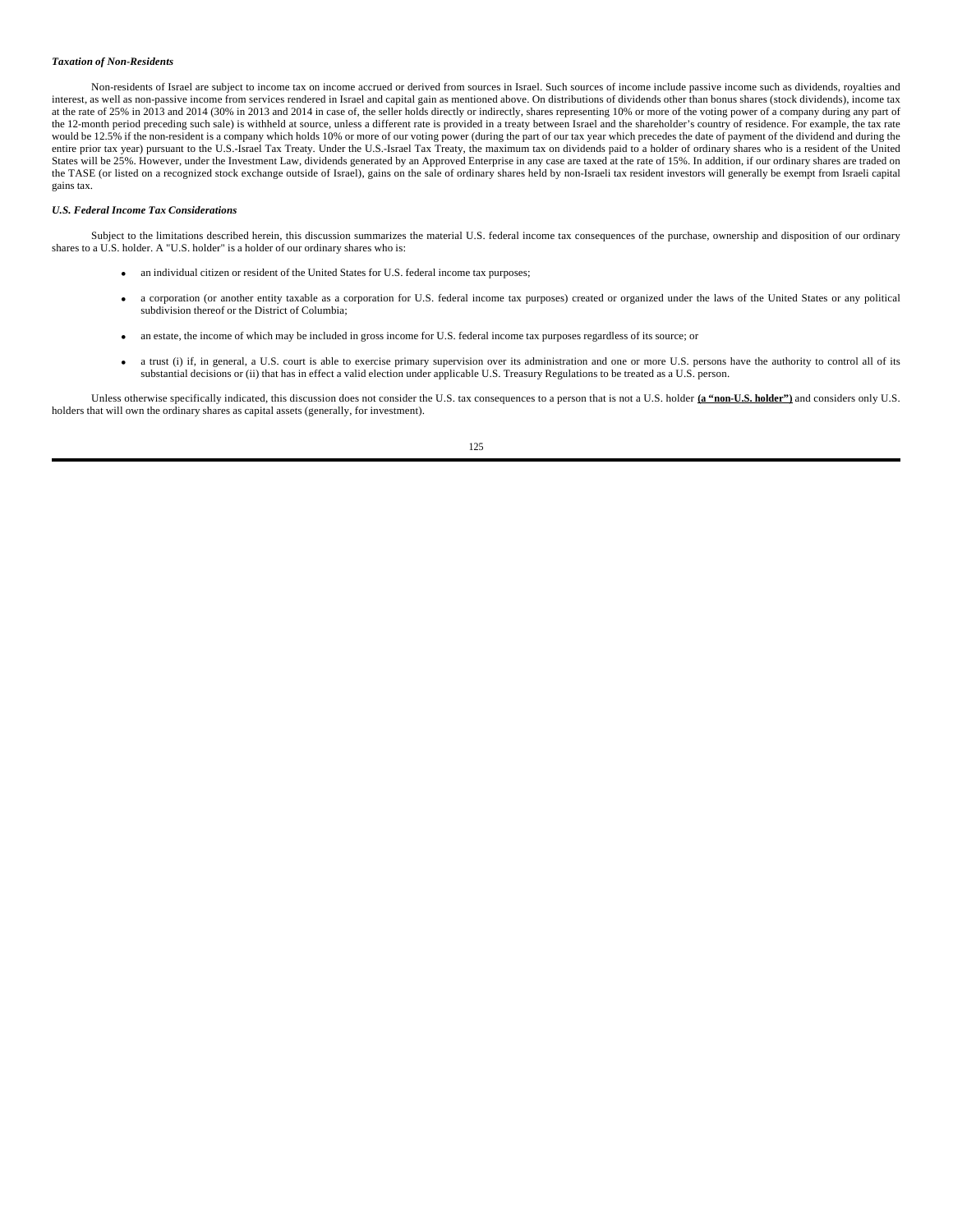This discussion is based on current provisions of the United States Internal Revenue Code of 1986, as amended, or the Code, current and proposed Treasury Regulations promulgated under the Code and administrative and judicial interpretations of the Code, all as currently in effect and all of which are subject to change, possibly with retroactive effect. This discussion does not address all aspects of U.S. federal income taxation that may be relevant to any particular U.S. holder based on the U.S. holder's particular circumstances. In particular, this discussion does not address the U.S. federal income tax consequences to U.S. holders who are broker-dealers or who own directly, indirectly or constructively, 10% or more of our outstanding voting shares, U.S. holders holding our ordinary shares as part of a hedging, straddle or conversion transaction, U.S. holders that acquired our ordinary shares upon the exercise of employee stock options or otherwise as compensation, U.S. holders whose functional currency is not the U.S. Dollar, insurance companies, tax-exempt organizations, financial institutions, grantor trusts, certain former citizens or long-term residents of the United States, real estate investment trusts, regulated investment companies, persons who have elected mark to mark accounting and persons subject to the alternative minimum tax, who may be subject to special rules not discussed below.

Additionally, the tax treatment of persons who are, or hold our ordinary shares through, a partnership or other pass-through entity is not discussed, and such persons should consult their tax advisor as to their tax consequences. The possible application of U.S. federal estate or gift taxes or any aspect of state, local or non-U.S. tax laws are also not considered in this discussion.

### You are advised to consult your tax advisor with respect to the specific U.S. federal, state, local and foreign tax consequences to you of purchasing, holding or disposing of our **ordinary shares.**

#### *Tax Consequences If We Are a Passive Foreign Investment Company ("PFIC")*

In general, we will be a PFIC in a taxable year if either (i) 75% or more of our gross income in such taxable year is passive income or (ii) the average percentage (by value) in such taxable year of our assets that produce, or are held for the production of, passive income, is at least 50%. If we own (directly or indirectly) at least 25% by value of the stock of another corporation, we will be treated for purposes of the foregoing tests as owning our proportionate share of the other corporation's assets and as directly earning our proportionate share of the other corporation's income.

The determination of whether we are a PFIC for any taxable year is based upon such factual matters as the valuation of our assets and, in certain cases, the assets of companies held by us. There can be no assurance with respect to the position of the IRS or a court of law as to our status as a PFIC. Our PFIC analysis is based upon, among other things, certain assumptions and methodologies with respect to the values that we have used, our percentage ownership (by value), and the appropriate value of our ownership interest, in companies we hold, and the manner in which we have allocated the aggregate value of our assets among our active assets and passive assets. The tests for determining PFIC status are applied annually and it is difficult to make accurate predictions of future income and assets, which are relevant to this determination. As described above, the tests are impacted, by, among other factors, changes in our market capitalization and the value of our group companies which are difficult to predict and the appropriate value of our ownership interest in our group companies.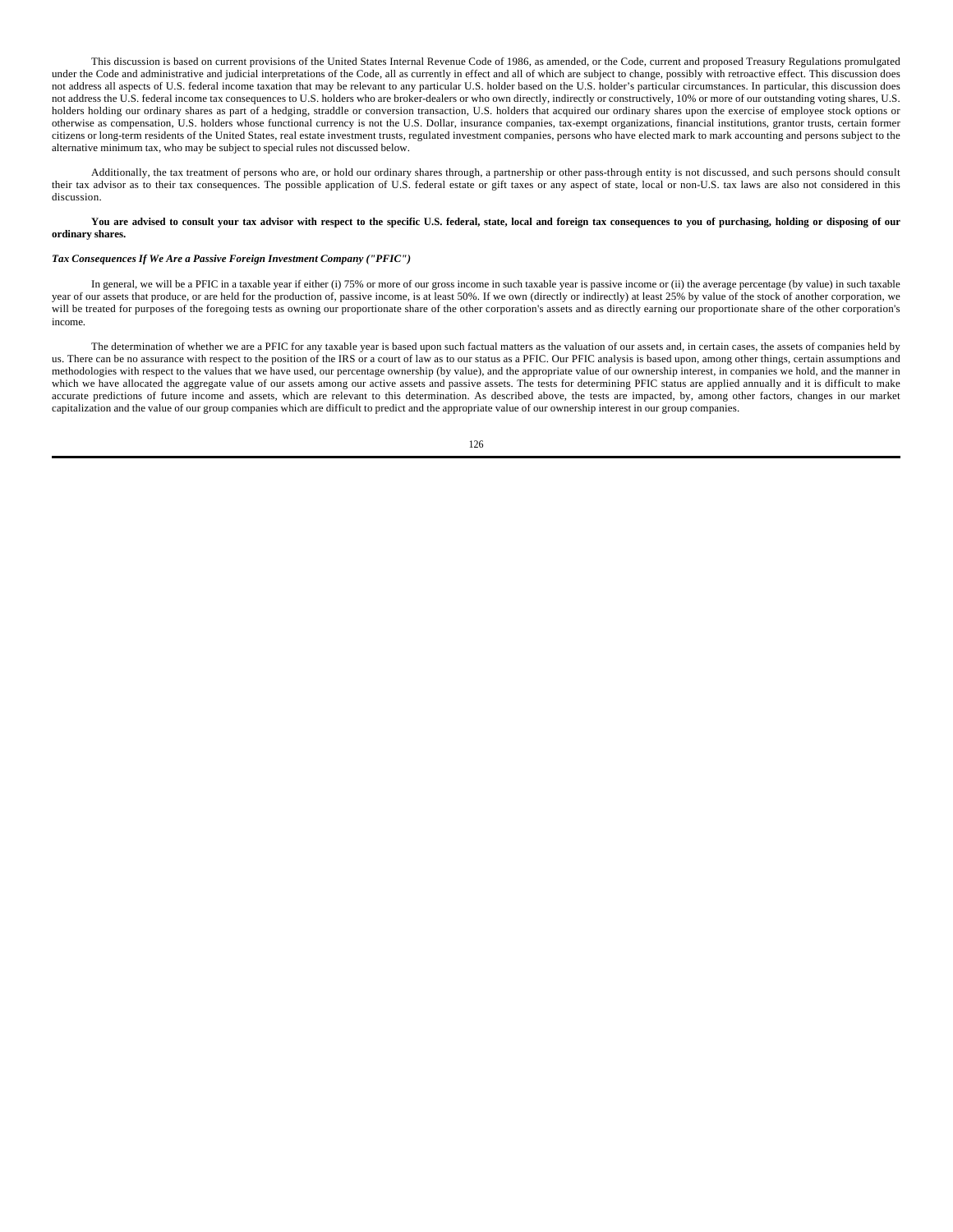We believe that we were a PFIC in 2015. As a result, we also believe that we were a PFIC in 2014. While we believe that we did not satisfy the income and asset tests in 2014, we would not have been treated as a PFIC in 2014 if we qualified for a change in business exception. In order to qualify for the change of business exception to PFIC status in 2014, we generally had to satisfy the following requirements: (1) we were never classified as a PFIC prior to 2014, (2) substantially all of our passive income for 2014 was attributable to proceeds from the disposition of one or more active trades or businesses and (3) we are not classified as a PFIC in 2015 and 2016. We believe that it was likely that we satisfied requirements (1) and (2) above with respect to 2014. However, as we believe that we were a PFIC in 2015, we cannot satisfy requirement (3). Thus, if we were a PFIC in 2015, we were also a PFIC in 2014.

U.S. holders that own our ordinary shares may be able to avoid (or minimize) the adverse tax consequences of the excess distribution regime described below if they can, and do, elect to apply one of two alternative taxing regimes – the "qualified electing fund" ("QEF") and "mark-to-market" regimes, which are described below. In general, a U.S. holder may make a QEF election if we provide U.S. holders with a PFIC Annual Information Statement (described below), which contains information as to (or enables a U.S. holder to compute), inter alia, the U.S. holder's pro rata share of our ordinary earnings and net capital gain under U.S. tax principles. We prepare our financial statements and data in accordance with IFRS and do not separately compute income and loss in accordance with U.S. federal income tax principles and accordingly, we do not intend to provide U.S. holders with a PFIC Annual Information Statement. As a result, U.S. holders may not be able to make a QEF election. In general, a U.S. holder may make a mark-to-market election if our ordinary shares are considered "marketable stock." A class of stock is "marketable stock" if it is "regularly traded" on a "qualified exchange or other market" (within the meaning of Treasury Regulation Section 1.1296-2(c)). Our ordinary shares are currently traded on the OTC Pink in the United States and on the Tel Aviv Stock Exchange in Israel. We do not believe that the OTC Pink would be considered a "qualified exchange or other market" for this purpose. While it is not entirely clear, we believe that the Tel Aviv Stock Exchange should be considered such a "qualified exchange or other market."

A U.S. holder that owns our ordinary shares during any taxable year in which we are a PFIC will be required to file IRS Form 8621 annually (regardless of whether a QEF election or markto-market election is made).

#### *Taxation of U.S. Holders of PFIC Shares Generally*

A U.S. holder that does not make either the QEF election or the mark-to-market election (each described below) is subject to the excess distribution regime. Under this regime, "excess distributions" are subject to special tax rules. An excess distribution is (i) a distribution with respect to shares that is greater than 125% of the average distributions received by the U.S. holder from us over the shorter of either the preceding three taxable years or such U.S. holder's holding period for our shares and (ii) gain from the disposition of our PFIC shares (including gain deemed recognized if the PFIC shares are used as security for a loan).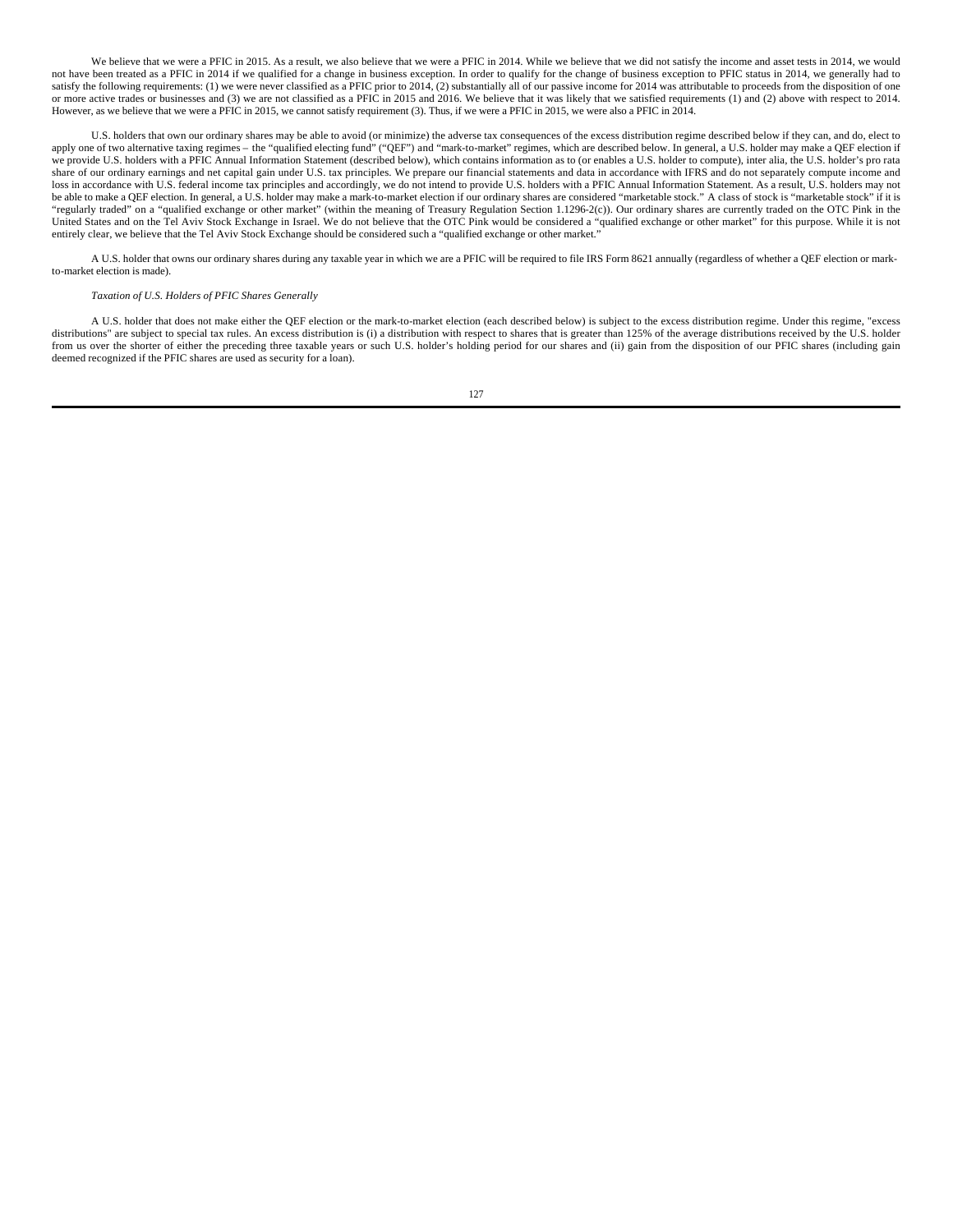Excess distributions must be allocated ratably to each day that a U.S. holder has held our ordinary shares. A U.S. holder must include amounts allocated to the current taxable year, as well as amounts allocated to taxable years prior to the first taxable year in which we were a PFIC, in its gross income as ordinary income for that year. All amounts allocated to each of the other taxable years would be taxed at the highest tax rate applicable to ordinary income for that taxable year and the U.S. holder also would be liable for interest on the deferred tax liability for such taxable year calculated as if such liability had been due with respect to such taxable year. The portions of gains and distributions that are not characterized as excess distributions are treated as ordinary income subject to tax in the current taxable year under the normal tax rules of the Code.

Unless a QEF election is in effect, a U.S. person who inherits shares in a non-U.S. corporation that was a PFIC in the hands of the decedent (who was not a nonresident alien) is denied the otherwise available step-up in the tax basis of such shares to fair market value at the date of death. Such U.S. holder's basis in such shares is generally equal to the lower of the decedent's basis or the fair market value of such shares on the decedent's date of death unless the decedent's estate recognized gain on the transfer.

Unless a QEF election or mark-to-market election is made with respect to our ordinary shares, the determination that we were a PFIC in 2015 generally will cause such PFIC status to apply with respect to a U.S. holder who held our shares in 2015 to all future taxable years, in which such holder continues to own our shares, notwithstanding that we may not have been, or may not be, a PFIC in such other taxable years.

## *The QEF Regime*

As an alternative to the excess distribution regime, the QEF regime would apply if the U.S. holder elects to treat us as a qualified electing fund, or QEF, for the first taxable year in which the U.S. holder owns our ordinary shares during which we are a PFIC, so long as we provide U.S. holders with a PFIC Annual Information Statement. A PFIC Annual Information Statement contains information as to, inter alia, the U.S. holder's pro rata share of the ordinary earnings and net capital gain (as defined in Treasury Regulation Section 1.1293-1(a)(2)) of the PFIC for the taxable year (or sufficient information to enable the U.S. holder to calculate its pro rata shares of the PFIC's ordinary earnings and net capital gain for that taxable year, as determined in taxable year, as determined in accordance with U.S. federal income tax principles). We prepare our financial statements and data in accordance with IFRS and do not separately compute income and loss in accordance with U.S. federal income tax principles and accordingly, we do not intend to provide U.S. holders with a PFIC Annual Information Statement. As a result, U.S. holders may not be able to make a QEF election.

If we do provide U.S. holders with a PFIC Annual Information Statement, a U.S. holder wishing to make a timely QEF election must attach a completed IRS Form 8621 to a timely filed United States federal income tax return (including extensions). If the QEF regime applies, then in each taxable year that we are a PFIC such U.S. holder will include in its gross income a proportionate share of our ordinary earnings (which is taxed as ordinary income) and net capital gain (which is taxed as long-term capital gain), subject to a separate election to defer payment of taxes, in which case such deferral is subject to an interest charge. These amounts would be included in income by an electing U.S. holder for its taxable year in which our taxable year ends, whether or not such amounts are actually distributed to the U.S. holder. No portion of any such inclusions would be eligible to be treated as "qualified dividend income." A U.S. holder's basis in our ordinary shares for which a QEF election has been made would be increased to reflect the amount of any taxed but undistributed income and decreased by any amounts not included in income when distributed because such amounts were previously taxed under the QEF rules. Generally, a QEF election allows electing U.S. holders to treat gain or loss realized on the disposition of their ordinary shares as capital gain or loss.

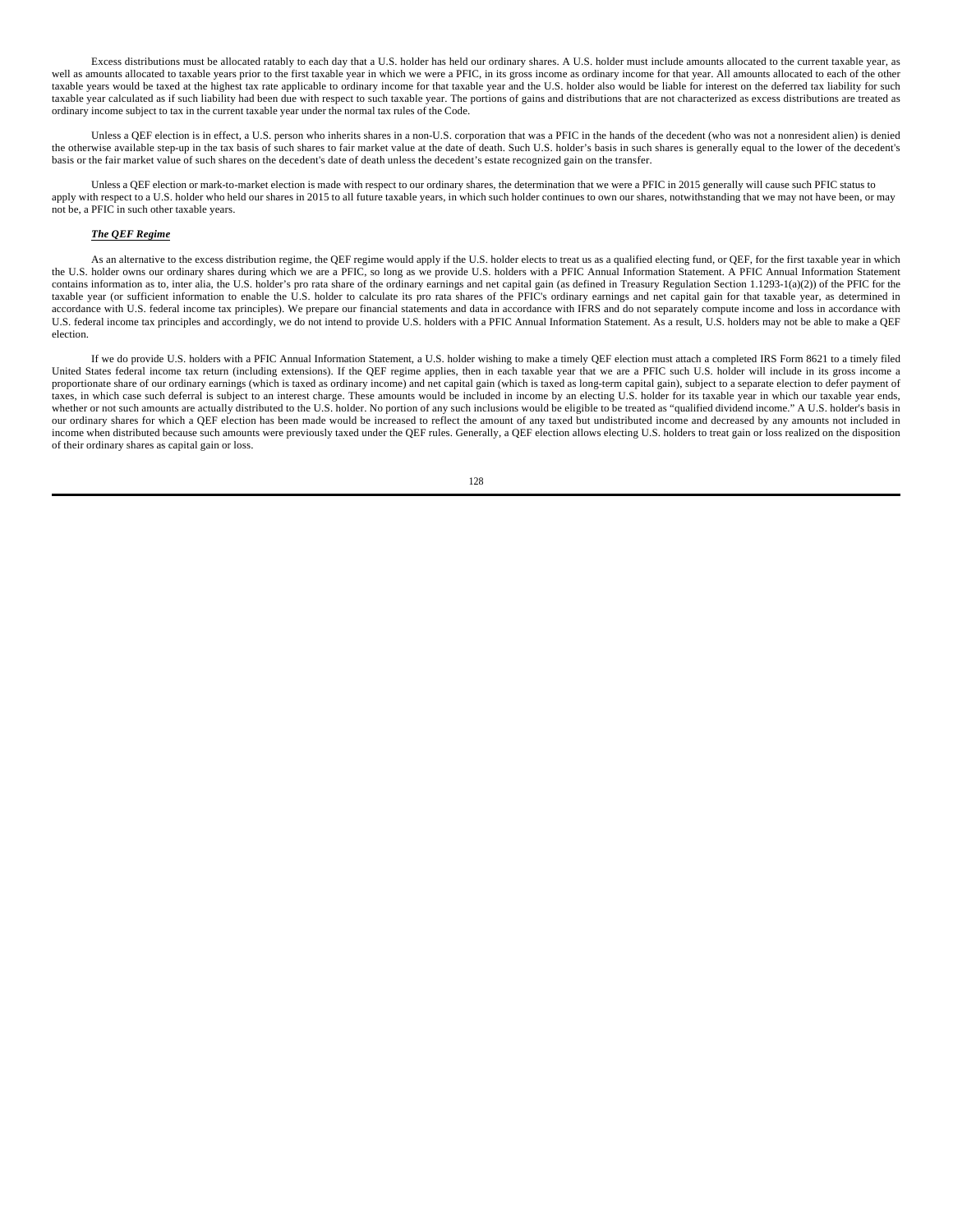If a U.S. holder fails to make a timely QEF election for the first tax year in such U.S. holder's holding period in which we are a PFIC (but we provide U.S. holders with a PFIC Annual Information Statement), the U.S. holder may be eligible to make a retroactive QEF election under certain circumstances. U.S. holders should consult their tax advisors to determine if they are eligible to make a retroactive QEF election.

U.S. holders who do not timely make a QEF election with respect to the first taxable year during their holding period in which we are a PFIC and are not eligible to make a retroactive QEF election may nevertheless make a QEF election for a subsequent year (if we provide U.S. holders with a PFIC Annual Information Statement) together with a deemed sale election for the same taxable year. If a deemed sale election is made, the U.S. holder will be treated as if it had sold our ordinary shares for their fair market value on the last day of the taxable year immediately preceding the taxable year for which the QEF election is made and will recognize gain (but not loss) on such deemed sale and pay tax and an interest charge on such gain in accordance with the excess distribution regime described above.

Once a QEF election is made, the QEF election applies to all subsequent taxable years of the U.S. holder in which it holds our ordinary shares and for which we are a PFIC, and can be revoked only with the consent of the IRS.

U.S. holders that make a QEF election may also be required to make a QEF election with respect to each of our subsidiaries that is a PFIC in order to avoid application of the excess distribution regime with respect to their indirect interest in such subsidiaries. The mark-to-market election described below generally will not be available with respect to any of our subsidiaries that is a PFIC.

# *The Mark-to-Market Regime*

As a second alternative to the excess distribution regime described above, the "mark-to-market" regime may be elected so long as our ordinary shares are considered "marketable stock." A class of stock is "marketable stock" if it is "regularly traded" on a "qualified exchange or other market." A class of stock is "regularly traded" if it is traded on one or more qualified exchanges or other markets, other than in de minimis quantities, on at least 15 days during each calendar quarter. A "qualified exchange or other market" is (1) a national securities exchange that is registered with the Securities and Exchange Commission or the national market system established pursuant to section 11A of the Securities Exchange Act of 1934 or (2) a foreign securities exchange that is regulated or supervised by a governmental authority of the country in which the market is located and which (A) has trading volume, listing, financial disclosure, surveillance, and other requirements designed to prevent fraudulent and manipulative acts and practices, to remove impediments to and perfect the mechanism of a free and open, fair and orderly, market, and to protect investors; and the laws of the country in which the exchange is located and the rules of the exchange ensure that such requirements are actually enforced and (B) the rules of the exchange effectively promote active trading of listed stocks. Our ordinary shares are currently traded on the OTC Pink in the United States and on the Tel Aviv Stock Exchange in Israel. We do not believe that the OTC Pink would be considered a "qualified exchange or other market" for this purpose. While it is not entirely clear, we believe that the Tel Aviv Stock Exchange should be considered such a "qualified exchange or other market."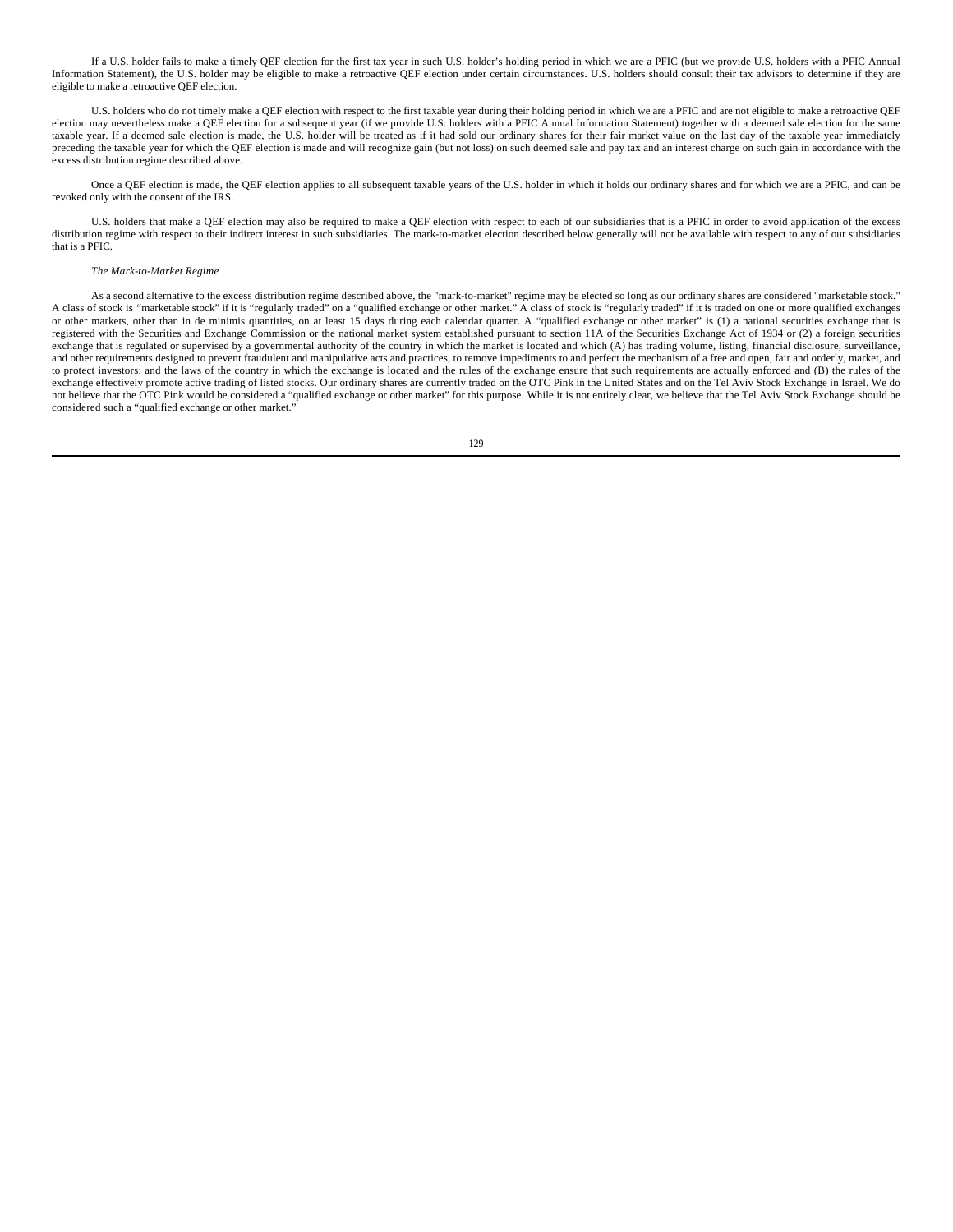Pursuant to the mark-to-market regime, an electing U.S. holder's ordinary shares are marked-to-market each taxable year in which we are a PFIC, and the U.S. holder recognizes as ordinary income or loss an amount equal to the difference as of the close of the taxable year between the fair market value of our ordinary shares and the U.S. holder's adjusted tax basis in our ordinary shares. Losses are allowed only to the extent of net mark-to-market gain previously included by the U.S. holder under the election for prior taxable years. An electing U.S. holder's adjusted basis in our ordinary shares is increased by income recognized under the mark-to-market election and decreased by the deductions allowed under the election.

Under the mark-to-market election, in a taxable year in which we are a PFIC, gain on the sale of our ordinary shares is treated as ordinary income, and loss on the sale of our ordinary shares, to the extent the amount of loss does not exceed the net mark-to-market gain previously included, is treated as ordinary loss. Any loss on the disposition of our ordinary shares in excess of previous net mark-to-market gains is generally considered a capital loss. The mark-to-market election applies to the taxable year for which the election is made and all later taxable years in which we are a PFIC, unless the ordinary shares cease to be marketable stock or the IRS consents to the revocation of the election.

If the mark-to-market election is made by a U.S. holder after the first taxable year in which a U.S. holder holds our ordinary shares and we are a PFIC, then special rules would apply. For such U.S. holders, a late mark-to-market election is permitted only in accordance with Treasury Regulation Section 301.9100. In all other cases, the excess distribution regime applies to any distributions and dispositions of our ordinary shares in the first year in which the mark-to-market election is made as well as to the amount equal to the difference between the fair market value of our ordinary shares and the U.S. holder's adjusted tax basis in our ordinary shares in the first year in which the mark-to-market election is made.

**U.S. holders are urged to consult their tax advisors regarding the application of the PFIC rules, including eligibility for and the manner and advisability of making the QEF election (including a retroactive QEF election), or the mark-to-market election.**

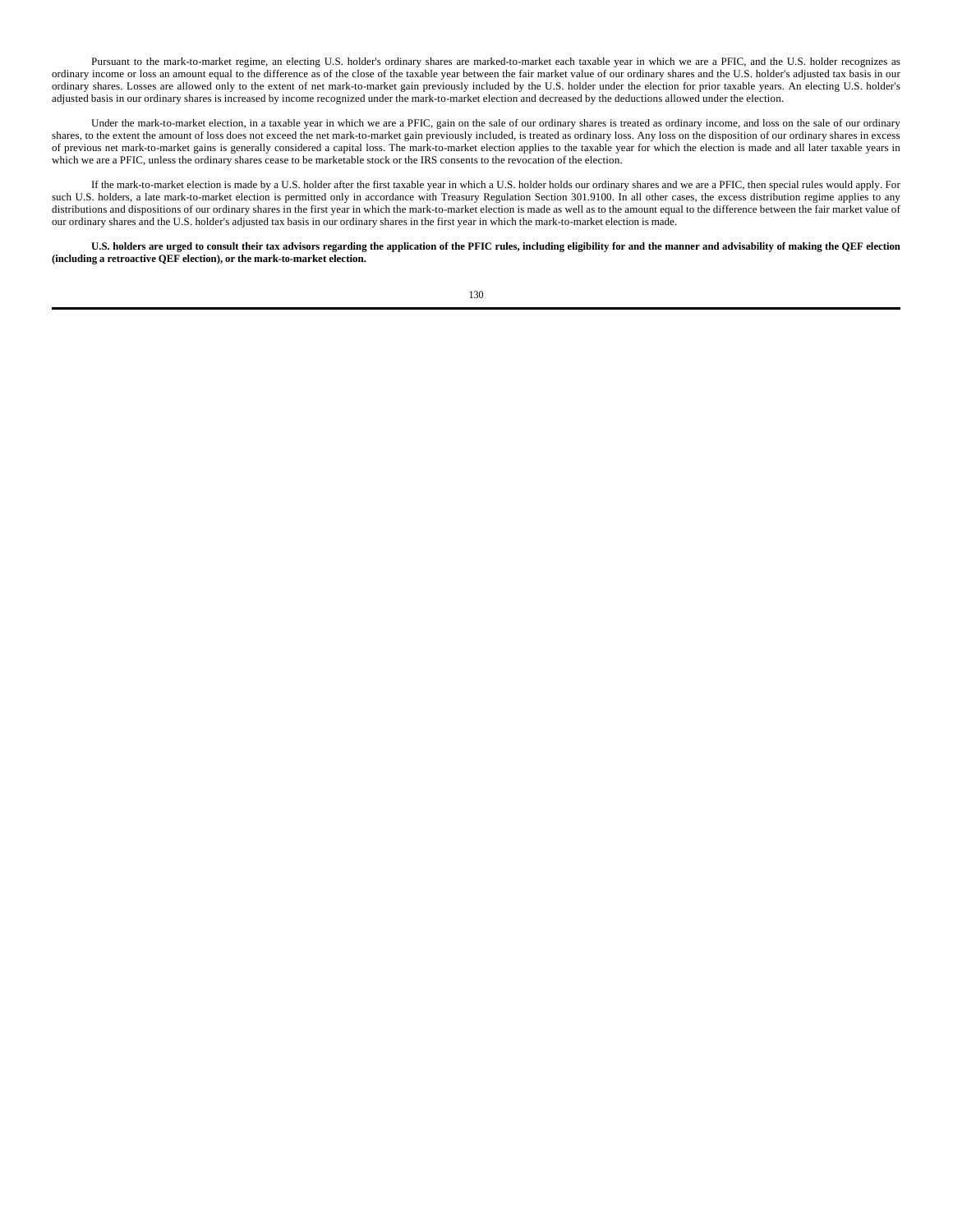#### *Tax Consequences If We Are Not a PFIC*

#### *Taxation of Distributions on Ordinary Shares*

Subject to the discussion above under "Tax Consequences If We Are a Passive Foreign Investment Company," a distribution paid by us with respect to our ordinary shares to a U.S. holder will be treated ordinarily as dividend income to the extent that the distribution does not exceed our current and accumulated earnings and profits, as determined for U.S. federal income tax purposes. The amount of any distribution which exceeds the amount treated as a dividend will be treated first as a non-taxable return of capital, reducing the U.S. holder's tax basis in its ordinary shares to the extent thereof, and then as capital gain from the deemed disposition of the ordinary shares. Corporate holders will not be allowed a deduction for dividends received in respect of our ordinary shares.

The amount of a distribution with respect to the ordinary shares will equal the amount of cash and the fair market value of any property distributed and will also include the amount of any non-U.S. taxes withheld from such distribution as described above under "Taxation of Non-Residents."

Dividends that are received by U.S. holders that are individuals, estates or trusts may be taxed at the rate applicable to long-term capital gains (currently a maximum rate of 20%), provided that such dividends meet the requirements of "qualified dividend income." For this purpose, qualified dividend income generally includes dividends paid by a non-U.S. corporation if certain holding period and other requirements are met and either (a) the stock of the non-U.S. corporation with respect to which the dividends are paid is "readily tradable" on an established securities market in the United States or (b) the non-U.S. corporation is eligible for benefits of a comprehensive income tax treaty with the United States which includes an information exchange program and is determined to be satisfactory by the U.S. Secretary of the Treasury. The IRS has determined that the U.S.-Israel income tax treaty is satisfactory for this purpose. Dividends that fail to meet such requirements, and dividends received by corporate U.S. holders are taxed at ordinary income rates. No dividend received by a U.S. holder will be a qualified dividend if (i) the U.S. holder held the ordinary share with respect to which the dividend was paid for less than 61 days during the 121-day period beginning on the date that is 60 days before the ex-dividend date<br>with respect to such dividen to sell, has made and not closed a short sale of, is the grantor of a deep-in-the-money or otherwise nonqualified option to buy, or has otherwise diminished its risk of loss by holding other positions with respect to such ordinary share (or substantially identical securities) or (ii) the U.S. holder is under an obligation (pursuant to a short sale or otherwise) to make related payments with respect to positions in property substantially similar or related to the ordinary share with respect to which the dividend is paid. If we were to be a "passive foreign investment company" (as such term is defined in the Code), or PFIC, for any taxable year, dividends paid on our ordinary shares in such taxable year or in the following taxable year would not be qualified dividends (see discussion of our PFIC status below under the heading "Tax Consequences If We Are a Passive Foreign Investment Company"). In addition, a non-corporate U.S. holder will be able to take a qualified dividend into account in determining its deductible investment interest (which is generally limited to its net investment income) only if it elects to do so; in such case the dividend will be taxed at ordinary income tax rates.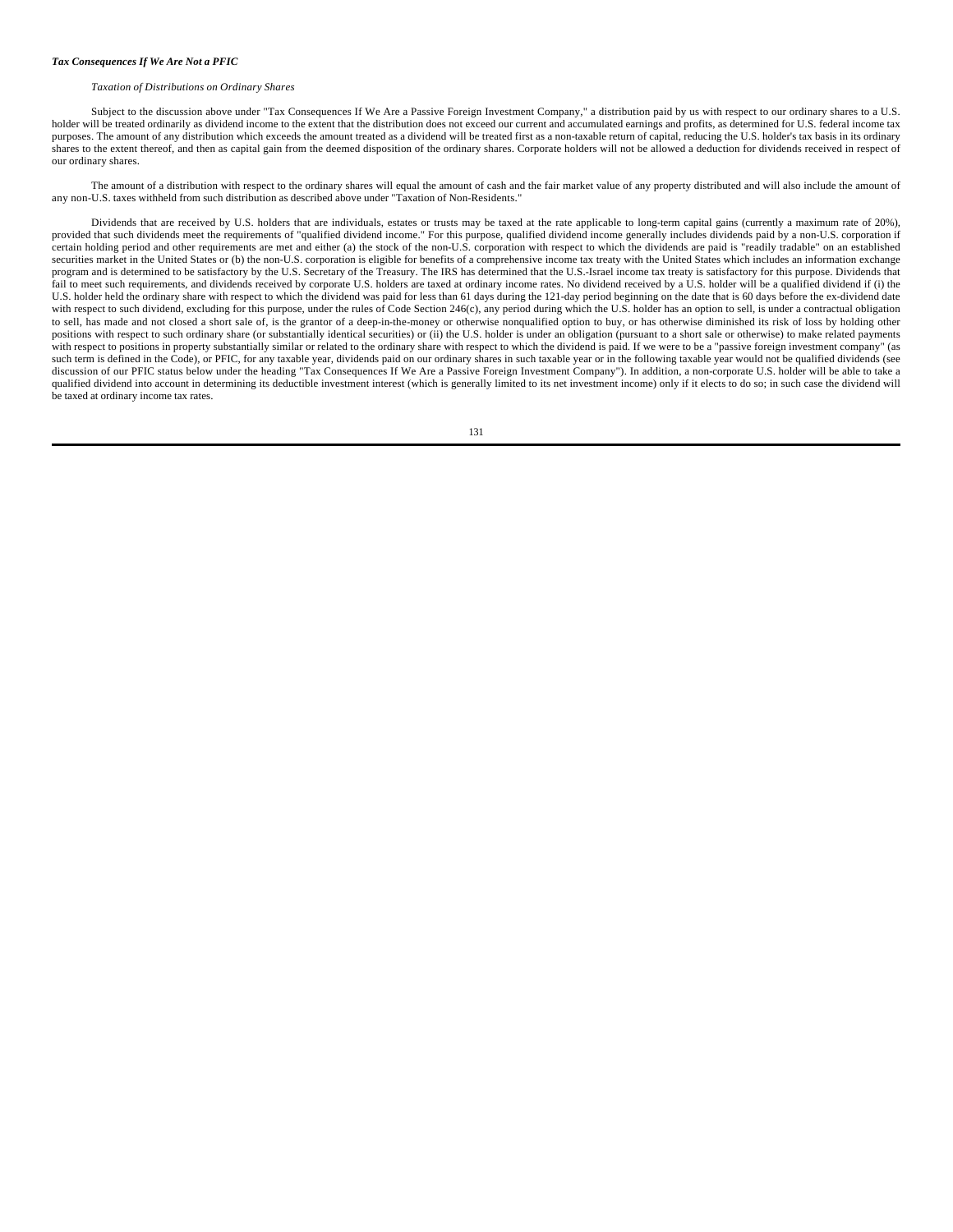Dividends paid by us in NIS will be included in the income of U.S. holders at the dollar amount of the dividend (including any non-U.S. taxes withheld therefrom) based upon the exchange rate in effect on the date the distribution. U.S. holders will have a tax basis in the NIS for U.S. federal income tax purposes equal to that dollar value. Any subsequent gain or loss in respect of the NIS arising from exchange rate fluctuations will generally be taxable as U.S. source ordinary income or loss.

Subject to the limitations set forth in the Code and the Treasury Regulations thereunder, U.S. holders may elect to claim as a foreign tax credit against their U.S. federal income tax liability the non-U.S. income tax withheld from dividends received in respect of the ordinary shares. The limitations on claiming a foreign tax credit are complex and include, among others, computation rules under which foreign tax credits allowable with respect to specific classes of income cannot exceed the U.S. federal income taxes otherwise payable with respect to each such class of income. In this regard, dividends paid by us generally will be foreign source "passive income" for U.S. foreign tax credit purposes. In addition, a U.S. holder will be denied a foreign tax credit for non-U.S. income tax withheld from a dividend received on the ordinary shares (i) if the U.S. holder has not held the ordinary shares for at least 16 days of the 31-day period beginning on the date which is 15 days before the ex-dividend date with respect to such dividend or (ii) to the extent the U.S. holder is under an obligation to make related payments with respect to positions in substantially similar or related property. Any days during which a U.S. holder has substantially diminished its risk of loss on the ordinary shares are not counted toward meeting the required 16-day holding period. U.S. holders that do not elect to claim a foreign tax credit may instead claim a deduction for the non-U.S. income tax withheld from a distribution if they itemize deductions. The rules relating to foreign tax credits are complex, and you should consult your tax advisor to determine whether and to what extent you would be entitled to this credit.

### *Taxation of the Disposition of Ordinary Shares*

Subject to the discussion above under "Tax Consequences If We Are a Passive Foreign Investment Company," upon the sale, exchange or other disposition of our ordinary shares (other than in certain non-recognition transactions), a U.S. holder will recognize capital gain or loss in an amount equal to the difference between the amount realized on the disposition and the U.S. holder's tax basis in the ordinary shares. The gain or loss recognized on the disposition of the ordinary shares will be long-term capital gain or loss if the U.S. holder held the ordinary shares for more than one year at the time of the disposition. Long-term capital gains are currently taxable to certain non-corporate taxpayers at a maximum rate of 20%. Capital gain from the sale, exchange or other disposition of ordinary shares held for one year or less is short-term capital gain and taxed as ordinary income (currently up to a maximum rate of 39.6%). The deductibility of capital losses recognized on the sale, exchange or other distribution of our ordinary shares is subject to certain limitations. Gain or loss recognized by a U.S. holder on a sale, exchange or other disposition of ordinary shares generally will be treated as U.S. source income or loss for U.S. foreign tax credit purposes.

A U.S. holder that uses the cash method of accounting calculates the dollar value of the proceeds received on the sale as of the date that the sale settles. However, a U.S. holder that uses the accrual method of accounting is required to calculate the value of the proceeds of the sale as of the "trade date" and may therefore realize foreign currency gain or loss. A U.S. holder may avoid realizing foreign currency gain or loss by electing to use the settlement date to determine the proceeds of sale for purposes of calculating the foreign currency gain or loss. In addition, a U.S. holder that receives foreign currency upon disposition of ordinary shares and converts the foreign currency into dollars after the settlement date or trade date (whichever date the U.S. holder is required to use to calculate the value of the proceeds of sale) may have foreign exchange gain or loss based on any appreciation or depreciation in the value of the foreign currency against the dollar, which will generally be U.S. source ordinary income or loss.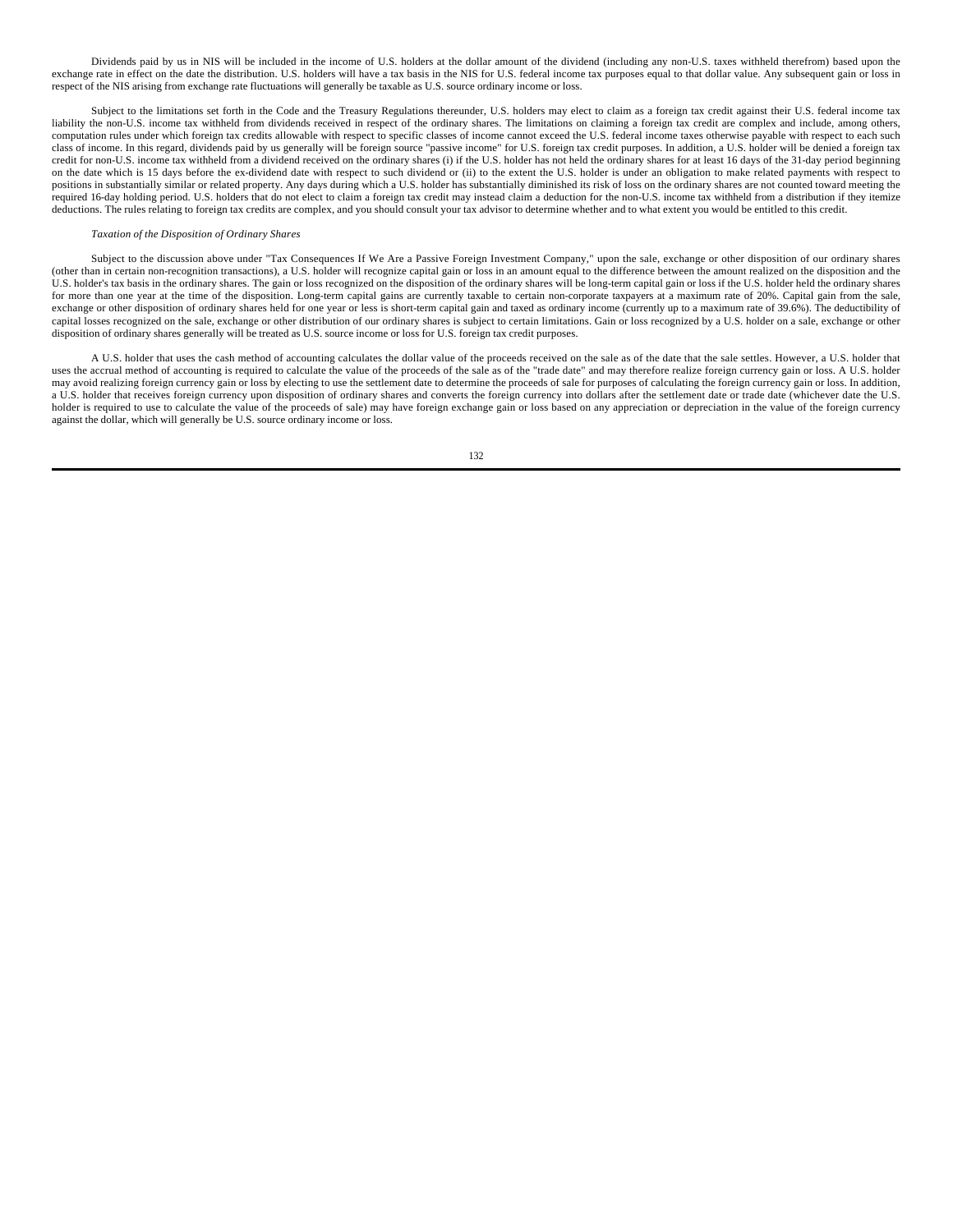# *Medicare Tax*

Certain non-corporate U.S. holders may be subject to an additional 3.8% Medicare tax on all or a portion of their "net investment income," which may include dividends on, or capital gains from the disposition of, our ordinary shares. U.S. holders are urged to consult their own tax advisors regarding the implications of the additional Medicare tax on their investment in our ordinary shares

## *Non-U.S. Holders of Ordinary Shares*

Except as provided below, a non-U.S. holder of ordinary shares will not be subject to U.S. federal income or withholding tax on the receipt of dividends on, and the proceeds from the disposition of, an ordinary share, unless, in the case of U.S. federal income taxes, that item is effectively connected with the conduct by the non-U.S. holder of a trade or business in the United States and, in the case of a resident of a country which has an income tax treaty with the United States, that item is attributable to a permanent establishment in the United States or, in the case of an individual, a fixed place of business in the United States. In addition, in the case of a disposition of ordinary shares, gain recognized by an individual non-U.S. holder will be subject to tax in the United States if the non-U.S. holder is present in the United States for 183 days or more in the taxable year of the sale and certain other conditions are met.

## *Information Reporting and Backup Withholding*

A U.S. holder generally is subject to information reporting and may be subject to backup withholding (currently at a rate of up to 28%) with respect to dividend payments and receipt of the proceeds from the disposition of the ordinary shares. Backup withholding will not apply with respect to payments made to exempt recipients, including corporations and tax-exempt organizations, or if a U.S. holder provides a correct taxpayer identification number certifying that such holder is not subject to backup withholding or otherwise establishes an exemption. Backup withholding is not an additional tax and may be claimed as a credit against the U.S. federal income tax liability of a U.S. holder, or alternatively, the U.S. holder may be eligible for a refund of any excess amounts withheld under the backup withholding rules, in either case, provided that the required information is furnished to the IRS. A U.S. holder of ordinary shares who does not provide a correct taxpayer identification number may be subject to penalties imposed by the IRS.

Non-U.S. holders generally are not subject to information reporting or backup withholding with respect to the payment of dividends on, or the proceeds from the disposition of, our ordinary shares, provided that the non-U.S. holder provides its taxpayer identification number, certifies to its foreign status, or otherwise establishes an exemption.

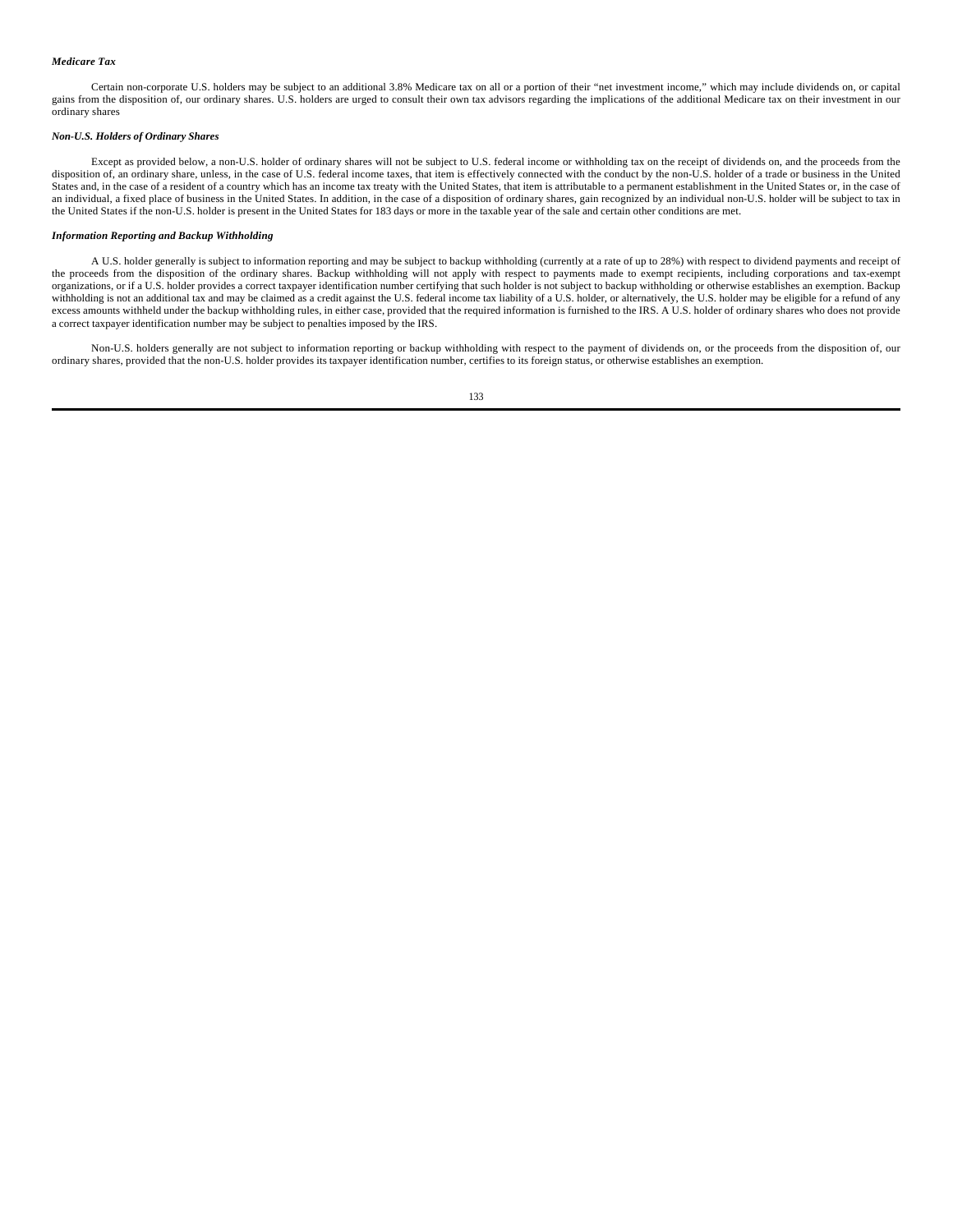Subject to certain exceptions, U.S. holders that directly own PFIC stock (as well as certain U.S. holders that indirectly own PFIC stock) are generally required to file IRS Form 8621 as part of their U.S. federal income tax return to report their ownership in such PFIC. If a U.S. holder is required to file a Form 8621 with respect to more than one PFIC, such holder must file a separate Form 8621 for each PFIC. For any U.S. holder that is required to file IRS Form 8621 and does not file such Form, the statute of limitations on the assessment and collection of U.S. federal income taxes of such holder for the related tax year will not close until three years after the date that the required information is filed.

Certain U.S. holders (and to the extent provided in IRS guidance, certain non U.S. holders) who hold interests in "specified foreign financial assets" (as defined in Section 6038D of the Code) are generally required to file an IRS Form 8938 as part of their U.S. federal income tax returns to report their ownership of such specified foreign financial assets, which may include our ordinary shares, if the total value of those assets exceed certain thresholds. Substantial penalties may apply to any failure to timely file IRS Form 8938. In addition, in the event a holder that is required to file IRS Form 8938 does not file such Form, the statute of limitations on the assessment and collection of U.S. federal income taxes of such holder for the related tax year may not close until three years after the date that the required information is filed. A U.S. holder that properly reports its interest in our ordinary shares on IRS Form 8621 (described above) is not required to report our ordinary shares on Form 8938. Holders should consult their own tax advisors regarding their tax reporting obligations.

### **F. Dividends and Paying Agents**

Not applicable.

#### **G. Statement by Experts**

Not applicable.

# **H. Documents on Display**

We are required to file reports and other information with the SEC, under the Exchange Act and the regulations thereunder applicable to foreign private issuers. Reports and other information filed by us with the SEC may be inspected and copied at the SEC's public reference facilities described below. Although as a foreign private issuer we are not required to file periodic information as frequently or as promptly as U.S. companies, we generally do publicly announce our quarterly and year-end results promptly and file periodic information with the SEC on Form 6- K. As a foreign private issuer, we are also exempt from the rules under the Exchange Act prescribing the furnishing and content of proxy statements and our officers, directors and principal shareholders are exempt from the reporting and other provisions in Section 16 of the Exchange Act.

You may read and copy any document we file with the SEC without charge at the SEC's public reference room, located at 100 F Street, N.E., Washington, D.C. 20549. Copies of such material may be obtained by mail from the Public Reference Branch of the SEC at such address, at prescribed rates. Please call the SEC at 1-800-SEC-0330 for further information on the public reference room. In addition, our filings are available to the public at the SEC's website at www.sec.gov and in Hebrew at the Israel Securities Authority website at www.magna.isa.co.il. We also generally make available on our own web site (www.elron.com) all our quarterly and year-end financial statements as well as other information. Our website is not part of this Annual Report.

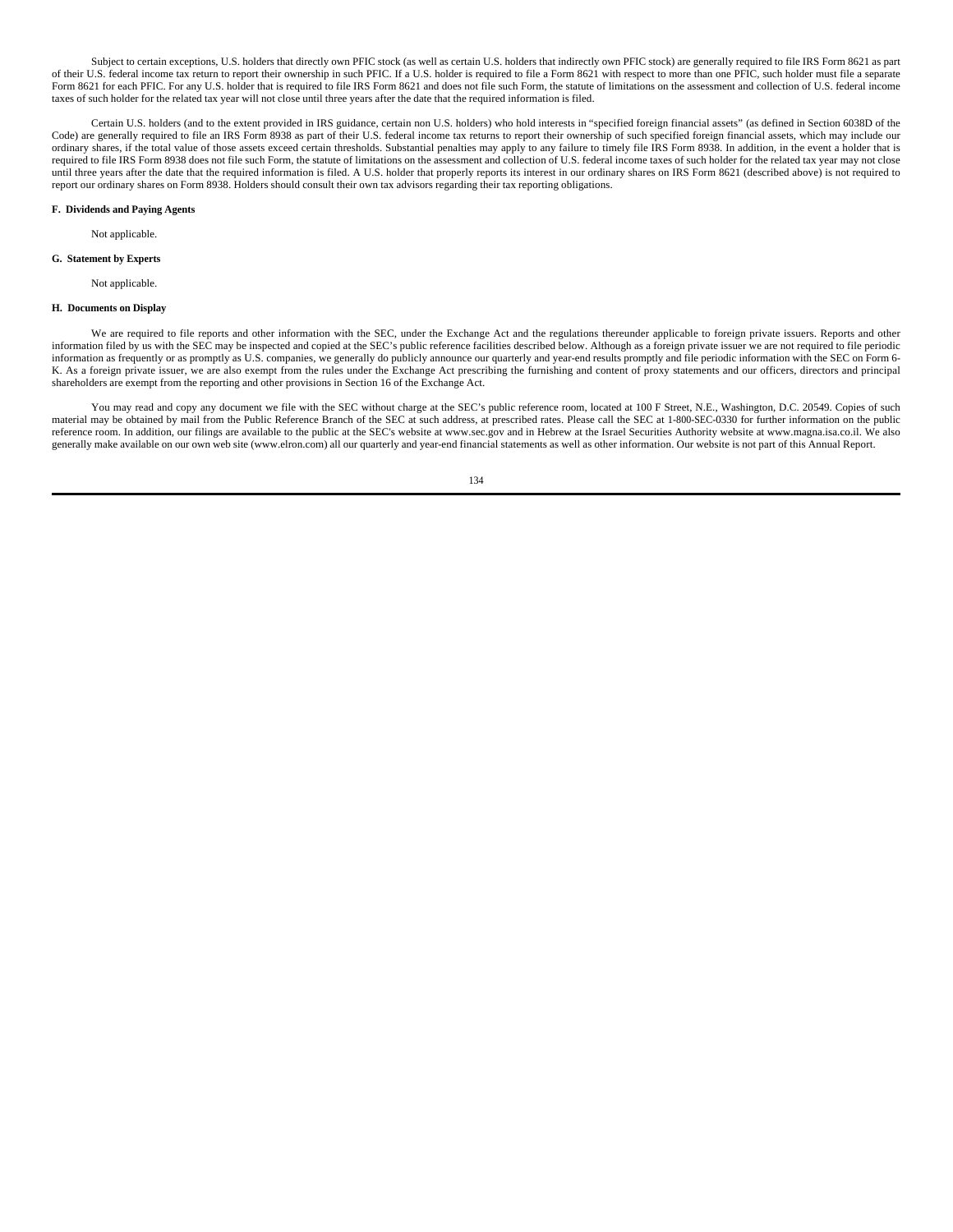Descriptions of contracts or other documents in this Annual Report are necessarily summaries. If the contract or document described is filed as an exhibit to this Annual Report, you should refer to the exhibit for the complete text of such contract or document.

#### **I. Subsidiary Information**

Not applicable.

### **Item 11. Quantitative and Qualitative Disclosures About Market Risk**

For disclosures regarding our market risk exposures, see "Item 5 - Operating and Financial Review and Prospects – Liquidity and Capital Resources – Quantitative and Qualitative Disclosures about Market Risk" above, which is hereby incorporated herein by reference.

## **Item 12. Descriptions of Securities Other Than Equity Securities**

Not applicable.

**PART II**

#### **Item 13. Defaults, Dividend Arrearages and Delinquencies**

Not applicable.

# **Item 14. Material Modifications to the Rights of Security Holders and Use of Proceeds**

Not applicable.

## **Item 15. Controls and Procedures**

#### **a. Disclosure Controls and Procedures**

Our management, with the participation of our chief executive officer and chief financial officer, evaluated the effectiveness of our disclosure controls and procedures over financial reporting (as defined in Rules 13a-15(e) and 15d-15(e) of the Exchange Act), as of December 31, 2015. Based on this evaluation, our chief executive officer and chief financial officer concluded that, as of December 31, 2015, our disclosure controls and procedures were: (1) designed to ensure that material information relating to us, including our consolidated subsidiaries, is accumulated and communicated to our management, including our chief executive officers and chief financial officer, and by others within those entities, as appropriate to allow timely decisions regarding required disclosure, particularly during the period in which this report was being prepared; and (2) effective, in that they provide reasonable assurance that information required to be disclosed by us in the reports that we file or submit under the Exchange Act is recorded, processed, summarized and reported within the time periods specified by the SEC's rules and forms.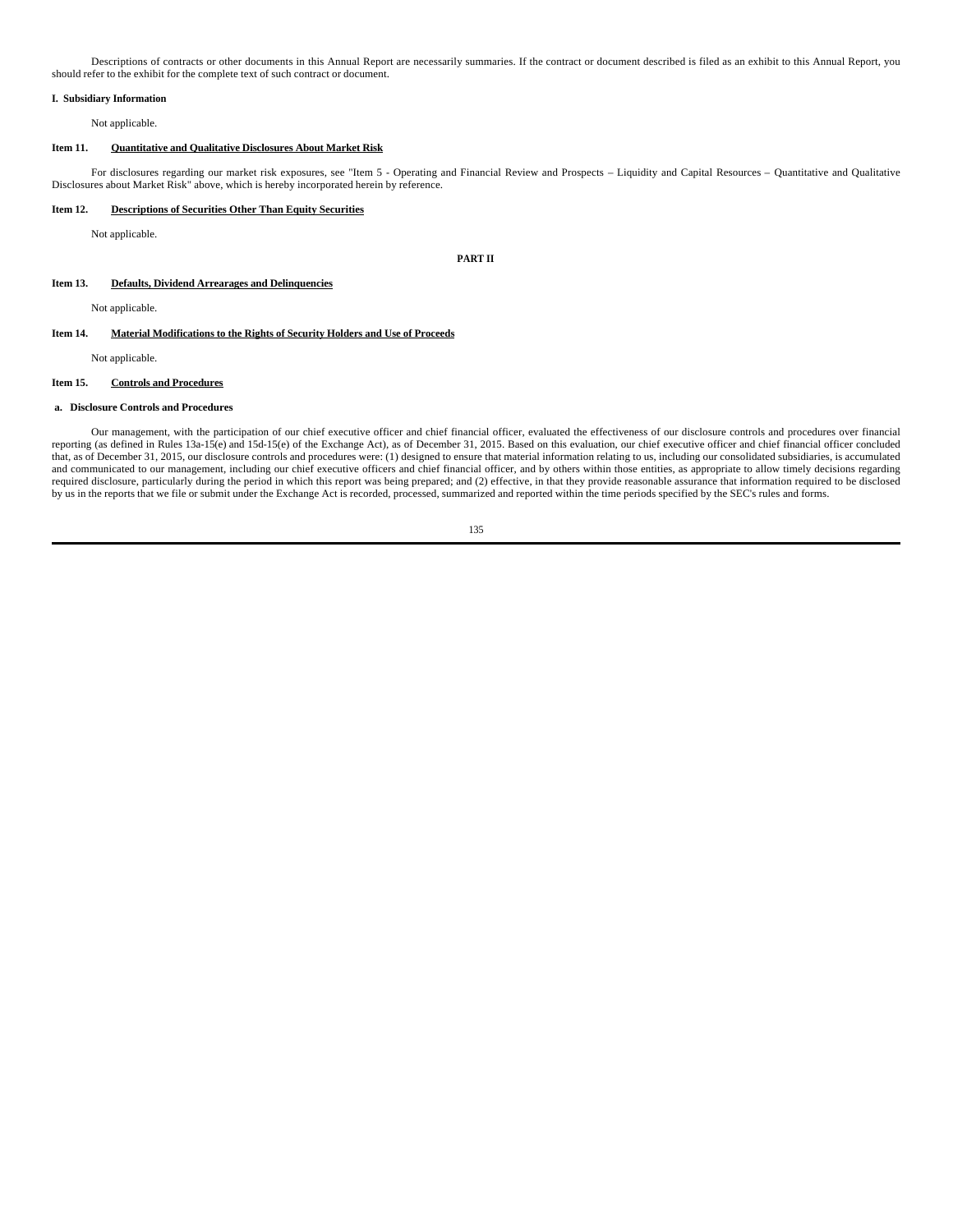## **b. Management's Annual Report on Internal Control over Financial Reporting**

Our management, under the supervision of our chief executive officer and chief financial officer, is responsible for establishing and maintaining adequate internal controls over financial reporting (as defined in Rules 13a-15(e) and 15d-15(e) of the Exchange Act) for us and our subsidiaries. Our management has assessed our internal control over financial reporting as of December 31, 2015 based on the criteria for effective internal control over financial reporting established in Internal Control — Integrated Framework (2013), which was issued by the Committee of Sponsoring Organizations of the Treadway Commission in 2013.

Due to its inherent limitations, internal control over financial reporting may not prevent or detect misstatements. In addition, projections of any evaluation of effectiveness to future periods are subject to the risks that controls may become inadequate because of changes in conditions, or that the degree of compliance with the policies or procedures may deteriorate.

Our management has excluded Pocared from its assessment of internal control over financial reporting as of December 31, 2015 because it was first consolidated by us during the 2015. Net assets and income of Pocared, which were consolidated in our financial statements for the years ended December 31, 2015, were \$11 million and \$10.9 million respectively

Based on the Company's evaluation, our management, including the CEO and CFO, has concluded that the Company's internal control over financial reporting are effective as of December 31, 2015.

#### **c. Attestation Report of the Registered Public Accounting Firm**

The attestation report of our registered public accounting firm is included in page F-3 of our audited consolidated financial statements set forth in "Item 18 - Financial Statements."

## **d. Changes in Internal Control Over Financial Reporting**

No change in our internal controls over financial reporting (as defined in Rules 13a-15(f) and 15d-15(f) of the Exchange Act) occurred during the year ended December 31, 2015, that has materially affected, or is reasonably likely to materially affect, our internal control over financial reporting.

### **Item 16. [Reserved]**

### **Item 16A. Audit Committee Financial Expert**

Our board of directors has determined that Prof. Arie Ovadia, an independent director (as defined in the Companies Law), is the "audit committee financial expert" serving on its audit committee.

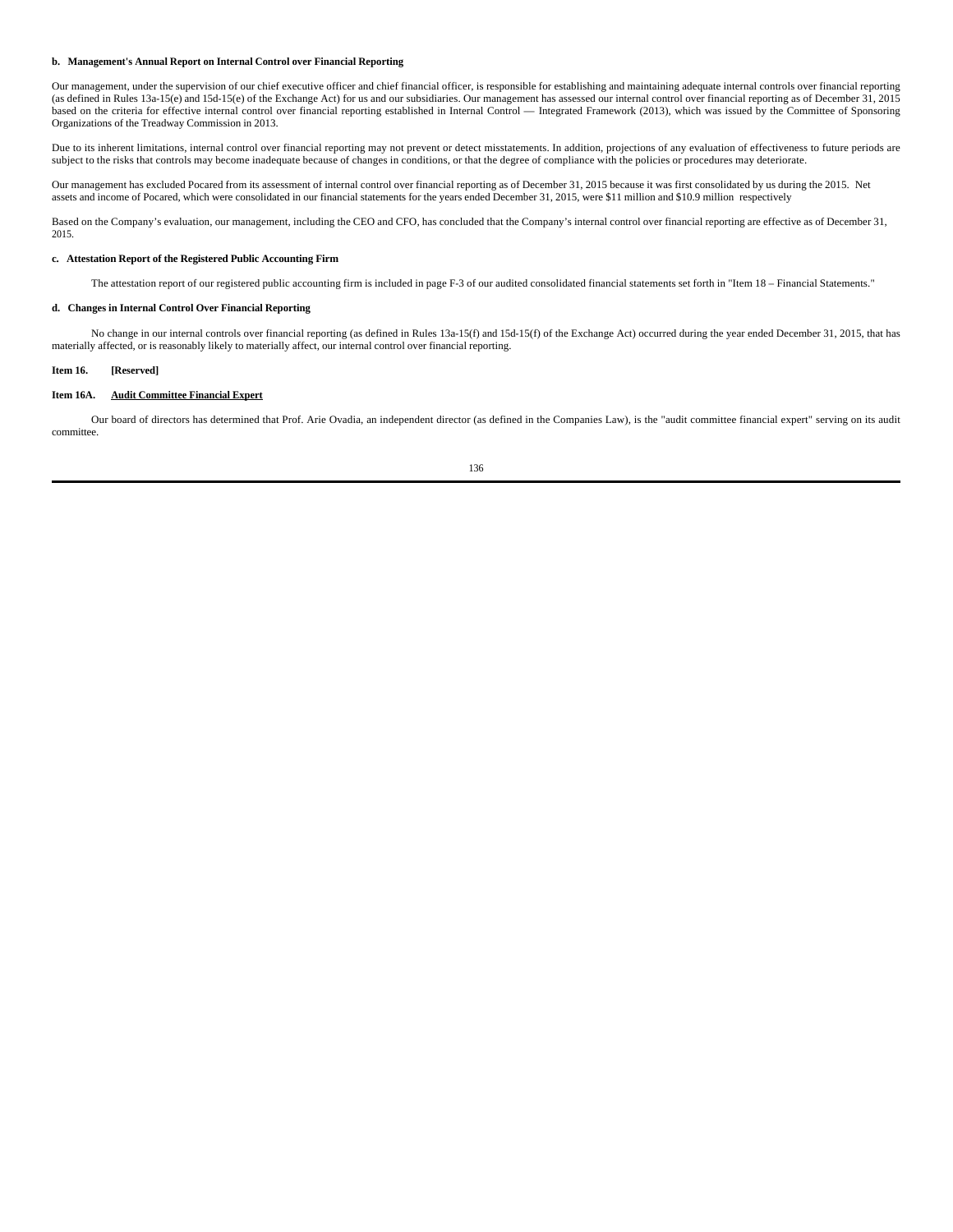#### **Item 16B. Code of Ethics**

We have adopted a Code of Ethics and Business Conduct that is applicable to our officers and directors and those employees of DIC providing services to us under the Services Agreement. A copy of the Code of Ethics and Business Conduct was filed as an Exhibit 11.1 to our Annual Report on Form 20-F, filed with the SEC on June 29, 2004, and it is also available at our website at www.elron.com.

# **Item 16C. Principal Accountant Fees and Services**

The following table sets forth the total remuneration that was paid by us and our subsidiaries to our principal accountants Kost Forer Gabbay & Kasierer (a member of Ernst & Young Global) in each of our previous two fiscal years

|                           | 2014         | 2015                  |  |
|---------------------------|--------------|-----------------------|--|
|                           |              | (in thousands of U.S. |  |
| Audit Fees (1)            | 332          | 337                   |  |
| <b>Audit-Related Fees</b> | <sub>0</sub> | 20                    |  |
| Tax Fees $(2)$            | 157          | 31                    |  |
| All Other Fees            |              |                       |  |
| Total                     | 495          | 387                   |  |

 (1) Audit Fees consist of fees billed for the annual audit services engagement and other audit services, which are those services that only the external auditor can reasonably provide, and include statutory audits; consents; and assistance with and review of documents filed with the SEC.

(2) Tax Fees include fees billed for tax compliance services, including the audit of original and amended tax returns and claims for tax refund; tax consultations, such as assistance and representation in connection with tax audits and appeals requests for rulings or technical advice from taxing authority; and tax planning services.

Our audit committee's policy is to pre-approve each audit and non-audit service to be performed by our independent auditors for us and our subsidiaries.

## **Item 16D. Exemptions from the Listing Standards for Audit Committees**

Not applicable.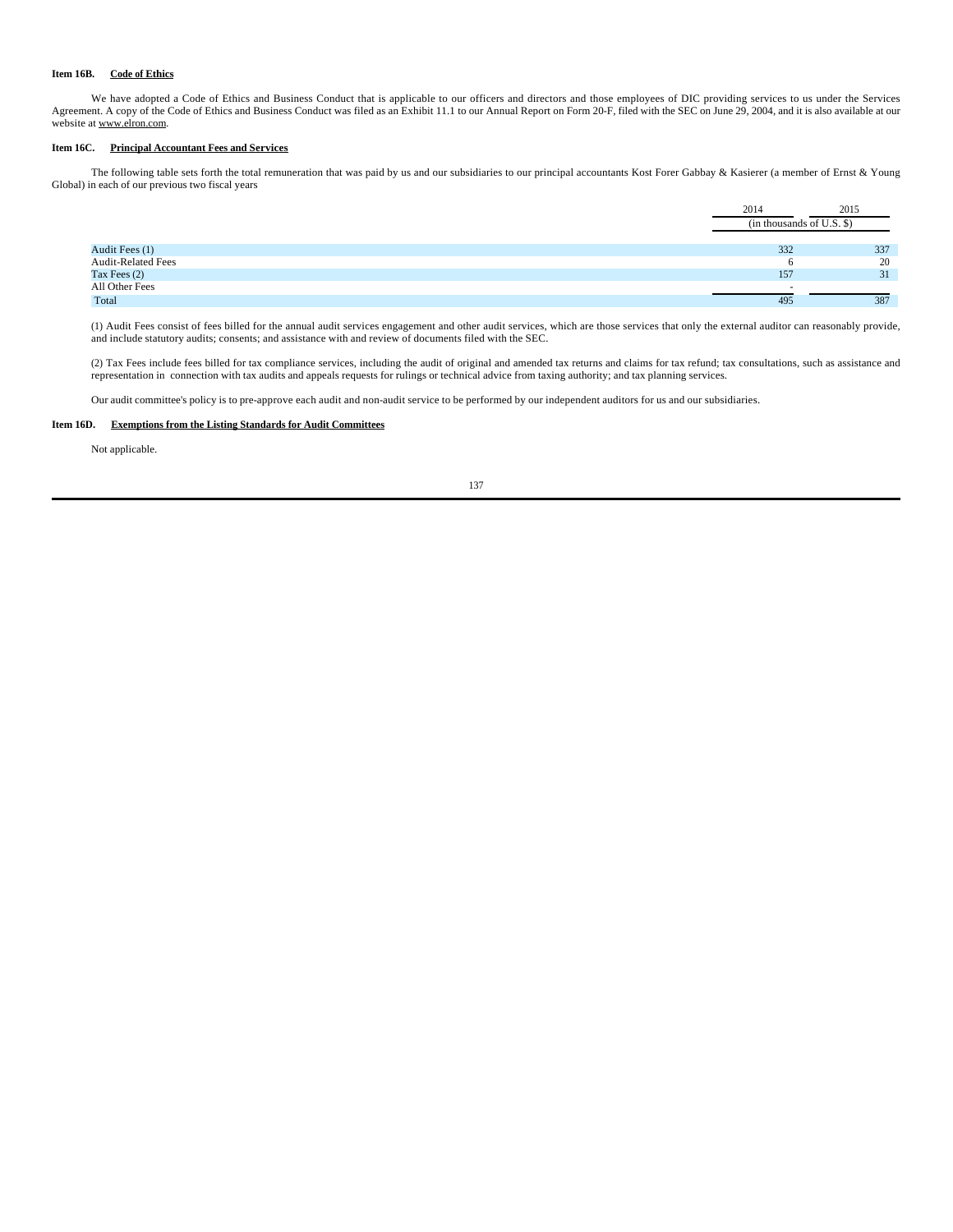#### **Item 16E. Purchases of Equity Securities by the Issuer and Affiliated Purchasers**

 During the last two years, there were no purchases of equity securities by us and affiliated purchasers other than shares purchased for members of the public through, among others, provident funds, mutual funds, pension funds, exchange traded funds and insurance policies, which are managed by subsidiaries of Clal Insurance a subsidiary of IDBD

During the last two years, there have not been any investments in our share capital. There are no outstanding obligations to make additional investments in our share capital.

### **Item 16F. Change in Registrant's Certifying Accountant.**

Not Applicable.

**Item 16G. Corporate Governance**

Not Applicable.

## **Item 16H. Mine Safety Disclosure**

Not Applicable.

**PART III**

#### **Item 17. Financial Statements**

Not applicable.

## **Item 18. Financial Statements**

Our consolidated financial statements and the report of independent registered public accounting firm in connection therewith are filed as part of this Annual Report and follow the certifications following the signature page of this Annual Report.

#### **Item 19. Exhibits**

Exhibit No. Exhibit

- 1.1 Articles of Association (English translation), consolidated version including amendments approved by the Company's shareholders on February 1, 2012 incorporated by reference to Exhibit 1 to the Annual Report on Form 20-F for the year ended December 31, 2011, filed with the SEC on March 13, 2012.
- 1.2 Memorandum of Association of Elron Electronic Industries Ltd., incorporated by reference to Exhibit 1.2 to the Company's Annual Report on Form 20-F for the year ended December 31, 2000, filed with the SEC on June 8, 2001.
- 4.1 Services Agreement dated as of March 19, 2009 by and between the registrant and Discount Investment Corporation Ltd. incorporated by reference to Exhibit 99.2 to Form 6-K, filed with the SEC on March 24, 2009.
- 4.2 Amendment to Services Agreement dated as of April 28, 2015 by and between the registrant and Discount Investment Corporation Ltd.
- Joint Venture Agreement, dated as of April 1993, among Discount Investment Corporation Ltd., PEC Israel Economic Corporation, Rafael Armament Development Authority Ltd.<br>and Galram Technology Industries Limited ("Joint Vent on Form F-4, filed with the SEC on March 14, 2002.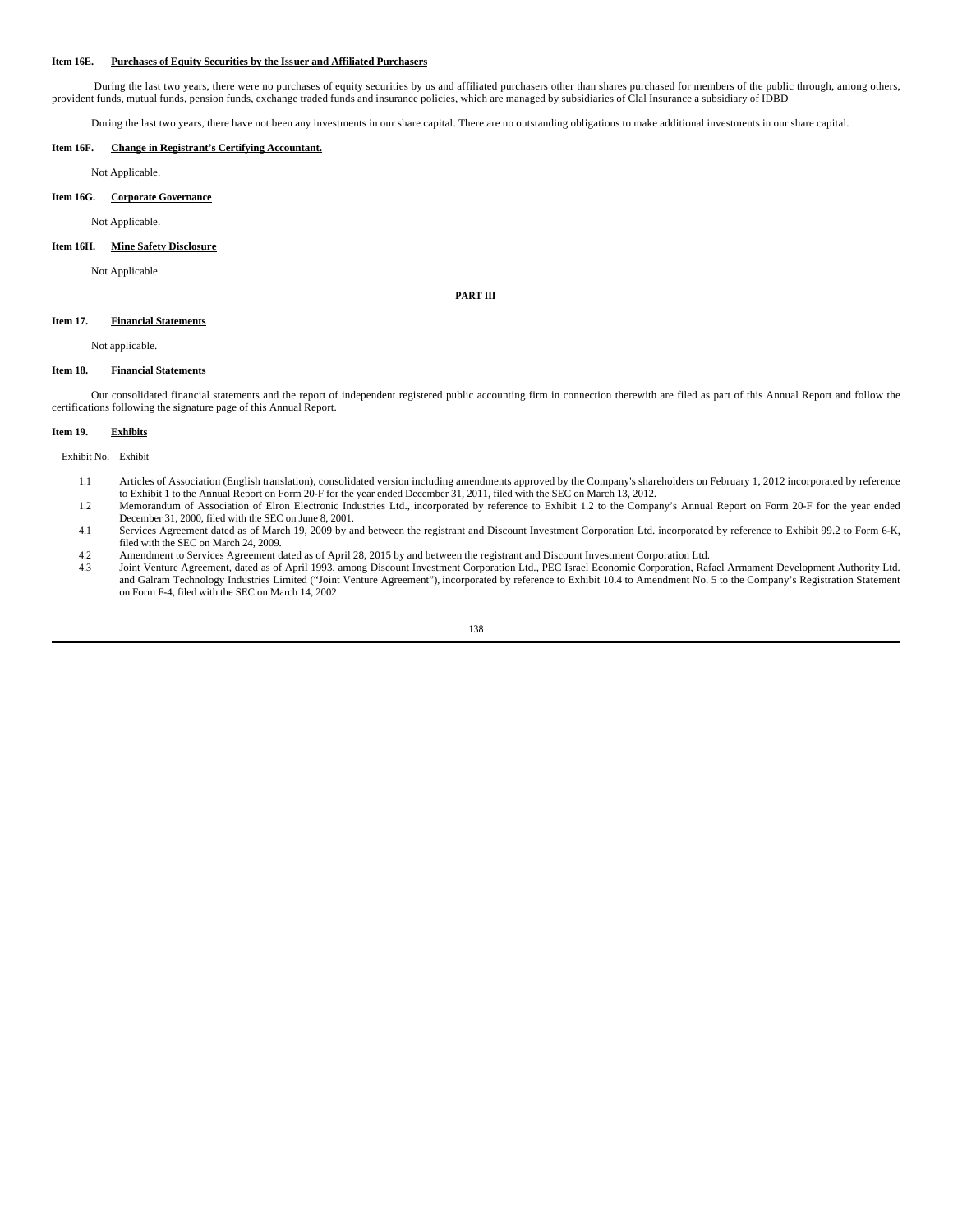- 4.4 Amendment to Joint Venture Agreement, dated December 30, 2007, incorporated by reference to Exhibit 4.2 to the Company's Annual Report on Form 20F for the year ended December 31, 2007 filed with the SEC on June 30, 2008.
- 8.1 List of subsidiaries.<br>11.1 Code of Ethics, inco.
- 11.1 Code of Ethics, incorporated by reference to Exhibit 11.1 to the Company's Annual Report on Form 20-F, filed with the SEC on June 29, 2004.<br>12.1 Certification of the Chief Executive Officer pursuant to Section 302 of
- 12.1 Certification of the Chief Executive Officer pursuant to Section 302 of the Sarbanes-Oxley Act of 2002.<br>12.2 Certification of the Chief Financial Officer pursuant to Section 302 of the Sarbanes-Oxley Act of 2002.
- 12.2 Certification of the Chief Financial Officer pursuant to Section 302 of the Sarbanes-Oxley Act of 2002.
- 13.1 Certification of the Chief Executive Officer pursuant to Section 906 of the Sarbanes-Oxley Act of 2002.\*<br>13.2 Certification of the Chief Financial Officer pursuant to Section 906 of the Sarbanes-Oxley Act of 2002.\*
- 13.2 Certification of the Chief Financial Officer pursuant to Section 906 of the Sarbanes-Oxley Act of 2002.\*<br>15.1 Consent of Kost Forer Gabbay & Kasierer, a member of Ernst & Young Global, for Elron Electronic Indu
- 15.1 Consent of Kost Forer Gabbay & Kasierer, a member of Ernst & Young Global, for Elron Electronic Industries Ltd., dated March 10, 2016.
- This document is being furnished in accordance with SEC Release No. 33-8212 and 34-47551.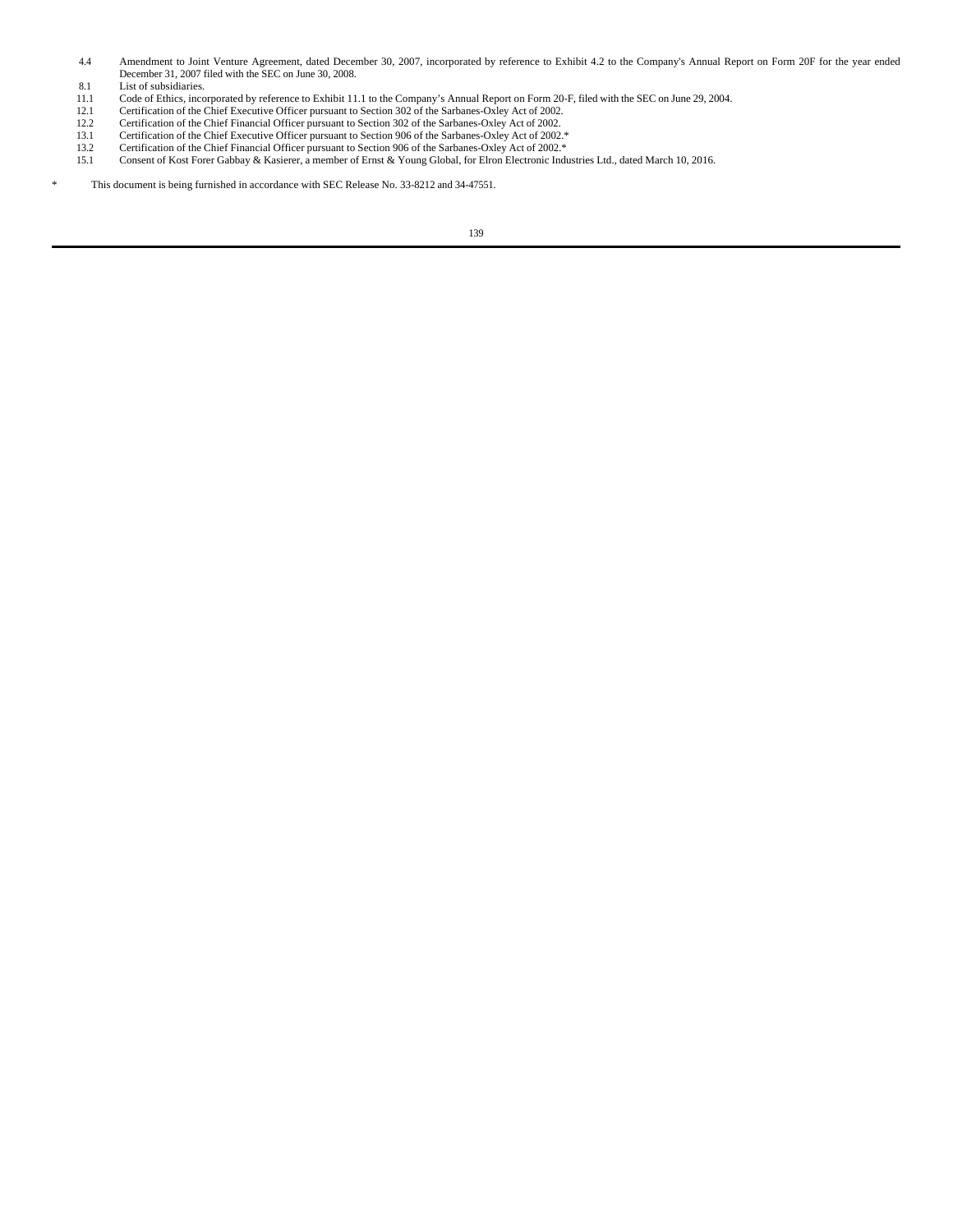# **SIGNATURES**

The registrant hereby certifies that it meets all of the requirements for filing on Form 20-F and that it has duly caused and authorized the undersigned to sign this annual report on its behalf.

# Dated: March 10, 2016 **ELRON ELECTRONIC INDUSTRIES LTD.**

By: /s/ Ari Bronshtein

Name: Ari Bronshtein Title: Chief Executive Officer

By: /s/ Yaron Elad

Name: Yaron Elad Title: Vice President & Chief Financial Officer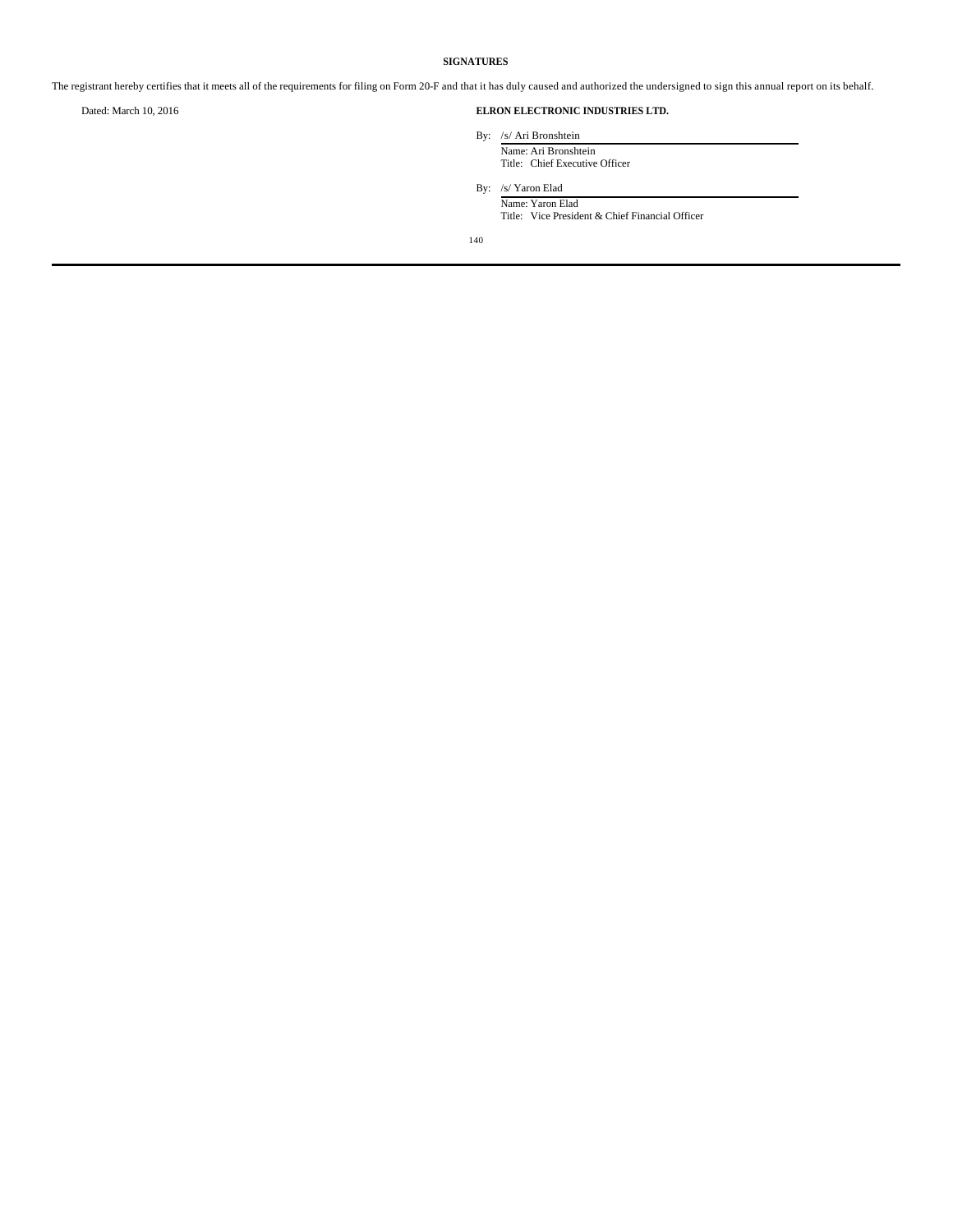**Elron Electronic Industries Ltd.**

**Consolidated Financial Statements**

**For the Year Ended December 31, 2015**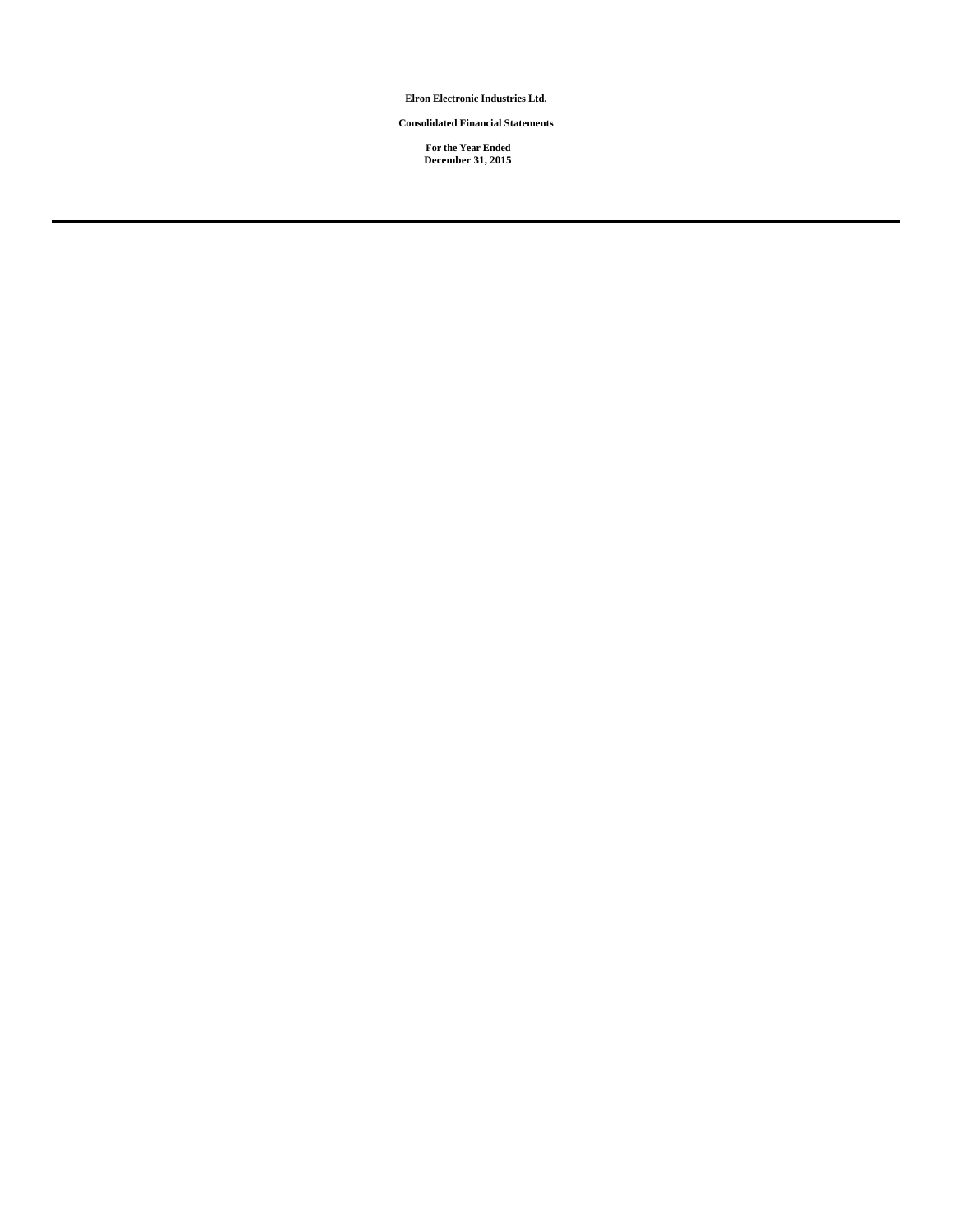**Consolidated Financial Statements for the Year Ended December 31, 2015** 

# **Contents**

|                                                                                                          | Page     |
|----------------------------------------------------------------------------------------------------------|----------|
| Reports of Independent Registered Public Accounting Firm                                                 | $F-3$    |
| <b>Consolidated Statements of Financial Position</b>                                                     | $F-5$    |
| <b>Consolidated Statements of Income</b>                                                                 | $F-7$    |
| <b>Consolidated Statements of Comprehensive Income</b>                                                   | $F-8$    |
| <b>Consolidated Statements of Changes in Equity</b>                                                      | $F-9$    |
| <b>Consolidated Statements of Cash Flows</b>                                                             | $F-12$   |
| Notes to the Consolidated Financial Statements                                                           | $F-14$   |
| Annex to the Consolidated Financial Statements - Details Relating to Investments as of December 31, 2015 | $F - 69$ |
|                                                                                                          |          |

F-2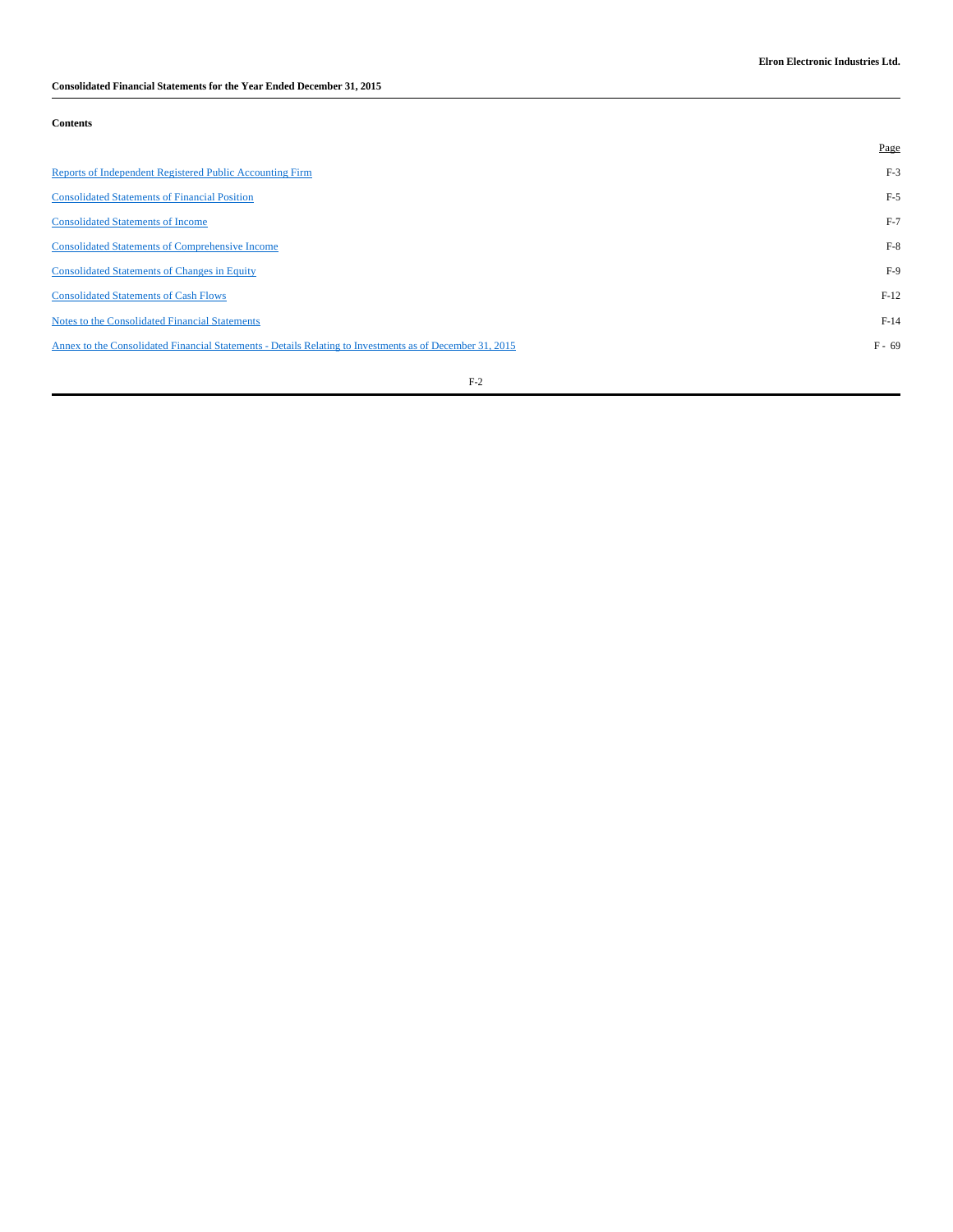

**Kost Forer Gabbay & Kasierer** 3 Aminadav St. Tel-Aviv 6706703, Israel

Tel: +972-3-6232525 Fax: +972-3-5622555 ey.com

# **REPORT OF INDEPENDENT REGISTERED PUBLIC ACCOUNTING FIRM**

## **To the Board of Directors and Shareholders of**

#### **ELRON ELECTRONIC INDUSTRIES LTD.**

We have audited Elron Electronic Industries Ltd.'s (the "Company") internal control over financial reporting as of December 31, 2015, based on criteria established in Internal Control-Integrated Framework issued by the Committee of Sponsoring Organizations of the Treadway Commission (2013 framework) (the "COSO criteria"). The Company's management is responsible for maintaining effective internal control over financial reporting and for its assessment of the effectiveness of internal control over financial reporting included in the accompanying Management's Report on Internal Control over Financial Reporting. Our responsibility is to express an opinion on the Company's internal control over financial reporting based on our audit.

We conducted our audit in accordance with the standards of the Public Company Accounting Oversight Board (United States). Those standards require that we plan and perform the audit to obtain reasonable assurance about whether effective internal control over financial reporting was maintained in all material respects. Our audit included obtaining an understanding of internal control over financial reporting, assessing the risk that a material weakness exists, testing and evaluating the design and operating effectiveness of internal control based on the assessed risk, and performing such other procedures as we considered necessary in the circumstances. We believe that our audit provides a reasonable basis for our opinion.

A company's internal control over financial reporting is a process designed to provide reasonable assurance regarding the reliability of financial reporting and the preparation of financial statements for external purposes in accordance with generally accepted accounting principles. A company's internal control over financial reporting includes those policies and procedures that (1) pertain to the maintenance of records that, in reasonable detail, accurately and fairly reflect the transactions and dispositions of the assets of the company; (2) provide reasonable assurance that transactions are recorded as necessary to permit preparation of financial statements in accordance with generally accepted accounting principles, and that receipts and expenditures of the company are being made only in accordance with authorizations of management and directors of the company; and (3) provide reasonable assurance regarding prevention or timely detection of unauthorized acquisition, use, or disposition of the company's assets that could have a material effect on the financial statements.

Because of its inherent limitations, internal control over financial reporting may not prevent or detect misstatements. Also, projections of any evaluation of effectiveness to future periods are subject to the risk that controls may become inadequate because of changes in conditions, or that the degree of compliance with the policies or procedures may deteriorate.

As indicated in the accompanying Management's Report on Internal Control Over Financial Reporting, management's assessment of and conclusion on the effectiveness of internal control over financial reporting did not include the internal controls of Pocared Diagnostic Ltd. (the "Entity"), which is included in the 2015 consolidated financial statements of the Company and constituted \$ 1,142 of total net assets, as of December 31, 2015 and \$ 10,892 of net loss, for the year then ended. Our audit of internal control over financial reporting of the Company also did not include an evaluation of the internal control over financial reporting of the Entity.

In our opinion, the Company maintained in all material respects, effective internal control over financial reporting as of December 31, 2015, based on the COSO criteria.

We also have audited, in accordance with the standards of the Public Company Accounting Oversight Board (United States), the consolidated financial position of the Company and its subsidiaries as of December 31, 2015 and 2014, and the consolidated results of their operations and their cash flows for each of the three years in the period ended December 31, 2015 and our report dated March 10, 2016 expressed an unqualified opinion thereon.

Tel-Aviv, Israel **KOST FORER GABBAY & KASIERER**<br>March 10, 2016 A Member of Ernst & Young Global

F-3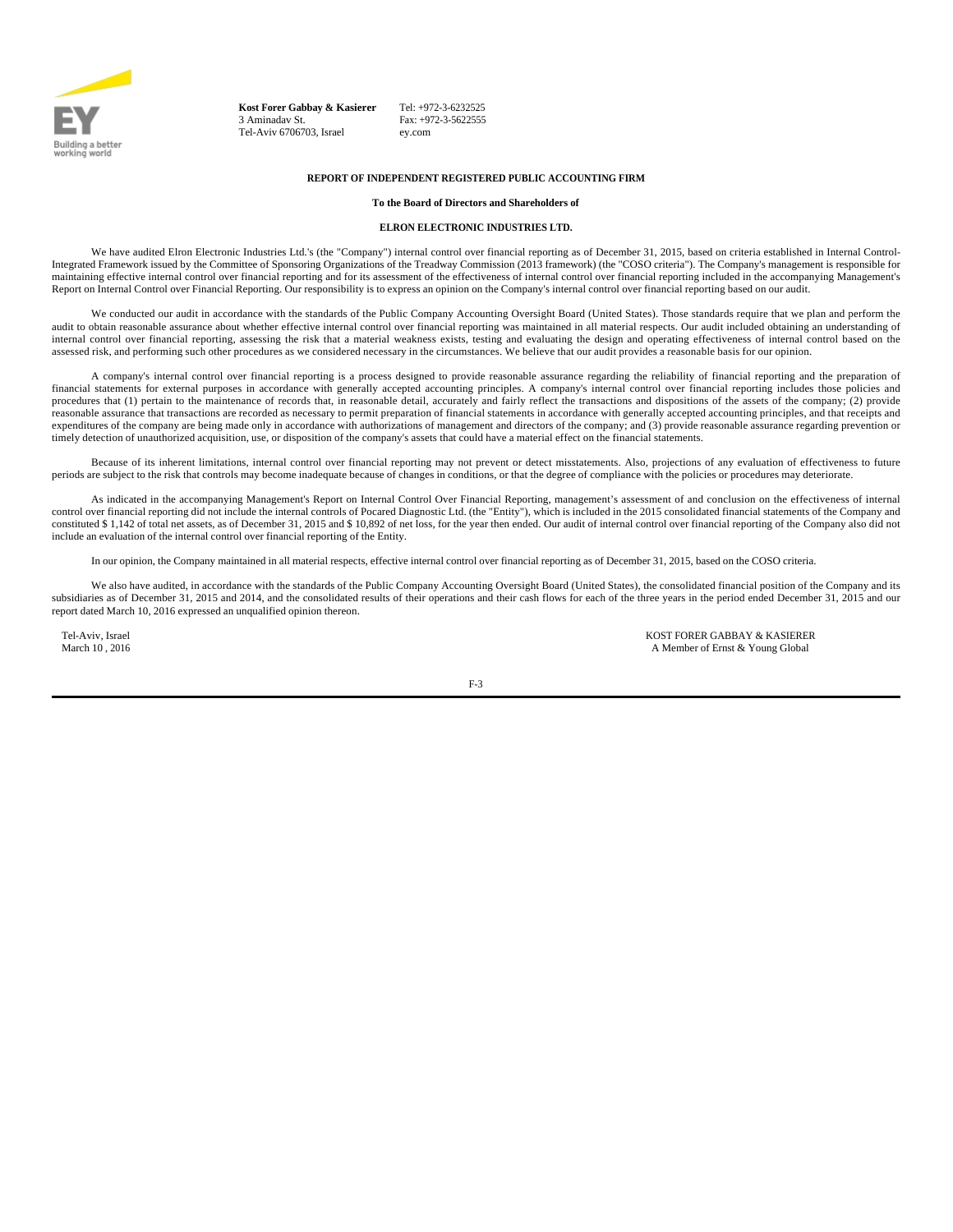

 **Kost Forer Gabbay & Kasierer** 3 Aminadav St. Tel-Aviv 6706703, Israel

 Tel: +972-3-6232525 Fax: +972-3-5622555 ey.com

# **REPORT OF INDEPENDENT REGISTERED PUBLIC ACCOUNTING FIRM**

#### **To the Board of Directors and Shareholders of**

### **ELRON ELECTRONIC INDUSTRIES LTD.**

We have audited the accompanying consolidated balance sheets of Elron Electronic Industries Ltd. and its subsidiaries (the "Company") as of December 31, 2015 and 2014, and the related consolidated statements of income, comprehensive income, changes in equity and cash flows for each of the three years in the period ended December 31, 2015. These consolidated financial statements are the responsibility of the Company's management. Our responsibility is to express an opinion on these consolidated financial statements based on our audits.

We conducted our audits in accordance with the standards of the Public Company Accounting Oversight Board (United States). Those standards require that we plan and perform the audit to obtain reasonable assurance about whether the financial statements are free of material misstatement. An audit includes examining, on a test basis, evidence supporting the amounts and disclosures in the financial statements. An audit also includes assessing the accounting principles used and significant estimates made by management, as well as evaluating the overall financial statement presentation. We believe that our audits provide a reasonable basis for our opinion.

In our opinion, based on our audits, the consolidated financial statements referred to above present fairly, in all material respects, the consolidated financial position of the Company as of December 31, 2015 and 2014, and the consolidated results of its operations, changes in their equity and their cash flows for each of the three years in the period ended December 31, 2015, in<br>conformity with Internationa Regulations (Preparation of Annual Financial Statements), 2010.

We also have audited, in accordance with the standards of the Public Company Accounting Oversight Board (United States), the Company's internal control over financial reporting as of December 31, 2015, based on criteria established in Internal Control - Integrated Framework issued by the Committee of Sponsoring Organizations of the Treadway Commission (2013 framework) and our report dated March 10, 2016 expressed an unqualified opinion thereon.

Tel-Aviv, Israel **KOST FORER GABBAY & KASIERER**<br>March 10. 2016 **March 10. 2016** A Member of Ernst & Young Global A Member of Ernst & Young Global

F-4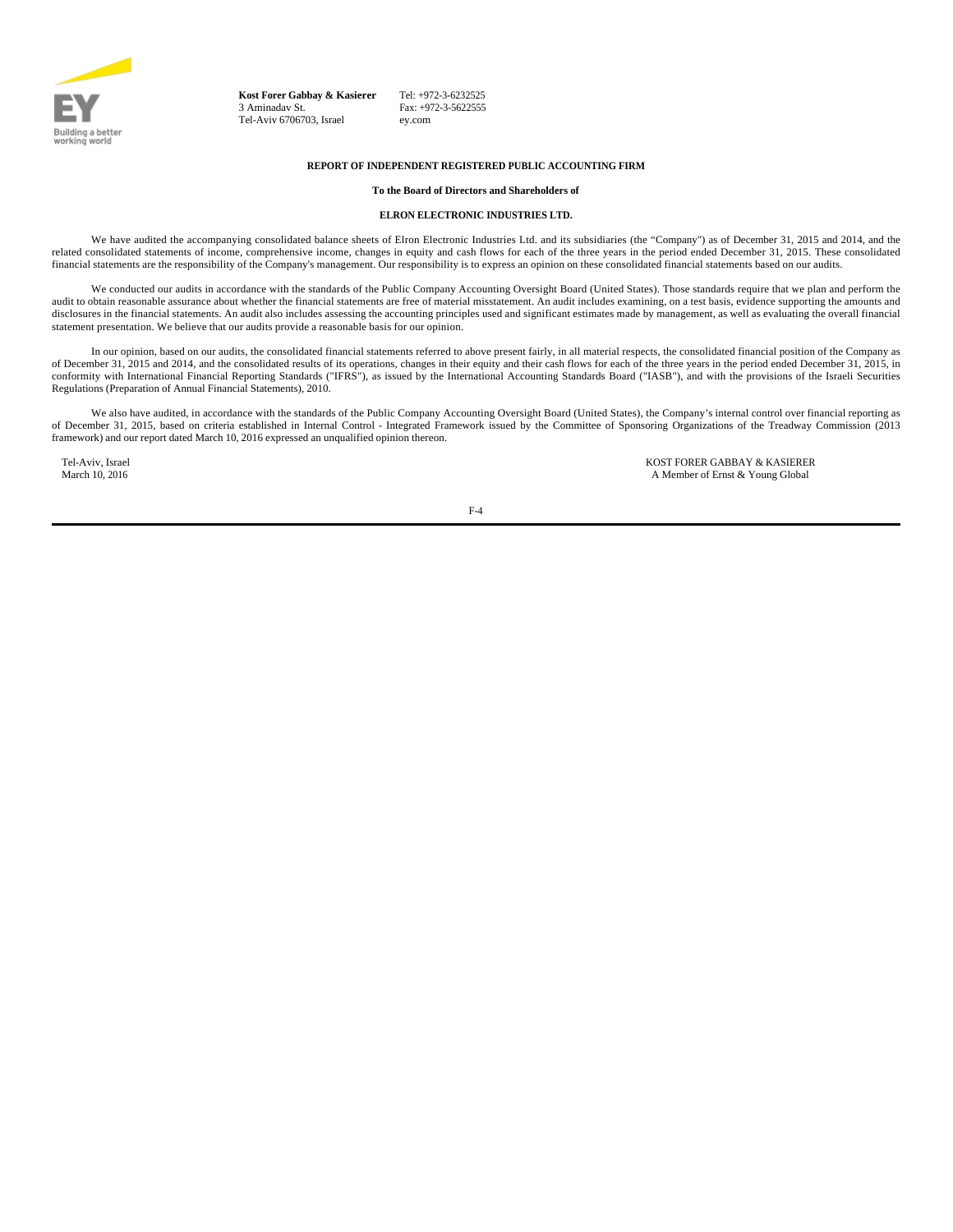# **Consolidated Statements of Financial Position as of**

|                                                       |                      | December 31  |         |
|-------------------------------------------------------|----------------------|--------------|---------|
|                                                       |                      | 2015         | 2014    |
|                                                       | <b>Note</b>          | \$ thousands |         |
| <b>Current assets</b>                                 |                      |              |         |
| Cash and cash equivalents                             | 4                    | 51,951       | 65,963  |
| <b>Bank</b> deposits                                  | 19                   | 70,188       | 93,951  |
| Other investments in securities, net                  |                      | 28,045       |         |
| Other accounts receivable                             | 6                    | 900          | 449     |
|                                                       |                      |              |         |
|                                                       |                      | 151,084      | 160,363 |
|                                                       |                      |              |         |
| <b>Non-current assets</b>                             |                      |              |         |
| Investments in associates                             | 3                    | 15,529       | 6,300   |
| Investments in other companies measured at fair value |                      | 19,395       | 27,558  |
| Long-term receivables                                 | $\ddot{\phantom{0}}$ | 10,395       |         |
| Property, plant and equipment, net                    | 9                    | 1,028        | 79      |
| Intangible assets, net                                | 10                   | 17,438       | 3,428   |
|                                                       |                      |              |         |
|                                                       |                      | 63,785       | 37,365  |
|                                                       |                      |              |         |
| <b>Total assets</b>                                   |                      | 214,869      | 197,728 |

The notes to the consolidated financial statements constitute an integral part thereof.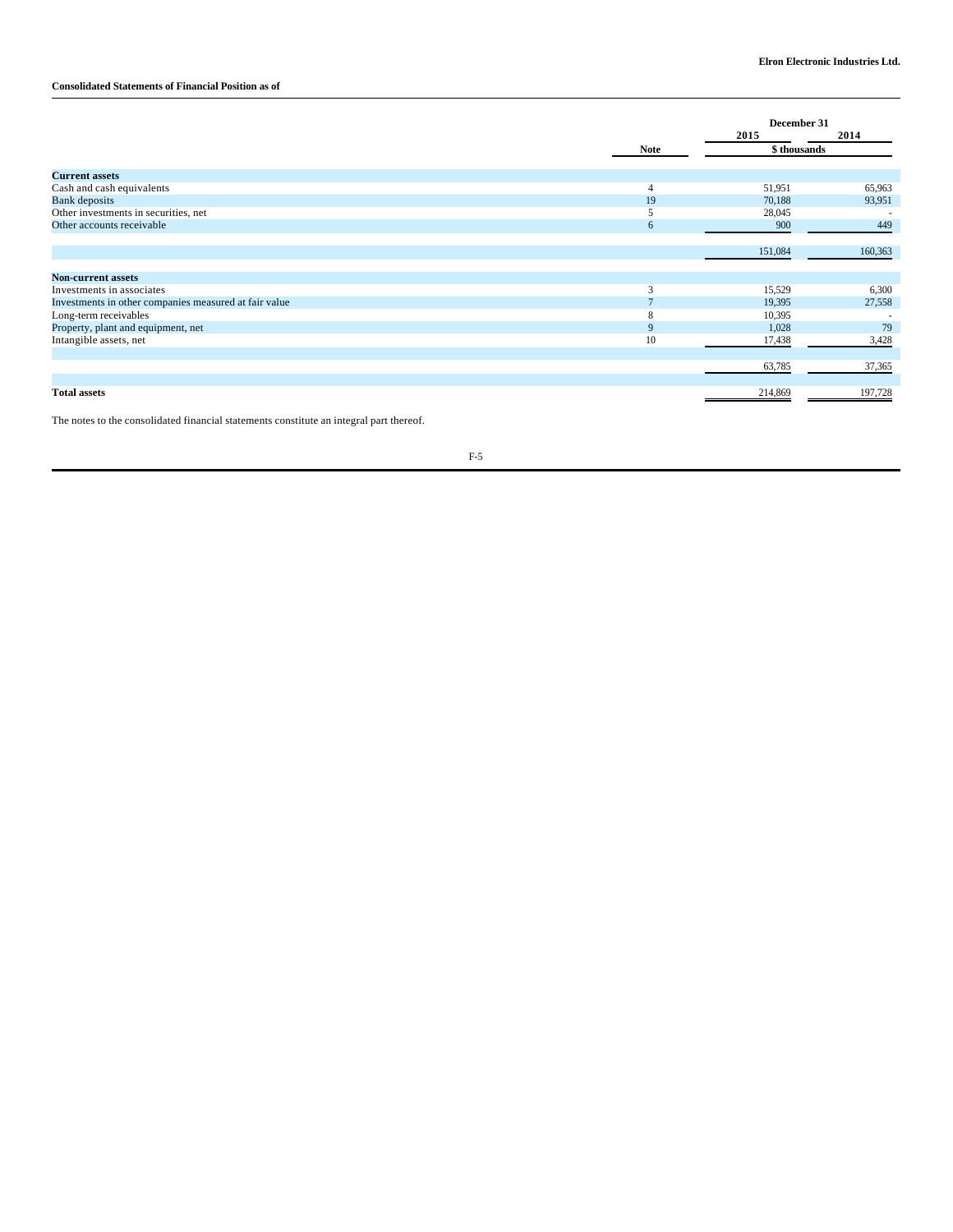# **Consolidated Statements of Financial Position as of**

|                                                   |             | December 31  |          |
|---------------------------------------------------|-------------|--------------|----------|
|                                                   |             | 2015         | 2014     |
|                                                   | <b>Note</b> | \$ thousands |          |
| <b>Current liabilities</b>                        |             |              |          |
| Trade payables                                    |             | 445          | 152      |
| Other accounts payable                            | 11          | 5,918        | 4,799    |
|                                                   |             |              |          |
|                                                   |             | 6,363        | 4,951    |
|                                                   |             |              |          |
| Long term taxes                                   | 16          | 2,104        | $\sim$   |
|                                                   |             |              |          |
|                                                   |             | 2,104        | $\sim$   |
| Equity attributable to the Company's shareholders | 12          |              |          |
| Issued capital                                    |             | 9,573        | 9,573    |
| Share premium                                     |             | 190,753      | 190,753  |
| Capital reserves                                  |             | 3,085        | 2,066    |
| Accumulated deficit                               |             | (45,204)     | (46,513) |
|                                                   |             |              |          |
|                                                   |             | 158,207      | 155,879  |
| <b>Non-controlling interests</b>                  |             | 48,195       | 36,898   |
|                                                   |             |              |          |
| <b>Total equity</b>                               |             | 206,402      | 192,777  |
|                                                   |             |              |          |
| <b>Total liabilities and equity</b>               |             | 214,869      | 197,728  |
|                                                   |             |              |          |
|                                                   |             |              |          |

Saul Zang \* Ari Bronshtein Ari Bronshtein Saul Zang \* Naron Elad<br>Vice Chairman of the Board of Directors Chief Executive Officer Chief Executive Officer Vice President &

ratori Erad<br>Vice President &<br>Chief Financial Officer

Approval date of the consolidated financial statements: March 10, 2016

\*) Authorized by the board of directors to sign these financial statements in lieu of the chairman of the board of directors, see Note 1.

The notes to the consolidated financial statements constitute an integral part thereof.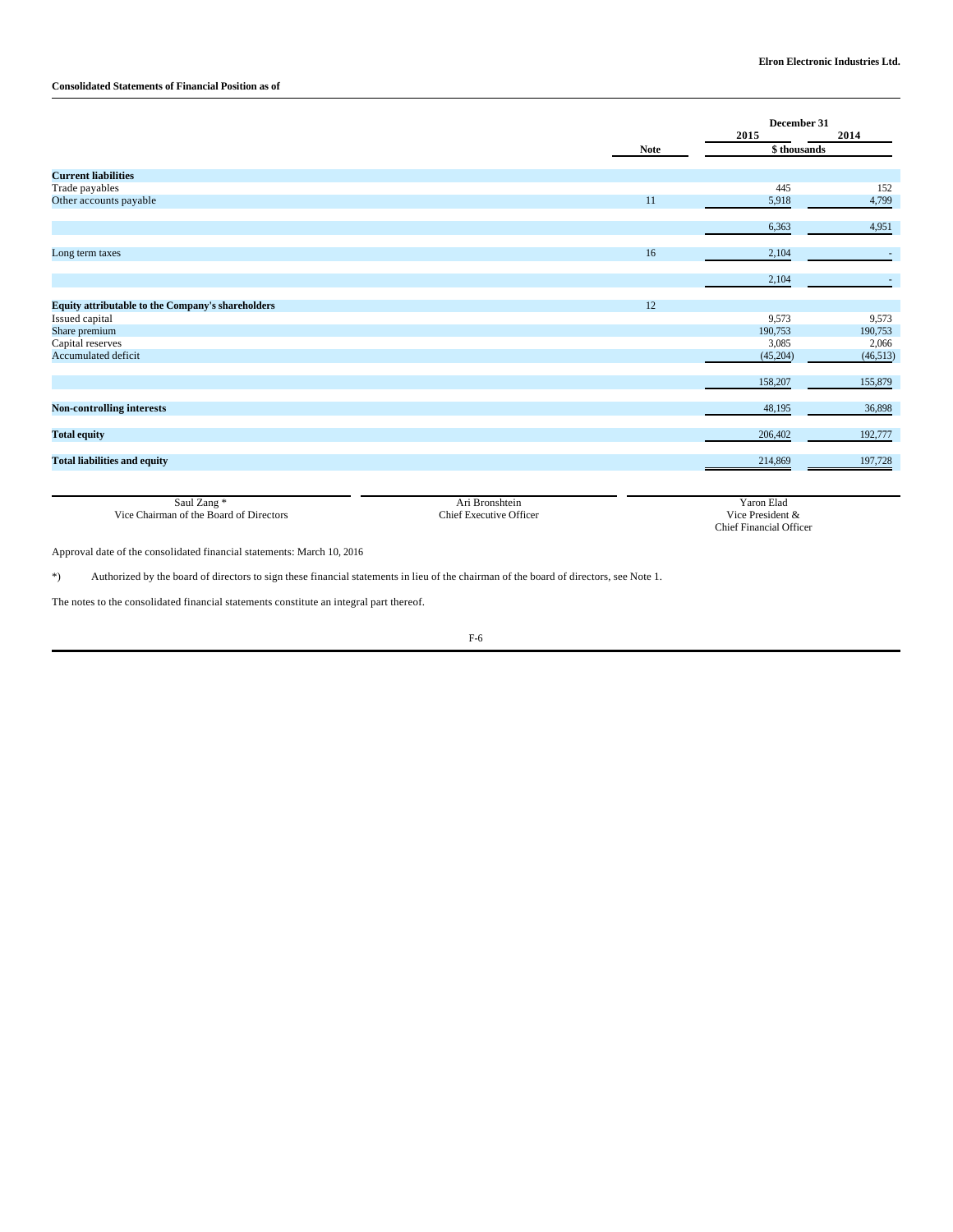# **Consolidated Statements of Income**

|                                                                                       |             | For the year ended December 31 |                                        |           |  |
|---------------------------------------------------------------------------------------|-------------|--------------------------------|----------------------------------------|-----------|--|
|                                                                                       |             | 2015                           | 2014                                   | 2013      |  |
|                                                                                       |             |                                | \$thousands                            |           |  |
|                                                                                       | <b>Note</b> |                                | (except for net income per share data) |           |  |
|                                                                                       |             |                                |                                        |           |  |
| Income                                                                                |             |                                |                                        |           |  |
| Income from sales                                                                     |             | 889                            | 374                                    | 97        |  |
| Gain from disposal and revaluation of investee companies and changes in holdings, net | 15.A        | 40,590                         | 176,095                                | 8,416     |  |
| Financial income                                                                      | 15.E        | 1,112                          | 887                                    | 684       |  |
|                                                                                       |             | 42,591                         | 177,356                                | 9,197     |  |
| <b>Expenses</b>                                                                       |             |                                |                                        |           |  |
| Cost of sales                                                                         |             | 267                            | 124                                    | 59        |  |
| Research and development expenses, net                                                | 15.B        | 13,129                         | 2,113                                  | 3,929     |  |
| Selling and marketing expenses                                                        | 15.C        | 2,008                          | 1.324                                  | 545       |  |
| General and administrative expenses                                                   | 15.D        | 7,556                          | 7.057                                  | 7,193     |  |
| Equity in losses of associates, net                                                   | 15.F        | 8,566                          | 15,840                                 | 11,868    |  |
| <b>Financial</b> expenses                                                             | 15.E        | 650                            | 3,393                                  | 561       |  |
| Other expenses (income), net                                                          | 15.G        | 22                             | 793                                    | (3,487)   |  |
|                                                                                       |             | 32,198                         | 30,644                                 | 20,668    |  |
| Income (loss) before taxes on income                                                  |             | 10,393                         | 146,712                                | (11, 471) |  |
| Tax benefit (taxes on income)                                                         | 16          | (3,348)                        | (45,326)                               | 28,401    |  |
|                                                                                       |             |                                |                                        |           |  |
| <b>Net income</b>                                                                     |             | 7,045                          | 101,386                                | 16,930    |  |
| <b>Attributable to:</b>                                                               |             |                                |                                        |           |  |
| The Company's shareholders                                                            |             | 2,451                          | 85,494                                 | 17,935    |  |
| Non-controlling interests                                                             |             | 4,594                          | 15,892                                 | (1,005)   |  |
|                                                                                       |             |                                |                                        |           |  |
|                                                                                       |             | 7,045                          | 101,386                                | 16,930    |  |
| Net income per share attributable to the Company's shareholders (in \$)               | 17          |                                |                                        |           |  |
|                                                                                       |             |                                |                                        |           |  |
| Basic and diluted net income per share                                                |             | 0.08                           | 2.87                                   | 0.54      |  |

The notes to the consolidated financial statements constitute an integral part thereof.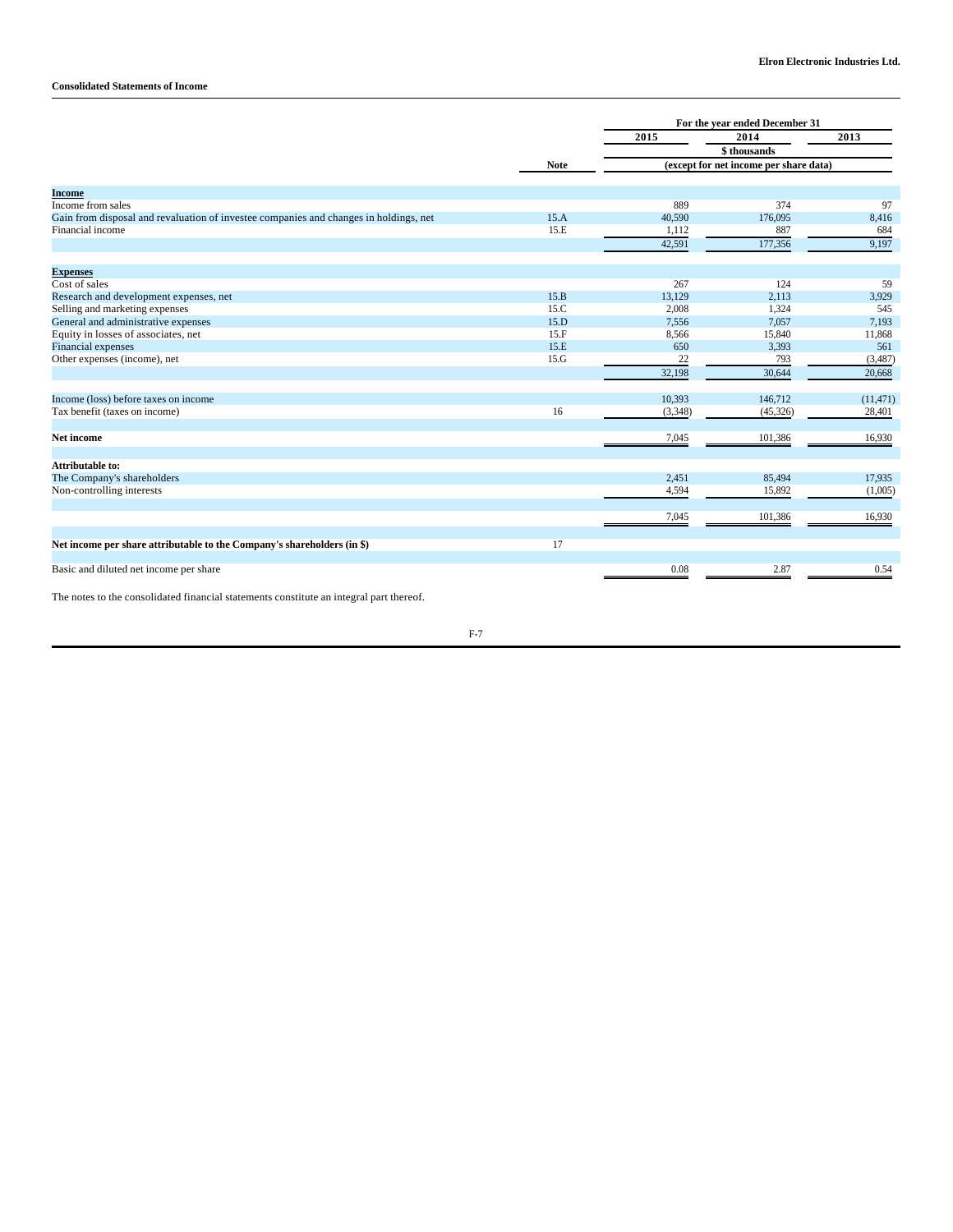# **Consolidated Statements of Comprehensive Income**

|                                                                                                                                                                                                |                | For the year ended December 31 |                   |  |
|------------------------------------------------------------------------------------------------------------------------------------------------------------------------------------------------|----------------|--------------------------------|-------------------|--|
|                                                                                                                                                                                                | 2015           | 2014                           | 2013              |  |
|                                                                                                                                                                                                |                | \$thousands                    |                   |  |
| Net income                                                                                                                                                                                     | 7,045          | 101,386                        | 16,930            |  |
| Other comprehensive loss (after tax)                                                                                                                                                           |                |                                |                   |  |
| Amounts that would never be reclassified to profit or loss:                                                                                                                                    |                |                                |                   |  |
| Loss from financial assets measured at fair value through other comprehensive income, net<br>Group's share of other comprehensive loss, net of companies accounted for under the equity method | (30)           | (421)                          | (2,111)<br>(16)   |  |
| Total loss that would never be reclassified to profit or loss                                                                                                                                  | (30)           | (421)                          | (2,127)           |  |
| Amounts that are classified or may be reclassified to profit or loss under certain conditions:                                                                                                 |                |                                |                   |  |
| Foreign currency translation differences for foreign operation                                                                                                                                 | (93)           |                                |                   |  |
| Total loss that would be reclassified to profit or loss under certain conditions                                                                                                               | (93)           |                                |                   |  |
| <b>Total other comprehensive loss</b>                                                                                                                                                          | (123)          | (421)                          | (2,127)           |  |
| <b>Total comprehensive income</b>                                                                                                                                                              | 6,922          | 100,965                        | 14,803            |  |
| Attributable to:                                                                                                                                                                               |                |                                |                   |  |
| Company's shareholders<br>Non-controlling interests                                                                                                                                            | 2,328<br>4,594 | 85,073<br>15,892               | 15,810<br>(1,007) |  |
|                                                                                                                                                                                                | 6.922          | 100,965                        | 14,803            |  |

The notes to the consolidated financial statements constitute an integral part thereof.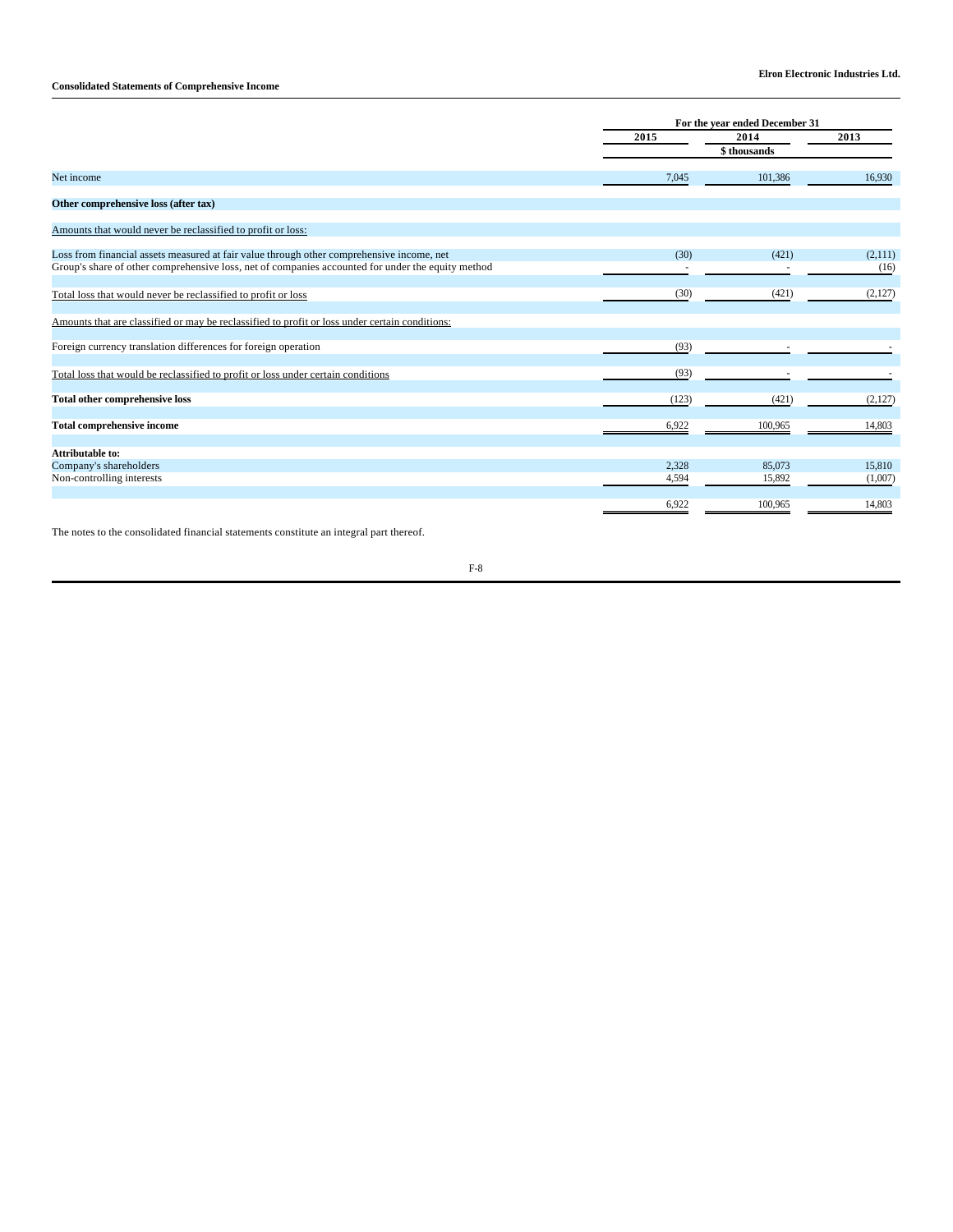| <b>Attributable to the Company's shareholders</b>                                                                                                 |                          |                         |                                                                              |                                                                                                                        |                                                                         |                                                                                     |                        |              |                                  |                        |
|---------------------------------------------------------------------------------------------------------------------------------------------------|--------------------------|-------------------------|------------------------------------------------------------------------------|------------------------------------------------------------------------------------------------------------------------|-------------------------------------------------------------------------|-------------------------------------------------------------------------------------|------------------------|--------------|----------------------------------|------------------------|
|                                                                                                                                                   | <b>Issued</b><br>capital | <b>Share</b><br>Premium | Capital<br>reserve for<br>transaction<br>with<br>controlling<br>shareholders | Capital<br>reserve<br>for financial<br>assets<br>measured at<br>fair value<br>through other<br>comprehensive<br>income | Capital<br>reserve<br>from<br>translation<br>differences<br>\$thousands | Capital<br>reserve<br>from<br>transactions<br>with non-<br>controlling<br>interests | Accumulated<br>deficit | <b>Total</b> | Non-<br>controlling<br>interests | <b>Total</b><br>equity |
| <b>Balance at January 1, 2015 (audited)</b>                                                                                                       | 9,573                    | 190,753                 | 351                                                                          | (2,304)                                                                                                                |                                                                         | 4.019                                                                               | (46,513)               | 155,879      | 36,898                           | 192,777                |
| Total comprehensive income (loss)<br>Share-based payments in respect of<br>awards issued by subsidiaries<br>Non-controlling interests created due |                          |                         |                                                                              | (30)                                                                                                                   | (93)                                                                    |                                                                                     | 2,451                  | 2,328        | 4,594<br>7                       | 6,922<br>7             |
| to initially consolidated company<br>(Note 3.A.3.b))                                                                                              |                          |                         |                                                                              |                                                                                                                        |                                                                         |                                                                                     |                        |              | 5,434                            | 5,434                  |
| Investment of non-controlling<br>interests in consolidated company<br>Change in non-controlling interests<br>due to loss of control over          |                          |                         |                                                                              |                                                                                                                        |                                                                         |                                                                                     |                        |              | 1,073                            | 1,073                  |
| subsidiaries (Note 3.B.4.f))<br>Sale of financial assets measured at<br>fair value through other<br>comprehensive income (Note 7.D)               |                          |                         |                                                                              | 1,142                                                                                                                  |                                                                         |                                                                                     | (1, 142)               |              | 189                              | 189                    |
| <b>Balance at December 31. 2015</b>                                                                                                               | 9,573                    | 190,753                 | 351                                                                          | (1,192)                                                                                                                | (93)                                                                    | 4,019                                                                               | (45,204)               | 158,207      | 48,195                           | 206,402                |

The notes to the consolidated financial statements constitute an integral part thereof.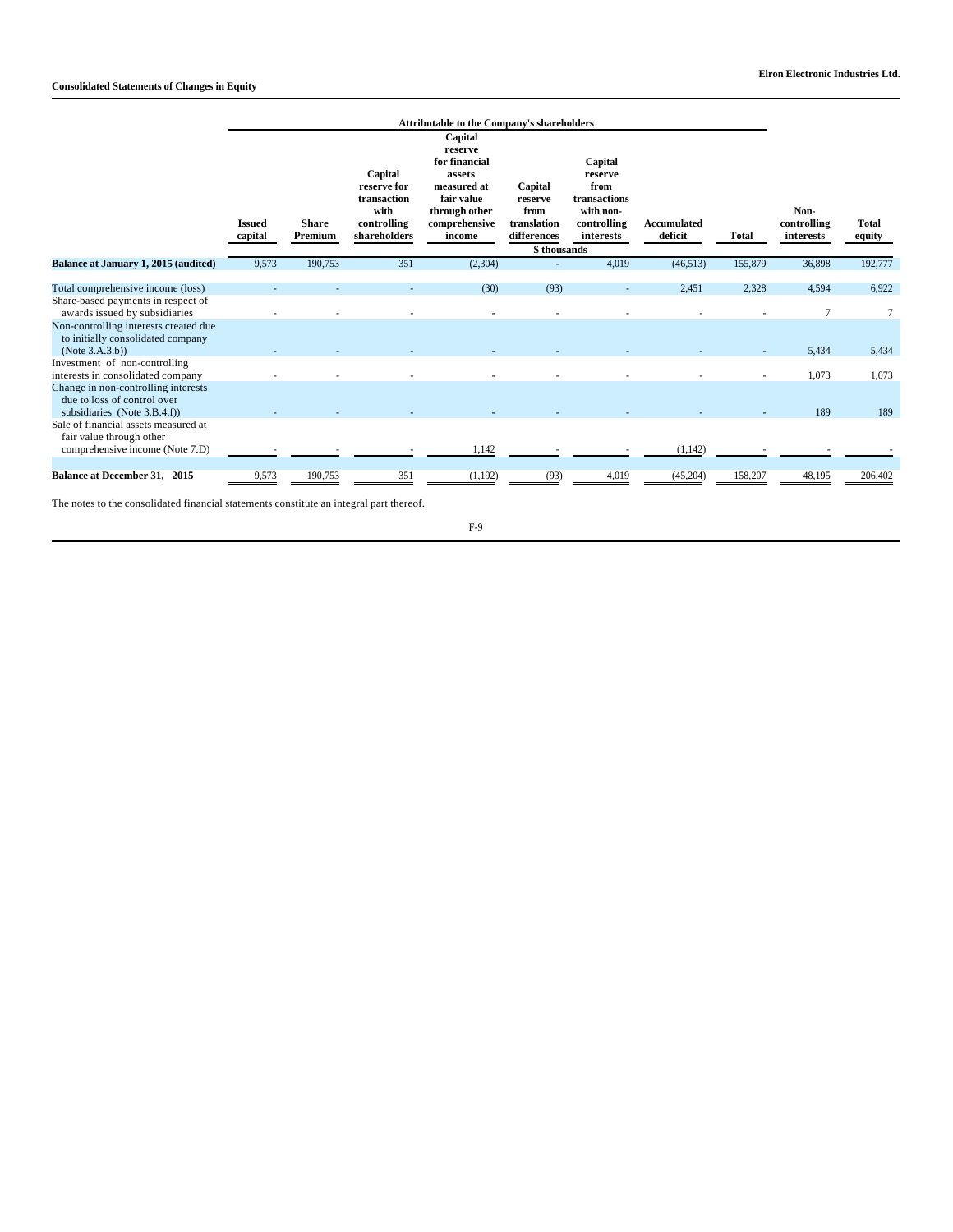# **Consolidated Statements of Changes in Equity**

|                                                                                                          |                          |                         |                                                                              | <b>Attributable to the Company's shareholders</b>                                                                      |                                                                                                  |                               |           |                                  |                     |
|----------------------------------------------------------------------------------------------------------|--------------------------|-------------------------|------------------------------------------------------------------------------|------------------------------------------------------------------------------------------------------------------------|--------------------------------------------------------------------------------------------------|-------------------------------|-----------|----------------------------------|---------------------|
|                                                                                                          | <b>Issued</b><br>capital | <b>Share</b><br>Premium | Capital<br>reserve for<br>transaction<br>with<br>controlling<br>shareholders | Capital<br>reserve<br>for financial<br>assets<br>measured at<br>fair value<br>through other<br>comprehensive<br>income | Capital<br>reserve from<br>transactions<br>with non-<br>controlling<br>interests<br>\$ thousands | <b>Accumulated</b><br>deficit | Total     | Non-<br>controlling<br>interests | <b>Total equity</b> |
| <b>Balance at January 1, 2014</b>                                                                        | 9,573                    | 190,753                 | 351                                                                          | (10,513)                                                                                                               | 3,996                                                                                            | (13, 377)                     | 180,783   | 19,032                           | 199,815             |
| Total comprehensive income (loss)<br>Share-based payments in respect of<br>awards issued by subsidiaries |                          |                         |                                                                              | (421)                                                                                                                  |                                                                                                  | 85,494                        | 85,073    | 15,892<br>38                     | 100,965<br>38       |
| Dividend to equity holders of the<br>Company                                                             |                          |                         |                                                                              |                                                                                                                        |                                                                                                  | (110,000)                     | (110,000) |                                  | (110,000)           |
| Investment of non-controlling<br>interests in consolidated company<br>Investment in subsidiaries by RDC  |                          |                         |                                                                              |                                                                                                                        | 23                                                                                               |                               | 23        | 2,000<br>(64)                    | 2,000<br>(41)       |
| Sale of financial assets measured at<br>fair value through other<br>comprehensive income (Note 7.D)      |                          |                         |                                                                              | 8,630                                                                                                                  |                                                                                                  | (8,630)                       |           |                                  |                     |
| <b>Balance at December 31, 2014</b>                                                                      | 9,573                    | 190,753                 | 351                                                                          | (2,304)                                                                                                                | 4,019                                                                                            | (46, 513)                     | 155,879   | 36,898                           | 192,777             |

The notes to the consolidated financial statements constitute an integral part thereof.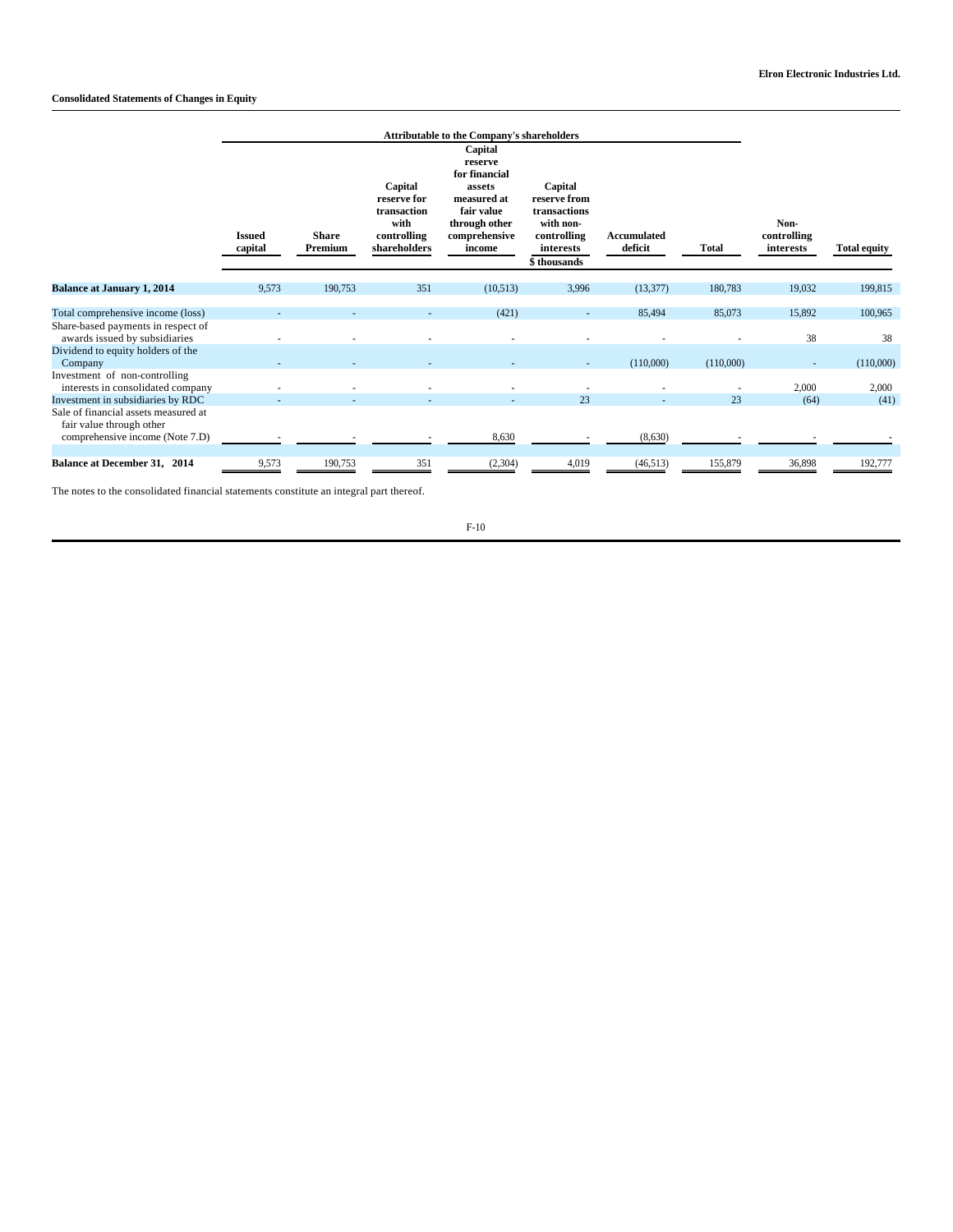| <b>Attributable to the Company's shareholders</b>                                                                         |                          |                         |                                                                              |                                                                                                                        |                                                                                                    |                                                        |                               |              |                                  |                        |
|---------------------------------------------------------------------------------------------------------------------------|--------------------------|-------------------------|------------------------------------------------------------------------------|------------------------------------------------------------------------------------------------------------------------|----------------------------------------------------------------------------------------------------|--------------------------------------------------------|-------------------------------|--------------|----------------------------------|------------------------|
|                                                                                                                           | <b>Issued</b><br>capital | <b>Share</b><br>Premium | Capital<br>reserve for<br>transaction<br>with<br>controlling<br>shareholders | Capital<br>reserve<br>for financial<br>assets<br>measured at<br>fair value<br>through other<br>comprehensive<br>income | Capital<br>reserve<br>from<br>transactions<br>with non-<br>controlling<br>interests<br>\$thousands | Accumulated<br>deficit from<br>share based<br>payments | <b>Accumulated</b><br>deficit | <b>Total</b> | Non-<br>controlling<br>interests | <b>Total</b><br>equity |
| <b>Balance at January 1, 2013</b>                                                                                         | 9,573                    | 190,709                 | 351                                                                          | (11, 326)                                                                                                              | 1,107                                                                                              | 391                                                    | (28, 765)                     | 162,040      | 22,879                           | 184,919                |
| Total comprehensive income (loss)<br>Share-based payments in respect of<br>awards issued by subsidiaries                  |                          |                         |                                                                              | (2,111)                                                                                                                |                                                                                                    |                                                        | 17,921                        | 15,810       | (1,007)<br>(38)                  | 14,803<br>(38)         |
| Change in non-controlling interests<br>subsequent to the transfer of the<br>investment in RDSeed to RDC<br>(Note 3.A.3.c) |                          |                         |                                                                              |                                                                                                                        | 2,172                                                                                              |                                                        |                               | 2,172        | (2,172)                          |                        |
| Non-controlling interests created due<br>to initially consolidated company                                                |                          |                         |                                                                              |                                                                                                                        |                                                                                                    |                                                        |                               |              | 348                              | 348                    |
| Change in non-controlling interests<br>due to sale of a subsidiary<br>Change in non-controlling interests in              |                          |                         |                                                                              |                                                                                                                        |                                                                                                    |                                                        |                               |              | (261)                            | (261)                  |
| consolidated company                                                                                                      |                          |                         |                                                                              |                                                                                                                        | 717                                                                                                |                                                        | ٠                             | 717          | (717)                            |                        |
| Expiration of share-based payments<br>Exercise of options into shares of the<br>Company                                   | $-$ *)                   | 44                      |                                                                              |                                                                                                                        |                                                                                                    | (379)<br>(12)                                          | 379<br>12                     | 44           |                                  | 44                     |
| Sale of financial assets measured at<br>fair value through other<br>comprehensive income (Note 7.D)                       |                          |                         |                                                                              | 2,924                                                                                                                  |                                                                                                    |                                                        | (2,924)                       |              |                                  |                        |
| <b>Balance at December 31, 2013</b>                                                                                       | 9,573                    | 190,753                 | 351                                                                          | (10,513)                                                                                                               | 3,996                                                                                              |                                                        | (13, 377)                     | 180,783      | 19,032                           | 199,815                |

\*) Amount less than \$1 thousand.

The notes to the consolidated financial statements constitute an integral part thereof.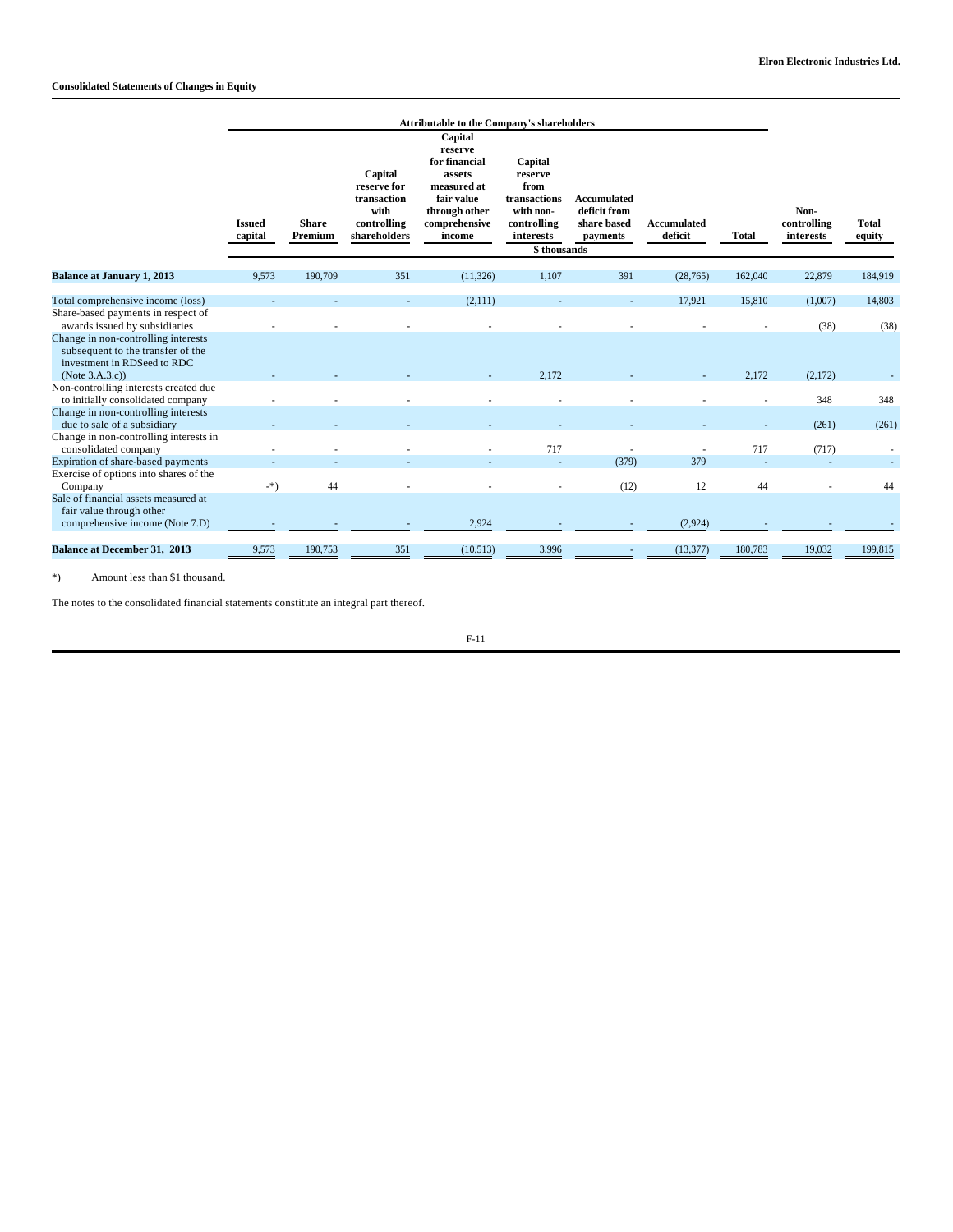# **Consolidated Statements of Cash Flows**

|                                                                                       |           | For the year ended December 31 |           |  |
|---------------------------------------------------------------------------------------|-----------|--------------------------------|-----------|--|
|                                                                                       | 2015      | 2014                           | 2013      |  |
|                                                                                       |           | \$ thousands                   |           |  |
| <b>Cash flows from operating activities</b>                                           |           |                                |           |  |
| Net income                                                                            | 7,045     | 101,386                        | 16,930    |  |
|                                                                                       |           |                                |           |  |
| Adjustments to reconcile net income (loss) to net cash used in operating activities:  |           |                                |           |  |
| Adjustment to the profit or loss items:                                               |           |                                |           |  |
| Depreciation and amortization                                                         | 494       | 251                            | 123       |  |
| Financial expenses (income), net                                                      | (1,329)   | 3,077                          | (556)     |  |
| Stock based compensation and changes in liability in respect of options               | 7         | (201)                          | (84)      |  |
| Gain from reversal of impairment of financial assets (see also Note 7.D)              |           |                                | (3,522)   |  |
| Impairment of intangible assets                                                       |           | 814                            |           |  |
| Gain from disposal and revaluation of investee companies and changes in holdings, net | (40, 590) | (176,095)                      | (8, 416)  |  |
| Equity in losses of associates, net                                                   | 8,566     | 15,840                         | 11,868    |  |
| Taxes on income (tax benefit)                                                         | 3,348     | 45.326                         | (28, 401) |  |
| Other                                                                                 | (13)      | (568)                          | (29)      |  |
|                                                                                       |           |                                |           |  |
|                                                                                       | (29, 517) | (111, 556)                     | (29, 017) |  |
|                                                                                       |           |                                |           |  |
| Changes in Assets and Liabilities:                                                    |           |                                |           |  |
| Decrease (increase) in other accounts receivable                                      | (561)     | (200)                          | 340       |  |
| Increase (decrease) in trade payables                                                 | 252       | (24)                           | (51)      |  |
| Increase (decrease) in other accounts payable                                         | 990       | (263)                          | 1,020     |  |
|                                                                                       |           |                                |           |  |
|                                                                                       | 681       | (487)                          | 1,309     |  |
|                                                                                       |           |                                |           |  |
| Cash paid and received during the year for:                                           |           |                                |           |  |
|                                                                                       |           |                                |           |  |
| Taxes paid                                                                            | (24)      |                                |           |  |
| Interest paid                                                                         |           | (12)                           | (169)     |  |
| Interest received                                                                     | 1,167     | 519                            | 252       |  |
|                                                                                       |           |                                |           |  |
|                                                                                       | 1,143     | 507                            | 83        |  |
|                                                                                       |           |                                |           |  |
| Net cash used in operating activities                                                 | (20, 648) | (10, 150)                      | (10,695)  |  |
|                                                                                       |           |                                |           |  |

The notes to the consolidated financial statements constitute an integral part thereof.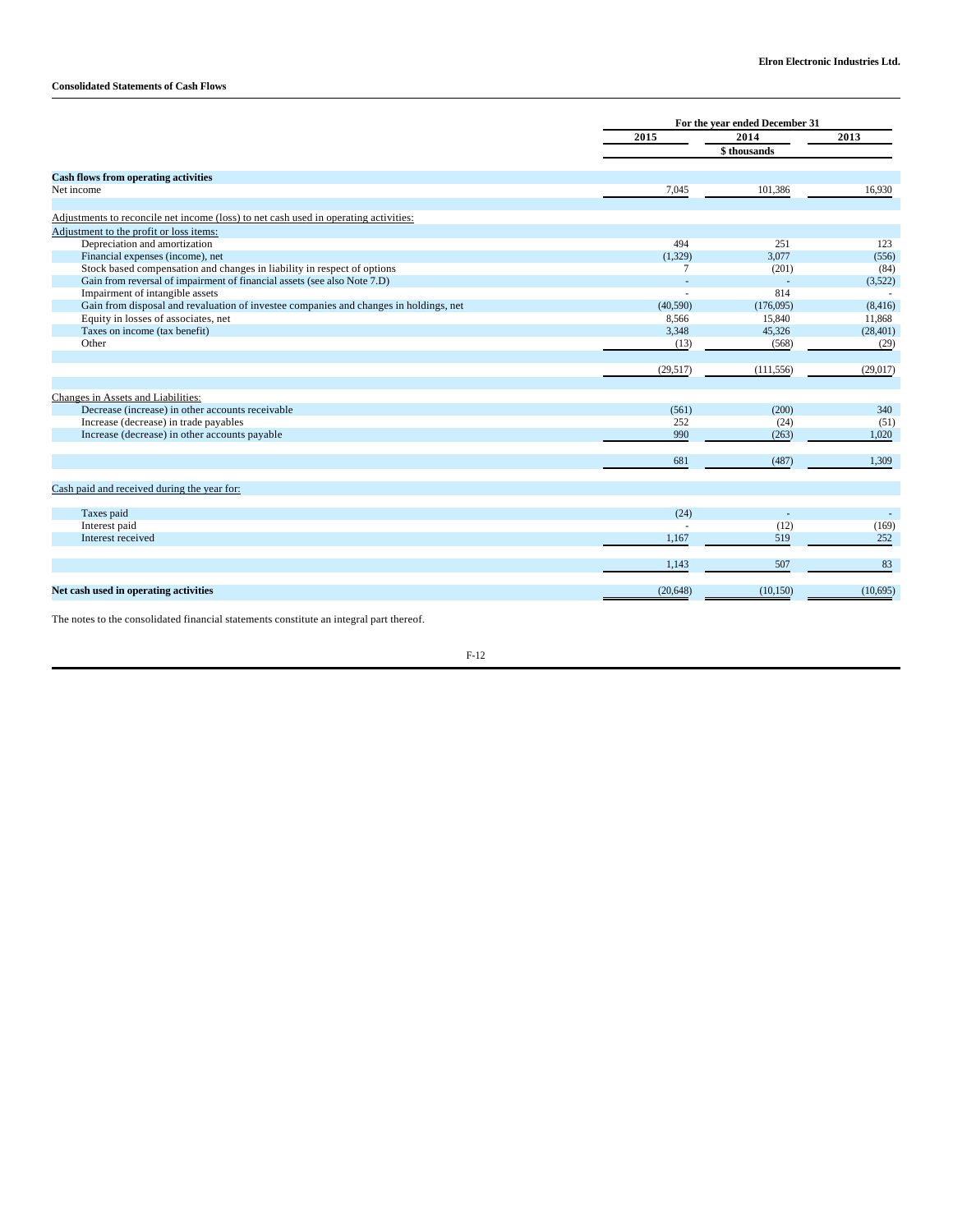# **Consolidated Statements of Cash Flows**

|                                                                                                  | For the year ended December 31 |              |          |  |
|--------------------------------------------------------------------------------------------------|--------------------------------|--------------|----------|--|
|                                                                                                  | 2015                           | 2014         | 2013     |  |
|                                                                                                  |                                | \$ thousands |          |  |
| <b>Cash flows from investment activities</b>                                                     |                                |              |          |  |
| Purchase of property and equipment                                                               | (452)                          | (39)         | (35)     |  |
| Investment in associates and other companies                                                     | (16, 631)                      | (14, 531)    | (10,239) |  |
| Proceeds from sale of property and equipment                                                     |                                |              | 9        |  |
| Proceeds from sale of investments in subsidiaries net of cash disposed of due to deconsolidation | (1,625)                        | 3.074        | 1,335    |  |
| Proceeds from sale of associates and other companies                                             | 27,482                         | 283,905      | 412      |  |
| Other investments in securities                                                                  | (28, 325)                      |              |          |  |
| Proceeds from repayment of debentures (see also Note 7.D)                                        |                                |              | 1,698    |  |
| Proceeds from sale of financial assets measured at fair value                                    | 188                            | 203          | 115      |  |
| Cash provided from acquisition of investments in subsidiaries                                    | 1,893                          |              | 184      |  |
| Taxes paid                                                                                       | (1,721)                        | (19.534)     |          |  |
| Withdrawal (investment) of deposits, net                                                         | 24,423                         | (93, 628)    | 912      |  |
|                                                                                                  |                                |              |          |  |
| Net cash provided by (used in) investment activities                                             | 5,232                          | 159,450      | (5,609)  |  |
| <b>Cash flows from financing activities</b>                                                      |                                |              |          |  |
| Dividend paid to the Company's shareholders                                                      |                                | (110,000)    |          |  |
| Receipt of government grants                                                                     |                                |              | 553      |  |
| Proceeds from exercise of options                                                                |                                |              | 44       |  |
| Investment of non-controlling interests in subsidiaries                                          | 1.641                          | 2,000        |          |  |
| Purchase of shares and options from non-controlling interests                                    |                                | (44)         |          |  |
| Repayment of long-term loans                                                                     |                                | (4,000)      |          |  |
|                                                                                                  |                                |              |          |  |
| Net cash provided by (used in) financing activities                                              | 1,641                          | (112,044)    | 597      |  |
|                                                                                                  |                                |              |          |  |
| Exchange rate differences in respect of cash and cash equivalents                                | (237)                          | (3,584)      | 473      |  |
| Increase (decrease) in cash and cash equivalents                                                 | (14,012)                       | 33,672       | (15,234) |  |
|                                                                                                  |                                |              |          |  |
| Cash and cash equivalents as of beginning of the year                                            | 65,963                         | 32,291       | 47,525   |  |
| Cash and cash equivalents as of end of the vear                                                  | 51,951                         | 65,963       | 32,291   |  |

The notes to the consolidated financial statements constitute an integral part thereof.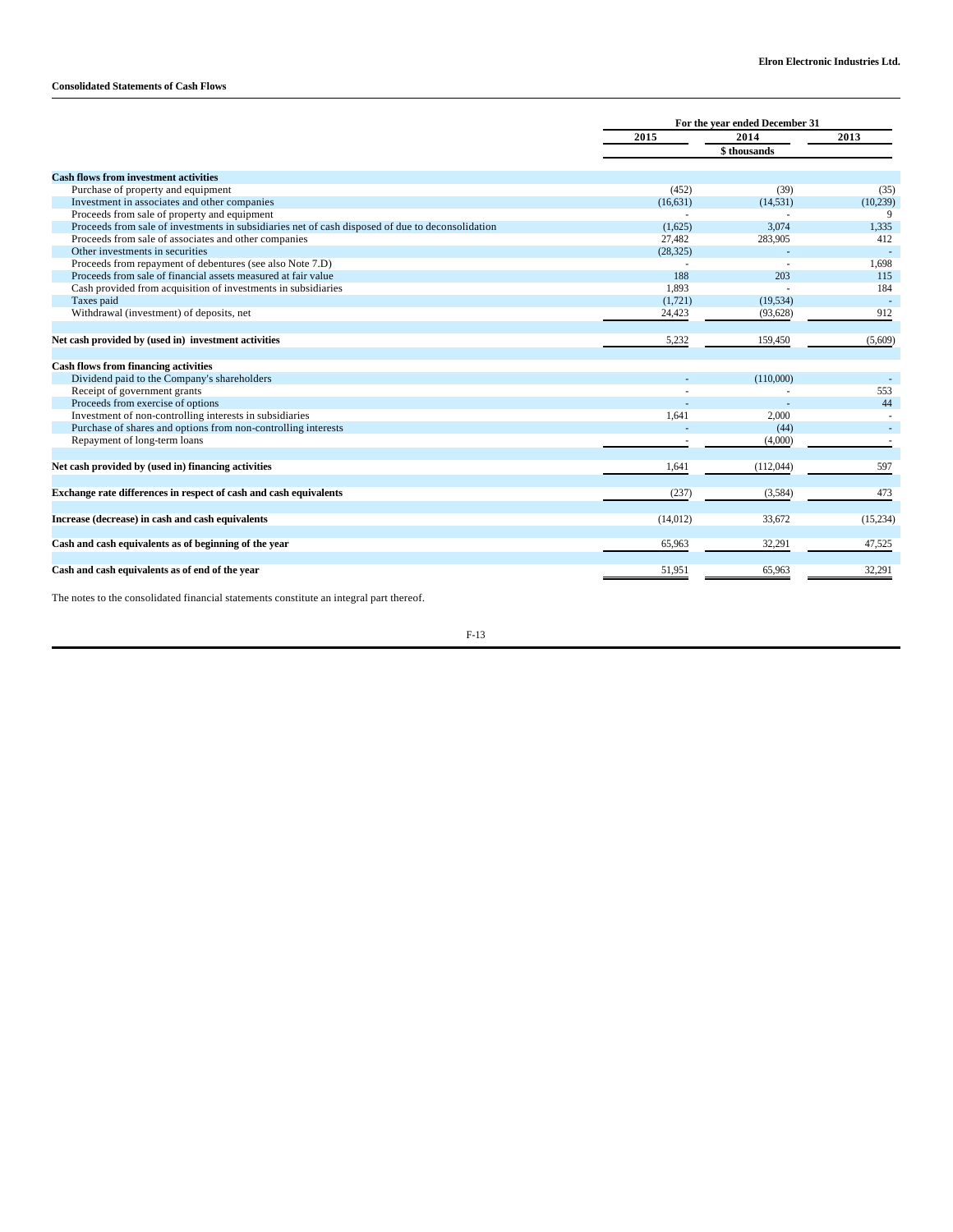### **(USD in thousands, except for price per share and number of shares)**

#### **Note 1- General**

Elron Electronic Industries Ltd. ("Elron" or "the Company") is a high technology operational holding company that focuses on building technology companies. Elron's group of companies includes companies at different stages of development operating in various technology fields such as medical devices and other fields. The Company is an Israeliresident company incorporated in Israel, traded on the Tel-Aviv Stock Exchange and Over-The-Counter market in the United States. Its registered address is 3 Azrieli Center, Triangle Tower, 42nd floor, Tel Aviv, Israel.

The Company's parent company is Discount Investment Corporation Ltd. ("DIC"), an Israeli-resident company, traded on the Tel-Aviv Stock Exchange. DIC holds an approximately 50.32% interest in the Company as of December 31, 2015.

As aforementioned, Elron's ordinary shares are also registered in the U.S. under Securities and Exchange Commission (SEC) rules, and as such, in addition to the reporting requirements under Chapter F of the Israel Securities Law (1968) applicable to reporting companies in Israel, the Company continues to comply with reporting requirements in accordance with U.S. applicable securities laws and regulations, as long as those apply to Elron.

Due to the absence of the Company's Chairman of board of directors, Mr. Eduardo Elsztain, from the meeting at which these statements were approved, as he was abroad, the Company's board of directors authorized Mr. Saul Zang, the vice-chairman of the Company, to sign these financial statements in lieu of the chairman of the board of directors.

These financial statements were approved by the Company's Board of Directors on March 10, 2016.

#### **Definitions**

#### In these financial statements:

IFRS - Standards and interpretations that were issued by the International Accounting Standards Board (IASB) and which include International Financial Reporting Standards (IFRS) and International Accounting Standards (IAS) along with the interpretations to these standards of the International Financial Reporting Interpretations Committee (IFRIC) and interpretations of the Standing Interpretations Committee (SIC), respectively.

Group companies/the Group - Elron and companies in which the Company has invested and in whose management the Company is involved, including through the appointment of directors.

Investee companies - Consolidated companies, associates and other investments held by the Company.

Subsidiaries/Consolidated Companies - Companies that are controlled by the Company (as defined in IFRS 10) and whose accounts are consolidated with those of the Company.

Associates - Companies over which the Company has significant influence and that are not subsidiaries and are accounted for in these consolidated financial statements in accordance with the equity method of accounting.

Other investments/Other companies - Companies in which the Company has invested and that are neither subsidiaries nor associates.

RDC - RDC Rafael Development Corporation Ltd.

Related parties - As defined in IAS 24 (Revised) with respect to "Related Parties".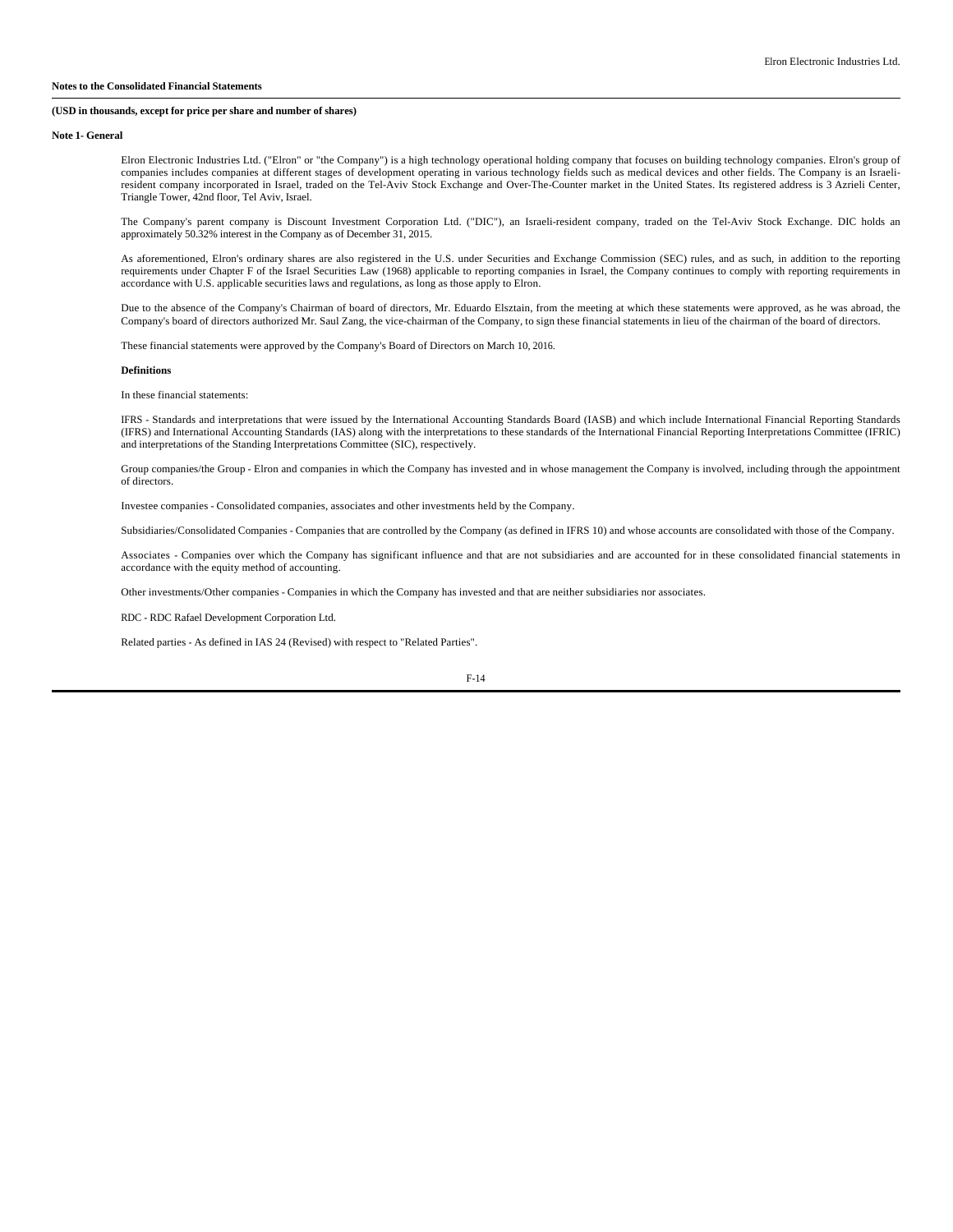## **(USD in thousands, except for price per share and number of shares)**

## **Note 1- General (Cont.)**

Principal shareholders and Controlling shareholders - As defined in the Israel Securities Regulations (Preparation of Annual Financial Statements), 2010.

Dollar - The US dollar.

CPI - The Israeli Consumer Price Index, as published by the Israeli Central Bureau of Statistics.

Government- Government of the state of Israel.

## **Note 2- Significant Accounting Policies**

## **A. Basis of presentation of the financial statements**

# 1. **Measurement basis**

The Company's consolidated financial statements have been prepared on a cost basis, except for the following: financial instruments measured at fair value, investments in associates accounted for using the equity method of accounting, deferred tax assets and deferred tax liabilities and employee call options over shares of investee companies.

See below for additional information regarding the measurement of these assets and liabilities.

### 2. **The preparation format of the financial statements**

These financial statements have been prepared in accordance with IFRS and in conformity with the provisions of the Israeli Securities Regulations (Annual Financial Statements), 2010.

#### 3. **Consistent accounting policies**

The accounting policies adopted in the financial statements are consistent with those followed in all periods presented.

## **B. Significant accounting judgments, estimates and assumptions used in the preparation of the financial statements**

Presented below is a description of the critical accounting estimates that were used in preparing the consolidated financial statements of the Company:

# **Legal claims**

When assessing the possible outcomes of legal claims that were filed against the Company and its investee companies, the companies relied on the opinions of their legal counsel. The opinions of their legal counsel are based on the best of their professional judgment, and take into consideration the current stage of the proceedings and the legal experience accumulated with respect to the various matters. The results of the claims may be different from such estimates. See additional information in Note 14.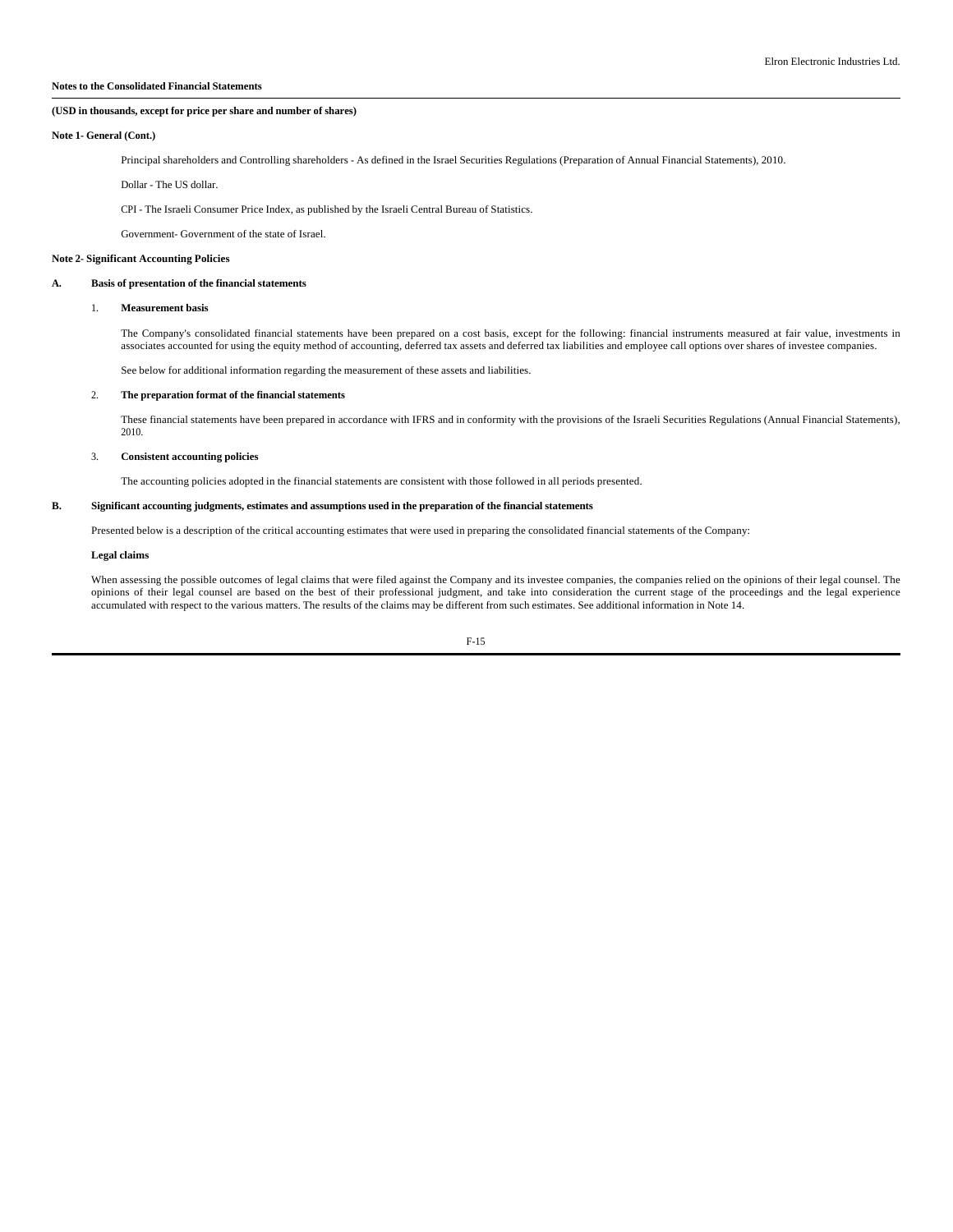### **Note 2- Significant Accounting Policies (Cont.)**

## **B. Significant accounting judgments, estimates and assumptions used in the preparation of the financial statements (Cont.)**

### **Determining the fair value of unquoted financial assets and non-controlling interests**

The fair value of unquoted financial assets in Level 3 of the fair value hierarchy and of non-controlling interests in a business combination is determined using valuation techniques including an option-pricing model. At times, the Company contracts independent valuation experts to assist in determining the fair value of such assets. The model's assumptions consist of the price of the underline asset, which is the value of the estimated company's equity, exercise price, expected volatility, expected life, expected dividend and risk-free interest rate. The price of the underlying asset is determined based upon recent financing rounds, if any, or based upon projected future cash flows discounted at current discount rates applicable for items with similar terms and risk characteristics, or by use of the multiplies method. Further details are given in Note 7.

### **Impairment of non-financial assets**

The Company examines at each reporting date whether there have been any events or changes in circumstances which would indicate impairment of one or more of the non-financial assets. When indications of impairment exist, the Company examines whether the carrying amount of the asset can be recovered from the discounted cash flows anticipated to be derived from the asset, and if necessary, it records an impairment provision necessary to record the asset at the amount of the recoverable value. The cash flows are discounted using a discount rate before taxes that reflects current market assessments of the time value of money and the risks specific to the asset. The estimates regarding cash flows are based on past experience with respect to this asset or similar assets, and on the best possible assessments of the Group regarding the economic conditions that will exist during the remaining useful life of the asset, considering the market status at the area in which the asset is located. At times, these assessments are made by independent valuation experts.

#### **Valuation of intangible assets**

The Company is required to allocate the purchase price of investee companies (other than in the acquisition of non-controlling interests that do not confer control) to the assets and liabilities of such investee companies on the basis of their estimated fair value. At times, the Company contracts independent valuation experts to assist in determining the fair value of such assets and liabilities. Such valuations require management to make significant estimates and assumptions. The material intangible assets that were recognized with the assistance of evaluators include customer relations, know-how, technology and in process research and development. Critical estimates that were used to estimate the useful life of such intangible assets include, inter alia, the estimated life of the customer relations and of the other intangible assets as well as anticipated market developments.

### **C. The operating cycle**

The Company's operating cycle is 12 months.

#### **D. Basis of consolidation**

The consolidated financial statements comprise the financial statements of companies that are controlled by the Company (subsidiaries). Control is achieved when the Company is exposed, or has rights, to variable returns from its involvement with the investee and has the ability to affect those returns through its power over the investee. Potential voting rights are considered when assessing whether an entity has control, only when its substantive. The consolidation of the financial statements commences on the date on which control is obtained and ends when such control ceases.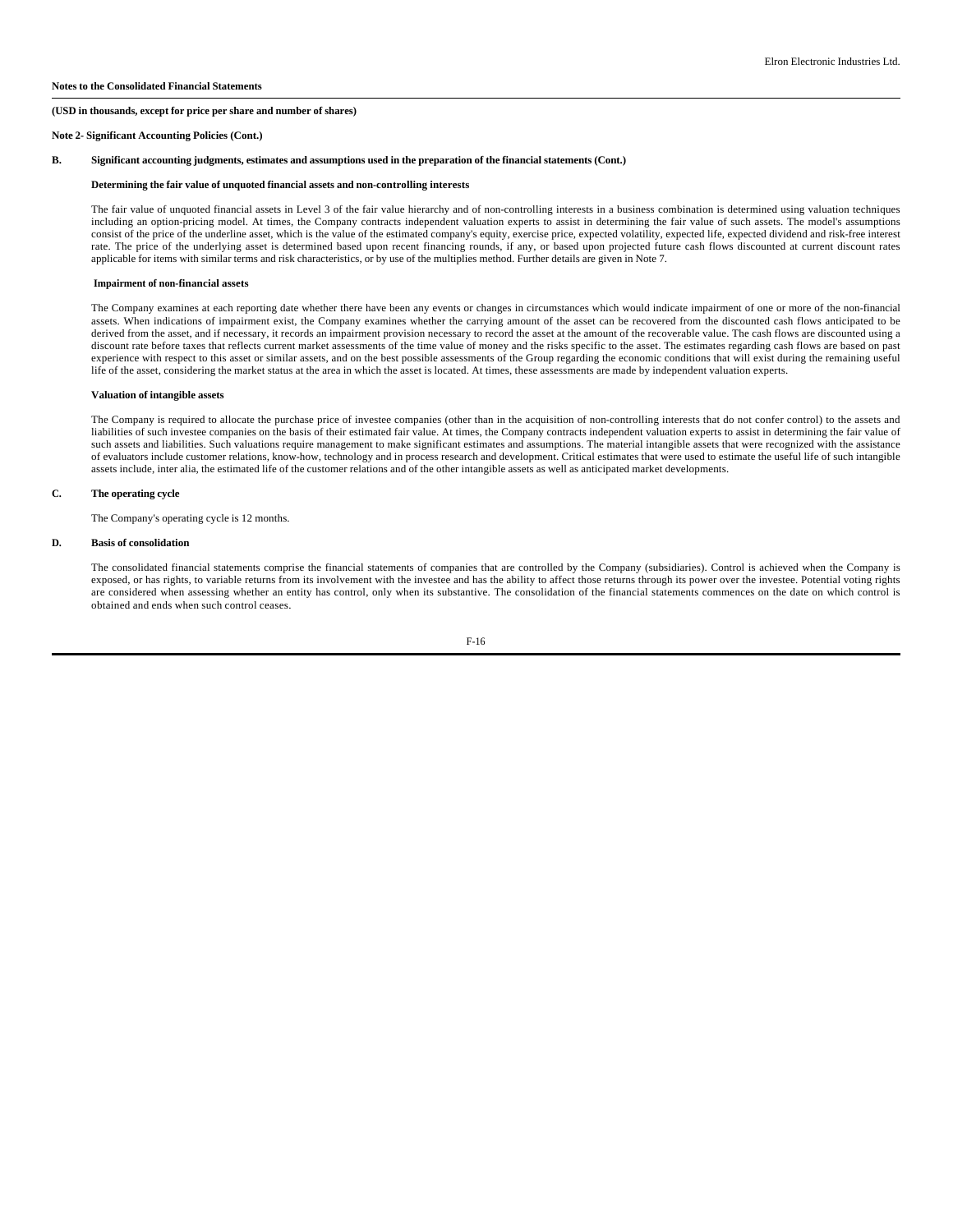## **Note 2- Significant Accounting Policies (Cont.)**

#### **D. Basis of consolidation (Cont.)**

Significant intercompany balances and transactions and gains or losses resulting from intercompany transactions are eliminated in full in the consolidated financial statements.

The financial statements of the Company and of the subsidiaries are prepared as of the same dates and periods. The accounting policy in the financial statements of the subsidiaries was applied consistently and uniformly with the policy applied in the financial statements of the Company.

Non-controlling interests in subsidiaries represent the equity in subsidiaries not attributable, directly or indirectly, to a parent company. Non-controlling interests are presented in equity separately from the equity attributable to the equity holders of the Company. Profit or loss and components of other comprehensive income are attributed to the Company and to noncontrolling interests. Losses are attributed to non-controlling interests even if they result in a negative balance of non-controlling interests in the consolidated statement of financial position.

A transaction with non-controlling interests, whether a sale or an acquisition, is accounted for as an equity transaction. As such, further acquisitions of non-controlling interests by the Company are recognized directly in equity (the Company has elected to record at capital reserves in respect of transaction with non-controlling interests). Any difference between the amount of the adjustment to non-controlling interest (reflecting the change in relative interest in the subsidiary) and the consideration paid or received by the parent on the change in holding is recognized directly as an increase in equity. In disposal of equity interests while control is retained, an increase or decrease in equity (the Company has elected to record at capital reserve from transactions with non-controlling interests) is recognized for the amount of the difference between the consideration received by the Company and the carrying amount of the non-controlling interests in the subsidiary which has been added to the Company's equity, taking into consideration realization of goodwill attributed to the subsidiary, if any, and capital reserves resulting from comprehensive income (loss), in accordance with the decrease in holdings in the subsidiary.

In a business combination achieved in stages, equity rights in the acquiree that had been previously held by the acquirer prior to obtaining control are measured at the acquisition date at fair value and included in the acquisition consideration by recognizing the gain or loss resulting from the fair value measurement, including amounts whose recognition in other comprehensive income was deferred.

Direct acquisition costs attributed to a business combination transaction are recognized in the statement of income as incurred rather than as part of the acquisition cost.

When the Group loses control over a company, it measures and recognizes its remaining investment at fair value. Any difference between the carrying amount of the former<br>consolidated company as of the date on which control remaining investment is subject to significant influence, it is treated as an investment in an associate.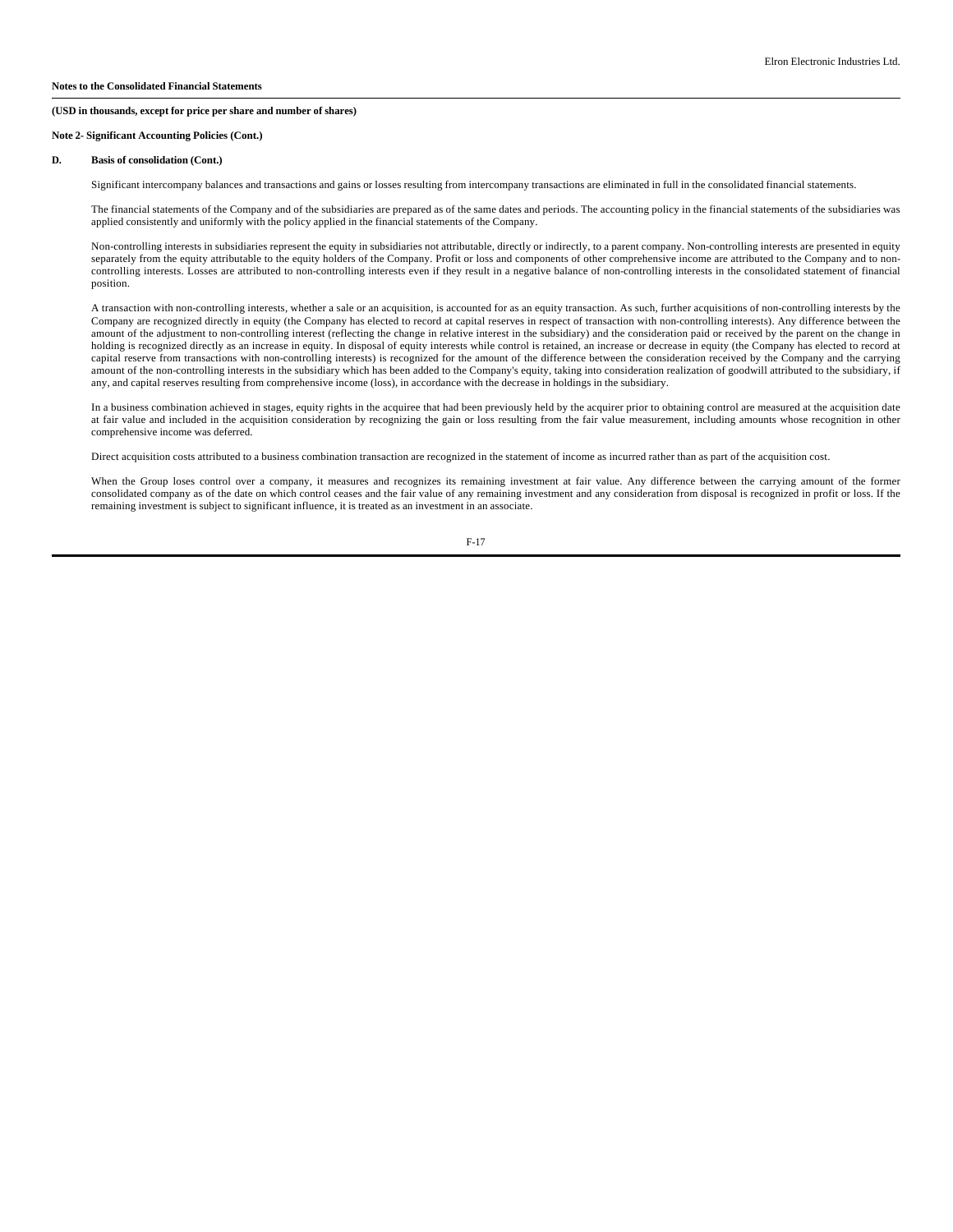### **Note 2 – Significant Accounting Policies (Cont.)**

### **E. Associates accounted for using the equity method of accounting**

Associates are those entities in which the Company has significant influence or the ability to significantly influence the financial and operating policies, but control was not achieved. In assessing whether or not the Company has significant influence over an entity, the Company takes into consideration ownership of potential voting rights that are immediately exercisable, directly or through subsidiaries, and their impact. Associates are accounted for using the equity method of accounting. The Company's consolidated financial statements include the Group's share of the income and expenses of equity accounted investees from the date that significant influence commences until the date that significant influence ceases. In addition, the financial statements of the Company and of the associates are prepared as of the same dates and periods.

When the Group's share of losses exceeds its interest in an equity accounted investee, the carrying amount of that interest (including any long-term investments) is reduced to zero and the recognition of further losses is discontinued except to the extent that the Group has an obligation to support the investee or has made payments on behalf of the investee, or has granted it loans or guarantees.

In circumstances where the Company's ownership in an associate is in the form of a preferred security or other senior security, the Company recognizes losses based on the ownership level of the particular associate's security or loan held by the Company that grants it the preferred rights, and to which the equity method is being applied.

Excess cost of associates is presented as part of the investment. Goodwill relating to the acquisition of an associate is initially measured as the excess cost of an investment in an associate over the Company's proportional interest in the fair value of the identifiable assets and liabilities, net. Excess cost allocated in an associate to identifiable assets and identifiable liabilities having a finite useful life is amortized according to the said useful life. Goodwill is not systematically amortized, and evaluated for impairment as part of the investment in the associate as a whole.

The Group's share of the operating results of the associate is shown in the statement of comprehensive income as Group's share of earnings (losses) of associates, and other comprehensive income (loss) net of the associate attributable to the Group is presented in other comprehensive income (loss) in the relevant item in equity. Profits and losses resulting from transactions between the Group and the associate are eliminated to the extent of the interest in the associate.

When the Group loses its significant influence in an associate previously treated at equity, the remaining investment is revalued to its fair value on the date when significant influence is lost and is accounted for as an investment measured at fair value. The Group recognizes in profit or loss any difference between the fair value of any retained investment and any proceeds from disposing of the part interest in the associate, and the carrying amount of the investment at the date when significant influence is lost.

Upon purchase of shares of an associate while retaining significant influence in the associate, the Company applies the purchase method in respect of the interest acquired while the previous carrying amount of investment in the associate remains unchanged.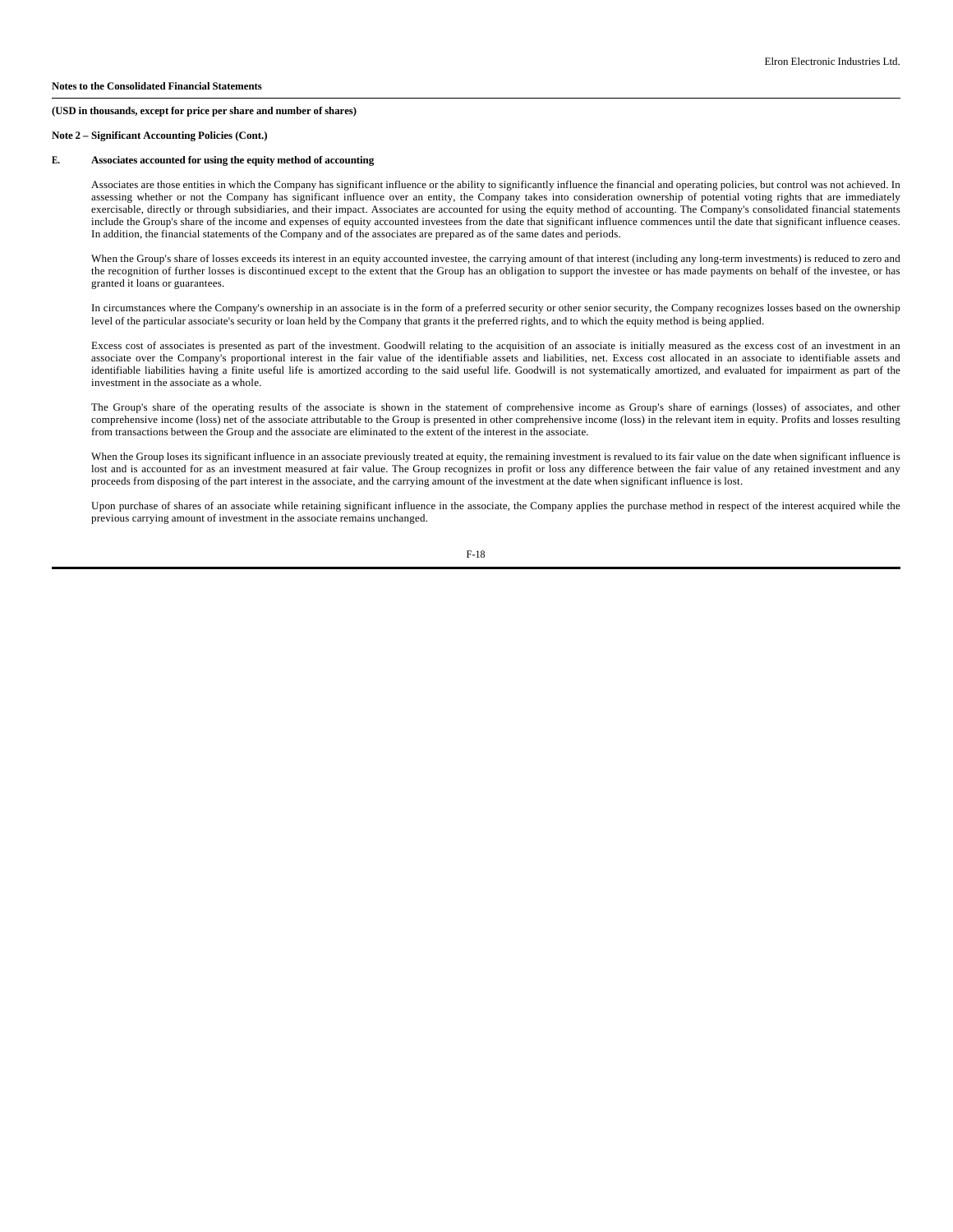## **Note 2 – Significant Accounting Policies (Cont.)**

### **F. Functional currency, presentation currency and foreign currency**

#### 1. **Functional currency and presentation currency**

The consolidated financial statements are presented in U.S. dollars, the Company's functional currency, and are rounded to the nearest thousand, unless stated otherwise.

The functional currency, which is the currency that best reflects the economic environment in which the Company operates and conducts its transactions, is separately determined for each Group entity. The functional currency of most of the investee companies is the U.S. dollar.

Assets and liabilities of a Group company which is a foreign operation, including any fair value adjustments to the carrying amounts of assets and liabilities arising on the acquisition of that foreign operation are translated at the closing rate at each reporting date for each reporting date presented. Income and expenses for each period presented in the statement of income are translated at average exchange rates for the presented periods. All resulting translation differences are recognized as other comprehensive income.

### 2. **Transactions in foreign currency**

Transactions denominated in foreign currency are recorded on initial recognition at the exchange rate at the date of the transaction. Monetary assets and liabilities denominated in foreign currency existing as of the reporting date are translated into the functional currency at the exchange rate at every reporting date.

Non-monetary assets and liabilities that are measured in terms of historical cost in a foreign currency are translated into the Company's functional currency using the exchange rate on the date of the transaction. Non-monetary assets and liabilities denominated in foreign currencies that are measured at fair value are translated into the functional currency at the exchange rate on the date that the fair value was determined.

## **G. Financial instruments**

### *Financial assets:*

Starting January 1, 2012, the Group has early adopted the first phase of IFRS 9, Financial Instruments, commencing January 1, 2012, without early adopting the final version of IFRS 9, which are detailed in Note 2.U below.

#### 1. Initial recognition

Financial instruments are recognized initially at fair value plus any directly attributable transaction costs, unless they are subsequently measured at fair value.

## 2. Subsequent measurement

After the initial recognition, the Company measures its financial assets at amortized cost or at fair value, as follows: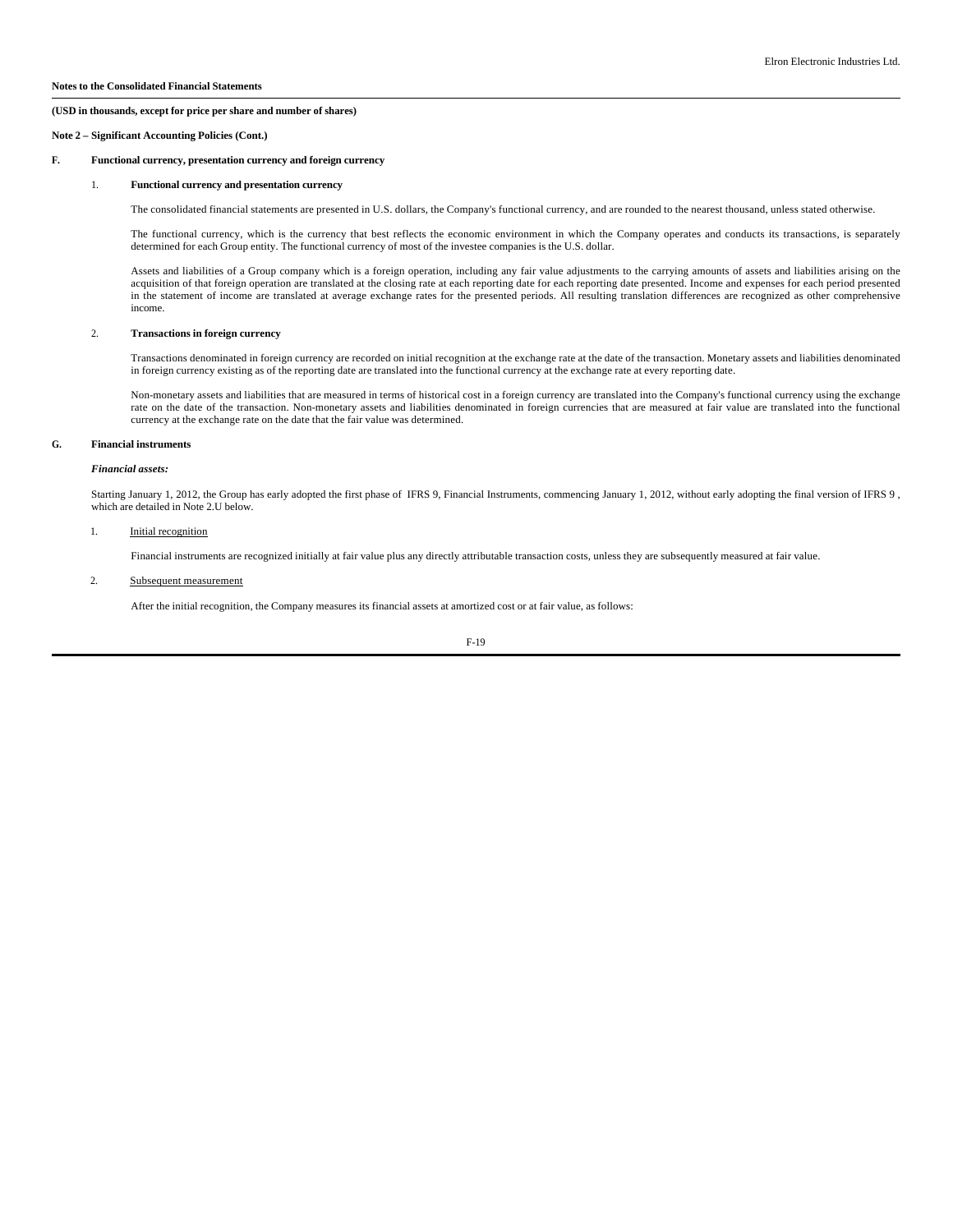## **Note 2 – Significant Accounting Policies (Cont.)**

### **G. Financial instruments** (Cont.)

### *Financial assets: (Cont.)*

Subsequent measurement (Cont.)

#### a) Financial assets measured at amortized cost

In subsequent periods, a financial asset is measured at amortized cost, using the effective interest method while deducting any impairment losses (see also Note 2.K below), if both of the following conditions are met:

- The asset is held within a business model whose objective is to hold assets in order to collect the contractual cash flows.
- The contractual terms of the financial asset give rise, on specified dates, to cash flows that are solely payments of principal and interest on the principal amount outstanding.

### b) Financial assets measured at fair value

Financial assets that are equity instruments are measured in subsequent periods at fair value and the changes will be recognized in the statement of income or in other comprehensive income (loss), in accordance with the el

If the equity instruments are held for trading, they must be measured at fair value through profit or loss.

With regard to financial assets measured at fair value through other comprehensive income, gains, losses and impairment are not recognized in the statement of income, even<br>upon disposal. Changes in fair value of these asse Company sells these assets, it transfers the gain or loss in respect with the asset sold from the capital reserve into accumulated deficit.

Financial assets that are debt instruments, which are not measured at amortized cost, are measured in subsequent periods at fair value through profit or loss.

A financial asset is derecognized when the Group's contractual rights to the cash flows deriving from the financial asset expire.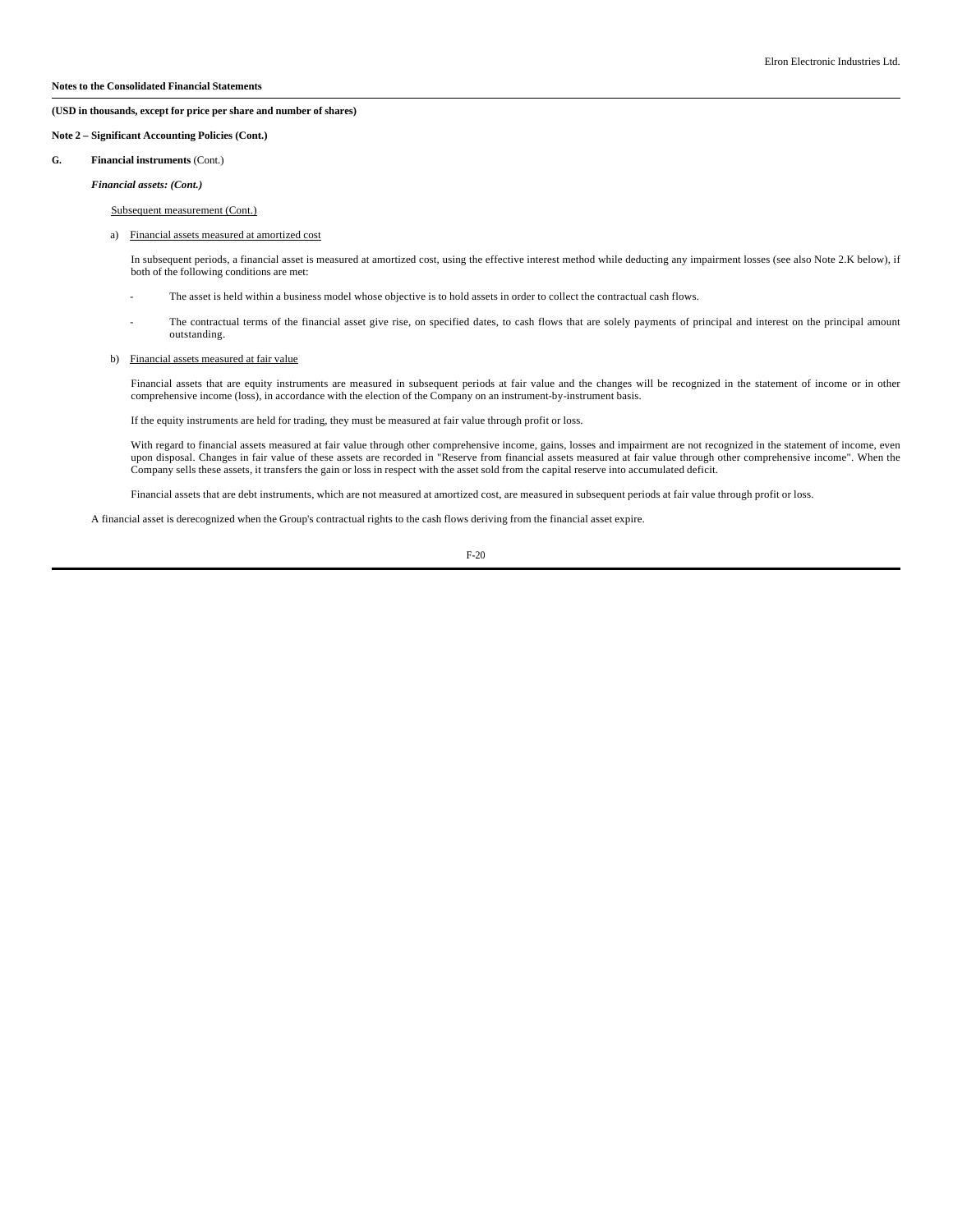## **(USD in thousands, except for price per share and number of shares)**

## **Note 2 – Significant Accounting Policies (Cont.)**

### **Cash and cash equivalents**

Cash includes cash balances available for immediate use. Cash equivalents include short-term highly liquid deposits in banks (with original maturities of three months or less) that are readily convertible into known amounts of cash and are part of the Group's cash management.

### **Short term deposits**

Short term deposits include deposits in banks with original maturities that exceeds three months from its deposit date.

### **Contingent Consideration**

Fair value of contingent consideration from sale of group companies is initially recorded at fair value and is classified as a financial asset in accordance with IFRS 9. The contingent consideration is measured at fair value at each reporting period and subsequent changes in the fair value are recorded at profit or loss.

### *Financial liabilities:*

Financial liabilities are recognized initially on the trade date. Financial liabilities are derecognized when the obligation of the Group, as specified in the agreement, expires or when it is discharged or cancelled.

Financial liabilities, other than financial liabilities designated at fair value through profit or loss, are recognized initially at fair value plus any directly attributable transaction costs. Subsequent to initial recognition these financial liabilities are measured at amortized cost using the effective interest method.

#### **Offset between financial assets and financial liabilities**

Financial assets and financial liabilities are offset and the net amount is presented in the statement of financial position if there is a right, which is legally enforceable, to set off the recognized amounts and there is an intention either to settle on a net basis or to realize the asset and settle the liability simultaneously.

## **H. Fair value measurement**

Fair value is the price that would be received to sell an asset or paid to transfer a liability in an orderly transaction between market participants at the measurement date. Fair value measurement is based on the assumption that the transaction will take place in the asset's or the liability's principal market, or in the absence of a principal market, in the most advantageous market. The fair value of an asset or a liability is measured using the assumptions that market participants would use when pricing the asset or liability, assuming that market participants act in their economic best interest.

The Group uses valuation techniques that are appropriate in the circumstances and for which sufficient data are available to measure fair value, maximizing the use of relevant observable inputs and minimizing the use of unobservable inputs.

 The fair value of financial assets measured at fair value is determined with reference to their quoted closing bid price as of the reporting date, and in the absence of such a quoted price, by other appropriate valuation methods.

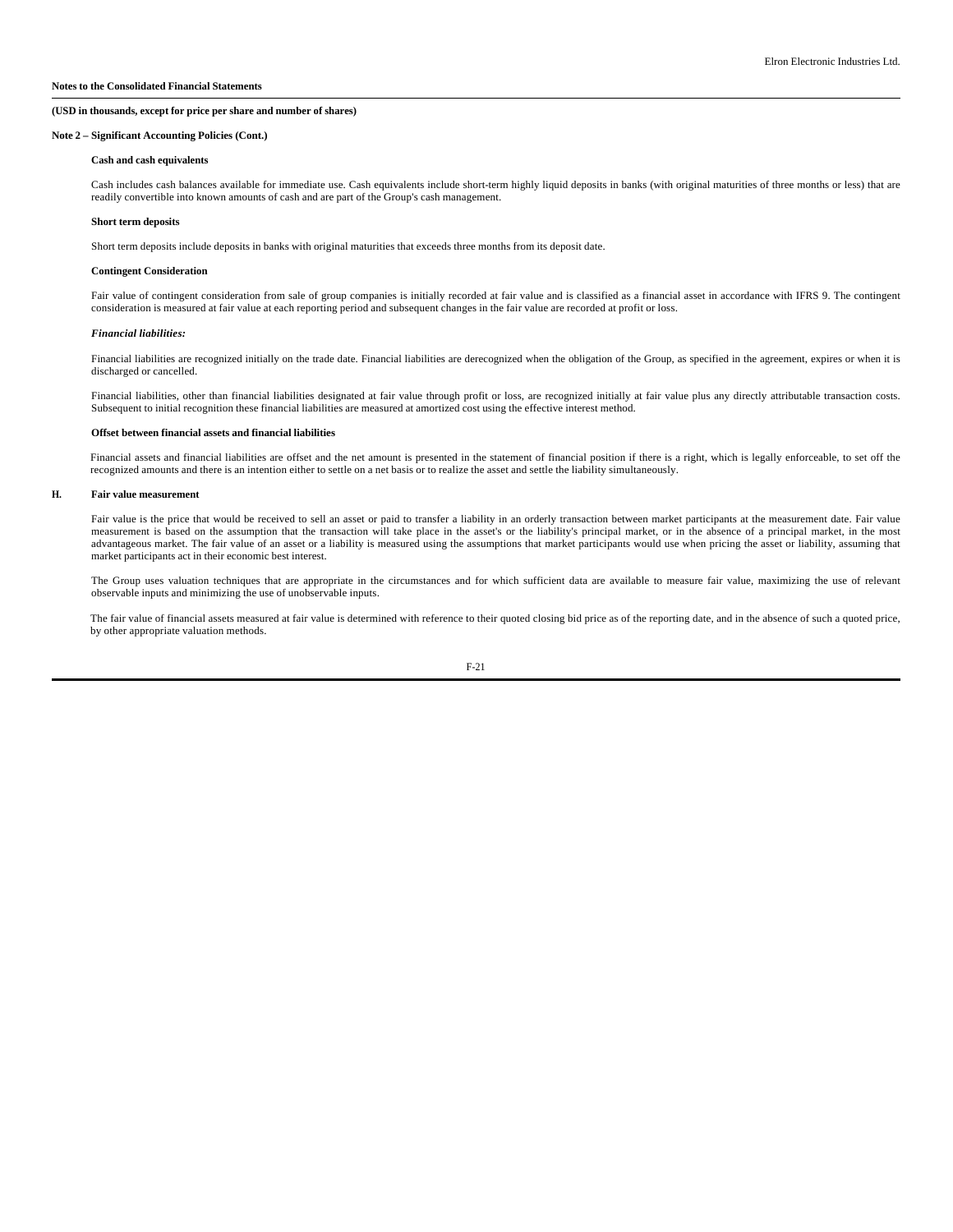**(USD in thousands, except for price per share and number of shares)**

## **Note 2 – Significant Accounting Policies (Cont.)**

### **I. Property, plant and equipment**

Items of property, plant and equipment are measured at cost less accumulated depreciation, less accumulated impairment losses, if any, and excluding day-to-day servicing expenses.

Depreciation is recognized in the statement of income on a straight-line basis over the estimated useful lives of the property, plant and equipment.

The estimated useful lives for the current and comparative periods are as follows:

| Computers, office furniture and equipment | 3-17 years (mainly 3 years) |
|-------------------------------------------|-----------------------------|
| Lab equipment                             | 7 years                     |

#### **J. Intangible assets**

#### 1. **Research and development**

Research expenses undertaken with the goal of gaining new scientific or technical knowledge are recognized in the statement of income when incurred.

Development activities are activities relating to a plan for the creation of new products or processes or the significant improvement of existing products or processes. Expenditures in respect of development activities are recognized as an intangible asset only if all the following exist: the development costs can be reliably measured; the product or process is technically and commercially feasible; future economic benefits from the product are probable; and the Group intends to and has sufficient resources to complete the development and to use or sell the asset. The costs recognized as an intangible asset include the cost of the materials, direct labor and overhead costs that can be directly attributed to preparation of the asset for its intended use. Other development expenditures are recognized in the statement of income as incurred. This asset is measured at cost less any accumulates amortization and impairment.

#### 2. **Other intangible assets**

- a. Intangible assets acquired in a business combination are included at the fair value at the acquisition date. After initial recognition, intangible assets are carried at their cost less any accumulated amortization (other than intangible assets having an indefinite useful life) and any accumulated impairment losses.
- b. Separately acquired intangible assets are measured on initial recognition at cost with the addition of costs directly attributable to the acquisition.
- c. Subsequent expenditures are capitalized as an intangible asset only when they increase the future economic benefits embodied in the specific asset for which they were expended. All other expenditures, including expenditures relating to goodwill and intangibles developed independently, are recognized in the statement of income as incurred (except for development costs which were capitalized).
- d. The amortization period of intangible assets having a finite useful life is determined according to the expected future economic benefits from the assets in each period, on the basis of estimated useful life of each group of assets. As for the testing of impairment, see Note 2.K below.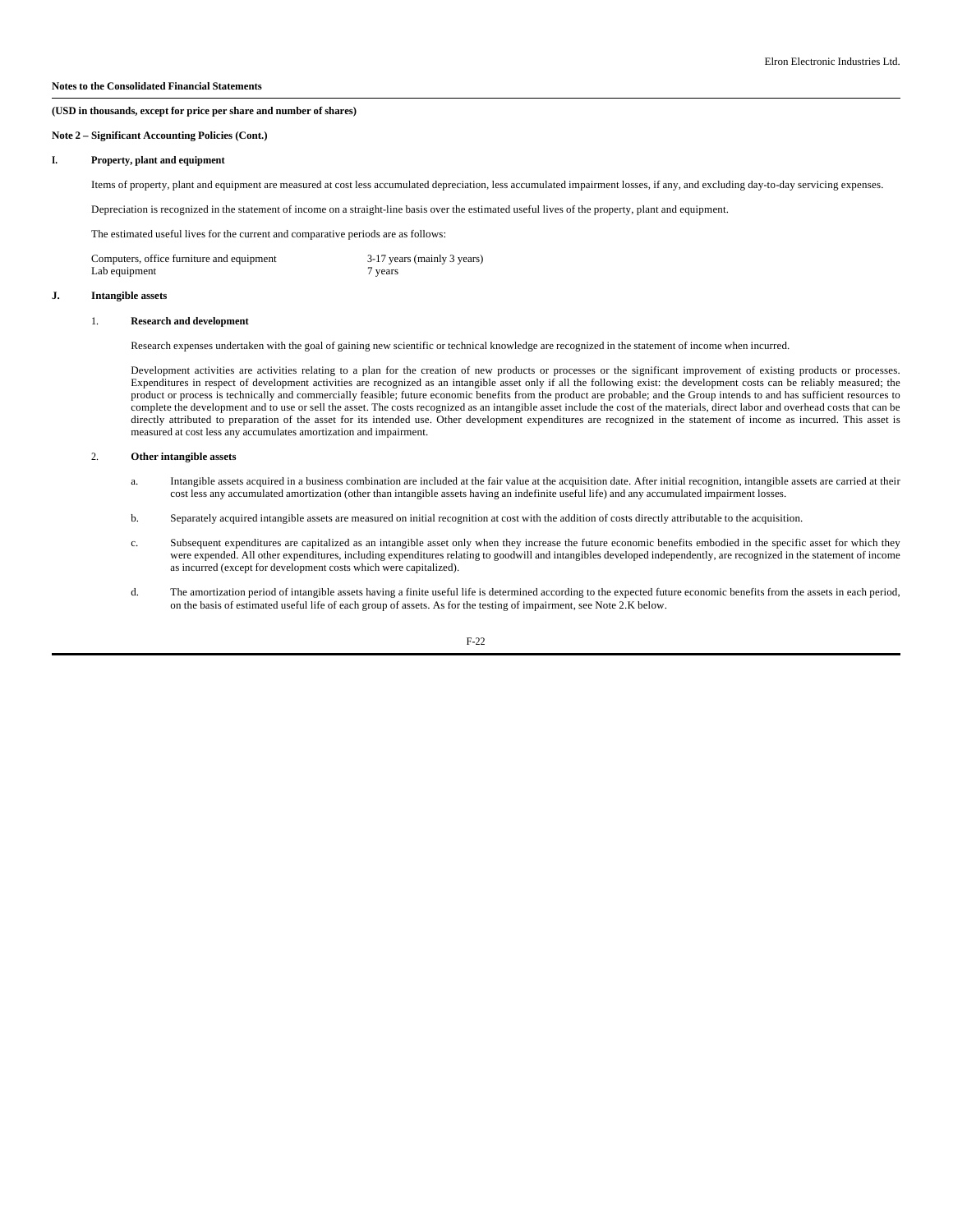## **Note 2 – Significant Accounting Policies (Cont.)**

A summary of the policies applied to the Group's intangible assets is as follows:

|                                  | <b>Technology and</b><br>development in process * | <b>Agreement with</b><br>Rafael** |
|----------------------------------|---------------------------------------------------|-----------------------------------|
| <b>Useful lives</b>              | Not yet determined                                | Indefinite                        |
| <b>Amortization period</b>       | ***                                               | Not amortized                     |
| Internally generated or acquired | Acquired                                          | Acquired                          |

\*) Mainly technology and development in process acquired in business combinations.<br>\*\*) As a result of the agreement with Rafael Advanced Defense Systems I td. ("Rafael")

- \*\*) As a result of the agreement with Rafael Advanced Defense Systems Ltd. ("Rafael") see Note 3.A.3.a).<br>\*\*\*) Amortization of technology and development in process begins when sales are generated from the te Amortization of technology and development in process begins when sales are generated from the technology developed. The amortization period is set to
- reflect the future useful life, such as the estimated period in which future sales expected to be generated from the said technology developed.

The estimates regarding the amortization method and useful life of intangible assets having a finite useful life are reviewed at least at each year-end.

Intangible assets with indefinite useful lives are not systematically amortized and are tested for impairment annually or more if events or changes in circumstances indicate that the intangible asset may be impaired (see also Note 2.K). The useful life of these assets is reviewed annually to determine whether their life assessment continues to be supportable.

### **K. Impairment**

## 1. **Financial assets carried at amortized cost**

The Company assesses at each reporting period whether there is any objective evidence of impairment. There is objective evidence of impairment whenever one or more events has occurred after initial recognition that has a negative impact on the estimated future cash flows. The amount of the impairment loss is measured as the difference between the asset's carrying amount and the present value of estimated future cash flows (excluding future expected credit losses that have not yet been incurred). The present value of the estimated future cash flows is discounted at the financial asset's original effective interest rate. In subsequent periods, the previously recognized impairment loss is reversed when the increase in value can be related objectively to an event occurring after the impairment was recognized. The amount of the reversal is credited to the statement of income up to the amount of the previously recognized impairment loss.

### 2. **Non-financial assets**

The Company evaluates the need to record an impairment of the carrying amount of non-financial assets whenever events or changes in circumstances indicate that the carrying amount is not recoverable. If the carrying amount of non-financial assets exceeds their recoverable amount, the assets are reduced to their recoverable amount. The recoverable amount of an asset that does not generate independent cash flows is determined for the cash-generating unit to which the asset belongs. Impairment losses are recognized in the statement of income.

An impairment loss of an asset, other than goodwill, is reversed only if there have been changes in the estimates used to determine the asset's recoverable amount since the last impairment loss was recognized.

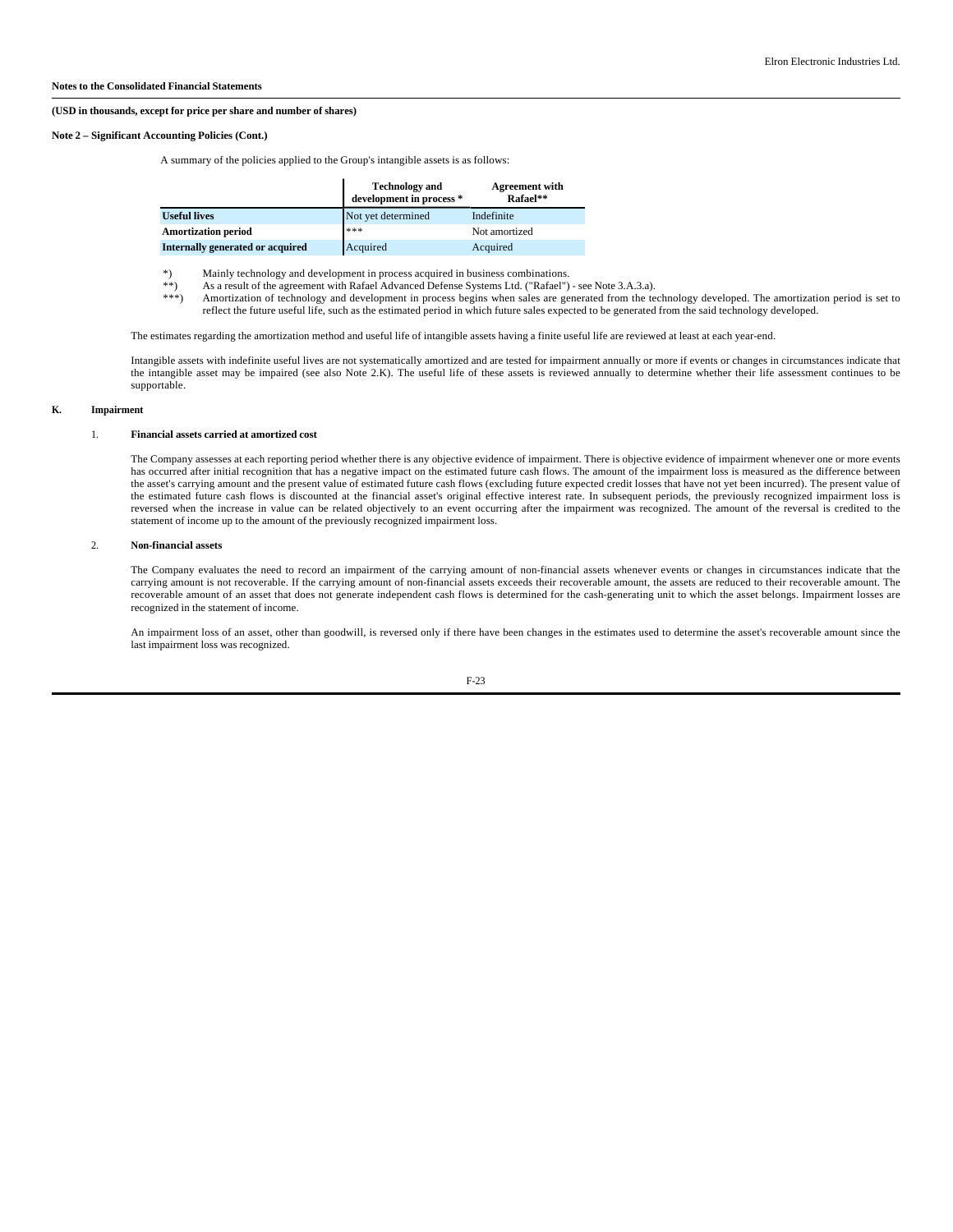## **Note 2 – Significant Accounting Policies (Cont.)**

### 2. **Non-financial assets (Cont.)**

The following criteria are applied in assessing impairment of associate:

After application of the equity method, the Company examines whether it is necessary to recognize any additional impairment loss with respect to the investment in associates. The Company examines at each reporting period whether there is objective evidence that the value of the investment in the associate is impaired. Such evidence may include general market data, a decline in the stock market prices, recurring losses, the industry in which the investees operate, failure of research and development efforts, a significant deviation from the business plan, rounds of financing at an amount below the cost basis of the investment and other parameters. The test of impairment is carried out with reference to the entire investment, including excess cost and goodwill attributed to the associate. The loss, or its reversal, is recognized in the statement of income under line item other expenses (income), net.

### **L. Non-current assets held for sale**

A non-current asset or disposal group (a group for which settlement is planned, including assets and liabilities) is classified as held for sale if their carrying amount will be recovered principally through a sale transaction rather than through continuing use. These assets are not depreciated and are presented separately as current assets in the statement of financial position, at the lower of their carrying amount and fair value less costs to sell. Simultaneously, liabilities associated with these assets are presented separately in the statement of financial position in a similar manner. Also, the related other comprehensive income (loss) is presented separately in the statement of changes in equity.

### **M. Employee benefits**

#### 1. **Post-employment benefits**

The Group has a number of post-employment benefit plans. The plans are usually financed by deposits with insurance companies or with funds managed by a trustee, and they are classified as defined contribution plans and defined benefit plans.

The Group has defined contribution plans pursuant to section 14 to the Severance Pay Law under which the Group pays fixed contributions and will have no legal or constructive obligation to pay further contributions if the fund does not hold sufficient amounts to pay all employee benefits relating to employee service in the current and prior periods.

Contributions to the defined contribution plan in respect of severance or retirement pay are recognized as an expense when contributed concurrently with performance of the employee's services.

In 2015, the Group recorded expenses in respect of defined contribution plans in the amount of approximately \$160 (in 2014 and 2013 these expenses amounted to an immaterial amount).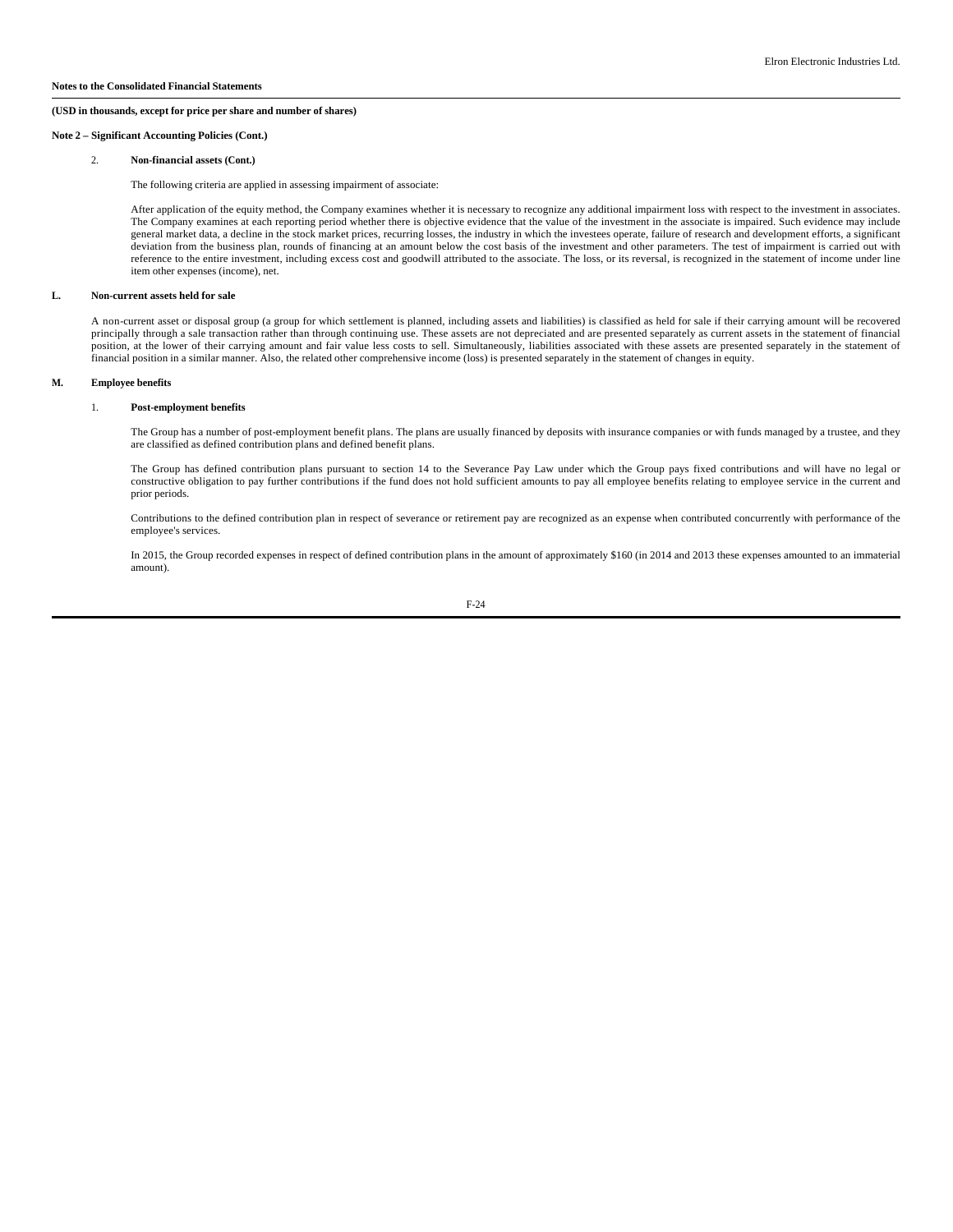## **Note 2 – Significant Accounting Policies (Cont.)**

### **M. Employee benefits (Cont.)**

#### 2. **Short-term benefits**

Short-term employee benefits are benefits that are expected to be settled wholly before twelve months after the end of the annual reporting period in which the employees render the related services. These benefits include salaries, paid annual leave, paid sick leave, recreation and social security contributions and are recognized as expenses as the services are rendered. A liability in respect of a cash bonus or a profit-sharing plan is recognized when the Group has a legal or constructive obligation to make such payment as a result of past service rendered by an employee and a reliable estimate of the amount can be made.

# **N. Share-based payment transactions**

The cost of equity-settled transactions with employees and others is measured at the fair value of the equity instruments granted at grant date.

The fair value of share-based payments on the grant date is recognized as an expense, with a corresponding increase in retained earnings, over the period in which the relevant employees become fully entitled to the award. The amount recognized as an expense, taking the vesting terms into account, consisting of service terms and performance terms other than market terms, is adjusted to reflect the actual number of share options that are expected to vest.

Options granted to employees for the purchase of shares of investee companies are measured at each reporting period at fair value in accordance with the Black and Scholes model. The fair value of the options is recognized as a liability. Any changes in this liability are recognized as an expense or income under line item general and administrative expenses in profit or loss.

### **O. Provisions**

A provision is recognized when there is a present obligation, legal or constructive, as a result of a past event and a reliable estimate can be made of the amount of the obligation and it is probable that an outflow of resources embodying economic benefits will be required to settle the obligation.

# **P. Revenues**

Revenue is recognized in profit or loss when the amount of revenue can be measured reliably, it is expected that the financial benefits will return to the company and the associated costs can be estimated reliably. Revenue is measured at the fair value of the consideration received, net of discounts. Revenue from services is recognized over the period in which the service was provided.

### **Q. Leases**

Lease agreements are classified as an operating lease if they do not transfer substantially all the risks and benefits incidental to ownership of the leased asset. Lease payments are recognized as an expense in the statement of income on a straight-line basis over the lease term, including the optional period, when on the date of the transaction it was reasonably certain that the option will be exercised.

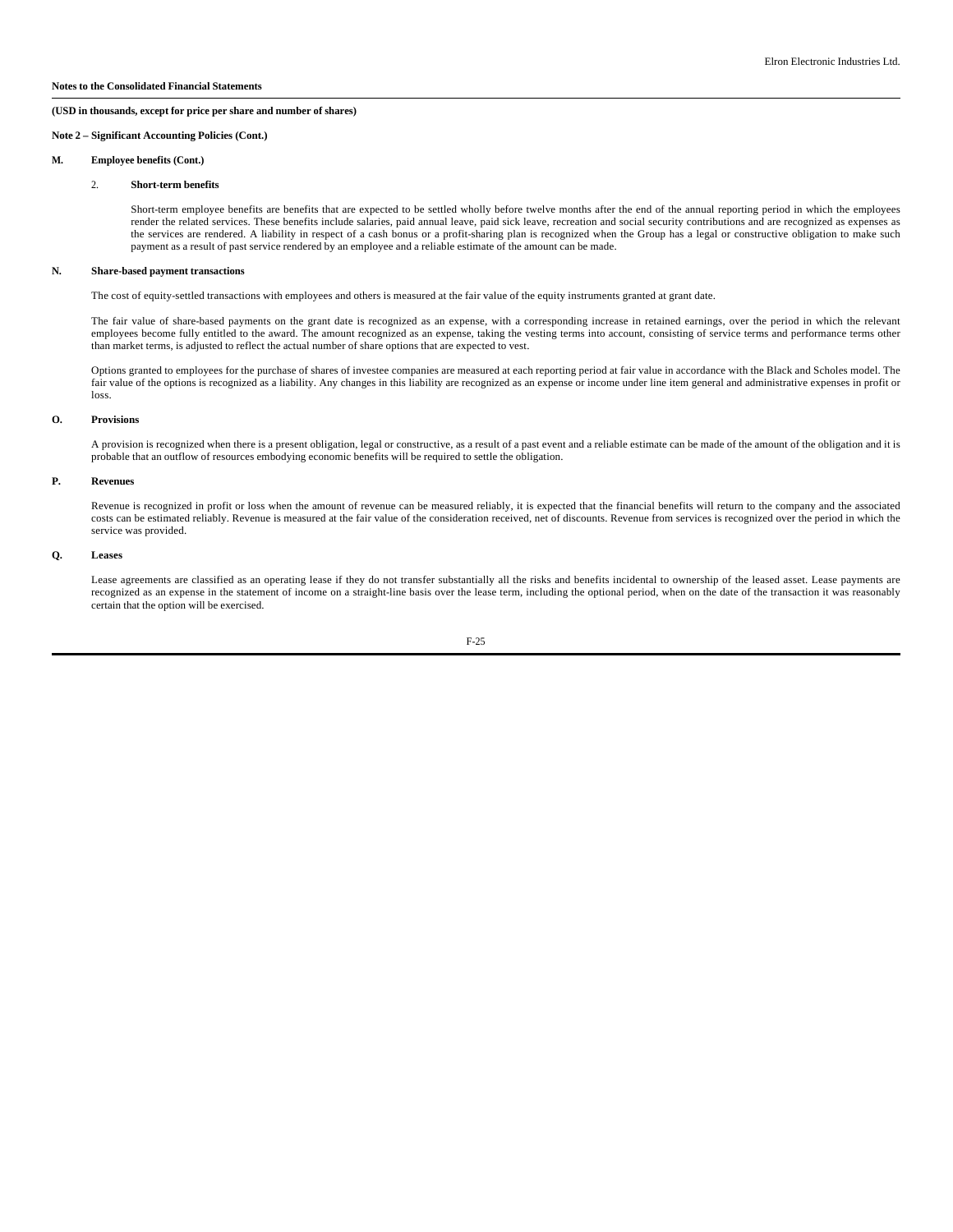## **(USD in thousands, except for price per share and number of shares)**

## **Note 2 – Significant Accounting Policies (Cont.)**

#### **R. Taxes on income**

Taxes on income in the statement of income comprise current and deferred taxes. The tax results in respect of current or deferred taxes are carried to the statement of income except to the extent that the tax arises from items which are recognized directly in equity or in other comprehensive income.

### 1. **Current taxes**

The current tax liability is measured using the tax rates and tax laws that have been enacted or substantively enacted by the reporting date as well as adjustments required in connection with the tax liability in respect of previous years.

A provision is recognized in respect to uncertain tax positions when it is more likely than not that the Group will be required to use its financial resources in order to recover the settlement.

#### 2. **Deferred taxes**

Deferred taxes are computed in respect of temporary differences between the carrying amounts in the financial statements and the amounts attributed for tax purposes.

Deferred tax balances are measured at the tax rates that are expected to apply to the period when the taxes are recorded in the statement of income or in equity, based on tax laws that have been enacted or substantively enacted by the end of the reporting period.

Deferred tax assets are reviewed at each reporting date and reduced to the extent that it is not probable that they will be utilized. Simultaneously, temporary differences (such as carryforward losses) for which deferred tax assets have not been recognized are reassessed and deferred tax assets are recognized to the extent that their recoverability is probable.

Taxes that would apply in the event of the sale of investments in investee companies have not been taken into account in computing the deferred taxes, as long as the sale of the investments in investee companies is not expected in the foreseeable future. Also, deferred taxes that would apply in the event of distribution of earnings by investee companies as dividend have not been taken into account in computing the deferred taxes, since the distribution of a dividend does not involve an additional tax liability or since it is the Company's policy not to initiate distribution of dividend that triggers an additional tax liability.

Deferred taxes are offset in the statement of financial position if there is a legally enforceable right to offset a current tax asset against a current tax liability and the deferred taxes relate to the same taxpayer and the same taxation authority.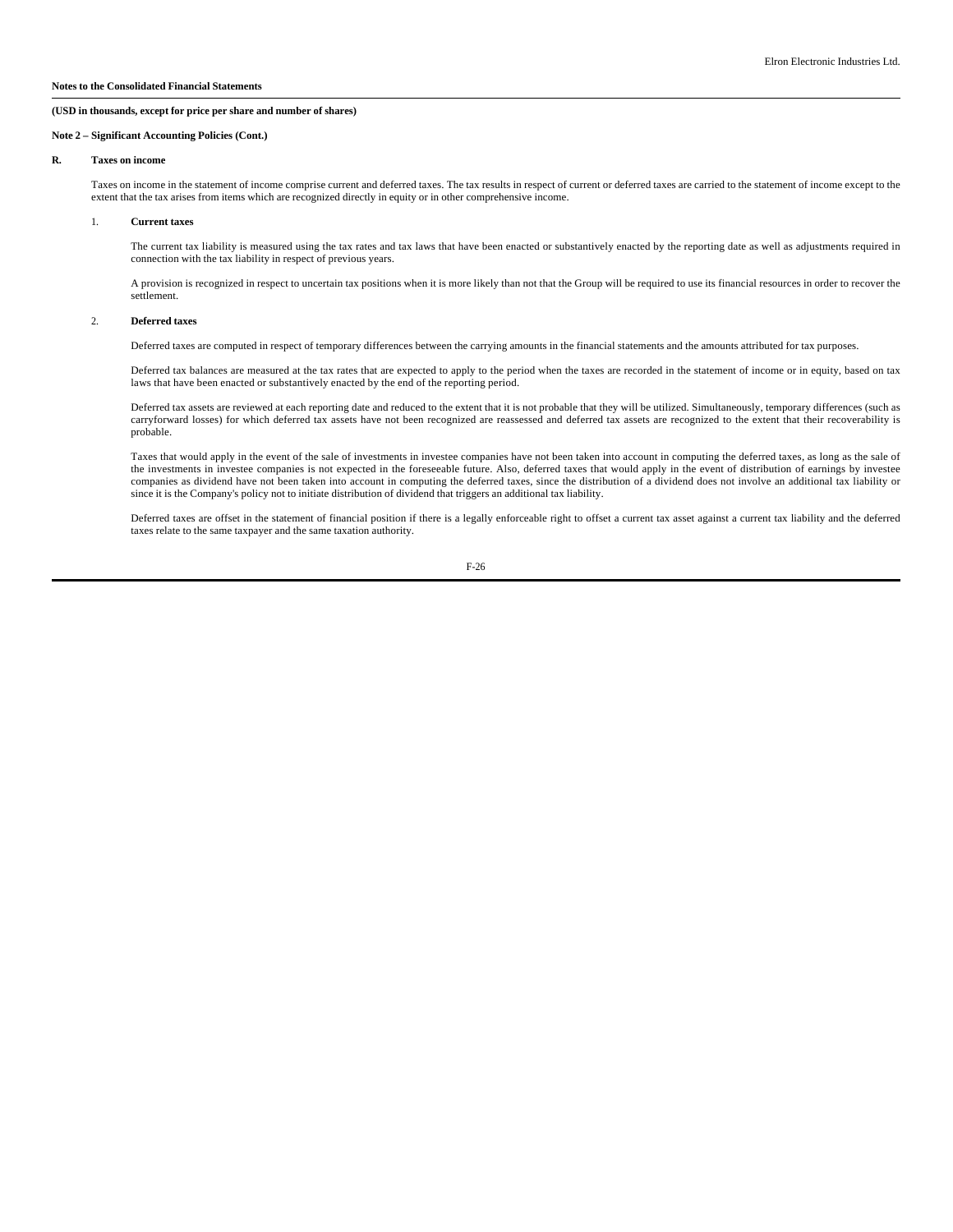## **Note 2 – Significant Accounting Policies (Cont.)**

### **S. Earnings (loss) per share**

Earnings (losses) per share are calculated by dividing the net income (loss) attributable to equity holders of the Company by the weighted number of ordinary shares outstanding during the period. Basic earnings (loss) per share only include shares that were actually outstanding during the period. Potential ordinary shares are only included in the computation of diluted earnings (loss) per share when their conversion has a dilutive effect on the earnings (loss) per share. The Company's share of earnings (loss) of investee companies is included based on the earnings (loss) per share of the investee companies multiplied by the number of shares held by the Company.

### **T. Examination the significance of evaluations of assets and obligations for disclosure or inclusion**

The Company is reviewing the significance of the evaluations of assets and obligations, for the purposes of disclosing them or attaching them in the annual and interim financial statements, in accordance with Regulation 8b of the Securities Regulations (Periodic and Intermediate Reports), 1970 and according to the legal position number 105-23: parameters for fundamental valuations, as updated by the Israeli Security Authority in July 2014 (the "ISA's Position").

In accordance with the ISA's Position, the Company applies also the "Representative Profit" test (i.e., profit for four quarters, calculated on the basis of average absolute values of the quarterly profit / loss attributable to shareholders of the Company for each of the 12 previous quarters) representing an accepted measurement tool for examining the results of holding companies of the Company's category. Representative Profit measurement assists the Company in examining significance and negligibility also in other contexts.

When an evaluation complies with the quantitative conditions for enclosure, the Company examones whether the evaluation does not qualify as very material for qualitative reasons, and therefore will not be enclosed.

### **U. Disclosure of new IFRS standards in the period prior to their adoption**

#### **IFRS 9 - Financial Instruments**

In July 2014, the IASB issued the final and complete version of IFRS 9, "Financial Instruments" ("IFRS 9"), which replaces IAS 39, " Financial Instruments: Recognition and Measurement". IFRS 9 mainly focuses on the classification and measurement of financial assets and it applies to all assets in the scope of IAS 39.

According to IFRS 9, all financial assets are measured at fair value upon initial recognition. In subsequent periods, debt instruments are measured at amortized cost only if both of the following conditions are met:

- the asset is held within a business model whose objective is to hold assets in order to collect the contractual cash flows.
- the contractual terms of the financial asset give rise on specified dates to cash flows that are solely payments of principal and interest on the principal amount outstanding.

Subsequent measurement of all other debt instruments and financial assets should be at fair value.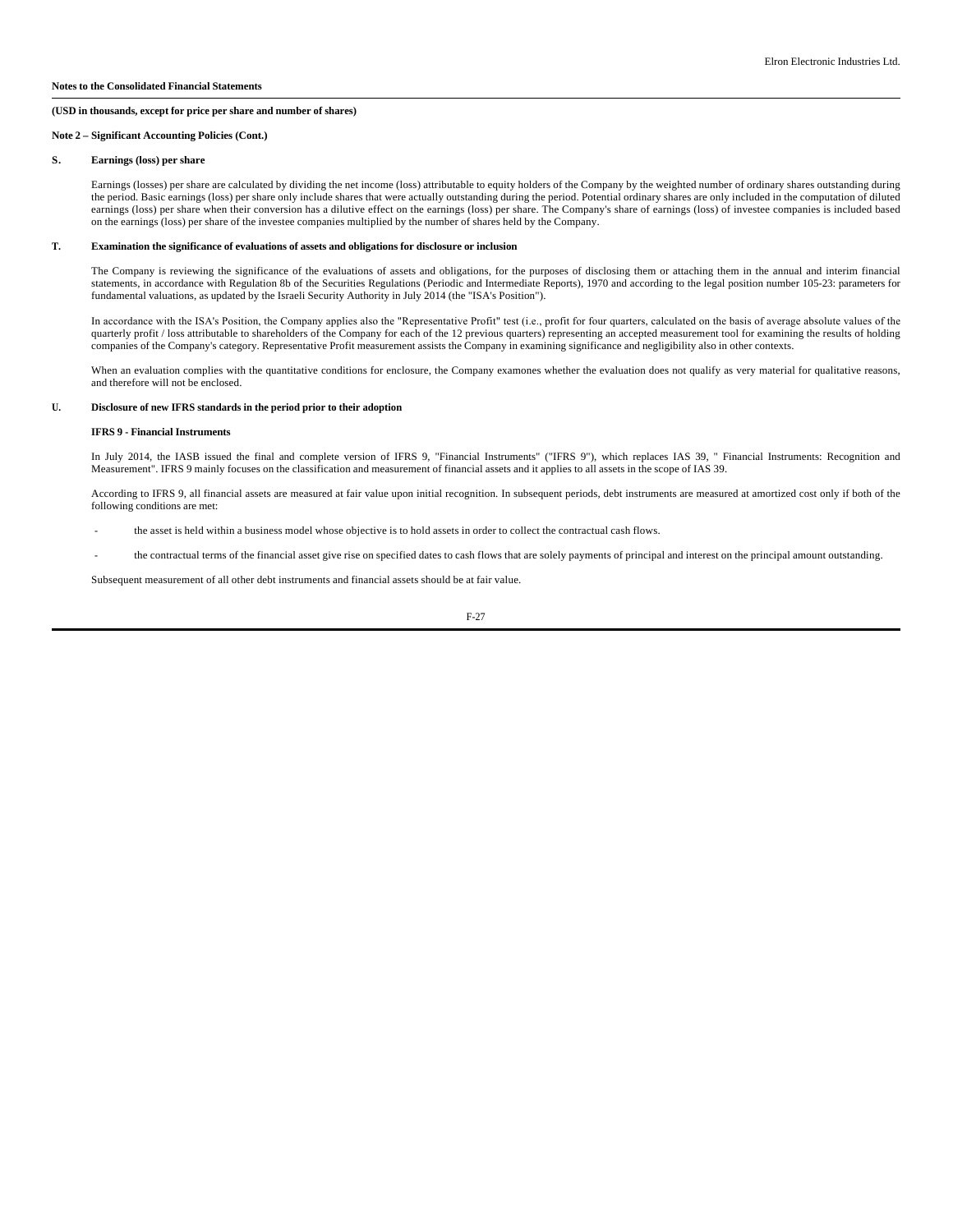## **Note 2 – Significant Accounting Policies (Cont.)**

### **U. Disclosure of new IFRS standards in the period prior to their adoption (Cont.)**

### **IFRS 9 - Financial Instruments (Cont.)**

The Group adopted in an early adoption IFRS 9's provisions in regards with financial assets, without adopting IFRS 9's other provisions, as detailed below:

According to IFRS 9, the provisions of IAS 39 will continue to apply to derecognition and to financial liabilities for which the fair value option has not been elected.

According to IFRS 9, changes in fair value s of financial liabilities which are attributable to the change in credit risk should be presented in other comprehensive income. All other changes in fair value should be presented in profit or loss.

IFRS 9 also prescribes new hedge accounting requirements.

The final version of IFRS 9 is to be applied for annual periods beginning on January 1, 2018. Early adoption is permitted.

The Company has not yet evaluated the standard adoption's possible impact on its financial statements.

## **Note 3- Investments in investees**

# **A. Subsidiaries**

## 1. **Additional information about subsidiaries that are held by the Company**

**Subsidiary with material non-controlling interests (including through fully owned corporate companies)**

|                                                |        | <b>Principal place</b><br>of business | Equity<br>interest<br>and voting<br>rights<br>of non-<br>controlling<br>interests<br>$\%$ |
|------------------------------------------------|--------|---------------------------------------|-------------------------------------------------------------------------------------------|
| As of December 31, 2015 and December 31, 2014: |        |                                       |                                                                                           |
| RDC(1)                                         | Israel |                                       | 49.90                                                                                     |

(1) Held through fully owned corporate company, DEP Holding Technology Ltd ("DEP").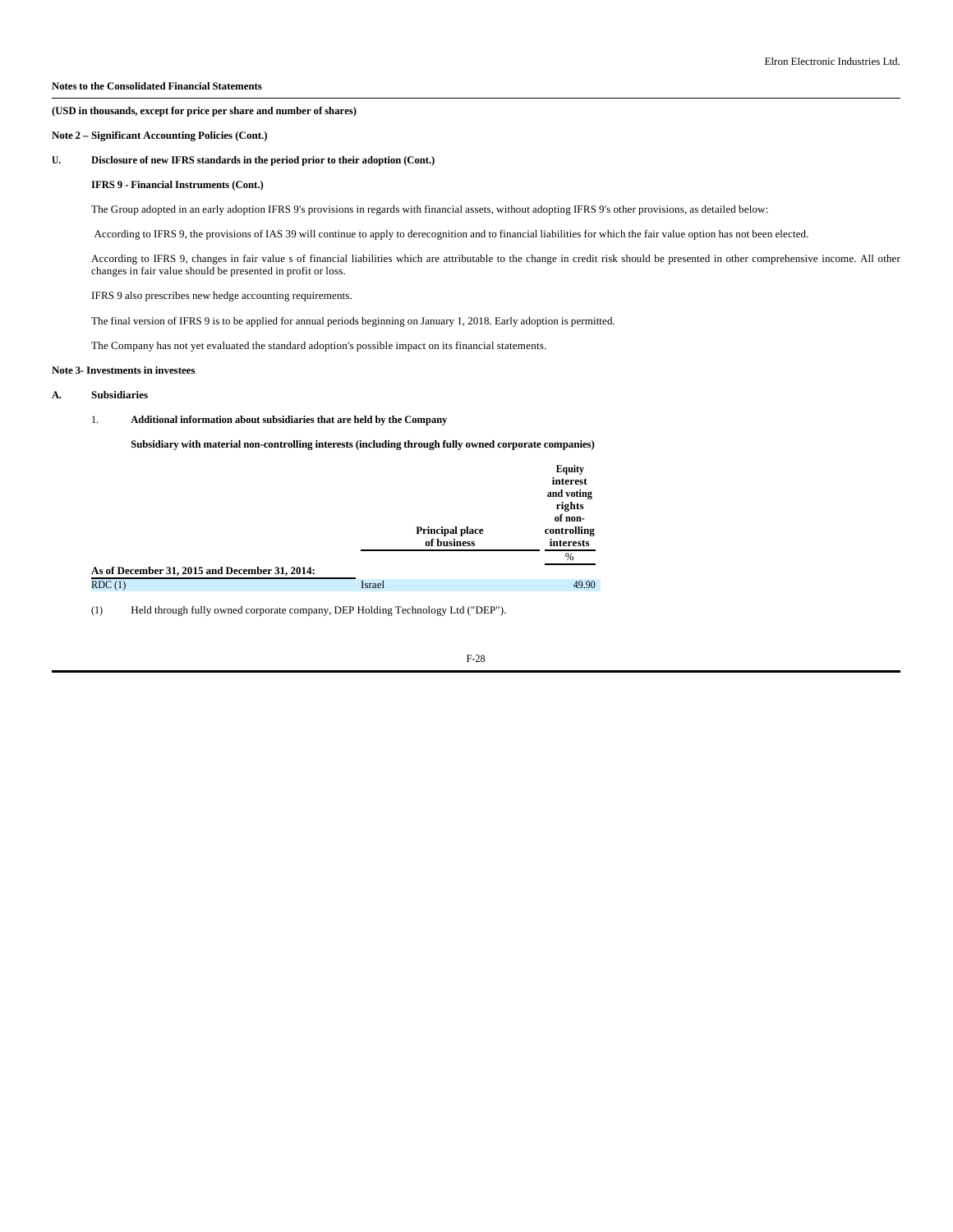**(USD in thousands, except for price per share and number of shares)**

## **Note 3- Investments in investees (Cont.)**

### **A. Subsidiaries**

# 2. **Summarized financial information of a subsidiary with material non-controlling interests (\*)**

Balances in respect with RDC's statement of financial position:

|                         | <b>Current assets</b> | Non-current<br>assets | Current<br><b>liabilities</b> | Non-current<br><b>liabilities</b> | Equity<br>attributable to<br>shareholders of<br>the company | Non-controlling<br>interests |
|-------------------------|-----------------------|-----------------------|-------------------------------|-----------------------------------|-------------------------------------------------------------|------------------------------|
| As of December 31, 2015 | 69.959                | 21,272                | 1.022                         | 2.115                             | 88.094                                                      | 43,755                       |
| As of December 31, 2014 | 63.166                | 11.393                | 471                           | 1,160                             | 36,742                                                      | 36,186                       |

(\*) The information presented does not include excess cost and goodwill.

Results of the operation in RDC's statements:

|                                      | Profit for the year | <b>Profit attributable to</b><br>non-controlling<br>interests | Other<br>comprehensive<br>income | Total<br>comprehensive<br>income |
|--------------------------------------|---------------------|---------------------------------------------------------------|----------------------------------|----------------------------------|
| For the year ended December 31, 2015 | 15.168              | 7.569                                                         |                                  | 15.168                           |
| For the year ended December 31, 2014 | 36,077              | 18,002                                                        | $\overline{\phantom{a}}$         | 36,077                           |

RDC's cash flows:

|                                       | For the year ended<br>December 31 |         |
|---------------------------------------|-----------------------------------|---------|
|                                       | 2015                              | 2014    |
| Operating activities                  | (4,138)                           | (5,014) |
| Investment activities                 | 8,491                             | 23,536  |
| Financing activities                  |                                   | (44)    |
| Increase in cash and cash equivalents | 4,353                             | 18.478  |

### **3. Significant changes in investments in consolidated companies during the reporting period**

### a) **RDC**

RDC is a holding company consolidated by Elron. Elron holds 50.1% of RDC's outstanding shares, through DEP, a subsidiary fully owned by Elron.

 RDC has first rights to commercialize military technologies developed by Rafael. RDC seeks to identify technology projects and invest in companies that will either commercialize Rafael's military technologies or which will benefit from Rafael's technology, know-how and expertise.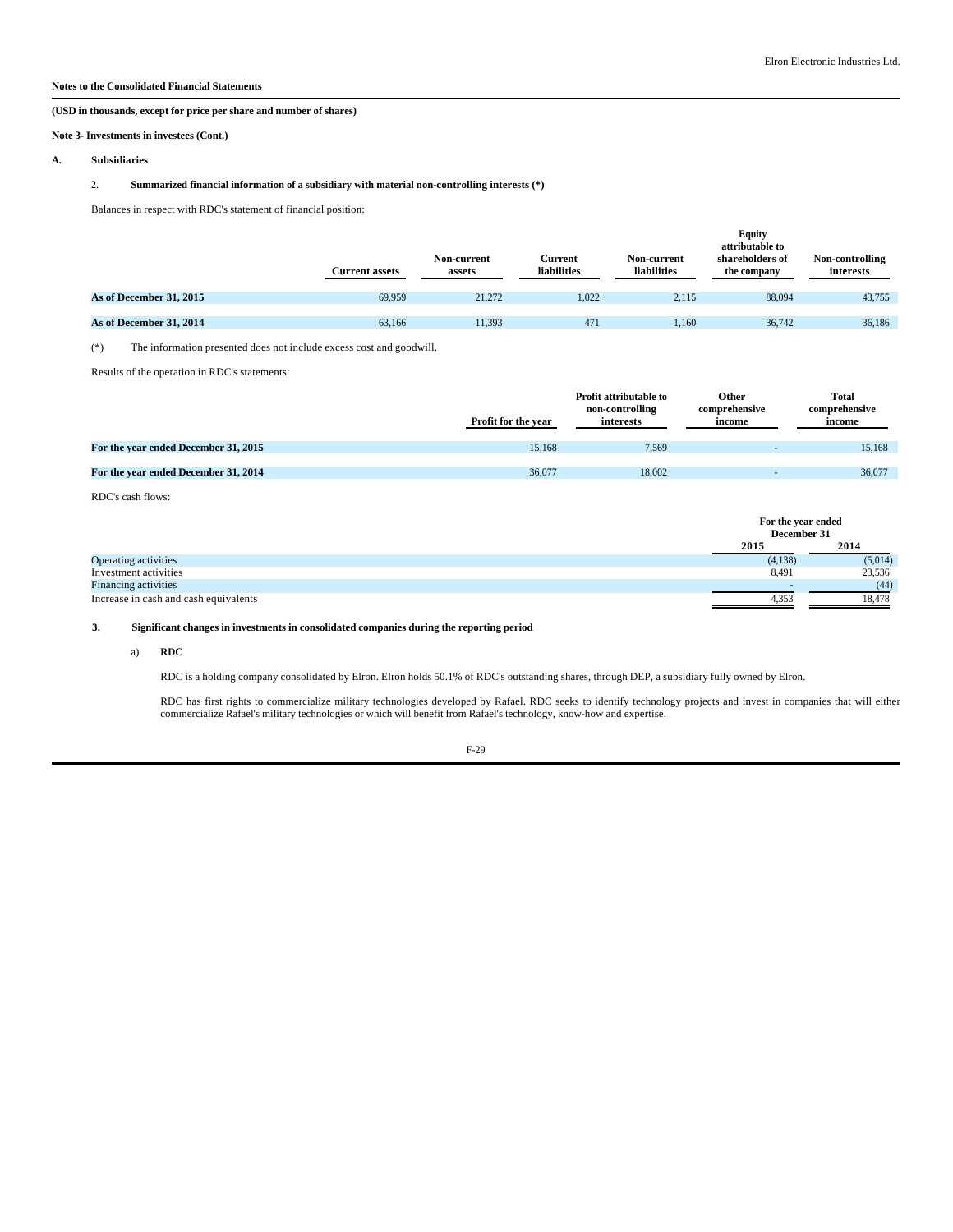### **Note 3- Investments in investees (Cont.)**

### **A. Subsidiaries (Cont.)**

## **3. Significant changes in investments in consolidated companies during the reporting period (Cont.)**

#### a) **RDC (Cont.)**

 In December 2007, Elron, DEP, RDC and Rafael signed an agreement amending the existing agreement between the parties pertaining to the rights granted to RDC to commercialize certain technologies of Rafael (the "Addendum"). Pursuant to the Addendum, RDC's rights to commercialize certain technologies of Rafael will continue without time restrictions. Pursuant to the terms of the Addendum, Elron made a one-time investment in RDC of \$4,000 and is committed to make further investments of \$750 in RDC for each company established by RDC based on Rafael's technologies.

 The excess invested in RDC in respect of Elron's investment in RDC's equity was allocated to the agreement with Rafael as an intangible asset with indefinite useful life, and accordingly is not subject to amortization, but rather is reviewed for impairment at least annually or more frequently if indicators of impairment are identified.

As of the reporting date, intangible assets, net, include an amount of approximately \$3,051 in respect of this agreement (see Note 10).

#### b) **Pocared**

Pocared, an Israeli company, is developing a real-time and automated system for infectious diseases diagnosis using optical technology. As of the reporting date, Elron held approximately 55% of Pocared's outstanding shares.

In 2014 and 2013, some of Pocared's shareholders, including Elron, granted Pocared with loans in the amount of \$4,000. Elron's share in these loans was approximately \$2,400.

In March 2014, Pocared signed an investment agreement with some of its shareholders, including Elron, in a total amount of \$9,500 in consideration for Preferred G shares (Elron's share was approximately \$8,500). The investment amount was invested during 2014. In addition, according to the investment agreement, the aforementioned loans in the amount of approximately \$4,100 (principal and accrued interest) were converted into Preferred F shares.

Following the completion of this investment agreement, Elron's holding in Pocared's outstanding share capital increased from approximately 41% to 50% and from<br>approximately 37% to 44% on a fully diluted basis. Since, among continued to be accounted for under the equity method of accounting, as it was until this investment agreement.

In February 2015, Elron and other shareholders invested in Pocared an amount of \$5,000 in consideration for additional Preferred G shares and warrants to purchase additional Preferred G shares (Elron's share is approximately \$4,450).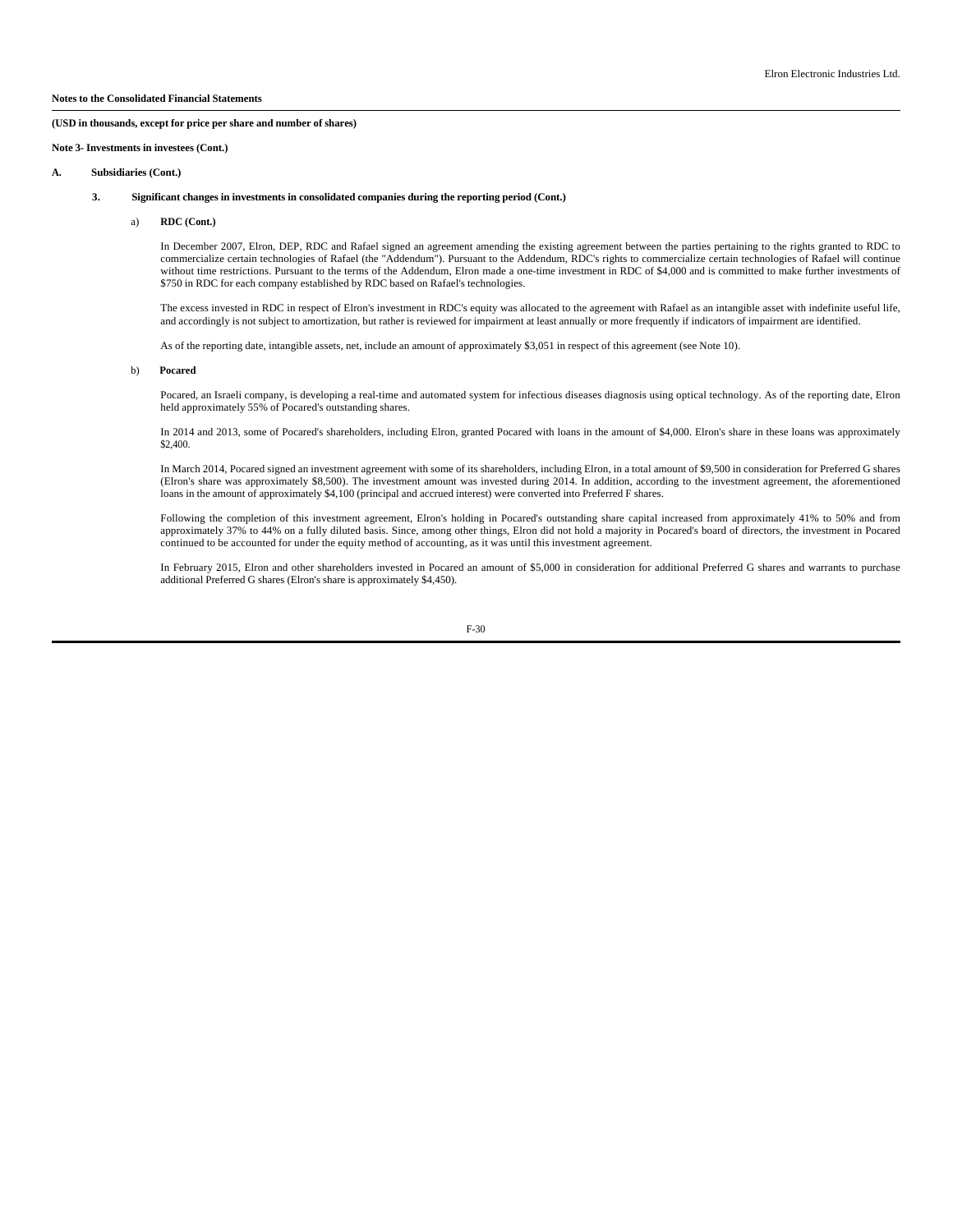## **Note 3- Investments in investees (Cont.)**

### **A. Subsidiaries (Cont.)**

### **3. Significant changes in investments in consolidated companies during the reporting period (Cont.)**

#### b) **Pocared (Cont.)**

Following the completion of this investment, Elron's holding in Pocared's outstanding share capital increased from approximately 50.3% to approximately 53.3%, and from approximately 44.3% to approximately 50.1% on a fully diluted basis. As a result, following the aforementioned investment, and for the first time, Elron holds the majority of voting rights in Pocared, taking into account the substantive voting rights as defined in IFRS 10, Consolidated Financial Statements. In addition, and for the first time, Elron was granted the right to appoint the majority of the directors serving on the Board of Directors of Pocared. As a result and beginning February 2015, Pocared became a consolidated company, and accordingly, Elron recorded a gain in the first quarter of 2015 in the amount of approximately \$10,100 with respect to the remeasurement of the fair value of Elron's shareholdings in Pocared prior to its initial consolidation (i.e. fair value, as detailed below, of \$10,800, with the deduction of the carrying amount of the holding in Pocared prior to obtaining control in the amount of \$700). This gain was recorded under line item gain from disposal and revaluation of investee companies and changes in holdings, net, in the statement of income.

The impact on the assets and liabilities in the Company's consolidated statement of financial position as of the date of initial consolidation of Pocared's financial statements was as follows (in fair value):

|                                    | <b>Values</b><br>recognized<br>upon initial<br>consolidation |
|------------------------------------|--------------------------------------------------------------|
| Cash and cash equivalents          | 6,345                                                        |
| Other accounts receivable          | 264                                                          |
| Property, plant and equipment, net | 867                                                          |
| Intangible assets                  | 14,387                                                       |
| Trade payables                     | (209)                                                        |
| Other accounts payable             | (981)                                                        |
| Non-controlling interests          | (5, 434)                                                     |
|                                    |                                                              |
| Purchase consideration             | 15,239                                                       |
| $F-31$                             |                                                              |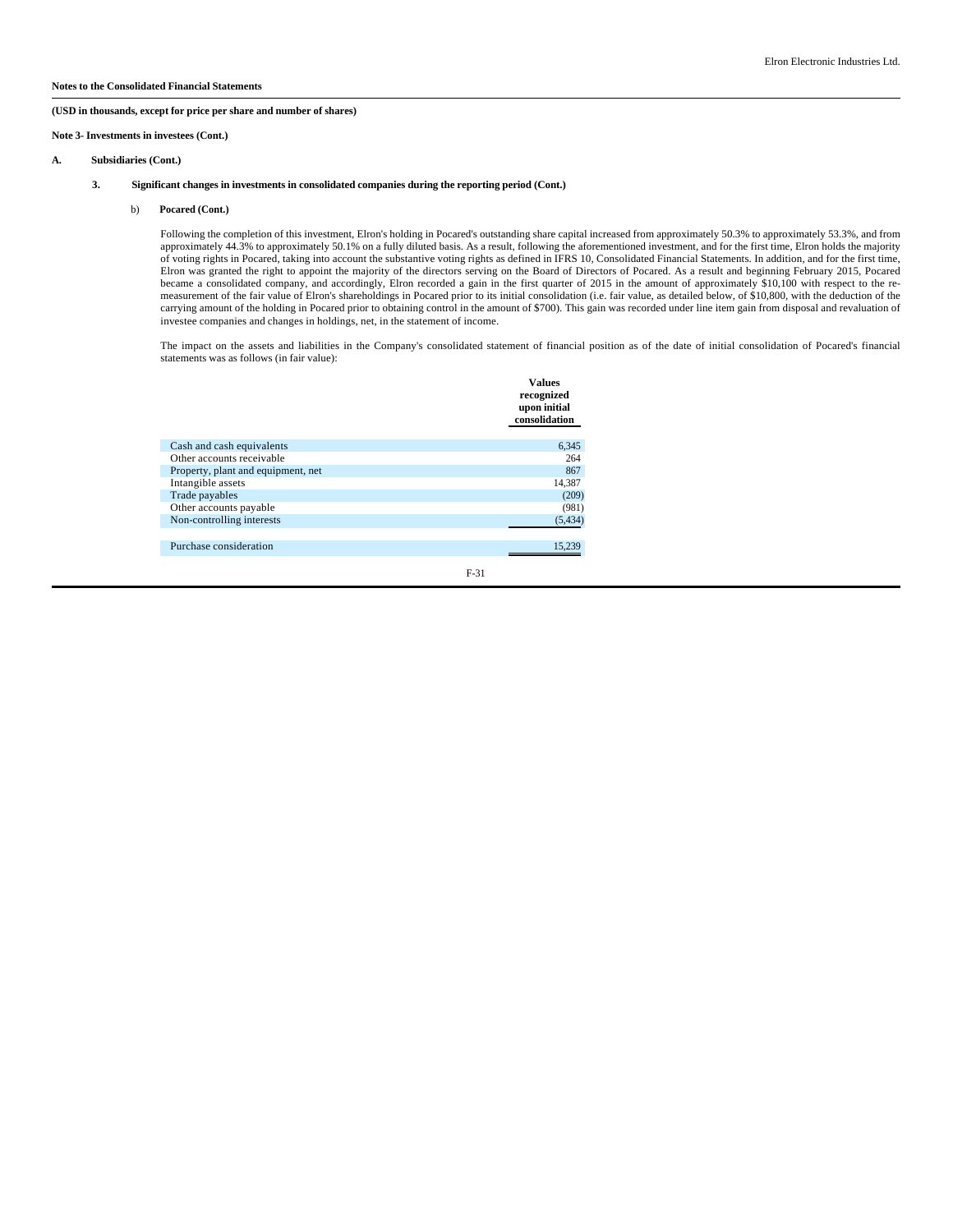## **Note 3- Investments in investees (Cont.)**

#### **A. Subsidiaries (Cont.)**

### **3. Significant changes in investments in consolidated companies during the reporting period (Cont.)**

#### b) **Pocared (Cont.)**

The fair value of Elron's holdings in Pocared as of the date of initial consolidation was estimated at approximately \$15,250 and included an approximately \$4,450 cash payment as well as an amount of approximately \$10,800, which represents the fair value of the Company's investment on the date control was obtained. The fair value of non-controlling interests was estimated on the date of initial consolidation at approximately \$5,400. As a result, at the time of the business combination, an intangible asset, in the amount of \$14,400, attributed mostly to IPR&D was recognized. The amortization of this asset will commence when sales from the relevant development will start. The rate of depreciation will be determined according to an estimation of the time of sales from this development.

This valuation of Elron's holdings in Pocared on the date of the initial consolidation was determined with the assistance of an independent valuation firm. The significant details included in this valuation are as follows:

#### 1. **The fair value of the investment in Pocared at the date of business combination**: As of February 12, 2015 approximately \$15,250.

# 2. **The valuation model used by the valuation firm**:

The fair value of Elron's investment in Pocared was estimated using the Option Pricing Model (OPM), using the value derived from the aforementioned investment agreement in order to determine Pocared's overall value, and using the formulas of Black and Scholes model for allocating Pocared's value to different classes of shares and for determining the value of Elron's interest accordingly.

# 3. **The key assumptions used in the valuation were**:

- a. The standard deviation: 85.2%
- b. Risk free rate: 0.54%
- c. Dividend yield: 0%

In addition, this valuation included the purchase price allocation to Pocared's assets and liabilities. The estimation of the fair value of the IPR&D asset was conducted using the relief-from-royalties method, employing an estimated royalty rate of 5.1%.

In February 2016, subsequent to the reporting date, Pocared announced that 19,000 samples out of 19,500 samples required to complete the trial it is conducting, have been collected. In addition, Pocared announced that from an examination of the results received, it would appear that they do not match Pocared's expectations. Pocared is currently learning the reason for and nature and meaning of the gaps including whether this is due to a technical fault in the systems used.

As part of an annual test, the Company examined if there is a need to amortize the IPR&D asset as of the reporting date and included, among other things, the developments in Pocared's technology since the valuation from February 2015. The examination was conducted with the assistance of an external appraiser, and showed that there is no need to recognize an impairment of the IPR&D asset attributable to Pocared.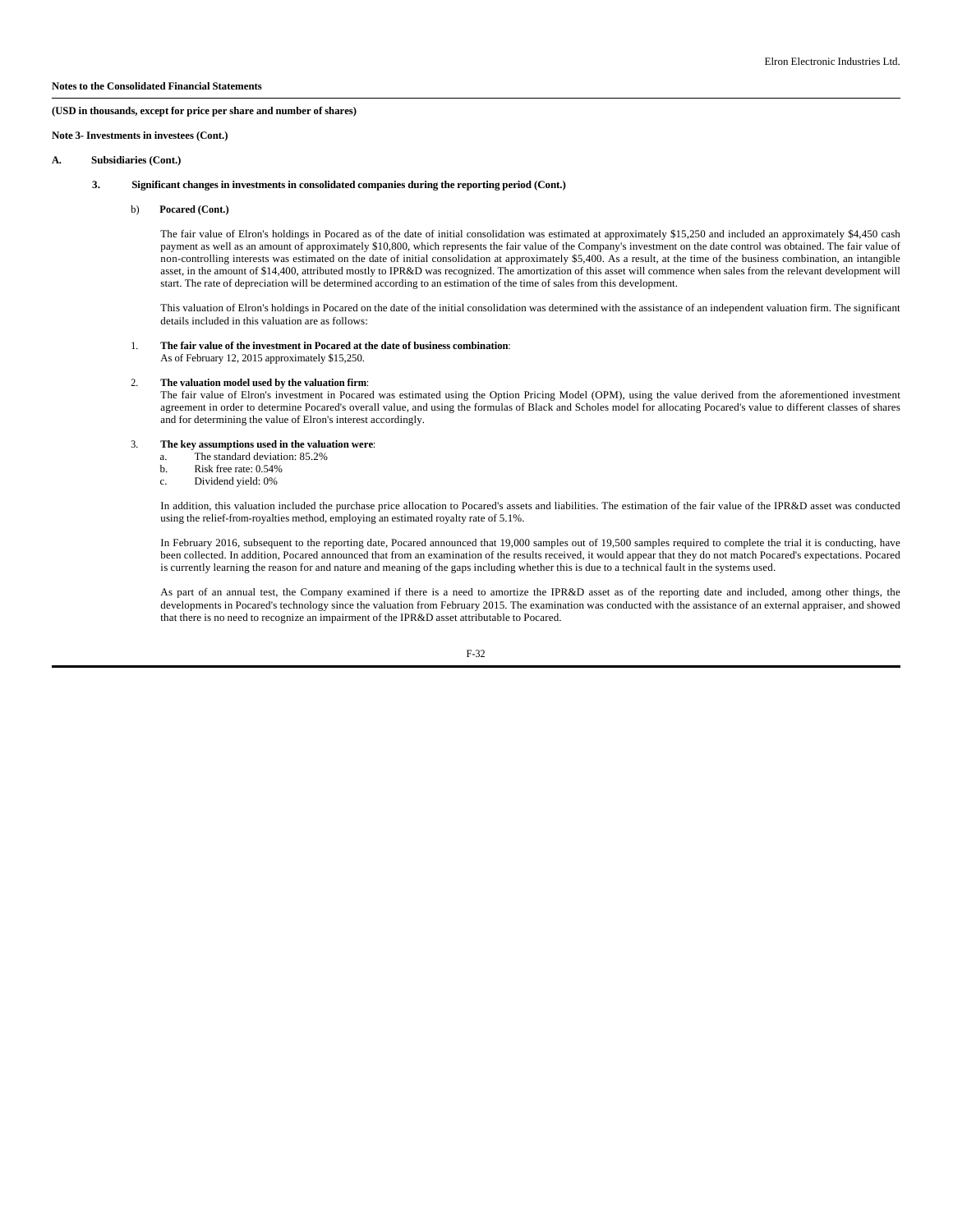**Note 3- Investments in investees (Cont.)**

#### **A. Subsidiaries (Cont.)**

- **3. Significant changes in investments in consolidated companies during the reporting period (Cont.)**
	- b) **Pocared (Cont.)**
	- 3. **The key assumptions used in the valuation were**: **(Cont.)**

The aforementioned examination as of December 31, 2015, was also conducted using the relief-from-royalties method. The key assumptions used in determining the need for impairment of the IPR&D asset were:

- a. Royalty rate:  $5.1\%$ <br>b. WACC:  $35\%$
- WACC: 35%
- c. Discounted cash flows were computed until the end of the patent's life. The valuation did not use "representative year".

In July 2015, some of Pocared's shareholders, including Elron, granted Pocared a loan in the amount of \$3,000. Elron's share in the loan was approximately \$2,700.

In September 2015, an investment agreement in Pocared, in the amount of \$10,000, was signed by Elron and other shareholders, which also included a reorganization of Pocared's share capital. The investment amount was in two installments in consideration for Preferred B1 shares and warrants for Preferred B1 shares (Elron's share in the total investment amount was approximately \$9,000). The first installment, in the amount of \$5,000, was invested immediately. In January 2016, subsequent to the reporting date, the second installment was invested (Elron's share in each installment was approximately \$4,500). Following the second installment, Elron holds approximately 58% of Pocared's outstanding shares.

In February 2012, the Company approved the granting of phantom options over shares of Pocared held by Elron, to the former Chairman and an additional employee of the Company. These options shall only be cash exercisable and represent approximately 0.7% of Pocared's share capital. The influence of this grant on the Company's profit or loss in 2015 was immaterial (in 2014 and 2013 the Company recorded an income of \$231 and \$47 respectively, in regards with these options).

### c) **RDSeed**

RDSeed Ltd. ("RDSeed"), a subsidiary of RDC, was founded in 2011 and invests in early stage companies in cyber, information technology and enterprise software. Until the date of transfer of the investment in RDSeed to RDC (as detailed below), Elron directly held 85% of RDSeed's outstanding shares and RDSeed's operations were fully financed by Elron.

In July 2013, Elron transferred its investment in RDSeed to RDC in consideration for \$5,000 (the total amount invested in RDSeed by Elron up to this date). As a result, RDSeed became an RDC subsidiary and the Company recognized in 2013 a capital reserve from transactions with non-controlling interests in the amount of approximately \$2,172.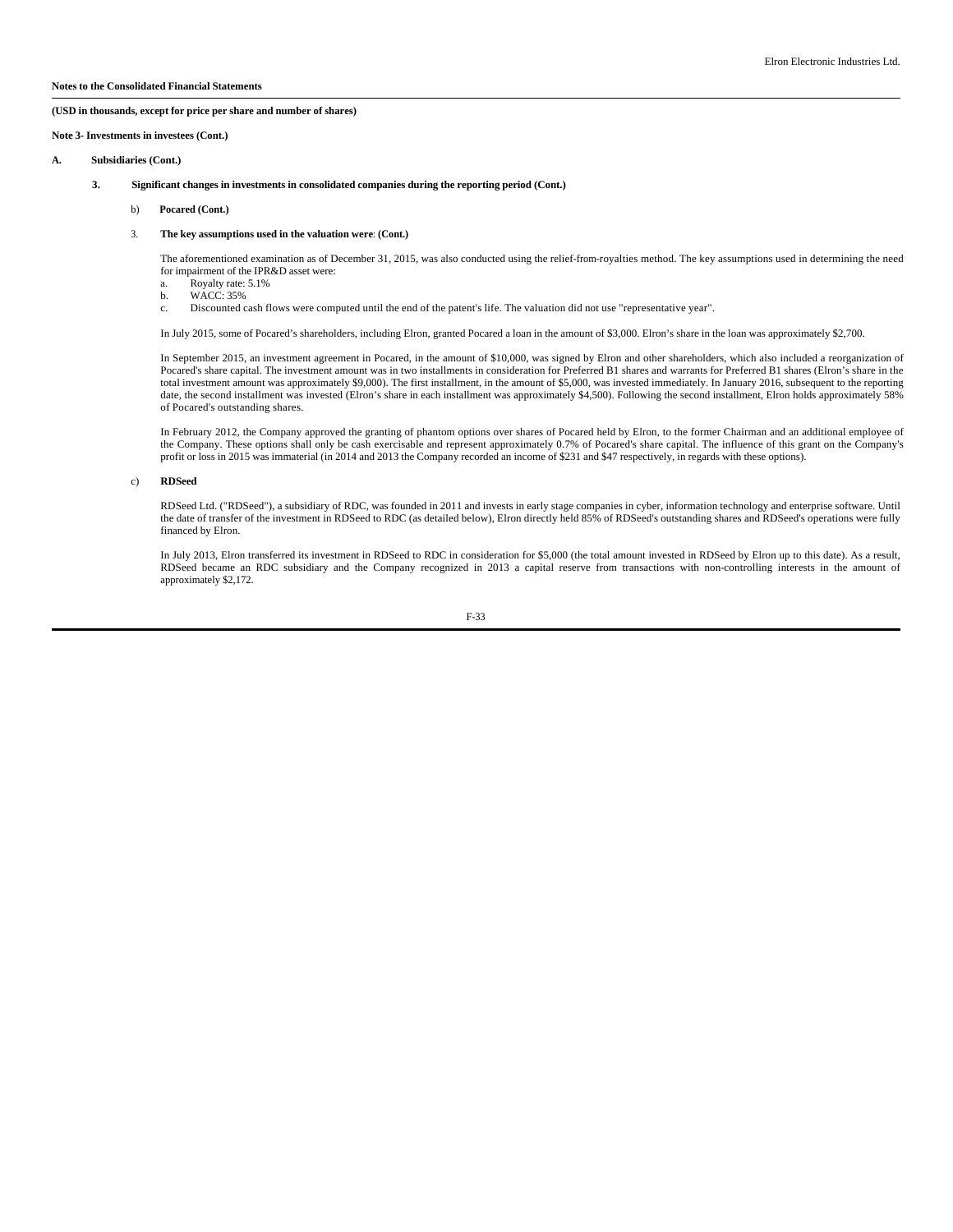## **Note 3- Investments in investees (Cont.)**

## **A. Subsidiaries (Cont.)**

## **3. Significant changes in investments in consolidated companies during the reporting period (Cont.)**

## c) **RDSeed (Cont.)**

During the years 2015, 2014 and 2013, RDC invested in RDSeed an amount of \$4,750, \$5,000 and \$2,000, respectively.

As of the reporting date, RDC holds 100% of RDSeed's outstanding shares, after it purchased RDSeed's remaining share capital from another shareholder in 2014.

# h) **Financial data of previously consolidated and initially consolidated companies**

|                                                      | Companies previously consolidated as of the date of | deconsolidation |         |
|------------------------------------------------------|-----------------------------------------------------|-----------------|---------|
|                                                      | 2015                                                | 2014            | 2013    |
| Cash and cash equivalents                            | 375                                                 |                 | 635     |
| Current assets (excluding cash and cash equivalents) | 240                                                 |                 | -99     |
| Non-current assets                                   | 253                                                 |                 | 258     |
| <b>Current liabilities</b>                           | (1,087)                                             |                 | (209)   |
| Non-current liabilities                              |                                                     |                 | (1,272) |

**Companies initially consolidated, as of the date of initial** 

|                                                      | consolidation |      |       |
|------------------------------------------------------|---------------|------|-------|
|                                                      | 2015          | 2014 | 2013  |
| Cash and cash equivalents                            | 6.345         |      | 184   |
| Current assets (excluding cash and cash equivalents) | 264           |      |       |
| Non-current assets                                   | 867           |      |       |
| Current liabilities                                  | (1.190)       |      | (185) |

## **B. Investments in associates accounted for using the equity method of accounting:**

# 1. **Composition**

|                                                                                | December 31 |       |
|--------------------------------------------------------------------------------|-------------|-------|
|                                                                                | 2015        | 2014  |
| Carrying amount of the shares and loans in the statement of financial position | 15.529      | 6.300 |
| The carrying amount of the shares and loans includes:                          |             |       |
| Allocated excess of cost $(*)$                                                 | 4,098       | 4.264 |
| Goodwill $(*)$                                                                 | 644         |       |
|                                                                                | 4.742       | 4.264 |

(\*) See Note 3.B.4.f) below.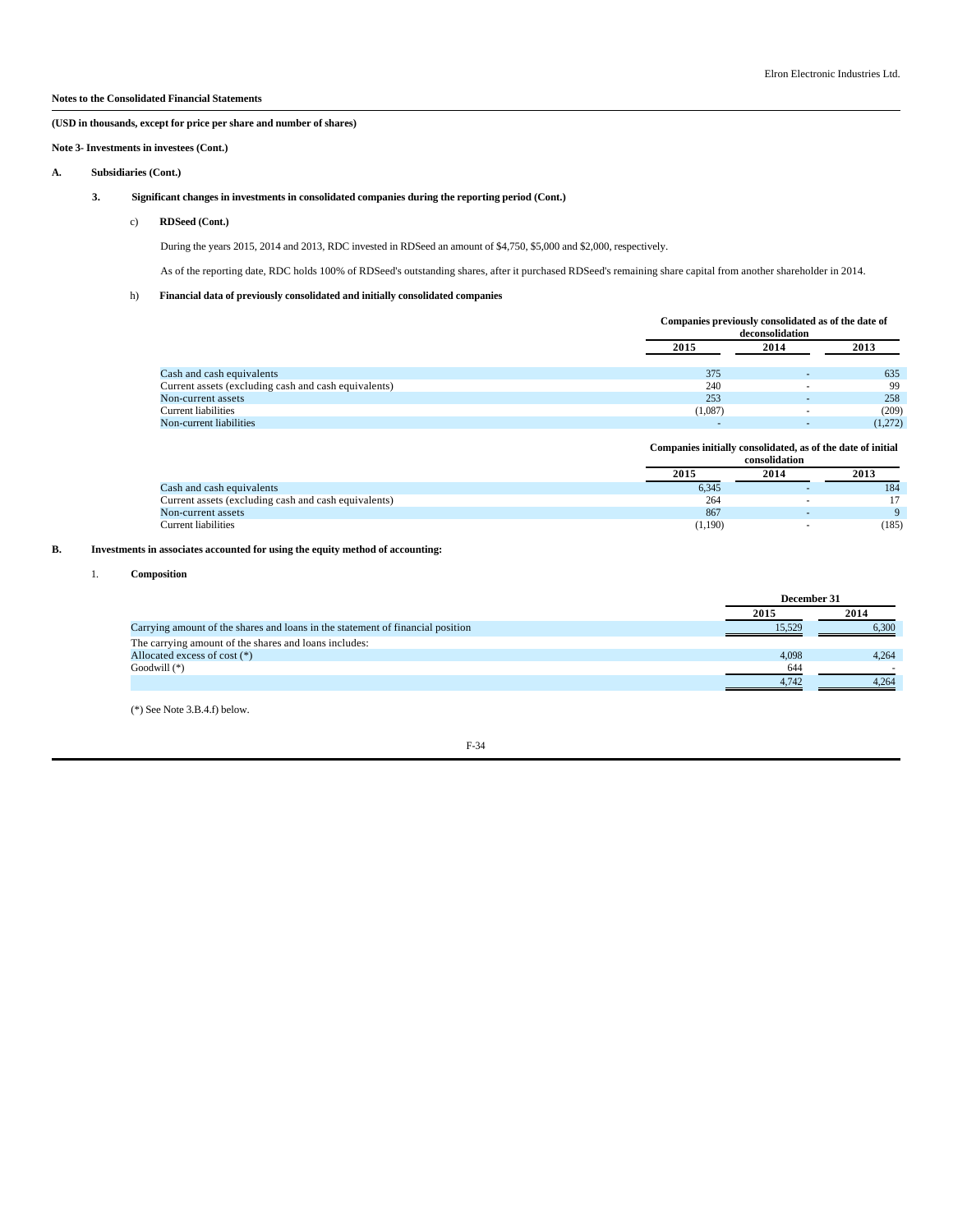**Equity** 

# **Notes to the Consolidated Financial Statements**

**(USD in thousands, except for price per share and number of shares)**

## **Note 3- Investments in investees (Cont.)**

### **A. Subsidiaries (Cont.)**

# **3. Significant changes in investments in consolidated companies during the reporting period (Cont.)**

# **B. Investments in associates accounted for using the equity method of accounting: (Cont.)**

### 1. **Composition (Cont.)**

According to the Company's accounting policy as described in Note 2.E above, the aggregate equity in losses not recognized by the Company, amounted to a total of approximately \$139 from the date of acquisition until December 31, 2015 (not including companies that as of the reporting date were not held by the Company) (and as for<br>companies held by the Company as of December 31, 2014 that was not recognized.

See Note 15.F for further details with respect to losses in respect of associates for the years ended December 31, 2015, 2014 and 2013.

# 2. **Summarized data of the financial statements of associates, unadjusted to the Group's percentage of holdings (\*)**

|                                | <b>Current assets</b> | Non-current<br>assets | Total<br>assets | Current<br>liabilities | Non-current<br>liabilities | Total<br>liabilities | <b>Equity</b><br>attributable to<br>shareholders<br>of the company | едшу<br>attributable to<br>non-<br>controlling<br>interests |
|--------------------------------|-----------------------|-----------------------|-----------------|------------------------|----------------------------|----------------------|--------------------------------------------------------------------|-------------------------------------------------------------|
| <b>As of December 31, 2015</b> |                       |                       |                 |                        |                            |                      |                                                                    |                                                             |
| BrainsGate Ltd.                | 8,436                 | 76                    | 8,512           | 2,291                  | 1,687                      | 3,978                | 4,534                                                              |                                                             |
|                                |                       |                       |                 |                        |                            |                      |                                                                    |                                                             |
| <b>As of December 31, 2014</b> |                       |                       |                 |                        |                            |                      |                                                                    |                                                             |
| BrainsGate Ltd.                | 3,066                 | 116                   | 3,182           | 2,247                  | 1,207                      | 3,454                | (272)                                                              |                                                             |
| Pocared Diagnostics Ltd. (**)  | 2,655                 | 888                   | 3,543           | 1,023                  |                            | 1,023                | 2,520                                                              |                                                             |
| Total                          | 5,721                 | 1,004                 | 6,725           | 3,270                  | 1,207                      | 4,477                | 2,248                                                              |                                                             |
|                                |                       |                       |                 |                        |                            |                      |                                                                    |                                                             |

|                  | <b>Revenues</b> | <b>Gross profit</b> | <b>Operating loss</b> | <b>Loss from</b><br>continuing<br>operations | Loss for the<br>year | Loss<br>attributable to<br>shareholders<br>of the company | Loss<br>attributable to<br>non-<br>controlling<br>interests | Other<br>comprehensive<br>income (loss) | <b>Total</b><br>comprehensive<br>loss |
|------------------|-----------------|---------------------|-----------------------|----------------------------------------------|----------------------|-----------------------------------------------------------|-------------------------------------------------------------|-----------------------------------------|---------------------------------------|
| 2015             |                 |                     |                       |                                              |                      |                                                           |                                                             |                                         |                                       |
| BrainsGate Ltd.  |                 |                     | (6,378)               | (6,213)                                      | (6,213)              | (6,213)                                                   |                                                             |                                         | (6,213)                               |
| 2014             |                 |                     |                       |                                              |                      |                                                           |                                                             |                                         |                                       |
| BrainsGate Ltd.  |                 |                     | (5,940)               | (6,002)                                      | (6,002)              | (6,002)                                                   |                                                             |                                         | (6,002)                               |
| Pocared          |                 |                     |                       |                                              |                      |                                                           |                                                             |                                         |                                       |
| Diagnostics Ltd. |                 |                     | (8,741)               | (10,692)                                     | (10,692)             | (10,692)                                                  |                                                             |                                         | (10,692)                              |
| Total            |                 |                     | (14, 681)             | (16, 694)                                    | (16, 694)            | (16, 694)                                                 |                                                             |                                         | (16, 694)                             |
| 2013             |                 |                     |                       |                                              |                      |                                                           |                                                             |                                         |                                       |
| BrainsGate Ltd.  |                 |                     | (6, 533)              | (6, 416)                                     | (6, 416)             | (6, 416)                                                  |                                                             |                                         | (6, 416)                              |
| Pocared          |                 |                     |                       |                                              |                      |                                                           |                                                             |                                         |                                       |
| Diagnostics Ltd. |                 |                     | (10, 572)             | (10,697)                                     | (10,697)             | (10,697)                                                  |                                                             |                                         | (10,697)                              |
| Total            |                 |                     | (17, 105)             | (17, 113)                                    | (17, 113)            | (17, 113)                                                 |                                                             |                                         | (17, 113)                             |

(\*) The information presented does not include excess cost and goodwill.<br>(\*\*) In February 2015 became a consolidated company, see also Note 3.A.3

In February 2015 became a consolidated company, see also Note 3.A.3.b) above.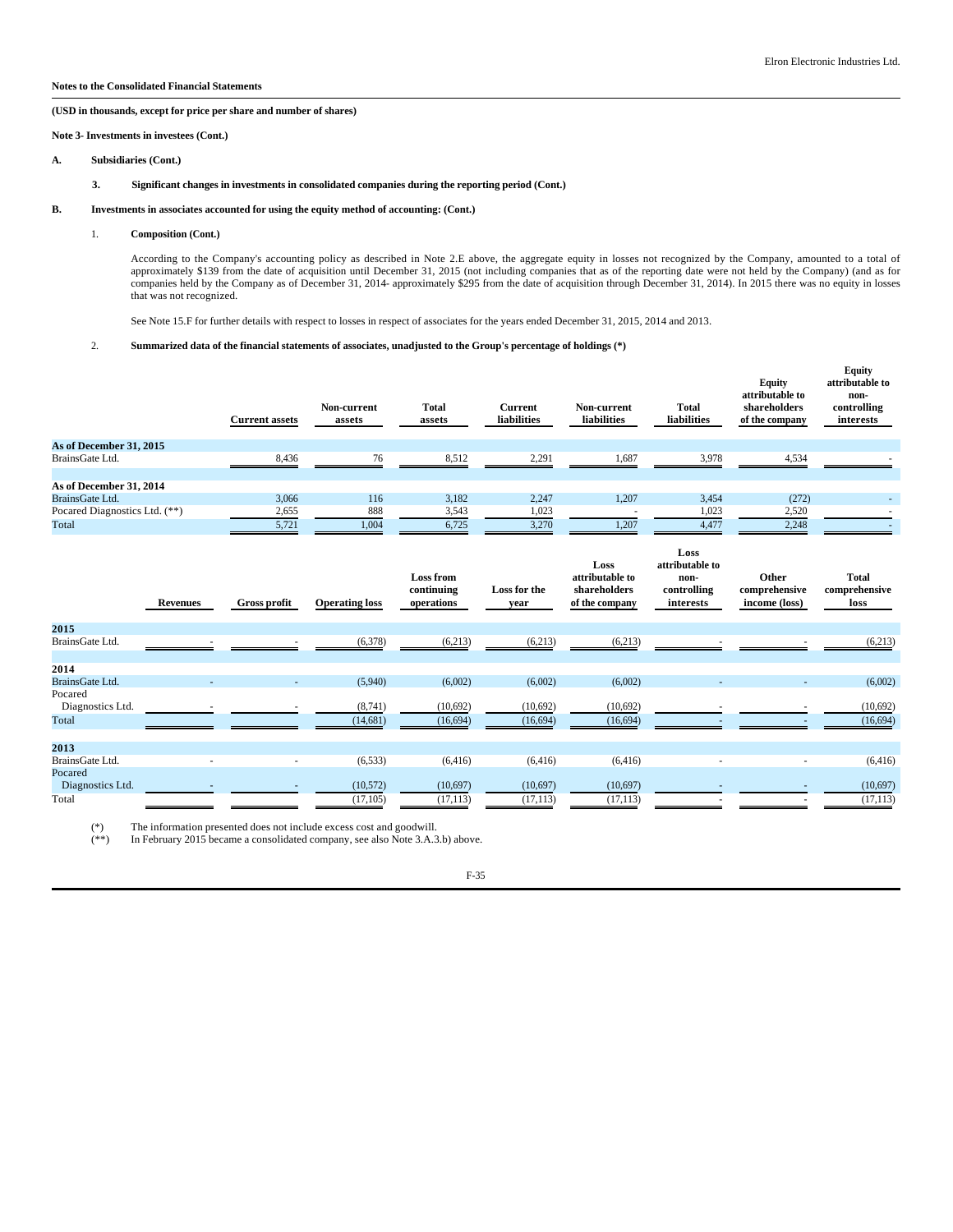**(USD in thousands, except for price per share and number of shares)**

# **Note 3- Investments in investees (Cont.)**

# **B. Investments in associates accounted for using the equity method of accounting (Cont.):**

- 3. **Additional information about associates that are held by the Company:**
	- a) **General information**

|                             | Principal place of<br>business | <b>Equity interest</b><br>and voting<br>rights $(1)$ | Company's<br>participating in<br>gain (loss)<br>rights $(2)$ |
|-----------------------------|--------------------------------|------------------------------------------------------|--------------------------------------------------------------|
| As of December 31, 2015:    |                                |                                                      |                                                              |
| BrainsGate Ltd.             | Israel                         | 29.84                                                | 29.84                                                        |
|                             |                                |                                                      |                                                              |
| As of December 31, 2014:    |                                |                                                      |                                                              |
| BrainsGate Ltd.             | Israel                         | 29.86                                                | 29.86                                                        |
| Pocared Diagnostics Ltd.(3) | Israel                         | 50.33                                                | 89.06                                                        |
|                             |                                |                                                      |                                                              |

 (1) Reflects the Company's ownership interests in the ordinary shares and the preferred shares of the investee companies on an as-converted-basis, and does not take full dilution into account.

 (2) In most of the investees the Company invests in the form of a preferred security or other senior security, that grants it the preferred rights over regular shares. Therefore, the Company recognizes losses based on its share in the associate's security or loan held by the Company that grants it the preferred rights, and to which the equity method is being applied, and not based on the Company's equity interests. See also Note 2.E.

(3) In 2015 Pocared became a consolidated company, see also Note 3.A.3.b) above.

## b) **Reconciliation to the carrying amount of the Company's interest in material associates:**

|                                                            | <b>BrainsGate</b>  | Pocared |       |
|------------------------------------------------------------|--------------------|---------|-------|
|                                                            | As of December 31. |         |       |
|                                                            | 2015               | 2014    | 2014  |
| Total equity                                               | 4,534              | (272)   | 2,520 |
| Participating share in profit or loss of the associate (*) | 30.7%              | 31.6%   | 82.8% |
|                                                            | 1,392              | (86)    | 2,087 |
| Excess cost                                                | 10                 | 10      | 896   |
| Share in the equity attributable to employee options       | (1, 562)           | (1,341) | (931) |
| Other adjustments                                          | 542                | 476     | (362) |
| Balance of the investment in the associate                 | 382                | (941)   | 1.690 |
|                                                            |                    |         |       |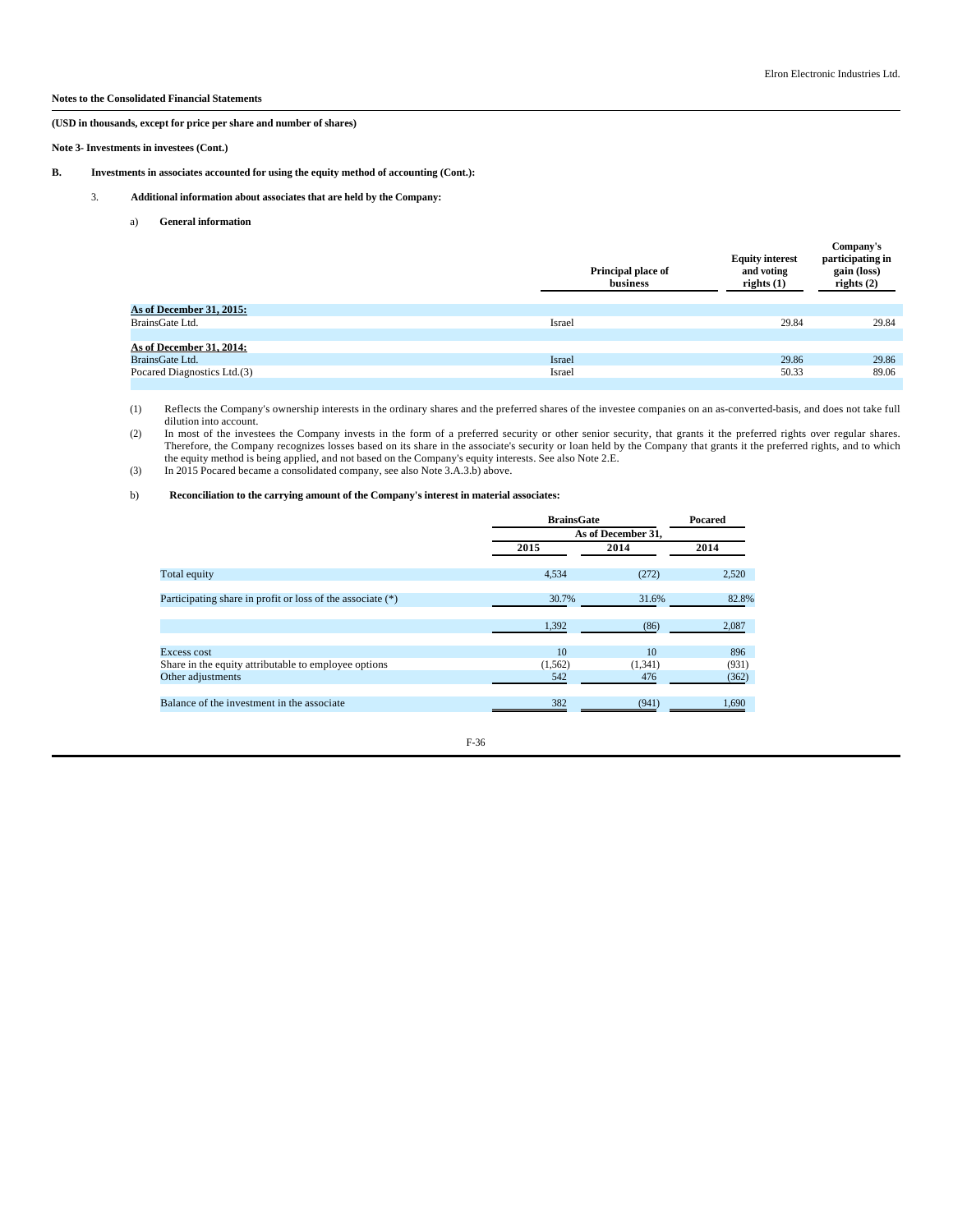# **(USD in thousands, except for price per share and number of shares)**

**Note 3- Investments in investees (Cont.)**

# **B. Investments in associates accounted for using the equity method of accounting (Cont.):**

- 3. **Additional information about associates that are held by the Company:**
	- b) **Reconciliation to the carrying amount of the Company's interest in material associates: (Cont.)**

|                                                            | <b>BrainsGate</b>               |         | Pocared  |  |
|------------------------------------------------------------|---------------------------------|---------|----------|--|
|                                                            | For the year ended December 31, |         |          |  |
|                                                            | 2015                            | 2014    | 2014     |  |
| The results of operations of the associates                |                                 |         |          |  |
| Total comprehensive loss                                   | (6,213)                         | (6,002) | (10,692) |  |
| Participating share in profit or loss of the associate (*) | 30.7%                           | 31.6%   | 82.8%    |  |
|                                                            | (1,908)                         | (1,897) | (8, 853) |  |
| Other adjustments                                          | (53)                            |         |          |  |
| Company's share in loss of the associate                   | (1.961)                         | (1,897) | (8, 853) |  |

## (\*) Represents the weighted average participating rate of Elron in its associates in these years. See also details in Note 2.E above.

For details regarding the participating in Pocared's and BrainsGate's losses, see investment agreements in Note 3.A.3.b) and 3.B.4.b) above.

#### c) **Other associates**

 The book value of the Company's aggregate share in other associates, as of December 31, 2015 is \$15,147 (as of December 31, 2014- \$5,551). The Company's aggregate share in the loss and in the other comprehensive loss of other associates for the year ended December 31, 2015 is \$6,605 (for 2014- \$5,090).

### d) **Inclusion of the financial statements of associates accounted for under the equity method of accounting**

 The Company did not enclose the financial statements of BrainsGate Ltd. ("BrainsGate"), even though the amount included in the profit or loss in respect of the investment in BrainsGate constituted more than 20% of the absolute value of the net income attributed to the Company's shareholders in 2015, as this condition was not met in the previous year and is not expected to be met in the next year.

### **4. Significant changes in investments in associates during the reporting period**

### a) **Given**

 Given Imaging Ltd. ("Given") provided minimally invasive diagnostic products for visualization and detection of disorders of the gastrointestinal tract, and was traded on Nasdaq and the Tel-Aviv Stock Exchange (symbol: GIVN), until the completion of the merger, as detailed below. Prior to the completion of the merger, Elron and RDC held approximately 21% and 8% of Given, respectively. Given was accounted for under the equity method of accounting, until its classification as held for sale in December 2013.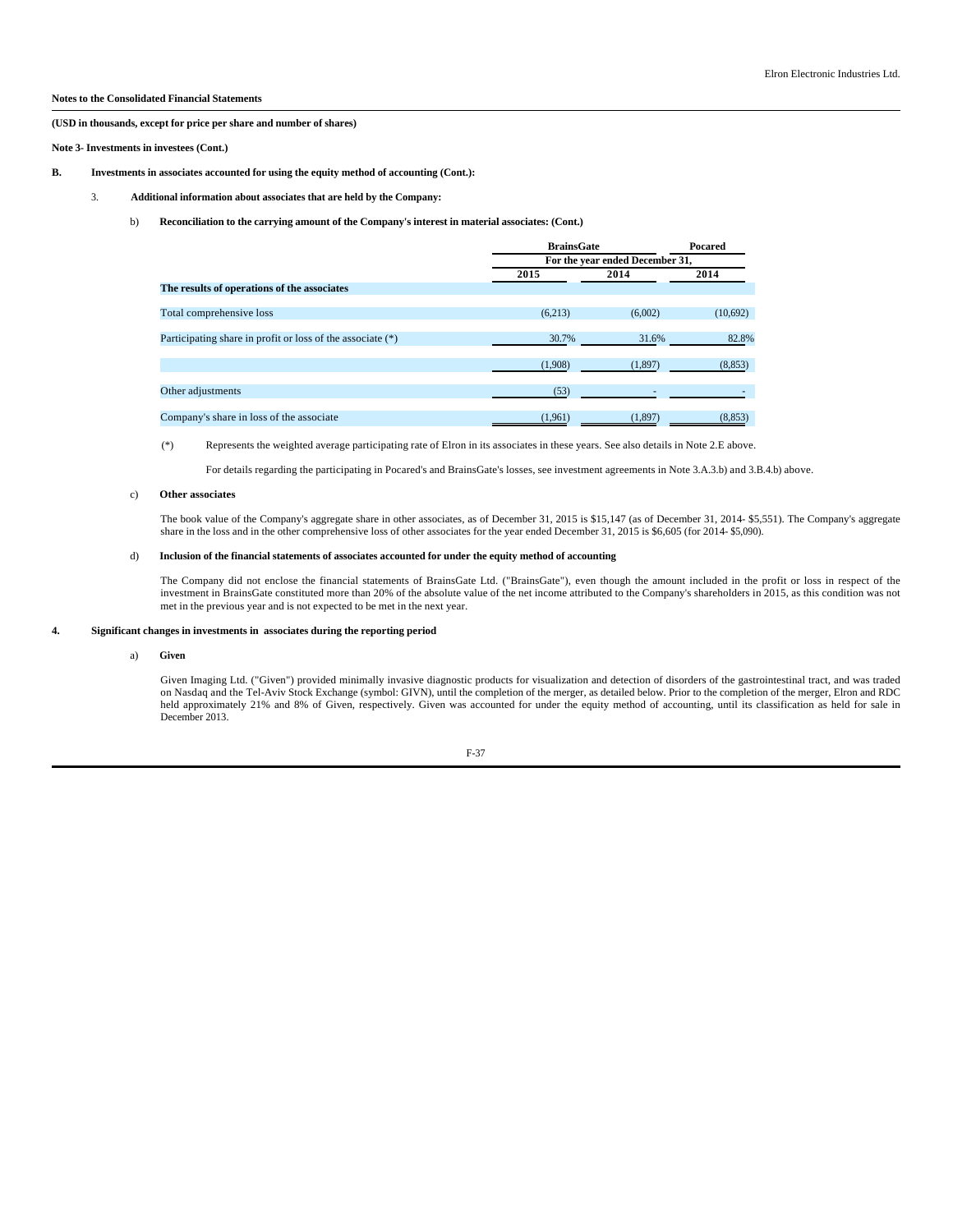**Note 3- Investments in investees (Cont.)**

## **B. Investments in associates accounted for using the equity method of accounting (Cont.):**

### **4. Significant changes in investments in associates during the reporting period (Cont.):**

a) **Given**

 In December 2013, Given signed an agreement with an entity of the Covidien corporation (the "Purchaser") and a subsidiary fully owned by the Purchaser, according to which, by way of merger between the Purchaser's subsidiary and Given, the entire share capital of Given will be transferred to the Purchaser for a cash consideration to Given's current shareholders of \$30 per share (the "Transaction" or the "Given Merger"). The share of Elron and RDC in the consideration, less tax payments and transactions costs, was approximately \$204,000 and \$61,000, respectively. On December 8, 2013, Elron's and RDC's boards of directors decided to vote in favor of the Transaction at the general meeting of Given's shareholders. In January 2014, the general meeting of Given's shareholders approved the Transaction and the necessary regulatory approvals were received, and in February 2014, the Transaction was completed and the aforementioned consideration was received.

In light of the aforementioned, the Company recognized in 2013 a deferred tax asset of approximately \$29,000 in respect of the temporary difference between the cost of investment in Given for tax purposes and the book value of the investment, and in respect of carry forward losses that were expected to be utilized in 2014 due to the expected gain from the said transaction (and a tax liability of approximately \$600 in respect of RDC's holdings in Given). See also Note 16.

 In 2014, Elron recognized a net gain attributable to the Company's shareholders in respect of the Transaction, in an amount of approximately \$106,800, including Elron's share in the gain recorded by RDC. The said gain is after tax expenses of approximately \$37,700 (the consolidated net gain, net of tax, is \$129,700).

#### b) **BrainsGate**

 BrainsGate is developing a minimally invasive treatment platform for patients suffering from Central Nervous System diseases. As of the reporting date, Elron holds approximately 30% of BrainsGate's outstanding shares and approximately 27% on a fully diluted basis. BrainsGate is accounted for under the equity method of accounting.

 In January 2015, an investment agreement in BrainsGate in the amount of \$26,000 was signed, with the participation of Medtronic and additional shareholders of BrainsGate, including Elron. The investment agreement will be in two installments in consideration for Preferred BB shares and warrants for Preferred BB shares. Elron's share in the total investment amount is approximately \$7,800. The first installment in the amount of \$11,000 was invested immediately (Elron's share in the first installment was approximately \$3,300). The second installment will be invested after follow up data of 600 patients participating in BrainsGate's clinical trial will be received, and subject to the decision by a majority of BrainsGate's investors, as stipulated in the agreement. Elron's holding in BrainsGate's outstanding share capital did not change after completion of the first installment.

In addition, with the completion of the first installment, BrainsGate's equity was re-capitalized such that all outstanding Preferred shares on the date of investment were converted into Ordinary shares of BrainsGate, and all warrants to purchase preferred shares were amended such that the underlying shares shall be Ordinary shares, commencing that date.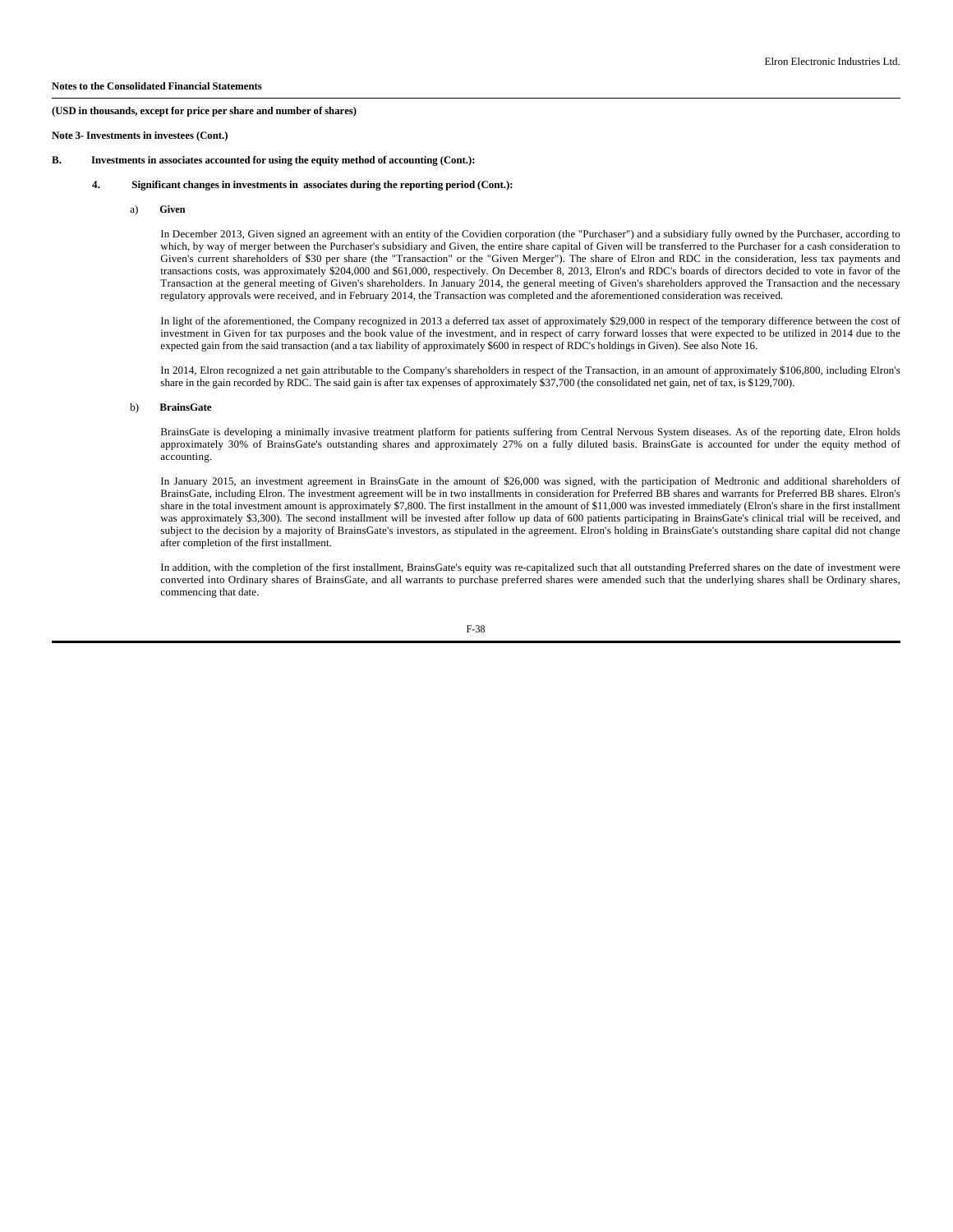**Note 3- Investments in investees (Cont.)**

### **B. Investments in associates accounted for using the equity method of accounting (Cont.):**

### **4. Significant changes in investments in associates during the reporting period (Cont.)**

#### c) **CartiHeal**

 CartiHeal (2009) Ltd. ("CartiHeal") is developing an implant for repair of articular cartilage and osteochondral defects. As of the reporting date, Elron holds approximately 35% of CartiHeal's outstanding shares, and the investment in CartiHeal is accounted for under the equity method of accounting.

 In February 2015, CartiHeal entered into an investment agreement with its principal shareholders, including Elron, to extend the investment agreement dated January 2012, in the amount of \$3,000 in consideration for Preferred D shares and warrants for Preferred D shares. The total investment amount was invested immediately in CartiHeal. Elron's share in this amount was approximately \$1,300.

 In December 2015, an investment agreement in CartiHeal in the amount of \$12,000 was signed. The investment round was led by Johnson & Johnson Innovation - JJDC Inc., with the participation of additional shareholders of CartiHeal, including Elron, in consideration for Preferred E shares. Elron's share in the investment amount is approximately \$4,100. In addition, as part of this investment agreement, CartiHeal's shareholders, including Elron, excercised the warrants for Preferred D shares, in consideration for \$3,000 (Elron's share was \$1,300). As a result, Elron's holding in CartiHeal's outstanding shares increased from approximately 34% to approximately 35%.

#### d) **Kyma**

 Kyma Medical Technologies Ltd. ("Kyma") is developing a remote patient monitoring (RPM) solution for Congestive Heart Failure (CHF) patients. Prior to the sale of Kyma, as detailed below, RDC held approximately 53% of Kyma's outstanding share capital and approximately 36% on a fully diluted basis and the investment in Kyma was accounted for under the equity method of accounting.

 In October 2013, Kyma, RDC and a new investor completed an investment agreement in the amount of \$6,000 to be invested in two installments in consideration for Preferred C shares (RDC's share in this amount was approximately \$2,000). In addition, the new investor also received warrants for Preferred C shares (which were exercisable from the investment date), which provided the new investor with an option to invest in Kyma an additional amount of \$4,000. The first installment in respect of this investment in the amount of \$3,000 was invested immediately. RDC's share in the first installment was \$1,000. The second installment was invested in January 2014.

 After this investment, which also brought about a change in Kyma's board of directors, RDC lost control over Kyma and commencing from the fourth quarter of 2013, the investment in Kyma was accounted for under the equity method of accounting. As a result, and in accordance with IFRS 10's provisions, Elron recognized in the fourth<br>quarter of 2013 a net gain attributable to Elron's shareh resulting mainly from the revaluation to fair value of RDC's investment in Kyma, under line item gain from disposal and revaluation of investee companies and changes in holdings, net, in the statement of income.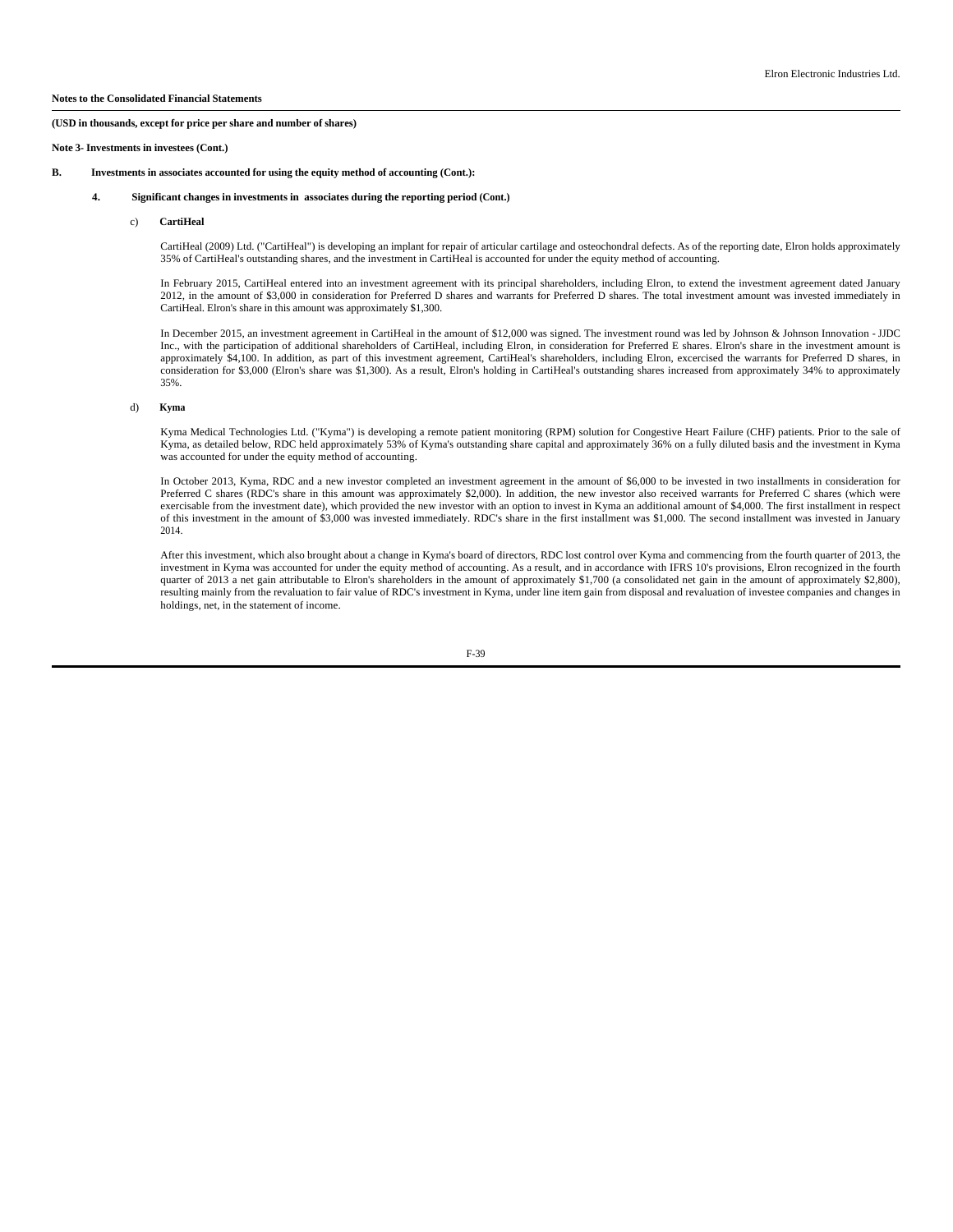### **Note 3- Investments in investees (Cont.)**

### **B. Investments in associates accounted for using the equity method of accounting (Cont.):**

### **4. Significant changes in investments in associates during the reporting period (Cont.)**

d) **Kyma (Cont.)**

 In February 2015, Kyma signed an investment agreement with its principal shareholders, including RDC, in the amount of approximately \$6,200 in consideration for Preferred C shares. RDC's share in this amount was \$2,500.

 In September 2015, ZOLL LifeVest Europe Holdings B.V., a fully owned subsidiary of ZOLL® Medical Corporation, an Asahi Kasei Group company and a manufacturer of medical devices and related software solutions (the "Acquirer") signed a definitive agreement with Kyma and its shareholders, including RDC, and simultaneously completed the acquisition of the entire share capital of Kyma (the "Transaction").

Pursuant to the Transaction:

 **1)** The selling security holders of Kyma (the "Sellers") received a cash consideration in the amount of approximately \$35,000 (the "Immediate Consideration"), subject to certain adjustments. In addition, the Sellers may receive additional contingent cash consideration in the form of inter alia (a) earn-out payments calculated as a multiple of year-on-year revenue growth from the sale of certain products of Kyma for a period of 4.5 years, and (b) future payments per unit deployed of certain products developed by the Acquirer incorporating Kyma's technology, for a period of 5.5 years (together the "Contingent Consideration"), provided however that the Contingent Consideration will be payable to the Sellers if and for such amounts exceeding \$10,000;

**2)** The Acquirer is entitled to certain indemnities from the Sellers in connection with the Transaction, as is customary in transactions of this type.

 Out of the Immediate Consideration, RDC received an amount of approximately \$18,800 (of which an amount of approximately \$2,200 was deposited in escrow for a period of 24 months in order to secure certain indemnification obligations to the Acquirer). In addition, at the date of the completion of the transaction, RDC recognized an asset in respect of the Contingent Consideration valued at the amount of approximately \$5,200, which was determined with the assistance of an independent appraiser (the fair value of the contingent consideration as of December 31, 2015 was approximately \$5,700).

 As a result of the Transaction, Elron recognized a net gain attributable to the Company's shareholders in the amount of approximately \$8,900 in 2015 (a consolidated net gain in the amount of approximately \$17,800).

#### e) **Coramaze**

coramaze technologies GmbH ("Coramaze") is a German company developing a minimally invasive device to treat functional mitral valve regurgitation. As of the<br>reporting date, Elron holds approximately 17% of Coramaze's outst since, among other things, Elron has the right to appoint over 20% of Coramaze's board members.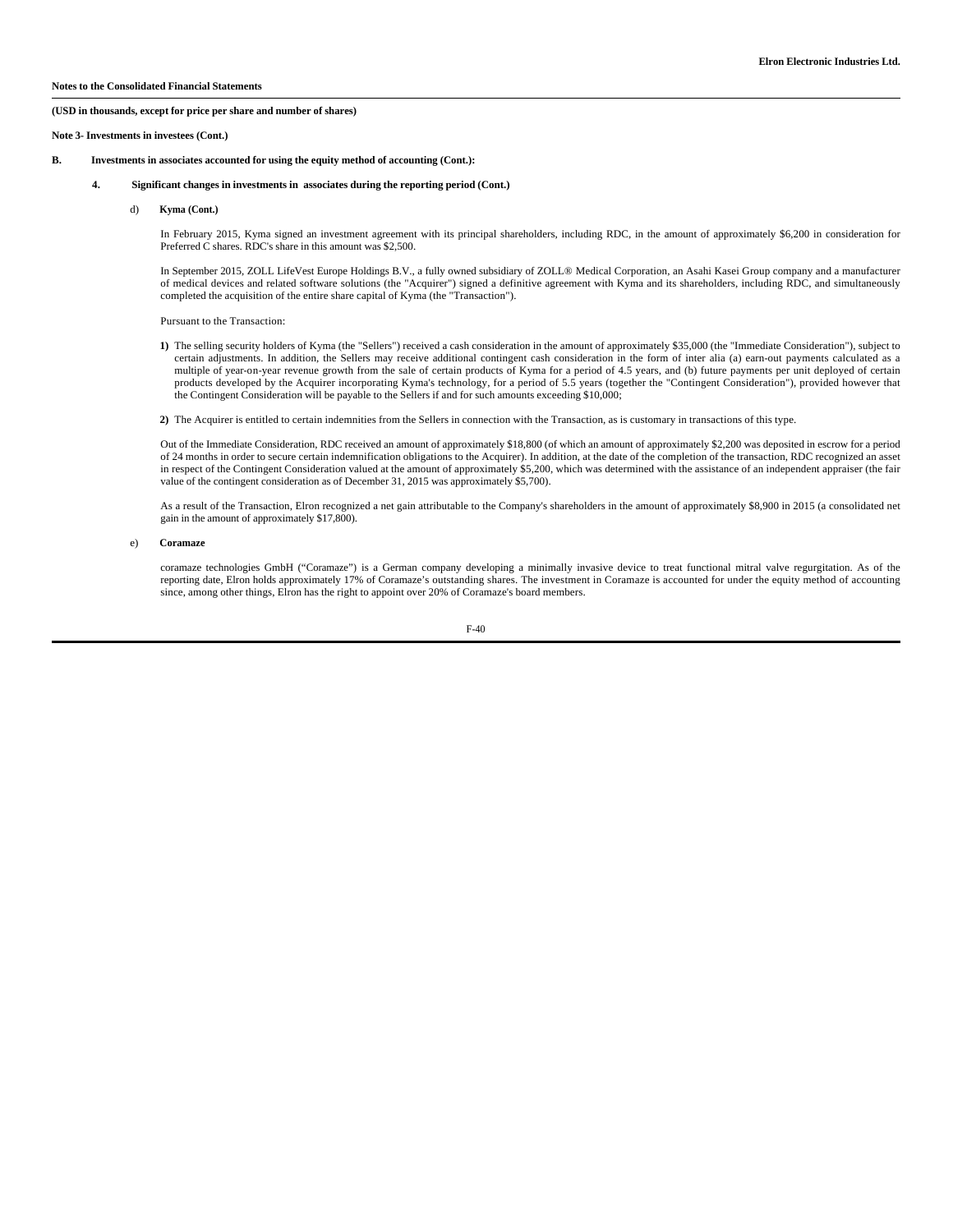**Note 3- Investments in investees (Cont.)**

#### **B. Investments in associates accounted for using the equity method of accounting (Cont.):**

### **4. Significant changes in investments in associates during the reporting period (Cont.)**

#### e) **Coramaze (Cont.)**

 In August 2015, Elron entered into its first investment agreement with Coramaze and its existing shareholders, in the amount of €4,500 thousand (Elron's share in the investment is €3,500 thousand). The investment agreement is in two installments in consideration for Preferred A shares. The first installment in the amount of €2,250 thousand (approximately \$2,500) was invested immediately. Elron's share in the first installment was €1,750 thousand (approximately \$2,000). Subsequent to the completion of the second installment, Elron is expected to hold approximately 28% of Coramaze's outstanding shares.

#### f) **Cloudyn**

Cloudyn Software Ltd. ("Cloudyn") provides solutions for the optimization of cloud computing costs and resources. Prior to the completion of the investment agreement in December 2015, as detailed below, Cloudyn was RDSeed's subsidiary. As of the reporting date, Cloudyn is accounted for under the equity method of accounting, whose outstanding shares, are approximately 42% held by RDSeed.

In August 2014, Cloudyn completed an investment agreement in the amount of approximately \$3,500 in consideration for Preferred B shares. The investment agreement included a \$2,000 investment by a new investor and also a conversion of loans in the amount of approximately \$1,500 granted by RDSeed to Cloudyn.

In July 2015, Cloudyn completed an investment agreement in the amount of \$1,500 in consideration for Preferred B shares. RDSeed's share was \$750.

In December 2015, an investment agreement between Cloudyn, its shareholders (including RDSeed) and a new investor, in the amount of \$9,000 in consideration for Preferred B1 shares and warrants for Preferred B2 shares. RDSeed's share was \$1,250. Following the completion of the investment agreement, RDseed's holding in Cloudyn's outstanding share capital decreased from approximately 55% to 42% (and from approximately 52% to 35% on a fully diluted basis).

After this investment, which also brought about a change in Cloudyn's board of directors, RDSeed lost control over Cloudyn and commencing from the fourth quarter of 2015, the investment in Cloudyn is accounted for under the equity method of accounting. As a result, and in accordance with IFRS 10's provisions, Elron recognized in the fourth quarter of 2015 a net gain attributable to Elron's shareholders in the amount of approximately \$2,400 (a consolidated net gain in the amount of approximately \$4,700), resulting mainly from the revaluation to fair value of RDSeed's investment in Cloudyn, under line item gain from disposal and revaluation of investee companies and changes in holdings, net, in the statement of income. The fair value of the investment, as the purchase price allocation to Cloudyn's assets, was conducted with the assistance of an independent appraiser. Most of the purchase price allocation was attributed to technology and customer relations.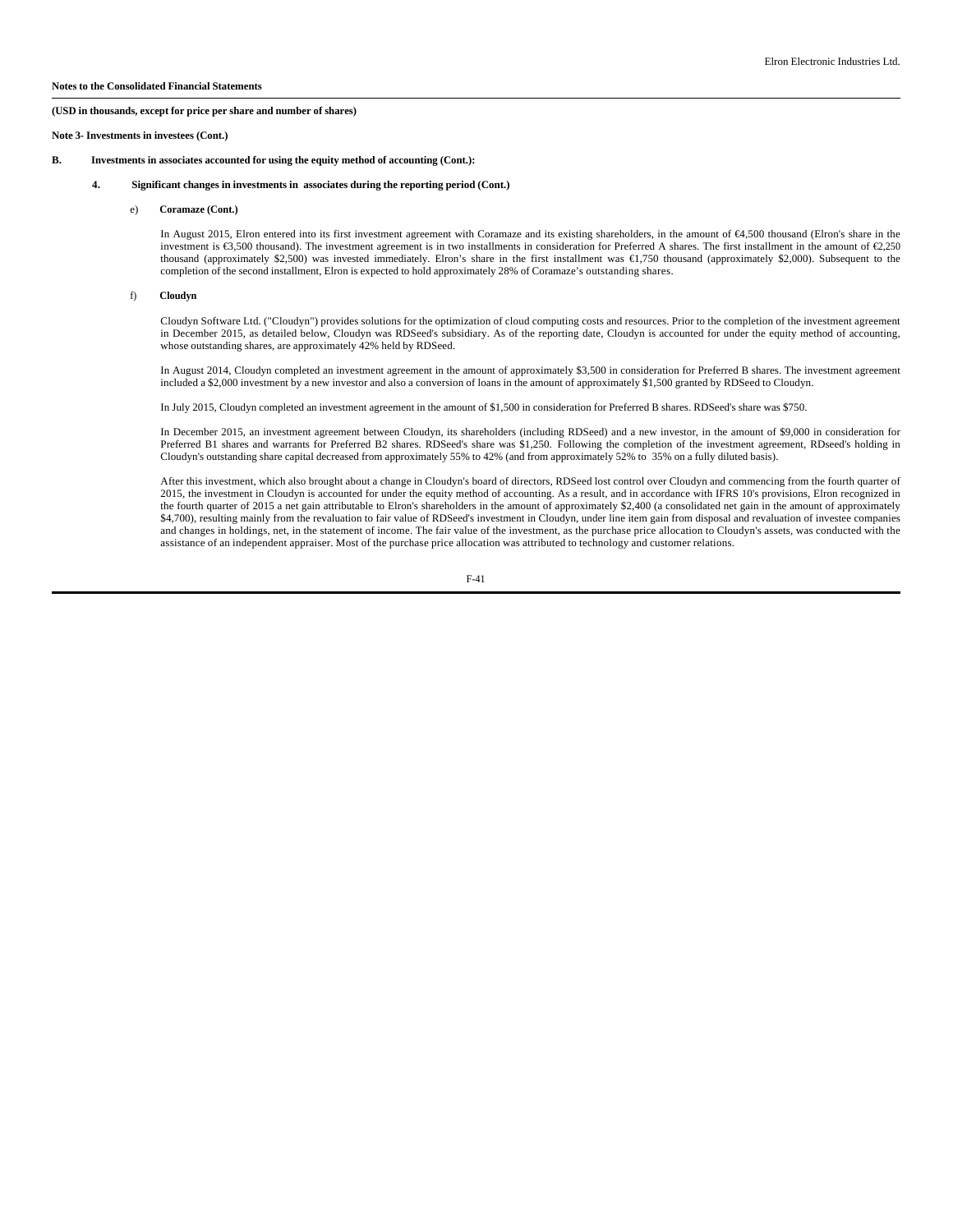**(USD in thousands, except for price per share and number of shares)**

## **Note 4- Cash and cash equivalents**

|                                            | December 31 |        |
|--------------------------------------------|-------------|--------|
|                                            | 2015        | 2014   |
| Cash                                       | 20,779      | 4,190  |
| Cash equivalents - short-term deposits (*) | 31,172      | 61.773 |
|                                            | 51,951      | 65.963 |
|                                            |             |        |

(\*) The deposits bear interest rate, which is determined based on the deposit period and currency. The interest rate on deposits as of December 31, 2015, is 0.2%-0.9%.

## **Note 5- Other investments in securities, net**

|                                    | December 31,<br>$-2015$                                                                   |
|------------------------------------|-------------------------------------------------------------------------------------------|
| Debentures (A)<br>Other securities | 23,115                                                                                    |
|                                    | 4,930                                                                                     |
|                                    | 28,045<br>the contract of the contract of the contract of the contract of the contract of |

(A) Investment in debentures denominated in USD, carrying an interest linked to the Libor. These debentures are financial assets measured at fair value through profit or loss according to the provisions of IFRS 9.

## **Note 6- Other accounts receivable**

As of December 31, 2015 and 2014, other accounts receivable mainly include governmental institutions and prepaid expenses.

### **Note 7- Investments in other companies measured at fair value**

|                                                                                   | December 31,<br>2015 |               | <b>December</b><br>31, 2014 |              |
|-----------------------------------------------------------------------------------|----------------------|---------------|-----------------------------|--------------|
|                                                                                   | <b>Unquoted</b>      | <b>Ouoted</b> | <b>Unquoted</b>             | <b>Total</b> |
| Investment in shares measured at fair value through<br>profit or loss             | 19,395               |               | 27.339                      | 27,339       |
| Investment in shares measured at fair value through<br>other comprehensive income |                      | 219           |                             | 219          |
| Total                                                                             | 19,395               | 219           | 27,339                      | 27,558       |

(\*) For a list of investments, see Annex to the consolidated financial statements.

## **Investments in other companies measured at fair value - unquoted shares**

The Company holds interests not entitling significant influence in several private companies. The fair value of these companies' shares has been estimated using: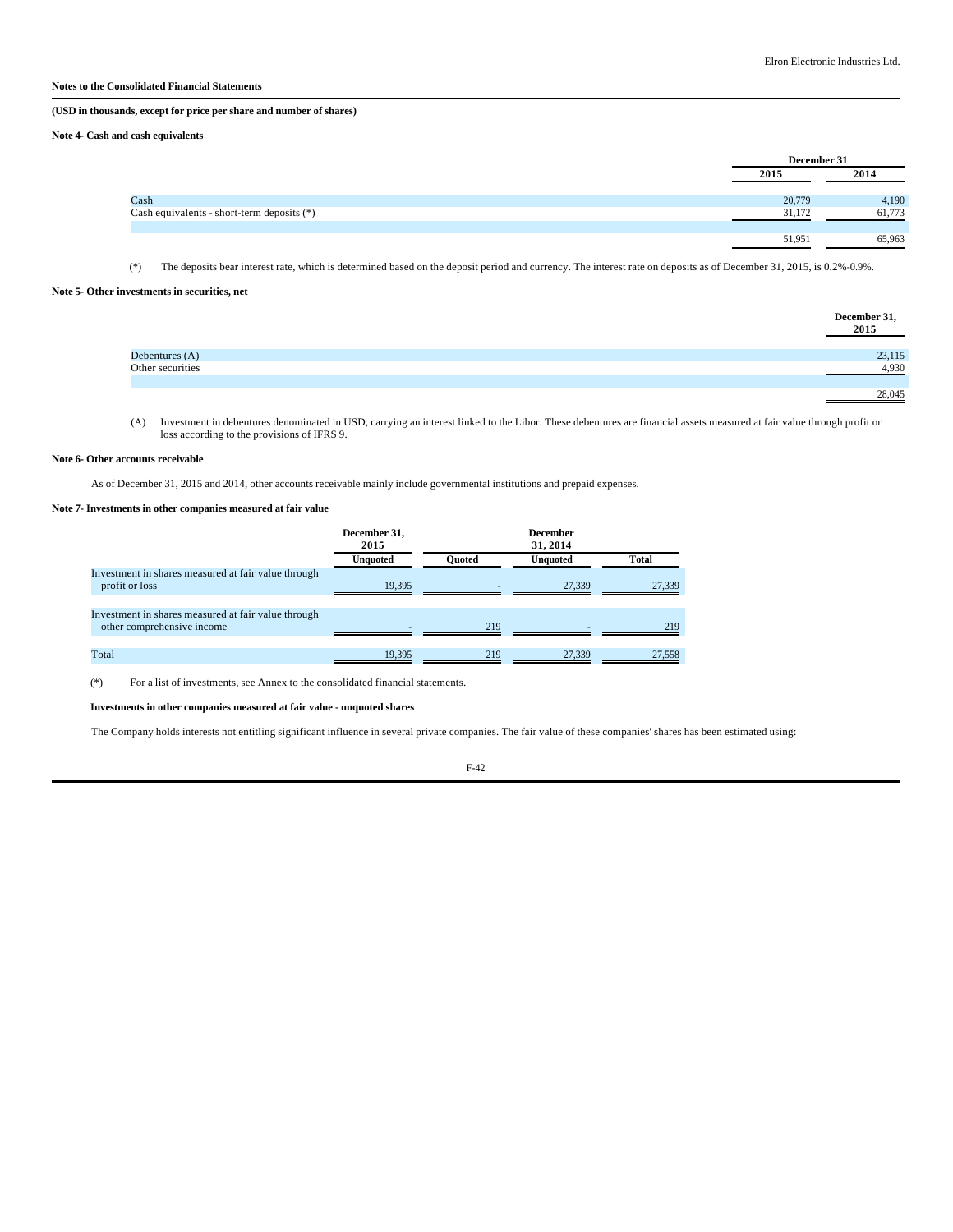#### **Note 7- Investments in other companies measured at fair value (Cont.)**

- 1. Discounted Future Earnings Method This methodology is used when the investees undergoing evaluation are able to provide projections for their future cash flows. In addition, it was deemed not unreasonable that market participants or other investors would use this methodology to determine the fair value of their rights in these companies.
- 2. Company Security Transaction Method ("CSTM") According to the CSTM method, the value of each investee is estimated based upon recent transaction prices in the investee's securities. For these transactions to be relied upon to develop an estimate of fair value, they must be arm's length transactions. Additional factors considered in this analysis include: size, amount and type of shares sold; the timing of the transaction relative to the estimation date; differences in the rights, preferences, marketability, control of the transaction securities, participation of new investors, shareholders who don't participate, volatility in the investee's projections and the volatility of comparable firms.
- 3. Option Pricing Model ("OPM") After deriving the investee's fair value, it is generally accepted for market participants to allocate the value of the investee to the different classes of equity. OPM is an option pricing model based on the Black and Scholes formula or based on the Binomial (lattice) model. This model is based upon the concept that the securities of a firm's capital structure can be considered as call options on the value of the firm. The model uses a Black and Scholes option model or a Binomial (lattice) model to estimate the value of the investee between value ranges.

The valuations require management to make certain assumptions about certain parameters, including projections, credit risk and volatility.

#### **A. Notal**

Notal Vision Inc. ("Notal") provides a system and services for remote monitoring from home of AMD patients at risk of vision loss, for the early detection of important visual changes. As of the reporting date, Elron holds approximately 21% of Notal's outstanding shares and approximately 18% on a fully diluted basis. The investment in Notal is accounted for as a financial asset measured at fair value through profit or loss.

In 2013, Notal signed an investment agreement with its major shareholders, including Elron, in the amount of \$10,000 invested in two equal installments (Elron's share in this amount was approximately \$1,940) and an option to participate in an additional installment in the amount of \$5,000, in consideration for Preferred C shares and warrants for Preferred C shares. In 2013 the first two installments were invested.

In June 2014, Notal's major shareholders, including Elron, exercised the option to participate in the additional installment in the amount of \$5,000, in consideration for Preferred C shares and warrants for Preferred C shares. Elron's share was approximately \$970.

In June 2015, Notal signed an investment agreement with its major shareholders, including Elron, in the amount of \$3,000 (Elron's share in this amount was approximately \$600) in consideration for Preferred C shares and warrants for Preferred C shares. The investment amount was invested immediately.

In January 2016, subsequent to the reporting date, Notal signed an investment agreement with its major shareholders, including Elron, in the amount of \$5,000 (Elron's share in this amount was approximately \$1,000) in consideration for Preferred C shares and warrants for Preferred C shares. The investment amount was invested immediately. Elron's holdings in Notal's shares did not significantly change following this investment.

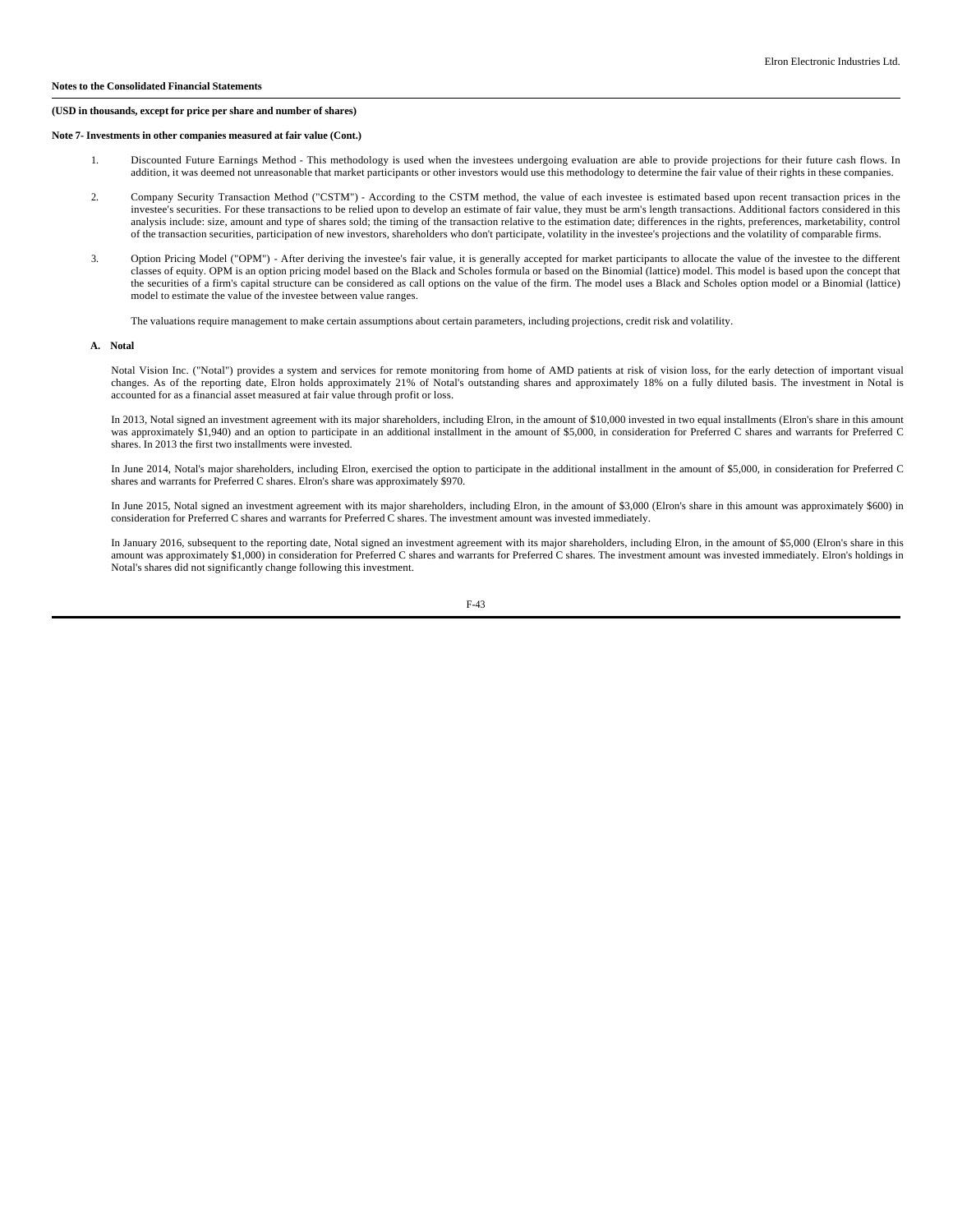## **Note 7- Investments in other companies measured at fair value (Cont.)**

**A. Notal (Cont.)**

Notal's fair value was determined with the assistance of an independent appraiser. The value of this investment as of December 31, 2015 was estimated at \$14,700. The significant details included in this valuation with regards to an investment in unquoted shares are as follows:

1. **The value of Notal established by the Appraiser**: Approximately \$71,000. Accordingly, the value of Elron's interest was determined at \$14,700. As a result, in 2015 there was an increase in the value of Elron's holdings in Notal of approximately \$300 in respect of the change in the value of Notal, recorded under line item gain from disposal and revaluation of investee companies and changes in holdings, net in the statement of income. In addition, the investment increased in an amount of approximately \$600 in respect with the investment in Notal (see above).

#### 2. **The valuation model used by the Appraiser**:

- a. The DCF Method for determining Notal's value (enterprise value).
- b. The Option Pricing Model (OPM), using the formulas of Black and Scholes model for allocating Notal's value to different classes of shares and for determining the value of Elron's interest accordingly.

#### 3. **The assumptions used**:

- a. The discount rate (WACC): 17.5%<br>b. The long term growth rate/termina
- The long term growth rate/ terminal value: Discounted cash flows were computed until the end of the patent's life. The valuation did not use "representative year". c. The standard deviation: The volatility used in the Black and Scholes model was 60.5%.

#### **B. Aqwise**

Aqwise – Wise Water Technologies Ltd. ("Aqwise") provides biological water and wastewater treatment solutions for the industrial and municipal markets. As of the reporting date, Elron holds approximately 19.8% of Aqwise's outstanding shares and the investment in Aqwise is accounted for as a financial asset measured at fair value through profit or loss.

The fair value of the investment in Aqwise as of December 31,2015 was determined with the assistance of an independent appraiser. The value of this investment as of December 31, 2015 was estimated at approximately \$4,500. Accordingly, the Company recognized in 2015 a gain from change in the value of the investment in the amount of approximately \$200, under line item gain from disposal and revaluation of investee companies and changes in holdings, net, in the statement of income.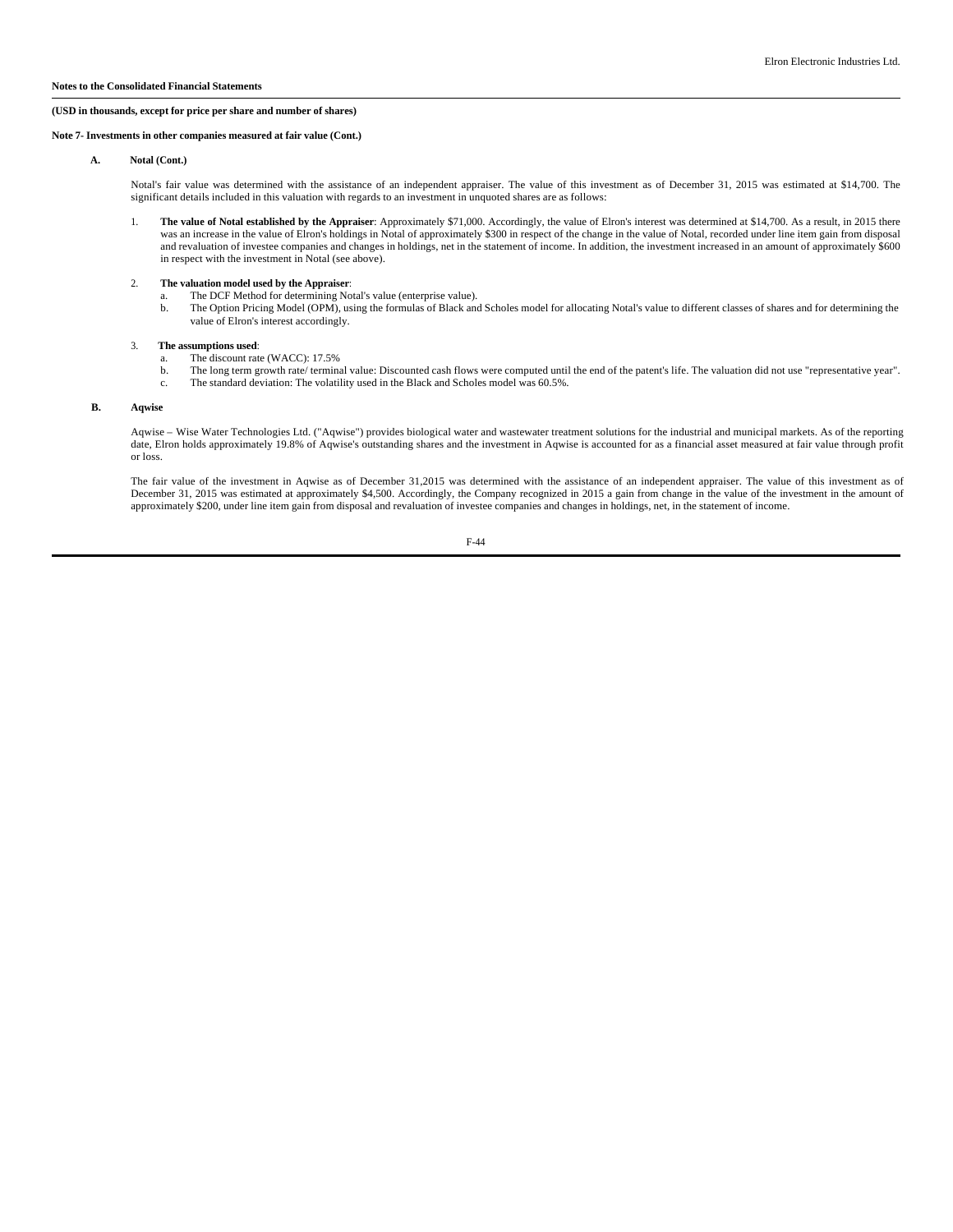#### **Note 7- Investments in other companies measured at fair value (Cont.)**

#### **C. Jordan Valley**

Jordan Valley Semiconductors Ltd. ("Jordan Valley") provides metrology solutions for manufacturing process control in the microelectronics industry. Prior to its sale, as detailed below, Elron held approximately 19% of Jordan Valley's outstanding shares and the investment in Jordan Valley was accounted for as a financial asset measured at fair value through profit or loss.

In October 2015, Bruker Scientific Israel Ltd. (the "Acquirer"), a wholly-owned indirect subsidiary of Bruker Corporation, signed a definitive agreement with Jordan Valley and its shareholders for the acquisition of the entire outstanding share capital of Jordan Valley (the "Transaction").

Pursuant to the Transaction, the selling shareholders received proceeds in the amount of up to approximately \$53,000, which includes purchase price in the amount of \$30,000 plus the cash balance of Jordan Valley (the "Immediate Consideration"). In addition, the consideration also includes additional payments of up to \$15,000, which are contingent upon Jordan Valley achieving certain revenue milestones and gross margin threshold in each of the 2016 and 2017 calendar years (the "Contingent Consideration"). The Acquirer is entitled to certain indemnities in connection with the transaction, as is customary in transactions of this type, from the selling shareholders.

Out of the Immediate Consideration, the Company received an amount of approximately \$12,000 (of which an amount of approximately \$1,300 was deposited in escrow for a period of 18 to 30 months, mainly in order to secure certain indemnification obligations of the selling shareholders to the Acquirer). The Company may receive an additional amount of up to approximately \$2,200 out of the Contingent Consideration. The Company recorded an asset in the amount of approximately \$1,000 in respect of the contingent consideration.

As a result, the Company recorded in the third quarter of 2015 a gain in the amount of approximately \$4,000 in respect of an increase in the fair value of the investment in Jordan Valley under line item gain from disposal and revaluation of investee companies and changes in holdings, net, in the statement of income.

#### **D. Enablence**

In 2010, Elron received shares and debentures of Enablence Technologies Inc. ("Enablence"), due to the sale of Teledata Networks Ltd. ("Teledata"). Enablence is a foreign company publicly traded on the TSX Venture Exchange. The investment in Enablence shares is accounted for as a financial asset measured at fair value through other comprehensive income and measured according to its market value.

During 2015, 2014 and 2013, all of Enablence's shares were sold in the market, in consideration for approximately \$500. As a result from this sale, the comprehensive loss that was recognized in respect of these shares was classified from capital reserve for financial assets measured at fair value through other comprehensive income into retained earnings.

#### Debentures:

As of the date the Enablence's debentures received in the sale of Teledata were recorded, their par value was approximately \$3,779 and the investment in these debentures was treated in the financial statements as a financial asset measured at amortized cost. In 2011, due to substantial doubt in Enablence's ability to repay its debt, Elron recognized an impairment of the entire debentures' balance.

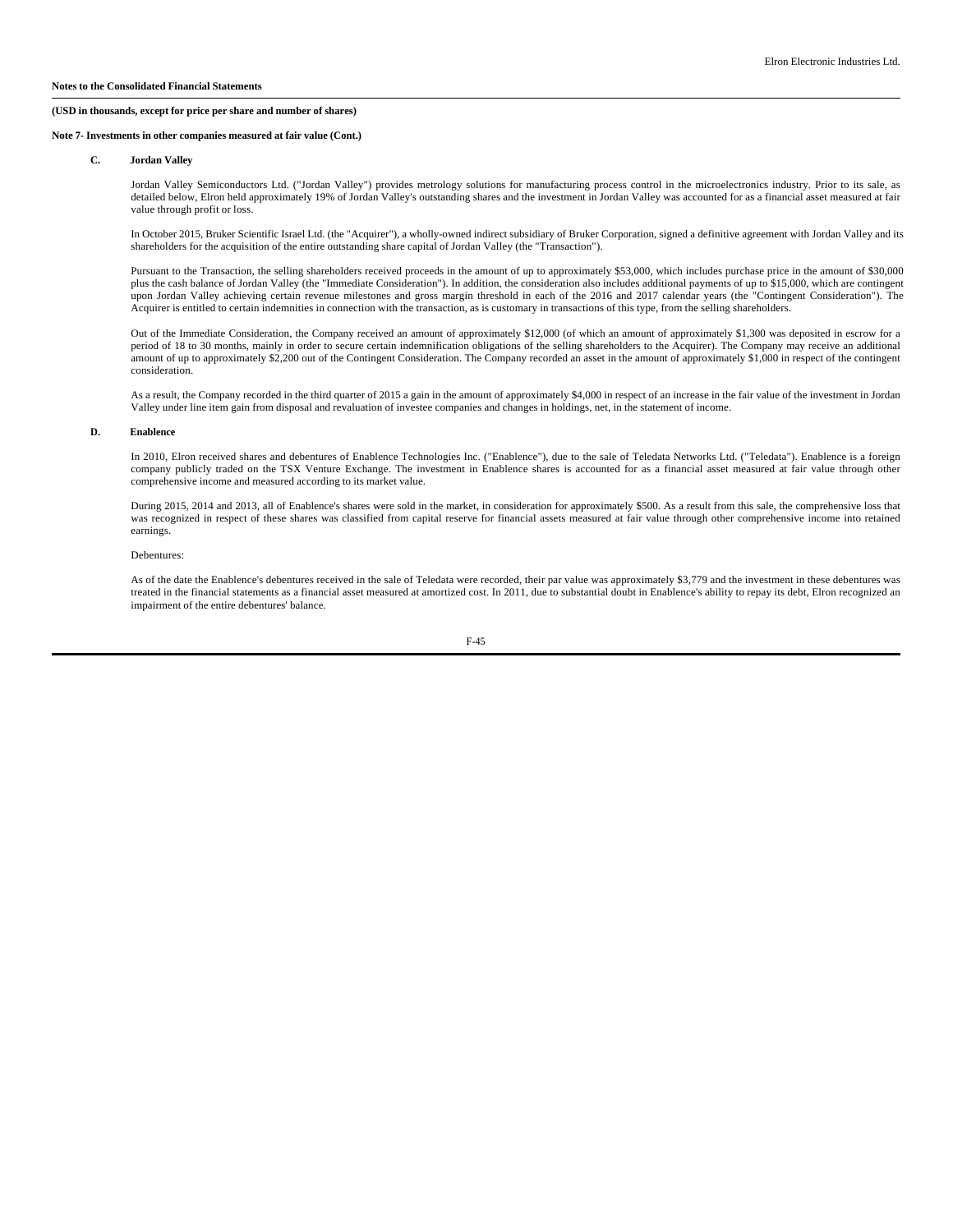## **(USD in thousands, except for price per share and number of shares)**

## **Note 7- Investments in other companies measured at fair value (Cont.)**

#### **D. Enablence (Cont.)**

In August 2013, Enablence completed a financing round with a new investor in the amount \$15,000 thousand CAD. Simultaneously, a settlement agreement between Enablence and its debenture-holders, including Elron, for the partial repayment of the debt was also completed.

As a result of the settlement agreement, Elron recorded in 2013 a net gain in the amount of approximately \$3,500 in respect of a partial cancellation of the impairment recognized in 2011. This gain is presented under line item other expenses (income), net in the statement of income.

## **Note 8- Long term receivables**

|                              | December 31,<br>2015 |
|------------------------------|----------------------|
| Contingent consideration (A) | 6,740                |
| Escrow deposits (B)<br>Other | 3,502                |
|                              | 153                  |
|                              |                      |
|                              | 10,395               |

 (A) The Group recorded assets in respect of contingent consideration from the sale of Kyma in the amount of \$5,717 (see Note 3.B.4.d) above) and from the sale of Jordan Valley in the amount of \$1,023 (see Note 7.C above).

 (B) According to the sale agreement of Kyma and Jordan Valley, a portion of the consideration was deposited in escrow, in short term bank deposits. An amount of \$2,222 in respect with the sale of Kyma (see Note 3.B.4.d) above). An amount of \$1,280 in respect with the sale of Jordan Valley (see Note 7.C above).

### **Note 9- Property and equipment**

Most of the balance of the property and equipment, net as of December 31, 2015 is attributable to Pocared's property and equipment, which was consolidated for the first time in February 2015 (see Note 3.A.3.b) above).

## **Note 10- Intangible Assets**

|                                                   | <b>Technology</b><br>and in-process<br>Development (1) | Agreement<br>with Rafael (2) | Total   |
|---------------------------------------------------|--------------------------------------------------------|------------------------------|---------|
| Cost                                              |                                                        |                              |         |
| Balance at January 1, 2014 and at January 1, 2015 | 1,461                                                  | 3,051                        | 4,512   |
| Additions due to business combinations (3)        | 14,387                                                 |                              | 14,387  |
| Decrease due to sale of consolidated company (4)  | (1,461)                                                |                              | (1,461) |
| <b>Balance at December 31, 2015</b>               | 14,387                                                 | 3,051                        | 17,438  |
|                                                   |                                                        |                              |         |
| <b>Acrrued amortization and impairment</b>        |                                                        |                              |         |
| <b>Balance at January 1, 2014</b>                 | 54                                                     |                              | 54      |
| Amortization recognized during the year           | 216                                                    |                              | 216     |
| Impairment $(5)$                                  | 814                                                    |                              | 814     |
| <b>Balance at December 31, 2014</b>               | 1,084                                                  |                              | 1,084   |
|                                                   |                                                        |                              |         |
| Amortization recognized during the year           | 197                                                    |                              | 197     |
| Decrease due to sale of consolidated company (4)  | (1,281)                                                |                              | (1,281) |
| <b>Balance at December 31, 2015</b>               |                                                        |                              |         |
|                                                   |                                                        |                              |         |
| <b>Amortized cost</b>                             |                                                        |                              |         |
| Balance at December 31, 2015                      | 14,387                                                 | 3,051                        | 17,438  |
| Balance at December 31, 2014                      | 377                                                    | 3,051                        | 3,428   |
|                                                   |                                                        |                              |         |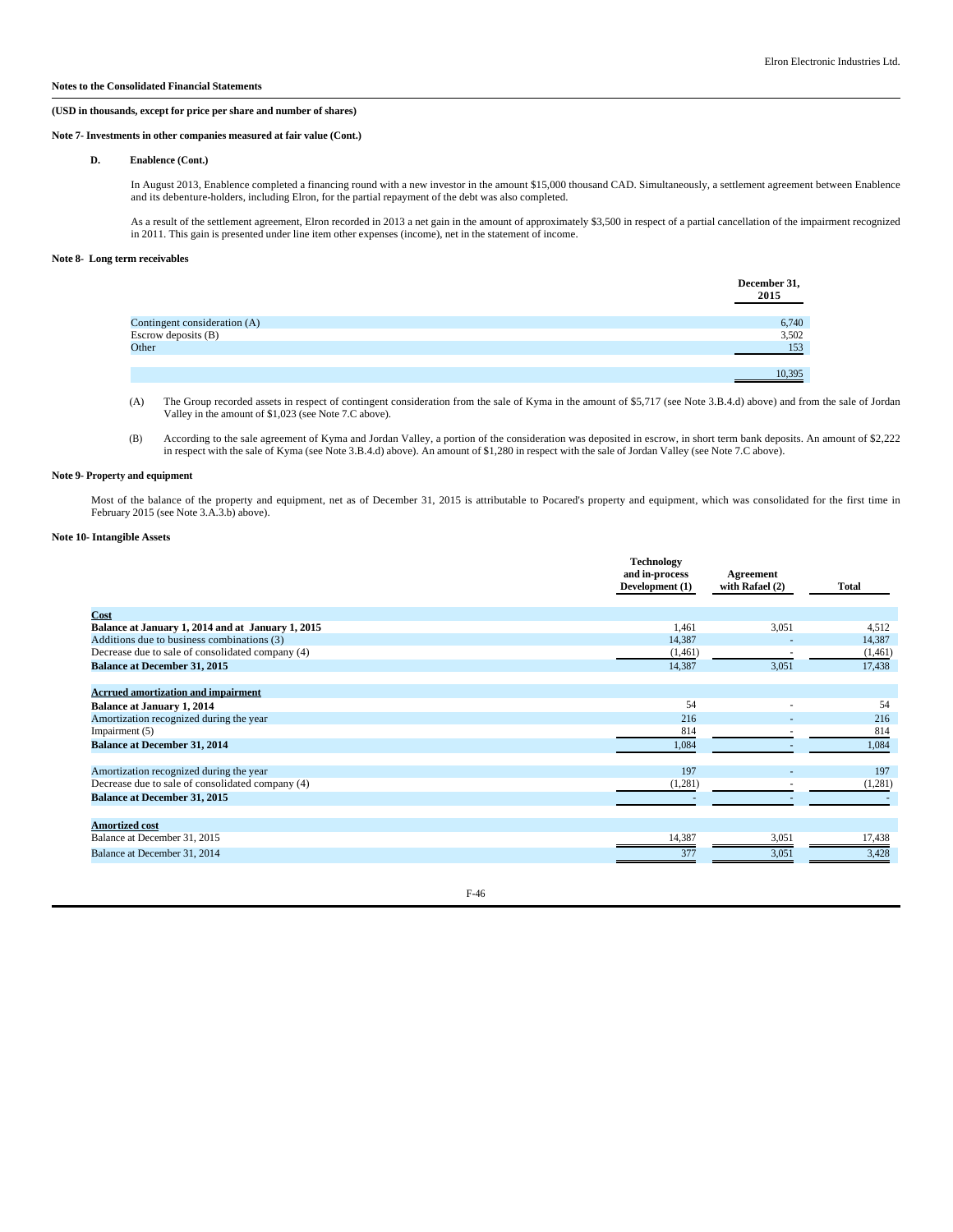**(USD in thousands, except for price per share and number of shares)**

## **Note 10- Intangible Assets (Cont.)**

- (1) **The Company examines the need for impairment in regards with these assets at least once a year.**
- (2) Not systematically amortized indefinite useful life (see Note 3.A.3.a)). The Company estimated the recoverable amount of the agreement with Rafael as part of RDC as a whole. In accordance with this examination, it was concluded that there was no need to depreciate the carrying amount of the asset in the financial statements. The assets and liabilities of RDC were included in the recoverable amount estimate.
- (3) **As a result of the initial consolidation of Pocared (see Note 3.A.3.b)).**
- (4) **As a result of ceasing consolidation of Cloudyn (see Note 3.B.4.f)).**
- (5) In 2014, the operations of **POSE P.O.S Ltd.** were downsized and the Company recorded an impairment in the full amount of the excess cost. The impairment was recorded under line item other expenses (income), net in the income statement.

## **Note 11- Other accounts payable**

|                                                | December 31 |       |
|------------------------------------------------|-------------|-------|
|                                                | 2015        | 2014  |
| Accrued expenses                               | 2,222       | 1,390 |
| Liabilities to employees in respect of payroll | 1,695       | 1,420 |
| Governmental institutions                      | 1,299       | 1,889 |
| Other payables                                 | 702         | 100   |
|                                                | 5,918       | 4.799 |

## **Note 12- Equity**

### **A. Composition of share capital:**

|            | December 31.                     |            |                                  |
|------------|----------------------------------|------------|----------------------------------|
| 2015       |                                  | 2014       |                                  |
| Registered | <b>Issued and</b><br>outstanding | Registered | <b>Issued and</b><br>outstanding |
|            | <b>Number of shares</b>          |            |                                  |
| 35,000,000 | 29,743,767                       | 35,000,000 | 29,743,767                       |

Elron's shares are Quoted on the Tel Aviv Stock Exchange and the over-the-counter market in the United States (see also Note 1.A).

## **B. Capital management in the Company**

The Company's and its subsidiaries' capital management policy is to maintain a strong equity base in order to preserve their ability to ensure business continuity thereby creating a return for the shareholders, to uphold their commitments to other interested parties such as credit givers and employees, and in order to support future development activity.

The Company is not under any minimal equity requirements nor is it required to attain a certain level of capital return.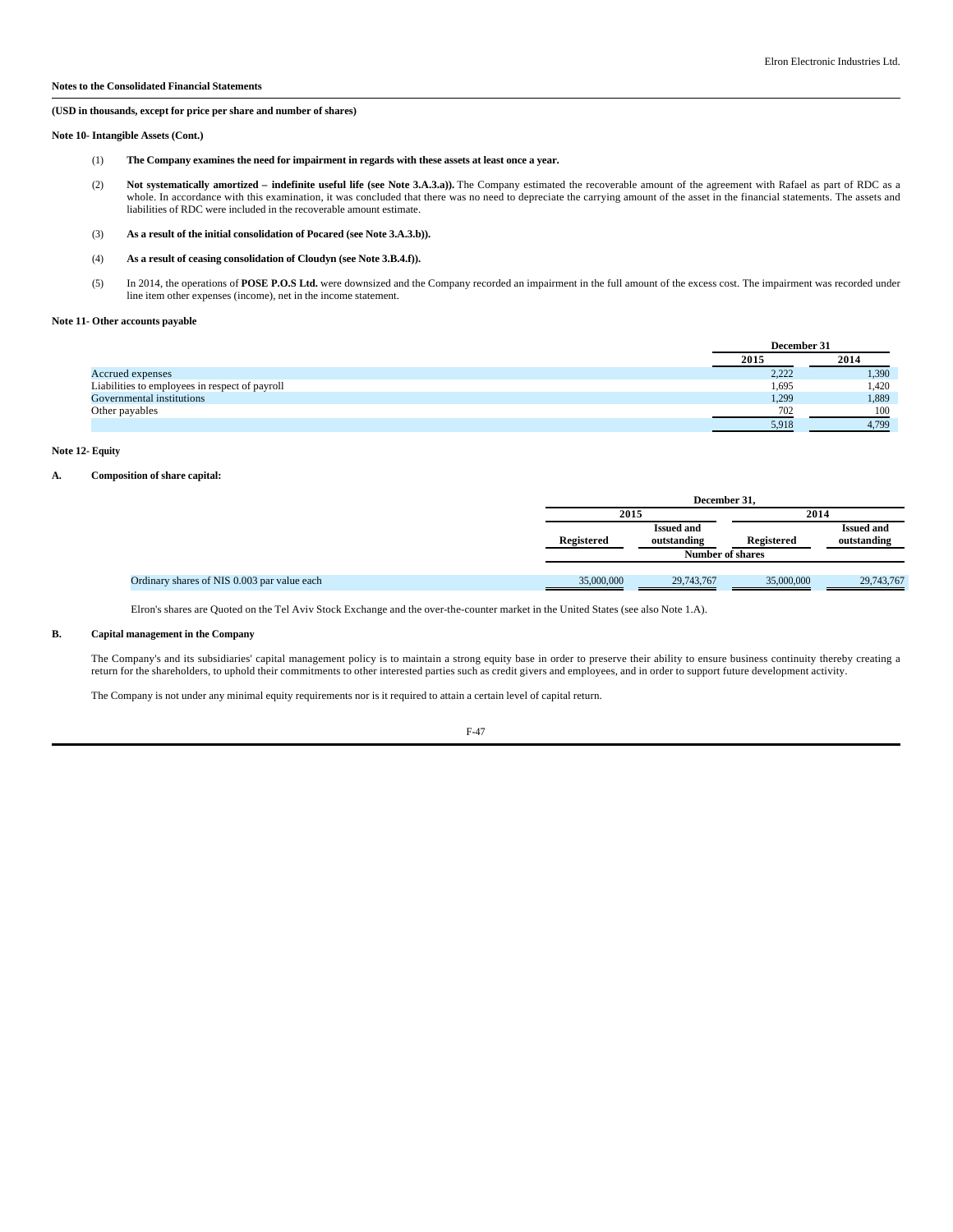#### **(USD in thousands, except for price per share and number of shares)**

## **Note 12- Equity (Cont.)**

#### **C. Dividend**

On March 10, 2016, subsequent to the reporting date, the board of directors resolved to make an application to the Court for a dividend distribution of \$15,000 (constituting an amount of \$0.504307 per share) not out of the Company's profits. Such dividend distribution is subject to the Court approval pursuant to Section 303 of the Israeli Companies Law, 1999 (the "Companies Law") and the record date will be determined accordingly. We intend to file an application to the Honorable Court, accordingly. This decision of the board of directors was taken after the directors determined that considering the Company's assets and liabilities, the solvency criterion pursuant to the Companies Law has been met, namely that there is no reasonable concern that such dividend distribution would prevent the Company from meeting its existing and expected obligations, as and when they fall due, and that such dividend distribution is for the benefit of the Company and its shareholders.

It should be clarified that the abovementioned decision of the board of directors does not constitute a decision to distribute a dividend, and that a dividend distribution in any amount, shall be subject, in addition to the Court approval as stated herein (which is not assured), to a further separate approval of the board of directors in relation to the dividend distribution itself, subject to the Board's full discretion. Accordingly, it should be clarified that as of the date of the publication of these reports, there is no certainty as to the distribution of a dividend or the timing or amount thereof.

On August 24, 2014, the Company declared a dividend in an amount of \$110,000 (approximately \$3.698 per share). In September 2014, the dividend was paid to the Company's shareholders.

#### **Note 13- Operating Segment**

**A**. The Company operates in one segment, namely "Holdings and Corporate Operations". This segment includes corporate headquarters and reflects the operations of the investments in investee companies and their sale.

#### **B.** Revenues based on the location of customers, are as follows:

|            |      | December 3 |      |  |
|------------|------|------------|------|--|
|            | 2015 | 2014       | 2013 |  |
| <b>USA</b> | 630  | 279        | 70   |  |
| Other      | 259  |            | 27   |  |
|            |      |            |      |  |
|            | 889  | 374        | 07   |  |

## **Note 14- Contingent liabilities, pledges and commitments**

#### **A. Legal claims**

The amounts of the claims described below are true for the dates on which they were filed, unless otherwise indicated. Details on claims against the Company and its investee companies are included hereunder to the extent that the possible impact of each one of them on the financial results of the Company is significant.

 1. In November 1999, a number of institutional shareholders of Elscint filed a claim in the District Court of Haifa, together with a request to approve certain causes of action set out in the claim, as a class action on behalf of the public shareholders of Elscint, and a request for certain causes of action to be treated as a derivative action against various defendants, including Elscint, Elbit Imaging, Elron, companies to which Elron sold its holdings in Elbit Imaging in May 1999, and certain officers in the defendant companies. The claim alleges, mainly, that Elbit Imaging is duty bound to make a tender offer for the shares of Elscint held by the public and that it unlawfully refuses to do so and, in addition, it raises allegations of preference of the interests of the defendants over those of Elscint and its public shareholders with respect to a number of transactions involving Elscint that the plaintiffs allege discriminated against Elscint's public shareholders. In June 2007 the plaintiffs submitted to the Haifa District Court an updated statement of claim and request to approve the claim as a class action. The updated claim claims compensation for damages sustained due to the alledged failure to effect the tender offer, but no longer seeks an order compelling the tender offer. The updated statement of claim does not specify the monetary amount claimed, but does include various allegations relating to the manner of determining the damages claimed.

 The Court dismissed the plaintiffs' request to approve the claim as a class action, but the plaintiffs appealed, and in May 2012, the Supreme Court handed down a judgment in which it partially accepted the appeal filed by the plaintiffs regarding the District Court's rejection of the motion to approve their claim as a "class action". In the said judgment, it was determined, inter alia, that the motion for approval of the claim as a "class action" was accepted with some modifications and directions as to the conduct of the<br>proceeding and that the case is being returned to th officers as detailed in the said judgment.

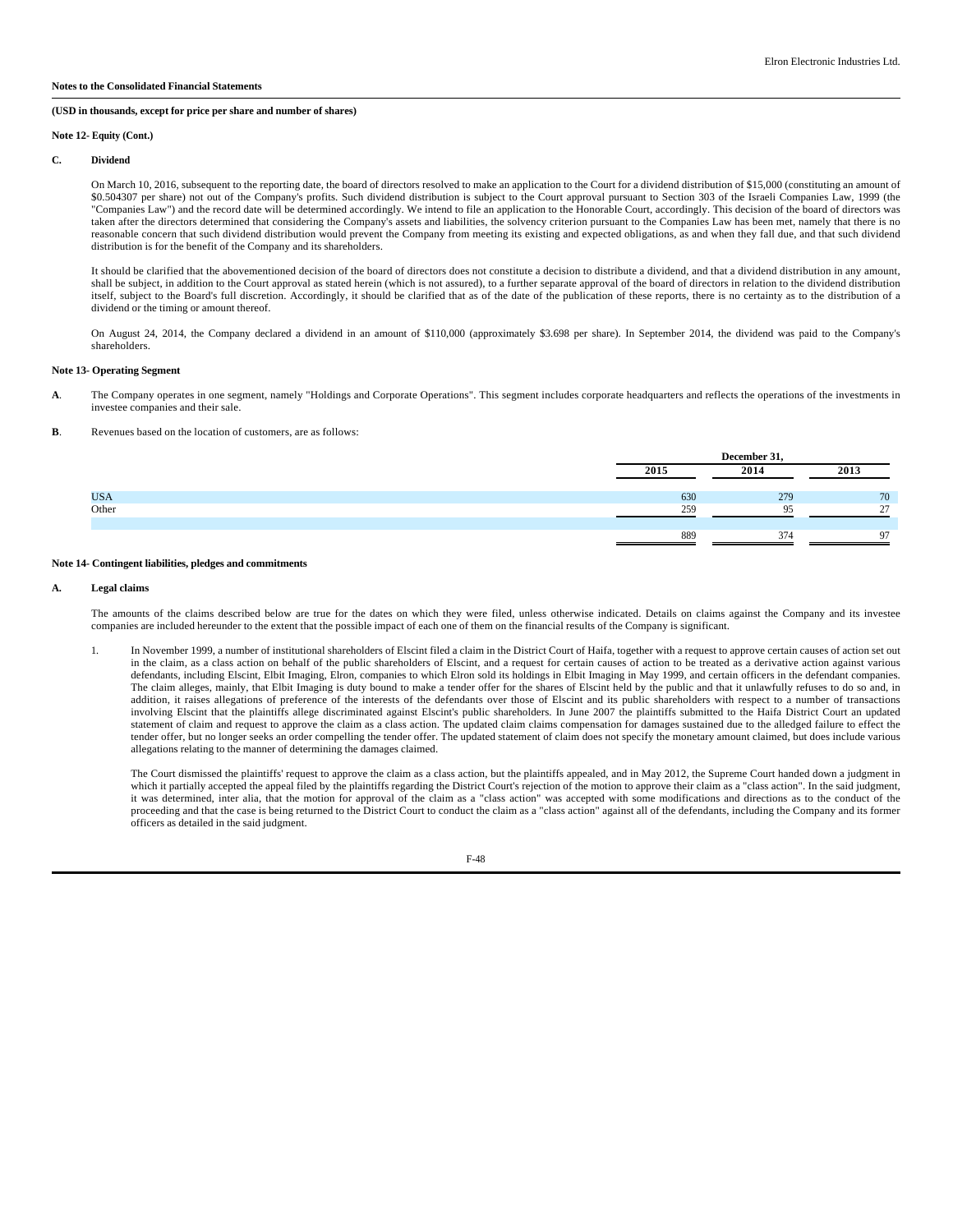## **Note 14- Contingent liabilities, pledges and commitments (Cont.)**

#### **A. Legal claims (Cont.)**

The cause of action alleged against the Company is minority oppression of the minority shareholders of Elscint, such that control of Elscint was sold to someone who is anticipated to exploit the assets of the company in an unequal manner ("Sabotage Sale"). The Company denies the allegations against it in the action.

On February 9, 2016, subsequent to the reporting date, a request was submitted to the District Court pursuant to which agreement was reached on a partial settlement agreement (between all the plaintiffs and all the defendants except the Company and the group of directors on its behalf(. The actual settlement agreement has not been submitted to the District Court since, according to the above application, the parties are required to exhaust other approval proceedings regarding the participation of the insurers. The position of the plaintiffs as presented to the District Court by their legal representatives after the submission of the above request is that the cause of action against the Company and the group of directors on its behalf is separate from the causes of action against the other defendants and therefore - as long as the Company and the group of directors on its behalf do not join the settlement, the plaintiffs are continuing the proceedings between the plaintiffs and the Company and the group of directors on its behalf.

The Company has provided a provision in its financial statements of an immaterial amount, which according to the estimation of the Company's management, based, inter alia, on the opinion of its legal advisors, is sufficient to cover the financial resources that may be required of it in order to expunge the claim, if any.

 2. From time to time, the Company is involved in claims, in addition to the one described above, in the ordinary course of business. The costs that may result from these claims are recognized as provisions only when it is more likely than not that an obligation originating from past events will arise, and the amount of that obligation can be quantified or estimated within a reliable range. The amount of the provisions is based on the estimated risk factor in every claim. Events occuring during legal deliberations may require a renewed valuation of that estimation. The Company's estimation of the risk is based on the legal opinion of its legal consultants as well as the Company's estimation of probable settlement amounts that the Company may pay, providing both parties agree to the settlement's conditions. As of the reporting date, no provision was included in the financial statements in respect of these additional claims.

## **B. Commitments**

- 1. The Group has commitments in regards with possible indemnification for presentations given in transactions for sale of investee companies, such as Medingo Ltd., which was sold in 2010. For details regarding sale of Group companies during the reporting period, see Notes 3 and 7 above.
- 2. For details about the Services Agreement with DIC, see Note 18.B.
- 3. For details about other commitments with related parties, see Note 18.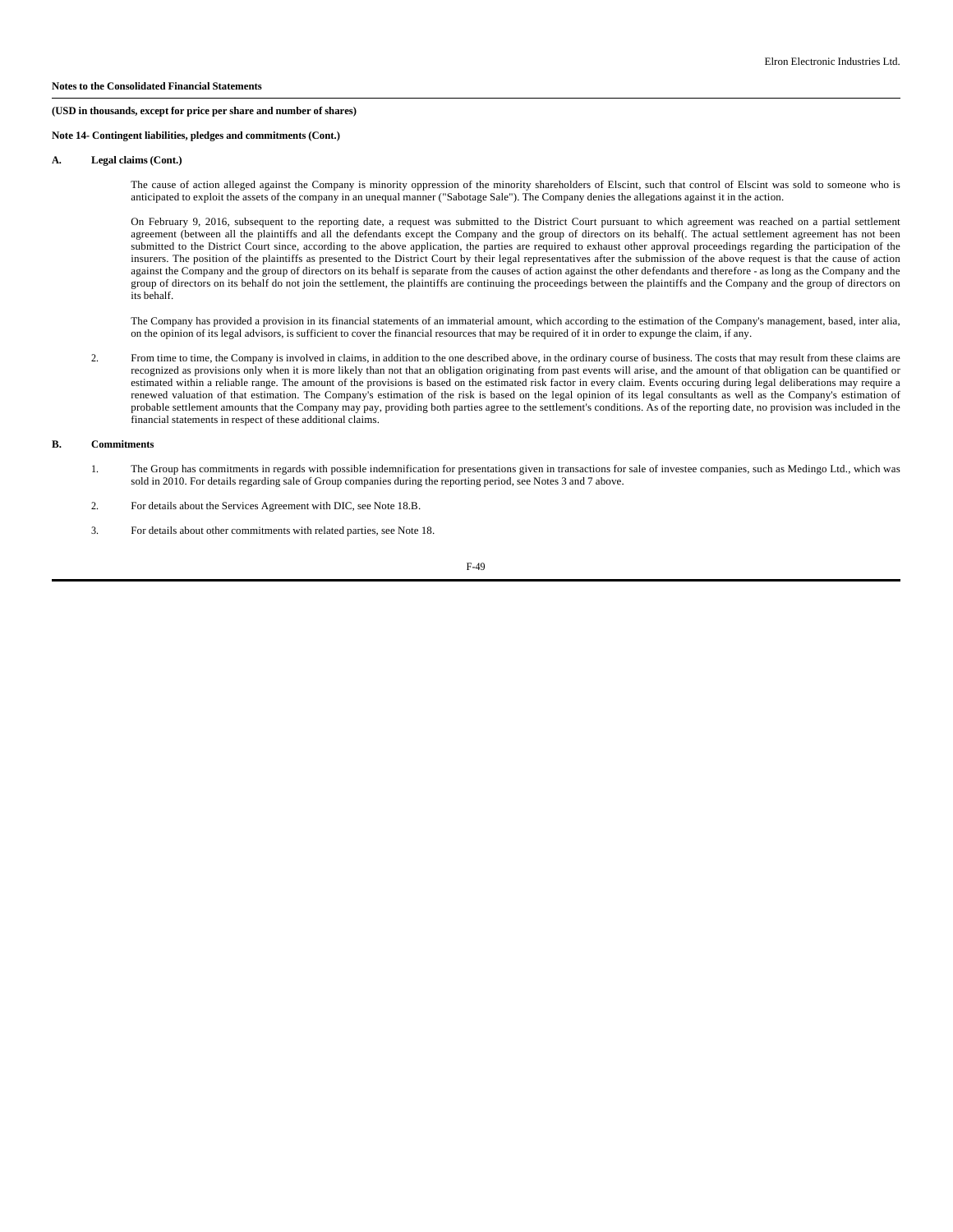**(USD in thousands, except for price per share and number of shares)**

## **Note 15- Supplementary statement of income data**

## **A. Gain from disposal and revaluation of investee companies and changes in holdings, net**

|                                 | For the year ended December 31 |          |         |
|---------------------------------|--------------------------------|----------|---------|
|                                 | 2015                           | 2014     | 2013    |
|                                 |                                |          |         |
| Kyma (see Note $3.B.4.d$ ))     | 21,106                         | ۰.       | 2,770   |
| Pocared (Note 3.A.3.b))         | 10,120                         |          |         |
| Cloudyn (Note $3.B.4.f$ ))      | 4,728                          |          | ۰.      |
| Given Merger (Note 3.B.4.a))    | $\overline{\phantom{a}}$       | 175,019  |         |
| Jordan Valley (see Note 7.C)    | 4,044                          | (1, 410) | (1,750) |
| Notal (see Note 7.A)            | 263                            | 1,858    | 3,425   |
| Aqwise (Note 7.B)               | 219                            | 471      | (481)   |
| Change in holdings in Given (1) | $\overline{\phantom{a}}$       |          | 4,149   |
| Other                           | 110                            | 157      | 303     |
|                                 |                                |          |         |
|                                 | 40,590                         | 176,095  | 8,416   |

(1) As a result from exercised and expired options and restricted share units of Given's employees and services providers.

## **B. Research and development expenses, net**

| For the year ended December 31 |       |       |
|--------------------------------|-------|-------|
| 2015                           | 2014  | 2013  |
| 13.129                         | 2,113 | 4,154 |
| $\overline{\phantom{a}}$       |       | 225   |
|                                |       |       |
| 13.129                         | 2.113 | 3.929 |
|                                |       |       |

## **C. Selling and marketing expenses**

|                                      |       | For the year ended December 31 |      |  |
|--------------------------------------|-------|--------------------------------|------|--|
|                                      | 2015  | 2014                           | 2013 |  |
| Salaries, wages and related expenses | 1,083 | 638                            | 250  |  |
| Advertising and public relations     | 176   | 281                            | 110  |  |
| Other                                | 749   | 405                            | 185  |  |
|                                      |       |                                |      |  |
|                                      | 2,008 | 1,324                          | 545  |  |

## **D. General and administrative expenses**

|                                      | For the year ended December 31 |       |       |
|--------------------------------------|--------------------------------|-------|-------|
|                                      | 2015                           | 2014  | 2013  |
| Salaries, wages and related expenses | 2,672                          | 2,099 | 2,527 |
| Services agreement with DIC (*)      | 1,555                          | 1.712 | 1,682 |
| Rent and building maintenance        | 767                            | 741   | 649   |
| Professional services                | 860                            | 1.172 | 1,244 |
| Other                                | 1.702                          | 1,333 | 1,091 |
|                                      |                                |       |       |
|                                      | 7,556                          | 7.057 | 7.193 |

(\*) For further information, see Note 18.B.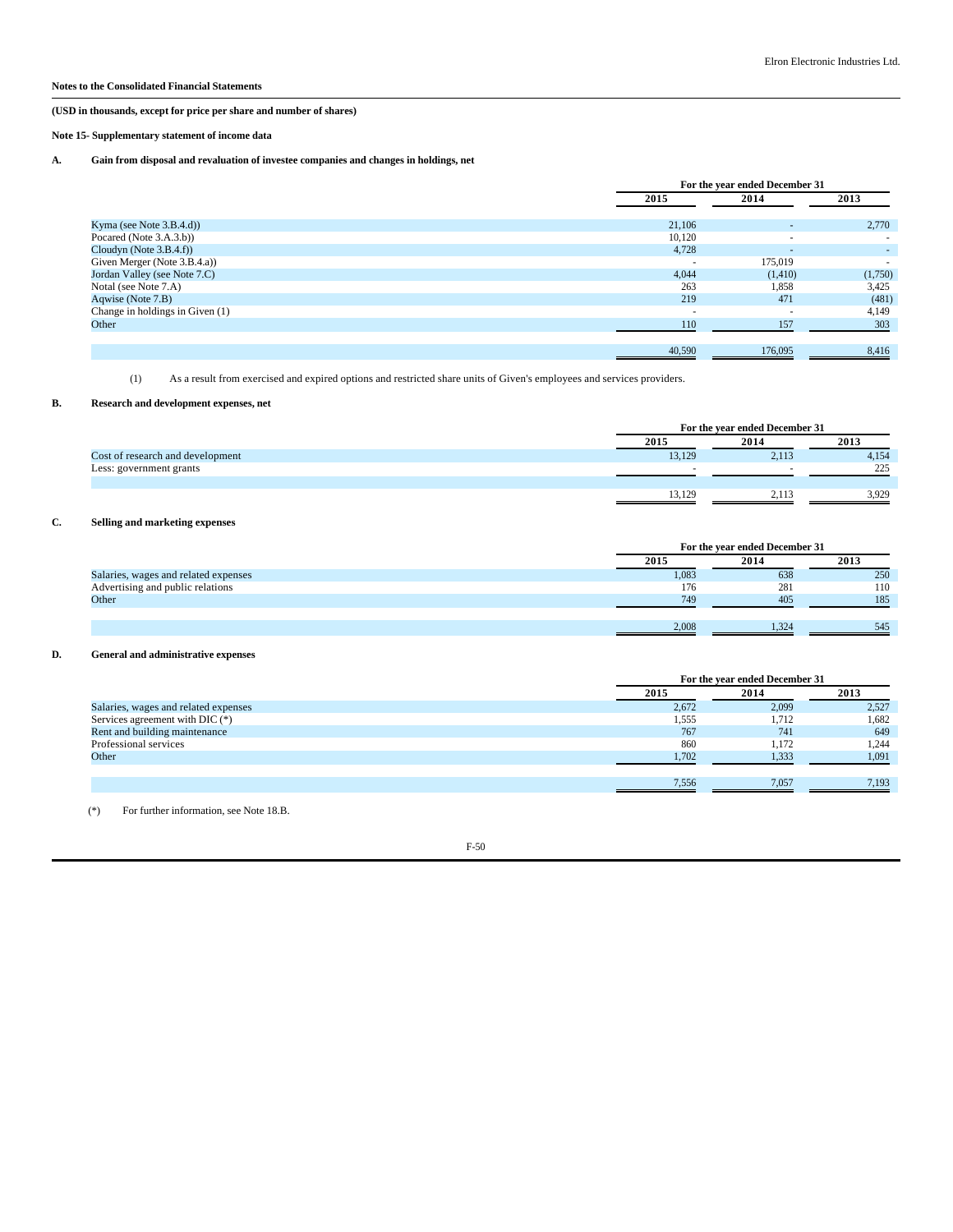**(USD in thousands, except for price per share and number of shares)**

## **Note 15- Supplementary statement of income data (Cont.)**

## **E. Financial income and expenses**

1. **Financial income**

|                                                            | For the year ended December 31 |      |      |
|------------------------------------------------------------|--------------------------------|------|------|
|                                                            | 2015                           | 2014 | 2013 |
| Interest income from loans, deposits and other receivables |                                | 48   | 64   |
| Interest income from bank deposits                         | 1,013                          | 839  | 239  |
| Income from exchange rate differences, net                 |                                |      | 152  |
| Other                                                      | 82                             |      | 229  |
|                                                            |                                |      |      |
| Total financial income                                     | 1.112                          | 887  | 684  |

## 2. **Financial expenses**

|                                                                                |      | For the year ended December 31 |      |  |
|--------------------------------------------------------------------------------|------|--------------------------------|------|--|
|                                                                                | 2015 | 2014                           | 2013 |  |
| Interest expenses on financial liabilities measured at amortized cost          | 27   |                                | 162  |  |
| Loss from revaluation of financial assets at fair value through profit or loss | 321  |                                |      |  |
| Loss from change in exchange rate of foreign currency, net                     | 177  | 3.329                          |      |  |
| Commissions                                                                    | 43   |                                | 251  |  |
| Other financial expenses                                                       | 82   |                                | 148  |  |
|                                                                                |      |                                |      |  |
| Total financial expenses                                                       | 650  | 3.393                          | 561  |  |

## 3. **Financial income (expenses), net, by components**

|                                                       |       | For the year ended December 31 |       |  |
|-------------------------------------------------------|-------|--------------------------------|-------|--|
|                                                       | 2015  | 2014                           | 2013  |  |
| Deposits and receivables                              |       |                                |       |  |
| Bank deposits                                         | 837   | (2,490)                        | 239   |  |
| Other deposits and other receivables                  | 17    | 48                             | 445   |  |
|                                                       |       |                                |       |  |
| Financial assets at fair value through profit or loss | (321) | $\overline{\phantom{a}}$       |       |  |
|                                                       |       |                                |       |  |
| <b>Financial liabilities</b>                          |       |                                |       |  |
| Loans from banks                                      |       | (12)                           | (561) |  |
| Other                                                 | (71)  | (52)                           |       |  |
|                                                       |       |                                |       |  |
| Total financial income (expenses), net                | 462   | (2,506)                        | 123   |  |
|                                                       |       |                                |       |  |

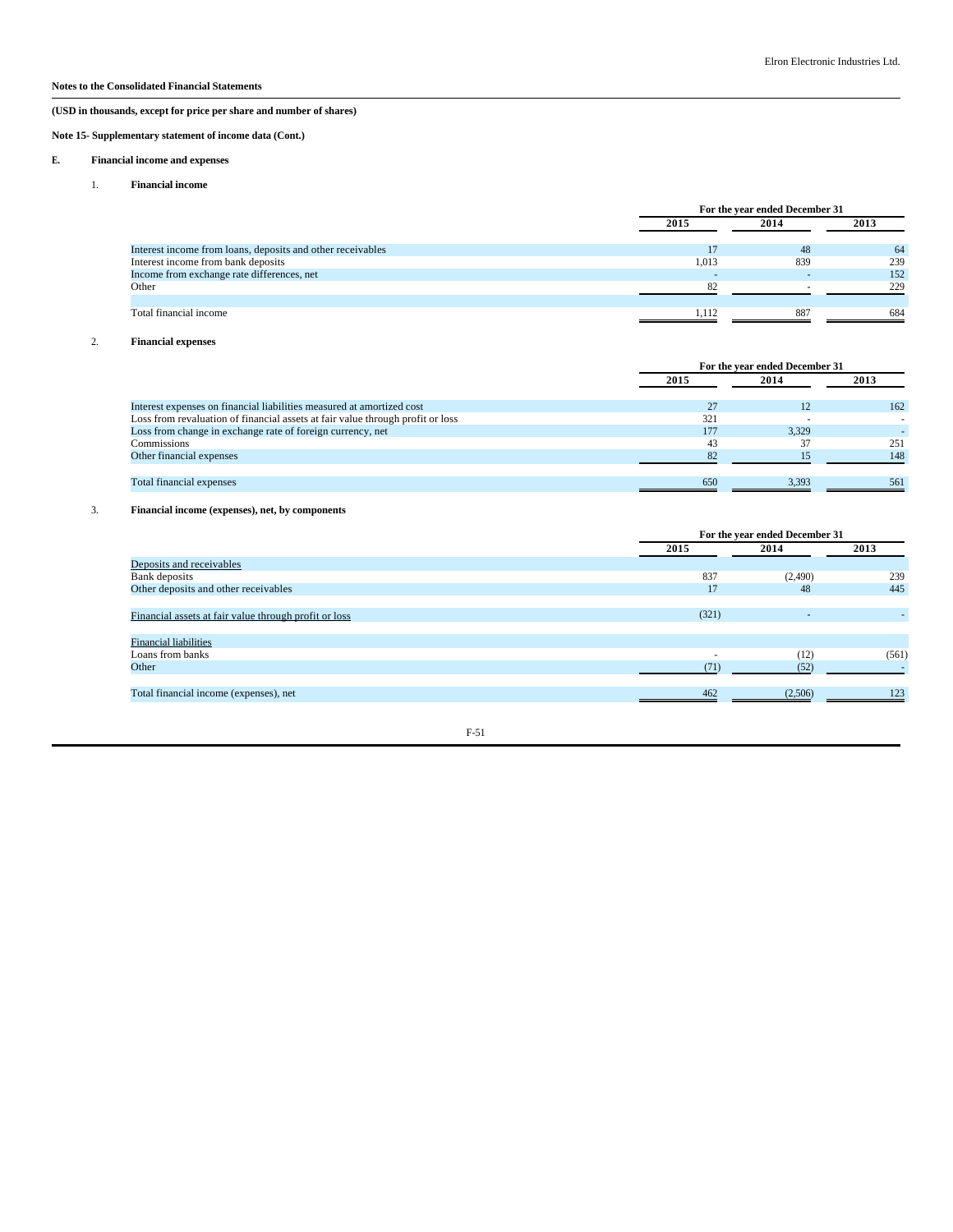**(USD in thousands, except for price per share and number of shares)**

## **Note 15- Supplementary statement of income data (Cont.)**

#### **F. Equity in losses of associates, net**

|                                                         |       | For the vear ended December 31 |        |  |
|---------------------------------------------------------|-------|--------------------------------|--------|--|
|                                                         | 2015  | 2014                           | 2013   |  |
| Company's share in net losses of associates $(1)$ $(2)$ | 8.491 | 15,840                         | 7.838  |  |
| Amortization of excess cost in respect of associates    |       |                                | 4.030  |  |
| Total loss on equity basis, net                         | 8.566 | 15.840                         | 11.868 |  |

(1) Including also the Company's share in the losses of former associates until the date they ceased being associates.<br>
See also Note 3.B above.

## See also Note 3.B above.

## **G. Other expenses (income), net**

|                                                                               | For the year ended December 31 |      |         |
|-------------------------------------------------------------------------------|--------------------------------|------|---------|
|                                                                               | 2015                           | 2014 | 2013    |
| Gain from cancellation of impairment of Enablence's debentures (see Note 7.D) |                                |      | (3,522) |
| Impairment of intangible assets (see Note 10)                                 |                                | 814  |         |
| Other                                                                         | $\gamma\gamma$                 | (21) | 35      |
|                                                                               |                                |      |         |
| Total other expenses (income), net                                            |                                | 793  | (3.487) |

### **Note 16- Taxes on Income**

## **A. Tax laws applicable to the Group companies**

*Income Tax (Inflationary Adjustments) Law, 1985:*

According to the law, until 2007, the results for tax purposes were adjusted for the changes in the Israeli CPI.

In February 2008, the "Knesset" (Israeli parliament) passed an amendment to the Income Tax (Inflationary Adjustments) Law, 1985, which limits the scope of the law starting 2008 and thereafter. Since 2008, the results for tax purposes are measured in nominal values, excluding certain adjustments for changes in the Israeli CPI carried out in the period up to December<br>31, 2007. Adjustments relating to c year).

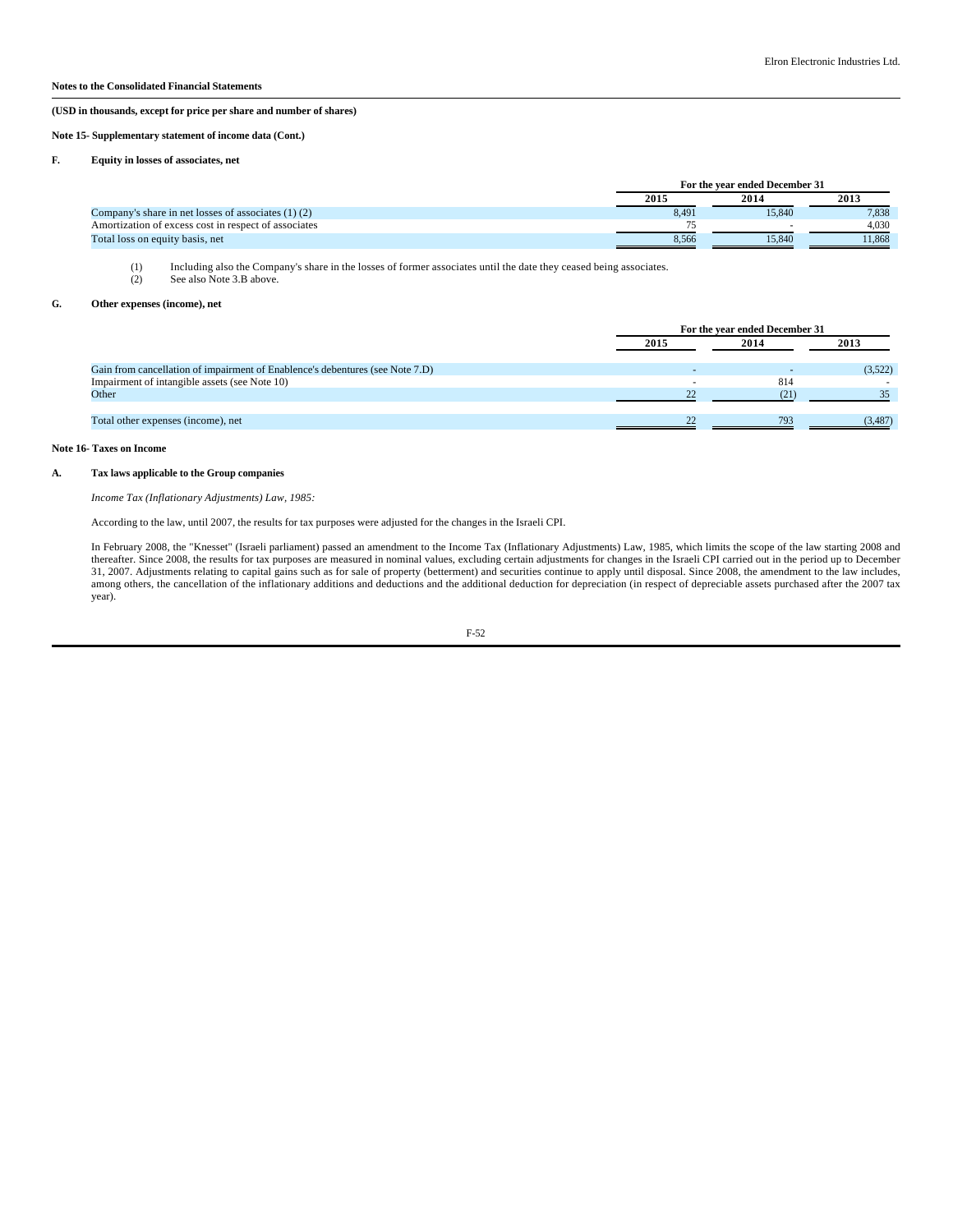#### **(USD in thousands, except for price per share and number of shares)**

## **Note 16- Taxes on Income (Cont.)**

#### **B. Tax rates applicable to the Group**

The rate of the Israeli corporate tax is as follows: in 2013 -25%, in 2014 and 2015- 26.5%. Corporate tax applies on capital gains from the year of sale.

On January 4, 2016, subsequent to the reporting date, the Israeli Parliament's Plenum approved by a second and third reading the Bill for Amending the Income Tax Ordinance (No. 217) (Reduction of Corporate Tax Rate), 2015, which includes a reduction of the corporate tax rate from 26.5% to 25%.

The deferred tax balances included in the financial statements as of December 31, 2015, are calculated according to the tax rates that were in effect as of the reporting date and do not take into account any effects that may result from the reduction in the tax rate. Any such effects will be included in the financial statements that will be issued starting from the date on which the new tax rate was substantially enacted, namely in respect of the first quarter of 2016. The effect of the change in the tax rate on the deferred tax balances as of December 31, 2015 was immaterial.

**C.** The Company, its corporate companies RDSeed and Pocared, received final, or considered final, tax assessments through 2011. RDC received final tax assessments through 2012.

## **D. Taxes on income (tax benefit) included in the statements of income**

|                                      |       | Year ended December 31. |           |  |
|--------------------------------------|-------|-------------------------|-----------|--|
|                                      | 2015  | $2014(*)$               | $2013(*)$ |  |
|                                      |       |                         |           |  |
| Current taxes                        | 1,244 | 20,490                  |           |  |
| Deferred taxes                       | 2,104 | 28,440                  | (28, 362) |  |
| Taxes in respect of prior years, net |       | (3,604)                 | (39)      |  |
|                                      |       |                         |           |  |
|                                      | 3,348 | 45,326                  | (28, 401) |  |

(\*) mainly as a result of Given Merger, see Note 3.B.4.a) above.

#### **E. Long term taxes**

As of December 31, 2015, the Group recorded long term taxes in the amount of approximately \$2,100.

Carryforward operating tax losses for tax purposes of the Company and consolidated companies total approximately \$234,000 and capital losses for tax purposes total approximately \$13,000, as of December 31, 2015. Carryforwa approximately \$60,000 were not recognized because their utilization in the foreseeable future is not probable. In addition, the Company does not have tax results carried to other comprehensive income.

Deferred tax assets in the amount of approximately \$10,000 (approximately \$19,000 as of December 31, 2014) have not been recognized in respect of temporary differences associated with<br>investments in investees in the amount is not expected (which realization is at the Company's discretion), and because the distribution of dividends by these companies is not liable for tax or because of the Company's policy not to initiate dividend distribution which will lead to tax liability.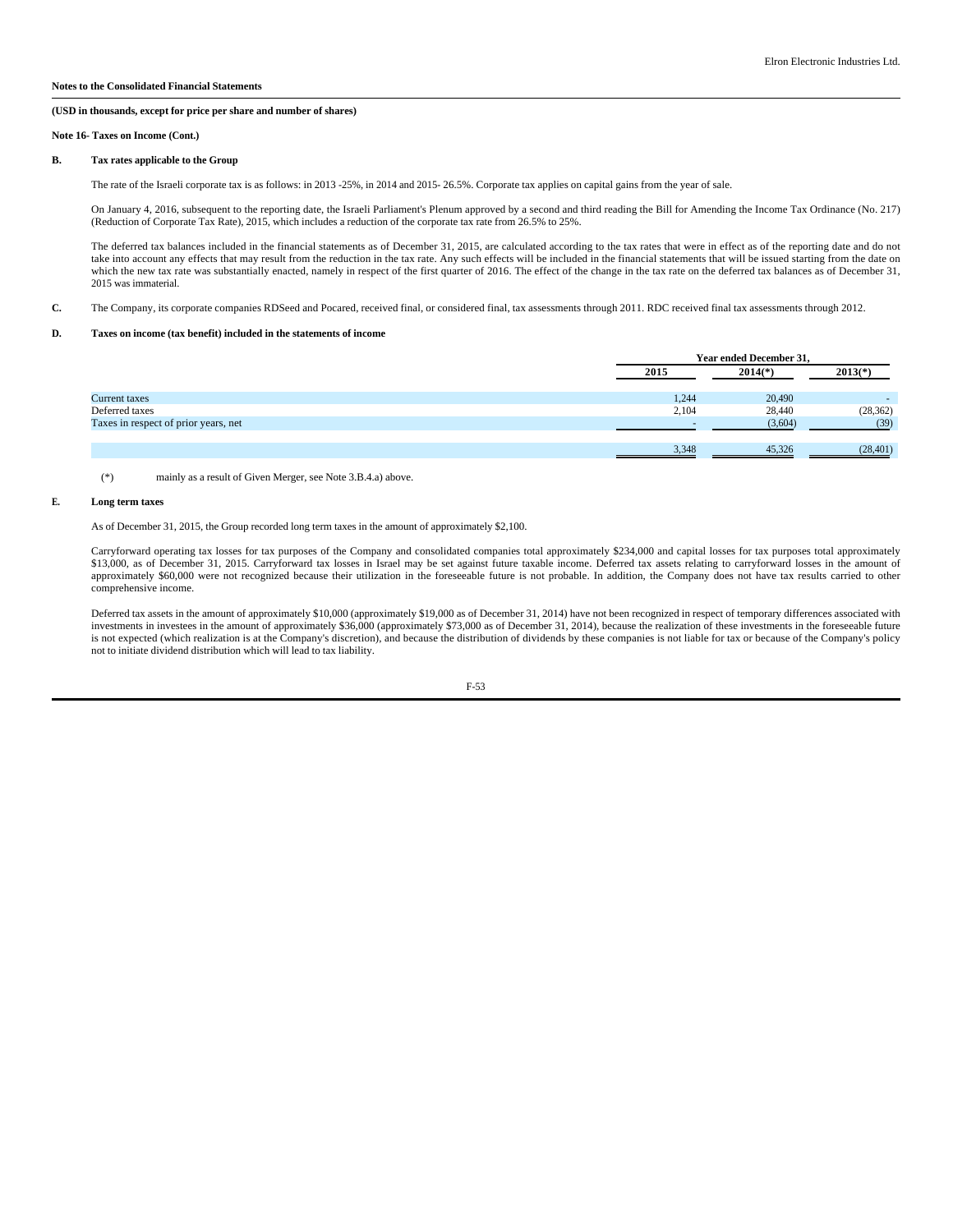## **(USD in thousands, except for price per share and number of shares)**

## **Note 16- Taxes on Income (Cont.)**

## **F. Theoretical tax:**

The reconciliation between the tax expense, assuming that all the income, expenses, gains and losses in profit or loss were taxed at the statutory tax rate and the taxes on income recorded in profit or loss is as follows:

|                                                                                                                                                                               | Year ended December 31,  |                  |              |
|-------------------------------------------------------------------------------------------------------------------------------------------------------------------------------|--------------------------|------------------|--------------|
|                                                                                                                                                                               | 2015                     | 2014             | 2013         |
| Income (loss) before taxes on income                                                                                                                                          | 10,393                   | 146,712          | (11, 471)    |
| Statutory tax rate                                                                                                                                                            | 26.5%                    | 26.5%            | 25%          |
| Tax (tax benefit) computed at the statutory tax rate<br>Increase (decrease) in taxes on income (tax benefit) resulting from the following factors:                            | 2,754                    | 38,879           | (2,868)      |
| Company's share of losses of associates, net                                                                                                                                  | 2,270                    | 4.198            | 2,967        |
| Changes in temporary differences with respect to which deferred taxes were not recognized<br>Increase in unrecognized tax losses for which deferred taxes were not recognized | (5,186)<br>3,565         | (3,847)<br>7,313 | (341)<br>279 |
| Deferred taxes recorded in respect of temporary difference in the investment in Given, for which deferred taxes were<br>not recognized in the past                            |                          |                  | (7, 155)     |
| Deferred taxes recorded in respect of prior periods losses and benefits, for which deferred taxes were not recognized<br>in the past                                          | $\overline{\phantom{a}}$ |                  | (21, 285)    |
| Differences in measurement basis (Israeli CPI for tax purposes and foreign currency in the financial statements)                                                              | (26)                     | 2,422            |              |
| Non-deductible expenses (exempt income), net                                                                                                                                  | (29)                     | (35)             | 41           |
| Taxes in respect of previous years                                                                                                                                            |                          | (3,604)          | (39)         |
| Taxes on income (tax benefit)                                                                                                                                                 | 3,348                    | 45,326           | (28, 401)    |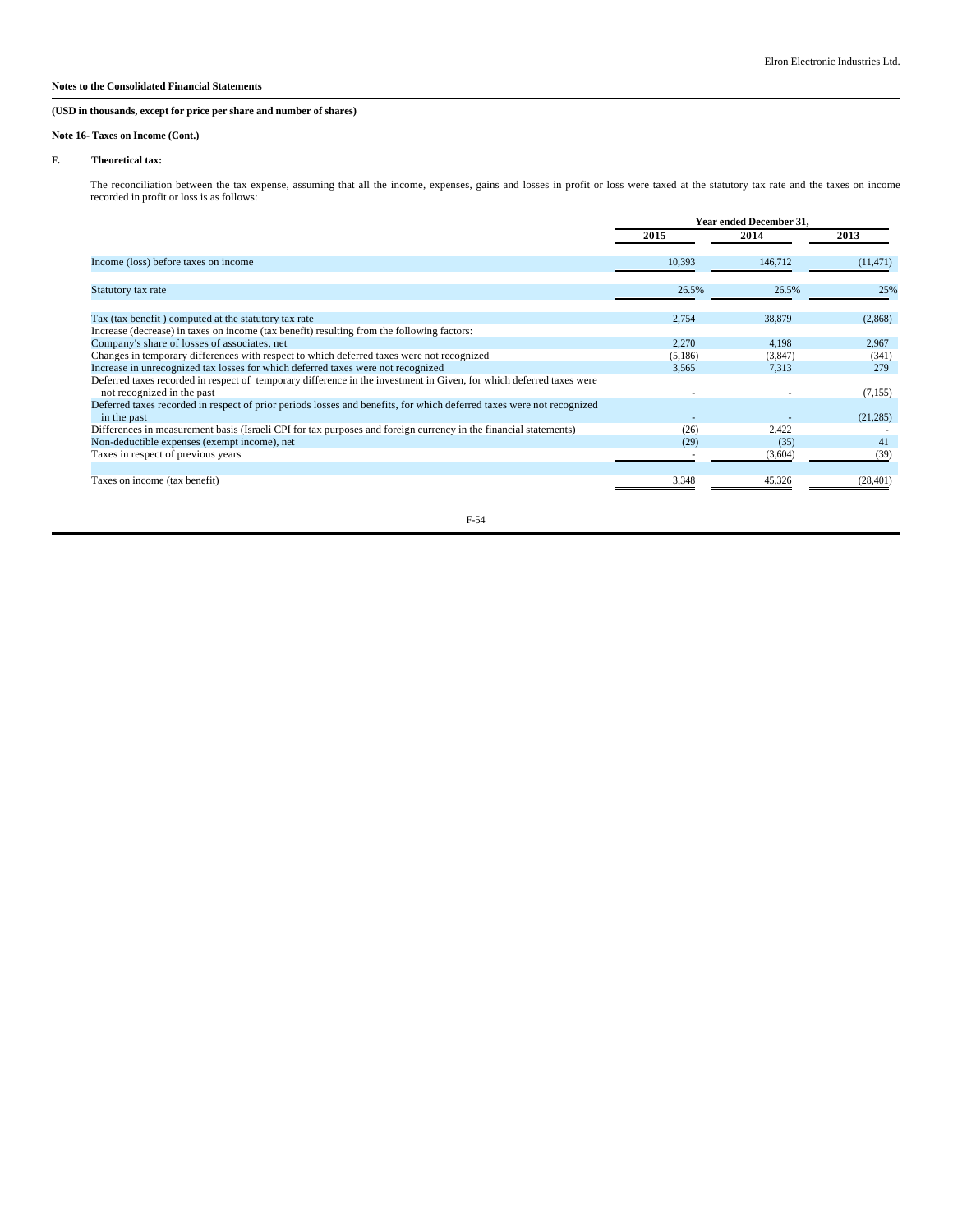## **(USD in thousands, except for price per share and number of shares)**

## **Note 17- Net earnings per share**

## **A. Basic and diluted net earnings per share**

1. Details of the income used in the computation of basic and diluted net earnings per share:

|                                                                              |       | <b>Year ended December 31.</b> |         |  |
|------------------------------------------------------------------------------|-------|--------------------------------|---------|--|
|                                                                              | 2015  | 2014                           | 2013    |  |
| Net earnings attributable to ordinary shareholders                           | 2.451 | 85,494                         | 17,935  |  |
| Adjustment for Company's share in the basic loss per share of associates (*) |       |                                | (1,939) |  |
| Income used in computation of basic and diluted net earnings per share       | 2.451 | 85,494                         | 15.996  |  |

 \*) Represents adjustments for differences between the Company's share in the income or losses of associates, and the associate's earnings or loss per share multiplied by the number of shares held by the Company.

2. Details of the number of shares used in the computation of basic and diluted net earnings per share:

|                                                                                                                | <b>Year ended December 31.</b> |            |            |
|----------------------------------------------------------------------------------------------------------------|--------------------------------|------------|------------|
|                                                                                                                | 2015                           | 2014       | 2013       |
| Balance as of January 1                                                                                        | 29,743,767                     | 29,743,767 | 29,733,767 |
|                                                                                                                |                                |            |            |
| Effect of options converted into shares                                                                        |                                |            | 8.860      |
| Weighted average number of ordinary shares used in the computation of basic and diluted net earnings per share | 29,743,767                     | 29,743,767 | 29,742,627 |
|                                                                                                                |                                |            |            |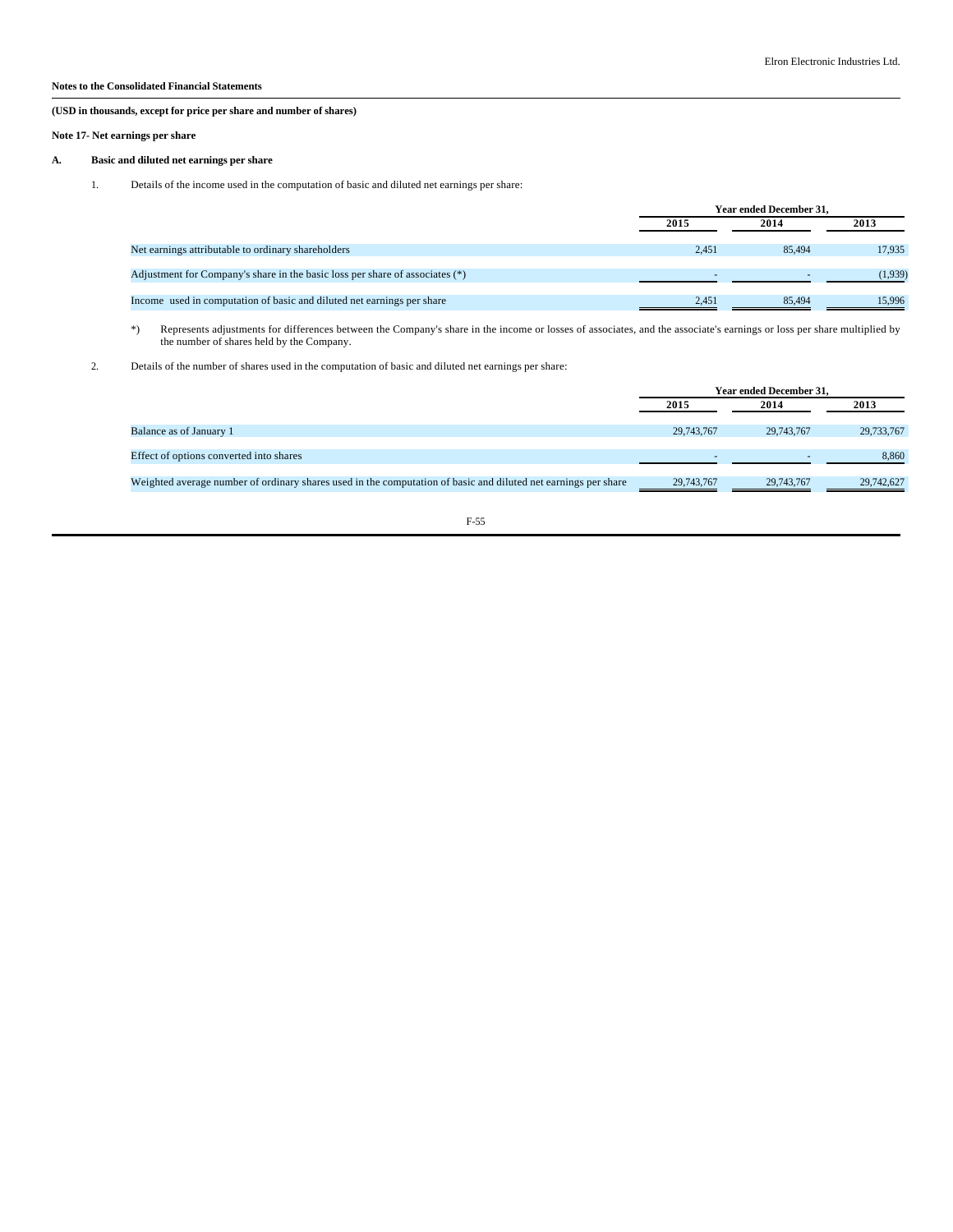### **Note 18- Balances and transactions with related and interested parties**

#### **A. Related parties**

The related parties of the Company are DIC, IDB Development Corporation Ltd. ("IDB"), related parties of DIC and IDB, associates and subsidiaries, directors and key management personnel of the Company, DIC or IDB, and a close member of the family of any of the persons mentioned above. For details regarding holdings in investee companies – see Note 3.

#### **B. Details of transactions with related and interested parties**

#### **Classification of transactions as negligible transactions**

The Board of Directors of the Company adopted a policy determining guidelines and rules for the classification of a transaction by the Company or by a consolidated company with a related party in which the controlling shareholder in the Company has a personal interest as a negligible transaction (Negligble Transaction Policy). The following is a summary of these guidelines.

In the absence of any special qualitative considerations given the specific circumstances, a transaction that is not extraordinary (in other words - it is conducted in the ordinary course of its business, under market conditions, and does not have a material impact on the Company), it will be considered a negligible transaction, if the relevant criteria calculated for the transaction (one or more, as set out below) is less than one percent (1%) of the Company's equity according to the Company's last consolidated financial statements, and if the transaction amount does not exceed \$1,200.

In any related party transaction involved with a personal interest of the Company's controlling shareholder that is evaluated and classified as to whether is anegligible transaction, the relevant criteria shall be calculated as follows: (A) In the purchase of a fixed asset ("asset that is not a current asset") - the size of the transaction; (B) In the sale of a fixed asset ("asset that is not a current asset") - the profit/loss from the transaction; (C) In the incurrence of a monetary liability - the size of the transaction; (D) In the purchase/sale of products (with the exception of a fixed asset) or services - the size of the transaction.

#### **Services Agreement with DIC**

On March 19, 2009, the Company entered into a Services Agreement with DIC, effective from May 1, 2009 ("the Services Agreement" or "the Agreement"), which was approved by the Company's audit committee and board of directors, and subsequently, by a special meeting of the Company's shareholders. In February 2012, the Services Agreement was amended and extended for a further three year period commencing from May 1, 2012. In March and April 2015 the Company's audit committee, board of directors and the Company's meeting of shareholders approved the Agreement's amendment and extension for a further three year period commencing from May 1, 2015 (the "Revised Agreement").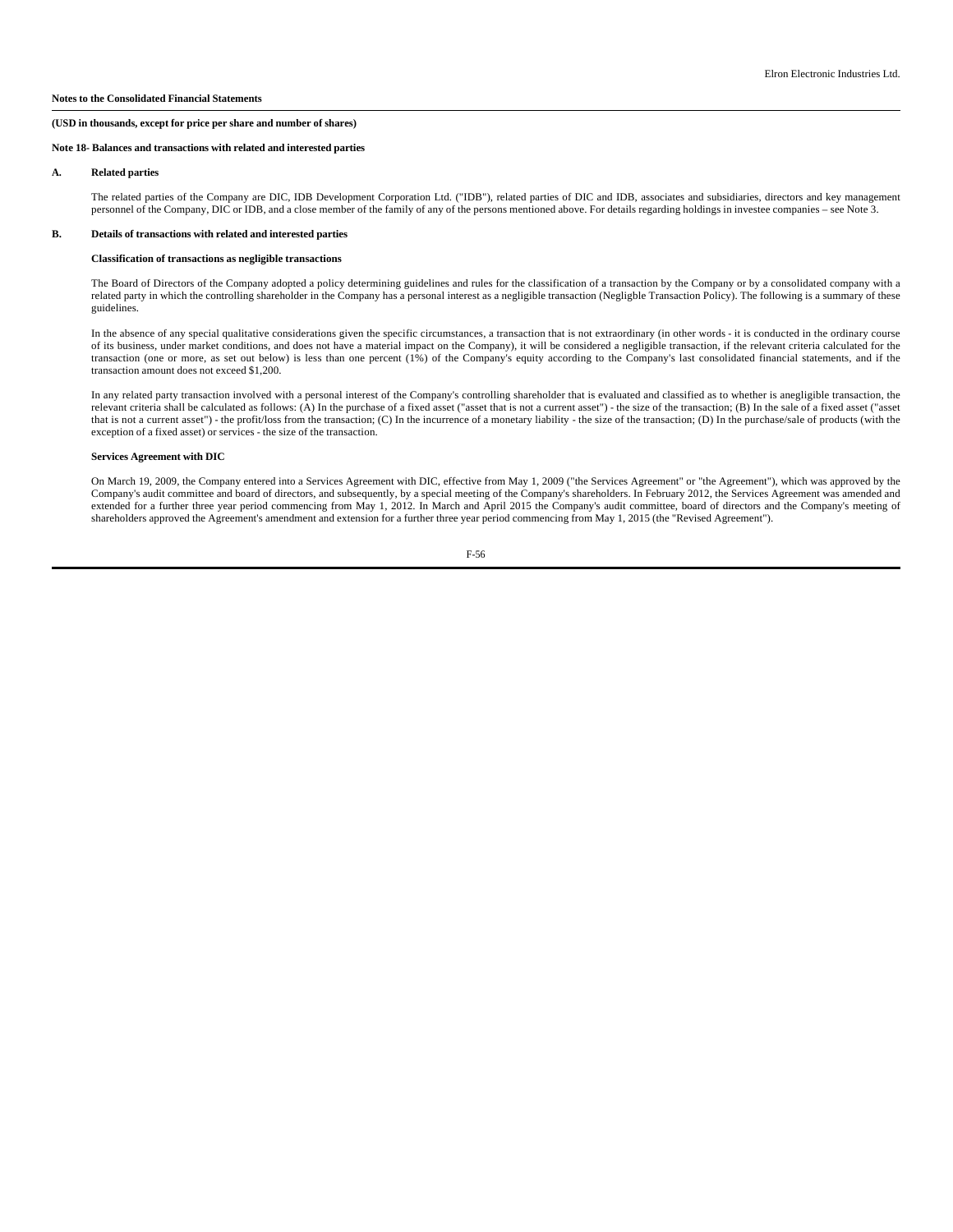#### **Note 18- Balances and transactions with related and interested parties (Cont.)**

## **B. Details of transactions with related and interested parties (Cont.)**

#### **Services agreement with DIC (Cont.)**

According to the Agreement, each party has the right to terminate it on at least 120 days prior notice if DIC is no longer the Company's largest shareholder. Pursuant to the Agreement, the Company receives managerial and administrative services from DIC that include CEO, CFO, comptroller, general counsel, corporate secretary, junior employee and administration employee services.

Pursuant to the Revised Agreement, the Company will pay DIC an annual fee equivalent to NIS 6,000,000, CPI-linked commencing from the second year of the Revised Agreement (approximately \$1,540 as of December 31, 2015).

Under the Agreement, the services are provided by persons designated by DIC, subject to the Company's approval (other than the CEO and CFO who are appointed by the Company following its proposal of such officers and approval by DIC and the Company's board of directors, and other than the comptroller, general counsel and corporate secretary, who are appointed by the Company following its proposal of such officers and approval by DIC) and are employed or otherwise engaged by DIC, at its expense ("Staff Persons"). The services do not include chairman of the board services and other headquarter services (such as offices, professional services of third parties etc.).

The Company, at its sole discretion and at its expense, and subject to the approvals required by law, may pay Staff Persons grants for their special contribution to the Company. The payment of bonuses to Staff Persons who serve as officers is regulated by the Company's compensation policy and additional decisions to apply the compensation policy to officers. According to the Services Agreement, DIC is obligated to provide the services through a sufficient number of people with appropriate experience and capabilities. In addition, DIC may designate Staff Persons or other persons to serve on the boards of directors of companies in which the Company has invested, after receipt of the approval of the Company's CEO.

Pursuant to the terms of the Agreement, the Company has agreed to indemnify DIC for any amounts DIC will be required to pay as a result of any legal or administrative proceedings<br>initiated by any third party (other than St amounted to gross negligence or was done other than in good faith. Moreover, DIC will not be responsible for any act of omission of any Staff Person performing the services unless such act or omission was made pursuant to the express instructions of DIC. In addition, the Company provides Staff Persons performing functions of officers, with indemnification letters with respect to liabilities to which they will become exposed by virture of performing such functions.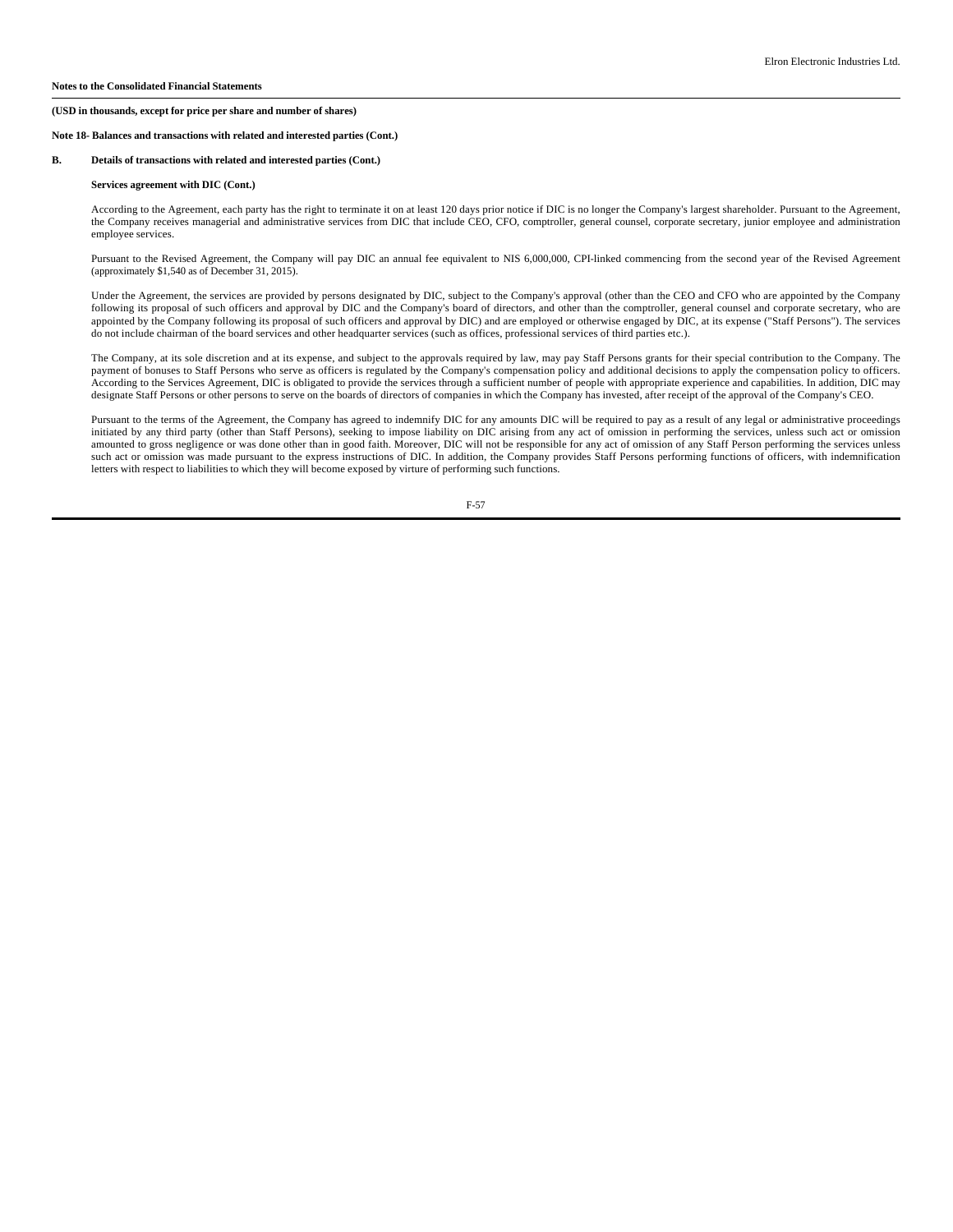## **Note 18- Balances and transactions with related and interested parties (Cont.)**

#### **B. Details of transactions with related and interested parties (Cont.)**

#### **Services agreement with DIC (Cont.)**

The payments made to DIC under the Services Agreement in 2015 are: management fees in the amount of \$1,555. This amount does not include regular payments made to DIC in immaterial amounts, as detailed in Note 18.D.

#### **Loans to Group companies**

 For details on loans granted by the Company to Pocared, see Note 3.A.3.b). In addition, as of December 31, 2015, there are loans to associates in the amount of \$680.

## **The Company's engagement with IDB in an arrangement to receive support center services**

On July 21, 2010, following approval by the Company's audit committee and board of directors, the Company's shareholders approved an agreement between the Company and IDB<br>pursuant to which the Company would receive IT supp connection therewith, calculated pro rata to the number of users receiving IT support from the IDB support center. On August 8, 2011, the Company's Audit Committee resolved to limit<br>the Company's agreement with IDB providi approval of the Company's audit committee and board of directors, the Company's shareholders approved the extension of the above mentioned agreement until August 7, 2017.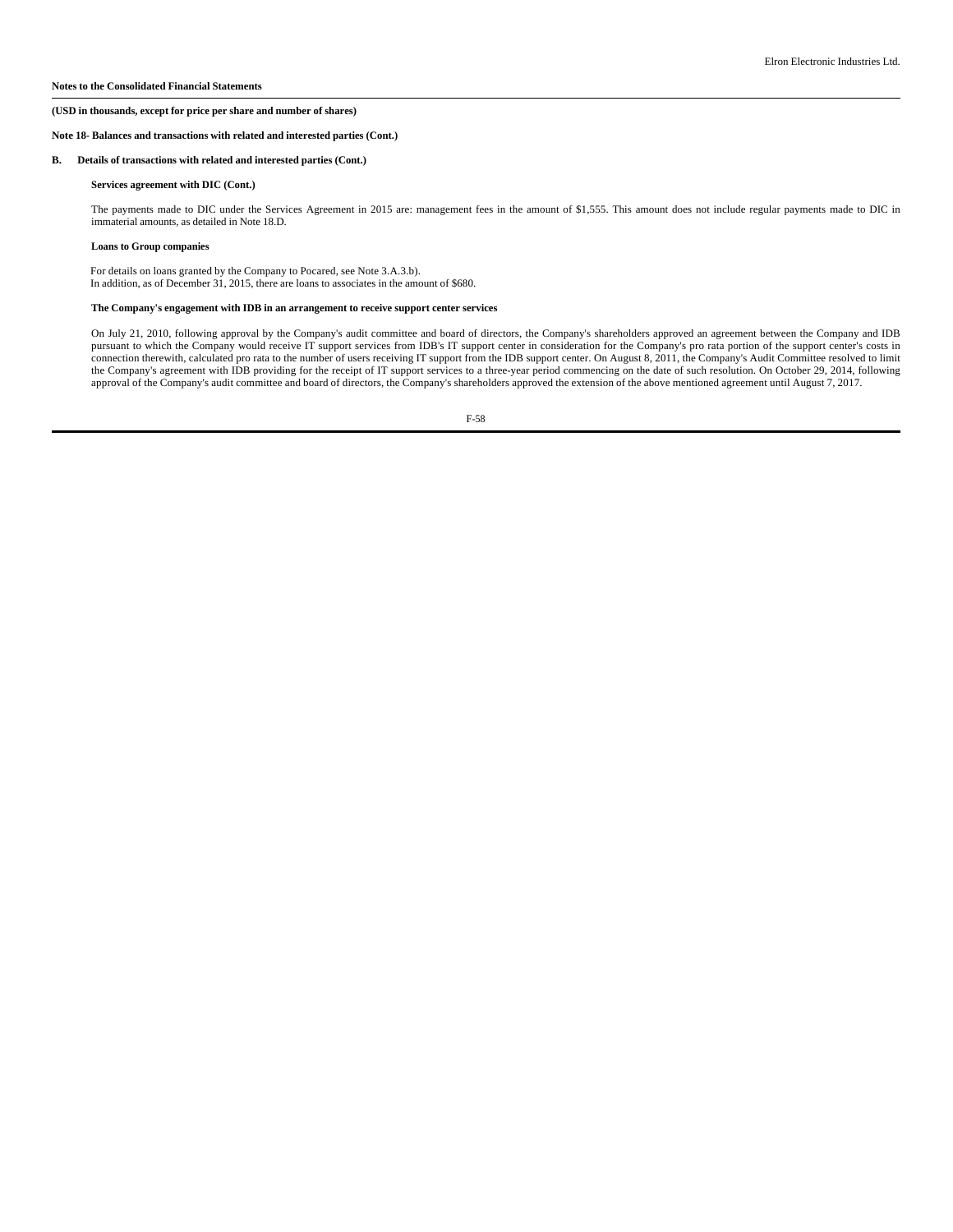## **(USD in thousands, except for price per share and number of shares)**

## **Note 18- Balances and transactions with related and interested parties (Cont.)**

## **C. Composition of balances with interested and related parties**

As of December 31, 2015

|                                                            | Controlling<br>shareholder<br>(parent<br>company) | Other related<br>parties and<br>interested<br>parties | Ultimate parent<br>company | <b>Associates</b>        | Key<br>management<br>personnel |
|------------------------------------------------------------|---------------------------------------------------|-------------------------------------------------------|----------------------------|--------------------------|--------------------------------|
| Other accounts receivable                                  | $\overline{\phantom{a}}$                          | $\overline{\phantom{a}}$                              |                            | 63                       |                                |
| Trade and other accounts payable                           | (8)                                               | (34)                                                  | (24)                       | $\overline{\phantom{a}}$ | (166)                          |
| Highest balance during the year of loans and current debts | $\overline{\phantom{a}}$                          | $\overline{\phantom{a}}$                              |                            | 63                       |                                |
| As of December 31, 2014                                    |                                                   |                                                       |                            |                          |                                |
|                                                            | <b>Controlling</b>                                | Other related                                         |                            |                          |                                |

|                                                            | соши ошш <u>е</u><br>shareholder<br>(parent<br>company) | ошег гетанен<br>parties and<br>interested<br>parties | Ultimate parent<br>company | <b>Associates</b> | Key<br>management<br>personnel |
|------------------------------------------------------------|---------------------------------------------------------|------------------------------------------------------|----------------------------|-------------------|--------------------------------|
| Other accounts receivable                                  |                                                         |                                                      |                            |                   |                                |
| Trade and other accounts payable                           | 71                                                      |                                                      | (14)                       |                   | (126)                          |
| Highest balance during the year of loans and current debts |                                                         |                                                      |                            |                   |                                |
|                                                            |                                                         |                                                      |                            |                   |                                |

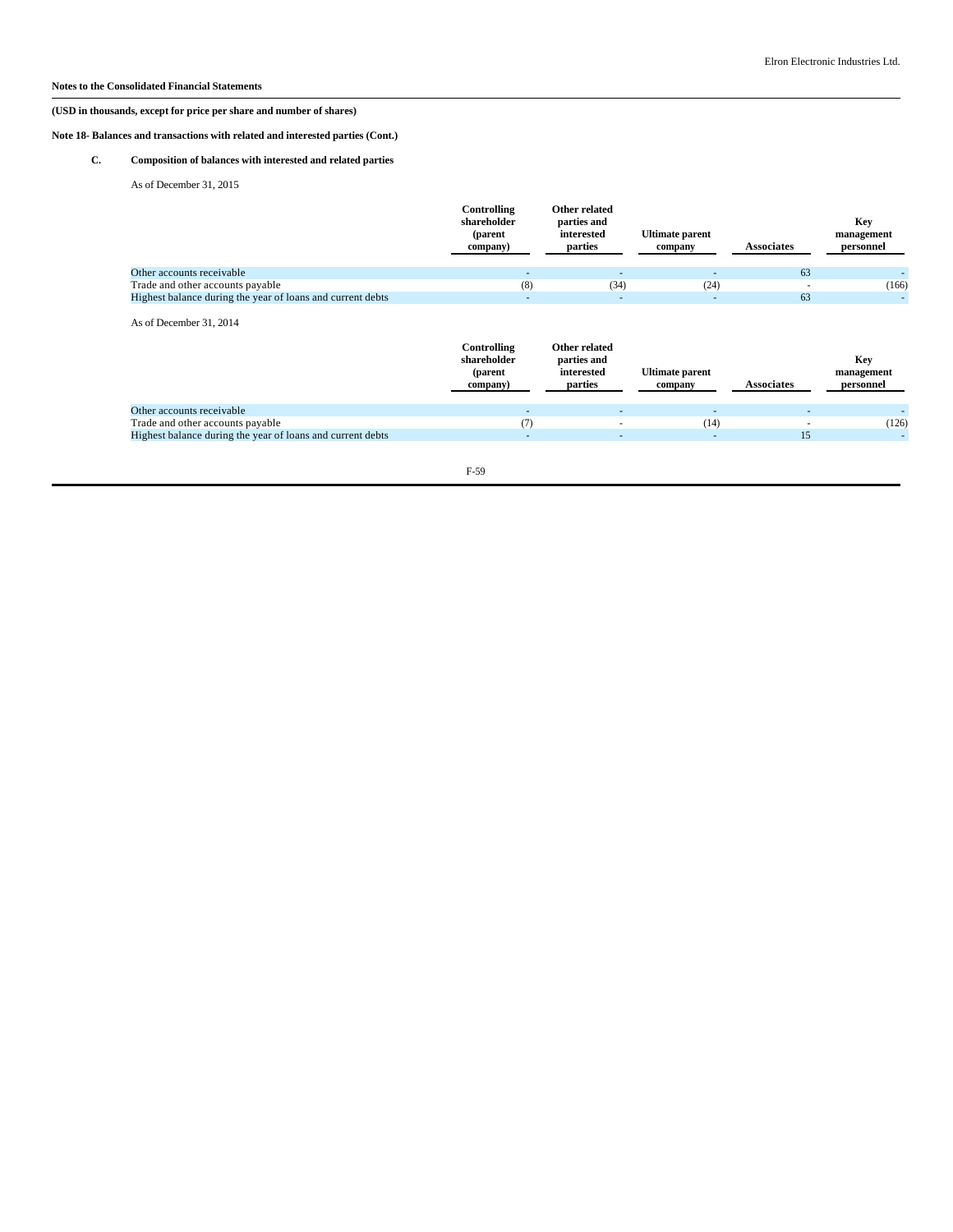**Note 18-Balances and transactions with related and interested parties (Cont.)**

## **D. Transactions with related and interested parties**

Year ended December 31, 2015

|                                              | For terms see<br><b>Note</b> | Controlling<br>shareholder (parent<br>company) | <b>Sister</b><br>companies | <b>Ultimate parent</b><br>company | <b>Associates</b> | Key<br>management<br>personnel | Other related<br>parties and<br>interested party |
|----------------------------------------------|------------------------------|------------------------------------------------|----------------------------|-----------------------------------|-------------------|--------------------------------|--------------------------------------------------|
| Income $(*)$                                 |                              | $\overline{\phantom{a}}$                       | ٠                          | -                                 | 3                 |                                |                                                  |
| <b>Expenses</b>                              |                              |                                                |                            |                                   |                   |                                |                                                  |
| Services Agreement-<br>related expenses      | 18.B                         | (1, 555)                                       |                            |                                   |                   |                                |                                                  |
| Directors' remuneration<br>Insurance-related | 18.D.2                       | (29)                                           | ٠                          | (28)                              | ٠                 | (261)                          | ٠                                                |
| expenses                                     |                              |                                                | ۰                          | $\sim$                            | ۰                 |                                | (105)                                            |
| Other                                        |                              |                                                | (9)                        | (61)                              | ٠                 |                                | (115)                                            |
|                                              |                              | (1, 584)                                       | (9)                        | (89)                              |                   | (261)                          | (220)                                            |

## Year ended December 31, 2014

|                                         | For terms see<br><b>Note</b> | Controlling<br>shareholder (parent<br>company) | <b>Sister</b><br>companies | <b>Ultimate parent</b><br>company | <b>Associates</b>        | Key<br>management<br>personnel | Other related<br>parties and<br>interested party |
|-----------------------------------------|------------------------------|------------------------------------------------|----------------------------|-----------------------------------|--------------------------|--------------------------------|--------------------------------------------------|
| Income $(*)$                            |                              |                                                |                            |                                   | 61                       |                                |                                                  |
| <b>Expenses</b>                         |                              |                                                |                            |                                   |                          |                                |                                                  |
| Services Agreement-<br>related expenses | 18.B                         | (1,712)                                        | $\overline{\phantom{a}}$   | $\sim$                            | $\overline{\phantom{a}}$ | $\overline{\phantom{a}}$       |                                                  |
| Directors' remuneration                 | 18.D.2                       | (14)                                           | $\sim$                     | ۰.                                | $\overline{\phantom{a}}$ | (310)                          | ۰.                                               |
| Insurance-related<br>expenses           |                              | ۰                                              | $\overline{\phantom{a}}$   | $\sim$                            |                          |                                | (111)                                            |
| Salaries, wages and<br>related expenses |                              |                                                | $\overline{\phantom{a}}$   | $\sim$                            |                          | (804)                          |                                                  |
| Other                                   |                              |                                                | (17)                       | (63)                              |                          |                                | (94)                                             |
|                                         |                              | (1,726)                                        | (17)                       | (63)                              | 61                       | (1, 114)                       | (205)                                            |

(\*) Mainly interest and participation in directors' remuneration.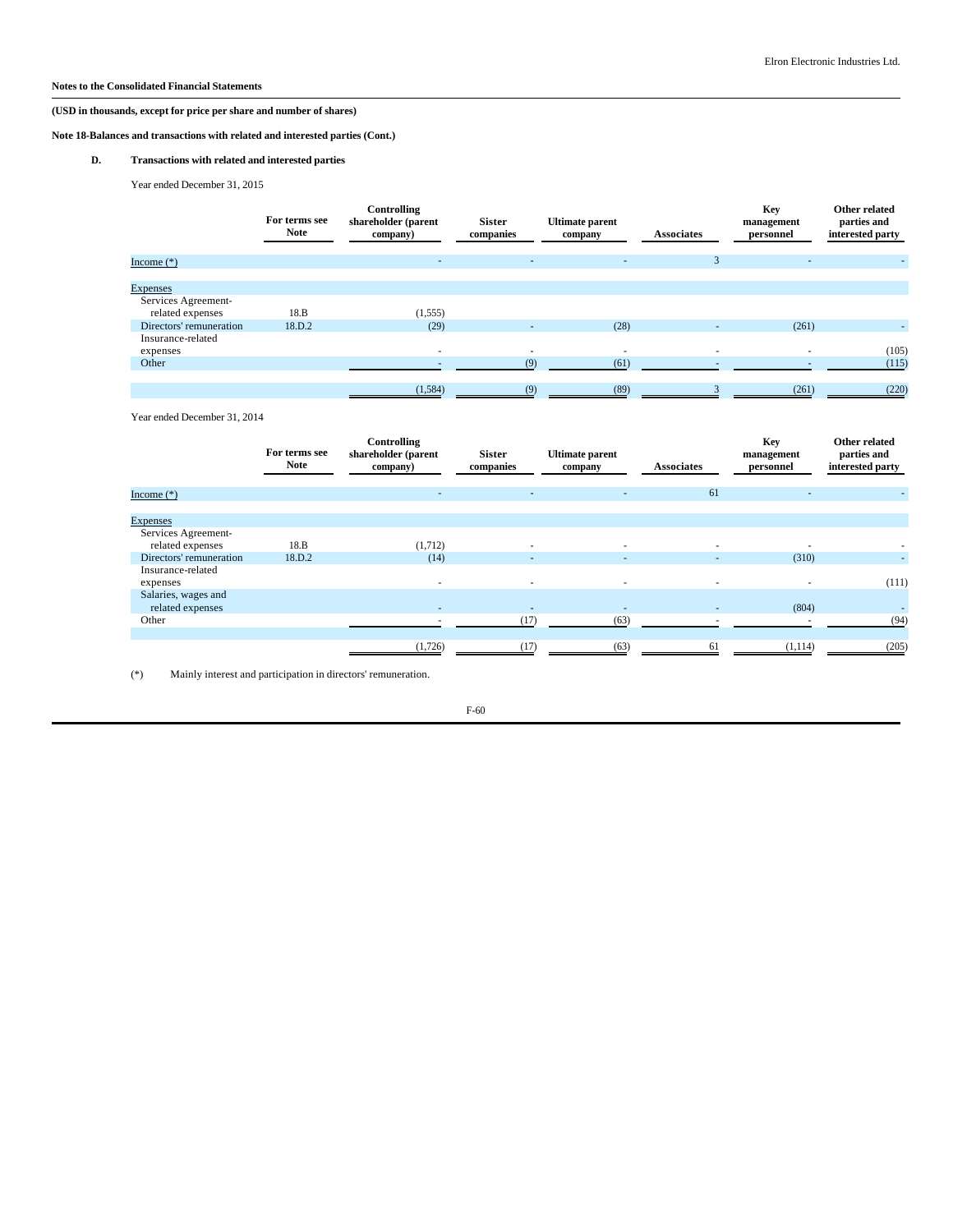**Note 18-Balances and transactions with related and interested parties (Cont.)**

## **D. Transactions with related and interested parties (Cont.)**

Year ended December 31, 2013

|                             | For terms see<br><b>Note</b> | Controlling<br>shareholder (parent<br>company) | <b>Sister</b><br>companies | <b>Ultimate parent</b><br>company | <b>Associates</b>        | Key<br>management<br>personnel | Other related<br>parties and<br>interested party |
|-----------------------------|------------------------------|------------------------------------------------|----------------------------|-----------------------------------|--------------------------|--------------------------------|--------------------------------------------------|
| Income $(*)$                |                              | 8                                              |                            |                                   | 143                      |                                |                                                  |
| <b>Expenses</b>             |                              |                                                |                            |                                   |                          |                                |                                                  |
| Services Agreement-related  |                              |                                                |                            |                                   |                          |                                |                                                  |
| expenses                    | 18.B                         | (1,682)                                        | $\overline{\phantom{a}}$   |                                   | $\overline{\phantom{a}}$ |                                |                                                  |
| Directors' remuneration     | 18.D.2                       | (13)                                           | ۰                          | (28)                              | $\overline{\phantom{a}}$ | (362)                          |                                                  |
| Insurance-related expenses  |                              | $\overline{\phantom{a}}$                       | $\overline{\phantom{a}}$   | $\overline{\phantom{a}}$          | $\overline{\phantom{a}}$ | ۰                              | (117)                                            |
| Salaries, wages and related |                              |                                                |                            |                                   |                          |                                |                                                  |
| expenses                    |                              | $\sim$                                         | $\overline{\phantom{a}}$   | $\sim$                            |                          | (742)                          |                                                  |
| Other                       |                              |                                                | (18)                       | (59)                              |                          |                                | (74)                                             |
|                             |                              |                                                |                            |                                   |                          |                                |                                                  |
|                             |                              | (1,687)                                        | (18)                       | (82)                              | 143                      | (1,104)                        | (191)                                            |

(\*) Mainly interest and participation in directors' remuneration.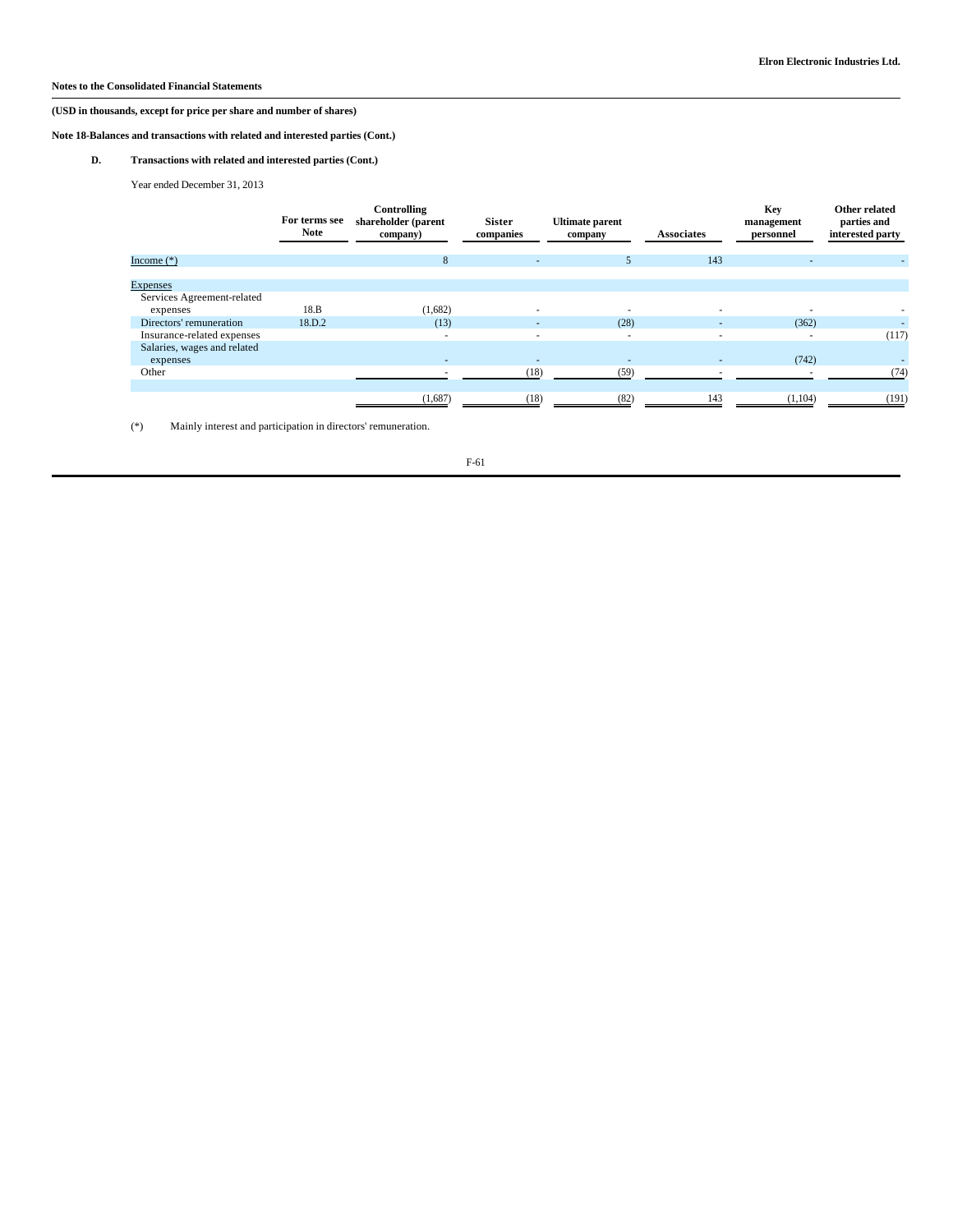**Note 18-Balances and transactions with related and interested parties (Cont.)**

## **D. Transactions with related and interested parties (Cont.)**

## **Compensation of key management personnel employed by the Company\* (including directors)**

|                                  | For the year<br>ended  |                      |                        | For the year<br>ended |  |
|----------------------------------|------------------------|----------------------|------------------------|-----------------------|--|
|                                  | No. of<br>personnel in | December<br>31, 2014 | No. of<br>personnel in | December<br>31, 2013  |  |
| Short-term employee benefits     |                        | 726                  |                        | 702                   |  |
| <b>Termination benefits</b>      |                        | 169                  |                        | 58                    |  |
| Share-based payment transactions |                        | (91)                 |                        | (18)                  |  |
| Total                            |                        | 804                  |                        | 742                   |  |

\* In 2015, no expense in respect of employees was recorded by Elron directly.

**Compensation of key management personnel not employed by the Company (including directors)**

|                              | No. of personnel<br>in 2015 | For the year<br>ended December<br>31, 2015 | No. of personnel<br>in 2014 | For the year<br>ended December<br><b>31, 2014</b> | No. of personnel<br>in $2013$ | For the year<br>ended December<br>31.2013 |
|------------------------------|-----------------------------|--------------------------------------------|-----------------------------|---------------------------------------------------|-------------------------------|-------------------------------------------|
| Short-term employee benefits |                             | 318                                        |                             | 324                                               |                               | 403                                       |

The amounts disclosed in the table above are the amounts recognized as an expense during the reporting period relating to key management personnel.

The amounts disclosed in the table do not include compensation paid to key management personnel of the Company by DIC according to the Services Agreement (see Note 18.B above).

## 1. **Grants:**

According to the provisions of the Company's compensation policy, and in accordance with the decision to apply its provisions to the CEO, and since the Company met the threshold conditions set forth in the policy, Mr. Ari bonus reflects 9.8 times his monthly compensation cost.

$$
F-62
$$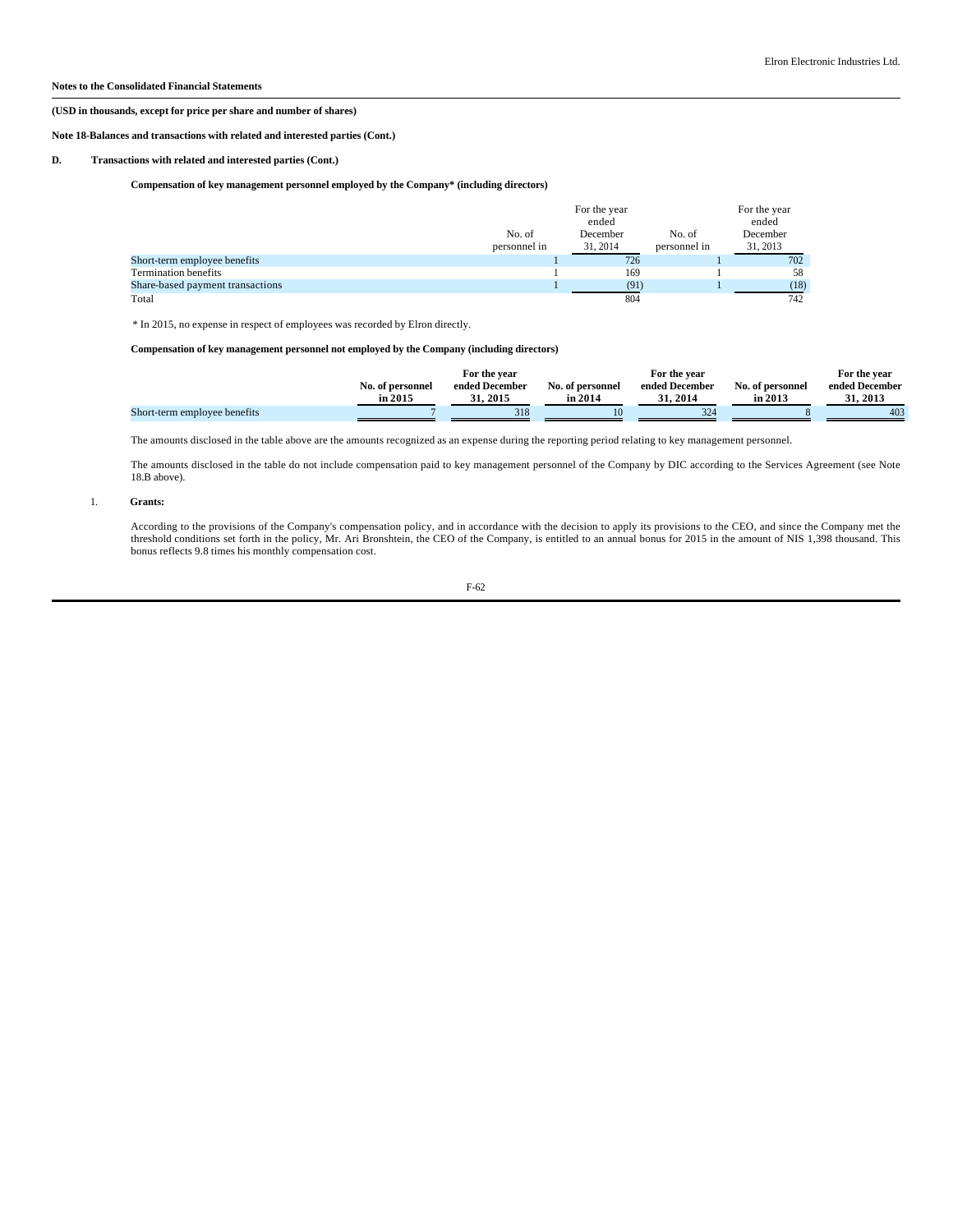## **(USD in thousands, except for price per share and number of shares)**

## **Note 18-Balances and transactions with related and interested parties (Cont.)**

#### 2. **Directors' compensation**

The payment of compensation for holding the office as a director and for participating in meetings of the board of directors and its committees, is in accordance with the provisions set forth in the Companies Regulations (Rules on Compensation and Expenses of an Outside Director), 5760-2000, including with regard to companies whose securities have been offered to the public or are traded outside of Israel.

Directors' fees which do not exceed the customary remuneration that was paid by the Company for the year 2015 to the directors of the Company during this period, 7 directors in total, amounted to approximately \$318. Of such amount, a sum of approximately \$29 was paid to DIC for the service of a former officcer thereof as director of the Company, and a sum of less than \$28 was paid to IDB for the service of an officer thereof as director of the Company.

## **Note 19- Financial instruments**

## **A. Classification of financial assets and financial liabilities**

The financial assets and financial liabilities in the statement of financial position are classified by groups of financial instruments pursuant to IFRS 9 and IAS 39 :

|                                                                              | December 31. |        |
|------------------------------------------------------------------------------|--------------|--------|
|                                                                              | 2015         | 2014   |
| Financial assets:                                                            |              |        |
|                                                                              |              |        |
| Financial assets measured at amortized cost:                                 |              |        |
| Other short term accounts receivable                                         | 681          | 203    |
| <b>Bank</b> deposits                                                         | 70,188       | 93,951 |
| Long term receivables                                                        | 3,502        |        |
|                                                                              |              |        |
| Financial assets measured at fair value through profit or loss:              |              |        |
| Investments in other companies measured at fair value through profit or loss | 19,395       | 27,339 |
| Other investments in securities, net                                         | 28,045       |        |
| Long term receivables                                                        | 6.740        |        |
|                                                                              |              |        |
| Financial assets measured at fair value through other comprehensive income   |              | 219    |
|                                                                              |              |        |
| <b>Financial liabilities:</b>                                                |              |        |
|                                                                              |              |        |
| Financial liabilities measured at amortized cost:                            |              |        |
| Trade payables and other current liabilities                                 | 4,749        | 3,143  |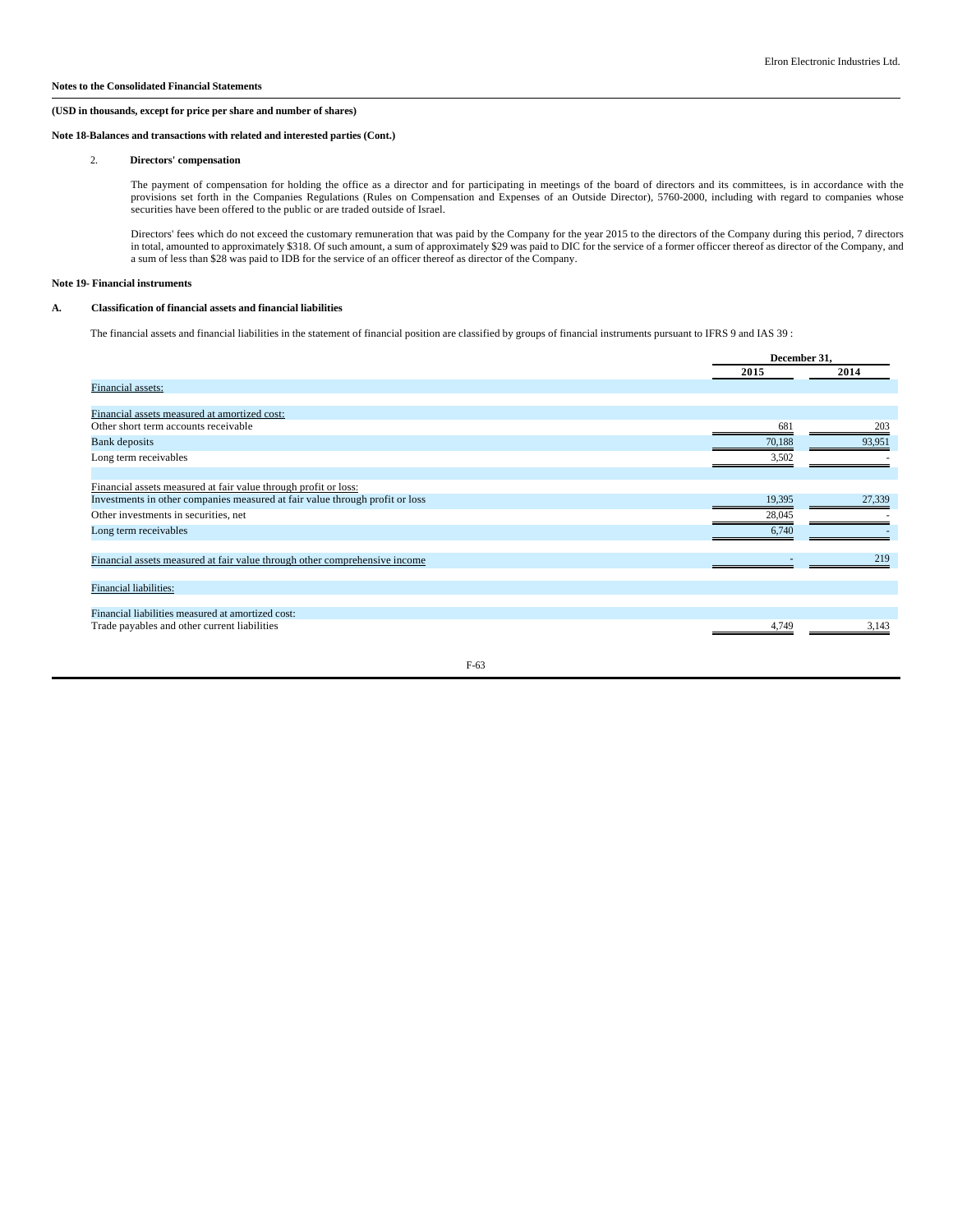#### **Note 19- Financial instruments (Cont.)**

#### **B. Management of financial risks**

The Group is exposed to various risks resulting from the use of financial instruments, such as:

- Market risk (including currency risk, CPI risk, interest rate risk and other price risk). Credit risk.
- Liquidity risk.

The officer responsible for management of the Company's risks is Mr. Yaron Elad, the Company's CFO.

 The handling of financial exposures, formulation of hedging strategy, supervision over, execution and provision of an immediate response to extraordinary developments in the various markets, is under the responsibility of the officer responsible for the Company's risk management, who acts in consultation with the Company's CEO, audit committee members and investment committee members. The audit committee is updated as to the implementation of the Company's policy at least on a quarterly basis.

 The Group's financial assets include other receivables (current and non-current), and cash and bank deposits that derive directly from its operations. The Company also holds investments measured at fair value.

#### **Market risk**

 Market prices comprise four types of risk: currency risk, CPI risk, other price risk and interest rate risk. Financial instruments affected by market risk include deposits, investment in debentures and marketable securities, contingent consideration and investments measured at fair value.

#### 1. **Currency risk**

Since most of the investee companies operate in Israel, the Group's main exposure results from changes in the exchange rate between the New Israeli Shekel ("NIS") and the dollar. Elron's functional currency, as well as that of most of its investee companies, is the dollar. Elron's policy is to reduce exposure to exchange rate fluctuations by having, to the extent possible, most of its and its investee companies' assets and liabilities, as well as most of their revenues and expenditures in dollars, or dollar linked. However, salaries and related expenses, as well as expenses related to the DIC Services Agreement (see Note 18.B) and other operating expenses are denominated in NIS. In addition, as of December 31, 2015 RDC has cash, bank deposits and investment in securities denominated in NIS in the amount of approximatly \$29,550. It is the Company's and its investee companies' policy to use derivative financial instruments to protect from changes in the exchange rate between the NIS and the dollar and to keep a portion of the Company's and its investee companies' resources in NIS against a portion of their future NIS expenses and against liabilities denominated in NIS. If the NIS should strengthen against the dollar, it may harm the Company's and its investee companies' results of operations.

In 2015 Elron invested for the first time in a company which operates in Germany, with functional currency of Euro (see also Note 3.B.4.e) above). As of the reporting date, the currency changes of USD-Euro has no material influence on Elron.

 The Company holds a material portion of its cash balances in dollars, however, in the future, changes may take place from time to time in the amounts of these balances, in how the Company maintains its cash, and the portion of cash it holds in each currency, based on business developments and future decisions.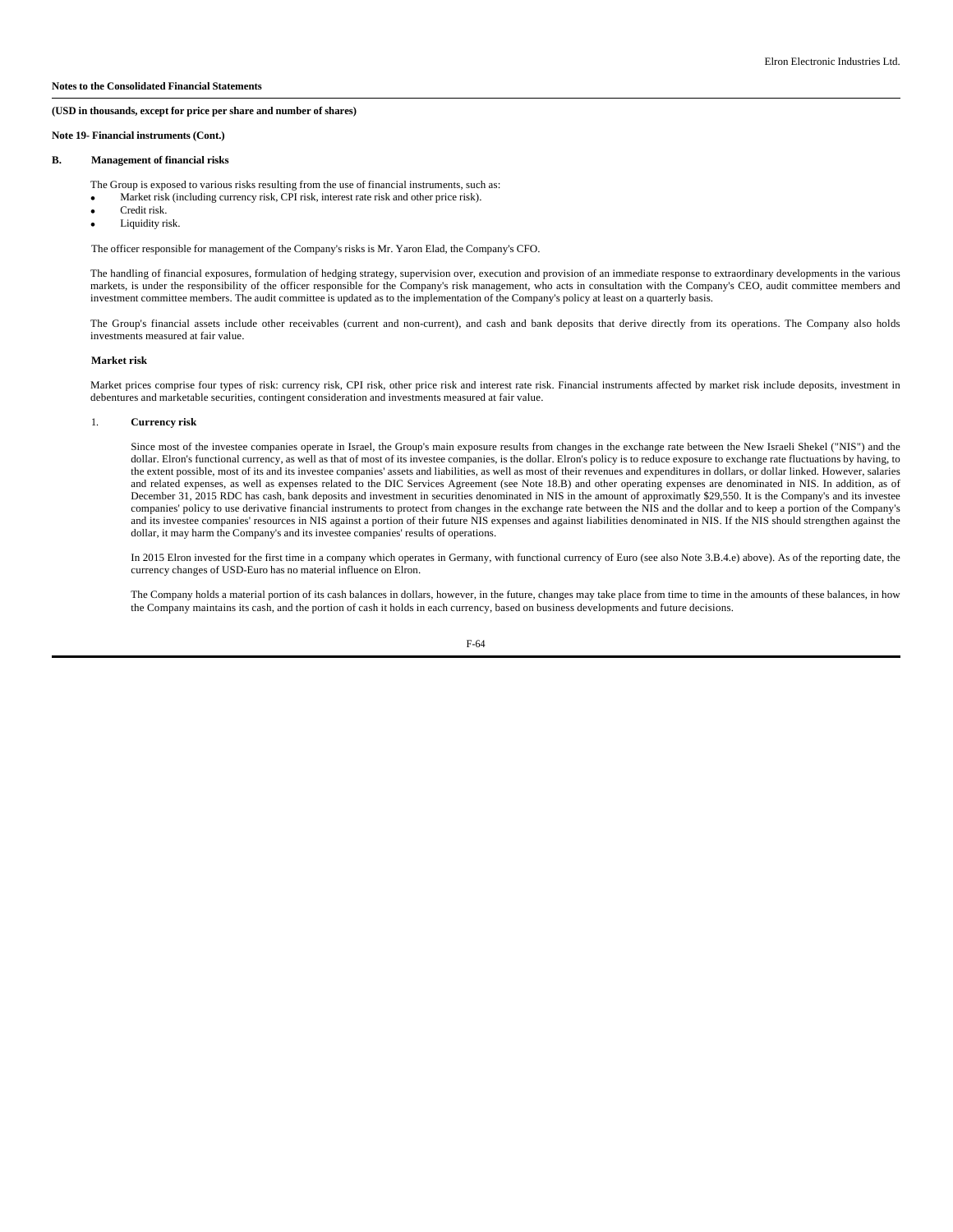#### **Note 19- Financial instruments (Cont.)**

## **B. Management of financial risks (Cont.)**

#### 2. **CPI risk**

 The Company is engaged in a services agreement with DIC (see Note 18.B). In addition, the Company and several group companies are engaged in a number of lease agreements that are linked to the CPI for various time periods, which are also impacted by changes in the CPI.

#### 3. **Other price risk**

 The Company has investments in unquoted financial instruments and in quoted financial instruments that are classified as financial assets measured at fair value, which expose the Company to risk stemming from fluctuations in the security price determined based, among other things, on the stock market prices.

#### 4. **Interest risk**

The Group is exposed to market risks resulting from changes in interest rates, relating primarily to Elron's and RDC's interest bearing deposits in banks. As part of its risk management, the Company invests a portion of its liquid resources in debentures, denominated in USD and linked to Lybor. As of the approval date of the financial statements, Elron and RDC do not use derivative financial instruments to limit exposure to interest rate risk.

The following table details the interest of the Group's interest-bearing financial instruments:

|                            | December 31, |         |
|----------------------------|--------------|---------|
|                            | 2015         | 2014    |
| Fixed rate instruments:    |              |         |
|                            |              |         |
| Financial assets (A)       | 92.948       | 148,267 |
|                            |              |         |
| Floating rate instruments: |              |         |
|                            |              |         |
| Financial assets (B)       | 34.997       | 7.457   |
|                            |              |         |

 (A) Comprised of deposits classified as cash equivalents in the amount of approximately \$22,760, short term bank deposits denominated in USD in the amount of approximately \$55,192, which bear interest of 0.6%-1.4% and short term bank deposits denominated in NIS in the amount of approximately \$14,996, which bear interest of 0.2%-0.5%.

 (B) Comprised of USD debentures bearing a Lybor-linked interest plus approximately 0.9% in the amount of \$23,115, deposits classified as cash equivalents in the amount of approximately \$8,380 and escrow deposits in the amount of \$3,502 received from sale of Group Companies, deposited for short periods of under 3 months.

#### **Credit risk**

The Group is exposed to credit risk from its operating activities and from its financing activities, including deposits with banks and financial institutions, other investments in securities, foreign exchange transactions and other financial instruments.

The Group invests its liquid resources in low-risk vehicles, with the object of earning sufficient returns, while maintaining a good risk-reward ratio. The Company's policy is to spread out its cash investments among various institutions. Most of its cash and cash equivalents, bank deposits and escrow deposits are held in various financial institutions with high credit ratings. In addition, as of December 31, 2015 the Company has approximately \$23,000 invested in investment-grade debentures (mostly with a rating of at least A-).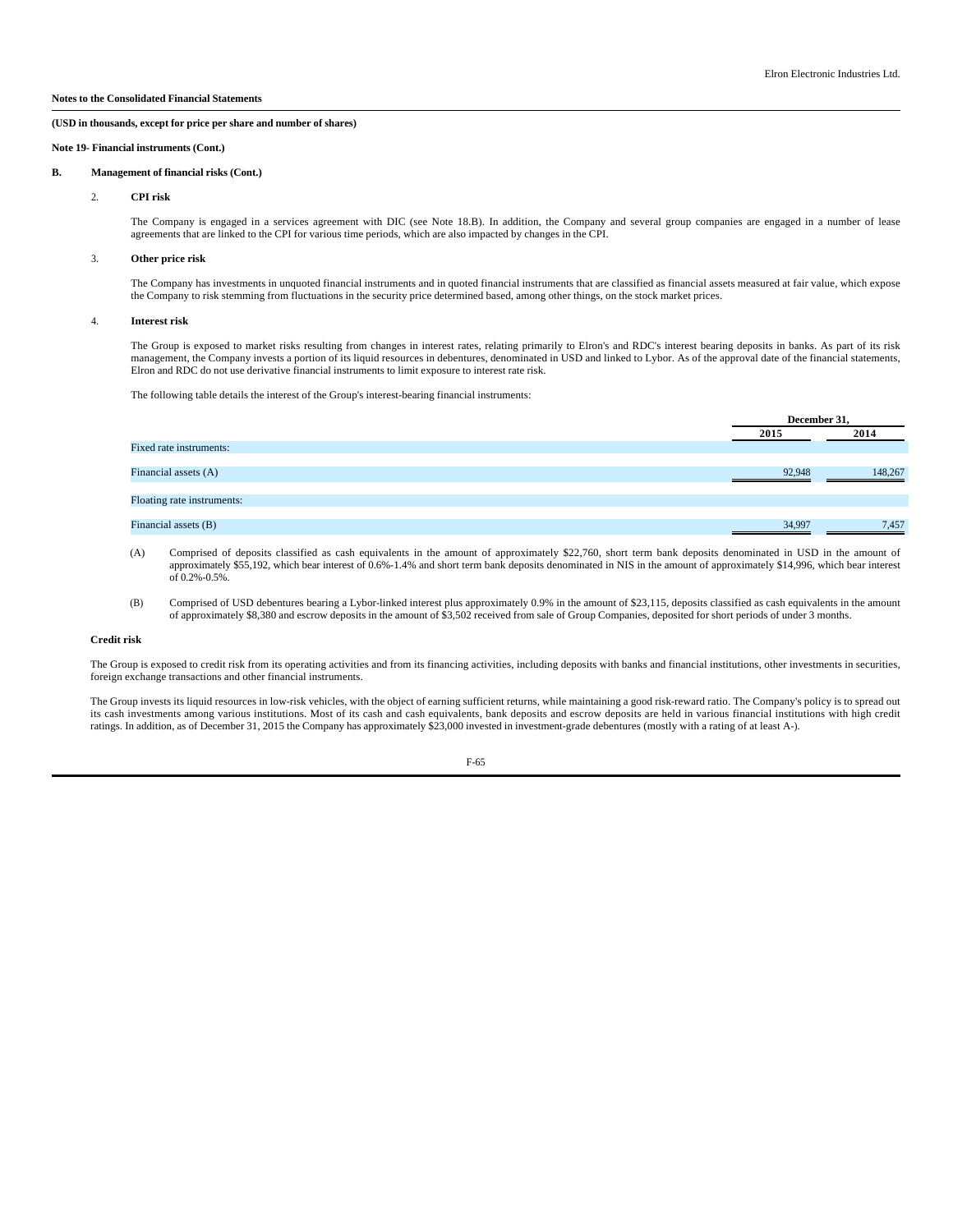## **Note 19- Financial instruments (Cont.)**

#### **B. Management of financial risks (Cont.)**

## **Liquidity risks**

The Group's policy for managing its liquidity is to assure, to the extent possible, that it will have sufficient liquidity to settle its liabilities in a timely manner and to ascertain the existence of the cash balances it requires to meet its financial obligations.

## **C. Sensitivity tests relating to changes in market factors**

In regards with the Company's sensitivity to changes in the exchange rate as of December 31, 2015 and 2014, see section H below regarding linkage terms of assets and liabilities on a consolidated basis.

## **D. Sensitivity tests relating to price risk**

A change in the fair value of financial assets measured at fair value through profit or loss would increase (decrease) the Company's equity and income (loss) in the theoretical amounts presented below.

|              | 2015     | 2014    | 2013    |
|--------------|----------|---------|---------|
|              |          |         |         |
| 5% increase  | 2,595    | 1.437   | 1.273   |
| 10% increase | 5.057    | 2,875   | 2,545   |
| 5% decrease  | (2.709)  | (1.437) | (1,273) |
| 10% decrease | (5, 194) | (2,875) | (2,545) |

A change in the market interest of financial assets measured at amortized cost would not have significantly changed the Company's equity and income (loss).

## **E. Fair value of financial instruments**

The carrying amount of all of the Company's financial assets and liabilities, including cash and cash equivalents, other accounts receivable, bank deposits, investments in other companies measured at fair value, other investments in securities, net, long term receivables, other accounts payable and trade payables, conform to or approximate their fair values.

#### **F. Classification of financial instruments by fair value hierarchy**

The financial instruments presented in the statement of financial position at fair value are grouped into classes with similar characteristics using the following fair value hierarchy which is determined based on the source of input used in measuring fair value:

| Level 1 |  |  |  |  | - quoted prices (unadjusted) in active markets for identical assets or liabilities. |
|---------|--|--|--|--|-------------------------------------------------------------------------------------|
|---------|--|--|--|--|-------------------------------------------------------------------------------------|

Level  $2$ - inputs other than quoted prices included within Level 1 that are observable either directly or indirectly.

Level 3 - inputs that are not based on observable market data (valuation techniques which use inputs that are not based on observable market data).

According to the Company's policy, transfers between the fair value hierarchy are considered to have occurred in the date of the event or change in circumstances that caused the transfer.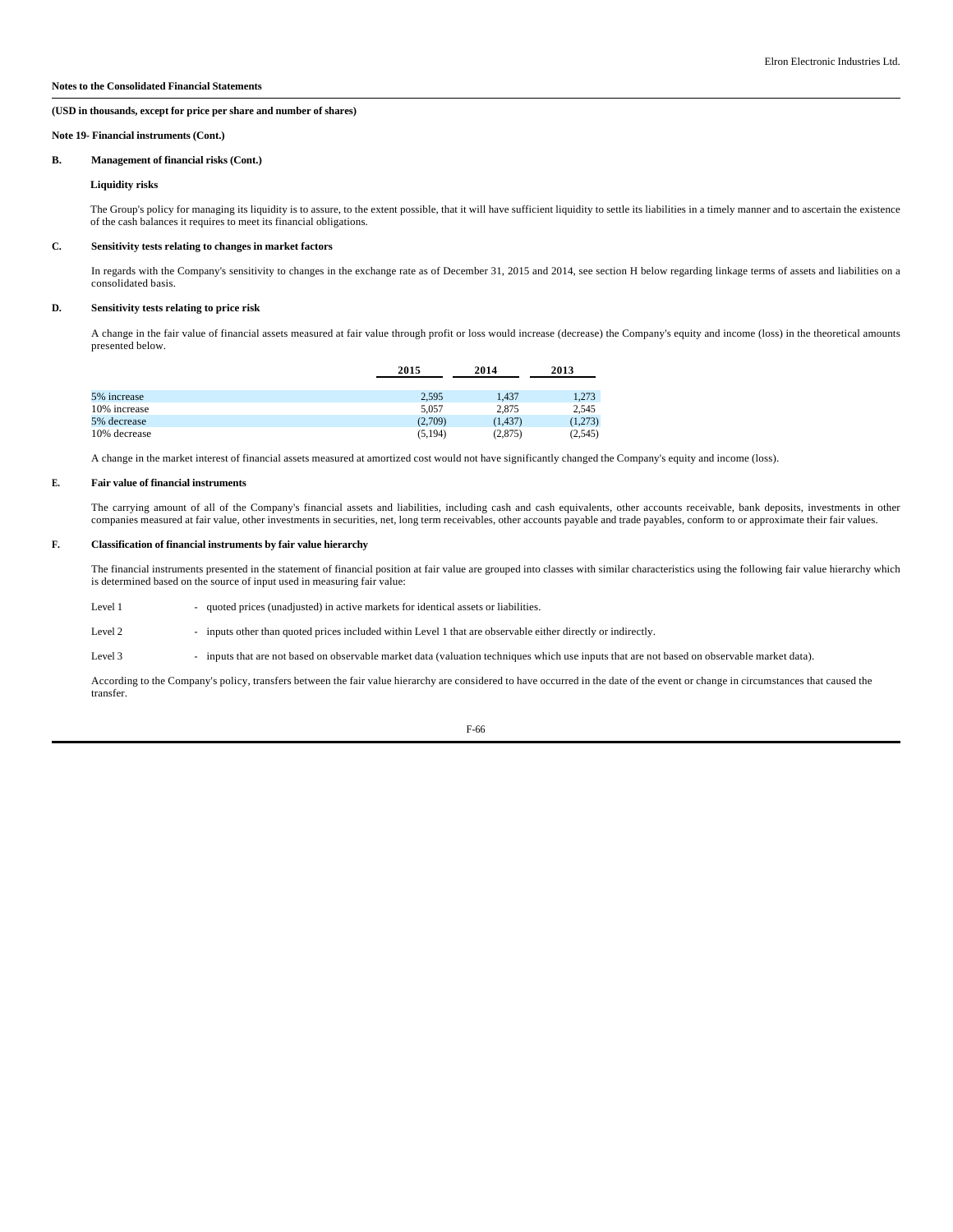**(USD in thousands, except for price per share and number of shares)**

## **Note 19- Financial instruments (Cont.)**

## **F. Classification of financial instruments by fair value hierarchy (Cont.)**

*Financial assets measured at fair value:*

December 31, 2015:

|                                                       | <b>Level 1</b> | Level $2(*)$ | Level 3 $(***`$ |
|-------------------------------------------------------|----------------|--------------|-----------------|
| Investments in other companies measured at fair value |                |              | 19,395          |
| Other investments in securities, net                  | 4,930          | 23,115       |                 |
| Long term receivables $(**)$                          | . .            |              | 6.740           |
|                                                       | 4.930          | 23.115       | 26,135          |
| December 31, 2014:                                    |                |              |                 |

|                                                               | . evel    | $\alpha$ val | evel .                       |
|---------------------------------------------------------------|-----------|--------------|------------------------------|
| Investments in other companies<br>at fair value<br>s measured | 219<br>-- |              | 3.222<br>œ<br><u> 21.JJ.</u> |

 \*) Comprised of investment in debentures denominated in USD, carrying an interest linked to the Libor. These debenture are measured at fair value using fair value quotes from several information resources.

\*\*) Includes the contingent consideration due to the sale of Kyma and Jordan Valley, see Note 3.B.4.d) and 7.C above, respectively.<br>\*\*\*) See Note 7 above.

See Note 7 above.

*Changes in financial assets classified in Level 3:*

|                                                                          | <b>Financial assets</b><br>measured at fair<br>value |
|--------------------------------------------------------------------------|------------------------------------------------------|
| <b>Balance as of January 1, 2014</b>                                     | 25,453                                               |
| Total recognized income (loss):                                          |                                                      |
| In profit or loss<br>Investment                                          | 919<br>967                                           |
| Balance as of December 31, 2014                                          | 27,339                                               |
| Total recognized income (loss):<br>In profit or loss $(*)$               | 5,074                                                |
|                                                                          |                                                      |
| Investment                                                               | 603                                                  |
| Contingent consideration (Notes 3.B.4.d) and 7.C above)                  | 6,157                                                |
| Sale (Note 7.C above)                                                    | (13,038)                                             |
| Balance as of December 31, 2015                                          | 26,135                                               |
| (*)Total gain relating to assets held at the end of the reporting period | 1,066                                                |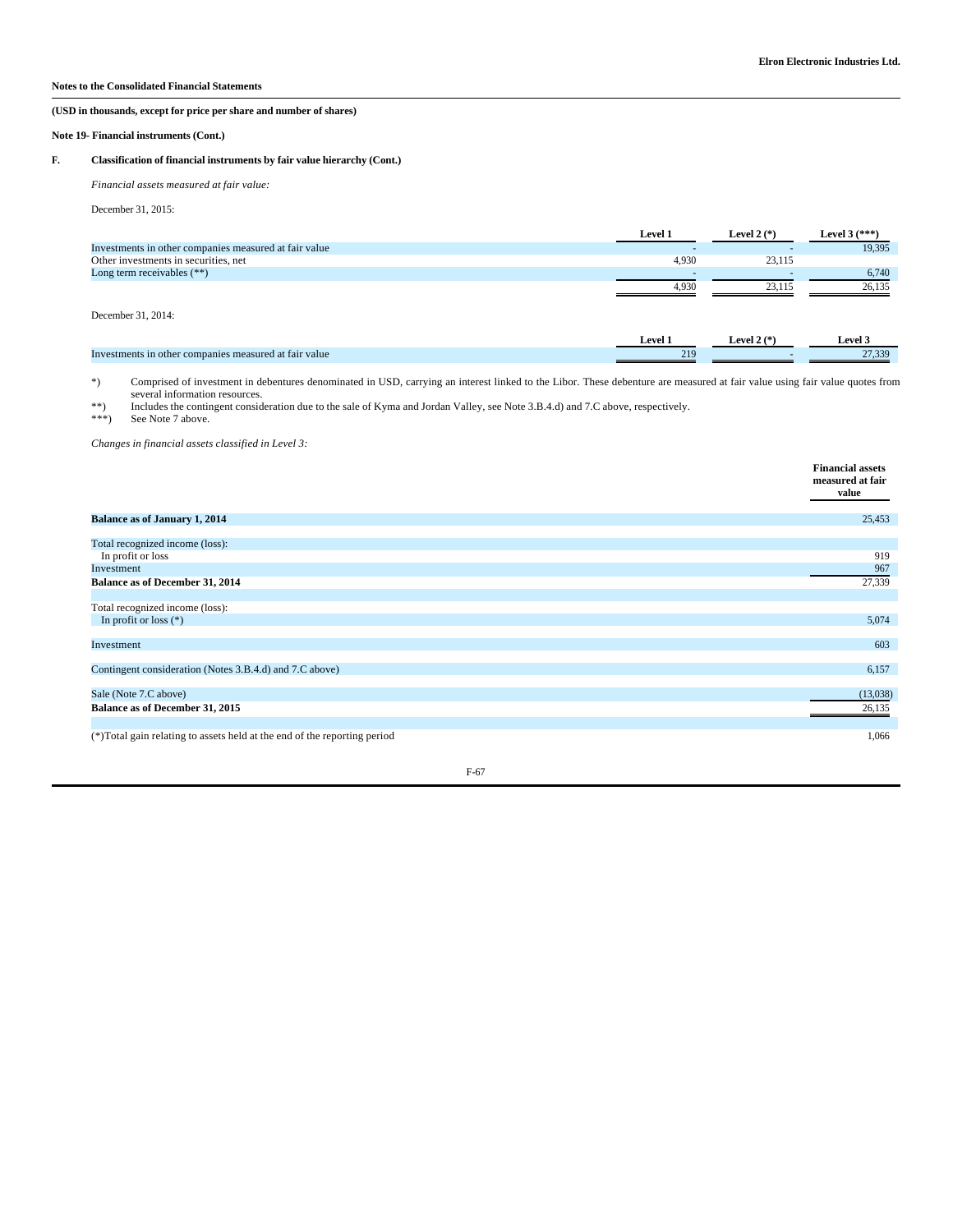## **(USD in thousands, except for price per share and number of shares)**

## **Note 19- Financial instruments (Cont.)**

## **G. Liquidity risk**

 1. Set forth below are the contractual repayment dates of financial liabilities, including an estimate of the interest payments, without amounts with respect to which there are offset agreements:

As of December 31, 2015 the contractual repayment date of all financial liabilities is in 2016, as following: trade payables- \$445, other accounts payable- \$4,304.

As of December 31, 2014 the contractual repayment date of all financial liabilities is in 2015, as following: trade payables- \$152, other accounts payable- \$2,991.

## **H. Linkage terms of assets and liabilities on a consolidated basis**

December 31, 2015:

| <b>NIS</b><br>(CPI)<br>linked) | USD<br>(or USD<br>linked) | <b>NIS</b><br>(not linked) | Non-<br>monetary item** | Total   |
|--------------------------------|---------------------------|----------------------------|-------------------------|---------|
|                                |                           |                            |                         |         |
|                                | 41,867                    | 10,084                     |                         | 51,951  |
| $\overline{\phantom{a}}$       | 23,115                    |                            | 4,930                   | 28,045  |
| 2                              | 47                        | 677                        | 174                     | 900     |
|                                | 55,192                    | 14,996                     |                         | 70,188  |
| ٠                              | ٠                         | $\overline{\phantom{a}}$   | 15,529                  | 15,529  |
|                                |                           |                            | 19,395                  | 19,395  |
| ۰                              | $\overline{\phantom{a}}$  |                            | 1,028                   | 1,028   |
|                                | $\overline{\phantom{a}}$  |                            | 17,438                  | 17,438  |
|                                | 10,242                    | 153                        |                         | 10,395  |
|                                |                           |                            |                         |         |
| C                              | 130,463                   | 25,910                     | 58,494                  | 214,869 |
|                                |                           |                            |                         |         |
| ٠                              | 133                       | 312                        |                         | 445     |
|                                | 1,741                     | 3,779                      | 398                     | 5,918   |
|                                |                           |                            | 2,104                   | 2,104   |
|                                | 1,874                     | 4,091                      | 2,502                   | 8,467   |
|                                |                           |                            |                         |         |

December 31, 2014:

|                                          | <b>NIS</b><br>(CPI)      | <b>USD</b><br>(or USD    | <b>NIS</b>               | Non-            |         |
|------------------------------------------|--------------------------|--------------------------|--------------------------|-----------------|---------|
|                                          | linked)                  | linked)                  | (not linked)             | monetary item** | Total   |
| Assets *                                 |                          |                          |                          |                 |         |
| Cash and cash equivalents                | ٠                        | 41,947                   | 24,016                   | ٠               | 65,963  |
| Other accounts receivable                | 45                       | 128                      | 204                      | 72              | 449     |
| Bank deposits                            | 1,234                    | 88,860                   | 3,857                    |                 | 93,951  |
| Investments in associates                | $\sim$                   | $\overline{\phantom{a}}$ | $\overline{\phantom{a}}$ | 6,300           | 6,300   |
| Other investments measured at fair value | $\overline{\phantom{a}}$ | $\sim$                   | $\overline{\phantom{a}}$ | 27,558          | 27,558  |
| Property, plant and equipment, net       |                          | ٠                        | $\overline{\phantom{a}}$ | 79              | 79      |
| Intangible assets, net                   |                          |                          |                          | 3,428           | 3,428   |
|                                          |                          |                          |                          |                 |         |
|                                          | 1,279                    | 130,935                  | 28,077                   | 37,437          | 197,728 |
| <b>Liabilities</b> *                     |                          |                          |                          |                 |         |
| Trade payables                           |                          | 23                       | 129                      |                 | 152     |
| Other accounts payable                   |                          | 562                      | 4,165                    | 72              | 4,799   |
|                                          |                          |                          |                          |                 |         |
|                                          |                          | 585                      | 4,294                    | 72              | 4,951   |

\*) Non-current assets and liabilities in this table include their current maturities.

\*\*) Including non-financial items.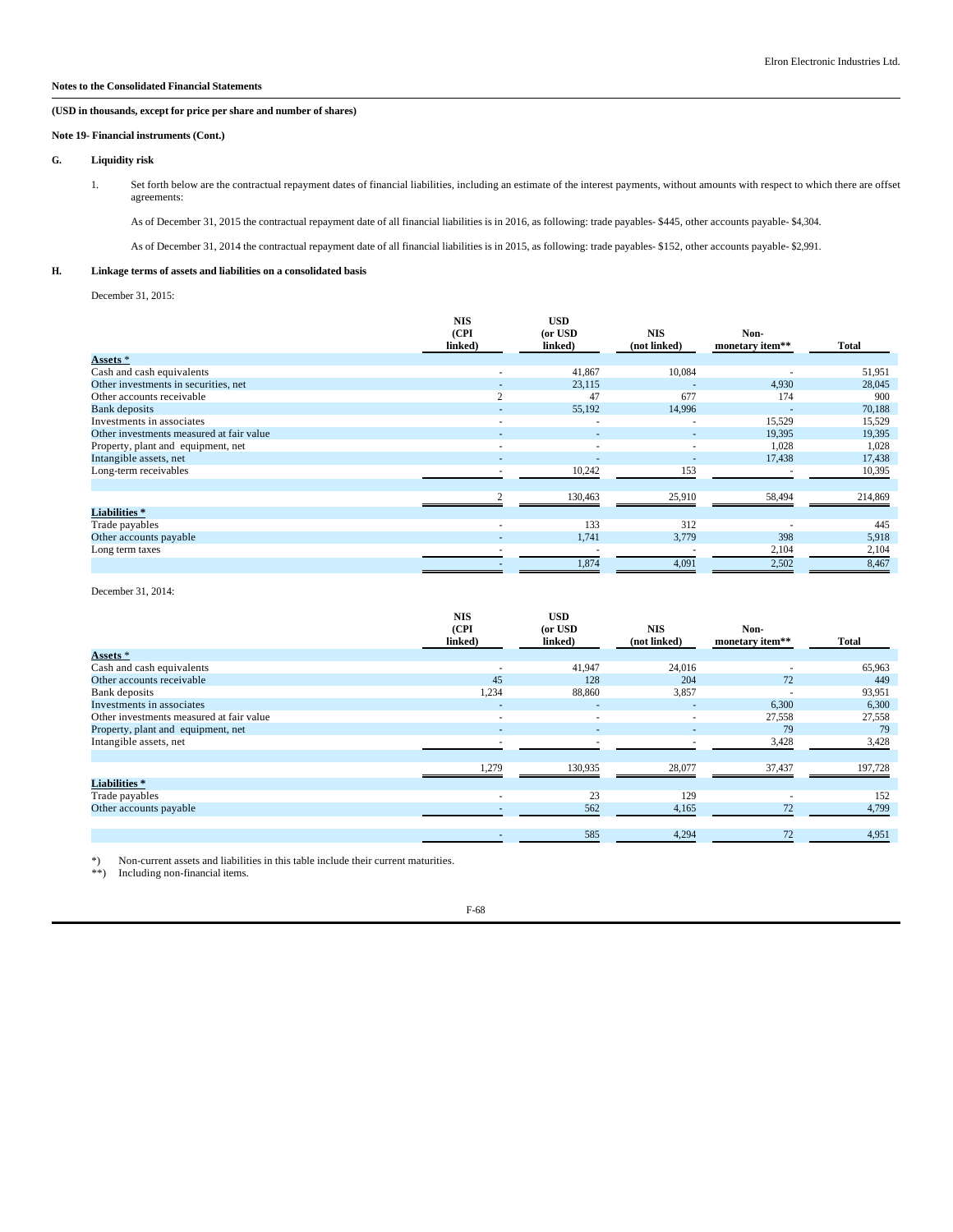## **U.S. dollars in thousands**

## **A. Details Relating to Investments as of December 31, 2015**

|                                                                                                                     | Rate of holdings in equity |                                  | <b>Consolidated rate</b><br>of            | Elron's effective<br>rate of             | <b>Fully diluted</b><br>consolidated      | Elron's fully<br>diluted effective        | <b>Consolidated</b><br>carrying value of<br>investment |
|---------------------------------------------------------------------------------------------------------------------|----------------------------|----------------------------------|-------------------------------------------|------------------------------------------|-------------------------------------------|-------------------------------------------|--------------------------------------------------------|
|                                                                                                                     | Elron $(1)$                | RDC(2)                           | holdings in<br>equity<br>$\frac{0}{0}$    | holdings<br>in equity $(3)$              | rate of<br>holdings                       | rate of<br>holdings $(3)$                 | December 31,<br>2015<br>\$thousands                    |
| Investments in investee<br>companies                                                                                |                            |                                  |                                           |                                          |                                           |                                           |                                                        |
| Subsidiaries:<br>Pocared Diagnostics Ltd.                                                                           | 55.08                      |                                  | 55.08                                     | 55.08                                    | 54.34                                     | 54.34                                     | 11,089                                                 |
| Associates:<br>BrainsGate Ltd.<br>Cartiheal (2009) Ltd.<br>coramaze technologies GmbH                               | 29.84<br>35.21<br>17.07    |                                  | 29.84<br>35.21<br>17.07                   | 29.84<br>35.21<br>17.07<br>21.14         | 26.69<br>28.21<br>17.07<br>35.09          | 26.69<br>28.21<br>17.07<br>17.58          | 382<br>6,434<br>1,707                                  |
| Cloudyn Software Ltd.<br>M.G. Therapeutics Ltd.<br>Plymedia Israel (2006) Ltd.<br>Audioburst Ltd.                   | 17.00<br>25.30<br>16.89    | 42.20                            | 42.20<br>17.00<br>25.30<br>16.89          | 17.00<br>25.30<br>16.89                  | 24.11<br>18.57<br>15.12                   | 24.11<br>18.57<br>15.12                   | 5,822<br>$\sim$<br>$\sim$                              |
| Open Legacy Technologies<br>Ltd.<br>Page 2 Site Ltd.<br>Bruwz Technologies Ltd.<br>IronScales Ltd.<br>SinuSafe Ltd. | ٠<br>÷<br>21.90            | 36.69<br>25.45<br>29.32<br>15.63 | 36.69<br>25.45<br>29.32<br>15.63<br>21.90 | 18.38<br>12.75<br>14.69<br>7.83<br>21.90 | 29.69<br>21.83<br>27.16<br>20.75<br>19.74 | 14.87<br>10.94<br>13.61<br>10.40<br>19.74 | 228<br>281<br>527<br>130                               |
| Other investments:                                                                                                  |                            |                                  |                                           |                                          |                                           |                                           |                                                        |
| Notal Vision Inc.<br>Atlantium Technologies Ltd.<br>Aqwise - Wise Water<br>Technologies Ltd.                        | 21.48<br>6.16<br>19.81     |                                  | 21.48<br>6.16<br>19.81                    | 21.48<br>6.16<br>19.81                   | 18.14<br>5.49<br>17.94                    | 18.14<br>5.49<br>17.94                    | 14,700<br>130<br>4,500                                 |

(1) Including holdings through Elron's fully-owned subsidiaries. (2) Including holdings through RDSeed. (3) Elron's effective holdings include holdings by RDC and RDSeed multiplied by 50.10%. (Elron's holding rate in RDC).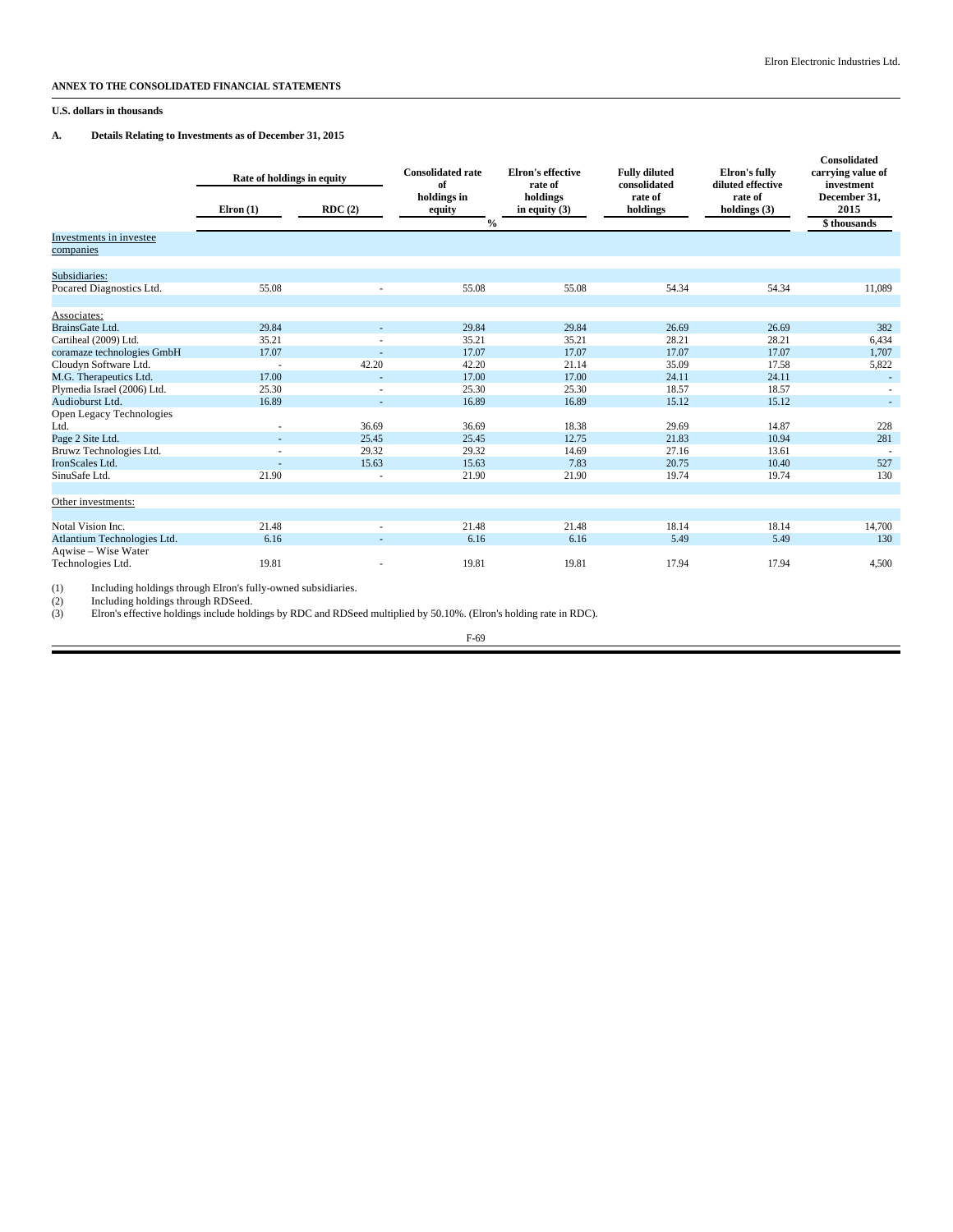#### **Exhibit 4.2**

This ADDENDUM TO SERVICES AGREEMENT is entered into on April 28, 2015 between ELRON ELECTRONIC INDUSTRIES LTD., a public company incorporated and existing under the laws of the State of Israel ("**Elron**") and DISCOUNT INVESTMENT CORPORATION LTD., a public company incorporated and existing under the laws of the State of Israel ("**DIC**").

- WHEREAS Elron and DIC are parties to a Services Agreement dated as of March 19, 2009 with respect to the provision of certain managerial and administrative services by DIC to Elron, the term of which is three years lapsing on April 30, 2012 (the " **Agreement**"); and
- **WHEREAS** on May 23, 2012, Elron and DIC entered into an addendum to the Agreement pursuant to which the term of the Agreement was extended until April 30, 2015 and the fee payable for such services was revised as set forth therein.
- **WHEREAS** Elron and DIC wish to further extend the term of the Agreement and further revise the amount of the fee for such services to be payable under the Agreement in respect of such extended term;

#### **NOW THEREFORE THE PARTIES HEREBY AGREE AS FOLLOWS:**

- 1. The term of the Agreement is extended by a period of three consecutive years ending on April 30, 2018 (the "**Extended Period**").
- 2. All the provisions of the Agreement shall apply with respect to the Extended Period as well, except that for the purpose of Section 9 of the Agreement applying in respect of the Extended Period: (i) the Fee shall be in the amount of NIS 6,000,000 per annum; and (ii) the amount of the Fee shall be linked to the Basic Index commencing as of May 1, 2016; and (iii) the Basic Index shall be the higher of the Index known as of May 1, 2015 and the Index known as of May 1, 2016.
- 3. This Addendum is effective as of May 1, 2015.
- 4. This Addendum forms an integral part of the Agreement. Capitalized terms not defined herein shall have the meanings ascribed thereto in the Agreement.

### **IN WITNESS WHEREOF, THE PARTIES HERETO HAVE EXECUTED THIS AGREEMENT**:

# $\frac{1}{s}$ /s/

**ELRON ELECTRONIC INDUSTRIES LTD. DISCOUNT INVESTMENT CORPORATION LTD.**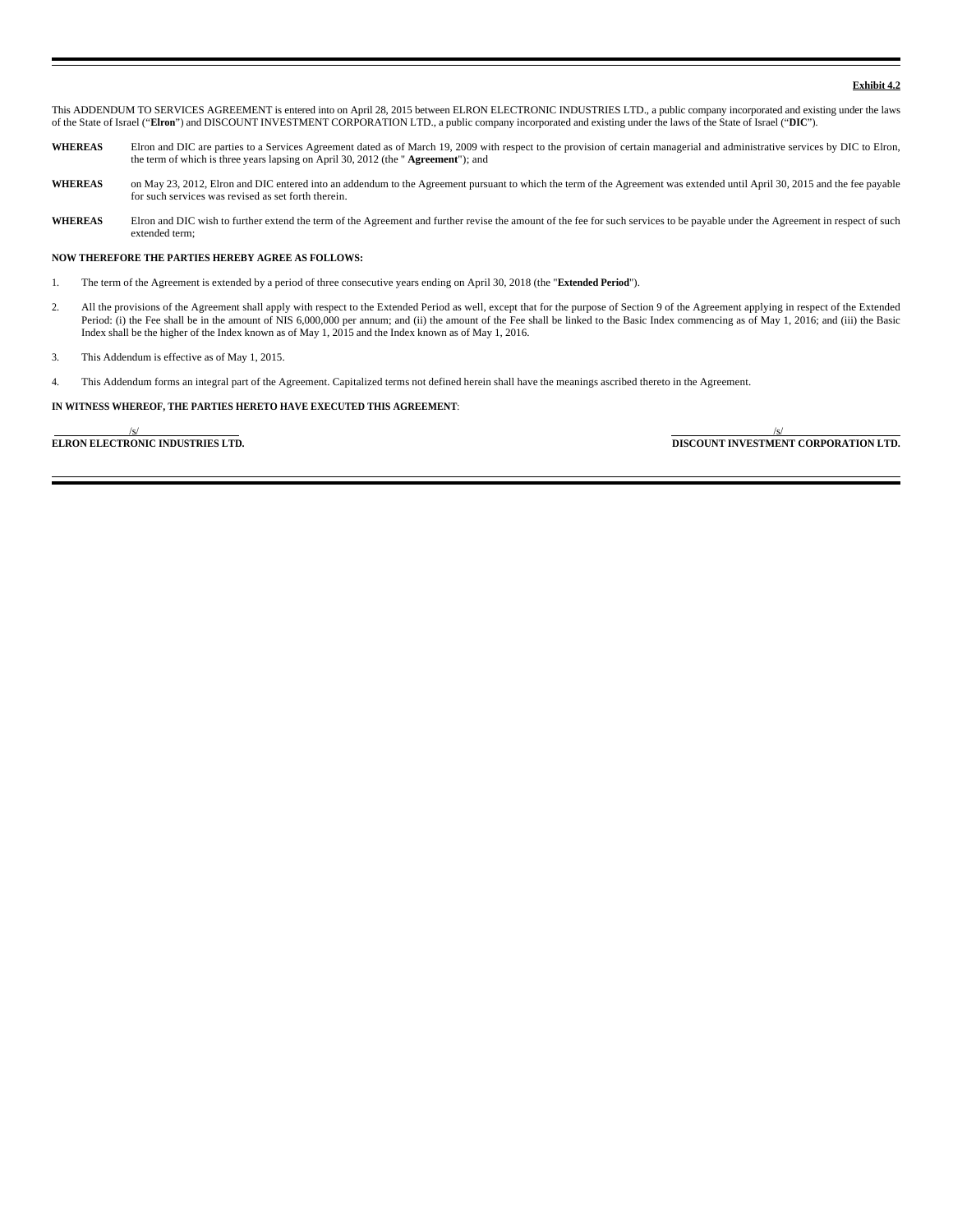## **Exhibit 8.1**

The following table sets forth a list of our subsidiaries. Omitted from the table are those subsidiaries which are not significant subsidiaries (as defined in rule 1-02(w) of Regulation S-X of the<br>Securities Exchange Act o

| Jurisdiction of Incorporation |
|-------------------------------|
| Israel                        |
| Israel                        |
| Israel                        |
| Israel                        |
| Israel                        |
|                               |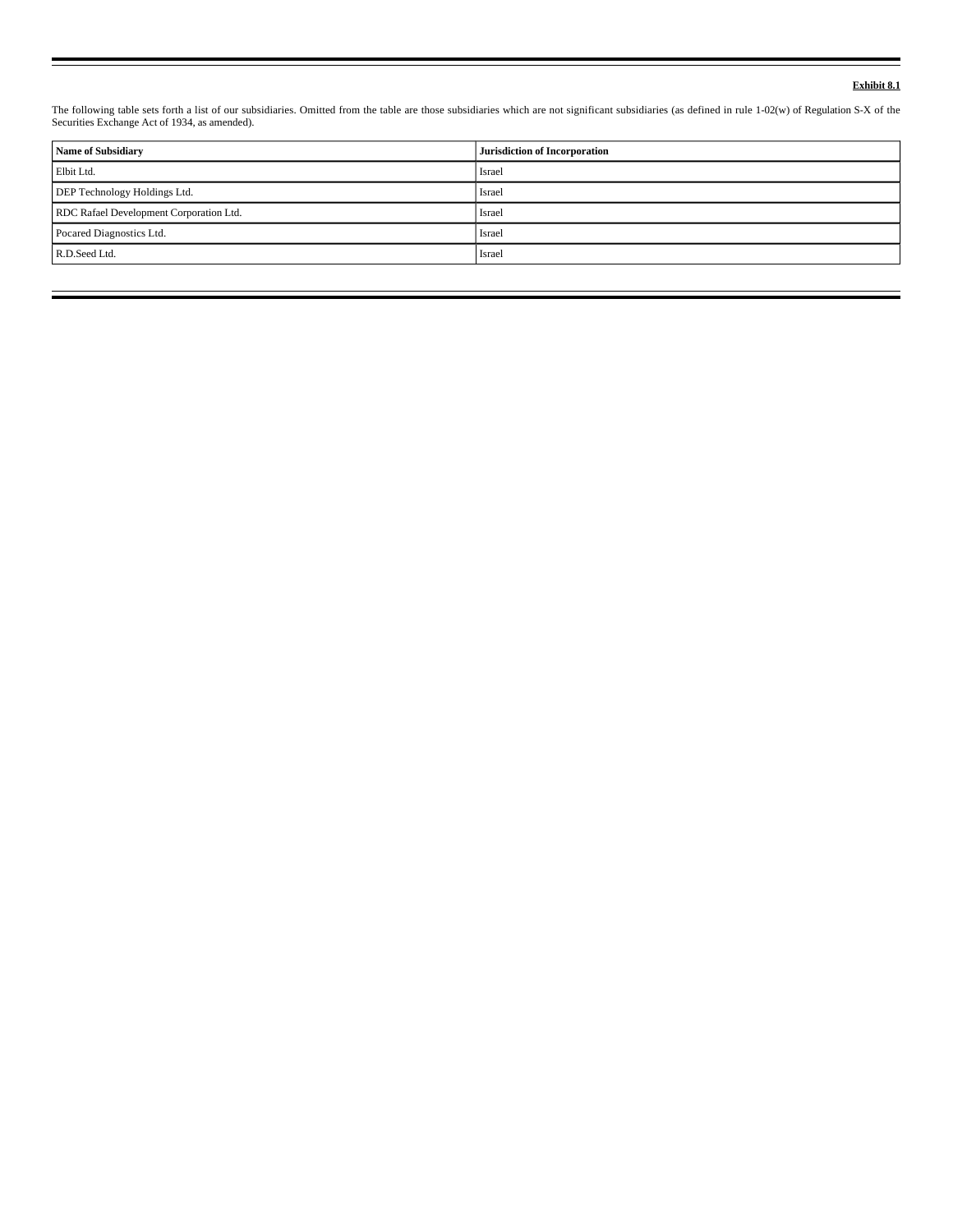#### **CERTIFICATION OF THE CHIEF EXECUTIVE OFFICER PURSUANT TO SECTION 302 OF THE SARBANES-OXLEY ACT OF 2002**

I, Ari Bronshtein, certify that:

- 1. I have reviewed this annual report on Form 20-F of Elron Electronic Industries Ltd. (the "Company");
- 2. Based on my knowledge, this report does not contain any untrue statement of a material fact or omit to state a material fact necessary to make the statements made, in light of the circumstances under which such statements were made, not misleading with respect to the period covered by this report;
- 3. Based on my knowledge, the financial statements, and other financial information included in this report, fairly present in all material respects the financial condition, results of operations and cash flows of the company as of, and for, the periods presented in this report;
- 4. The Company's other certifying officer(s) and I are responsible for establishing and maintaining disclosure controls and procedures (as defined in Exchange Act Rules 13a-15(e) and 15d-15(e)) and internal control over financial reporting (as defined in Exchange Act Rules 13a-15(f) and 15d-15(f)) for the Company and have:
	- (a) Designed such disclosure controls and procedures, or caused such disclosure controls and procedures to be designed under our supervision, to ensure that material information relating to the Company, including its consolidated subsidiaries, is made known to us by others within those entities, particularly during the period in which this report is being prepared;
	- (b) Designed such internal control over financial reporting, or caused such internal control over financial reporting to be designed under our supervision, to provide reasonable assurance regarding the reliability of financial reporting and the preparation of financial statements for external purposes in accordance with generally accepted accounting principles;
	- (c) Evaluated the effectiveness of the Company's disclosure controls and procedures and presented in this report our conclusions about the effectiveness of the disclosure controls and procedures, as of the end of the period covered by this report based on such evaluation; and
	- (d) Disclosed in this report any change in the Company's internal control over financial reporting that occurred during the period covered by the annual report that has materially affected, or is reasonably likely to materially affect, the Company's internal control over financial reporting; and
- 5. The Company's other certifying officer(s) and I have disclosed, based on our most recent evaluation of internal control over financial reporting, to the Company's auditors and the audit committee of the Company's board of directors (or persons performing the equivalent functions):
	- (a) All significant deficiencies and material weaknesses in the design or operation of internal control over financial reporting which are reasonably likely to adversely affect the Company's ability to record, process, summarize and report financial information; and
	- (b) Any fraud, whether or not material, that involves management or other employees who have a significant role in the Company's internal control over financial reporting.

Date: March 10, 2016

/s/ Ari Bronshtein Ari Bronshtein Chief Executive Officer (principal executive officer)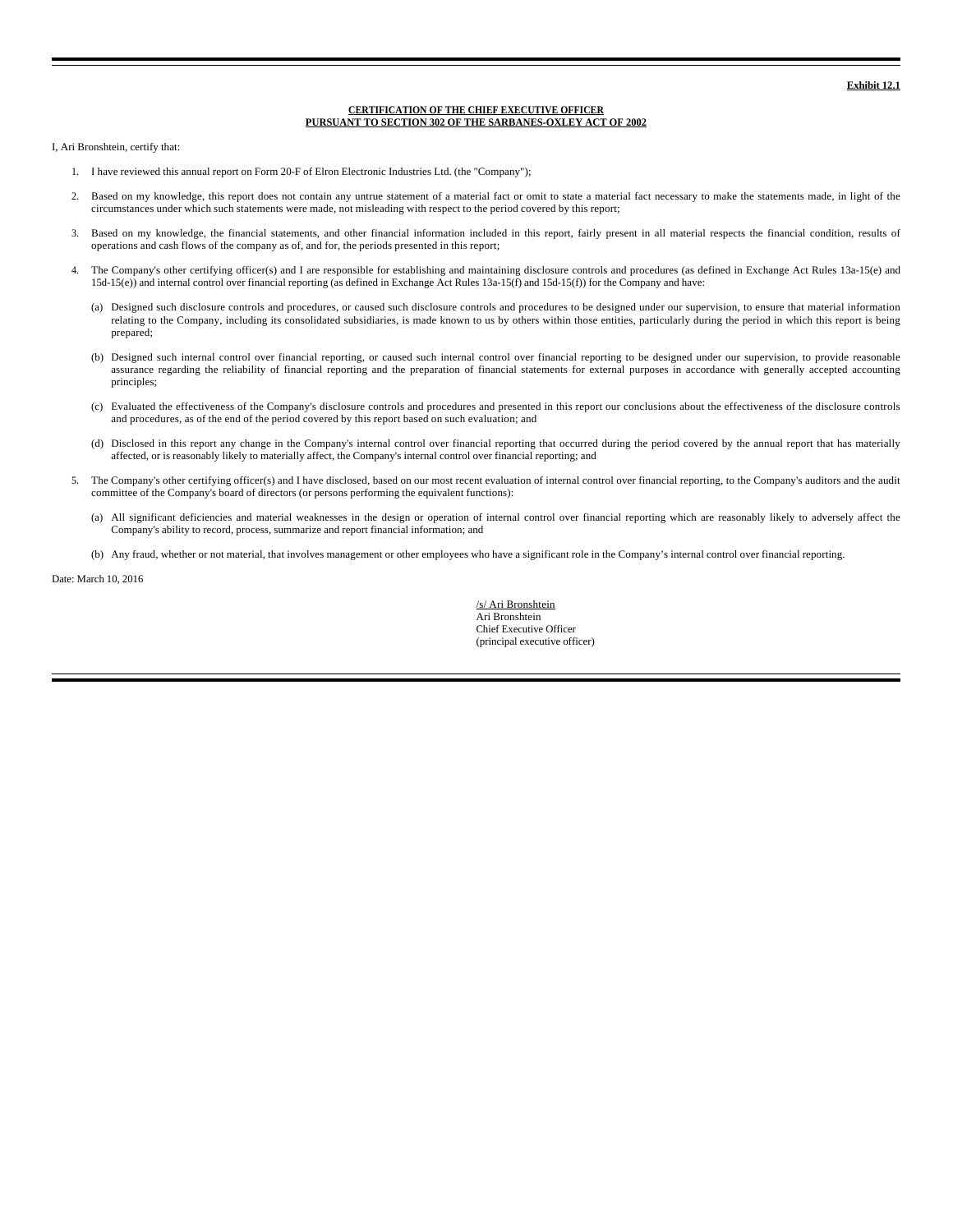### **CERTIFICATION OF THE CHIEF FINANCIAL OFFICER PURSUANT TO SECTION 302 OF THE SARBANES-OXLEY ACT OF 2002**

I, Yaron Elad, certify that:

- 1. I have reviewed this annual report on Form 20-F of Elron Electronic Industries Ltd. (the "Company");
- 2. Based on my knowledge, this report does not contain any untrue statement of a material fact or omit to state a material fact necessary to make the statements made, in light of the circumstances under which such statements were made, not misleading with respect to the period covered by this report;
- 3. Based on my knowledge, the financial statements, and other financial information included in this report, fairly present in all material respects the financial condition, results of operations and cash flows of the company as of, and for, the periods presented in this report;
- The Company's other certifying officer(s) and I are responsible for establishing and maintaining disclosure controls and procedures (as defined in Exchange Act Rules 13a-15(e) and 15d-15 (e)) and internal control over financial reporting (as defined in Exchange Act Rules 13a-15(f) and 15d-15(f)) for the Company and have:
	- (a) Designed such disclosure controls and procedures, or caused such disclosure controls and procedures to be designed under our supervision, to ensure that material information relating to the Company, including its consolidated subsidiaries, is made known to us by others within those entities, particularly during the period in which this report is being prepared;
	- (b) Designed such internal control over financial reporting, or caused such internal control over financial reporting to be designed under our supervision, to provide reasonable assurance regarding the reliability of financial reporting and the preparation of financial statements for external purposes in accordance with generally accepted accounting principles;
	- (c) Evaluated the effectiveness of the Company's disclosure controls and procedures and presented in this report our conclusions about the effectiveness of the disclosure controls and procedures, as of the end of the period covered by this report based on such evaluation; and
	- (d) Disclosed in this report any change in the Company's internal control over financial reporting that occurred during the period covered by the annual report that has materially affected, or is reasonably likely to materially affect, the Company's internal control over financial reporting; and
- 5. The Company's other certifying officer(s) and I have disclosed, based on our most recent evaluation of internal control over financial reporting, to the Company's auditors and the audit committee of the Company's board of directors (or persons performing the equivalent functions):
	- (a) All significant deficiencies and material weaknesses in the design or operation of internal control over financial reporting which are reasonably likely to adversely affect the Company's ability to record, process, summarize and report financial information; and
	- (b) Any fraud, whether or not material, that involves management or other employees who have a significant role in the Company's internal control over financial reporting.

Date: March 10, 2016

/s/ Yaron Elad Yaron Elad Vice President & Chief Financial Officer (principal financial officer)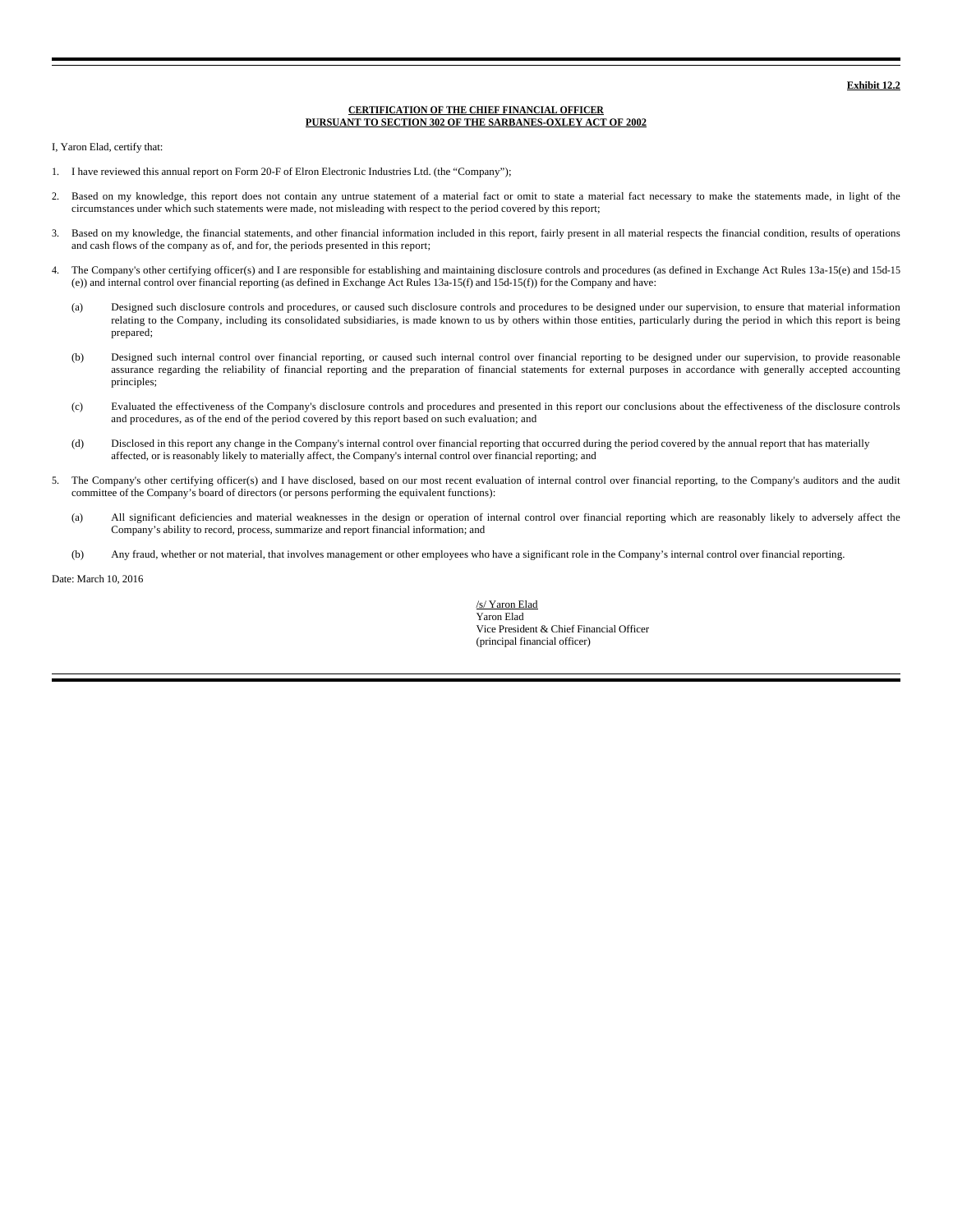**Exhibit 13.1**

#### **CERTIFICATION PURSUANT TO 18 U.S.C. SECTION 1350, AS ADOPTED PURSUANT TO ADOPTED PURSUANT TO SECTION 906 OF THE SARBANES-OXLEY ACT OF 2002**

In connection with the Annual Report on Form 20-F of Elron Electronic Industries, Ltd. (the "Company") for the fiscal year ended December 31, 2015, as filed with the Securities and Exchange Commission on the date hereof (the "Report"), the undersigned, Ari Bronshtein, Chief Executive Officer, hereby certifies, pursuant to 18 U.S.C. §1350, as adopted pursuant to Section 906 of the Sarbanes-Oxley Act of 2002, that:

(i) The Report fully complies with the requirements of Section 13(a) or 15(d), as applicable, of the Securities Exchange Act of 1934; and

(ii) The information contained in the Report fairly presents, in all material respects, the financial condition and results of operations of the Company.

Date: March 10, 2016

/s/ Ari Bronshtein Ari Bronshtein Chief Executive Officer (principal executive officer)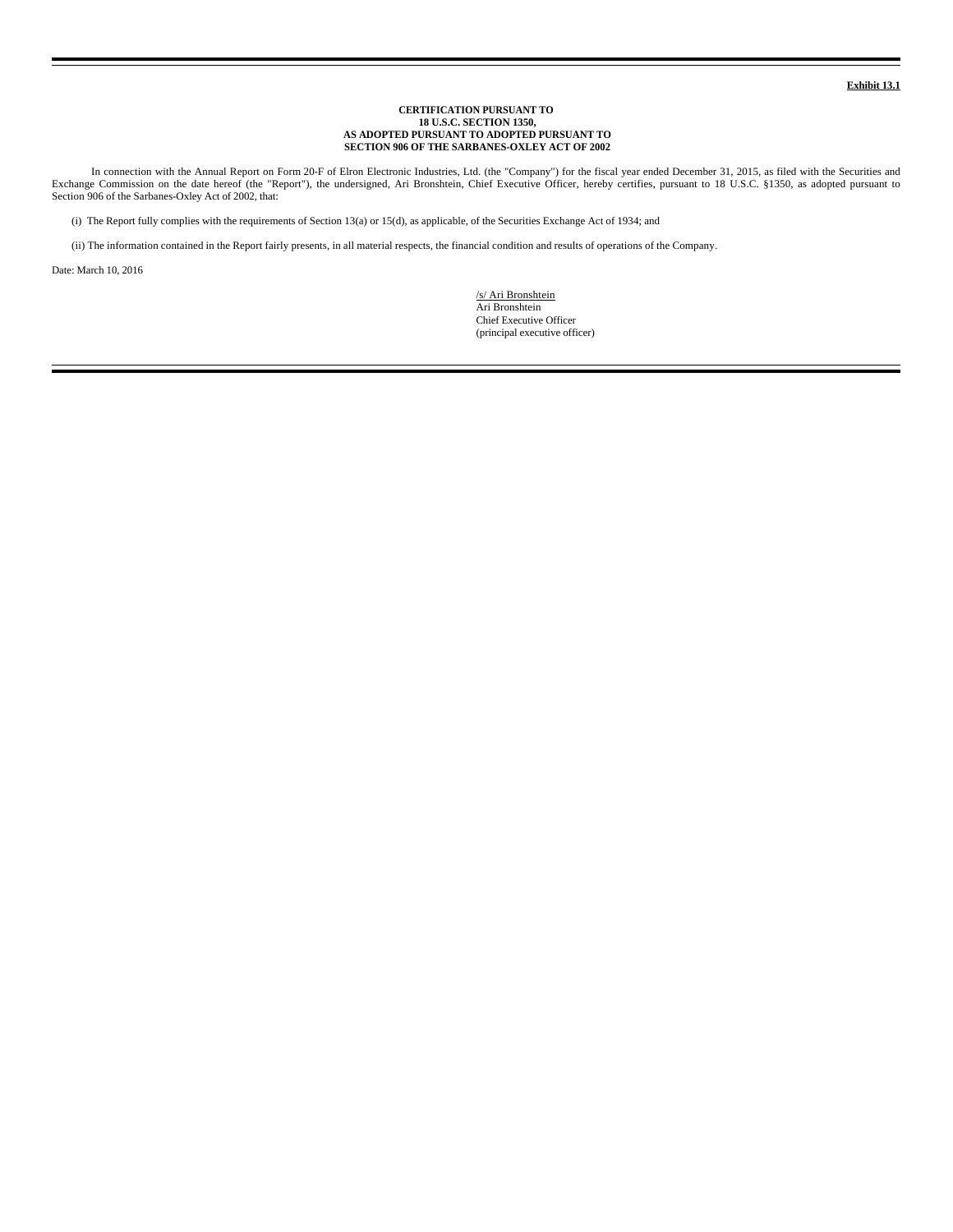**Exhibit 13.2**

#### **CERTIFICATION PURSUANT TO 18 U.S.C. SECTION 1350, AS ADOPTED PURSUANT TO ADOPTED PURSUANT TO SECTION 906 OF THE SARBANES-OXLEY ACT OF 2002**

In connection with the Annual Report on Form 20-F of Elron Electronic Industries, Ltd. (the "Company") for the fiscal year ended December 31, 2015, as filed with the Securities and Exchange Commission on the date hereof (the "Report"), the undersigned, Yaron Elad, Vice President and Chief Financial Officer, hereby certifies, pursuant to 18 U.S.C. §1350, as adopted pursuant to Section 906 of the Sarbanes-Oxley Act of 2002, that:

(i) The Report fully complies with the requirements of Section 13(a) or 15(d), as applicable, of the Securities Exchange Act of 1934; and

(ii) The information contained in the Report fairly presents, in all material respects, the financial condition and results of operations of the Company.

Date: March 10, 2016

/s/ Yaron Elad Yaron Elad Vice - President & Chief Financial Officer (principal financial officer)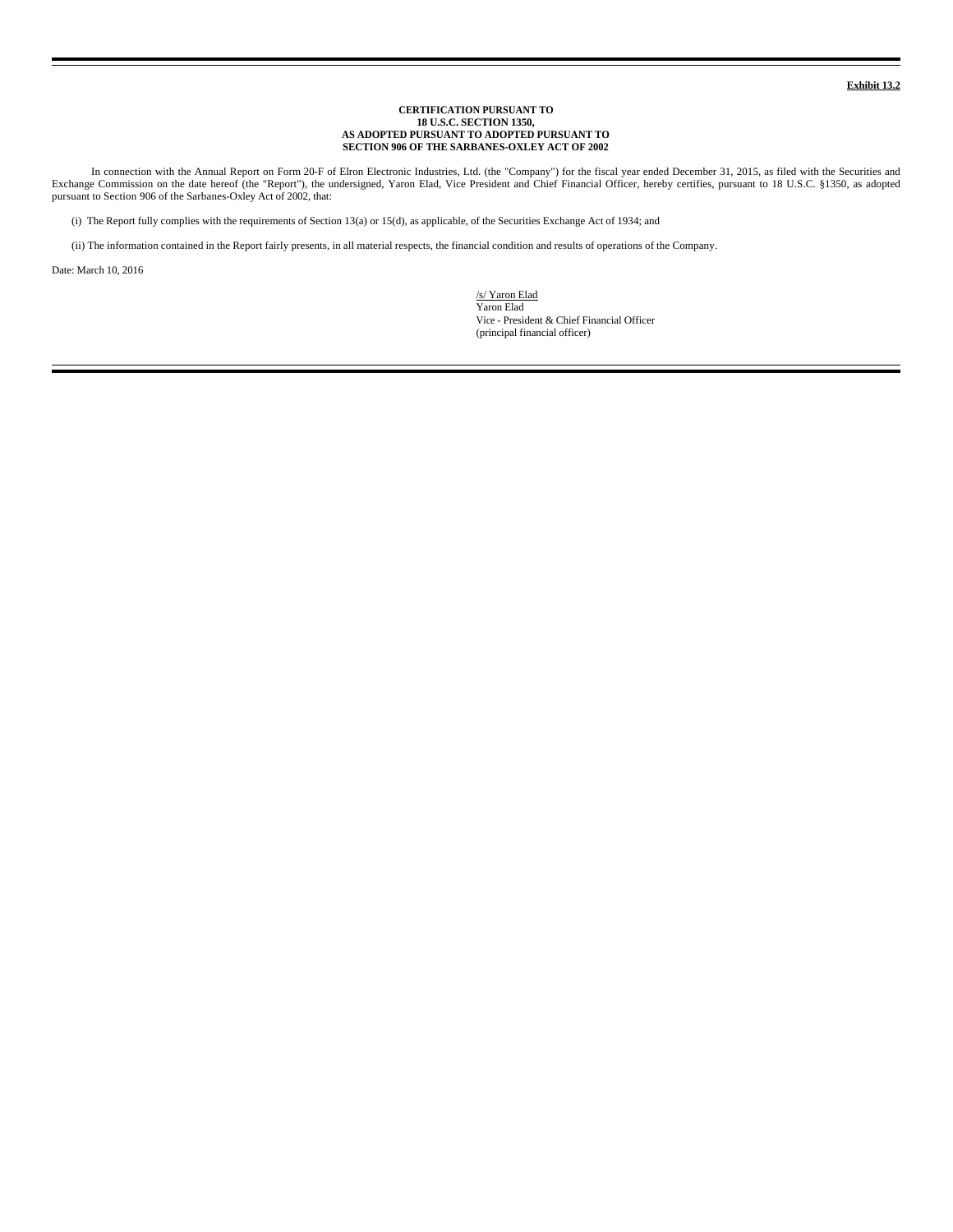**Exhibit 15.1**

## **CONSENT OF INDEPENDENT REGISTERED PUBLIC ACCOUNTING FIRM**

We consent to the incorporation by reference in the registration statement on Form S-8 (No. 333-11310 and 333-152335) pertaining to the Employees' Stock Option Plans of Elron Electronic<br>Industries Ltd. of our report dated reporting of Elron Electronic Industries Ltd. included in this Annual Report on Form 20-F for the year ended December 31, 2015.

Tel-Aviv, Israel March 10, 2016

KOST FORER GABBAY & KASIERER A Member of Ernst & Young Global